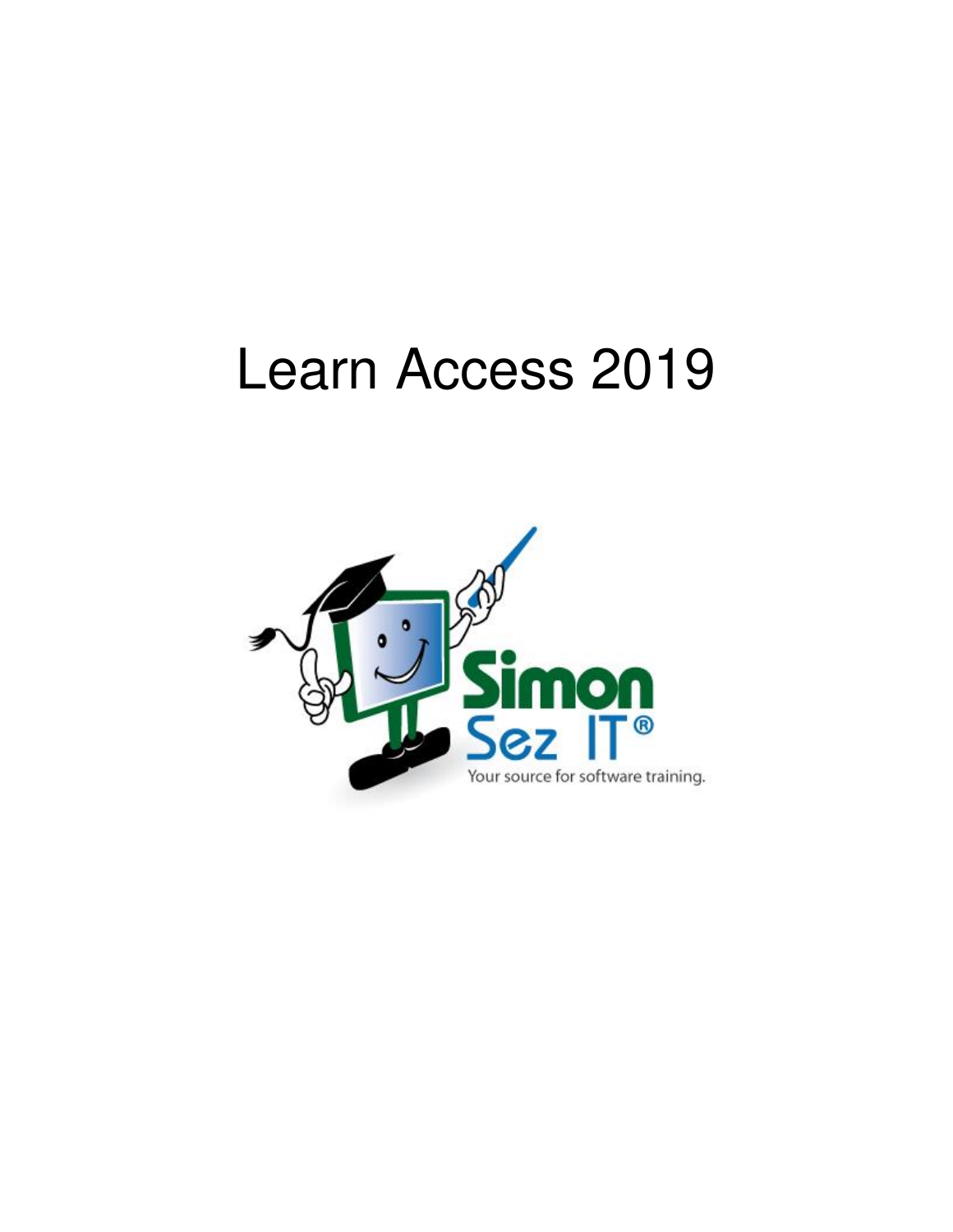# **Table of Contents**

| Section $1$ – Introduction                   |
|----------------------------------------------|
|                                              |
|                                              |
|                                              |
| Section 2 – Getting Started with Access 2019 |
|                                              |
|                                              |
|                                              |
|                                              |
| Section 3 – The Ribbon and Toolbars          |
|                                              |
|                                              |
|                                              |
|                                              |
| Section 4 – Keyboard Shortcuts and Key Tips  |
|                                              |
|                                              |
| Section 5 - Access Options                   |
|                                              |
| Section 6 - Tables                           |
|                                              |
|                                              |
|                                              |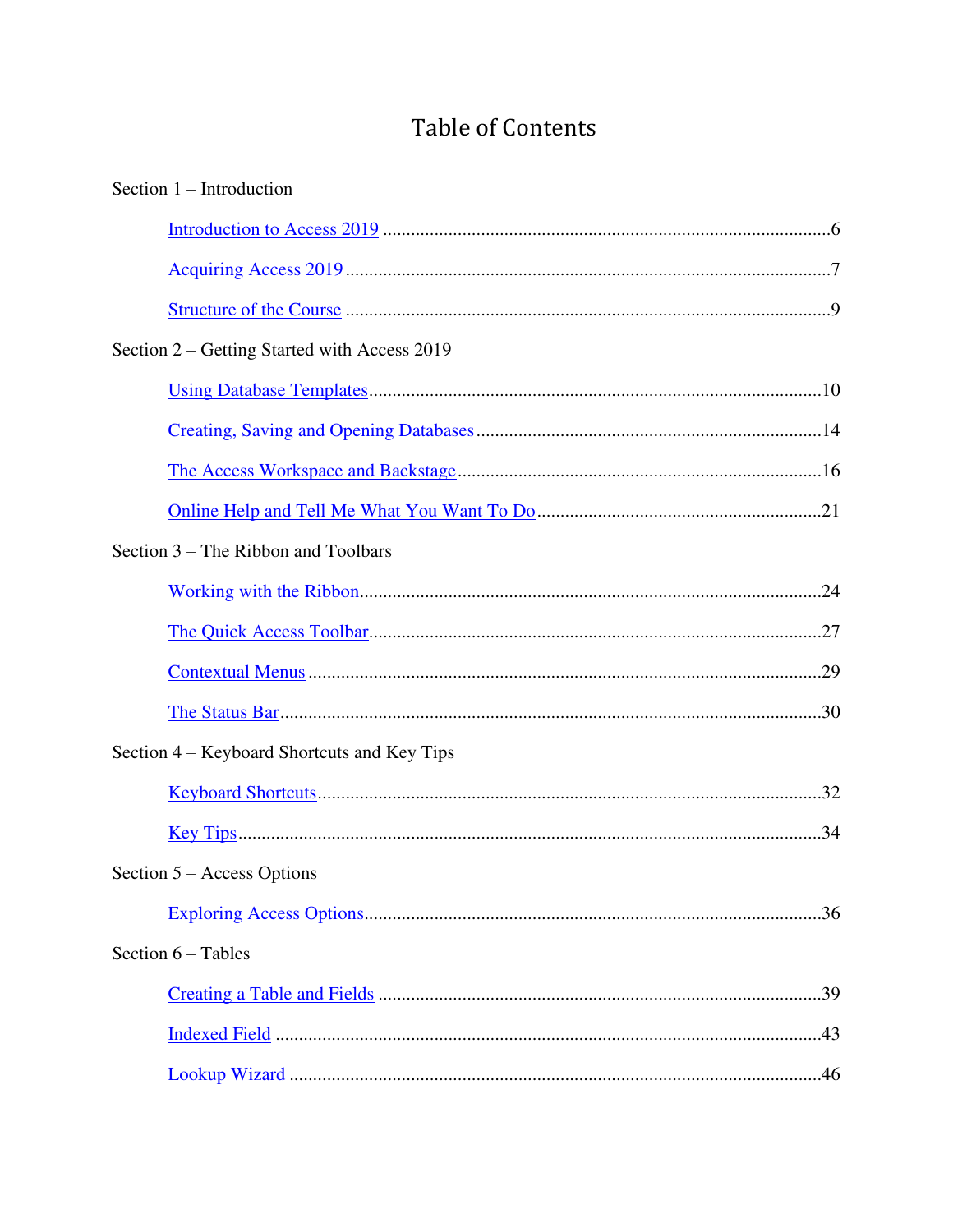| Section 7 – Importing Data             |
|----------------------------------------|
|                                        |
|                                        |
| Section 8 – Backup, Restore and Repair |
|                                        |
|                                        |
| Section 9 – Datasheet View             |
|                                        |
|                                        |
|                                        |
| Section $10$ – Relationships           |
|                                        |
|                                        |
|                                        |
| Section $11 -$ Forms                   |
|                                        |
|                                        |
|                                        |
|                                        |
|                                        |
|                                        |
|                                        |

#### Section 12 - Subforms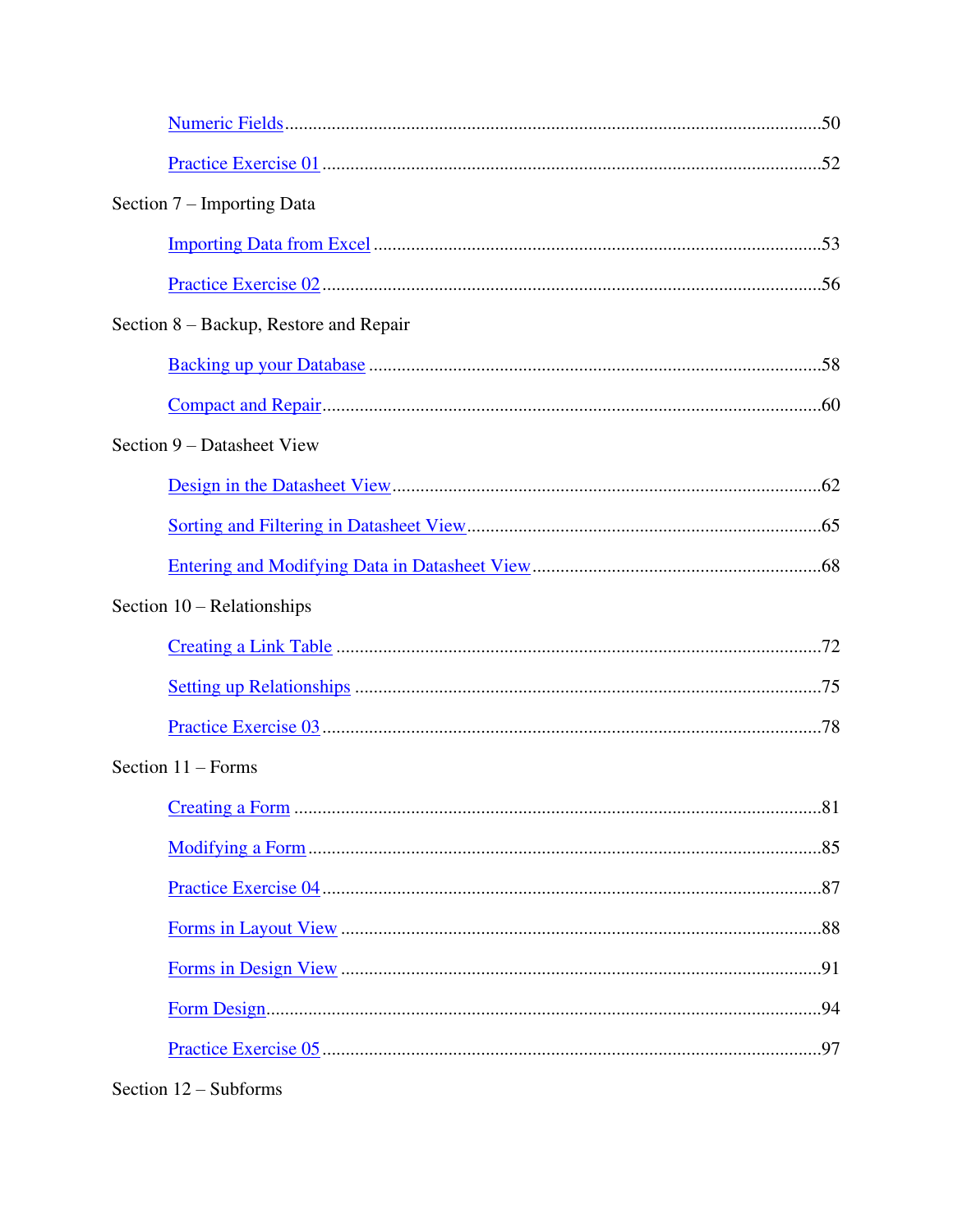| Section $13 -$ Queries        |  |
|-------------------------------|--|
|                               |  |
|                               |  |
|                               |  |
|                               |  |
| Section $14 - Expressions$    |  |
|                               |  |
|                               |  |
| Section $15$ – Reports        |  |
|                               |  |
|                               |  |
|                               |  |
|                               |  |
| Section $16$ – Printing       |  |
|                               |  |
| Section 17 – More Data Types  |  |
|                               |  |
| Section 18 – More About Forms |  |
|                               |  |
|                               |  |
|                               |  |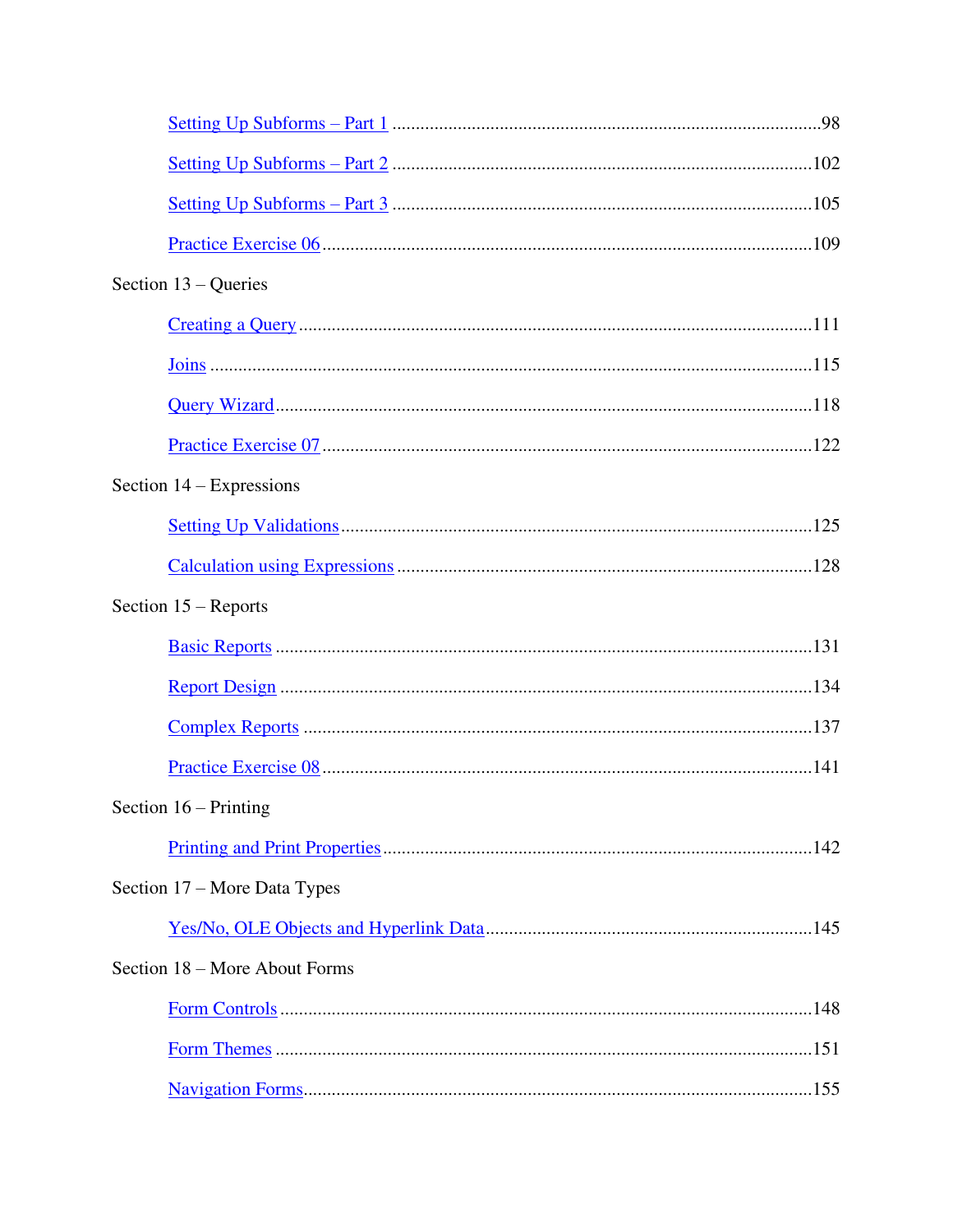# Section 19 – Exporting

| Section $20$ – Application Parts |  |
|----------------------------------|--|
|                                  |  |
| Section 21 – More Access Options |  |
|                                  |  |
| Section $22 -$ Info Tab          |  |
|                                  |  |
| Section 23 – Course Close        |  |
|                                  |  |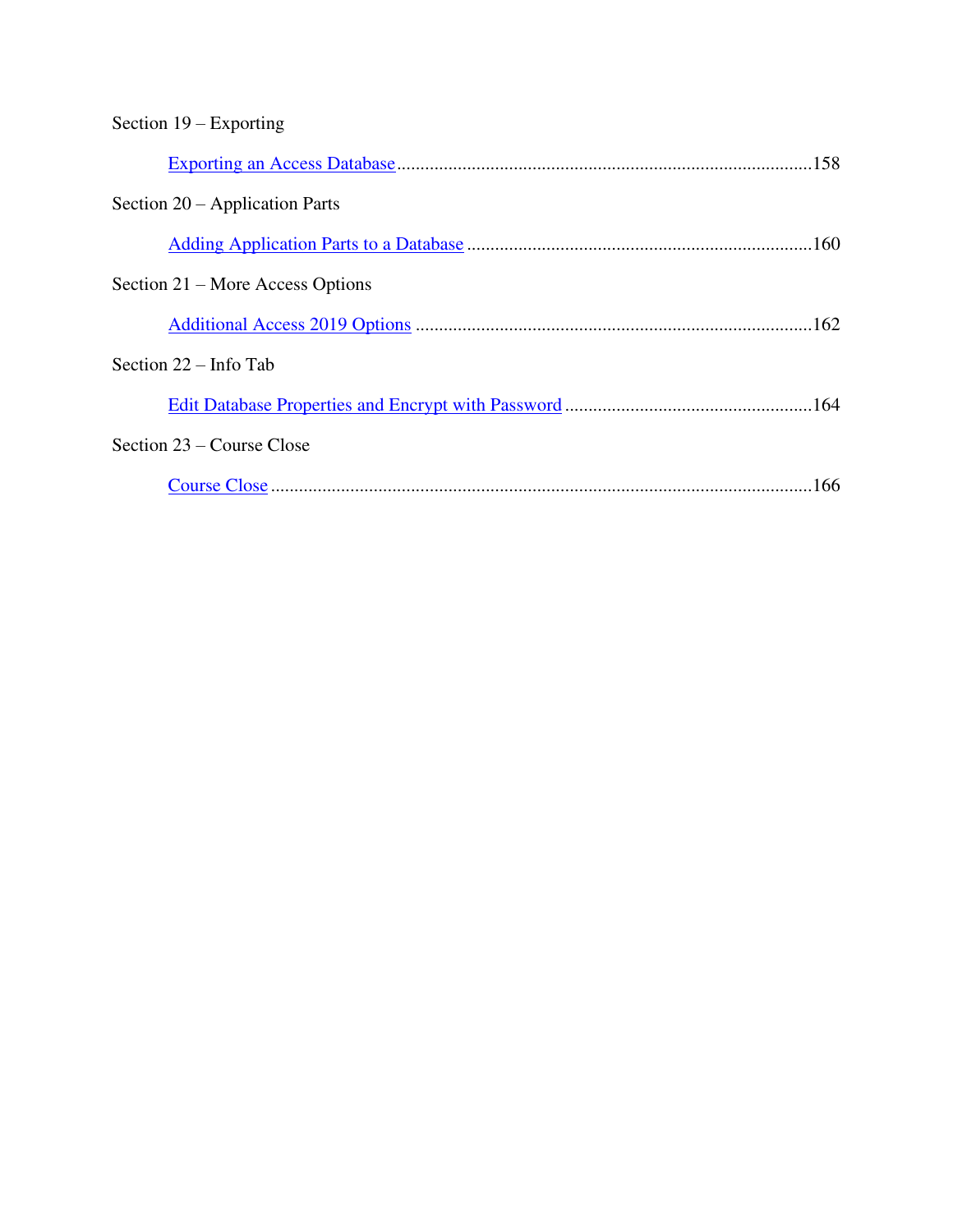# **Section 1 – Introduction**

## <span id="page-5-0"></span>**Video: Introduction to Access 2019**

**Deb:** Hello everyone and welcome to this course on Microsoft Access 2019. My name's Deb and I'm your course instructor. I'm a MOS Certified, TAP accredited IT trainer and I've been using Access for a very long time, along with all of the other Microsoft applications. And Access really is a product that's changed a lot in the last couple of versions and what I plan to do in this course is just really to show you how Access can help you manage large amounts of data.

Now you might be thinking, "Who is this course exactly for?" and when I was designing this course I kind of broke it down into three separate groups. So the first group of people this course would be ideal for would be for people who have either never used Access or any kind of database software and people who have certainly never designed or built a database. Now on that note we are going to start completely from scratch, so I don't require you to have any existing knowledge in Access in order for you to be able to sit through this course. I do however require you to have at least a little bit of knowledge of the use of Windows software and applications. So for example, if you've used something like Excel or PowerPoint or Word before that's fine. So I'm going to assume that you can at least find your way around a Windows application.

The second group of people this course is designed for are people who have maybe used an older version of Access. This current version, Access 2019, could be very different from the version that you're used to using, particularly if it was Access 2010 or before that. You may not even have used Access with the ribbon interface that was introduced in 2010.

And the third group of people that this course is designed for are users of more recent versions. So whilst you might be familiar with some of the later versions of Access, so maybe Access 2013 or 2016, you may not be used to some of the newer features in 2019, such as the creation and use of web apps.

Now I am going to go through this whole course in sequence, step by step, and I would advise you to do the exactly the same. Some of the earlier sections are going to contain more introductory material where we'll go over a lot of the features and the views in Access and then we'll work our way up through some of the more intermediate modules.

Now the version I'm using is the desktop version of Access 2019 and there are some things that are not going to be covering in this course, such as VBA programming. Now we will be looking a little bit at macros but we won't be going into VBA in any great depth. And the only thing that you really need in order to be able to work your way through this course is a live internet connection for some of the things, such as online Help and downloading templates.

So that it is, we are ready to go. In the next section I'm going to talk to you about acquiring Access 2019 and getting it working, so please join me for that.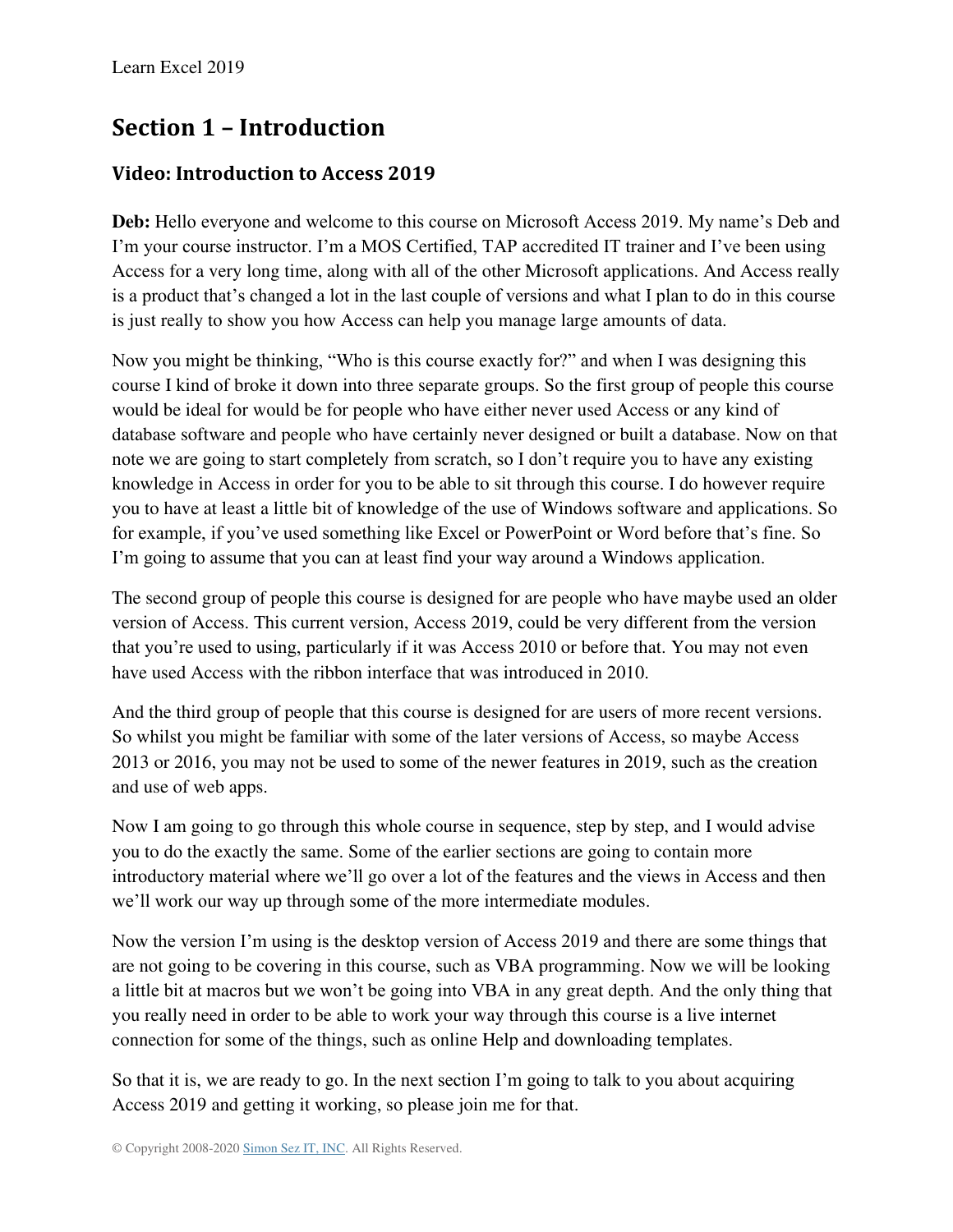#### <span id="page-6-0"></span>**Video: Acquiring Access 2019**

**Deb:** Hello again and welcome back to our course on Access 2019. In this module we're going to take a look at how you can acquire Access. In other words how you can download it onto your PC. And there are a couple of different ways and as with everything in Microsoft sometimes it does tend to look like it's a pretty confusing process due to the fact that Microsoft do tend to change up their website fairly frequently. So I just want to talk to you about the couple of options that you have in order to get the copy of Access on your PC.

Now the first option is what you can see here and that is to download a version of Office 365. Now in case you're unsure exactly what Office 365 is it's basically a subscription service. So for a certain amount of money, and you can either pay monthly or yearly, you can essentially rent your Microsoft applications from Microsoft. That's how I like to think about it. It's very similar to if you've ever used a subscription service like Netflix or Spotify you pay Microsoft and you get access to download all of the Microsoft applications and use them.

So what you can see here are a couple of the options that you have for purchasing Office 365 on the Microsoft website. And you can see just underneath it shows you which applications are included, so you do want to make sure that if you're purchasing this predominately to get access to Access that that application is actually included. And you can see it here, it's included with Office 365 Home and Office 365 Personal. And you'll see it says PC only next to each of these icons. What that basically means is that there's no mobile version of Access included with these two subscriptions. So unlike the other applications, like Word, Excel and PowerPoint where you can go into your Office 365 portal and essentially use an online version of the applications you can't do that with Access but you can certainly download it to your PC and use it in that way.

Now the good thing about Office 365 or purchasing an Office 365 subscription is that it means that your applications are always going to be up to date. They automatically receive updates when they're available from Microsoft. So you never have to worry about purchasing the next version because he version you have is always and consistently kept up to date. So that's why sometimes I feel that this is a good investment.

Now the second option that you have when it comes to downloading Access is that you could choose to do a one-time purchase of Office. And you can see here I've got up on the screen a few of the different plans that you have. The cost is a lot higher and this is a one-time purchase which means you're not paying a monthly subscription. Once you pay your money you download the software and it's yours to keep. However, just be aware that unlike Office 365 it doesn't receive constant updates. So it might be that you download this once, you use it for a couple of years and then you need to repurchase it. So it's really up to you whether you choose to go the subscription route or if you go the one-time purchase route. Just make sure if you are doing a one-time purchase and you specifically want it to contain Access, make sure that you go through and the version that you're buying does actually contain Access.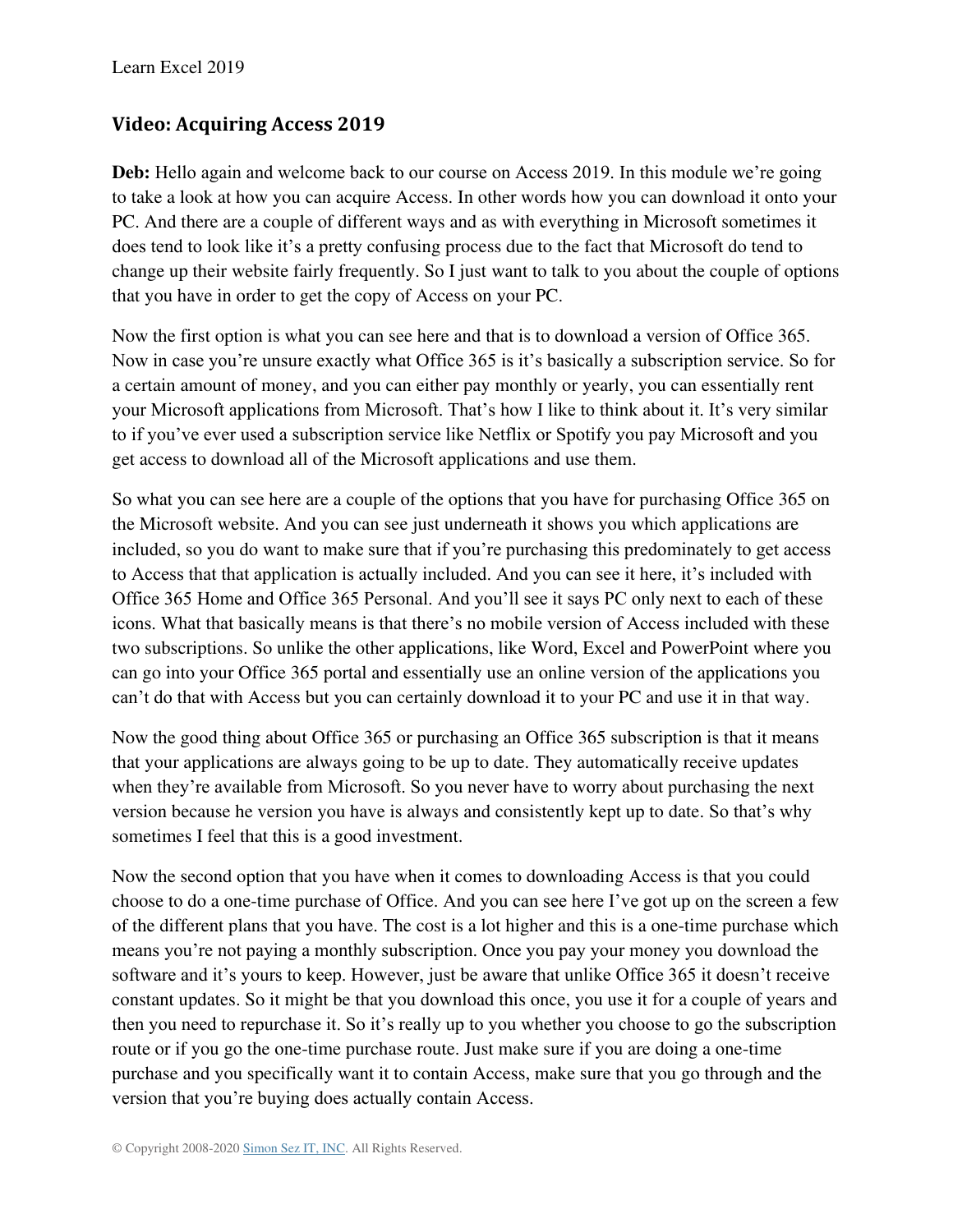There are of course various other websites which offer a download of Access 2019, so it is worth doing a little bit of research before you plump for one or the other options. I would say if you're just Googling trying to find a different resource for downloading Access then please be really careful as to which download source you use. Just make sure that it is a legitimate source before you pay any money and download the application.

Once you've chosen which one of those options you want to go ahead with then you can just click Buy Now and you'll be sent a download link for which you can download the software. And then you are pretty much good to go.

So that's it, just some quick tips on how you can acquire Access 2019. In the next module we're going to talk a little bit about the structure of this course so I will see you over there.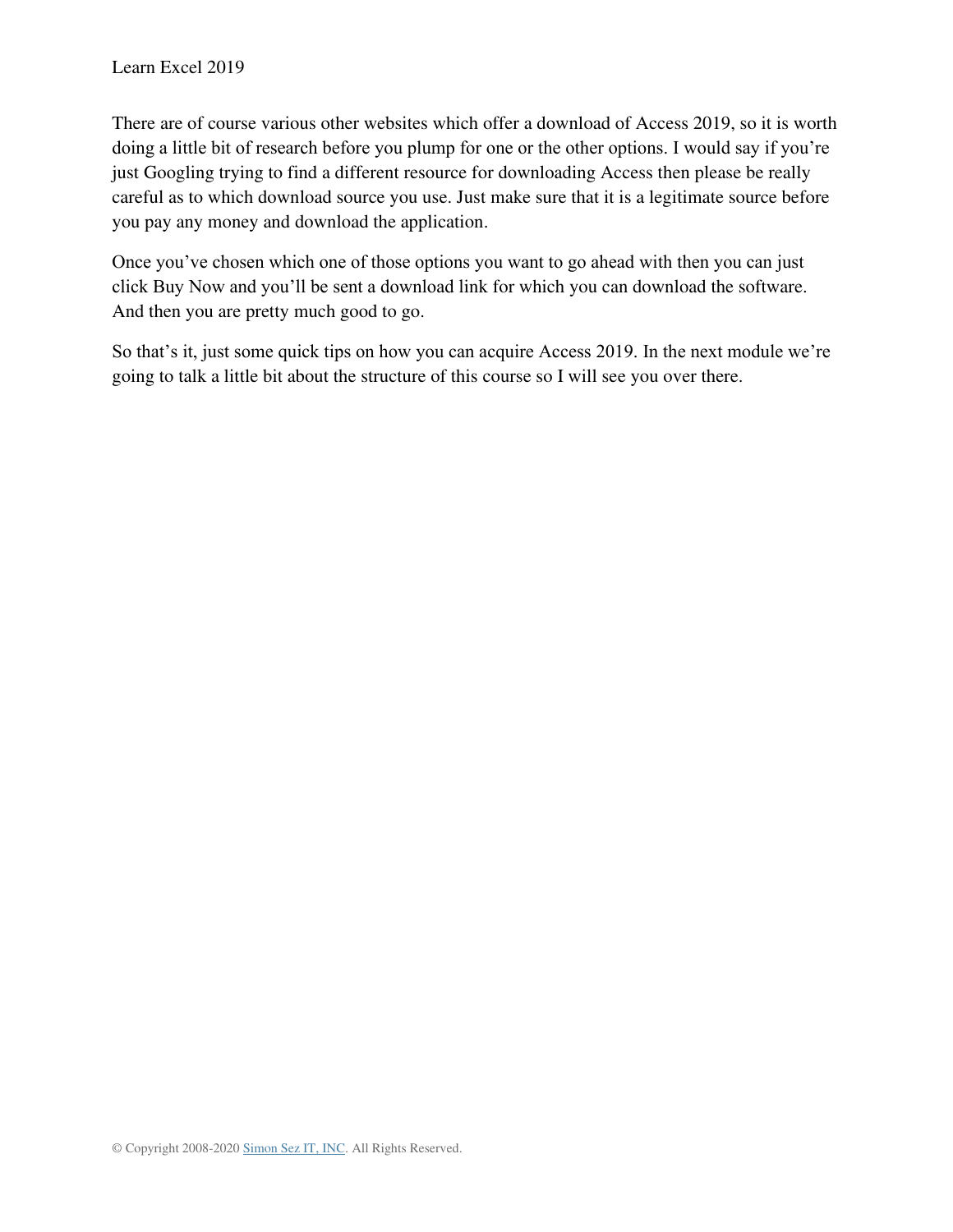#### <span id="page-8-0"></span>**Video: Structure of the Course**

**Deb:** Hello again and welcome back to our course on Access 2019. Before we get started and jump into the content I just want to take a few moments to explain to you the structure of this course.

Now this course is arranged into sections and in each section are modules with videos. Now this course is designed to be followed in sequence, so try not to be too tempted to jump ahead. Now saying that, if you have used a very recent version of Access before coming to this course there might definitely be some sections, particularly towards the beginning, where you might want to skip ahead. For example, we'll be discussing things in some of the earlier modules like how to use the Quick Access Toolbar and some things which are more generally related to Microsoft functionality as opposed to specifically Access functionality. So if you are very used to using Microsoft products there may definitely be some modules at the beginning which you can comfortably jump ahead of.

I'm also going to be setting some exercises throughout this course. And not only will I show them to you but we will also do them together. And I'm going to save my own copy of the exercises in the exercises files folder and you'll find a downloadable link for that under the relevant section in this course. So make sure that you're familiar with those and you know where they are located. And the contents will look something similar to this. And as I said, we will be referring to these files in the course.

I'll also be doing some demonstrations throughout this course. And what we're essentially going to be doing is we're going to be developing a very straightforward database. And the files I use for that will be in the course files folder, which will look something like what you see on the screen right now. So again, make sure you're familiar with where those are located and save them all off to your PC. And I recommend that you use these files to work along with me with.

So hopefully that gives you more of an idea as to how this is structured and the files that we're going to be using.

That's it for this section. I will see you in the next one where we'll be talking about how you can use database templates.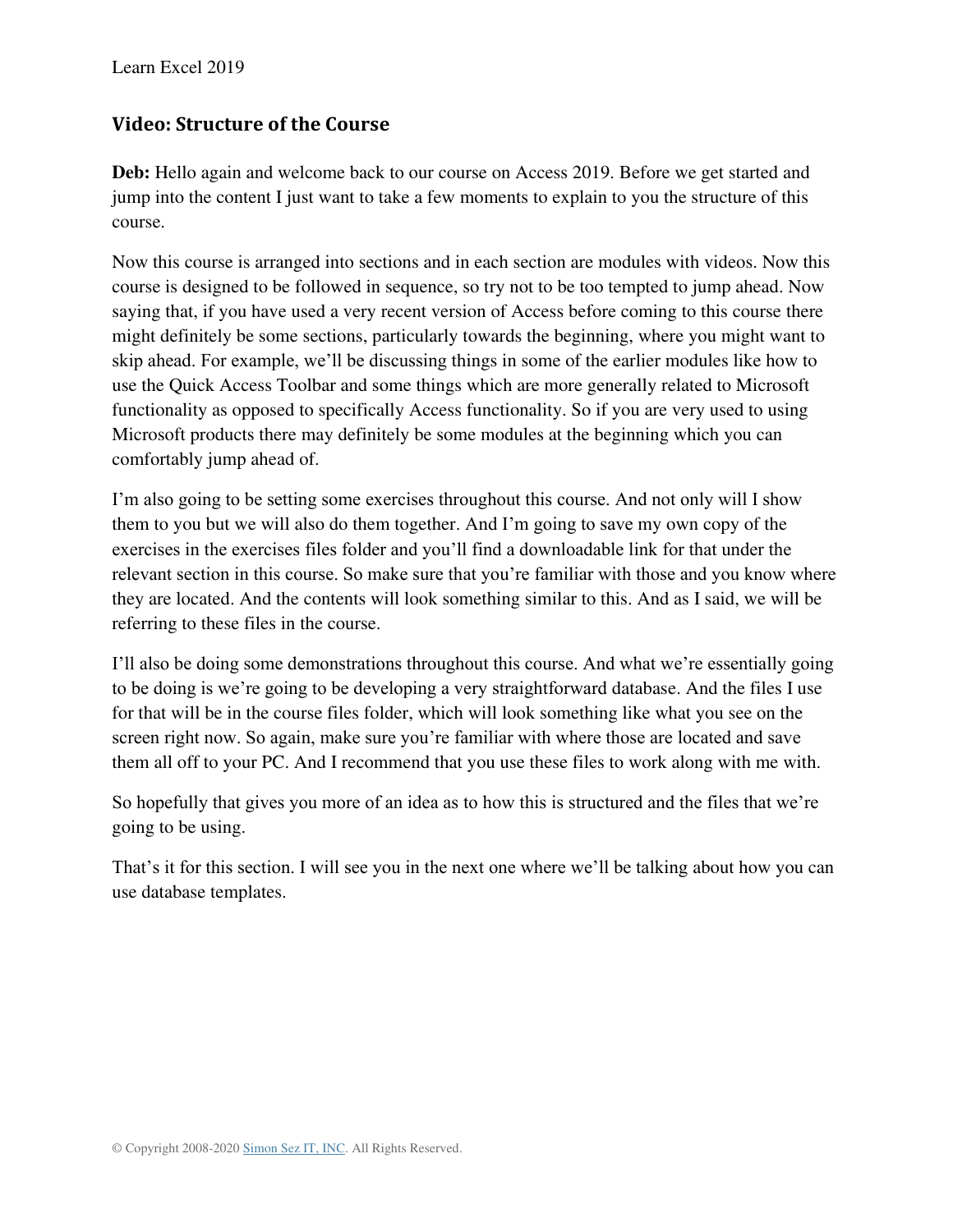# **Section 2 – Getting Started with Access 2019**

## <span id="page-9-0"></span>**Video: Using Database Templates**

**Deb:** Hello again. This is Deb and welcome back to our course on Access 2019. It's now time to start using Access.

So what we've got here is just a blank desktop and the first thing I'm going to do is I'm just going to search for Access using my Search at the bottom here. Now I'm using Windows 10, so if you're using a different version of Windows then it might be slightly different, but I'm just going to type in Access and you can see there the app is the first one listed. So I can click it just to open it, but because I'm going to be using Access all the time what I prefer to do is right click and I'm going to select Pin to Taskbar. And what that will do is it will pin the Access to app to my taskbar at the bottom here so that I can access it whenever I need. It just makes it a little bit easier. I don't have to go in and search for every single time. So I would recommend that if you are using Windows 10, Windows 8, Windows 7 that you do pin it to your taskbar. So I can now just go in and click on the Access icon and that will open up the application.

So this is where you'll be taken when you first open up Access and this is what we call the Start Screen and there are some buttons on here which should look fairly familiar if you're used to using other Microsoft applications. So if you just glance your eyes up to the top righthand corner you'll see we have a little question mark just there which will allow you to access the Access Help. You could also press the F1 shortcut key to get into that. We have our Minimize, if you want to minimize the application, a Restore Down or Restore Up button and we also have our Close button in the top corner. I also have there My Account Details. So if I wanted to see more about that I could jump into there. So those should be reasonably familiar to you if you're used to using other Microsoft applications.

We then have a Menu bar on the left hand side. You can see currently Home is selected. And what I have on this Home page is I have a number of different templates that I can select and the ones that you can see here aren't by any means all of them. If I want to see the whole lot of templates I have on offer I can click that More Templates link on the righthand side. I'm going to come back to that in a moment. I just want you to cast your eyes underneath that. So we have a Recent and a Pinned tab.

Now if this is the first time you're opening Access and you haven't created any databases yet then your Recent list is going to be blank, much like mine is just here. If I click on Pinned you'll also see that that's blank. Now when I start creating a database what I could do if I wanted to if I could choose to pin it and it will then appear underneath this Pinned section. So in general the kinds of databases that you might want to pin would be ones that you use frequently. So it just enables you to access them, get to them a lot quicker.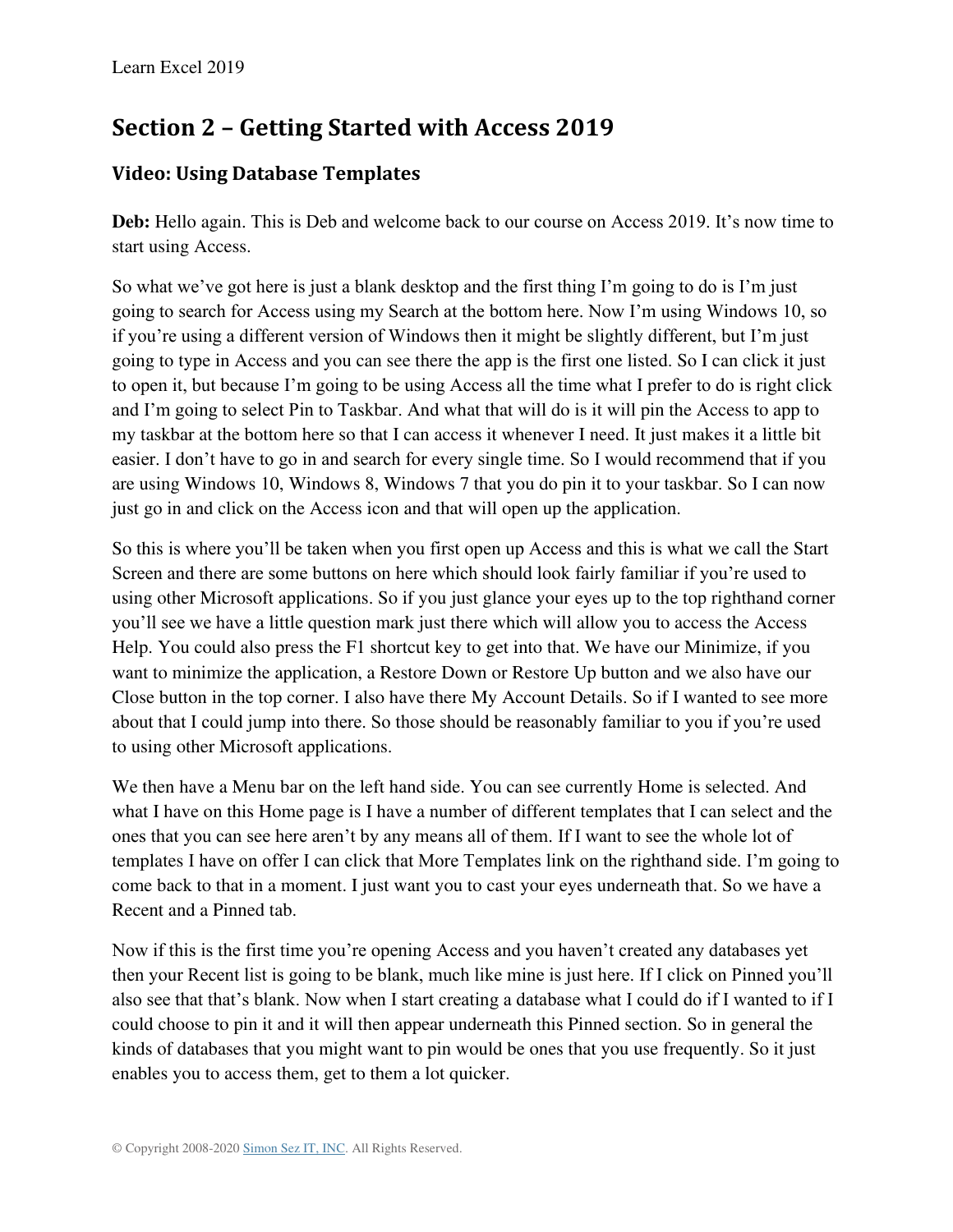I then also have options in the left hand menu for creating a new database and also for opening an existing database. So if I have one stored off somewhere on my local drives or maybe in the Cloud, OneDrive for example, I could go in here and I could browse to that database to open it.

Now I'm going to click on New for the time being because we're going to direct our attention to the different templates that we have available. And in Access 2019 databases can be of two types. You can have a desktop database, which is more of your traditional kind of database which sits on your desktop and you would in general use it locally for maintaining databases. And alternatively there is the web app, which is a database that is used online that you can share with others.

Now the reason why you might want to use a template is that it's a really good kind of jumping off point. So instead of just being faced with a blank database that you need to construct yourself you might want to have a starting point that you can build on. And there are a whole host of templates available to you within Access and you can see some that we have here. These are some of the more popular ones you might want to use. There is obviously a blank database which you could use. We've got asset tracking, contacts, students, event management, so on and so forth. So it really depends on the type of database that you want to create as to which one of these is going to be most useful to you.

If I scroll down you can see eventually we do get to the end of the templates. Now if you can't find what you're looking for just here you do have a Search bar at the top to search for more templates. So if I was searching for Contacts, let's just type that in and I'm going to click the magnifying glass. That's going to go away. It's going to search all of the available Access templates and it's going to pull back any that are kind of related to or might be useful if I want to create a database of contacts. To come out of here just click on that little back link and it will take you back to that main starting template page.

Now what we're going to do is we're going to use one of these templates, and we are going to use this one just here, the Contacts template. So let's click on that.

Now what I'm presented with when I select my template is I can see a preview essentially of what that contact list database is going to look like. Obviously it's fairly blank at the moment. I also have a description on the righthand side. So it says Provided by Microsoft Corporation. And then I have quite a lengthy description as to what this database is all about. So essentially it creates and maintains a comprehensive database of your customers, partners and vendors using this popular template. It then shows me the download size. So this is a fairly small template at 143K. And underneath that I then have an option here for choosing my file name, so essentially what I want this database to be called. And the information I have in there currently is really just the default name that Access assigns to this database. So it says Database1.accdb. And it's worth noting that .accdb is the file extension for databases in Access.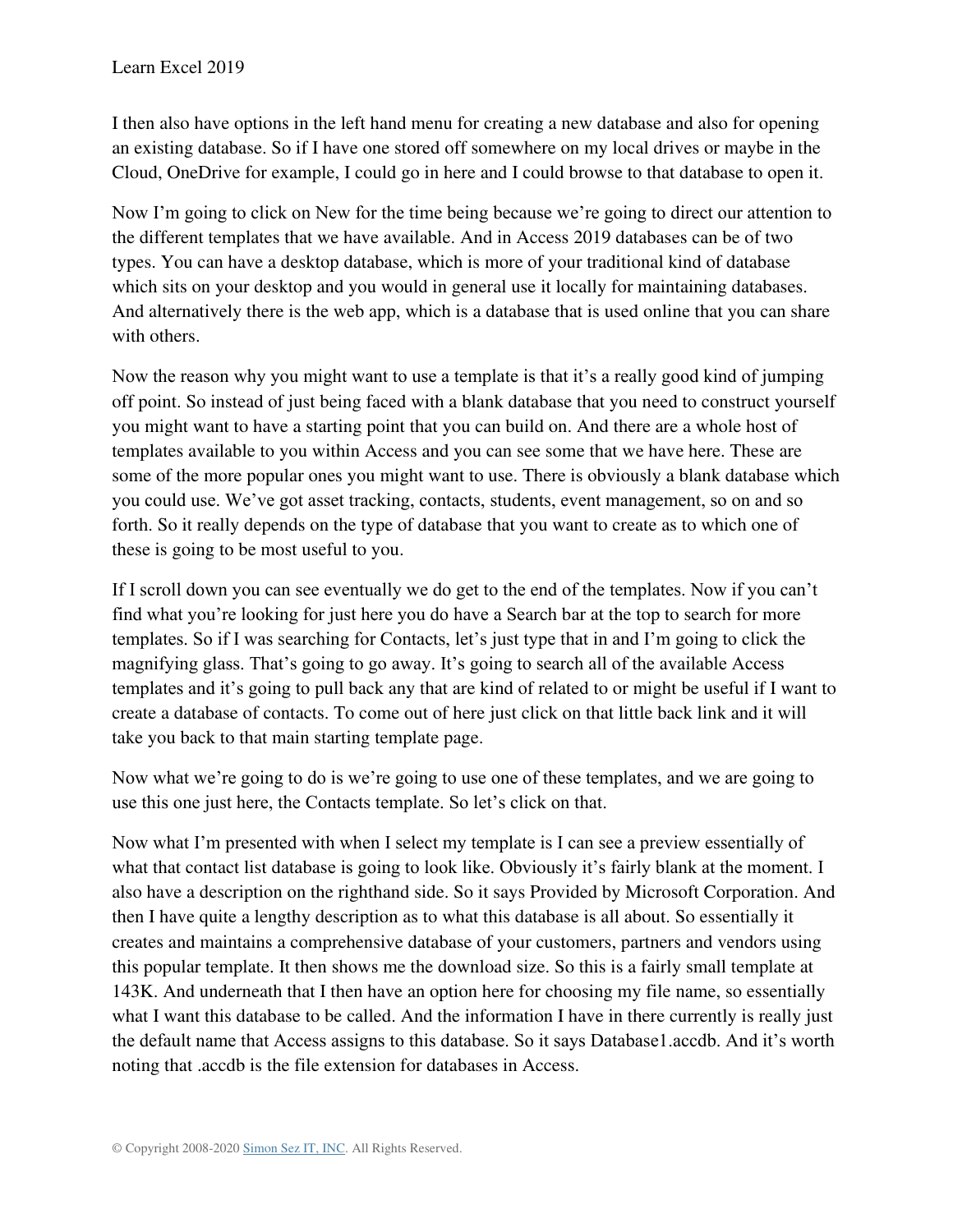And then underneath that it shows me the path or where this database is going to be stored. So I can see currently that it's going to be stored on my C: drive in my Documents folder. And if I wasn't happy with that I could go in and I could use this Browse button and choose a different location in which to store that database.

Now I'm not going to change anything at this stage. We're going to actually save this database using a different name later on. So I'm happy with those defaults.

Now one thing else to point out before we actually create this database is just these arrows that we have on the right and left hand side. If I want to scroll through more of the templates I can click this arrow and it will take me to the next template along. So if I wasn't particularly sure that that contacts database was exactly what I wanted I could use my arrows and go through and see if there's another template that's more appropriate. Now I'm just going to go back because I am happy with that contacts database and I'm going to accept all these defaults and I'm going to click that big Create button in the middle there.

So what we're looking at now is a contact list or a contact management database and it's fairly empty at the moment. We haven't added any contacts into here yet but it gives me a really good starting point for which to start my contact list. So you can see here it has definitions for the information that I will need to have in this contact list. So you can see here it's got first name, last name, company, job title, category, email address, business phone, home phone, mobile, zip. So some basic fields that I can go in and I can complete. And of course you can modify these, you can remove fields you don't want and you can add fields that you do want, which we'll get into later on in the course.

Now the panel on the left hand side that you can see here tells you what's included in this template. So you can see that we have some tables, some queries, forms, reports, macros, and modules. And again I'm going to explain what each of those mean during the course. But this in general is typical of what you will see when you open up a template.

Now it's worth noting that sometimes when you open a template you may receive a security warning. Access does tend to default to being rather cautious when you're opening new files. So before you run it you need to consider where that template came from. So the one that we've just opened was from the Microsoft website. It's an official template so I'm pretty sure that that is a safe place to download this template from. However if you've got your template from some other source you might want to proceed with a little bit of caution. You don't want to download something horrible onto your PC in the form of a template. So just be aware of that. And if you do get a security warning pop up if you determine that it does come from a safe location just click the Enable Content button when you see that warning message.

Now what I'm actually going to do is I'm just going to close this database down again and I'm going to reopen Access and I just want to show you that now because we've created a database underneath Recent you can see our database sitting there. So let's click on it to reopen it and this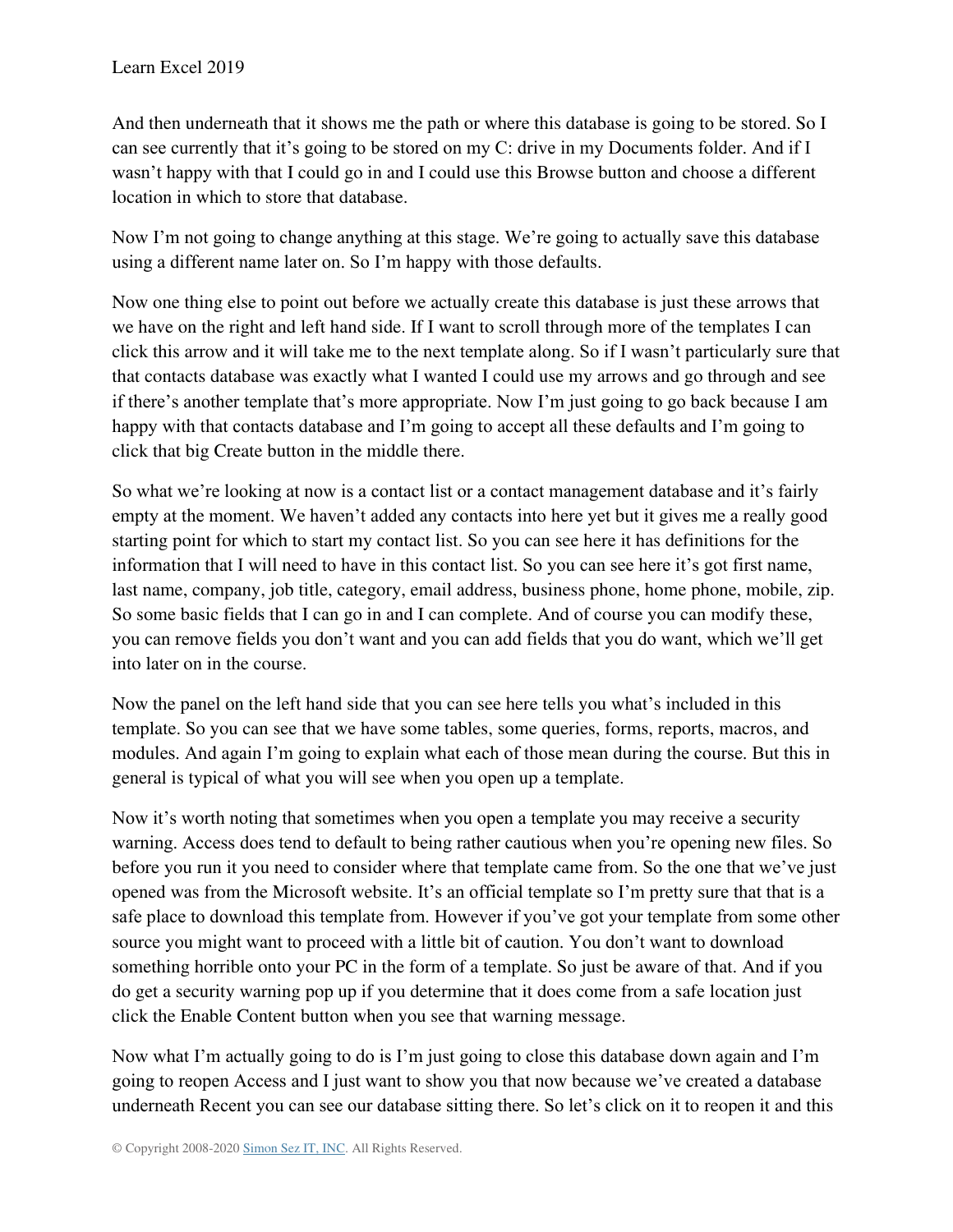is what you'll see sometimes is you'll get a Welcome screen. And it really kind of walks you through what the contacts database is all about. So you have some information just here and you also have a little video if you want to watch that. And all this screen does is it really gives you information on how to use this template.

Now it's worth noting, and the reason why I've kind of shown you this is that you can create your own Help screens and Welcome screens as well, which can sometimes be particularly useful if you're sharing a database that you've created with other people. So it gives them an idea of how they can use that database. Again, I'm going to get too much into that at the moment but I really did think that that was worth highlighting so you know that you can do that.

So I'm just going to close this window down and I'm actually going to close all of Access down again in preparation for our next module.

So that's this module done. What we're going to move on to in the next module is saving and opening databases, so please join me for that.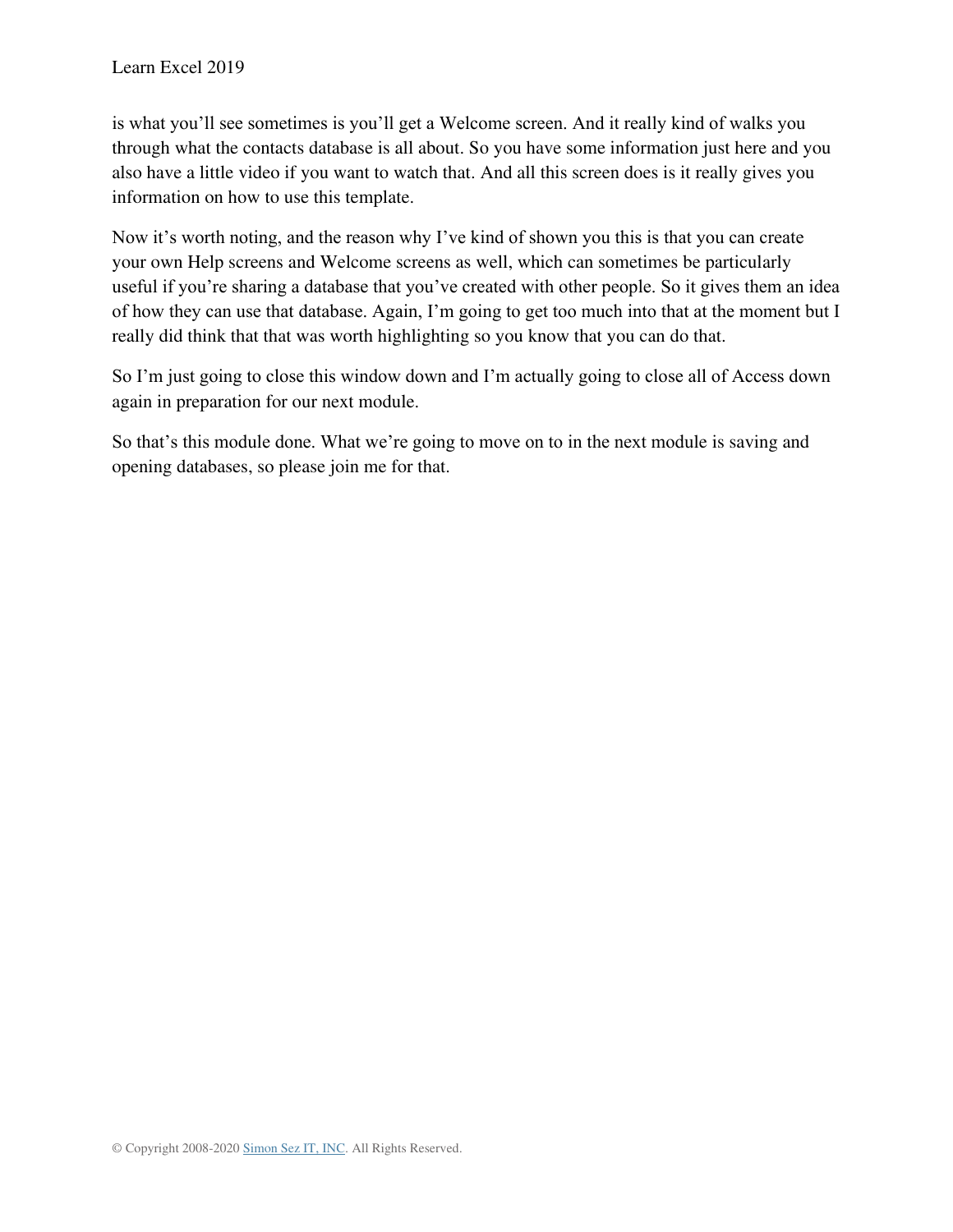#### <span id="page-13-0"></span>**Video: Creating, Saving and Opening Databases**

Deb: Hello again. This is Deb and welcome back to our course on Access 2019. In the previous module we looked at those different Access templates and we opened up the first contacts list database. So now what I want to talk about in this module is how you can create, save and open databases.

So we're starting off back at that Home screen and if you look now underneath Recent you can see that we have our Database1.accdb, which was that contacts database that we created in the previous module.

So what I'm going to do is I'm just going to double click to open that database and again as we discussed previously you will get a Welcome screen which I'm just going to close by clicking on the cross at this moment in time.

So now I have this contact management database open and we did give it a rather generic name. We took a default name of Database1. So what I'm going to do now is I'm going to save this and give it a different name of my choosing. So I'm going to go to File, I'm going to go down to Save As and I'm going to save this just as a regular database. So that's the default option just here with the .accdb extension, and I'm going to click Save As.

Now you'll see what I get here is a little warning message which says, All open objects must be closed prior to continuing this operation. So what that actually means is if I just close that down and click the Back arrow to go back to my database I actually have to essentially close down this database in order to save it. Which kind of seems a little bit counterintuitive but I'm going to go all the way over to the righthand side and you'll see just here we have a little cross. And as I hover over it says, Close Contact List, which will essentially close that database and all the attached objects. I can now go back to File, down to Save As and click the Save As button again, and this time it's going to let me save this database in a location of my choosing. And I'm going to save this in the course files folder and I'm going to call it Contacts01. I'm happy with that .accdb file extension and I'm going to click on the Save button. Again I'm going to close down the Welcome screen and what you'll see is that you will get a security warning at the top here. So all you need to do there is just click Enable Content. And I'm going to close down all of Access one more time and I'm going to reopen. So let's click on Access from my taskbar.

So this time when we open up Access you can now see under Recent I have those two separate databases. So even though they are essentially the same at the moment we've got two separate file names, two separate databases. And you can see Contact01 has the path name of where that file is actually stored underneath.

Now obviously if I wanted to go back in, just working on that contacts database I can double click to open it. But if I wanted to open a different database I would go to the Open button from my menu on the left hand side and what you can also see in there is my contacts database and my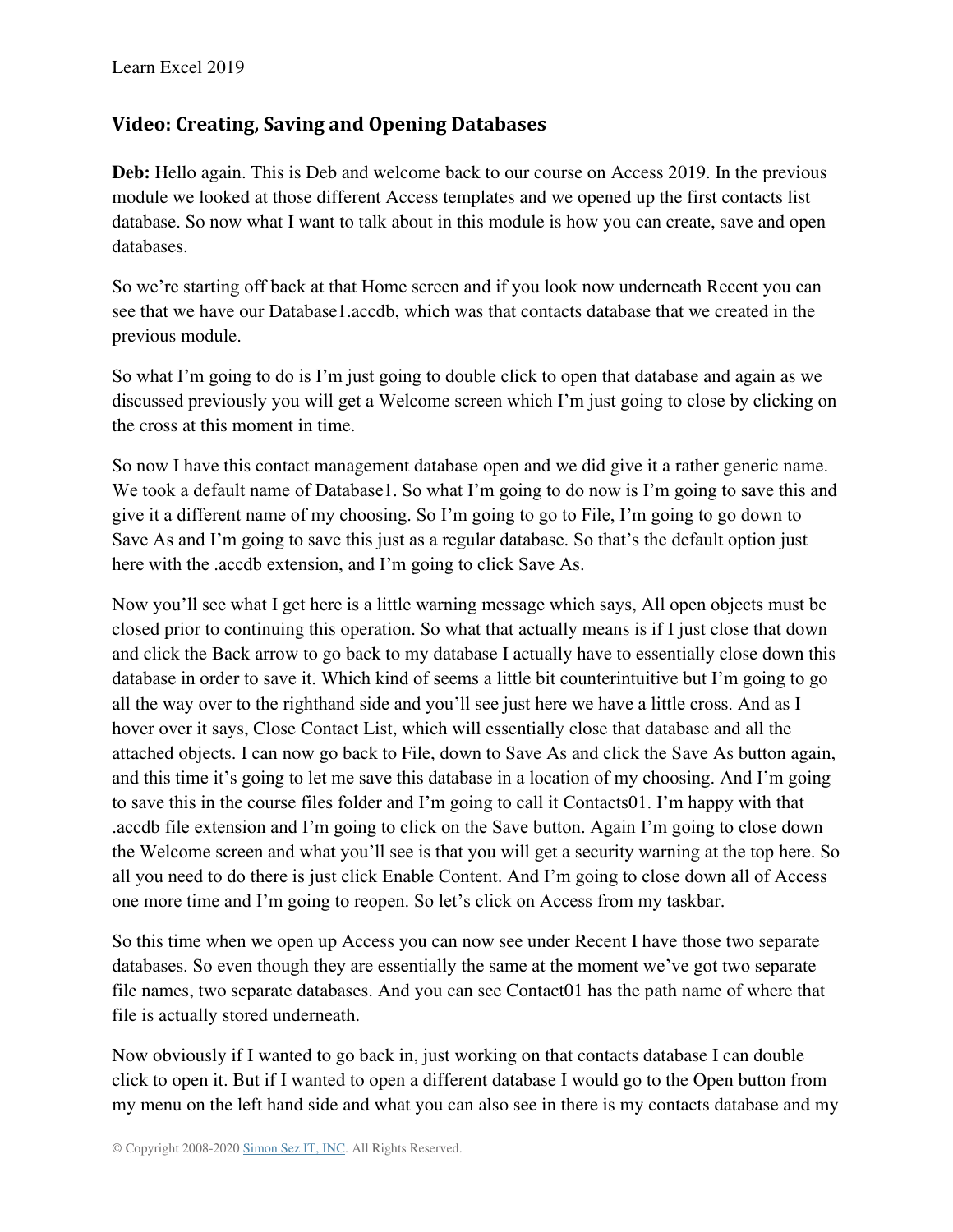Database1 that we've created. So I can open from there as well. But alternatively if I have another database stored off I could choose a location from which to open it. And this will really depend on what services you have access to. So you will be able to browse locally on your PC. And if you are connected to Cloud storage, so maybe something like OneDrive like I am just here, you can go straight in there and open an Access database that you have saved to the Cloud.

Now what we're going to do is we're going to go back to New and we're going to create a new blank database. So we're essentially going to start from scratch to work on the course database that I'm going to use for most of the demonstrations in this course.

So let's click on Blank. So again you can see that this new blank database has a default file name and file location. Now I'm actually going to change this because I want to save this into the course files folder and I'm going to change the file name at this point as well. And this database that we're going to be creating is essentially for a travel company that runs some rather exclusive tours. And the name of the travel company is Esprit de Tour. So I'm going to change this file name. I'm going to delete out Database2 and I'm going to call it EspritDeTour. And this database is going to go through a few different versions. So let's add 01 on the end just there and click on Create. And there we go. We've created our first new blank database.

Now one thing that you may notice is if you look at the top you'll see that the file name is very long at the top there. So where it says EspritDeTour01 and it then has Database and then a very long path name as to where that database is saved. And that looks a little bit messy there at the top of the screen. Now we're going to sort that out later on. I'm going to show you how you can make that look a lot neater.

Now what you're actually looking at when you open up a blank database is basically a single table. And this is where you create your database. And at the moment it has nothing in it. And we're going to build on this throughout the course.

Now one other thing to show you just before we leave this module is that when I click on File one option I have there is Close. So let's click on Close and what you'll see is that it doesn't actually close Access. It only closes the current database. So I just wanted to point that out because sometimes that can be a little bit confusing. You're never sure if you're closing the file or if you're going to close Access entirely. So in this instance it closes the current database that you have open but leaves the Access application open.

So that's about it for this module. In the next module we're going to be talking about the Access workspace and the backstage area, so please join me for that.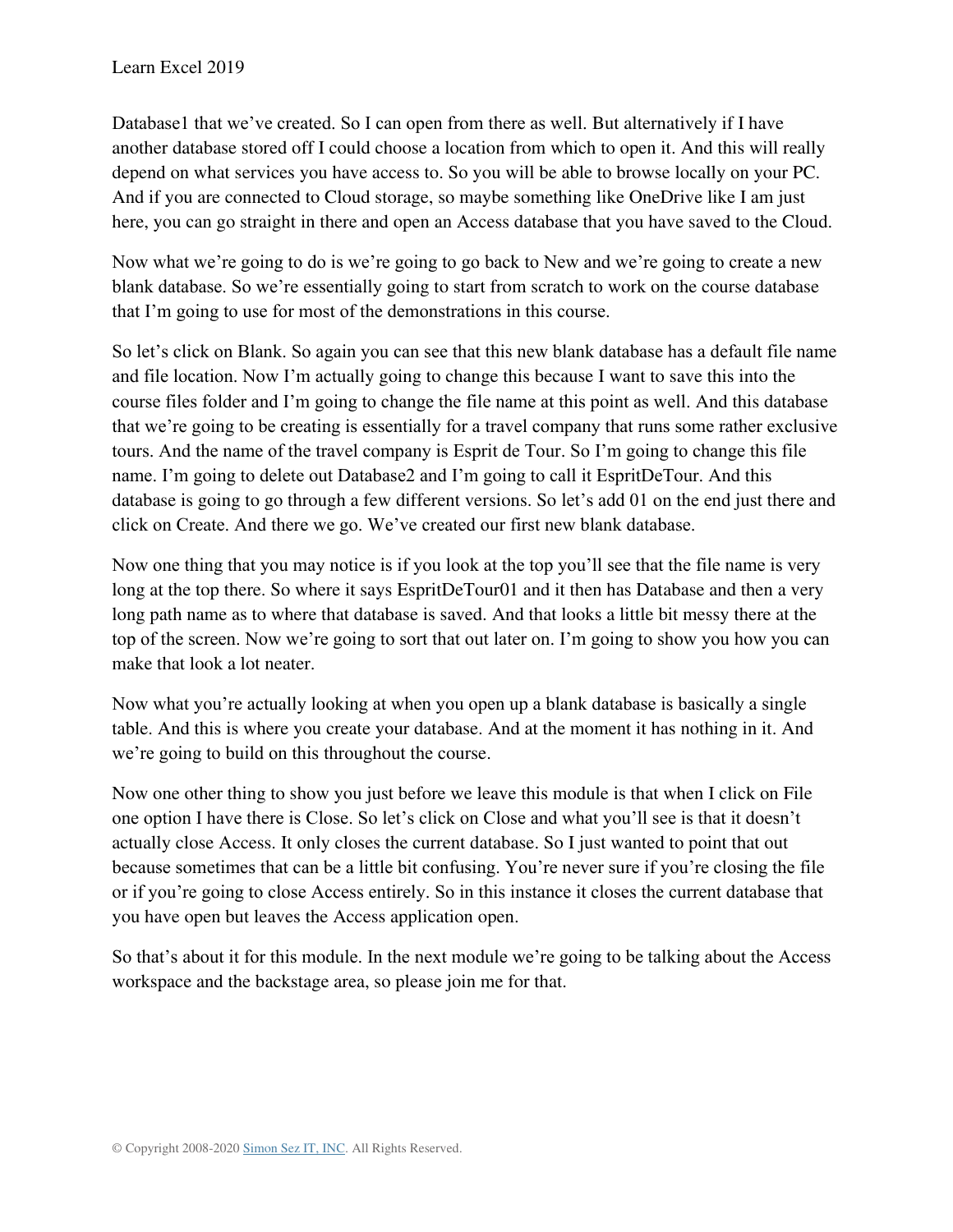#### <span id="page-15-0"></span>**Video: The Access Workspace and Backstage**

**Deb:** Hello again and welcome back to our course on Access 2019. In this module we're going to take a look at the Access workspace and we're also going to delve into the backstage area. And really the aim of this module is really just to give you a tour around the Access workspace and get you familiar with some of the features and functionality.

Now we're starting off again back at our start screen. You should be reasonably familiar with this now. And if you look at what we're looking at here, so underneath Recent, our list of databases is getting ever longer. Each time we go in we have a new database that we've created listed there. And eventually this list will start to get so long that databases will drop off the bottom of that list. So it will be a little bit harder for you to find recently used databases.

Now one way that you can get around that, and I did mention this in an earlier module, is to pin databases that you use frequently. So for example, if I hover over EspritDeTour you can see that I get this little Pin icon. And if I hover over it says, Pin this item to the list. Now I'm not going to do that at this moment but if I was to do that what would happen is that EspritDeTour would then always be available underneath this Pinned tab just here. So again it's just a really quick way of being able to access those databases you use frequently so that they don't drop off the bottom of the list.

Now what we're actually going to do first is that we're going to go back into our Contacts database. So I'm going to double click to open Contacts. Again I'm going to close down this welcome screen and we're just going to do a quick tour of some of the main features of the workspace just in case you're not familiar with them.

Now I will say that if you are very familiar with Microsoft products, so maybe something like Excel or Word or PowerPoint, particularly in the later versions, 2016, 2019, even 2013, then you might be able to skip over this module. If you're not familiar with those versions or if you'd just like a refresher then stick with me because that's what we're going to go through now.

So starting at the top here we have what we call a Ribbon and Ribbons are organized onto different tabs. So you can see here I currently have the Home tab selected. We have a Create tab, we have an External Data tab, Database Tools, and Help. So each of these tabs contains what we call a Ribbon and a Ribbon is this list of commands or different groups of commands running horizontally across the top of your workspace.

And these tabs will change depending on what exactly it is that you're doing at any given time. So we do have something called Contextual Tabs or Contextual Ribbons. And those are ribbons which only appear when they are needed. So if I'm doing something to do with a table it might be that I get at the top here a Table Tools ribbon which I can't currently see because I don't need it. So just be aware of that. These tabs aren't fixed. They will change depending on what it is that you're doing.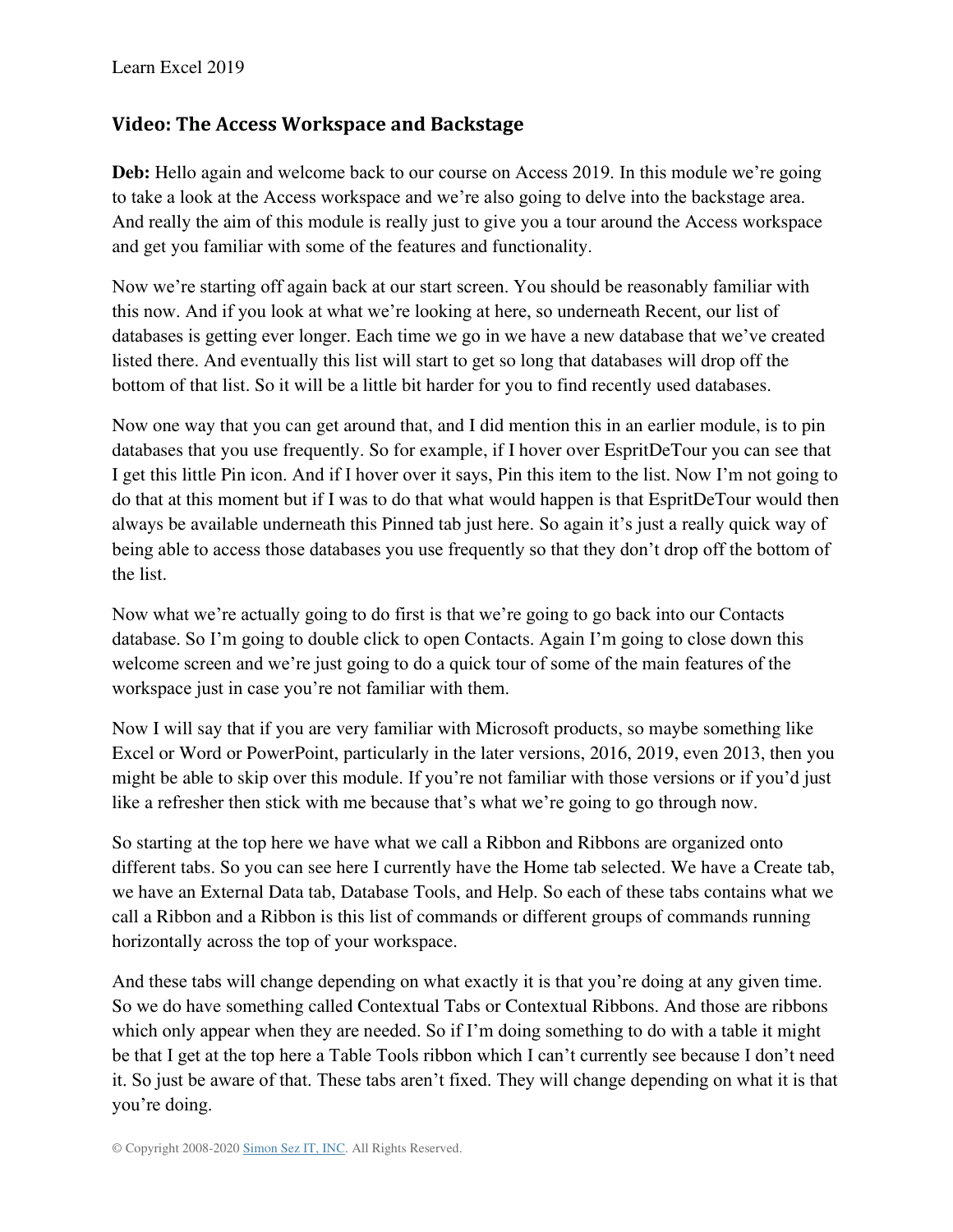But these ones you can see now are the standard tabs for Access. And on each tab we have groups and within those groups we have commands.

Something else we also have is if you glance above those tabs we have something called the Quick Access Toolbar. And it's right here, right in the top left hand corner. And currently when I hover over my Quick Access Toolbar I can see a Save icon, I can see Undo and I can see Redo, and I also have a little dropdown up here which will allow me to customize that Quick Access Toolbar.

Now the Quick Access Toolbar will either be right at the top of the screen or if you prefer you can display it underneath your ribbon. And I actually prefer to have it underneath the ribbon so I'm going to select Show below the ribbon to move it down here. I just find that's a little bit easier for me to see.

Now what the Quick Access Toolbar is is it's somewhere where you can add commands that you use frequently so that they're easy to access. So you're not hunting around through the different tabs and ribbons for a particular command. And you can customize this until your heart's content and you can access pretty much every single command that's available in Access to add it to your Quick Access Toolbar. And I'm really going to cover how you can customize this Quick Access Toolbar in a later module. So just hold that thought for now.

Let's jump right down to the bottom. So right down here we have what we call our Status Bar. And this Status bar can also be customized. So if I right click my mouse on the Status bar you'll see that I have lots and lots of different things ticked. And this is really informational for you. So for example, I've got Caps Lock ticked, which means that when I turn my Caps Lock on you can see in the Status bar it tells me that I have Caps Lock on. So that can be really very useful. I'm just going to turn my Caps Lock off and you'll see that that disappears. So there's lots of pieces of information that you can choose to display in that Status bar at the bottom just be either checking or unchecking in that Customize Status Bar menu.

Now let's move on to this Navigation panel that we have running down the left hand side. This is really what we call the nerve center of our database. It basically lists all of the objects that are available in your database. And you can see that they're categorized. We have tables, queries, forms, reports, macros, and modules. And these can be collapsed or expanded to see the information. So if you have quite a lot of information in this panel and you're only particularly interested in tables you could collapse up all of the others just to make it a little bit easier for you to see. So you have those little chevrons in order to be able to do that. So these chevrons to collapse and expand particularly come into their own if you have a very large complex database, where you might have hundreds and hundreds of objects.

Now most of the time this navigation pane will be open but if it's becoming a nuisance or you don't have any need for it at a particular time you can click on the little chevrons at the top here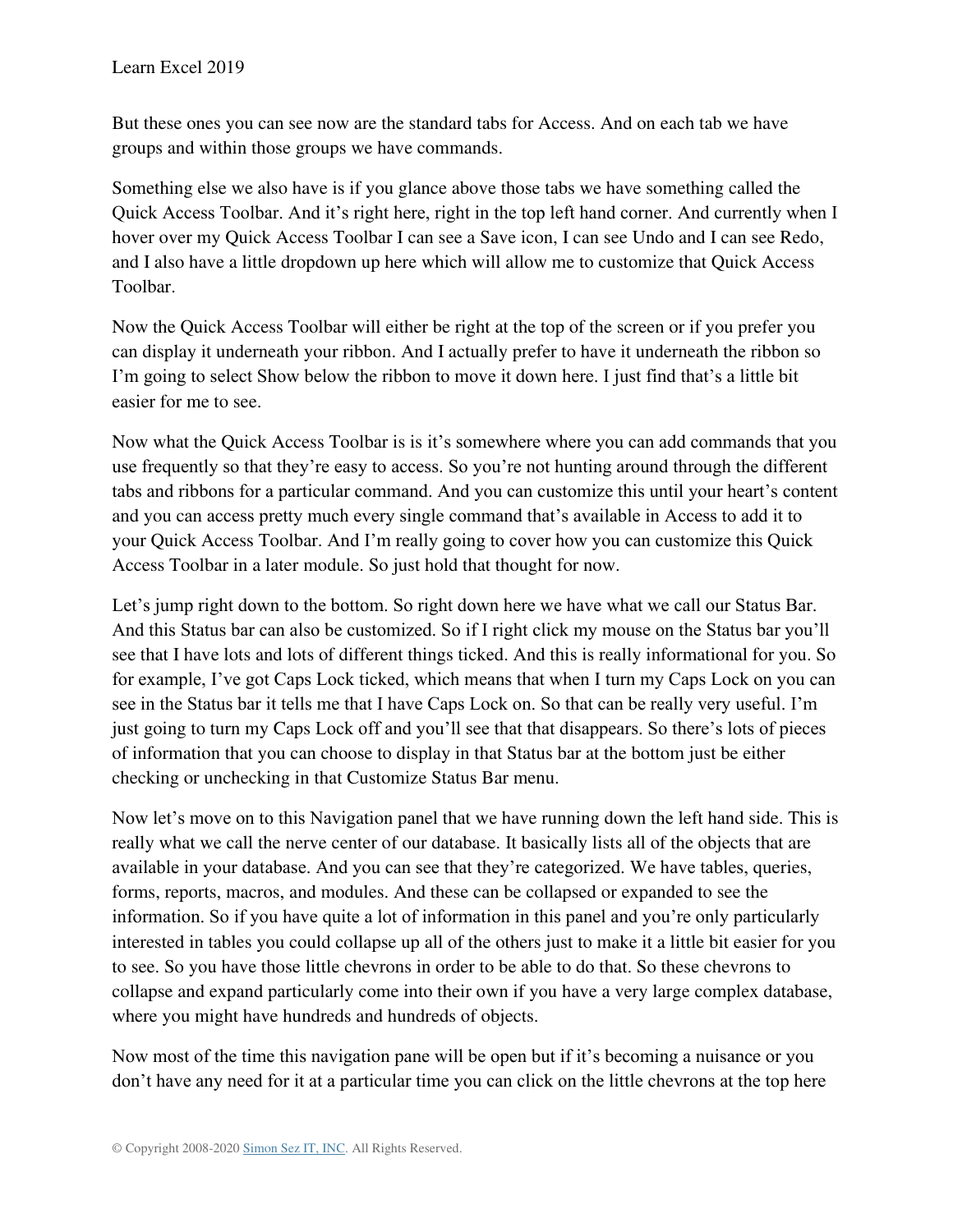just to kind of minimize that. It doesn't close it. You can still see navigation pane just there. And of course you can click on those chevrons again to bring that Navigation pane back.

You can also change the width of it. So if I hover my mouse just over that divider I can drag it out or I can drag it back in again. What you also have in here is a little Search box. So it might be that you need to maybe search for a form or a report or a query and you can do that just using this search facility at the top. So you can type in your search criteria, click on the magnifying glass and it will find it in your Navigation pane.

And another thing you have in this Navigation pane is this little dropdown arrow. If I click it it gives you a number of other options to help you find and deal with objects.

Now in the main window that you can see we have our Contact list. And this looks a little bit like an Excel spreadsheet. It's not in fact a table. It is actually what we would call a Form. And if you look in the Navigation pane we have Contact list just here, which is what we're currently looking at. And in the Contacts list each row represents one line of data. So essentially each contact that we add will occupy a row.

Now the other forms that we have here, Welcome, that controls the welcome screen that comes up whenever we reopen our Access database.

And we're going to take a quick look at Contact details. Now to open this form if I right click on it and I can select Open. Now alternatively I could have just double clicked and that would also open the Contact details form.

So what this shows is all of the detail for one contact on one form. So you might use something like this in something like an application where you're going to ask someone to update their contact details.

Now both the Contact list and the Contact details are forms but they're very different types of forms. You can see that when I open this Contact details it kind of opens in a new window and it looks like it's hovering over the top.

So let me just close that down and apart from opening a form there are other options that you can go into. So for example if I right click again on Contact details I have the option of going into Design view. And you can see straightaway that this is a very different thing all together. This is where I could go into design that particular form. So I can make changes to it essentially.

So if I wanted to I could in and I could do things like grab this little section here and I could move it around. So I can just pick it up and I can drag it down and drop it. So I can really change the design of that particular form. So forms are very different when you're in Design mode to a form in what we call Open mode or Run mode.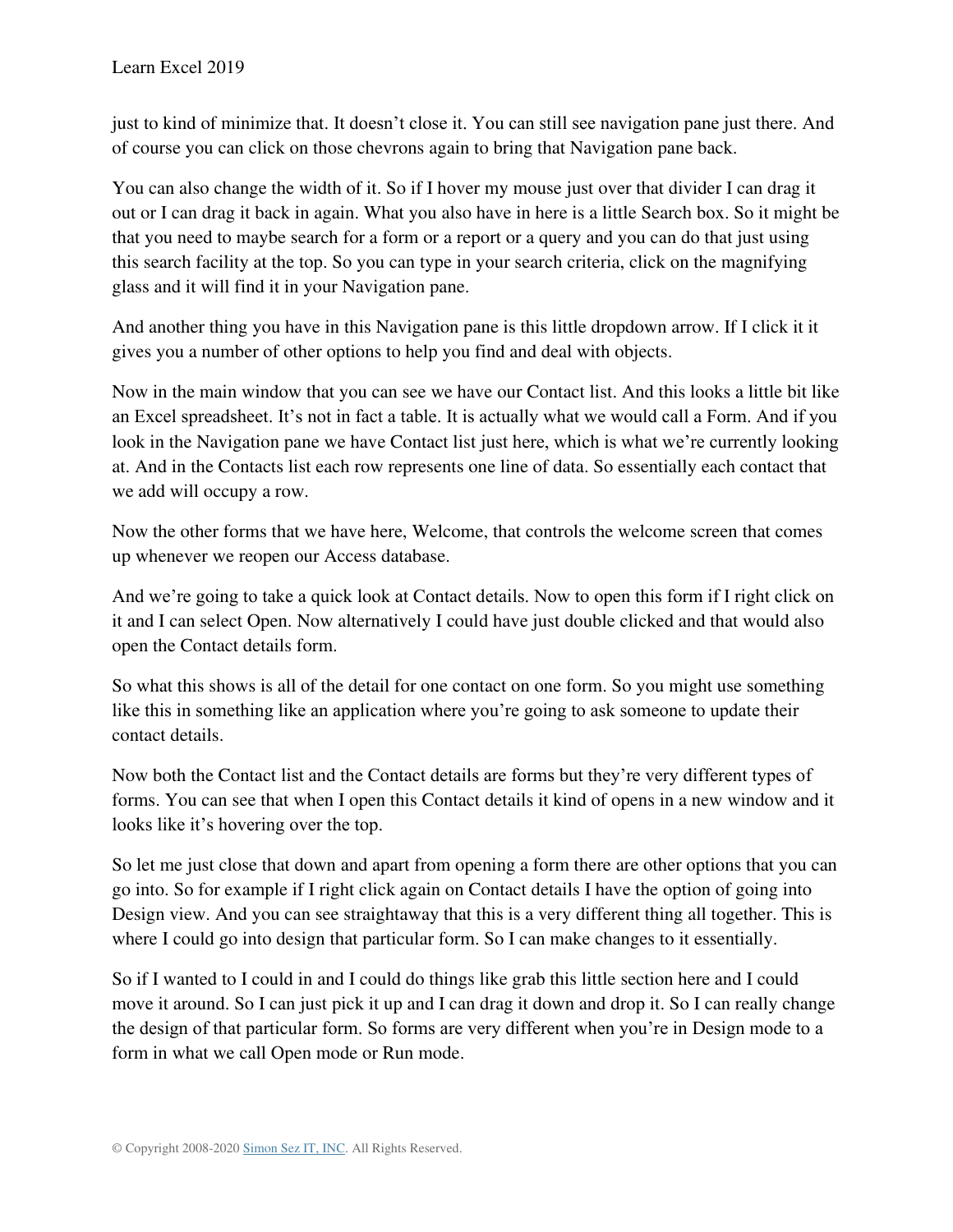Now once I've made my changes to my form and I'm happy with it I can then close this form down by clicking on that little cross in the top righthand corner. And of course it's going to ask me if I want to save the changes to the design of my form Contact details. Now in this case I'm going to say no and I'm just going to close out of that. So the point I'm trying to make here is that sometimes we'll open forms to use them, to add information into our database, and sometimes we'll open them in Design mode.

So now I'm back to my contact list and again I'm going to very quickly just close Contact list down. I'm going to click on the Contact list form in the Navigation pane, I'm going to right click and jump into that Design view again. And again you can see here I can go in and I can make some changes to the actual design of that form. Let's close that down.

Now everything I've said there with regards to Design view is equally true of all of the other objects. So it's true of reports. You can run or change the design of some reports. The same for queries, macros and tables. And we're going to look at all of those throughout this course.

So let's move on now back to having a tour of our workspace.

So we were looking at the ribbon tabs earlier which we have running across the top and to the left you'll see that there is a tab that says File. Now this isn't actually a ribbon essentially. If we click on File it takes us into what we call the Backstage area and this is where you'll find a lot of your what we would call administration tasks for your database.

So we've already explored Home, New and Open previously. We're now in the Info tab and we're going to go into some of the options which we have in Info a little bit later on. We have Save As. Again that's something that we've already utilized. We have Print which will allow us to print our database, select a printer or even print preview our database before we print it and we have a Close option. As we saw before that will close down your current database. It won't close down Access.

And then right at the bottom we have an Account option and this shows which account is currently being used for this copy of Access 2019. And it also shows me that I have OneDrive connected just here. On the righthand side I have Office Updates and it's always really important to make sure that your copy of Access is always up to date. So just be aware of that. And I can also do things in here, some more fun things like change my Office background. I have numerous different things I could select. And I could also change my Office theme. So currently I have Colorful but I could go for Dark Gray if I wanted a completely different look. We also have Black and that one is new for 2019, and we have White. So again that's really personal preference.

We then have a Feedback tab which will allow you to send either good, bad or suggestions to Microsoft. And then finally at the bottom we have an Options area. And Options is made up of a number of different pages with settings that make your copy of Access work as you like it. And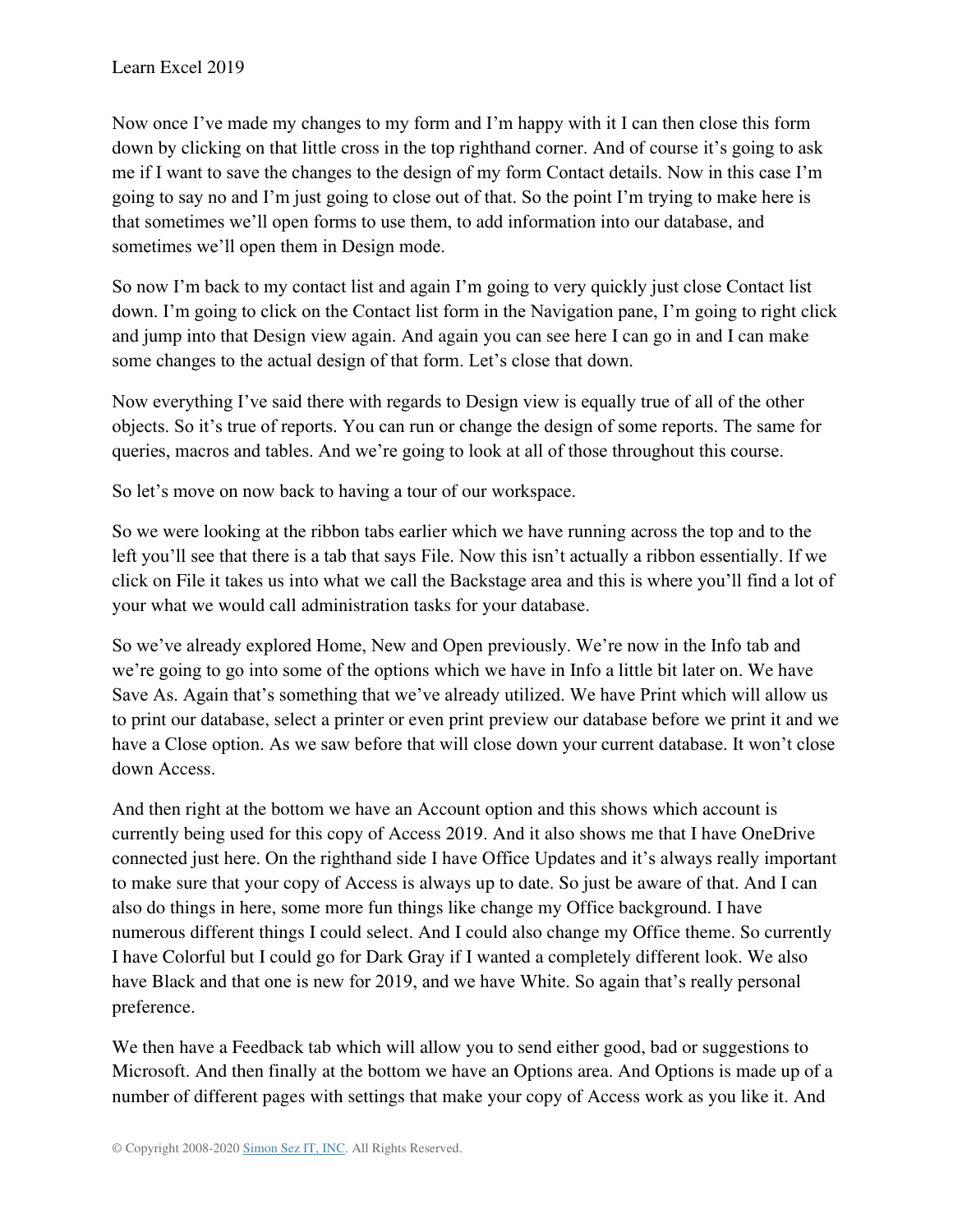we're going to talk a lot more and explore some of these options later on. There's a whole host of features in here which will really allow you to set up Access in a way that works for you. So we're going to come back to that a bit later.

So that is the end of this section. In the next section we're going to talk a little bit about online help and the new Tell Me feature so please join me for that.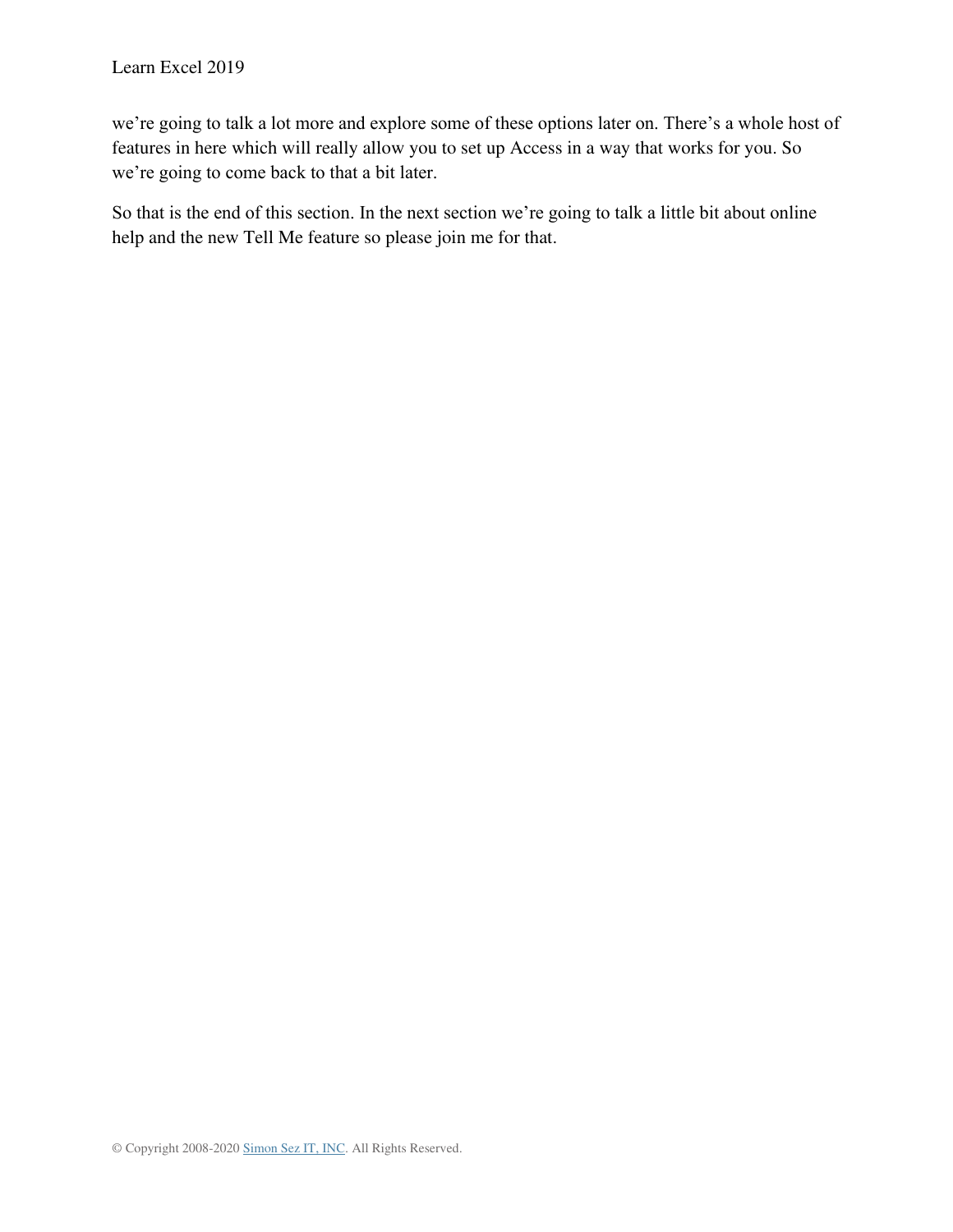#### <span id="page-20-0"></span>**Video: Online Help and Tell Me What You Want To Do**

**Deb:** Hello again and welcome back to our course on Access 2019. In this module we're going to be talking about online help and the Tell Me feature.

Now before I do let's go back into our Contacts database by double clicking and we're going to deal with something that's probably been annoying up until this point, which is this welcome screen. Now it is a really useful screen, particularly if it's the first time that you're opening the database but if you're just closing and reopening fairly frequently it can get a little bit annoying to have to keep coming in and closing down this welcome screen. So let's look at how we can deal with that first of all.

So I'm going to close it down and I'm going to go over to my Navigation pane. And underneath Tables I'm going to go to Settings. And when you double click on Settings you'll see that there is one row in this table and the second column says Show Welcome screen, if I was to make that a little bit bigger, or sorry Show Welcome. And you can see that it has a tick in that box. So if I go in and just uncheck this the next time I open this database that welcome screen won't be shown. So I'm going to close down this Settings table and I'm going to say Yes and I'm also going to close down this Contact list form.

So now what I want to discuss is Help in Access 2019. And all of the help is located online. So that means that you're going to need an active internet connection in order to be able to access Help. Now the quickest way to access Help in Access 2019 is to press the F1 key on your keyboard and you'll see you then get this pane on the righthand side where you can go in and you can browse through the different categories or you can type in your search criteria, so what it is that you require help on into that field that's flashing at the top.

Now if I wanted to browse I could click on for example Get Started and it will go through and I have a little video there of how to create a database in Access.

And it's worth noting that you can pull this panel out. So if you're finding it quite small if you hover your mouse over the top until you get that double headed cursor you can drag the panel out like so and you can also resize it to make that a little bit bigger. If I want to go back to my category list I have a little arrow just here which will take me back to those main categories.

And just to reiterate the point that I mentioned before, this Help is online so you do require an active internet connection.

Now a good place to start might be to find out a little bit more about some of the new features in Access 2019. So I could go up to my Search bar at the top here and type in What's new in Access 2019 and press the Enter key and I can see that the top link there is probably going to be quite useful to me. So let's have a little click and we can go through and we can look at all of the new features that have been added Access since the last version. So that's a really, really useful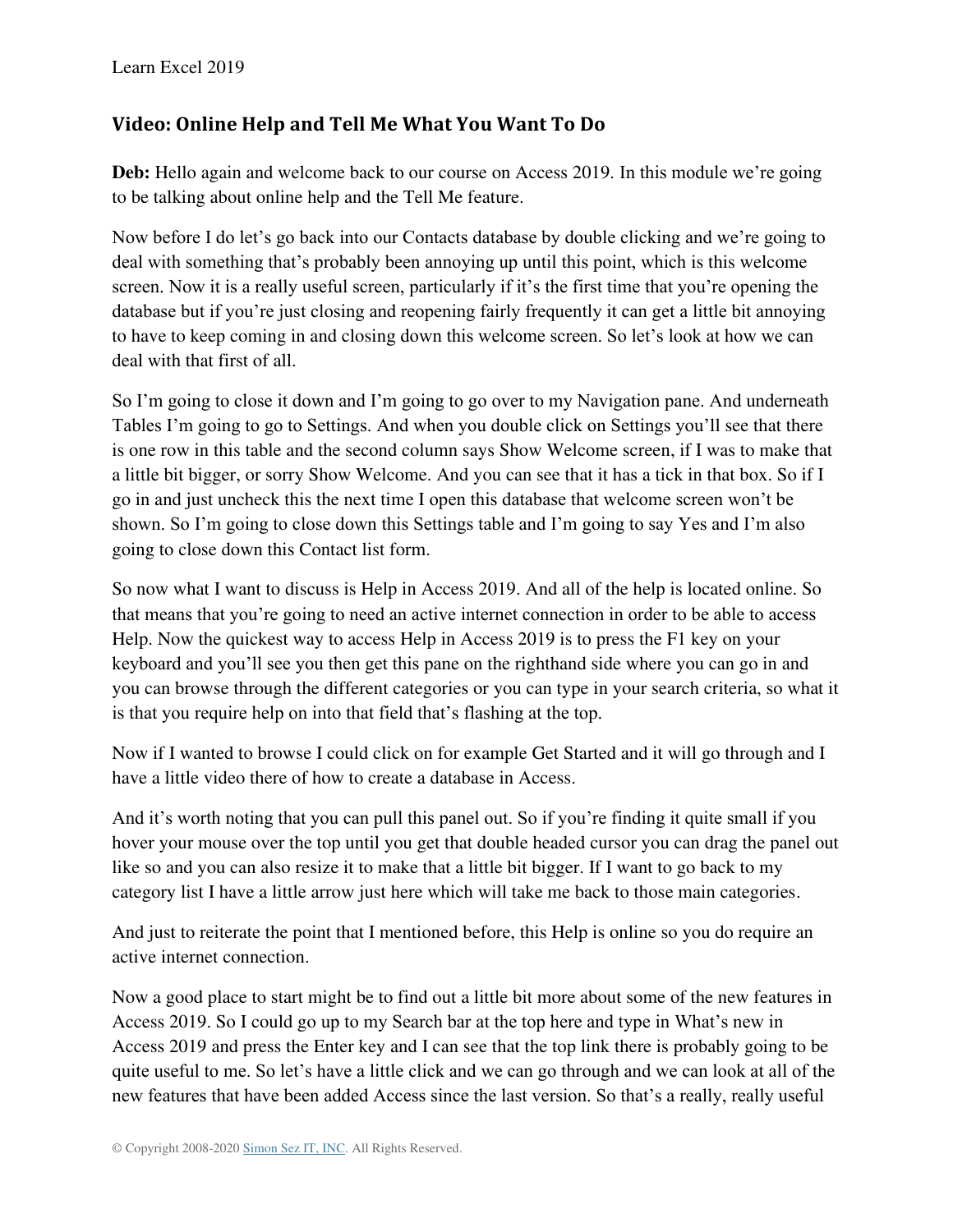thing. And I would say if you are new to Access 2019 definitely go into Help and definitely have a look through this because it's really going to give you a good idea of some of the new stuff that you can expect.

So again let's click on the back arrow to go back to our menu and if you just want to browse through these categories you can. So if I click on Tables you can see I have a whole host of other links. So again it really depends what you're looking for help on. So really do utilize that Search facility in Help at the top.

So that's your online help. By pressing the F1 key on your keyboard you can access that.

So let's just close this down for the time being. I want to now talk to you about something called Contextual Help. So what that means is that if you're doing something and you access Help you can access it at a point that is relevant to what you're doing. So what I'm going to do is I'm going to open the Contact list form. So I'm going to go to File, I'm going to go to Open, I'm going to select Contacts.

Now one thing you may already be familiar with if you've used other Microsoft applications is the notion of contextual help. And once contextual help is available in Access 2019 it's not as shall we say prevalent as it was in some of the previous versions. But what contextual help essentially means is that if you're doing something and you need help you access it at the point that is relevant to what you're doing. So for example I've opened my contact list form and I'm going to go up and look at the ribbon and I'm going to go to this Text Formatting group at the end of the Home ribbon and just click the down arrow, which is going to take me into my Datasheet Formatting options. So if I was in here and I decided that I needed help on datasheet formatting specifically you'll see that I have the little question mark in the top bar just here. And when I hover it says Help. So if I click on it, now what you'll see here is that when I clicked on that it's basically taken me to a web browser and it's taken me to that standard Help homepage.

So let's just close that down and jump back to Access, close out of here. And this time I'm going to go to a different part of Access. So let's go to Database Tools and I'm going to click on Relationships and I'm going to click on the question mark again. And this time it takes me to Help that is relevant to the task I will be performing. So the reason why I've shown you those two different examples is really just to illustrate the fact that it is a little bit patchy and inconsistent with regards to if you're going to go to a Help page that's specifically directed at the thing you're trying to do or if it's just going to take you to that standard Help home page. Of course remember if you do go to that standard home page you can just type in to the Search box exactly what it is that you're looking for. But just be aware that it can be a little bit flaky in that regard.

Finally I want to talk to you about the new Tell Me feature in Office 2019. Now I say new, this was included in the previous version as well, so in Access 2016, and you'll find it up here. So it's next to your ribbons essentially and it's this little kind of search box that says Tell me what you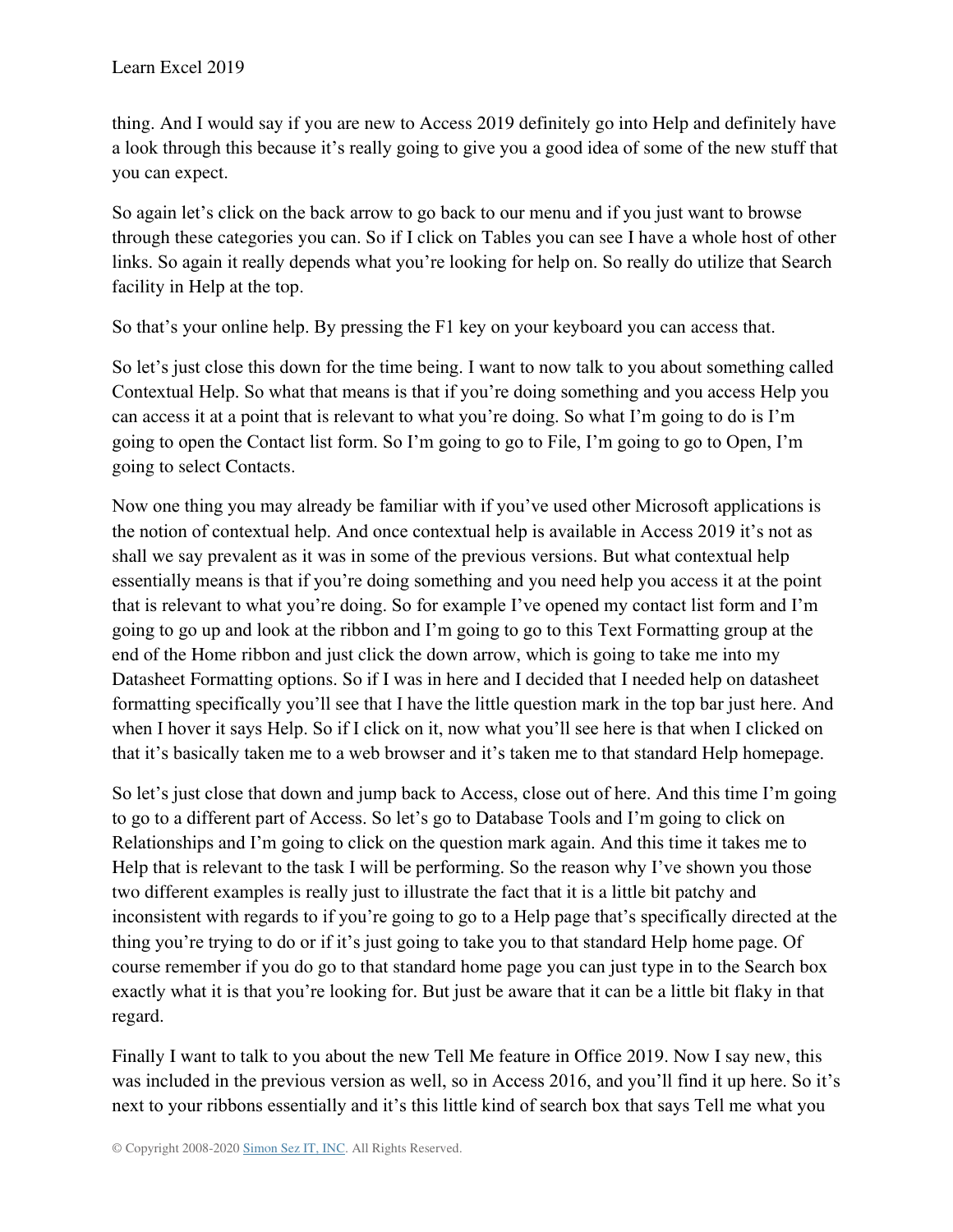want to do. And as I hover over you'll see there is a shortcut key of Alt+Q and it says Just start typing here to bring features to your fingertips and get help.

So let's pretend that I have forgotten how to create a table. So I'm going to type in Create Table and you'll see as I type it tries to match it with actions or commands that are available in Microsoft Access 2019. So if I'm creating a new table Table Design is really the command that I want and I can see that I have it there. So if I click on it it's going to take me into that particular option.

Now it's also worth noting if we click back in Tell me and type in Create Table again I do also have access to further help from here as well. So again whenever you type in some search terms you'll get a list of actions that you can take, but then also at the bottom you'll get a list of Help topics. Now if I just push that arrow out to the side you can see I've got my Help topics just there. So that's another way of kind of getting into that contextual help. And I am just going to tidy this up and close down those tables that I no longer need.

So those are the different ways that you can utilize Help. The biggest thing to take away here is to quickly access Help press the F1 key on your keyboard.

That's the end of this section. I will see you in the next one where we will be talking about the ribbon structure a little bit more so I'll see you over there.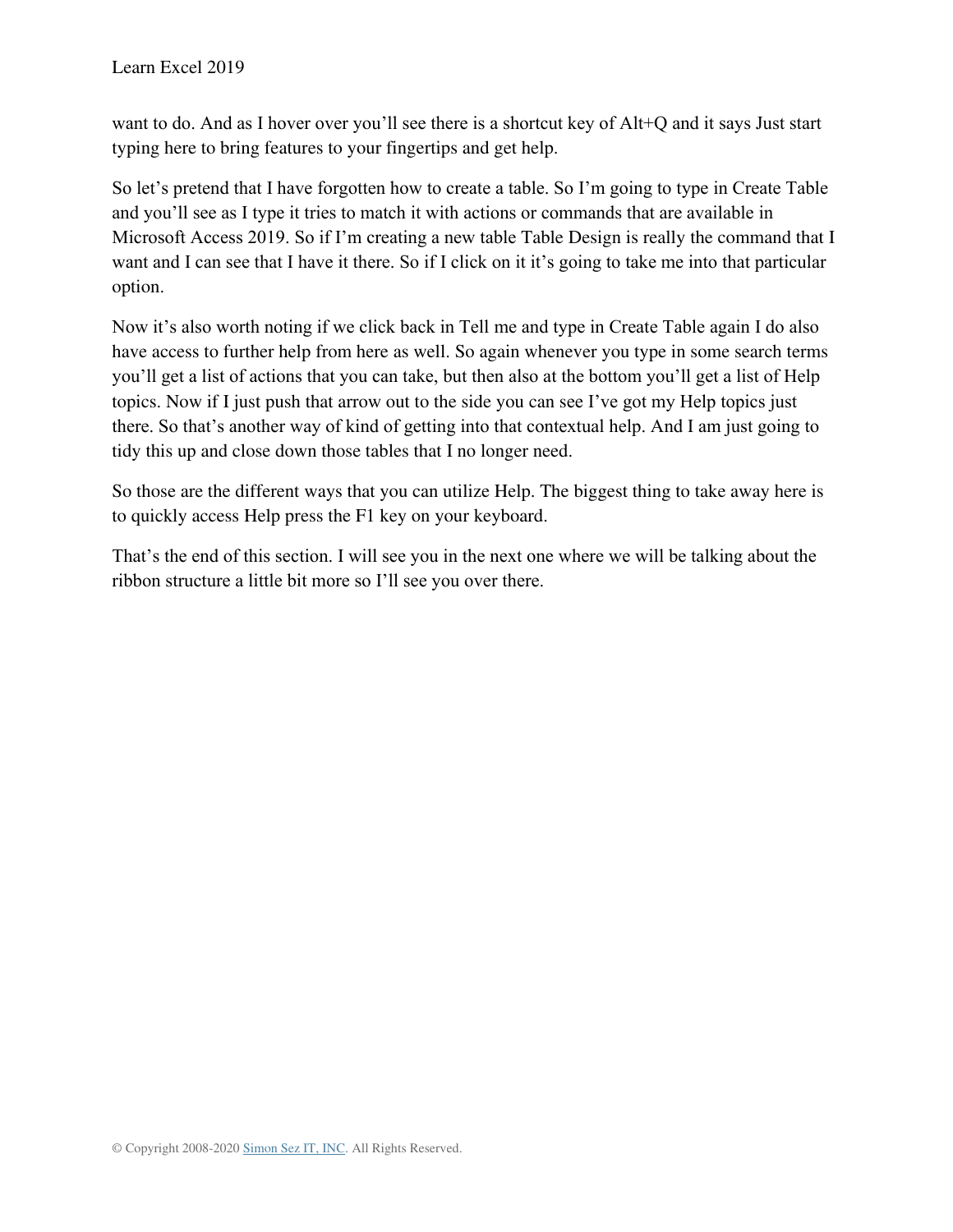# **Section 3 – The Ribbon and Toolbars**

## <span id="page-23-0"></span>**Video: Working with the Ribbon**

Deb: Hello again and welcome back to our course on Access 2019. In this module we're going to be discussing the Ribbon.

Now we already briefly took a look at the ribbon in a previous module but I want to go into a little bit more detail now and also show you some useful shortcuts for navigating around and utilizing the ribbon.

So the ribbon that you have in Access 2019 is pretty much similar to the other Microsoft applications and this ribbon structure was introduced all the way back in Office 2007. And it was introduced to replace the menu system. If you can remember back that far we used to have menus running across the top and you'd click and you'd get some dropdown options. So now all of our commands are organized horizontally in what we call Ribbons running across the top of your screen. And it makes it easier to locate and use your commands and settings.

So your ribbon is this big bar which you can see here at the top and your commands are divided into different tabs. So I'm currently clicked on the Home tab and you can see the ribbon and all of the commands. We have Create, External Data, Database Tools, and finally Help. Now these are the standard ribbons that they'll see when you open up Access 2019 but they aren't the only ribbons that you have access to. And again I mentioned this in the previous module, you will see from time to time what we call Contextual Ribbons, which will appear as and when they are needed.

Now in order to move through your ribbons you can just click on them as I did just then. Alternatively if you have a scroll wheel on your mouse you can just scroll, so I'm scrolling down and that will move me across those ribbons or scroll up to go back through them.

Another alternative way of navigating through your ribbons and the commands on those ribbons is to press the Alt key on your keyboard. And what you'll see there is I get some shortcut keys essentially, which will allow me to navigate using my keyboard only. So for example, if I wanted to go to the Create tab I can press C and it will jump me across to there. And then I get a whole new set of shortcut keys that I can use to access whichever command I want. If I want to get rid of them I just press Alt again and it would take me back to my normal mode.

Now on each tab you'll see that we have different groups. So again I'm on the Create ribbon and you can see the different groups we have. The group names are listed at the bottom. So we have Templates, Tables, Queries, Forms, Reports, and Macros and Codes. And you can see that these are separated by a vertical dividing line. So this just groups together commands which kind of essentially belong together just to make it a little bit more organized and easy for you to see.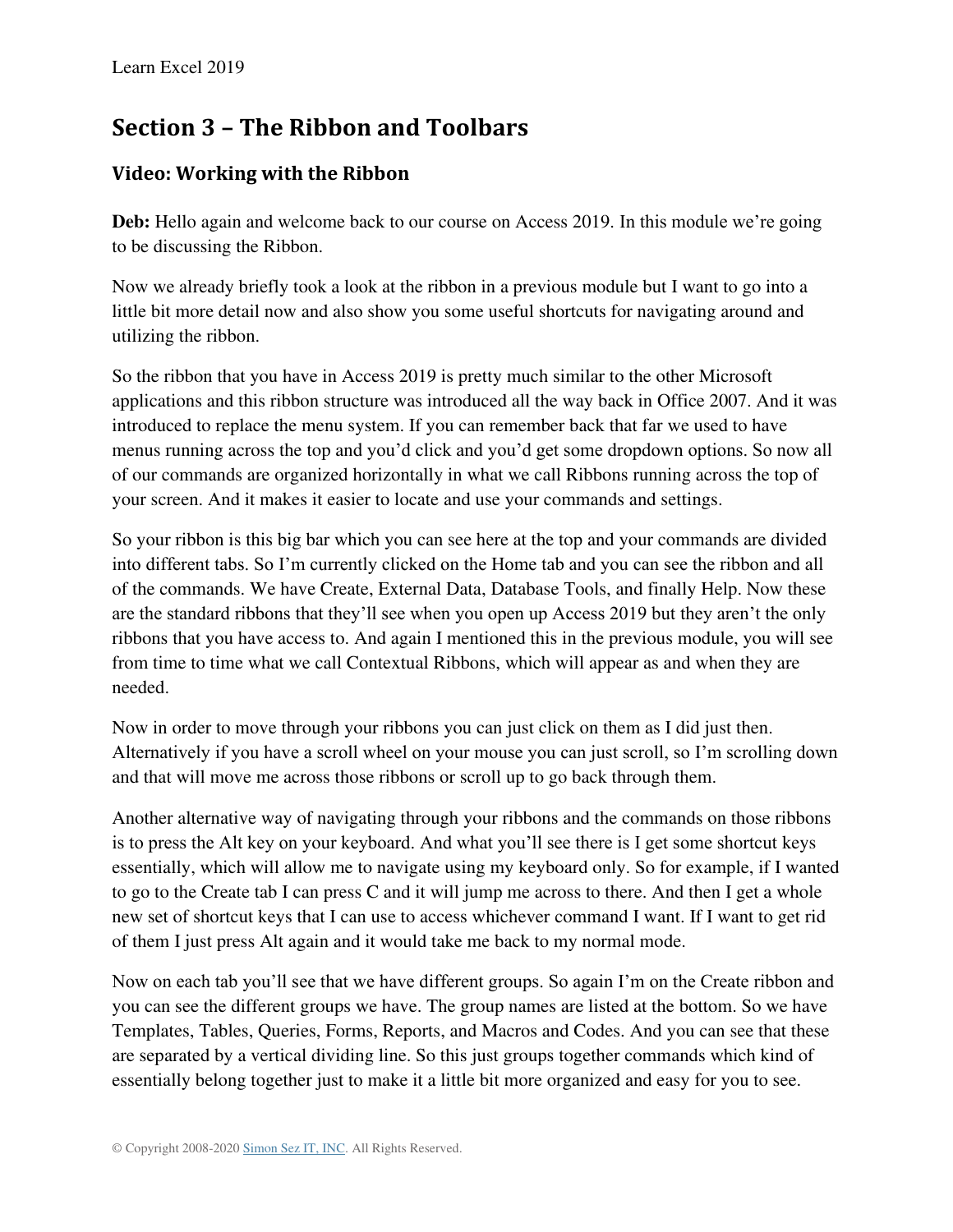Now I'm going to jump back across to the Home ribbon for a moment. Now I will say that what you're seeing on my screen might differ slightly on yours and it all depends on your screen resolution. So at the moment because I have quite a large screen resolution I can see all of my groups and all of my commands. However if yours is a little bit more squashed up you might see that these commands will be rearranged ever so slightly. So don't worry too much if yours looks slightly different to mine. It could be just down to the screen resolution or screen size that you're using.

Another thing to point out is if we look at this Clipboard group as an example you can see here within this group that the Cut, Copy and Format Painter are currently grayed out, which means that they're not available for me to use at this time. Now that's because I can't actually use these. So I haven't clicked anywhere in order to be able to use Cut, Copy or Format Painter. If I click in my Contact List database you should have seen some more of these commands in other groups because active because I can now use them. If I had some text in this cell where I'm currently clicked I would be able to highlight it and then Cut would become available. But because I have nothing highlighted at the moment I don't have my Cut option available. The same thing for Copy and the same thing for Format Painter. So these will be deactivated when you can't use them or don't need them and activated when they are available.

Now some controls on the ribbon will bring up a dialog box. So for example, lets go to this big group at the end here, the Text Formatting group. I have numerous different options here for text formatting. A lot of these you're probably fairly familiar with, such as Bold, Italic, Underline, etcetera. But if you look in the corner we have this little sort of diagonal arrow and that's our dialog launcher. So if I click it you'll see that I get a whole host of other options underneath there as well. So watch out for those little launchers in the bottom corner because it will normally give you more options or some other advanced options.

Now I mentioned earlier and I've mentioned a couple of times in the course so far these contextual ribbons which only appear when they're needed. So currently I just have these five tabs at the top: Home, Create, External Data, Database Tools, and Help. Now I'm going to switch into a different view. I'm going to go into the Design view for the Contact Details form. So I'm going to right click on my form and I'm going to go into Design view. And now that I've changed my view and I'm in Design mode if you look up at your ribbons you'll see what I mean. I now have this large ribbon that say Form Design Tools and has three subribbons: Design, Arrange and Format. And these have appeared because I've gone into Design view. So these are now relevant buttons that I can use. So there's lots of controls in here which I can add to my form. Remember in this view I'm designing or changing the layout of my form. And there's lots of different options that I can add. The point I want you to take away here is that you will see these contextual ribbons appear from time to time as and when they're needed. So a lot of these commands weren't relevant or weren't useful to me before I went into Design view, which is why I didn't see all of these Form Design Tools. So in a way it's Microsoft's way of decluttering the screen for you. Only presenting you with options as and when you need them.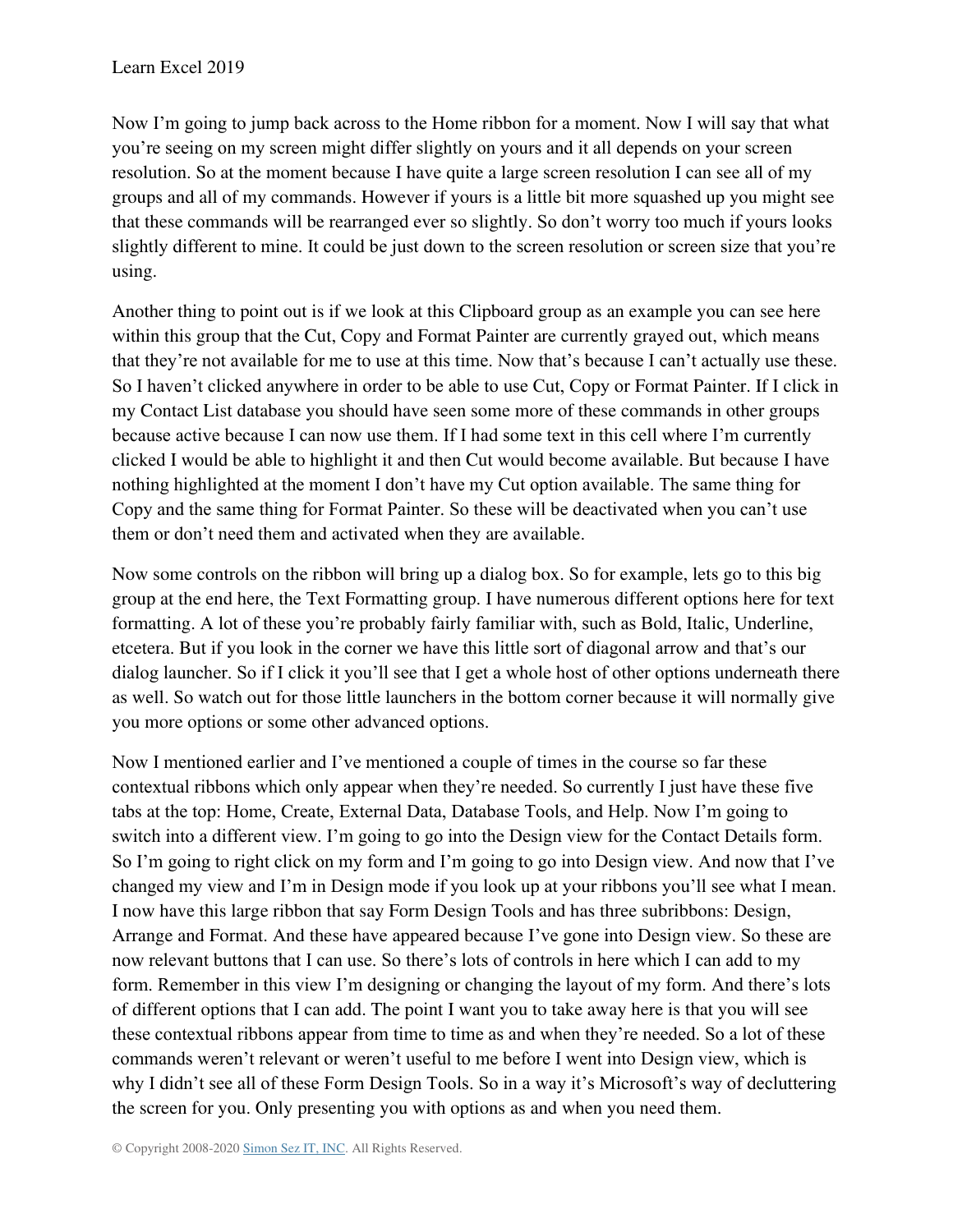So again if you look at these two tabs, the two different forms that I have open, so I'm currently clicked on Contact Details. Now watch what happens to this contextual ribbon when I click on Contact List. You can see it disappears because those tools are not needed in this particular form.

Now one thing I will say about this ribbon is that it does take up a little bit of room on your screen. So if you're doing something and you don't particularly need to use your ribbon at that moment in time, or if you just want to temporarily hide the ribbon you can do that. So if you go over to the righthand side you'll see that you have an up arrow. And when I hover over it says Collapse the ribbon, Control-F1 is the shortcut key for that. If I click it it will just collapse that ribbon all the way up there. If I want to bring it back all I need to do is click on one of the tabs. So if I click on Home it brings that ribbon back. Now it's only temporary. You'll see that if I click back onto my form the ribbon disappears again. So if I now want to lock that ribbon back in place I need to go over to the righthand side again and click on the pushpin to lock that ribbon down once again.

Now of course you can customize the ribbon to suit how you want to use it. And you would do that by going into File and going down to Options. And you'll see in there you have an option or you have a menu item for customizing the ribbon. And this will allow you to remove groups and commands from your ribbons or even create new tabs, new groups, so on and so forth. Now I'm not going to go into detail as to how you do this. That might be something which you can look up if you really want to learn how to customize your ribbon and set it up for you. So I think I'm going to leave that as kind of a little piece of additional homework for you to do, but just be aware that if you do want to do that this is where you would come to customize your ribbon.

Now another thing that you can customize, and again we did mention this briefly earlier on is your Quick Access Toolbar and that was this little toolbar which lurks underneath or in some cases above your ribbons. And I have a few commands on there at the moment and in the next section what we're going to do is we're going to take a look at how you can customize this Quick Access Toolbar so that all of the commands you use frequently are super easy and quick to access.

So that's enough about the ribbon. I will see you in the next section.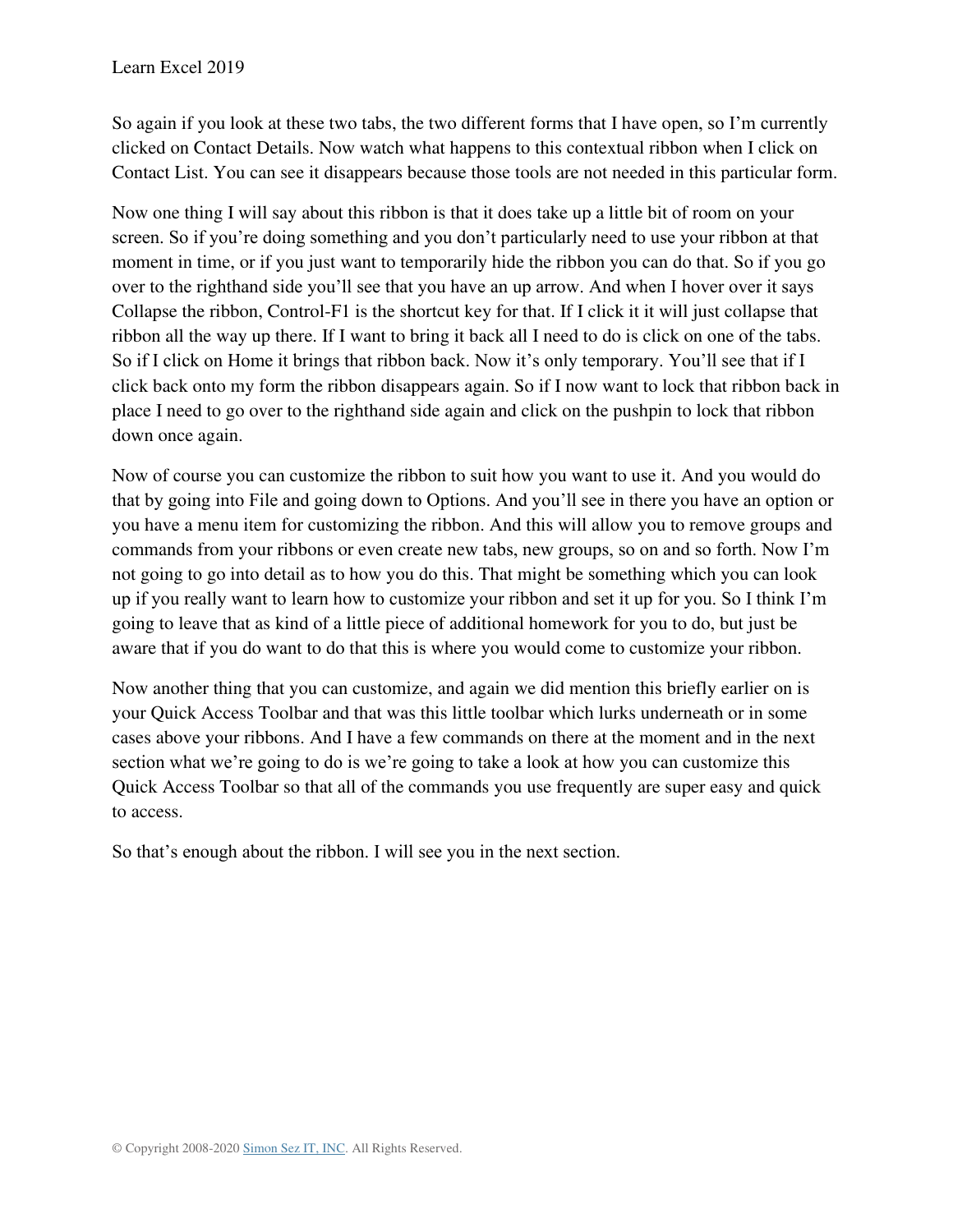#### <span id="page-26-0"></span>**Video: The Quick Access Toolbar**

Deb: Hello again and welcome back to our course on Access 2019. In this module we're going to take a look at the Quick Access Toolbar. And I've pointed this out to your quite a few times so far in this course but what I really want to show you in this module is just how you can customize it to suit your own needs.

Now as we've mentioned before the Quick Access Toolbar you'll either find it above your ribbon in the top left hand corner, but if you remember I moved mine to below my ribbon so I can see it just here. And currently I only have three commands on my Quick Access Toolbar. That is Save, Undo and Redo.

Now if I click the dropdown on the end there this pulls up the Customize Quick Access Toolbar menu. And you can see that the commands that I currently have on my Quick Access Toolbar or QAT for short are currently ticked. So Save, Undo and Redo. And I have a list of ten or so most popular commands that I could very quickly add to my Quick Access Toolbar just by selecting them and essentially putting a tick next to them. So for example if I wanted to add Spellcheck I could click on Spelling to add that to my Quick Access Toolbar. And it just makes it a lot easier for me to find when I need it.

Now aside from these standard few that we have listed you can actually add any command that's available within Access to your Quick Access Toolbar. And you do that by going down to More Commands.

Now this should jump you across to a fairly familiar area. Once again this is something we've been into a couple of times already. And this is essentially your Access Options again. And it's taken you directly to that Quick Access Toolbar area.

Now what you have at the top is you have an option of what you can choose. So currently I have popular commands displayed in this list below. And it's worth noting when you are searching for a particular command that these lists are displayed in alphabetical order, which does make it a little bit easier. So this is what Access determines to be the most popular commands. However you can change that. If we click the dropdown you can select to look at commands that are not on the ribbon, all commands, macros, or you can by whichever tab you think the command is on. In general I'm never really sure which tab the option I'm looking for is on so I generally go for all commands and that will list absolutely every command that's available in Access in alphabetical order.

So once you have your list on the left hand side what you have on the righthand side is essentially your Quick Access Toolbar. So you can see there the commands that I currently have on my QAT. Save, Undo, Redo, and Spelling, which was the last one that I added. So I'm going to go through this list and I'm going to add, let's go for an old favorite. I'm going to add Bold which is just there. So I select it and click on the Add button in the middle and it will add it to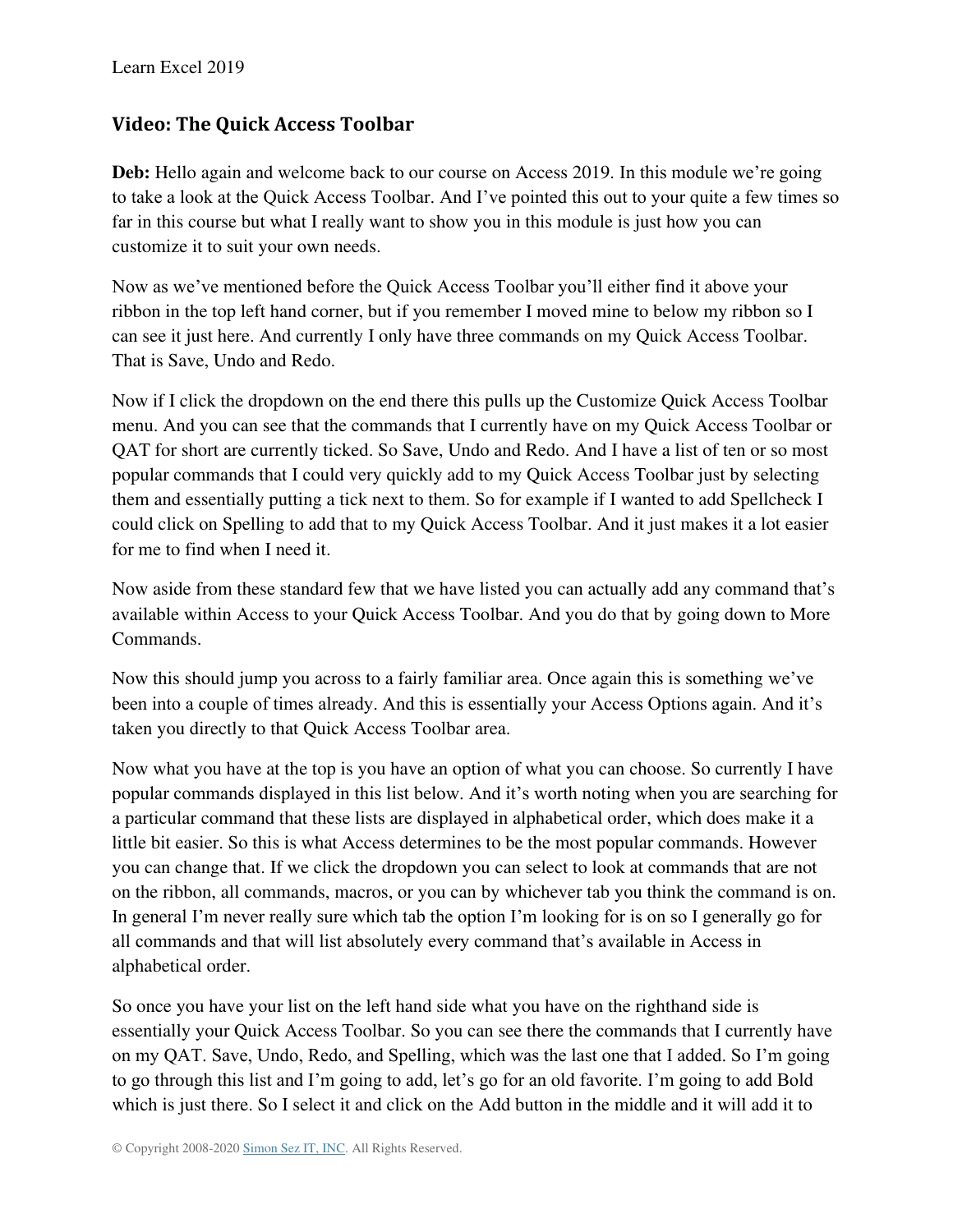my list. Let's add another one whilst we're here. Let's go for Relationships. So let's click on that one and add to the list.

Now once I've got these on my Quick Access Toolbar I can rearrange the order as well. So if I don't particularly like that order I can choose to move Relationships using these up and down arrows on the righthand side. So I'm going to move Relationships down to the end. I'm going to move Bold down like so.

Now another thing that's quite useful sometimes is if you want to kind of separate your icons on the Quick Access Toolbar into groups. So much like on our ribbons we have those vertical divider lines. You can do the same on the Quick Access Toolbar by adding a separator. And separator will always be listed at the top of the list. And you can add as many of these as you like. So I'm going to click Add, let's add a couple, and I can then choose where I want those separators to live. So I'm going to select the first one, I'm going to move it up and I'm going to add it in there and then I'm going to take the second one and I'm going to add it like so. I'm going to click on OK and it says, "You must close and reopen the current database for the specified option to take effect." Now this is different to all the other Microsoft applications. In Excel or Word or PowerPoint when you click on OK it will just add those icons to your Quick Access Toolbar. But Access works slightly differently. I need to click on OK. I'm going to close my current database. I'm going to close this one again. And you can see that it's added those on. So let me just go in and reopen my contact list and I can now see there is my Quick Access Toolbar. And you can also see those separator lines that we've put in, which just makes it a little bit easier to see and group together different commands.

Finally there is another way that you can add commands onto your Quick Access Toolbar and that is simply by selecting them. So again if I'm on the Home ribbon and maybe I decide that I want to add the Filter command to my Quick Access Toolbar I can right click and select Add to Quick Access Toolbar and you can now see there I have my Filter. So very simple but very important to know how to customize that QAT.

Now we've got our heads around that we can move on to the next module which is going to be all about contextual menu, so I'll see you over there.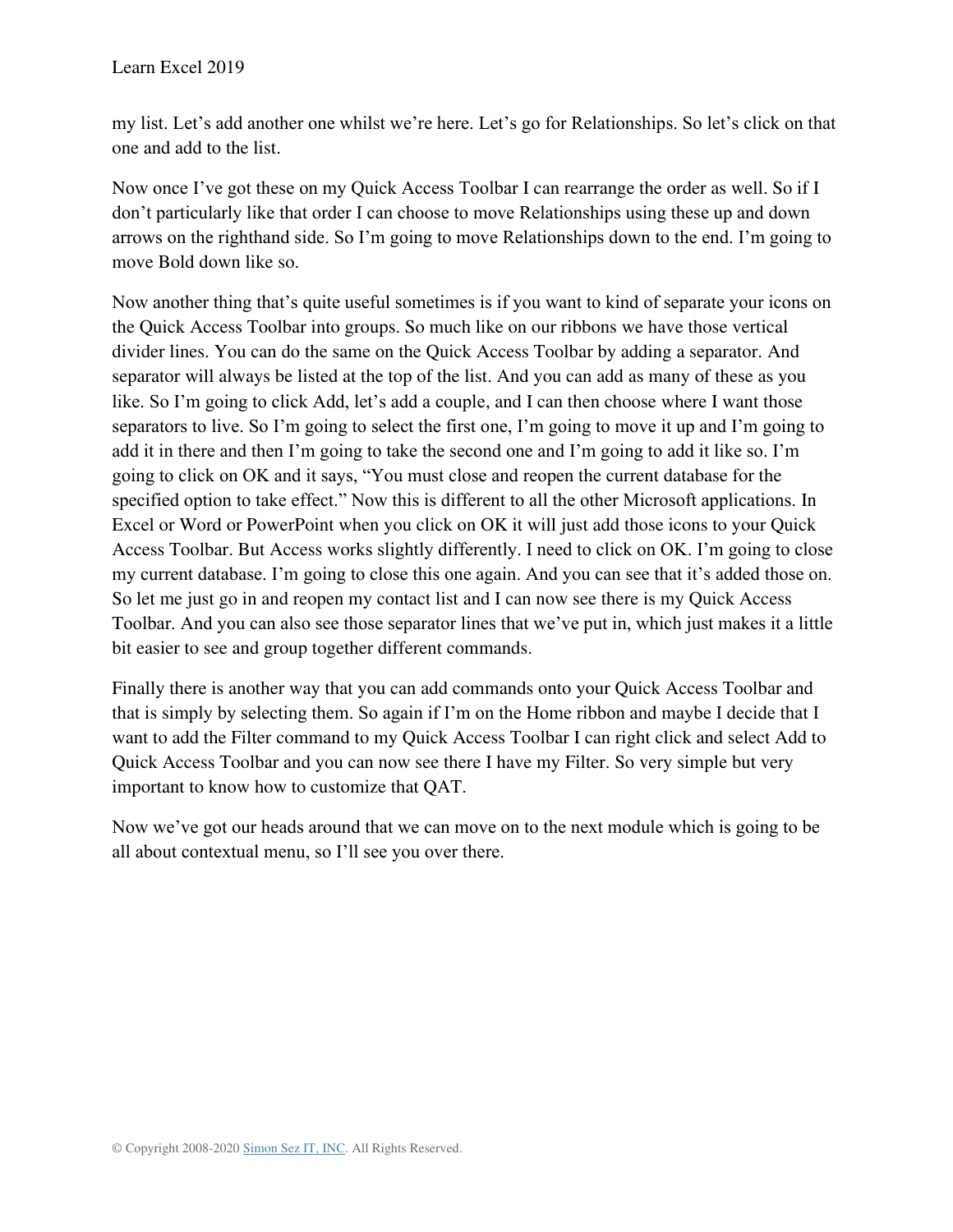### <span id="page-28-0"></span>**Video: Contextual Menus**

**Deb:** Hello again. This is Deb and welcome back to our course on Access 2019. In this very short module we're going to be talking about Contextual Menus.

So apart from using the ribbon to access commands and controls you can right click and take a look at a contextual menu instead. And sometimes that's a little bit easier or a little bit more convenient than having to go up to the ribbons and look for the option that you need. So the idea behind contextual menus is that whatever you right click on it will bring you up a menu that's relevant or contains relevant commands to whatever it is that you're currently clicked on.

So what do I mean by that? Well let's go over to our Navigation pane. You can currently see that I've got Contact List highlighted under my forms because that's what I currently have open. Now if I was to right click my mouse on Contact List you can see I get a list of relevant options and this is what we call a Contextual Menu.

And we've been in here before when we've switched to Design view. So you can see we have some other options in there. I can open this particular form, I can switch between different views, I can export it, rename it, hide it, delete, cut, copy, and also view the properties. So it's a lot easier for me to just quickly right click down here than go up to the ribbon and look for the particular option that I need. So that is one form of a contextual menu.

The same applies if I was working actually in this form. So if I was to click in a field such as Email Address and right click you will see I get a different contextual menu. It's showing me options which are now relevant to where I'm clicked. So in this case I have Cut, Copy, Paste. I can sort. So if I had information in here I could sort it A to Z or Z to A. I can filter on some text and I can do some other sorts as well or searches. So just bear in mind that it really depends where you're clicked as to what contextual menu you you will get, but it is always worth doing a right click and seeing if the option you need is to hand.

And it really is as simple as that. As I said, this was a very, very short module but one that was important for you to understand because it can greatly increase your efficiency and improve how you move around the application.

In the next module we're going to talk about how we can use the Status Bar so please join me over there.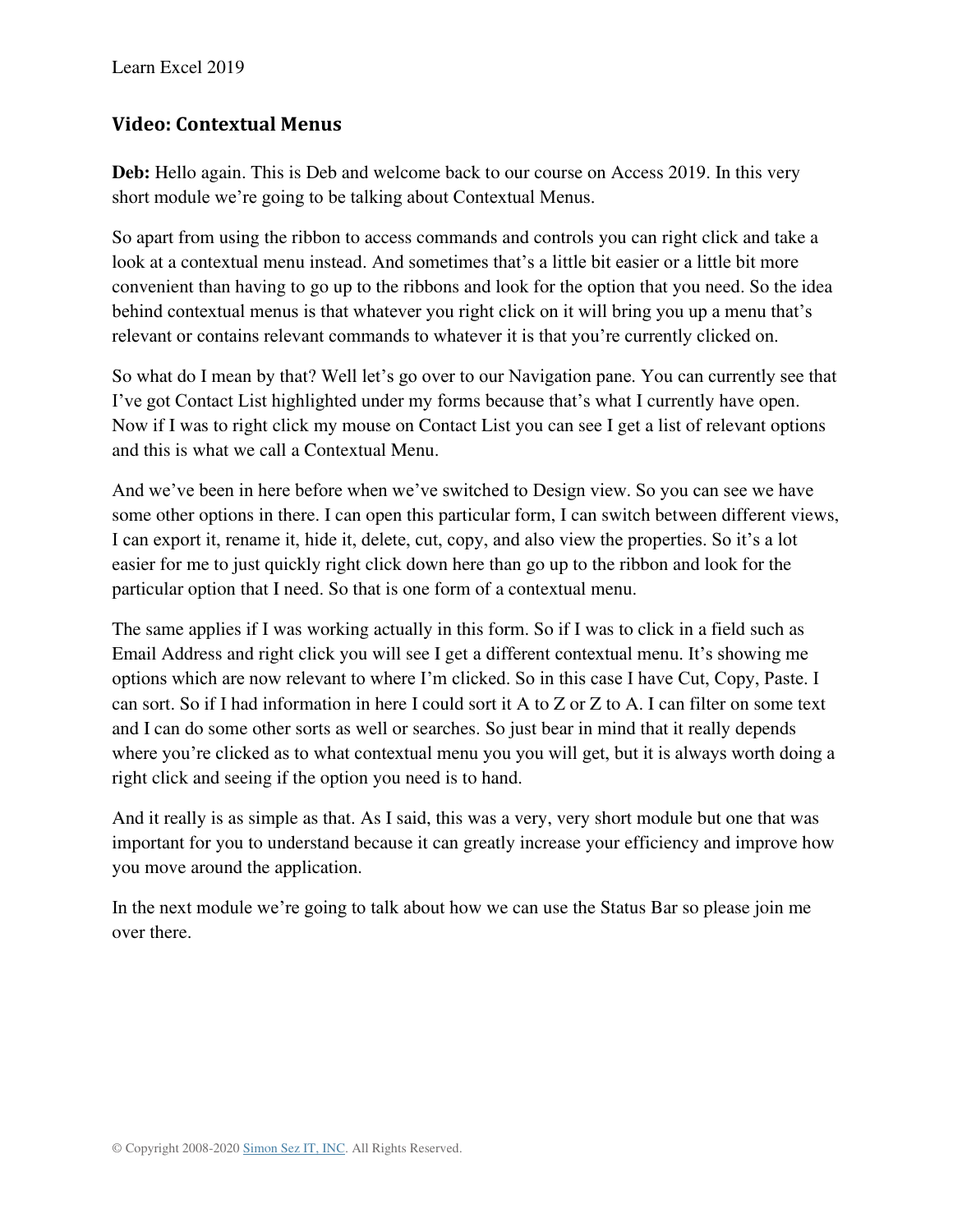#### <span id="page-29-0"></span>**Video: The Status Bar**

Deb: Hello again and welcome back to our course on Access 2019. In this module we're going to be taking a look at the Status Bar.

Now the Status Bar might seem a fairly innocuous thing to spend quite a bit of time on but it's actually really, really helpful.

Now first of all your Status Bar is this sort of blank looking bar which runs across the bottom of the workspace. So you can see over on the left hand side it says Datasheet View and then we have a few other things down here. So Num Lock, Filtered and then we have our different views. So let's look at that in a little bit more detail.

Now currently I have the form Contact List open. And if I look up at the Home tab the first group that I have there is called Views and you can see that it has dropdown arrow. And this just enables me to switch between all the different views. So we're familiar with Design view which we've been in before. We're currently in Form view as that's highlighted in gray. And we also have a Layout view which we could use as well. Now those three buttons correspond to buttons that we have on the bottom righthand end of the Status Bar. So again if you cast your eyes all the way down to the bottom you can see that currently I have Form view selected and there I can switch to Layout and there I can switch to Design view. So you have the options in two different places, on the Status Bar and also on your Home ribbon.

Now if we right click on the Status Bar, again we came into this a little bit earlier on, you have some options which allow you to customize the type of information that's shown on your Status Bar which can be very useful. So the ones that are currently ticked are the ones that are currently turned on. And you can go in and you can turn these off and on to heart's content. So I could untick Caps Lock, for example. So that means that when I have Caps Lock on, so if I press Caps Lock on my keyboard it's not going to tell me in the Status Bar that I have Caps Lock on. If I was to turn that back on you can see that now it's telling me I have Caps Lock on. And I'm going to press Caps Lock again on my keyboard just to turn that off. So it's really an information area that you can customize.

So let's look at this in a different way. Looking at this Contacts List let's suppose that I have hundreds of contacts and I only want to see the contacts with a specific job title. So I could go to the Job Title heading, I could go down to Text Filters and I could say equals Manager and click on OK. So now that list is filtered on managers. Now I know I don't have anything in here but it still has a filter applied to this column and you can see the little filter up there. And what you'll also see is down on the Status Bar it's telling me that it's filtered and that's because when I right click I have that Filtered Option turned on. Now what I'm going to do is I'm going to clear that filter and you can see that the word Filtered has now disappeared from that bottom Status Bar. So it's really an informational area that can be pretty useful.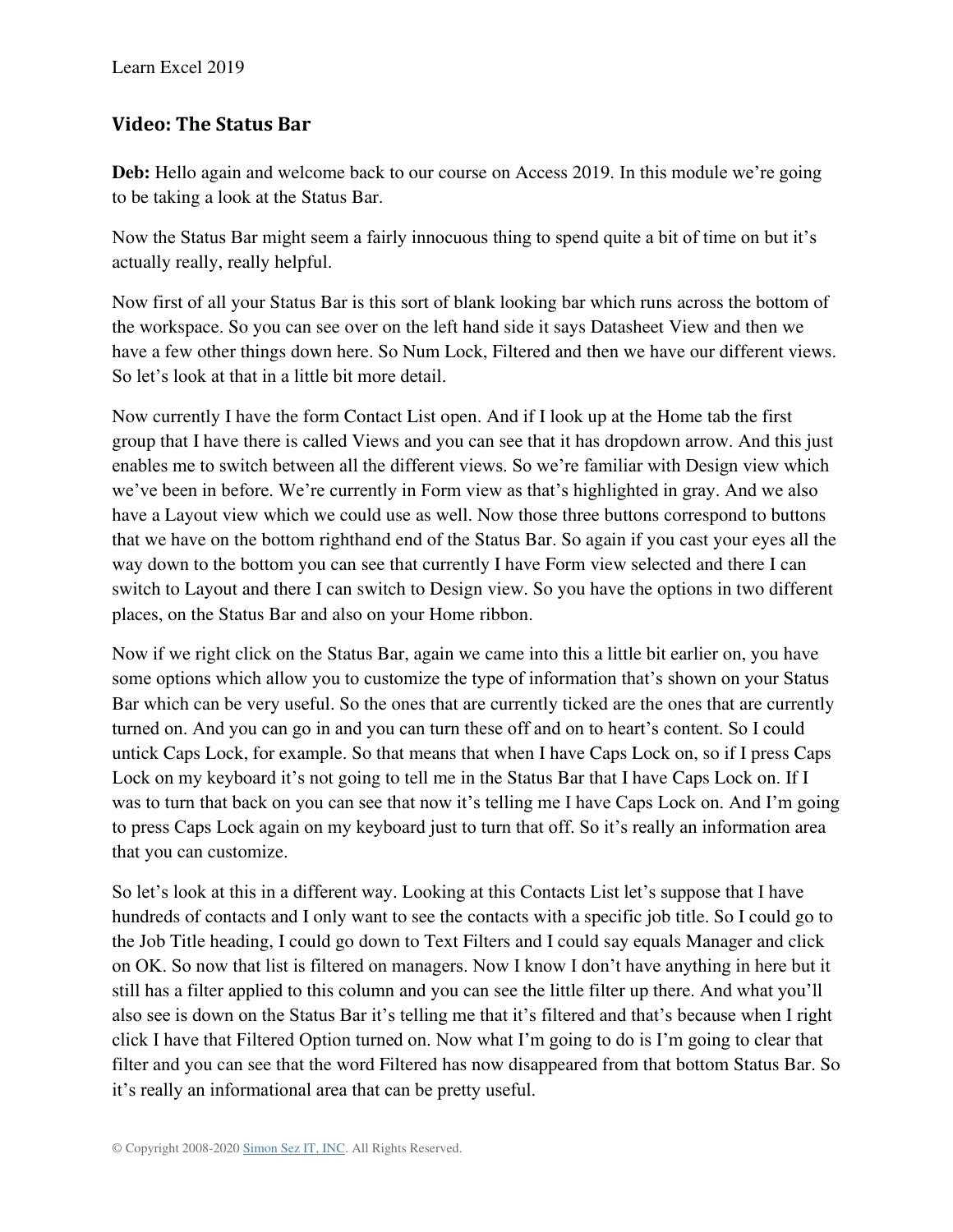And remember that information will only appear when there is actually something to show. So now that I don't have this column filtered it's not showing me that information. So it is worth going in and either ticking or unticking the information that you think you might be interested in seeing in your Status Bar. Again just to increase and improve your efficiency and the way that you're working with Access.

That's pretty much it. That's all I wanted to show you on the Status Bar. In the next module we're going to be taking a look at keyboard shortcuts so I will see you over there.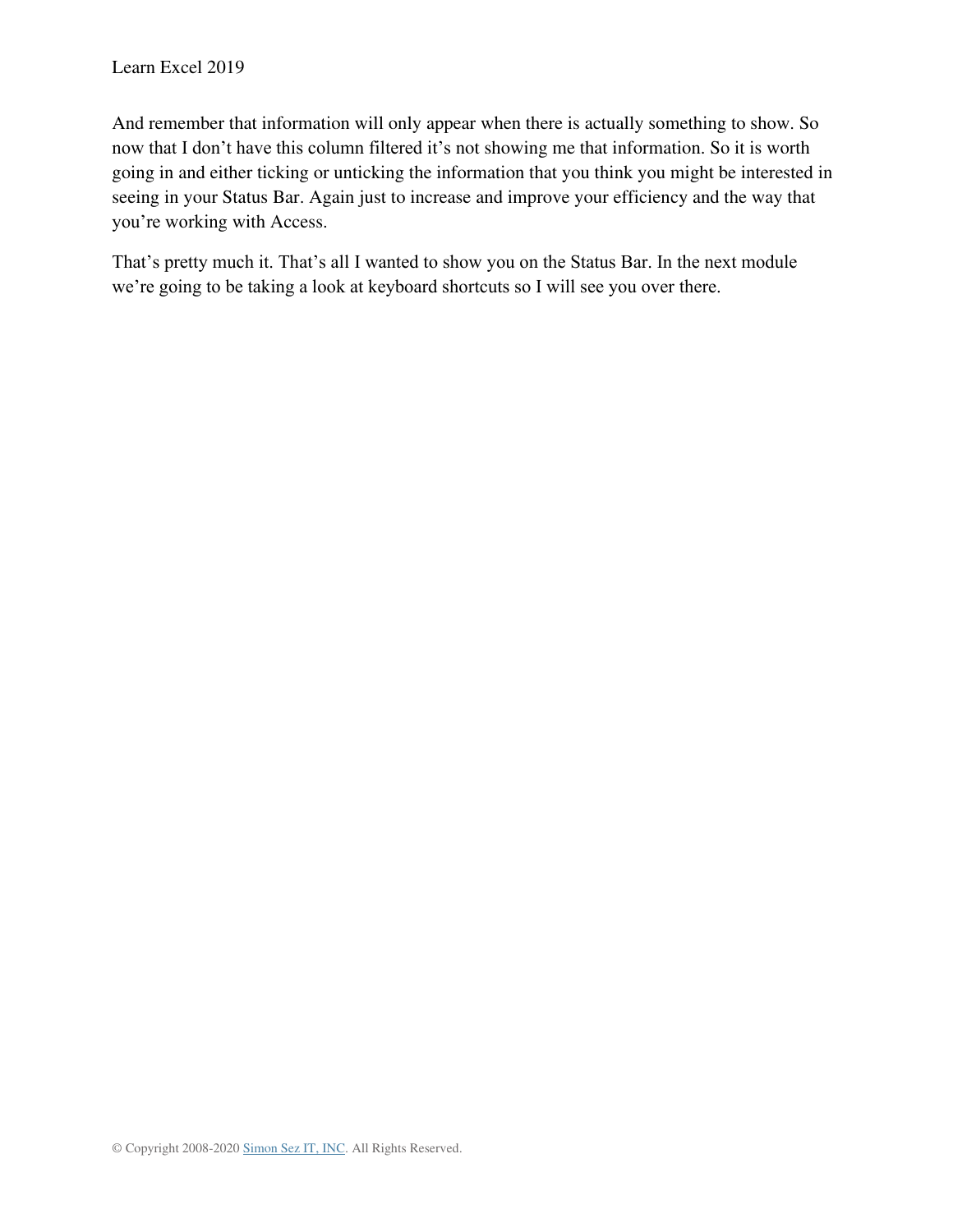# **Section 4 – Keyboard Shortcuts and Key Tips**

## <span id="page-31-0"></span>**Video: Keyboard Shortcuts**

**Deb:** Hello there and welcome back to our course on Access 2019. In this module we're going to take a look at the use of keyboard shortcuts.

Now keyboard shortcuts are a great way of moving efficiently and working efficiently within Access and some people actually prefer to use keyboard shortcuts as opposed to a mouse. Now that might just be down to personal preference or it might be that they have some kind of physical or physiological reason why they need to use a keyboard as opposed to a mouse.

Now I would say that if you don't use the keyboard much and you're perfectly happy with working with the mouse then you can skip this section, but I would say that I use keyboard shortcuts a lot but I don't tend to use them when I'm recording a video such as this one for demonstration. Mainly for the reason that if I'm using keyboard shortcuts when I'm working in Access you can't actually see when I'm using them so I prefer to use the mouse because it's easier for you to see what I'm doing that way. However in my daily working life I do use quite a number of shortcuts not only in Access but across all of the Microsoft applications. And I would say that most people probably have in general maybe seven to ten that they use all the time. So thing like Cut, Copy and Paste, so Control-X, Control-C, Control-V, and also maybe Save, Control-S, Print, Control-P. People generally have their favorite shortcuts that they utilize all the time. And I will say there are so many shortcuts in Access that you're never going to remember all of them off the top of your head. However there is a way to find out the keyboard shortcut for your commands.

So for example, if I hover over on the Home ribbon the Copy button you'll see there it's telling me that Control-C is the keyboard shortcut for that particular command. If I hover Spelling you can see that F7 is the shortcut key for that. So some of these commands do have that useful screen tip which will allow you to see what the keyboard shortcut is.

However if you hover over some other commands, so let's hover over Totals, you'll see the screen tip literally just says Totals. It doesn't show me the keyboard shortcut. So it's worth remembering that not every command has a keyboard shortcut.

However, if you do want to see a definitive list you can find a list of all of the shortcuts available within Help. So I'm going to press F1 to pull up my Help and I could in Help search for Keyboard Shortcuts. And you can see here the first link there is Keyboard Shortcuts for Access. And I can then put it up and it goes through the whole list in a table. So that might be something which you want to print out, have near you so that you have access to all of those as and when you need them. I'm just going to close that down.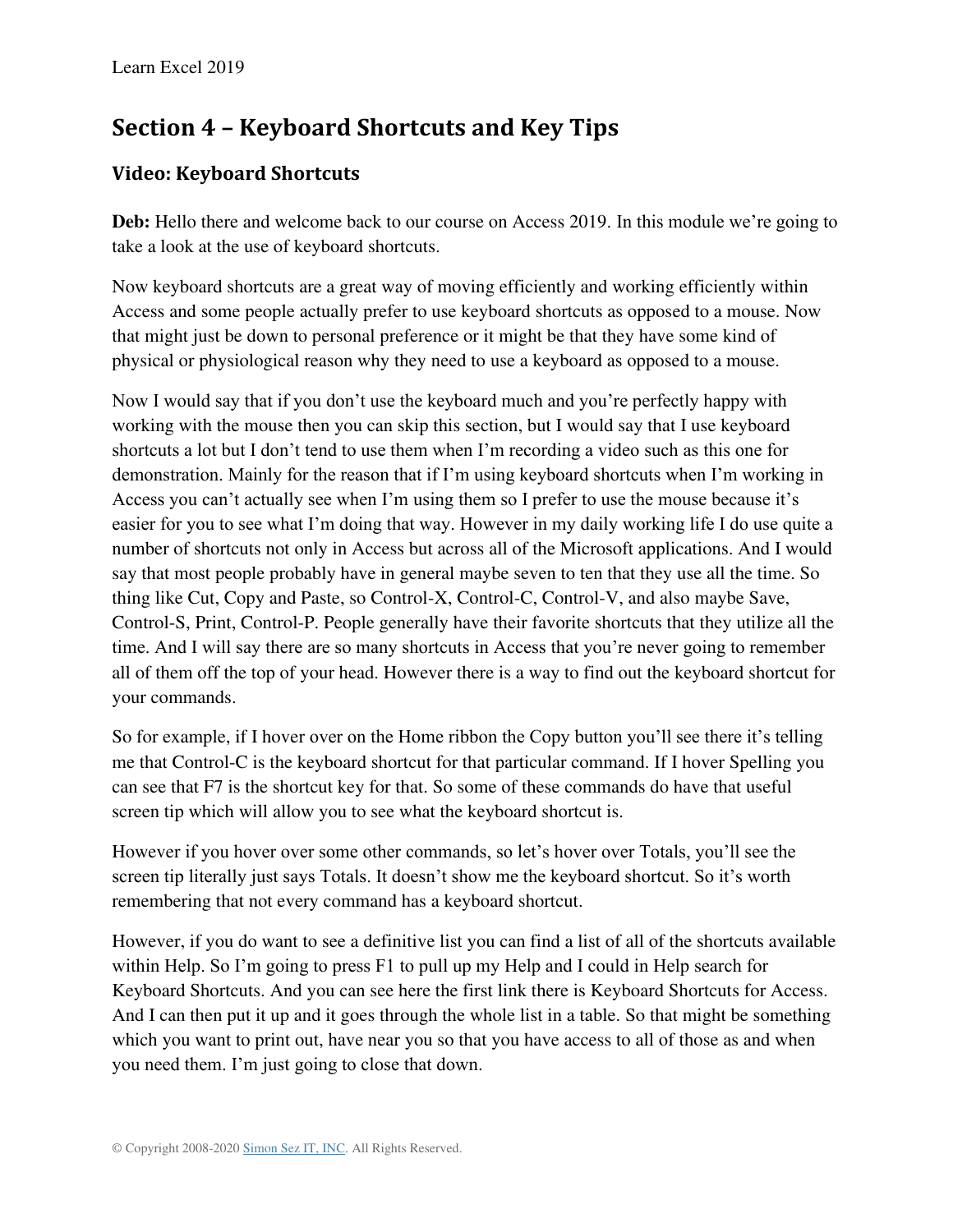And also remember as we discussed before if you press the Alt key that's going to pull up the shortcuts that you can use to jump between your ribbons. And when you jump across to a new ribbon you can then select whichever command it is that you need. Again, using entirely your keyboard. So don't forget that you have the Alt option there as well.

That's about it on keyboard shortcuts. In the next module we're going to discuss key tips so I'll see you over there.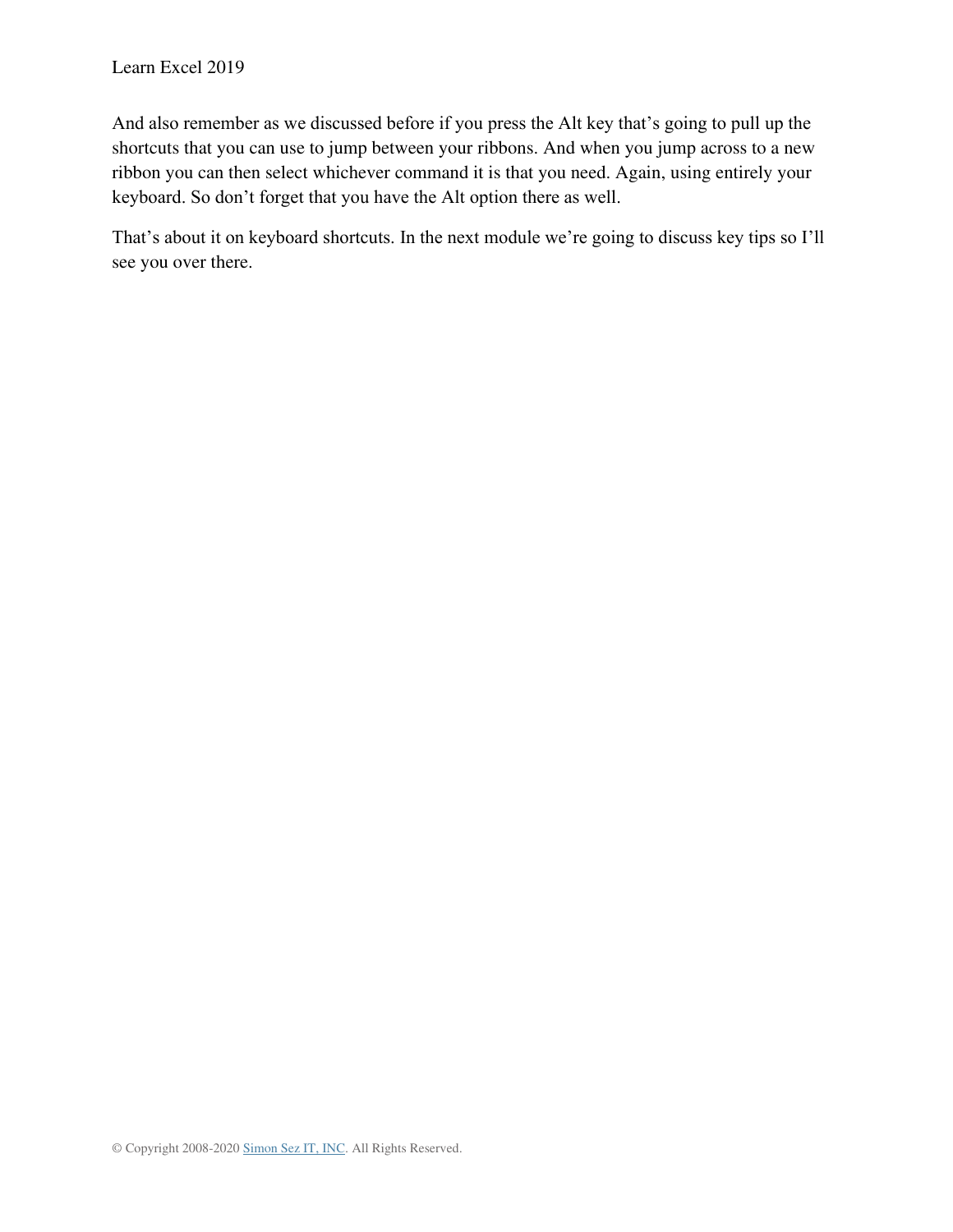## <span id="page-33-0"></span>**Video: Key Tips**

**Deb:** Hello again and welcome back to our course on Access 2019. In this module I just want to briefly go into a little bit more detail about those key tips.

Now in the previous module we talked a lot about keyboard shortcuts and I referred you to the definitive list of shortcuts in the Help section. And one keyboard shortcut that I pointed out was F7 for Spelling. So if we remember on the Home ribbon we have Spelling and if I hover over it you can see the shortcut key is F7. So if I now press F7 on my keyboard I have no data in here so obviously its gone through and it's told me that the spelling check is complete, but at least I know that that F7 key is actually working and is actually doing that spell check.

I also highlighted to you that some commands, such as Totals up here, don't have a keyboard shortcut assigned to them. And many commands in Access 2019 don't have a shortcut so that alternative facility then becomes really important and that is what we call Key Tips.

So again if we press the Alt key it lets us access all of our tabs, our ribbons and the associated commands on those tabs using our keyboard.

So if this if I press X that should jump me to the External Data tab, which it does. And now I have a whole new set of key tips to choose from. So if I wanted to look at how to Export to Excel I could press X again and that will take me into my Export to Excel Wizard. So so far I haven't had to touch my mouse at all, which can be very useful for people who have disabilities, for people who have some kind of physiological problem, or even if you just prefer to navigate and find it more efficient using your keyboard. I know a lot of people who really do prefer to keep their hands on the keyboard the entire time as opposed to constantly using the mouse. So this is a great option for all of those groups of people.

Now it is worth pointing out that when you get to the command or setting or control it doesn't necessarily mean that you can do everything using the keyboard, but you can get pretty much most of the way. So if I was on this screen here, now you might think that I would have to use my mouse but if I press the Tab key, can you see that Browse is now highlighted? I could then press Enter to select Browse and then maybe I can use my arrow keys to select a file. If I press Tab again it moves me to the next field and I can press my down arrow and I can select my option by pressing Enter. And I can carry on pressing Tab and it will take me through all my different options. So now I'm on OK and I can hit Enter if I wanted to. So I can pretty much go most of the way using my keyboard, but just be aware that maybe some occasions where you will have to use your mouse. But using a combination of down and up arrows, Enter key, Tab. You can pretty much Tab your way through and select most things.

Now I'm just going to cancel out of there and again it's worth remembering if you are in Alt mode where you have your keyboard shortcuts up here or your key tips I should say, press Alt again to come out.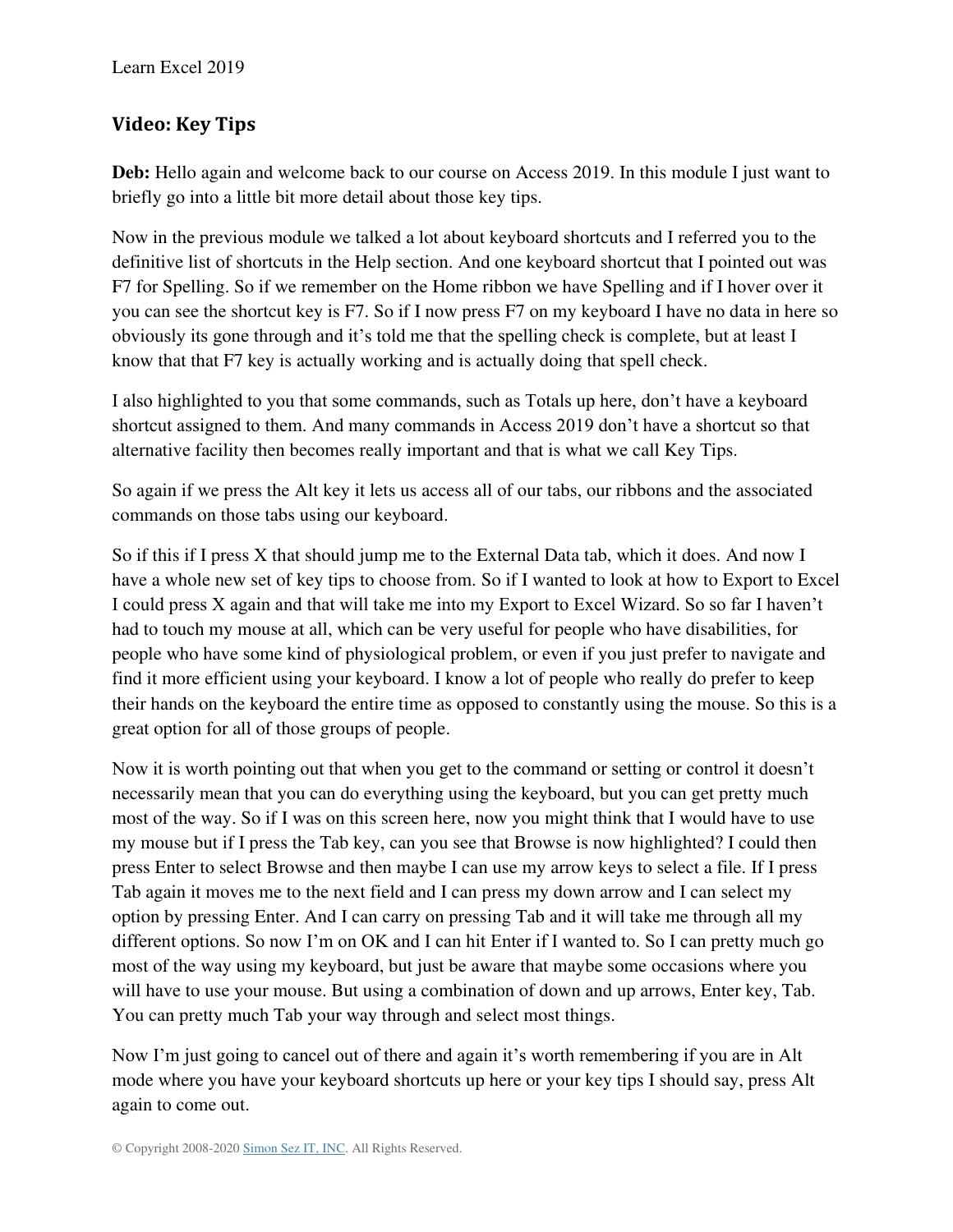Alternatively you can press the Escape key and that will also get rid of those key tips.

So that's it. I just wanted to give you a little bit more detail on those key tips because it is important for a number of different groups of people.

In the next module we're going to be taking a look at databases and language options so please join me for that.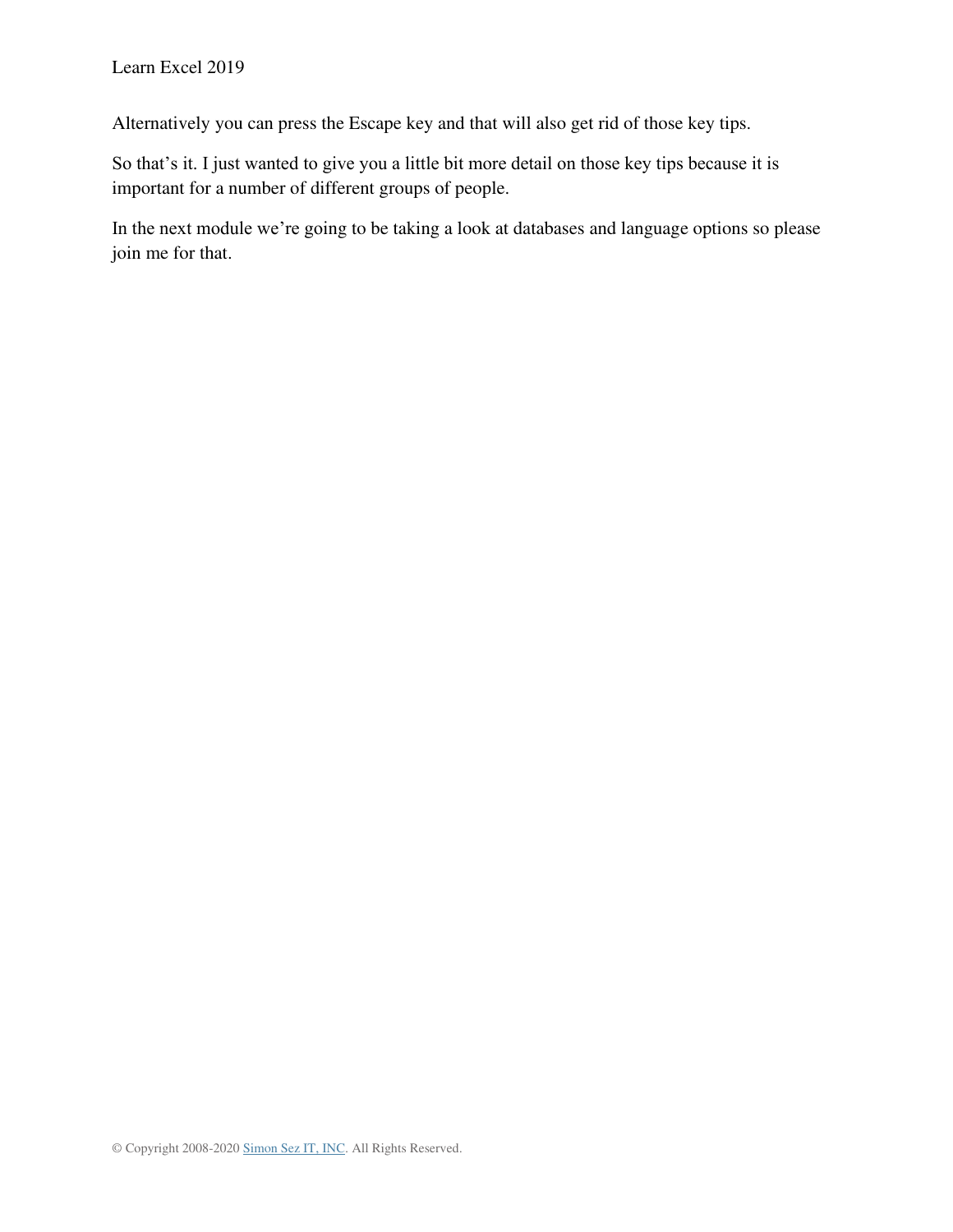## **Section 5 – Access Options**

## <span id="page-35-0"></span>**Video: Exploring Access Options**

Deb: Hello again and welcome back to our course on Access 2019. In this module we're going to take a look at the Access Options. And many aspects of Access Options will allow you to essentially customize the way that you use Access. And what I want to do really is just highlight to you some of the ones that I think are useful and also some of the ones that are pretty important to you as well. Now I would always say before you kind of start using Access or even as you're using it that you go into Options and you really review how you have everything set to make sure it's set in the way that's best for you and how you like to work.

And Options is something that we'll revisit quite a lot throughout the entirety of this course. So let's jump into our Options.

We're going to jump up to our File tab and right at the bottom we have Options. And this should look reasonably familiar to you. We have been in here before when we've been looking at how we can customize the Quick Access Toolbar and also how we can customize the ribbon as well.

Now we're going to start up here on the General tab. Now this isn't the most important tab out of all of them but it is worth taking a look in here and I'll just highlight a few things which I think are particularly useful.

So the first thing here is that I have Enable Live Preview ticked. So let me show you what that live preview actually means. I'm going to cancel out of this screen and what I'm going to do is I'm going to go to my Contact List form, I'm going to go up to my Form Layout Tools contextual ribbon and jump into the Design tab. And I'm going to head over to Themes. Now what you'll see here is I get a list of different color themes that I can apply to my form. And Themes really control the styling of your form essentially. So that might be fonts, colors, styles, things like that. Now because I have live preview enabled you'll see that when I hover over any of these in this list you can actually see it changing on my form. And that is what we call a Live Preview. And I actually really like this feature because sometimes maybe I'm not sure which one I want to use so it allows me to kind of go through all of my options before I actually select one.

So with that in mind let's jump back to File and down to Options again and this time I'm going to turn off that live preview and click on OK. And now you'll see that when I go into Themes and I hover over it doesn't change at all. So that setting really is a personal preference. As I said, I actually really like to have this feature turned on. And of course live preview doesn't just apply to Themes. It will apply to things like fonts, table styles, all of those kinds of things as well. So you can turn that off or on, whichever suits you best.

Now another thing is this Screen tip style. And you can see that I have mine set to Show feature descriptions in screen tips. So again let's just remind ourselves what we mean by a screen tip.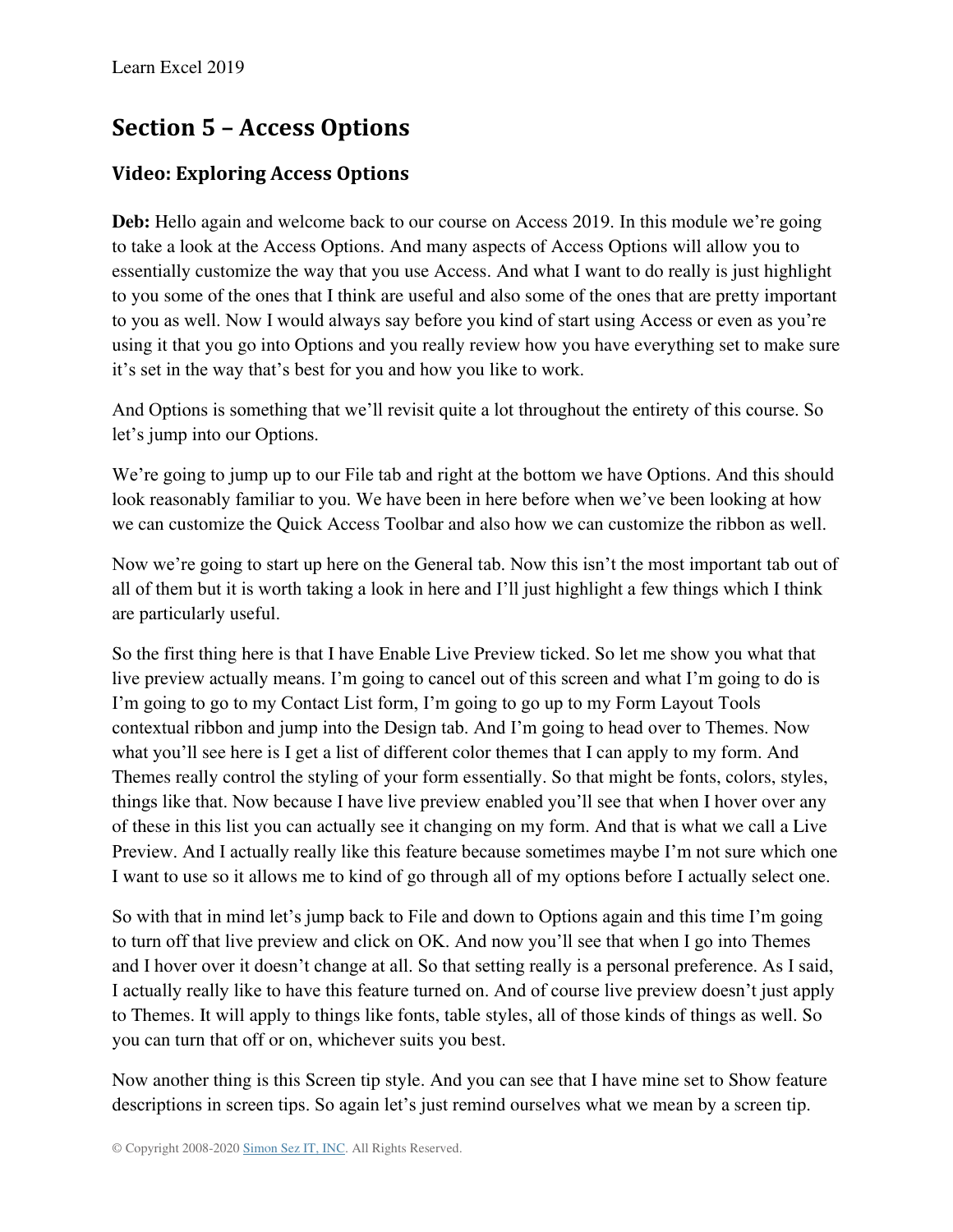I'm going to cancel out of here. I'm going to hover over, let's do Themes again to keep it consistent. And you can see when I hover over that command I get a little pop up box or a screen tip with the title which says Themes and then I get a description of what that command is actually going to do. So that is the screen tip. Now again I find these quite useful because sometimes if you're not sure what something does that can be quite a helpful description, but I do know that some people find them a little bit annoying, a little bit distracting, and sometimes they can kind of cover up what you're trying to work on below. So a lot of people do like to turn these off. So again that is personal preference, but that is basically what we have in this Options area here. I can choose to Show feature descriptions in screen tips, Don't show feature descriptions, so that would just give me the title of themes, or I can choose to turn them off entirely. So again that's another feature that you can customize to your liking. And in this case I'm going to keep all of mine as they were. I'm going to enable that live preview once again.

So let's move down now to this Creating Databases section and you want to make sure that you have the default file format for new blank databases set correctly. And you have numerous options in this dropdown so it really does depend which version you were using.

Now you may have noticed that mine's set to Access 2007 to 2016 and this is a 2019 course. It doesn't appear that Microsoft have added that into this dropdown for some reason, but I would say that the version I'm using, so 2019, is pretty much exactly the same as Access 2016. So I have mine set to that latest version. So just make sure you go in there and check it's set correctly for your version.

Underneath that I then have a default database folder and you can see that this is set to my local drives to my documents folder. And this is where all of your new databases will be created by default. Now obviously you can change that by clicking on the Browse. So if you have a specific location where you want to save your databases please do feel free to in there and change that as well.

And then underneath that we have this New Database Sort Order. So by default a new database is assigned a sort order. And I have mine set to General Legacy. And your default really needs to be set according to language. So my default is set to English. If you're using a different language you may need to use a different sort order. So this is related to how things get sorted in your tables and in your databases so you want to make sure that that is actually relevant to the language that you're using. So again if you're using something other than English then you might want to come in here and select your language from the list.

And then finally at the bottom we have a section to personalize your copy of Microsoft Office and you can see there it has my username and my initials. So this means that this is a copy of Microsoft Office that's registered to me. And if I was doing anything such as comments and things like that it would come up with my name and it will take that information from this section of Options.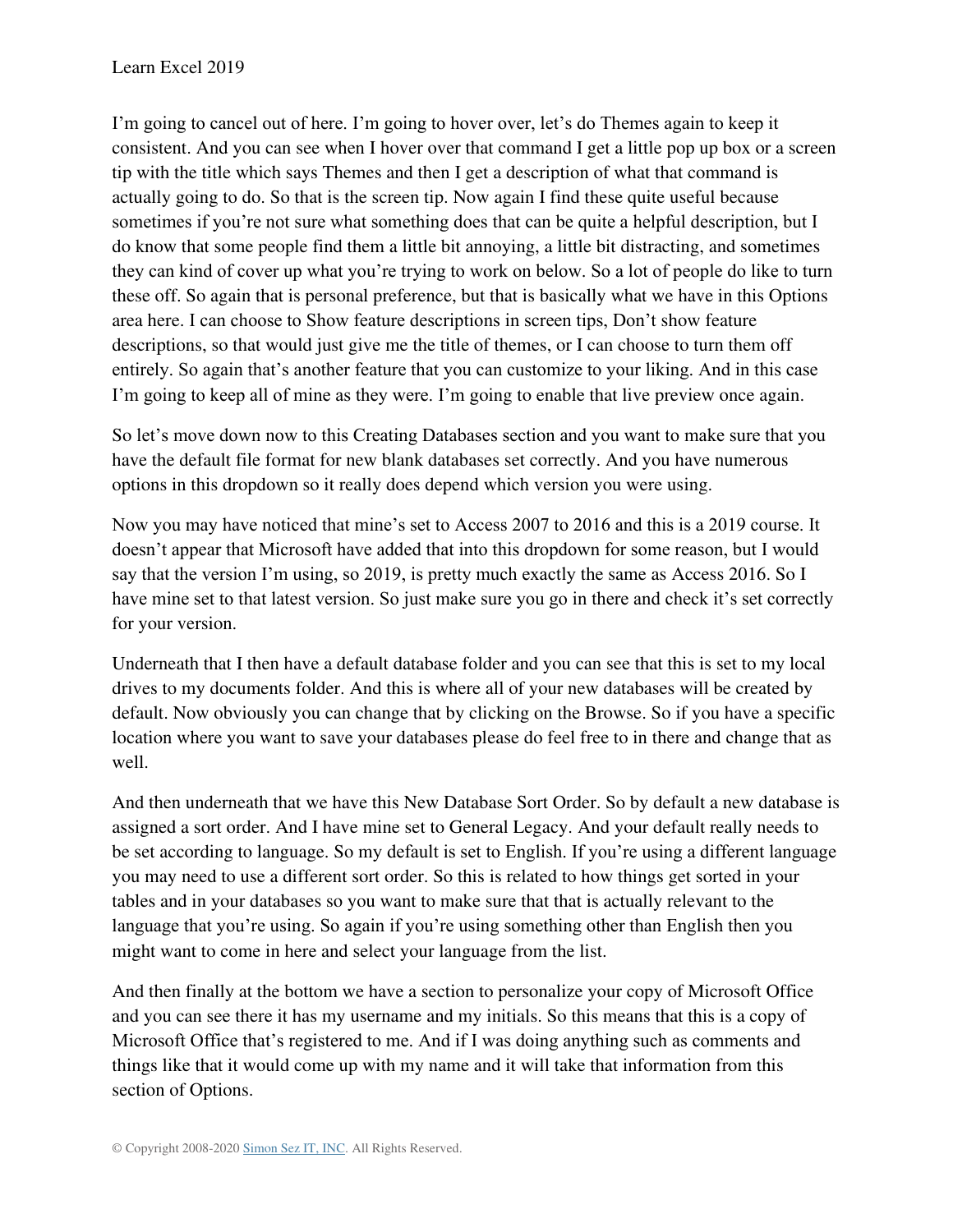I can also choose to set an Office background if I wanted to. So lots of different options in there for me. And also again as we saw previously you can set an Office theme. So that is really down to personal taste and is really just about the look and feel of your copy of Office.

Now there's really only a couple of other things I want to look at in this Options page at the moment. So let's jump across to the second option down in this list, Current Database.

So these are my settings for the current database and you can see the application title at the top there. And this basically determines what is shown at the top of the workspace. So you can see at the moment it says Contact Management Database. Now if I scroll down to the Navigation section I also have the option to switch off the Navigation pane as well. Now you might be thinking, "Why on earth would I want to disable the Navigation pane?" Well, if you're sharing this database with someone else, if they come to use the database that you've created you may want to switch off the Navigation pane to restrict access. So to things like deleting data or going into Design mode, things like that. So it could be used as a kind of way to control the integrity of the database that you've created. So don't forget you have that option in there as well.

I'm now going to jump down to the Language area. And all you need to do in here is make sure that you have the correct language set. So I use two languages when I'm creating courses. I use English United States, which is my current default, and I also use English United Kingdom as well. And you can see both of my languages are listed there.

Now I could add more languages if I wanted to. So if I click the dropdown I have a choice of many, many different languages. So I could just come in here, select whichever one I want to add and then click that Add button just there. And if I want to make a different language a default language, for example if I wanted to switch my default to English United Kingdom I can just select it and click on the Set as Default button at the side.

Now we've already looked at the Customize Ribbon option and also the Customize Quick Access Toolbar. Add-ins we're not going to look at in this course. And Trust Center is something that we're going to look at in a little bit more detail a bit later on. But for now those are the only things I really wanted to point out in your Access Options. We're now going to start making some databases in the next section so please join me for that.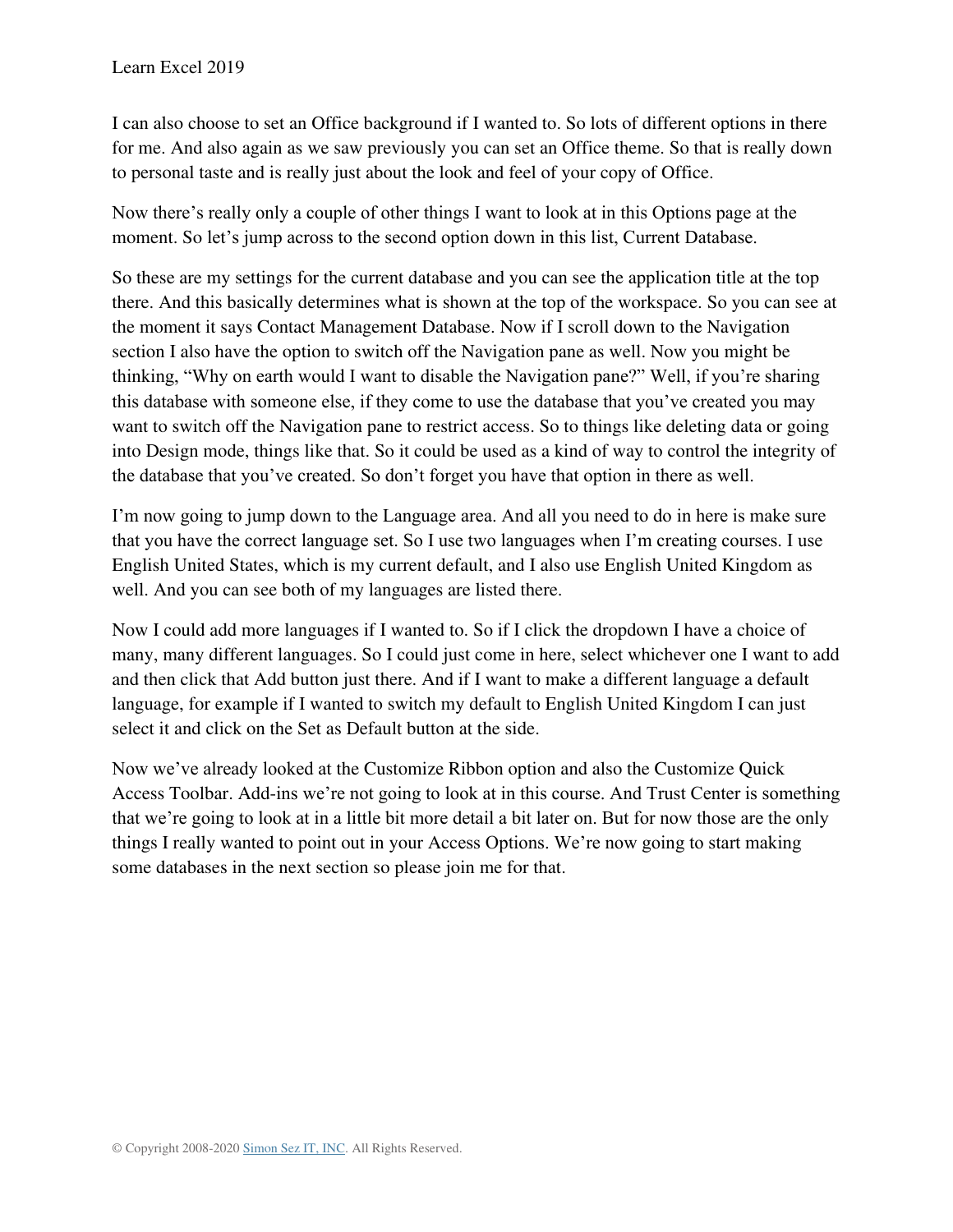# **Section 6 – Tables**

# **Video: Creating a Table and Fields**

**Deb:** Hello there and welcome back to our course on Access 2019. In this module we're going to take a look at how we can create a table and fields, so essentially how we can create our first working database.

Now the main example will be the Tour database and we created a starting point a little while ago and now we're going to add some content.

Now before we begin there is one thing that I want to do just to make this look a little bit less messy and that is deal with that big, long title that we have running across the top of the screen. It doesn't look particularly tidy and we have a lot of superfluous information in there which we don't really need to see at this stage.

So I'm going to change that title. And if you remember back to the last module when we were looking at Access Options there was an area in there where we can go and make an amendment to this big long title. So let's jump back into our Options by clicking on File and going down to Options. And I'm going to give this a more appropriate title. So in this Application title box I'm going to type in Esprit de Tour Trips of a Lifetime and click on OK. And there we go. That instantly looks a lot tidier.

Now the core of any database that you create is the data. And the data in modern databases is held in tables. And for this tour database we're going to have a number of different tables. And the first table will contain the details of our core trips. And when I say trip what I mean is a trip is one entity and during the course of a year we may run the trip several times and each instance of a trip we're going to call a Tour. So for example, a trip that we run all year round might run 15 or 20 times throughout the year. So that one trip will have many tours. And what I've done is I've put together an example for you of the information that we might want to keep about trip.

So I've put together an example of the information that we might want to keep about each trip and you can see it there in this Notepad file that I have on the screen. So each trip will have a code, GCA, and GCA is basically an abbreviation of the name of the trip. So in this case Grand Canyon Family Rafting Adventure. And there are several types of trips: Family, Escorted, Group, Activity, and Landscapes. The activity level for the trip is moderate and the country this trip operates in is the U.S.A. We then have a description of the trip, so just a couple of lines just there, and of course later on we might add more detail into this, such as a more detailed itinerary, but at the moment we've just got a very brief description. The duration of this trip is eight days and the price range, excluding flights, is \$3,080 to \$3,112. So with this pricing individual tours, so instances of the trip, the prices will vary depending on when the trip is and how much demand there is. So all of this info is going to be stored for this particular trip.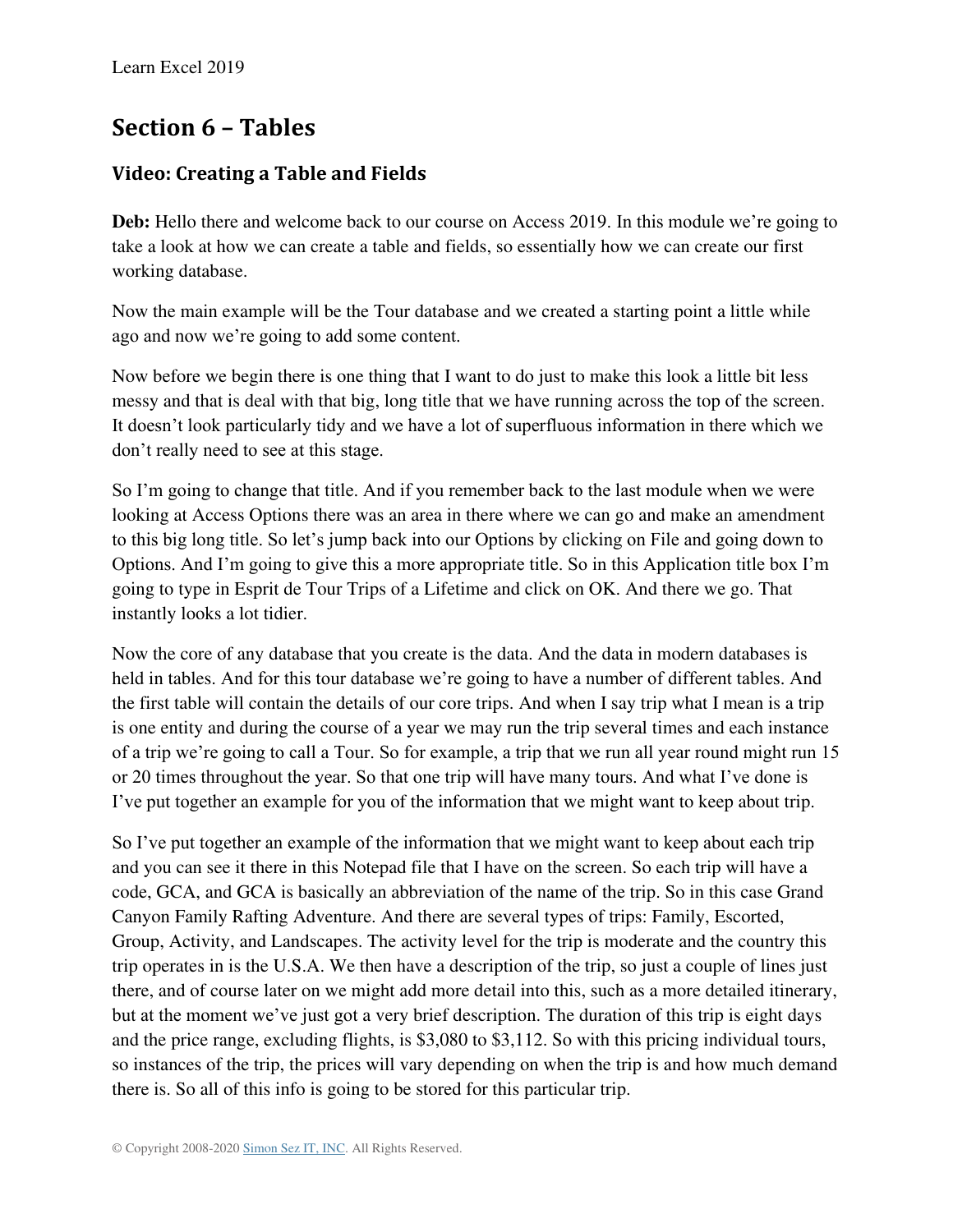Now one particular part of the trip, the type, I'm not going to store in the trip table at the moment and the reason for that will become apparent a bit later on. So I'm going to skip Type and I'm going to set up everything else.

Now one or two things I want to highlight just here. What I'm going to do in a moment is I'm going to make a deliberate error and I'm going to correct it later on. So sometimes one of the best ways to do these things will happen later when you become more familiar with Access.

So let me give you an example of that. Look at the trip definition. So it says Country U.S.A. and you might say to yourself, "Well surely some of the trips will go to more than one country. Shouldn't we have a list of countries that are visited on the trip?" And the answer to that is, yes, you should but we're going to deal with that later on.

So the main point I'm trying to get across here is that it's a good idea to try and get things as right as you can early on but be aware that you may need to make changes as we go through creating this database.

And sometimes changing things in database design can be quite hard. So some things are easy to change and some not quite so easy. You would have to go through and do what I would call a little bit of faffing around in order to get it how you want it. So just be aware of that as we move through. So just try and get everything as right as you can from the outset.

So with all that in mind let's create our first table. And this is the table that will hold the trip information. I'm going to go up to the Create tab and I'm going to click on the Table button. And you can see that this has been given a default name of Table 1. We can see that just lurking there on that tab. And Table 1 opens in Datasheet view. And again remember that you can check your views right down in the bottom righthand corner. You can see that the one highlighted in gray is the one currently in use. So I can confirm there that I am in fact using Datasheet view.

Now the other button we have in the bottom righthand corner is Design view and we did look at this earlier. So let me click on Design view. Now one thing that happens quite a lot when you're working on a table is that whenever you do something in terms of design or even creating the table you'll be asked if you want to save. So I am actually going to go in and I'm going to save this table.

Now this is the trip table so you might be tempted just to call is something like Trip. Now what I'm going to do is I'm going to follow a convention whereby the objects have a prefix which identifies the object. So in case of tables the prefix is TBL. So I'm going to call this tblTrip, which identifies that as a table to me. Now this might seem a little strange but I might later on have maybe a form where I maintain trip info, but that would have a prefix of frmTrip. So I would know the difference between the table and the form.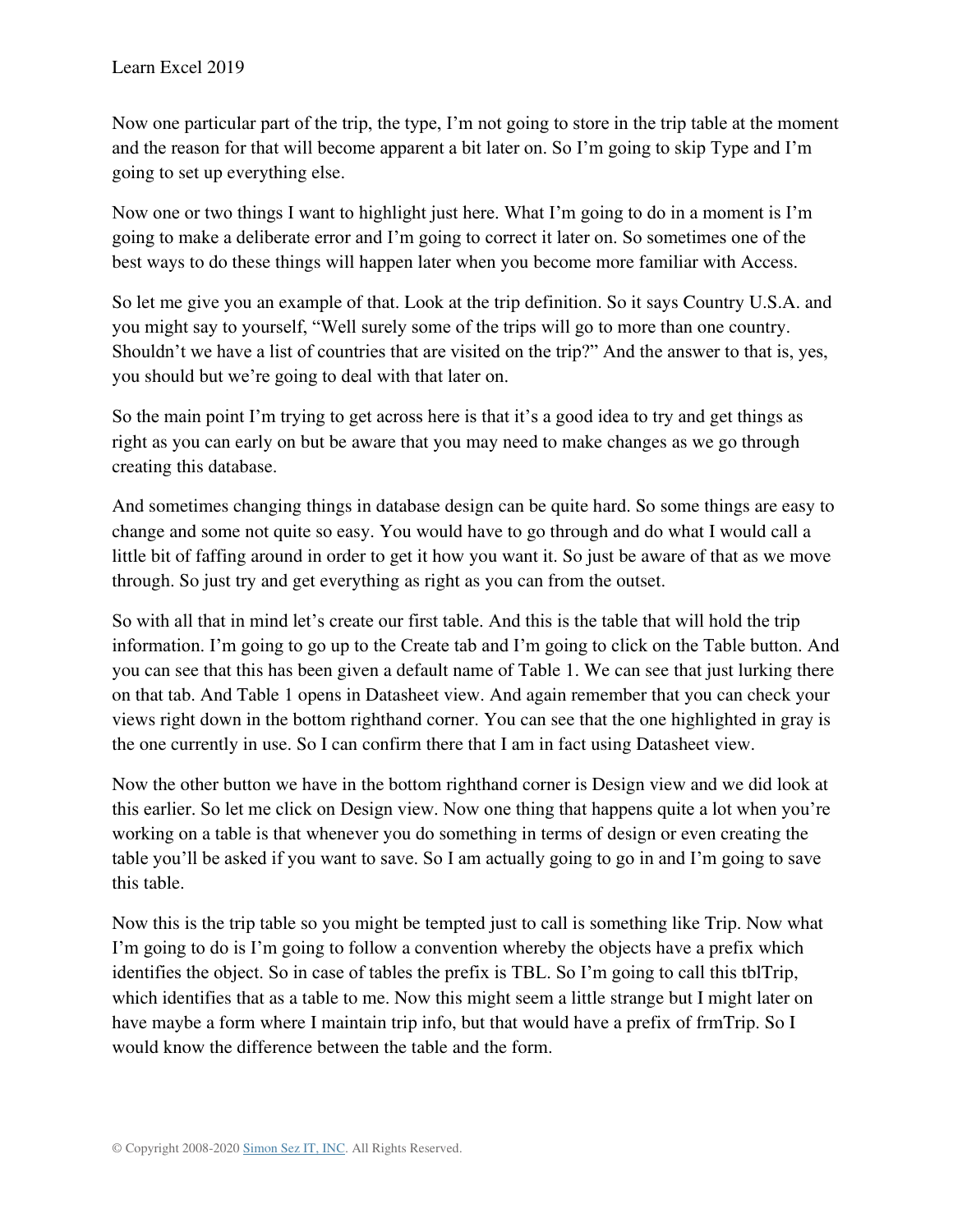So now I'm in Design view for the trip table. And in Design view I can see the fields that make up the table. So by default I have a single field. It has a field name of ID, it has a data type of Auto Number, and I can put a description in. Now the description I'm going to put in here is Unique Trip ID. And this is not the same as the Trip Code. The Unique Trip ID is a unique identifier and it's a very important part of the table. The importance of that unique ID is best explained in an example.

So let's suppose I set up this Grand Canyon Trip and it runs for a few years and then we decide to drop it. If then later we create a different trip with the code GCA we would need to identify it and we do that using the unique ID. And very often unique IDs are not visible to the people that are using your table or your form or your database. They're more used in the backend. And unique IDs can be searched on for trips, things like that. So these numbers will always be unique and they're very important when you're setting up any kind of trip.

Now before we add fields to the table let's close this property sheet on the right just by clicking on the X, which gives us a little bit more room.

Now let's add a second field. For our second field, if we refer back to our Notepad, is going to be this first line in our trip information, so Trip Code. So let's add in a second field. So this is where I'm going to list that trip code. So I'm going to say Code as the field name. now the default data type is short text. And you'll see that there are many different data types that we can work with and we're going to go through some of these as we move through the course.

Now in description I'm just going to type in Three character trip code. And with this row selected you can see the properties of that field in the lower half of the screen. So in the lower half we have this section here called Field Properties. And if you look at that first section there where it says Field Size we have the number there of 255. And what that means is that we can have a maximum of 255 characters input into this. Now I doubt very much that I would ever have a trip code that's 255 characters long, so we can change this. And I know that all of my trip codes are going to be a maximum of three characters long, so like GCA. So I'm going to change that to three, which will kind of restrict the amount of characters to three characters only that you can enter into that specific field.

Now a lot of these other properties we're going to come back to but there are a couple that I would like to point out.

So just here where it says Required and it's currently set to No. So what this is saying currently is that in order to store a trip this table doesn't need a code. Now that's not correct. I want to make sure that in order to store this trip every trip has a code. So I'm going to click the dropdown at the end and change that to Yes, a code is required to store this information. Then underneath that we have Allow zero length. So again this is set to Yes. So what that essentially means is that the code can be zero characters in length. Now again that's not what I want so I'm going to select the dropdown and select No.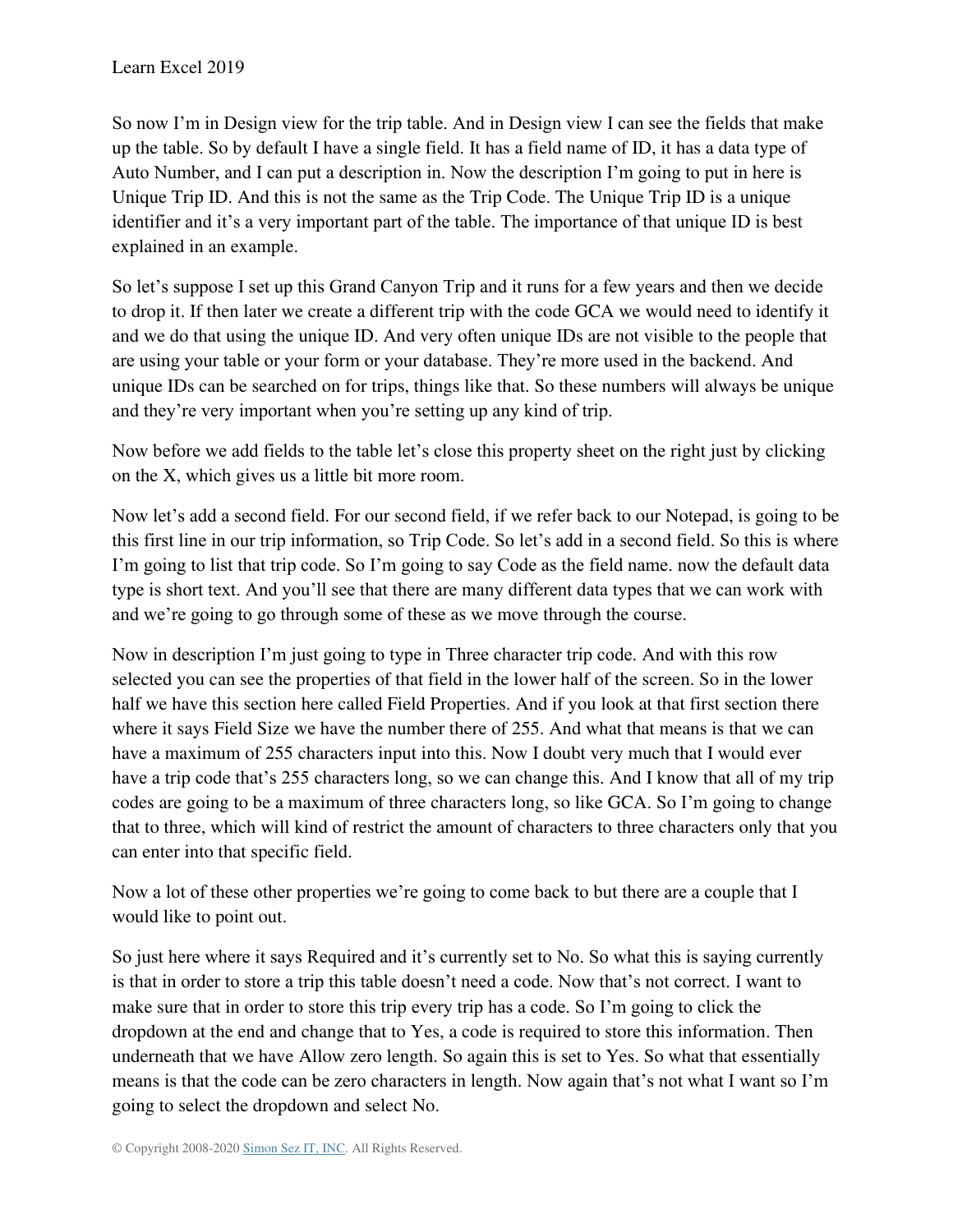And finally we have Index. Now is this field going to be Indexed? Yes or No? And I'm going to explain a little bit more about indexing at the start of the next module. For now the answer is Yes but the trip code cannot be duplicated. So let's just change that to Yes, no duplicates. So now I basically have the definition of the second field in my trip table.

We're going to be going into this in more detail in the next module so please join me for that. more detail in the next module so please join me for that.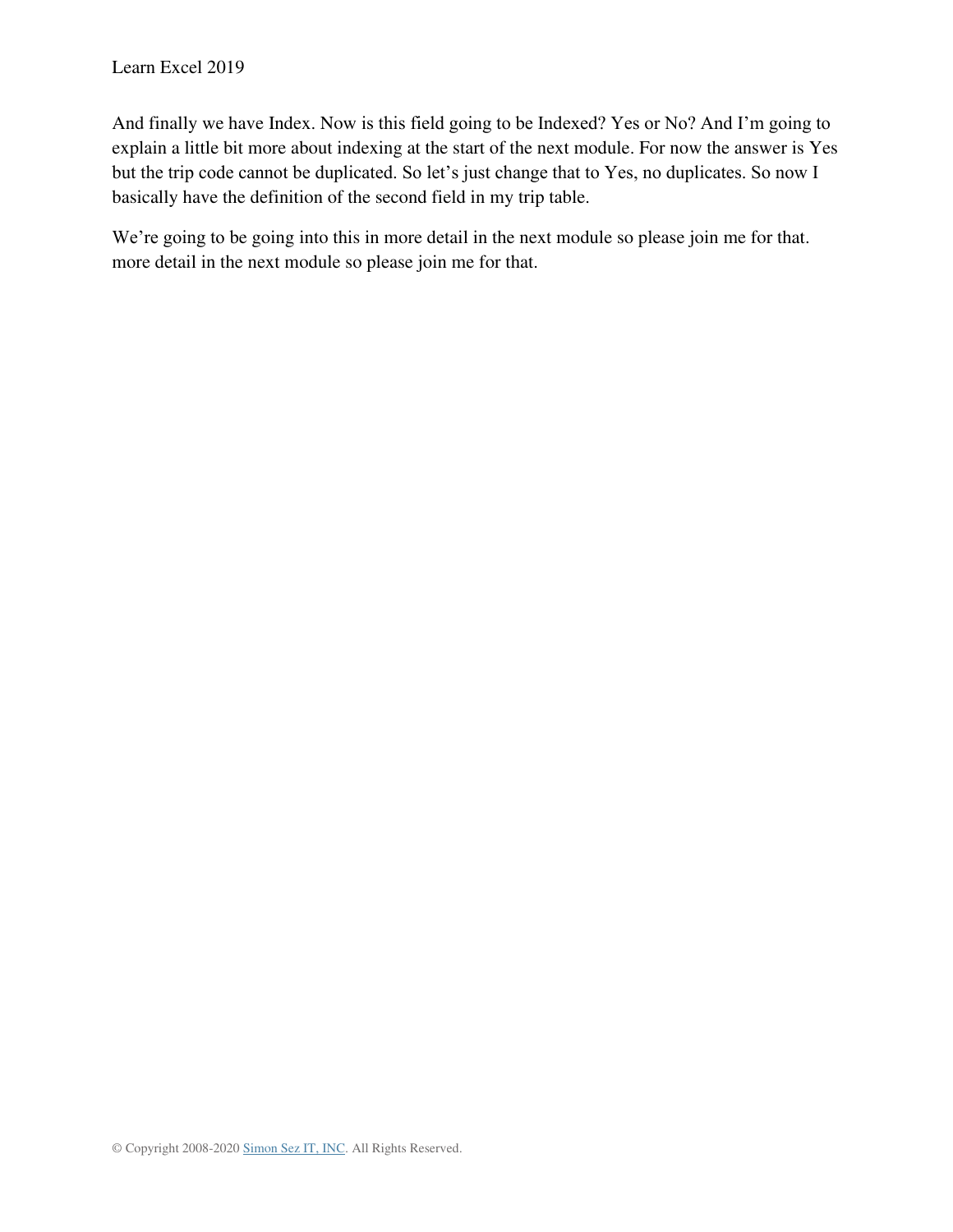### **Video: Indexed Field**

Deb: Hello again. This is Deb and welcome back to our course on Access 2019. In the preceding section we started work on creating our trip table for the Esprit de Tour travel company and I have a few things that I want to point out before we move on and that's related to indexing and keys.

So as the content of the database grows as the people are using the database it can take longer to find what you need in a database. So really here what I'm referring to is searching. So if you think about it, if you're going to book a trip, so maybe you're on a website and you want to book a trip think about the things that you generally tend search for when you're looking for a trip on a website. It might be that you search by a particular place name or trip type or maybe you search by activity level. So if you want a particularly active holiday you might search for trips that are active. Or you might be more interested in the price of the holiday. So this is where indexing comes in. And indexing really improves performance when searching.

So the last field we added was a code field. If someone wants to find this information about the trip and the code is not indexed Access has to read through all of the trips in the trip table to find that specific code. However if you do index the field it means that Access can essentially go straight to the trip with this code. So it's a lot quicker and it definitely improves performance as Access isn't having to churn through loads and loads of trip codes searching. It can go directly there if you've indexed the field.

Now there's always a downside to these things sometimes and the downside here is that in order to maintain these indexes as data gets modified or changed this process tends to slow down the maintenance process, as in maintaining the data. And you'll see down in the bottom righthand corner it shows a pop up about indexes. So it says an index speeds up searches and sorting on the field but may slow updates. Selecting Yes/No duplicates prohibits duplicate values in the field. Press F1 for help on index fields. So if you do want to read a little bit more definitely jump into that Help file and have a little bit more of a read on indexing.

Now you might be thinking to yourself, "How do I decide if a field that I add needs to be indexed?" And there are some technical considerations but there are also business considerations.

So for example, we've indexed the code and that's because it's a very important identifier. So that would be the sort of thing that you would want to index. An example of something you probably wouldn't want to index would be the description. So not many people would jump on to a website and search for a trip by its description. They're more likely to use maybe the code or the trip name or the price or something along those lines. So really think about that and it will determine whether you need to index that field or not.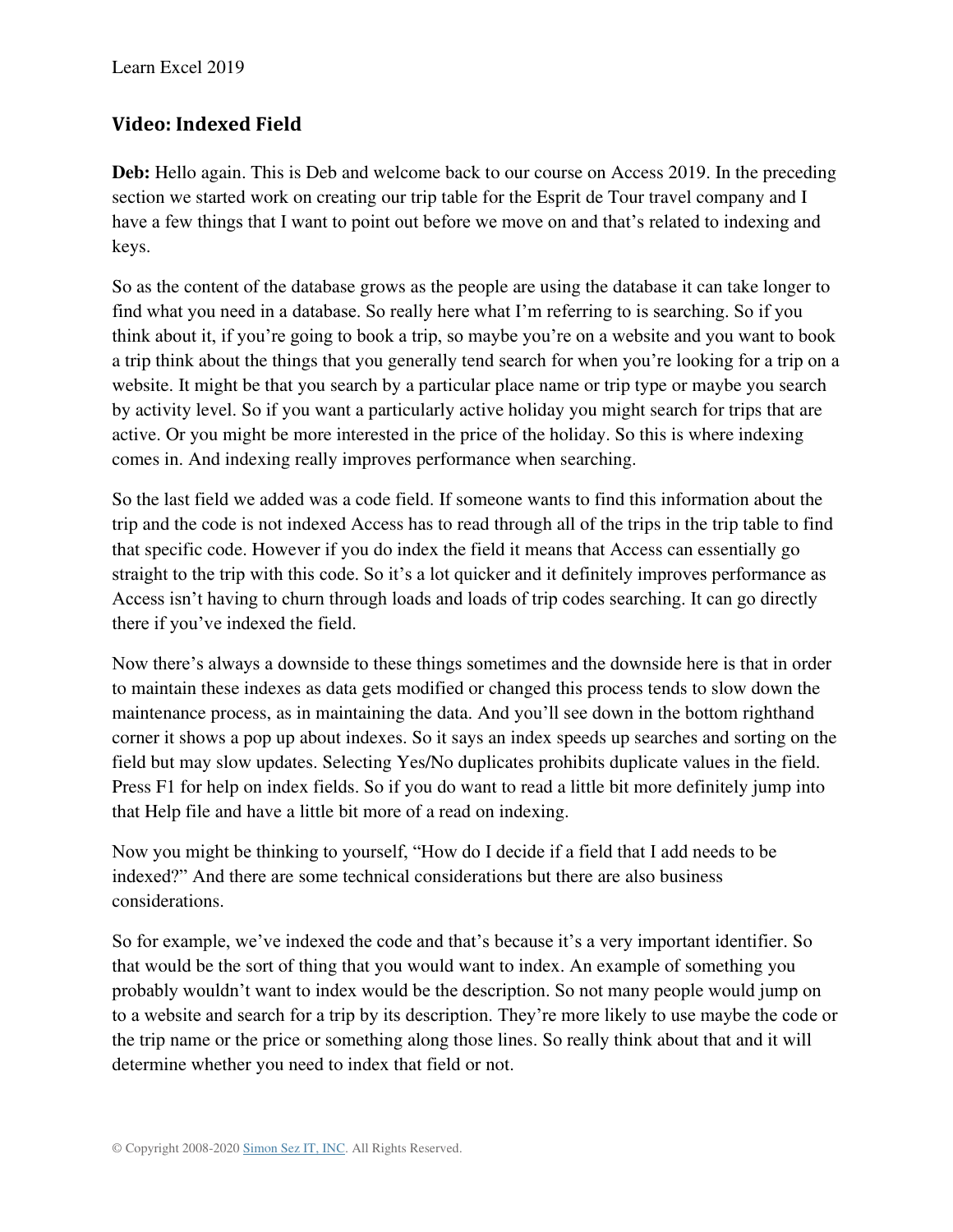Now the other thing to point out here is in the ID field. So I'm going to click on the ID field and I don't know if you can see in this first column here there's a little key symbol. And if you glance up at the Table Tools Design ribbon you can see that we have Primary Key highlighted in gray. So what that means is whatever the ID is it's the main unique way that we identify a record in this table.

Now let's move on a little bit and talk a little bit more about these views.

So we're currently in Design view and you can see that we have a contextual tab up here. So Table Tools and Design and that contains all of our commands. And some of these controls we're going to look at later on but one of them that I want to draw your attention to is this Property Sheet. So if I click that you can see I get that pain up here on the righthand side. I want you to note also that to the left of this button we have some commands for inserting rows and also deleting rows.

And I showed you earlier how you can switch to Datasheet view. There's always a couple of ways to do these things. So if I jump across to this Views dropdown I'm going to switch to Datasheet view. And remember we spoke earlier that whenever you make any changes it's going to ask you to save. So I'm going to click Yes to save and I've now switched to Datasheet view.

So now that I'm in a different view if I glance up at my ribbons again you'll see that I have different contextual tabs now. So I still have Table Tools but this time I have a Fields tab and a Table tab. Now the reason that I get different tabs when I'm in Datasheet view is that in general Datasheet view is what you would go into to make changes, to add fields, things like that. Whereas in Design view we're really controlling the overall design of our table. So different things you'll get different tabs.

So you can see here in Datasheet view we now have those two fields. So we have ID and Code, which is the one that we just set up. Now if I wanted to add a third field I could go across to where is says Click to Add, I can right click and I can select my data type. So I'm going to say Short Text and I'm going to call this field Trip Name. So essentially I've now defined another field. Let's switch back to Design view now. So I'm going to use my button in the bottom righthand corner and you can see now there is my trip name. So I'm going to want to define some properties for my field. So I'm going to click on it. I can see my data type is short text, which I'm fine with. And if I look down in my field properties, again field size 255 characters. Now that should be plenty for a trip so I'm just going to leave that. Do we require a name? Well yes we do. Every trip must have a name so I'm going to change that to Yes. Do we allow a zero length name? Well that's going to be No. And do we want to index this particular field? Now in this case I'm going to say No because in general you wouldn't index text fields. Normally if you want to find a trip with a particular name you would expect Access to go through the trips and find that particular one so we're going to say No to indexed. So those are the basic settings for Trip Name.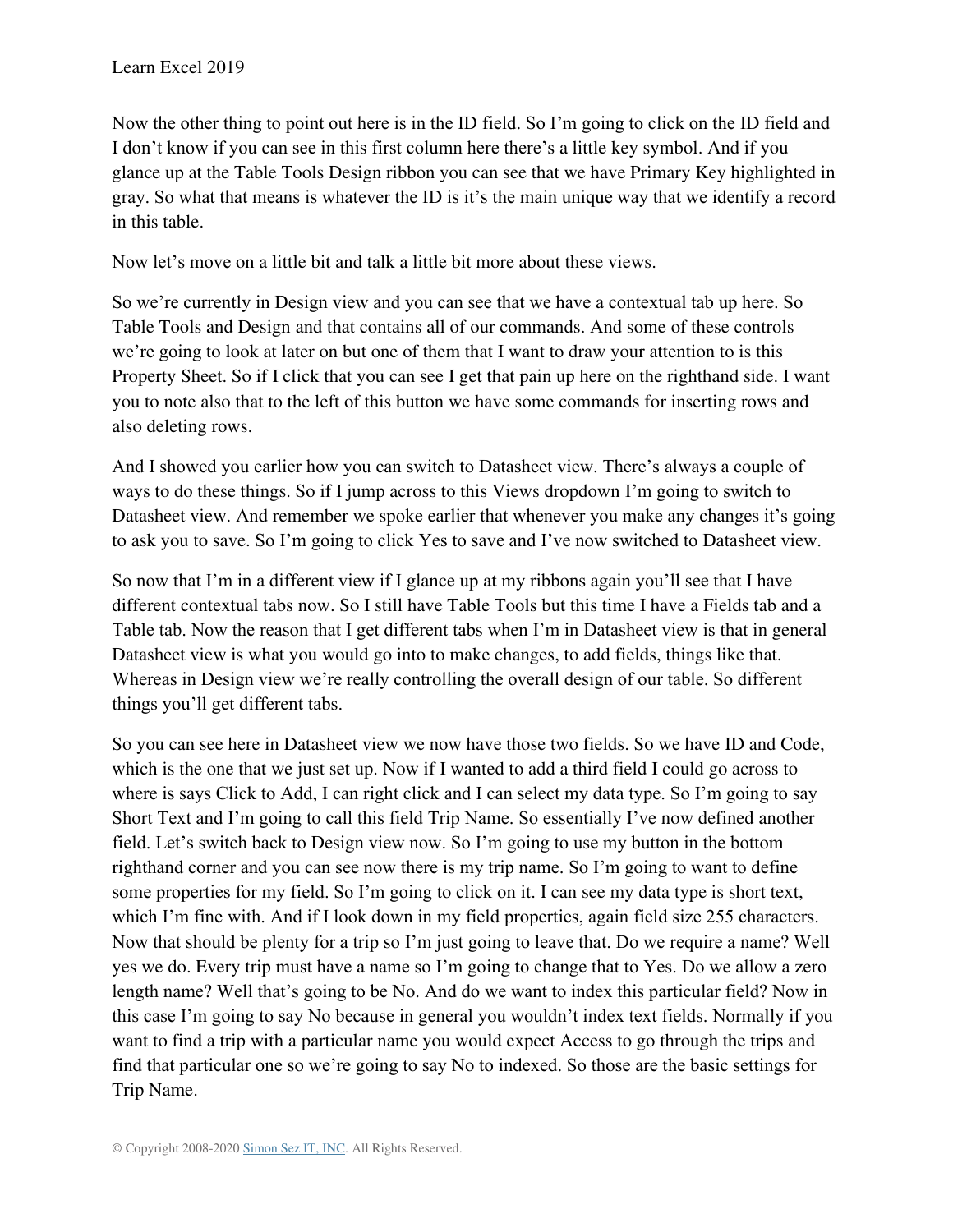What I'm going to do now is put in a description. And that's my field set up. Let's jump back to Datasheet view and of course I'm going to save my changes by clicking Yes and now we have three fields in the trip table. So hopefully by now you can see a pattern of setting up fields in the table.

Now one thing that we haven't done is add any data and I'm going to add a dummy trip now to show you some of the things you need to be aware of.

So each row is essentially a record in our table. So in our case a trip. And we have a row here with a star and it says New. So that indicates that if I start typing in this particular row I'm going to be creating a new trip. So let's set up a code for a new trip. So my code for this one is going to be LEX. So this trip is going to be called Louisiana Explorer. And if you don't have enough room you can drag this column in and out to make it wider or narrower.

Now also note that I have a little pen icon in the farthest most left column. And that just indicates that this record is the one that I'm currently working on.

Now this doesn't have all of the information that we need but it's a very good start. So now we have three fields defined and I've added a row of data.

In the next section we're going to be adding more fields so please join me for that.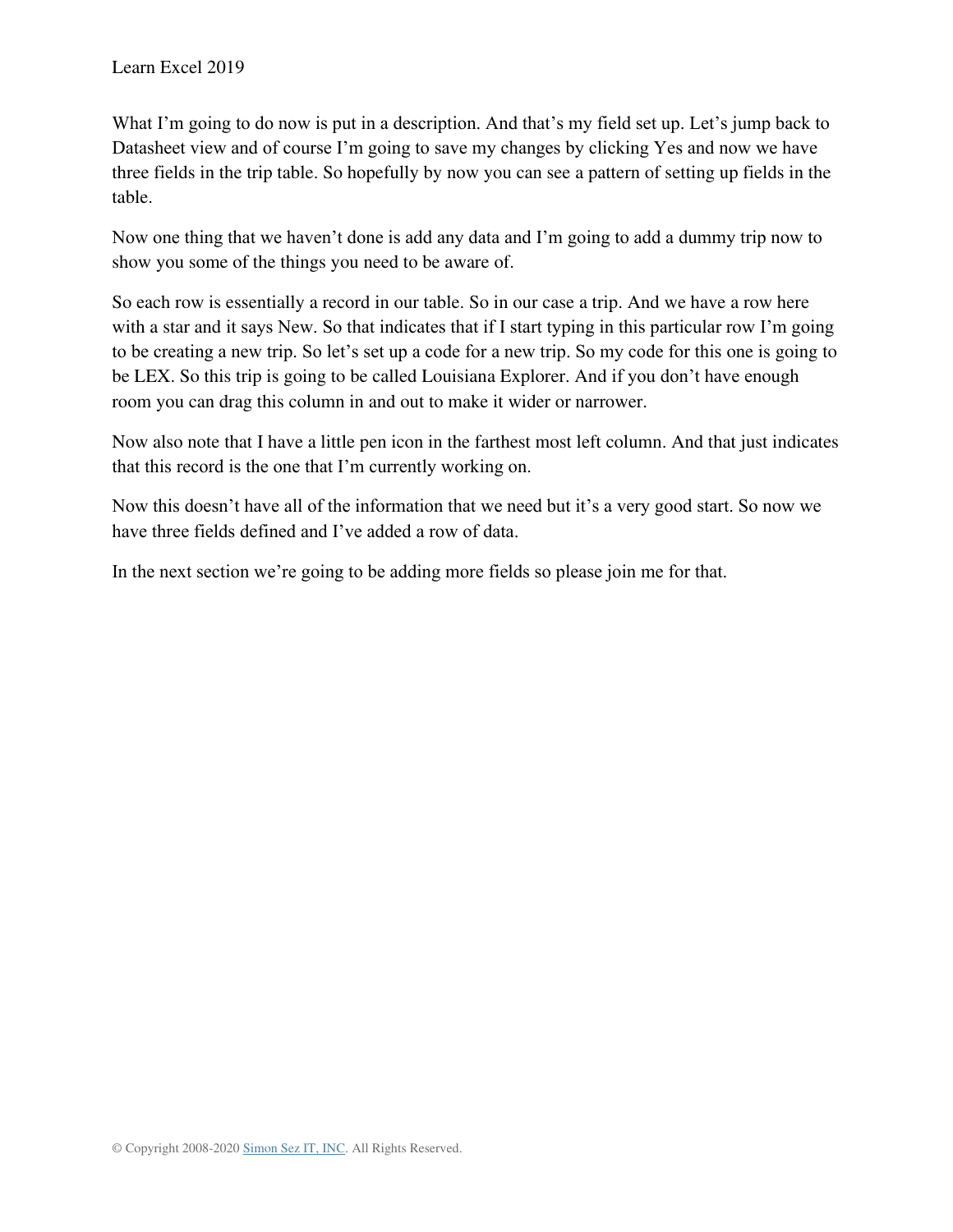### **Video: Lookup Wizard**

**Deb:** Hello again and welcome back to our course on Access 2019. In this module we're going to continue setting up the trip table and particularly focusing on the next field which is Activity Level.

So the key difference between Activity Level and the fields so far is that Activity Level is going to offer up a number of options. So again if we refer back to our Notepad file we can see here Activity Level for this particular trip is moderate, but we might have numerous different activity levels. So we might have moderate, active, leisurely, anything along those lines. So we're going to need to set up something which will allow us to select multiple options. So in this case we're going to set up three different options but you could have 20, 50, 100, as many as you like.

So let's first give our field a name. So I'm going to call this Activity Level and I'm going to Tab to get across to Data Type. Now this time from the dropdown I'm going to go all the way down to the bottom and select the Lookup Wizard option. And this is going to jump you to a wizard. And again if you've used Microsoft products before you may be familiar with this wizard. In general wizards guide you through a process. They can be really helpful if you're not entirely sure what it is that you want to do because they can just help you. You just select different options and then the task is done for you. So I really like wizards.

And the reason why I'm using the Lookup Wizard is because for Activity Level what I essentially want people to be able to do is to pick an activity level from a list. So whether it's Active, Moderate, Leisurely, so on and so forth. And we're going to create that list using this Lookup Wizard.

So let's just read what we have on the screen. It says, This wizard creates a lookup field which displays a list of values you can choose from. How do you want your lookup field to get its values? And you can see the first option there is selected by default. So it says I want the lookup field to get the values form another table or query. Now you could use that option but in this case I want to actually define the lookup values myself so I'm going to say the second option, I will type in the values that I want. And I'm going to click Next.

Now when it comes to setting up the options that a user can select we could get pretty complex and have lots of different columns but in this case we're going to keep it fairly simple and we're just going to have one column. And remember the options we are adding are for Activity Level. So I'm going to click in column one and I'm going to type in Leisurely, Moderate and Challenging. So essentially each trip is classified using one of the three options. And I'm going to click Next.

So now it's asking me what label would you like for your lookup field and you can see it's picked up there essentially my field name which is Activity Level. Now when it comes to naming fields I like to name them without spaces and keep them fairly simple. And you might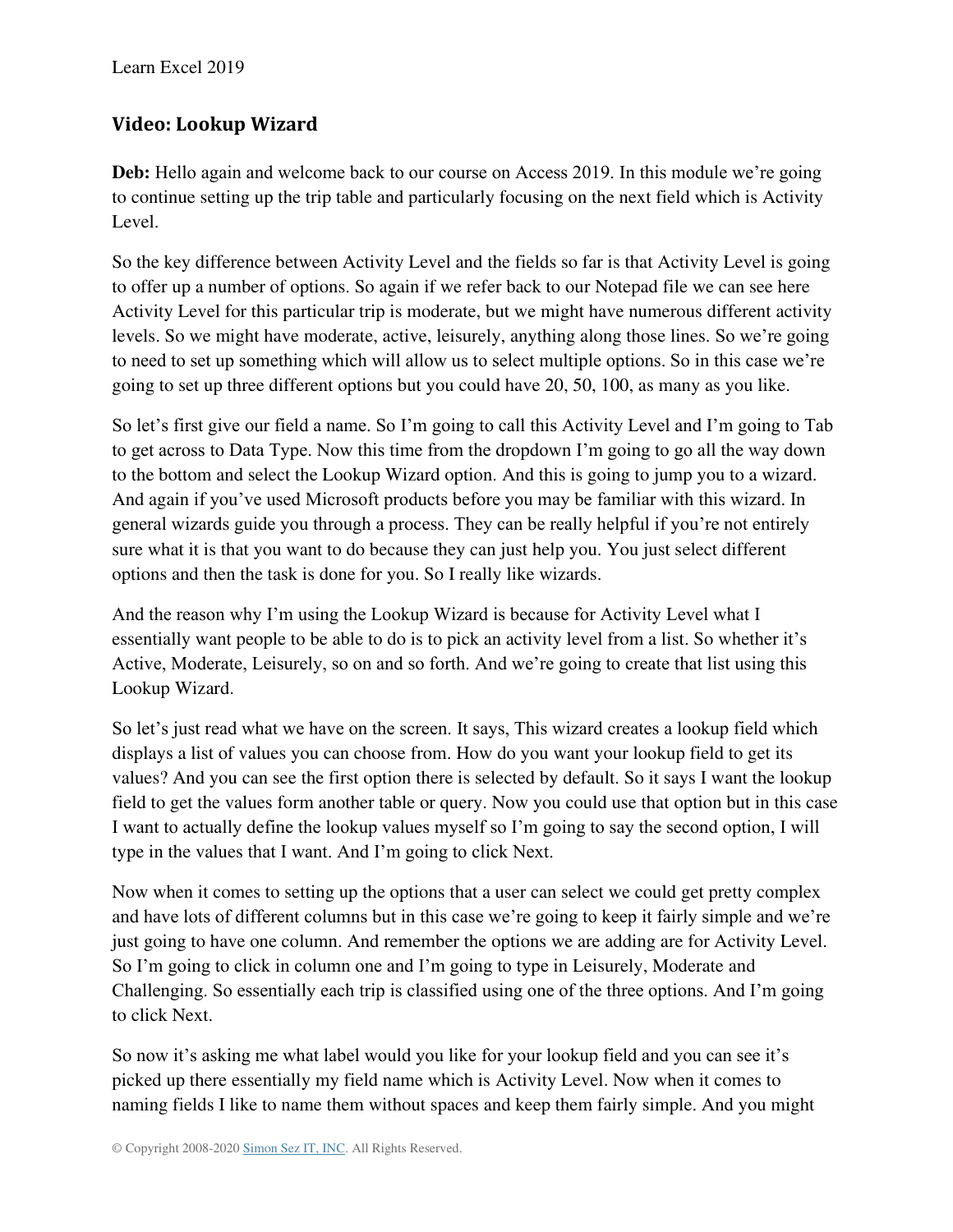have your own naming convention. Now it's not that you can't put spaces in between your words, so Activity, space, Level in this case, but that can cause some problems later on. So just to kind of get around all of that I either have it all as one word or I might separate the two words using something like an underscore.

I have a little checkbox underneath that says Limit to list. So do I want to limit the choices to the list that I've created? So yes I do so I'm going to select Limit to list. I don't want someone to be able to go in there and add in more activity levels.

The next option, do you want to store multiple values for this lookup? Now this is a little bit controversial in Access. So if you have a list what this means is if you allow multiple values it will allow the user to select more than one activity level. Now in this case that might seem a little bit odd. You probably wouldn't have a trip that's challenging and leisurely. So you'd probably just select one in that case. Now this might be valid in some circumstances to select more than one option. So for example, if you had a big long list of countries and this trip applied to multiple different countries then you might use something like a multiselect. But in this case I'm not going to allow multiple values because they aren't needed. So I'm just going to click Finish.

I'm going to add a description for my field. So we're going to say Indicator of how active this trip is.

And let me go down and select my or set my field properties for this particular field. So field size. Now this is only holding one word so it's going to be Leisurely, Moderate or Challenging so I'm just going to change this to 30 characters. That should cover it.

Is the Activity Level required? Yes, it is. Is it indexed? So do we want to be able to search on the activity level? So I'm going to say yes for this because it might be that you want go in and do a search for all holidays that are moderate. So I'm going to say Yes and I'm going to say duplicates okay because there might be multiple trips where Moderate has been assigned as the activity level.

Now because this uses a lookup I'm going to go to the Lookup tab in my Field Properties. It's just next to General just here. And this is where I can set my properties for that little dropdown or that lookup. So you can see the first field here it says Display control and it says Combo box. And again if you've used combo boxes in Excel then you might be fairly familiar with what these are. So it basically just means like a little dropdown box where you can select an option. And again I'm going to explain more about the different styles of dropdown that you can have, but for the moment I'm happy to keep this on combo box.

We then have Row source type. So do you want to get the values from a table, query or type them in? So we chose to type them in, which is value list so I'm going to keep that just there. Then underneath that we have our Row source and you can see there we have the three different activity levels, Leisurely, Moderate and Challenging. And you can probably see very simply how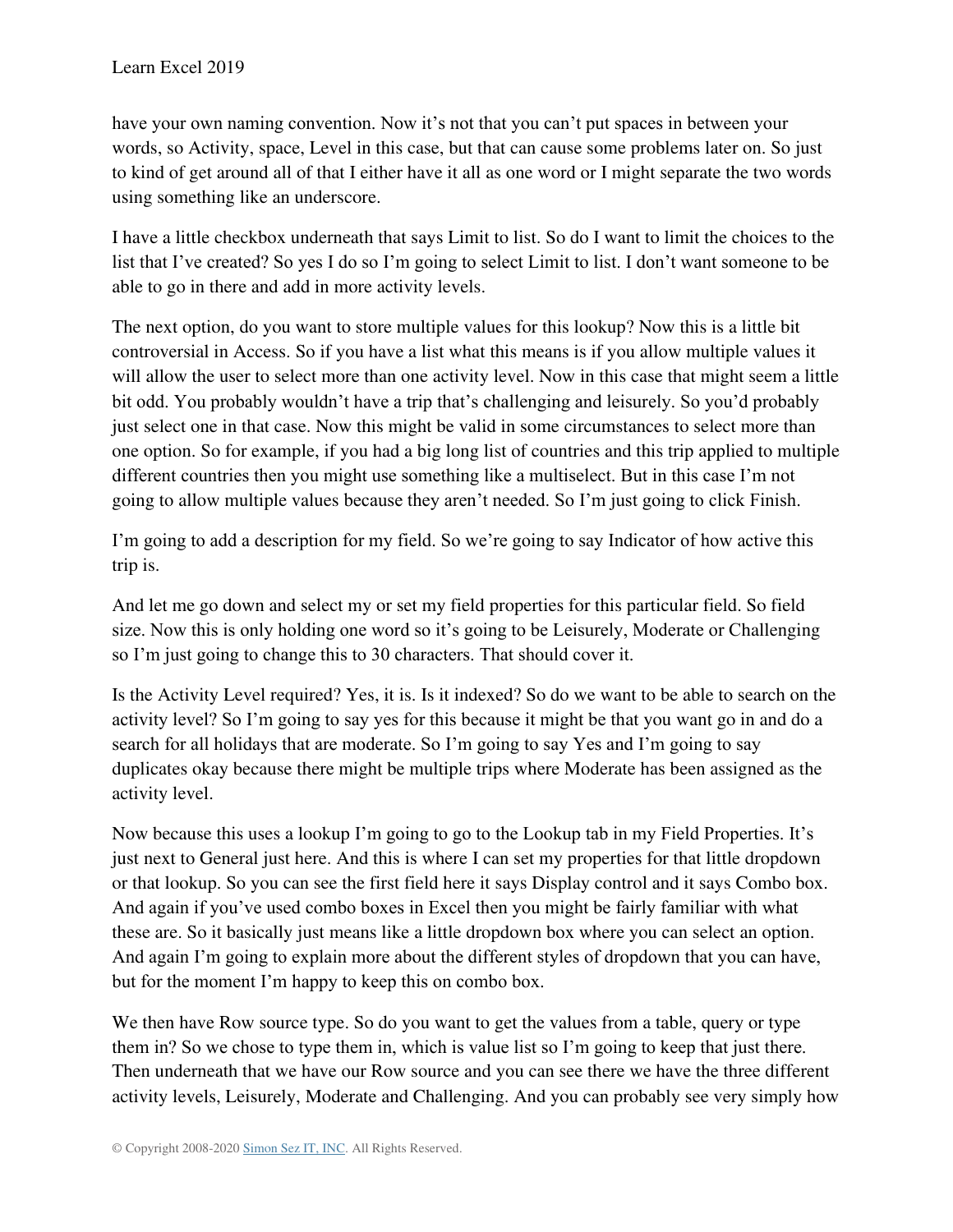you could modify those. So if I decided that I wanted to remove Leisurely I could just come into here, highlight it and delete it. Or if I wanted to add another one I could very simply just come onto the end here, I could type in a semicolon and then type in my new activity level in quote marks. So you can modify your raw source from your field properties.

So I'm actually going to do that. I'm going to jump into here and I'm going to add in another field that says Leisurely to Moderate. I'm just putting that in quote marks and making sure I have those semicolons in between. So super simple to modify those. Do I want to limit to list? Yes, I do. I only want people to be able to select the data that I've specified or the activity levels that I've specified. So that's fine. Do I want to allow multiple values? No, I don't. You can only select one. And do I allow value list edits? I'm going to say no as I don't want anyone else other than me changing those values.

So that's the settings for the Activity Level field.

Now I need to set an appropriate value for our Louisiana Explorer trip. So I'm going to jump to Datasheet view. Now this is a warning message that you'll see pop up from time to time and it's basically Access doing a check of its data integrity rules. And you can see here it says Data integrity rules have been changed. Existing data may not be valid for the new rules. It says, This process may take a long time. Do you want the existing data to be tested with the new rules? Now we're still very early on in the process of setting this database up and whilst later on it's probably going to be good for me to get Access to do a data integrity check to make sure everything is okay. At the moment I'm not too worried about that so I'm going to click on Cancel and we run the testing later.

So now we are back at our tblTrip. We can see we have the Louisiana Explorer trip in here and we now have a new field for Activity Level. When I click in this field you can see that now I have a little dropdown arrow and would you look at that? There we have Leisurely, Moderate, Leisurely-Moderate, and Challenging. And for this one I'm going to select Leisurely to Moderate. And again you can widen that column out if you need to.

So the next field to add in is the Country field and ultimately we need to be able to specify that a trip goes to a number of different countries but at this stage I'm just going to record the main country that the trip visits. So in this case it would be U.S.A. I'm going to use a lookup again but I'm going to say that selection is not limited to the list because I'm not really sure about my country list yet. The list might change.

So I'm going to go away and I'm going to set up this country field and I'll join you in a few moments.

So Country is now set up. I'm going to jump back to Datasheet view and I'm going to record the country for my Louisiana Explorer which is U.S.A. And we have one final field to add and that is the Description. Now Description won't be a short text field. It might be longer than 255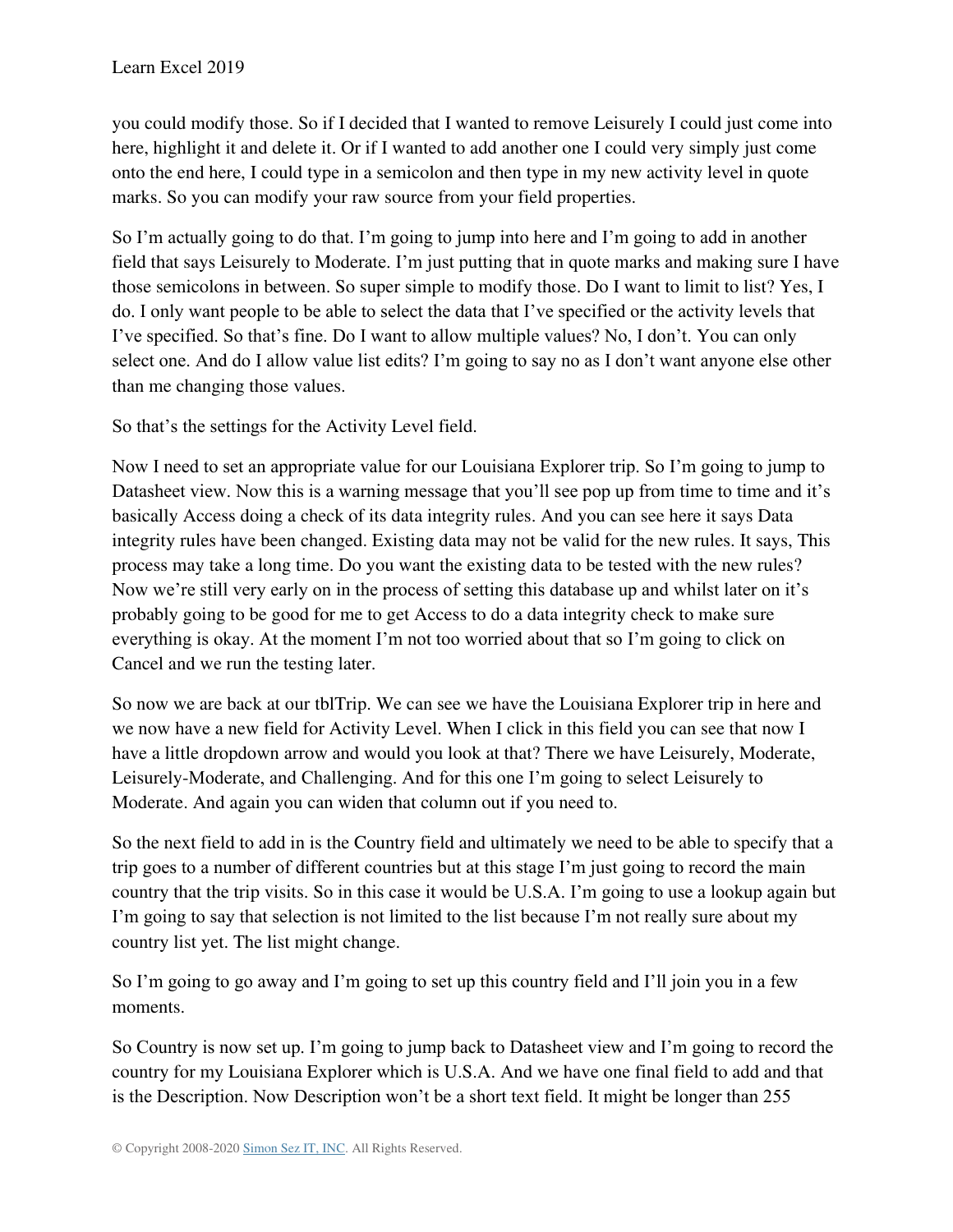characters. So I'm going to change this data type to Long Text. And a long text field can hold up to a gig of text. Now it's a little bit difficult as a user of Access to really be able to know what that means. What is a gig of text? And what I will say is that each field can hold roughly 64,000 characters and I very much doubt we're going to have a description that that's long.

So I'm now going to set the properties for this field and the only one to really point out here is that in general a long text description wouldn't be indexed. So I'm going to have No just there. Let's add a quick description and then let's jump back to Datasheet view and we're going to add a description in here for our Louisiana Explorer trip.

So that's it. We have a few more fields to add and they are all numeric and we're going to cover those in the next module so please join me for that.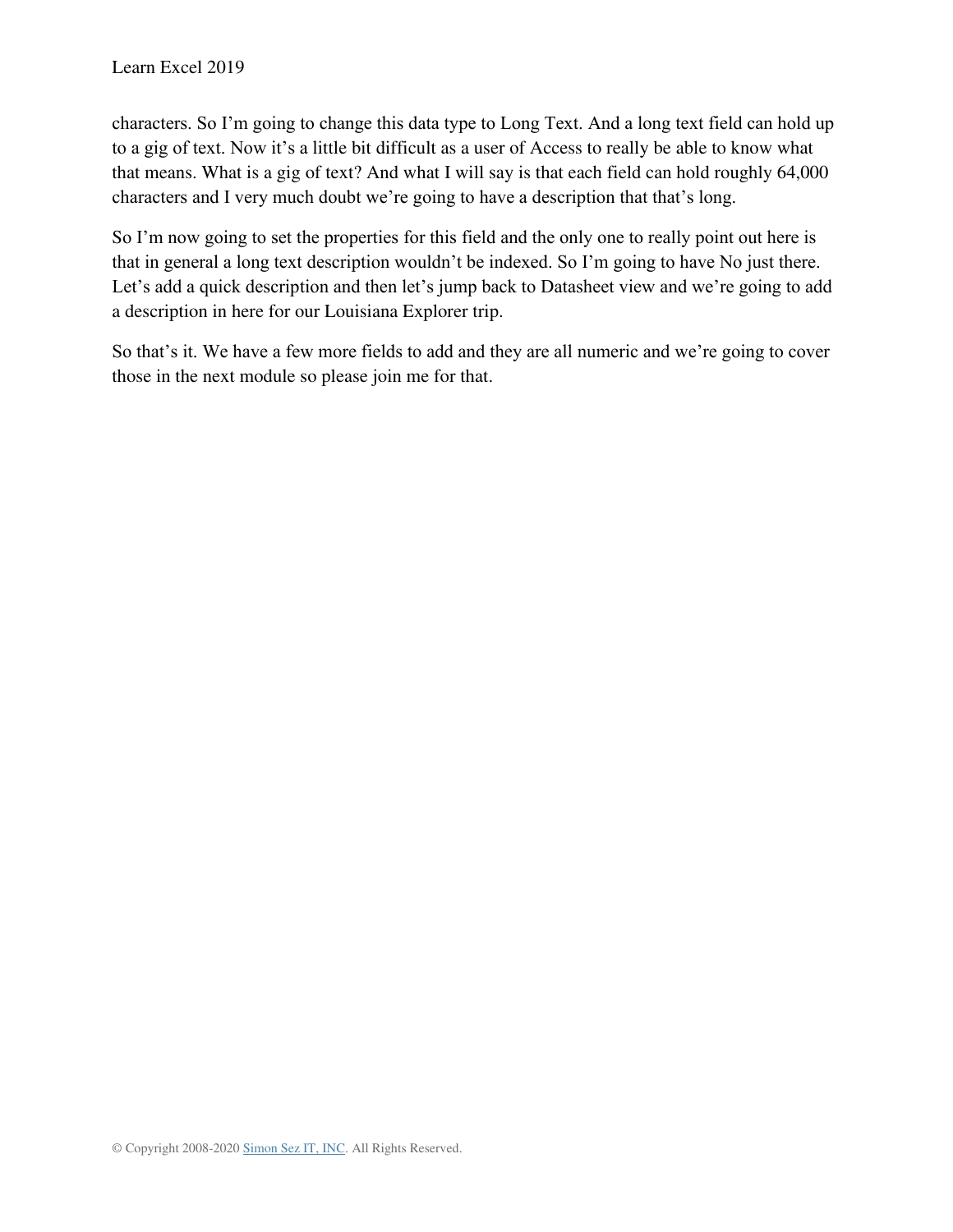### **Video: Numeric Fields**

Deb: Hello there and welcome back to our course on Access 2019. So far we've been setting up the fields in the trip table of the Esprit de Tour database and we're now going to add all of the remaining ones, which are all numeric.

So the first on that we're going to add is the Duration of the Trip in Days. So again let's refer back to our Notepad file and you can see the duration here is eight days. So I'm going to add in a field name and I'm going to say Duration Days and this time the data type is going to be number because it's a numeric field. Now if we glance down to the properties for the field you can see here it says Field Size Long Integer and we have a whole host of different options.

Now depending on how much you know about the way numbers are stored you may or may not be able to choose a number field size. So you might know if it's integer or byte or single or double. You might not have any idea of what those are. And it is a little bit confusing in that way but there is help on this in Access Help. So let's jump into Help by pressing our F1 key. Now because I was clicked in that property field it's actually jumped me to the correct page within Help that I need. If we scroll down you can see a description here of those different options. So you can see here if we were to choose Byte that would store numbers from zero to 255. So if we use byte to store the duration of the trip the longest number of days for our trip could be 255 days, which is roughly eight or nine months. Now that's pretty good but it might be that as this grows we might have trips that are longer than that. So it's probably going to be better for us to go to the next one up which is Integer. So you can see here integer stores numbers from minus-32,768 to plus-32,767, which is a pretty long trip. So to be on the safe side I'm probably going to select Integer for my trip.

Now while we're here I would definitely say it's worth looking through and reading through the rest of these different field types just so you become familiar with them as you set up your database.

So I'm going to close this down and in my field size property I'm going to select Integer.

Now so far we've been ignoring some of these other properties. I want to make sure that when people are storing the duration of the trip they are storing a positive duration. So we don't want a trip that has minus days. We always want it to be on the positive side. So in this property where we have Validation Rule I'm going to say they always must be greater than zero days. And I'm going to add some validation text to that. So we're going to put in Duration must be greater than zero. Is the duration required? Yes, it is. Every trip must have a duration. Do we want it to be indexed? Yes, we do because people will often search on the length of a trip before they select it. And I'm going to say Yes duplicates okay because we could have multiple trips with the same duration and I'm going to add a description which is going to say Duration of trip in days.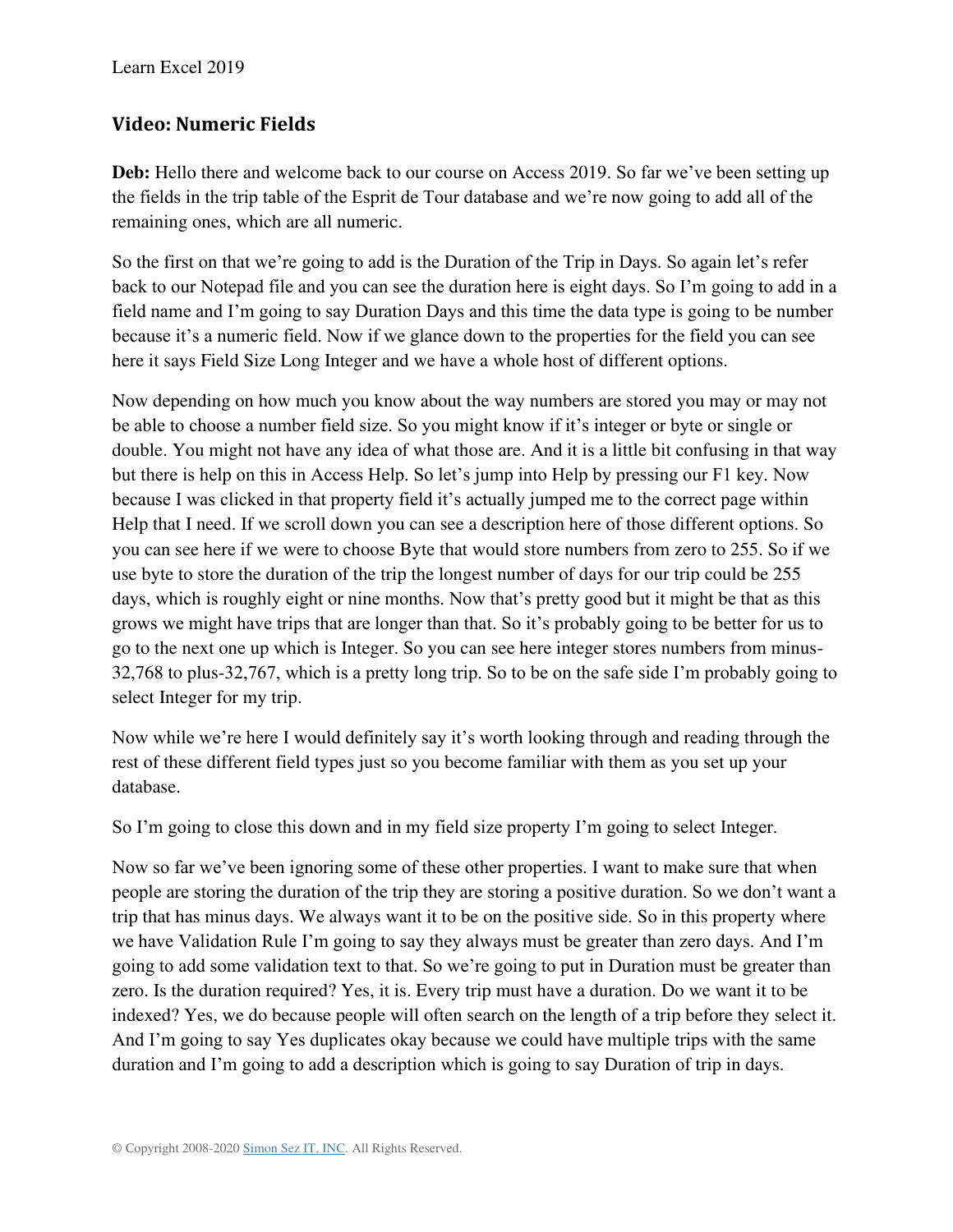So let's now test this out and test some of those rules and properties that we've set up. I'm going to jump back to Datasheet view. I'm going to save, of course. I'm going to say no to testing at this moment in time. And I'm going to go to Duration. Now I'm going to just first enter in a minus number. So I'm going to say minus-three days. And there we go. I get a little pop up that says Duration must be greater than zero. So I can see that those validation checks that I've done there are working correctly. Let's change this now to plus-eight days and that allows me to enter that with no issue.

Now the final thing we need to do with regards to numeric values is price range. So again let's look at our Notepad file. You can see the price range here excluding flights is \$3,080 to \$3,112. And essentially if you have a price range it should be stored as two separate values. So a minimum price and a maximum price. And the reason why we have a price range in general terms is that when someone books a specific tour, so one instance of the trip, there will be a set of specific prices for that tour. So we might have things like special offers for families, things like that. So what we're going to do is we're going to store a minimum price and a maximum price.

So let's jump back to Design view and I'm going to say Price Minimum and the data type here is going to be Currency. Now the currency will be selected based on whatever you have it set up as. So my default is U.S. dollars, which is what my currency is going to be in. I'm going to add a description. So minimum price of trip. I'm going to set some properties. So I'm going to say my validation rule, the price must be greater than zero. And my validation text is Minimum price must be positive. Is this a required field? Yes, it is. Every trip must have a price. And is it going to be indexed? Yes, because I would say that this is probably one of the main things that people search on, and that is the price of a trip.

And I'm going to do exactly the same for Price Maximum. We're going to select Currency, maximum price of trip, validation. It must be greater than zero. Okay.

So let's now jump back to Datasheet view. We're going to save. I'm going to say no to testing. And what you can see here immediately is that for these two new fields, Price Minimum and Price Maximum Access has automatically put in my currency in the correct format for me, which is really good. I don't have to go in and change anything.

So I'm going to grab my minimum price. I'm just going to do a quick copy and paste. So minimum. And let's do the maximum.

So that's it. I've now finished the definition of the trip table. And we will need to load some more data later on, but that's it on the trip table for now. It's now time for you to do Exercise 01. So I will see you over there.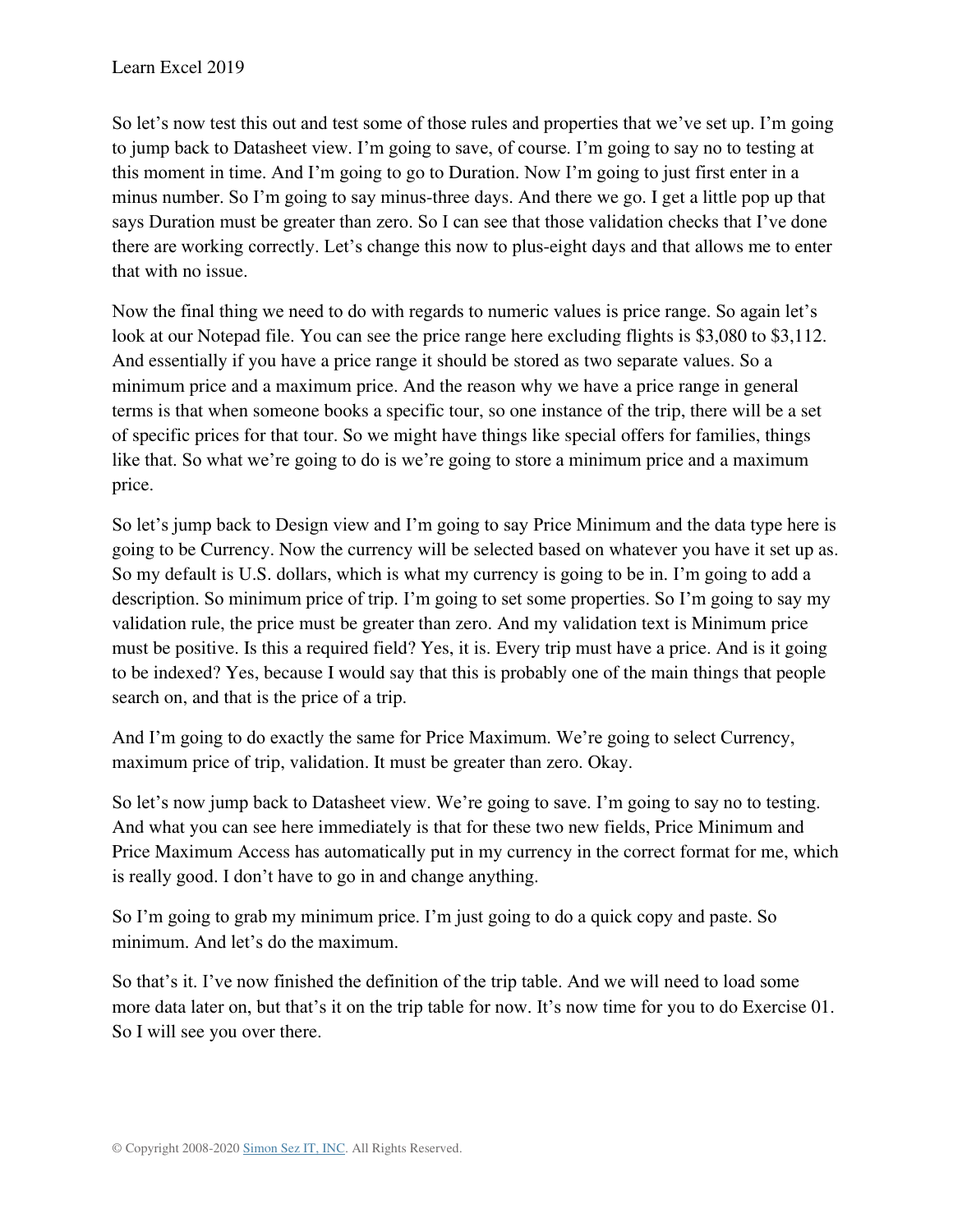### **Video: Practice Exercise 01**

**Deb:** Hello there and welcome back to our course on Access 2019. It's now time for you to do Exercise 01. And Exercise 01 is really the first step to creating a Movie Rental database.

Now this isn't only a database with movie information. We're going to start off with movie information and then we will add information related to people doing online rentals of physical DVDs. So not downloads but physical DVDs. And we're going to put a pretty simple database in place.

Now the only reason I have chosen a movie database for the exercises is that movies are something that people in general are very aware of. And they're also aware of the sort of information that is available for movies. But if you didn't like this you could choose to do a subject of your own. So maybe something that's more related to the type of work that you do. But whichever you choose to use, either my example or your own, the main thing I want you to concentrate on is the features that I'm using. So those will be the same regardless of the data that you're using.

Now the way that these exercises work is that I'm going to give you a brief outline of what I'd like you to do, then I want you to go away and I want you to try and do that. And I'll be providing you with my sample answer as well, which you will find in the exercises folder.

The reason I provide my own solutions is that say maybe you get stuck or maybe you haven't had time to complete an exercise you can always use my sample answer as a starting point so you can then move on to the next exercise if you want to.

So let's get on to talking about exactly what I'd like you to do for this exercise.

So first of all I need you to create a movie rental database and it's for the rental company called Night Movies and that's Night spelt N-I-G-H-T. So I'd like you to call the first version of this database Night Movies 01.accdb. And the movie table needs the first four of those fields you can see there. So Title, Director, Year of Release and Run Time in Minutes. Later on we'll add information about genre and the actors in the movies but don't worry too much about that just yet.

Also I don't really want you to start adding lots of movie information as I'm going to provide this to you later on and I'm going to show you how to import it.

One last thing I'd like to point out before I let you get on with this exercise is that you're probably going to want a unique identifier as many movies over the years have been made with the same title.

So give that a go. My solution is in the exercise folder if you get stuck. Good luck with that and I will see you in the next section.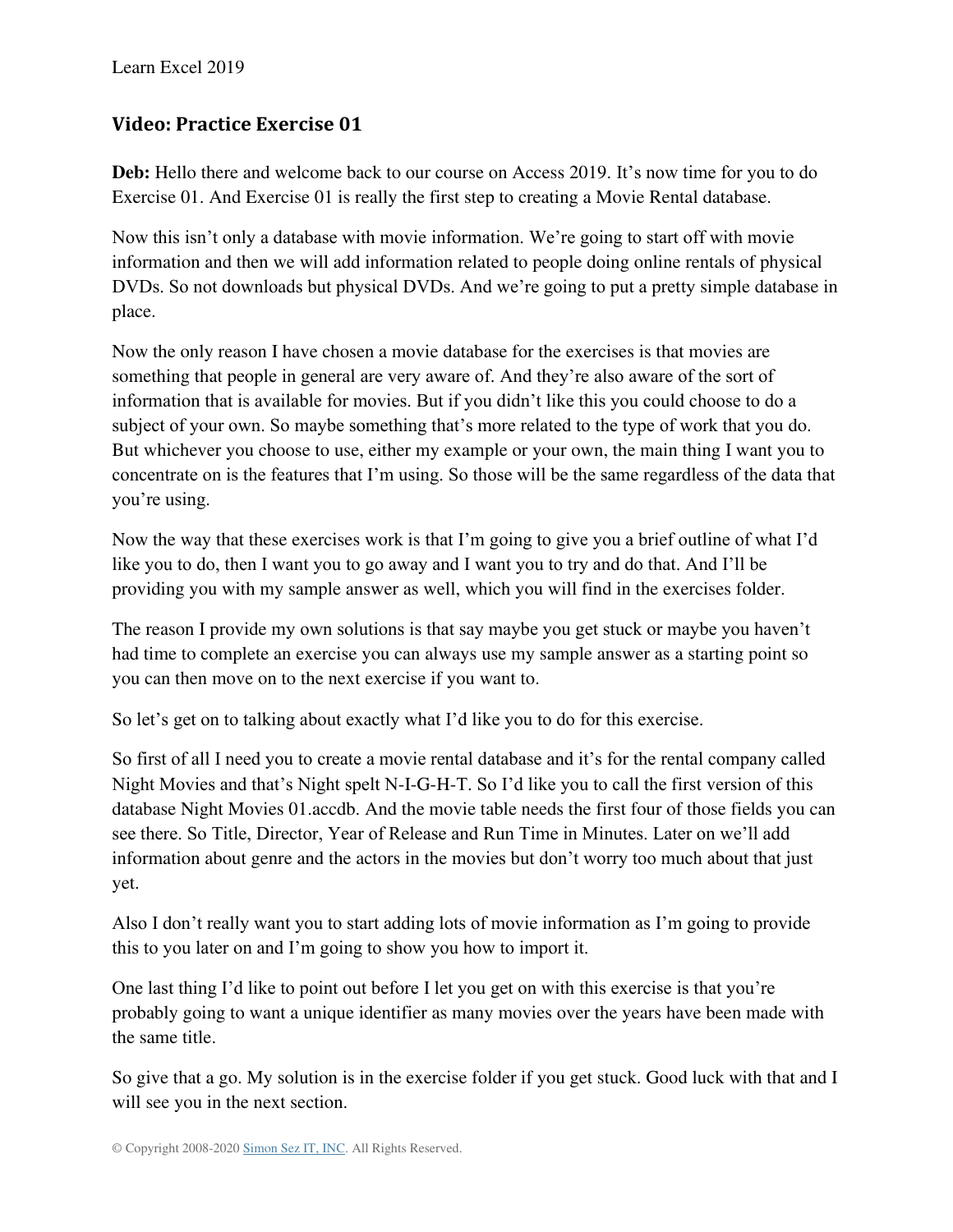# **Section 7 – Importing Data**

### **Video: Importing Data from Excel**

Deb: Hello again and welcome back to our course on Access 2019. In this module we're going to start talking about importing data from Excel. And really what I want to do is just introduce to you some basic ways of importing data into a database.

Now before we start, so far when we talk about a database we mean a single file. And within that file there are many different things. For example, there could be a number of different tables. And we've already seen how to create some tables and you could have a lot of different tables within your database.

Now it's not always the case that these tables will hold the data. It might be that you need to import data from a different source. So the data might be essentially external.

So we mentioned earlier on that when it comes to people booking vacations they probably book and then pay using their local currency. So it might be that there is a table somewhere where we look up the currency conversation rates. Now that might not be a table that we maintain in our own database. It could be on an external website or in an external service or in a different Access database somewhere else. And we really just want to import that data in.

Now when we do access data from another source the term within Access is called Linking. And you can link together tables in other databases. Now we're not going to be covering linking too much in this course but we are going to take a look at importing data and we're going to import data from two different sources, which would be the most common sources. Importing from an Excel spreadsheet and also importing data from a text file.

So how do we do that? Well let's go up to our External Data ribbon and you'll see here the first group we have is Import and Link. I'm going to click the New Data Source and I can choose to import from numerous different sources. So if I hover over from File you can see I can import from an Excel file, an HTML document, XML file, Text file. I can import from another Access database if I wanted to or from an SQL server, Azure database, dBASE file, or I could choose to import from different online services. So maybe you have a SharePoint list or maybe some other kind of data service. And then we have from other sources which will allow you to import from something like an ODBC database, which is basically a database that's compatible with Access. So lots of different ways that you can import data into Access.

Now let me just show you the data that I want to import first of all. So this is the Esprit de Tour trip import worksheet and you'll find this in the course files folder so you can open that up and take a look at it for yourself. And you can see here what we have are the field names essentially or our column headings in Excel. So we have Code, Trip Name, Activity Level, Country, Description, Duration Days, Price Minimum, and Price Maximum. And each row is a different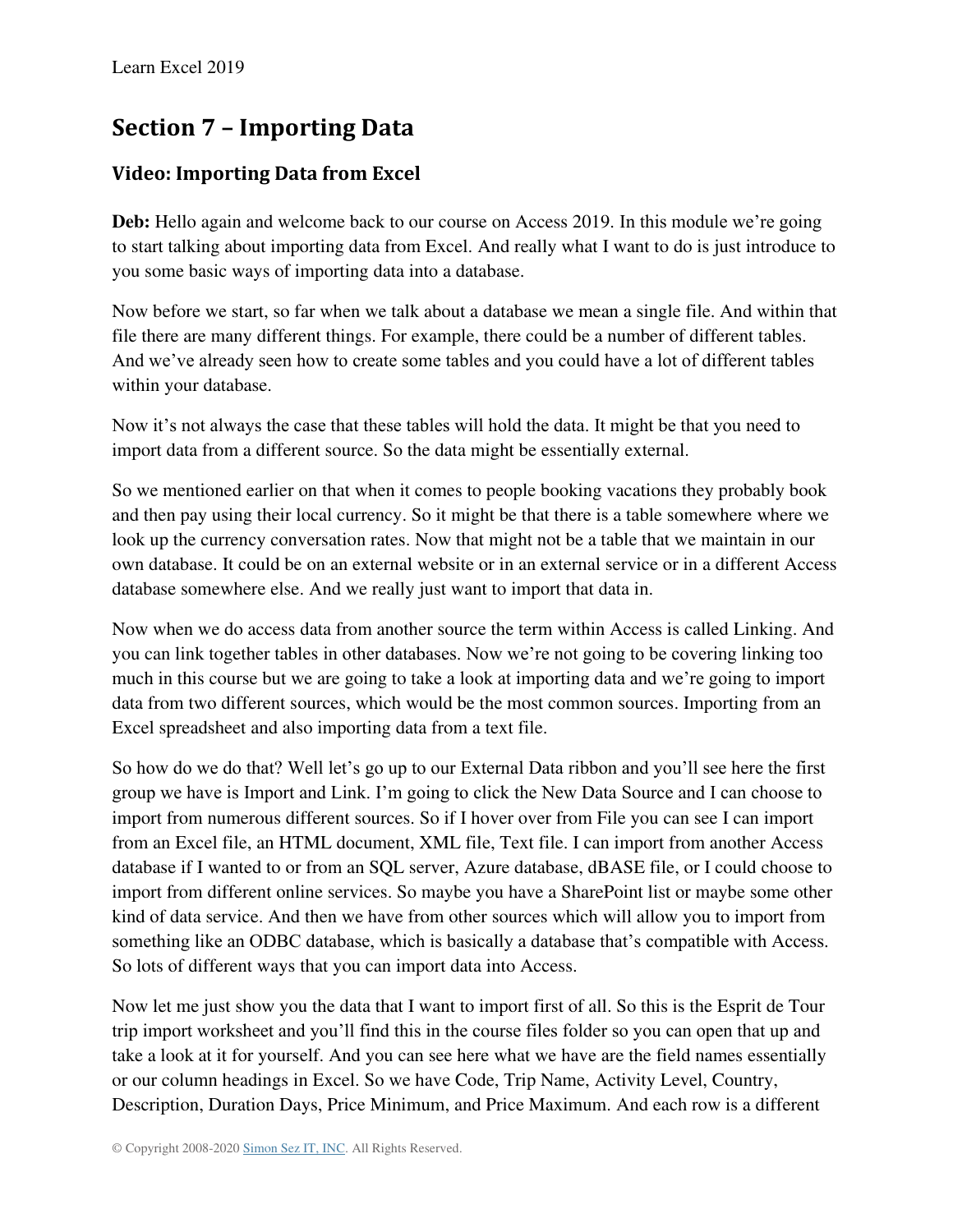trip. So we have the Grand Canyon Family Rafting Adventure, Iconic Italy, Special Family Safari, so on and so forth. And if I scroll down you'll see that we have not too many, a dozen or so trips within this file. And what I want to do is I want to import all of these into my tblTrip table in Access.

So I'm going to close down my Excel spreadsheet, I'm going to go up to New Data Source and I'm going to select From File and Excel.

The first thing we need to do, you can see here we've got this little wizard pop up again which will guide us through this process Access is asking me to specify the source of my file essentially. I have a default file name in there so you just want to browse to wherever you have your Excel spreadsheet saved.

I then need to specify how and where I want to store the data in the current database. And I have three options. I can choose to import the data from that Excel spreadsheet into a new table in the current database. So if I was to choose this option it will basically import it and create a brand new table. My second option is to append a copy of the records to a table that I specify, which in this case might be tblTrip. So in this case what it will do is it will import the data from Excel and it will append it to this current table, and that is actually what I want to do. if you remember in tblTrip we currently have one trip listed, that's the Louisiana Explorer and I just want to add all of these trips in my Excel spreadsheet to my current tblTrip table. The third option I have is to link to the data source by creating a linked table. As I said, we're not going to cover linking too much but essentially if you were to select this option it doesn't import the data into Access but it will create a link to it in Excel. So there may be some occasions where you want to use that option.

Now I'm happy with the second option. I'm going to click on OK and you can see the Import Wizard has analyzed my data in Excel. And because it's in Excel it's made it pretty easy for Access to slice up that data according to the various different columns or field names. So I have Code, Trip Name, Activity Level, and if I scroll across just to make sure there's the Description, it might be quite long. I'm going to go to the end, Duration Days, Price Minimum, Price Maximum. So that all looks pretty good to me. So I'm fairly confident that if I was to click Finish on this wizard it's going to import all of that data into tblTrip. So really simple to import data from Excel.

Now I'm going to click Cancel here because I want to actually show you this using a different method, so using the same data but it's going to be stored in a text file as opposed to an Excel file. So I'm going to click Cancel just here.

So before we do this let's just look at the text file. So here we have the Esprit de Tour Trip Import.txt file and again you'll find this file located in the course files folder. And this is exactly the same as the Excel file that we just saw but it's a little bit harder to read. As you can see we don't have the nice Excel grid structure dividing up these different fields. I can see fairly clearly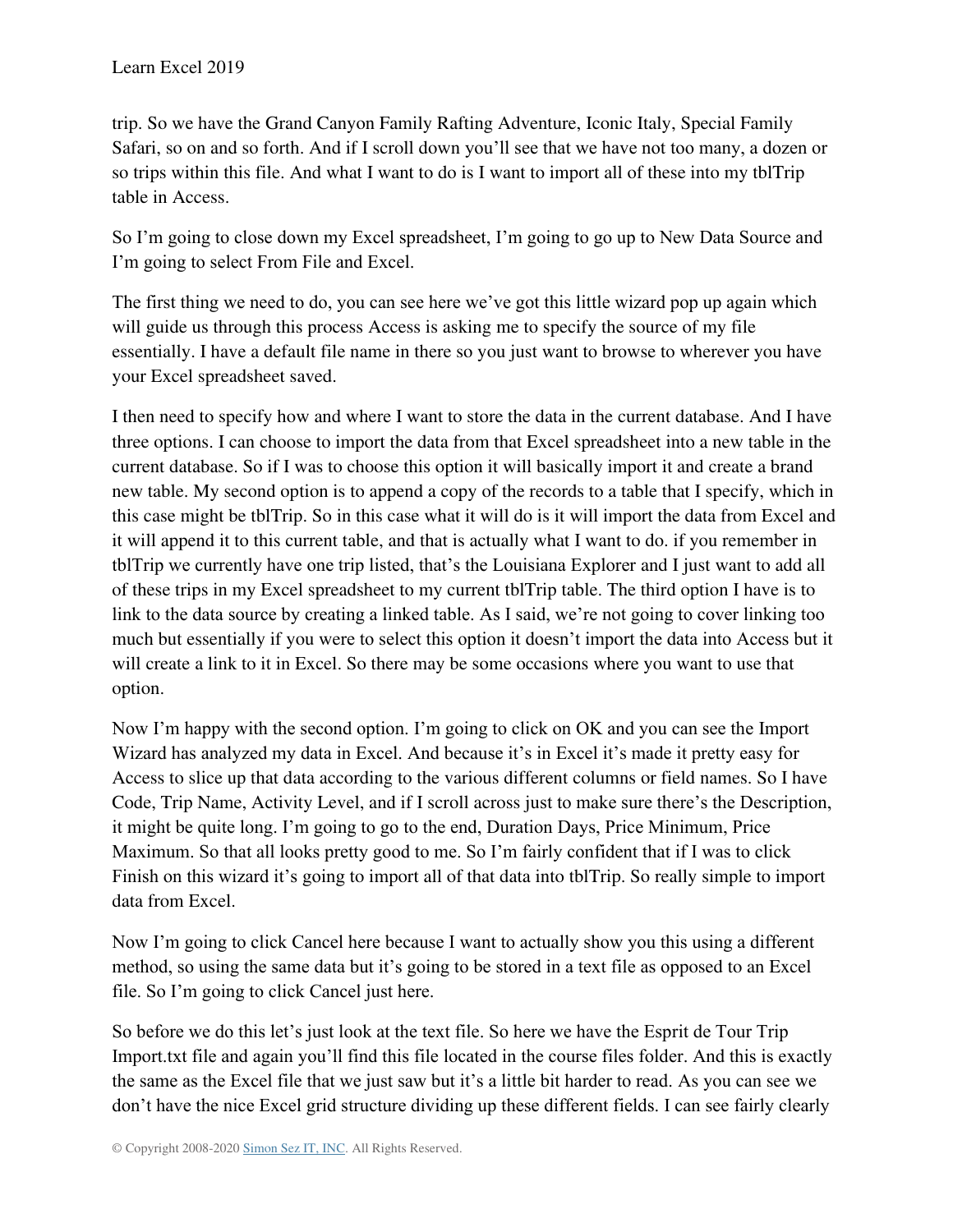that we have the code listed in this first column and then we have Trip Name, Activity Level and everything starts to get a little bit bunched up, making it quite difficult to read. However, there is a pattern to this and the pattern is that each of my fields is separated with a Tab key, which is a little bit hard to see but I can almost see in here yes there are tabs in between each of these fields. And it's really important to know what you have separating your fields. We call that the Delimiter. Now in this case the delimiter is a tab but it might be that if you have your data in a text file you've separated the fields using maybe a comma or a semicolon or something like that. But identifying what that delimiter is is really important, as you'll see over the next few steps.

So I'm going to take this text file, I'm going to separate it up so it's nice and neat and we're going to append it to our data that's currently in tblTrip. So let's close this file down. Let's go back to our External Data tab, go over to New Data Source, from File and we're going to select Text File. And again we just need to browse to where we have that text file stored. So there we go, Esprit de Tour Trip Import. I want to append to the bottom of tblTrip, click on OK.

Now Access hasn't done a great job here so far of splitting up these different columns and that's because we haven't actually really told it yet how to split up these columns. So you'll see at the top we've got Delimited highlighted. So it says Characters such as a comma or a tab separate each field. So that is the option that we want to choose. I'm going to click Next and we now need to tell Access what delimiter we're using. And it's correctly picked tab for me. If you have your data divided up in a different way, so maybe your fields are separated by commas or spaces or some other kind of character you can also specify those in here. But with Tab selected you can see now my data looks a lot neater. So I'm fairly happy with that.

Another important thing to select here is to say that the first row contains field names. So the first row where it says Code, Trip Name, Activity Level, those are essentially our headings. They're not actually part of our data. I'm going to click Next. I want to import this to tblTrip which is correct and I'm going to click Finish.

Now once Access has finished importing the data it's going to pop up this little step here. So it says Save Import Steps. So if this is something which I was doing fairly frequently I might want to just select Save Import Steps and it will whiz me very quickly through this process the next time I go to do it with exactly the same settings that we've used. I'm not going to check that. I'm just going to click on Close, I'm going to double click to open tblTrip and there we go. Our data has been imported in. Now of course you can't see all of the descriptions. You may have to widen this column out a little bit, but that is how you can import your data from an Excel spreadsheet or from a text file into a current table.

So that's it for this module. In the next module I'm going to set you another exercise so please join me for that.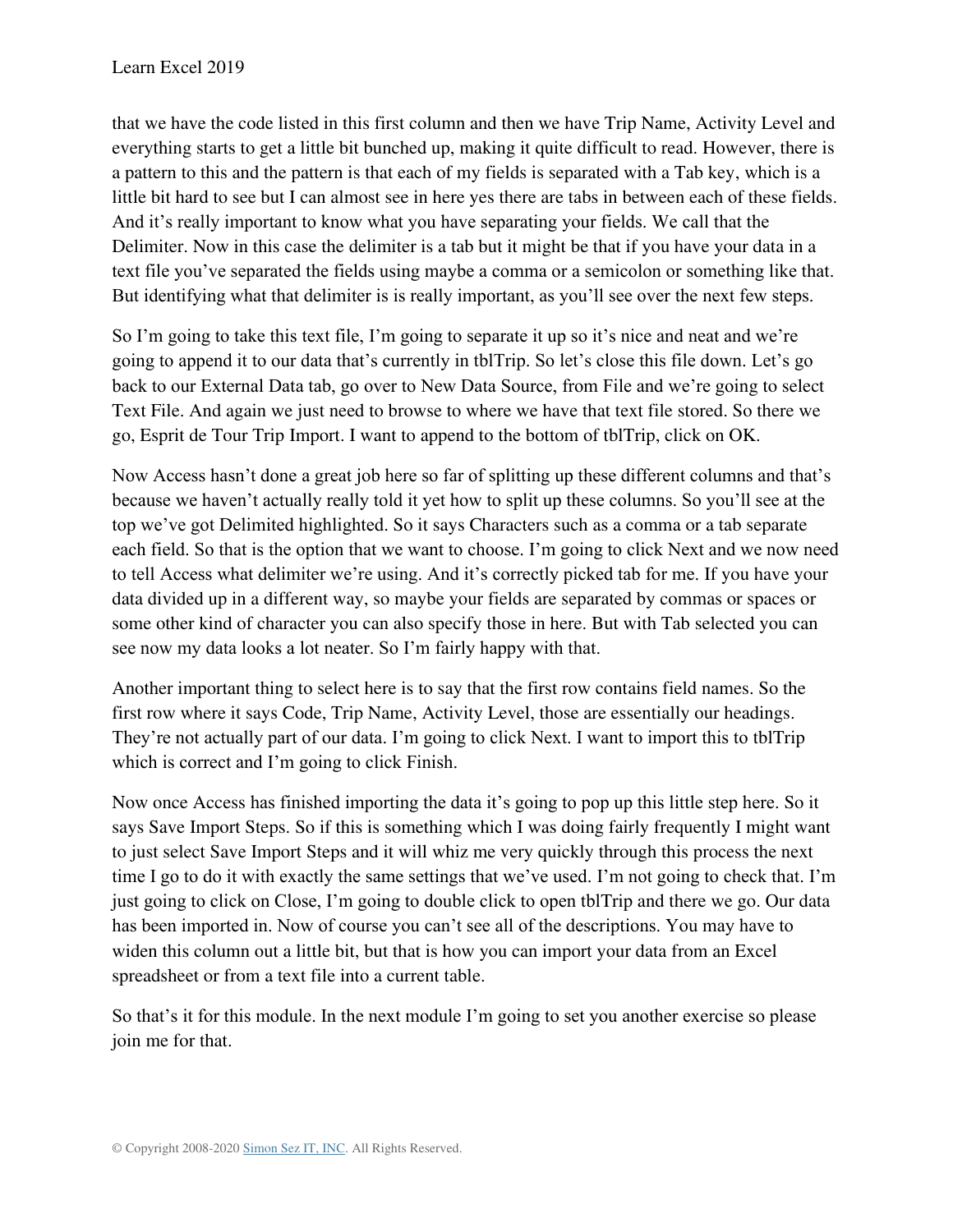### **Video: Practice Exercise 02**

**Deb:** Hello again and welcome back to our course on Access 2019. It's time now for Exercise 02 and what I really want you to do in this module is just to practice importing data from either an Excel file that I've provided you or a text file. And you'll find both of these files in the exercise files folder. And it really is up to you which one you choose to do. So I would suggest that if you use Excel quite a lot you might want to choose the Excel file. Alternatively there is a text file there for you to import as well. Both files contain exactly the same information so it doesn't really make too much of a difference which one you choose.

Now in the last exercise I got you to create the Night Movies database. So this is what you should really have ended up with. We have our Night Movies database, a tblMovie and we have those five fields that I asked you to add. So ID, Title, Directors, Year of Release, and Runtime Minutes.

Now one thing I do want to point out with regards to these field names because this is really important is that in Access there are a number of what we call Reserved Words. So these are words that Access uses for various different things. So if you use them for field names they might appear to work initially but they may cause you some problems further down the track. So you really want to try and avoid using those reserved words as your field names.

So you might be wondering how you can find out what those reserved words are. Well I'm going to jump up to the Tell me what you want to do bar and I'm just going to type in Reserved Words and I'm going to get help on reserved words and there you go. The first link says Learn about Access reserved words and symbols. And as we scroll down you can then see the list of all of the reserved words. Now some of these you would probably never choose as a field name but there are some in here that you might possibly choose without even really thinking about it. So if I scroll down you'll see you have words like From. So if I was to use that as a field name that might cause me some problems. So it is worth having a quick look at this list of reserved words when you're naming your fields so you don't come across problems later on in the process. So I just wanted to point that out as we're on the topic of field names.

So given the names I've used in the field properties this is version one of my Night Movies database. I've then created a version two and I've saved that into the exercises folder and that is where you'll find my answer if you'd like to refer to that. So let's now look at the exercise I want you to do.

Now as I mentioned I've provided you with two files, an Excel file and a text file, so let's take a look at the Excel file first of all.

So this file has a list of 50 or so movies and the file name is Night Movies Movie Import.xlsx, which you'll find in the exercises file. And you can see here the column headings exactly match my field names. So where it says Title, Directors, Years of Release, Runtime Minutes. That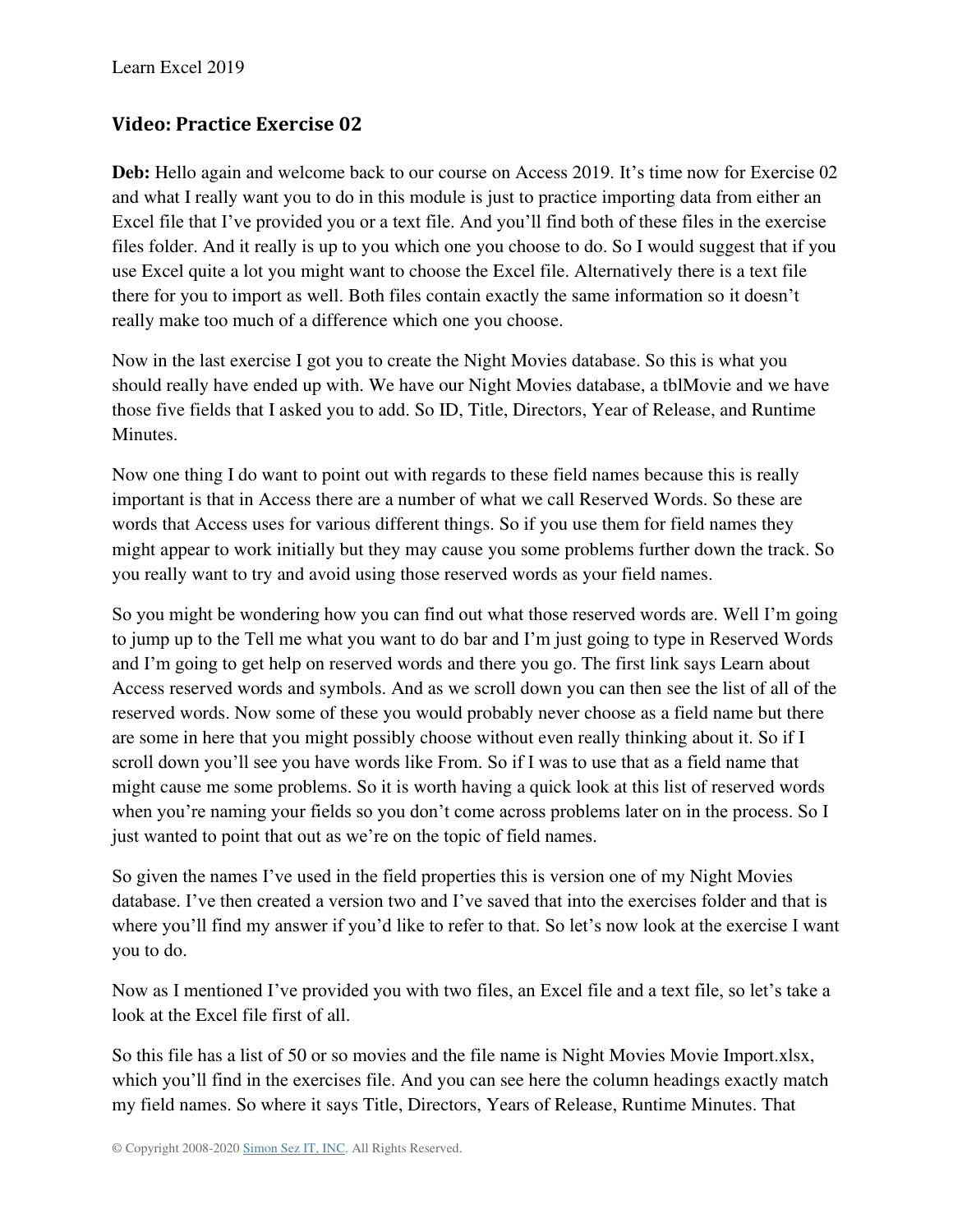exactly matches what I have just here. And it's really important that you do have these field names and your column headings exactly matched. Otherwise you'll experience some problems again when you're trying to import. So if you do find there is a discrepancy between the two you either need to come into Access and change the field name to match the Excel spreadsheet or vice versa. You could jump into here and modify the column heading in your Excel spreadsheet before importing into Access.

So what I want you to do in this exercise is just to import this list of movies into the database that you've created, your tblMovie table.

Now the alternative way of doing this is to use the text file which is also saved into the exercise files folder. And you'll see that contains the same information. Again it's just set up slightly differently. So just be aware of delimiter when you import.

So it's entirely up to you which file you use. They will both hopefully give you the same result if you've done it correctly.

So what I'm going to do now is just jump across quickly to my version two of the Night Movies database so you can see my answer.

And here we go. There is my answer. Now you might notice at the top we have Shawshank Redemption listed twice. And that's because I didn't delete out. I started out with that test line at the top there of Shawshank Redemption and because it's also included in the data that I imported it's now listed twice. Now I'm going to leave that there for the time being because I want to show you how you can deal with duplicates and delete them out a little bit later on.

It's worth noting that it's let us add it in because it has a different unique ID. So even though the rest of the information is exactly the same because the ID is different it will allow us to add it into the database.

But this is what you're aiming for. So give that a go, import the data from either Excel or the .txt file into your Night Movies database.

See how you go with that and I will see you in the next section.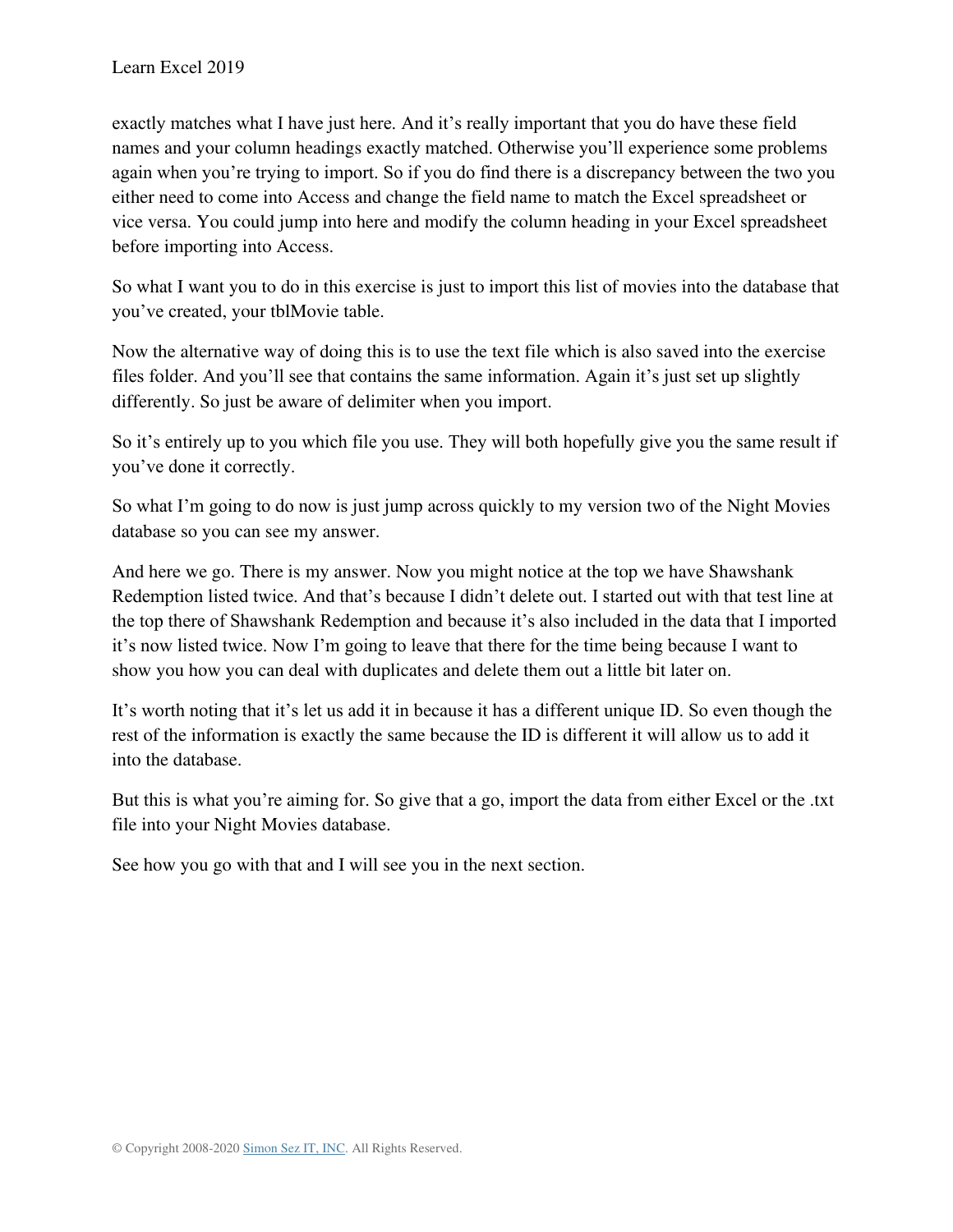# **Section 8 – Backup, Restore and Repair**

### **Video: Backing up your Database**

**Deb:** Hello again and welcome back to our course on Access 2019. In this module we're going to talk a little bit about backing up your database. So we're moving away from building our database because this is a really important step that I want to make sure you understand before we continue on adding anything else.

Now once you start adding data to your database you need to really make sure that that data is safe because let's face it there are things that can go wrong. So for example, if you're working on a laptop and maybe you've started creating your database, if someone stole your laptop then you'd probably be in a lot of trouble. It might also be the scenario that you're working away on your database and for some reasons something gets broken or stops working. So you want to make sure that you have a backup copy of your database.

Now one of the advantages of Access is that everything is essentially stored in one .accdb file. So you don't really have to do anything other than keep a backup or a safe copy of that .accdb file. So all you really need to do is just copy the file on a regular basis.

Now regular basis that might mean different things to different people. So I would say if you use your Access database every day and you're adding data and making changes you really don't want to lose a lot of data. So I'd probably suggest that you take a copy of that file every day if you're updating it every day. If you only use your Access file occasionally you might want to take a copy on a less frequent basis. You also might want to take a backup just before you make a major design change. So there might be many reasons why you might run a backup and I do highly recommend that you do do this so that you don't lose any data.

And there's a really good Help topic that tells you how to back up and also how to restore your database.

So here is that Help topic and all I've done is go into Help and search for Protect your data with Backup and Restore processes. So I would recommend that you have a read through here. And as you scroll down you can see in this article we have things like it will tell you how to plan regular backups, backup a database, backup a split database, restore, and also restore objects in a database as well. So I would recommend that you have a little read through this and implement your own schedule of backups, be they weekly, monthly, daily, whatever suits you for how often you use your database.

So I'm just going to close down that Help topic and I'm just going to show you very quickly how I might save off or back up this Night Movies database, and it's very simple. It's really just a save process. So we're going up to file, we're going down to Save As, and you can see in our Save Database As options we have an option for Backup Databases. I'm going to click Save As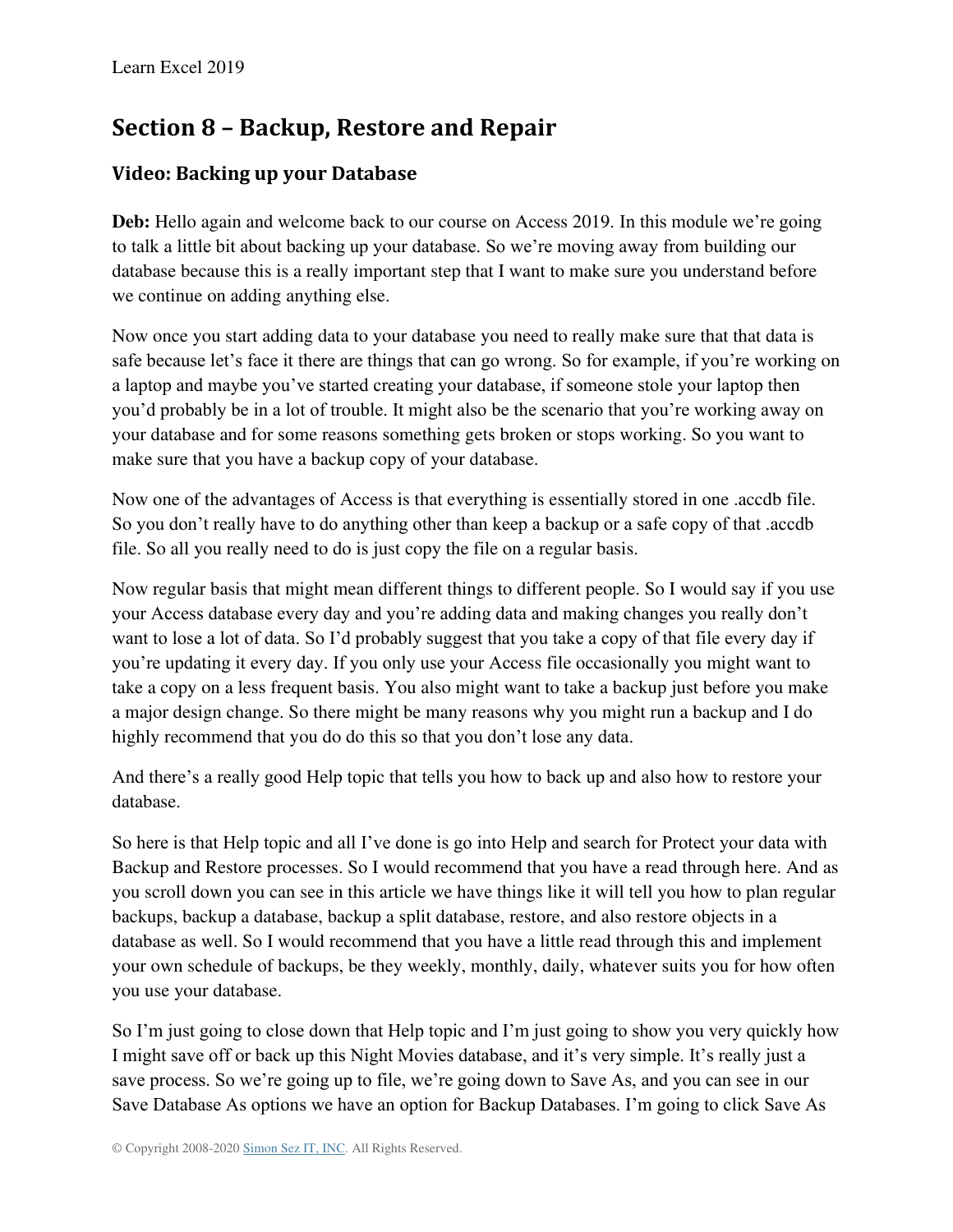and what Access will do is it will take me to my local folders, and again you can just browse and select a folder if you want to. You might want to have a specific folder that you've created for backups. And the only difference here is that if you look at the file name you can see that it's given it a date. And this is really useful because it tells me when I saved this file. So if I'm looking to restore a file that date is going to be very useful to me. So essentially all you're doing there is really just taking a copy of the .accdb file. So nice and straightforward. But as I said, do have a read through all of those Help options so you fully understand and can implement a backup process.

So that's it for backing up. I will see you in the next section.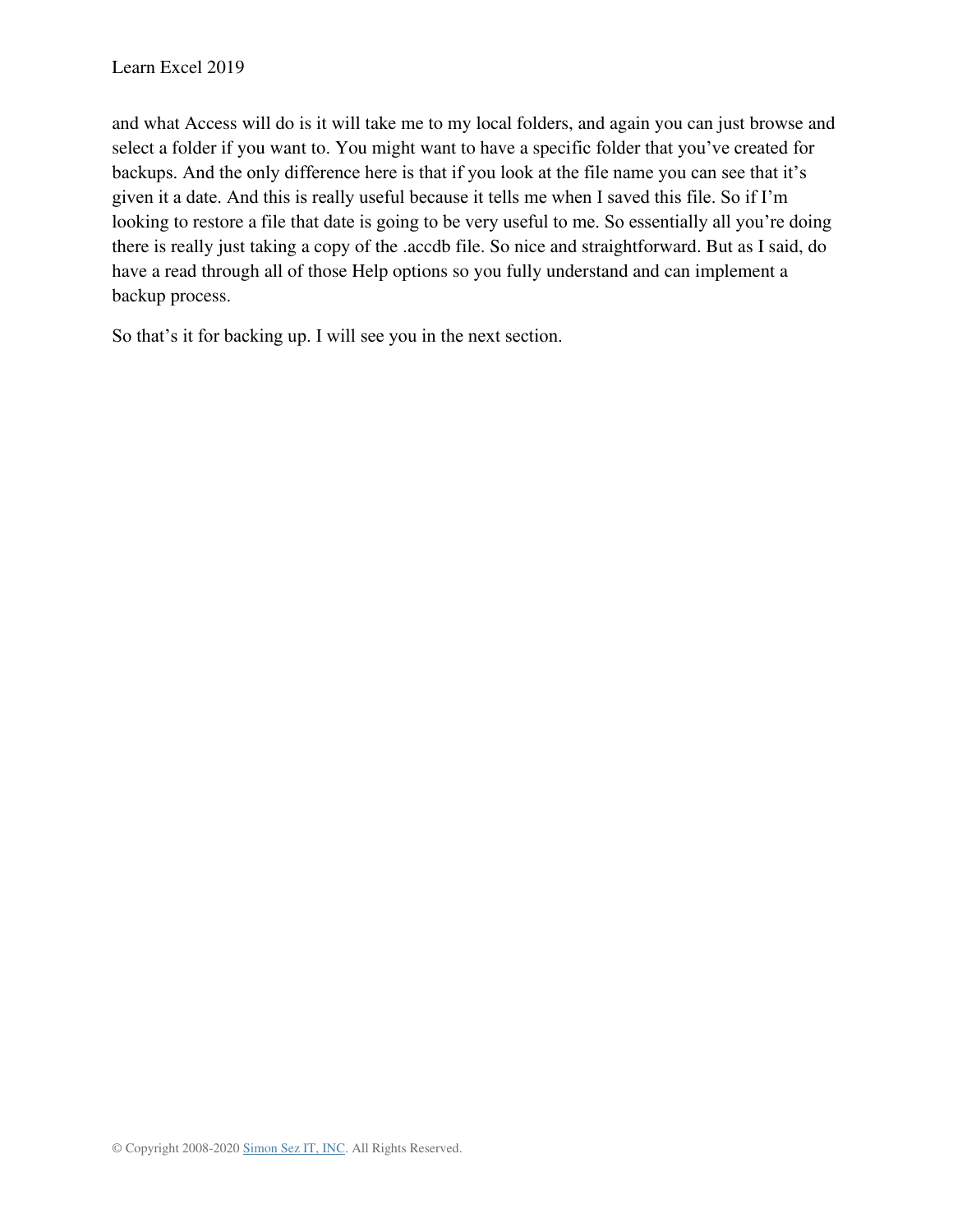### **Video: Compact and Repair**

**Deb:** Hello again and welcome back to our course on Access 2019. In the preceding section we talked a lot about backups and the importance of backing up your data. And as I mentioned it is essential to do this before you start investing too much time in creating your database. And over time Access databases can become what we might call bloated. And also over time you might find that your database gets broken in some way. Now I've mentioned this previously in relation to restoring your database but sometimes it is possible to repair a database without having to restore it entirely. So we're going to talk about the Compact and Repair option in this module. Now as always I'm going to refer you to the Help topic for some further reading.

So here is the Help topic and you can see there I've just searched for Compact and Repair. And again I would suggest that you have a little read through this as it will talk you through exactly what you need to do and the steps you need to take before you start to compact and repair a database. So lots of information in there for you to read and also some very explicit instructions on how you can do that.

Now let's just talk very quickly about what we mean by Access databases getting bloated. As you start or begin to add data into your database now obviously that file is going to grow with use. So the .accdb file gets bigger and bigger over time. When you do things like delete records from your database the space is not automatically reclaimed. It just occupies kind of what we call empty space. And there are also pieces of coded data within your Access file that Access uses. And over time we get this effect called Bloat. So what we want to make sure that we do is that we remove the unused bloated space essentially and we use the Compact and Repair options to reduce the size and improve performance.

Now this is also useful if you have a file that's become corrupted. And if a database file does become corrupted sometimes Access will realize this and it will prompt you to repair the file, which is absolutely fine. However sometimes it doesn't prompt you so you might carry on working for days, weeks, months without realizing that your file that you're working on is actually corrupted.

So one way of dealing with this is to run a Compact and Repair. And really you should run this not only when you're prompted to run it but also as part of a general regular maintenance procedure. So I'm going to show you now how you can access that Compact and Repair option.

So let's close down Help and I'm going to jump across to Database Tools. And you'll see the first option there is Compact and Repair, so fairly straightforward. You can also access the same option in the backstage area. So let's go up to File and you can see on the Info tab we also have the same Compact and Repair Database button. So either of those will do the job.

Now what I would say is that before you do run a Compact and Repair, and this kind of harks back to the previous module, that you do a backup before you do a Compact and Repair.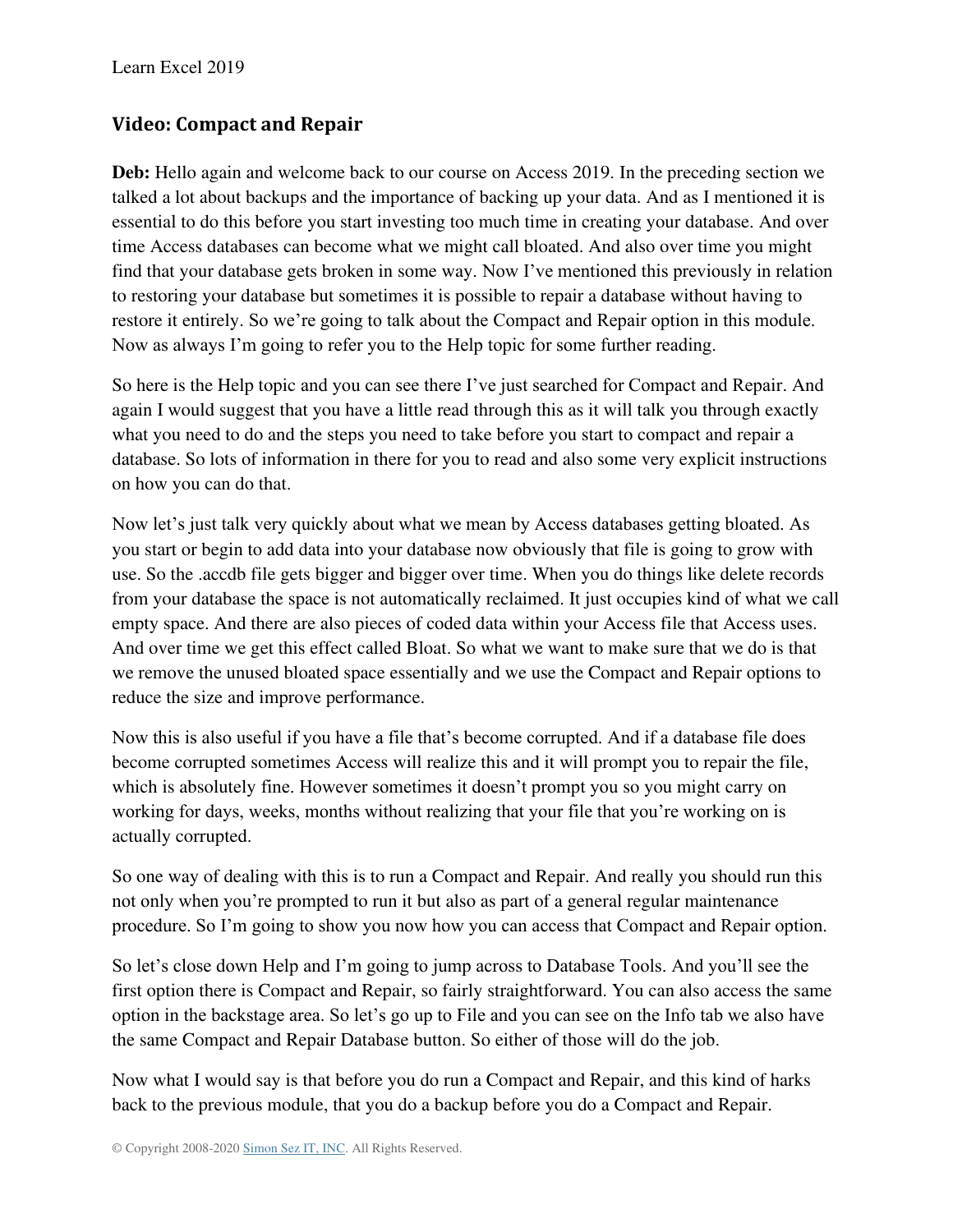Compact and Repair is usually successful and it will certainly compact the data and repair any problems but it's always good to be able to go back just in case something goes wrong. So do make sure that you take a backup before running this option.

Another point worth noting is that you should only really do a Compact and Repair when you have the database open for exclusive use. And what I mean by that is if you're sharing this file and lots of people or maybe just one other person are working on it then doing a Compact and Repair could be pretty dangerous. So you want to make sure that before you run a Compact and Repair that you are the only person who's working on the database.

Now there is a way that you can check that. So maybe you're not sure if you are the only person and you want to check to make sure that that is the case. So I'm going to show you how you can check that very quickly.

Now the first thing I'm going to do is I'm going to close this Night Movies database so that I just have Access open. I'm going to go to File, down to Open and I'm going to click on Browse. I'm going to find my file, which is this one just here, and instead of doing a straight Open what I'm going to do, so I'm going to click that dropdown and you can see there that we have an option for Open Exclusive. Now what this means is if I select this option the file will only open if I am the only person using that file. So it's a good way to check that you are in fact the only person who's currently in that file. And there we go. My file is open so I know that it's just me who's working in this file. And I can then go in and run my Compact and Repair database safely.

Now one other option I want to point out to you before we leave this topic is in Access Options, so let's go to File and down to Options and I'm going to jump across to that current database area. And I just want to highlight to you this option just here in the middle of the screen, Compact on Close. And what this means is that Compact and Repair will run every time you close the database. Now I would say to proceed with caution with this. You should really only set this if you know that you're the only person who uses this .accdb file, but that can be a way of keeping everything simply very small and tidy on a regular basis. But just be aware that you have to be the only one using it.

So finally I would just urge you to read through that Help topic on Compact and Repair and implement a regular schedule for running it.

That's it for this section. I will see you in the next one.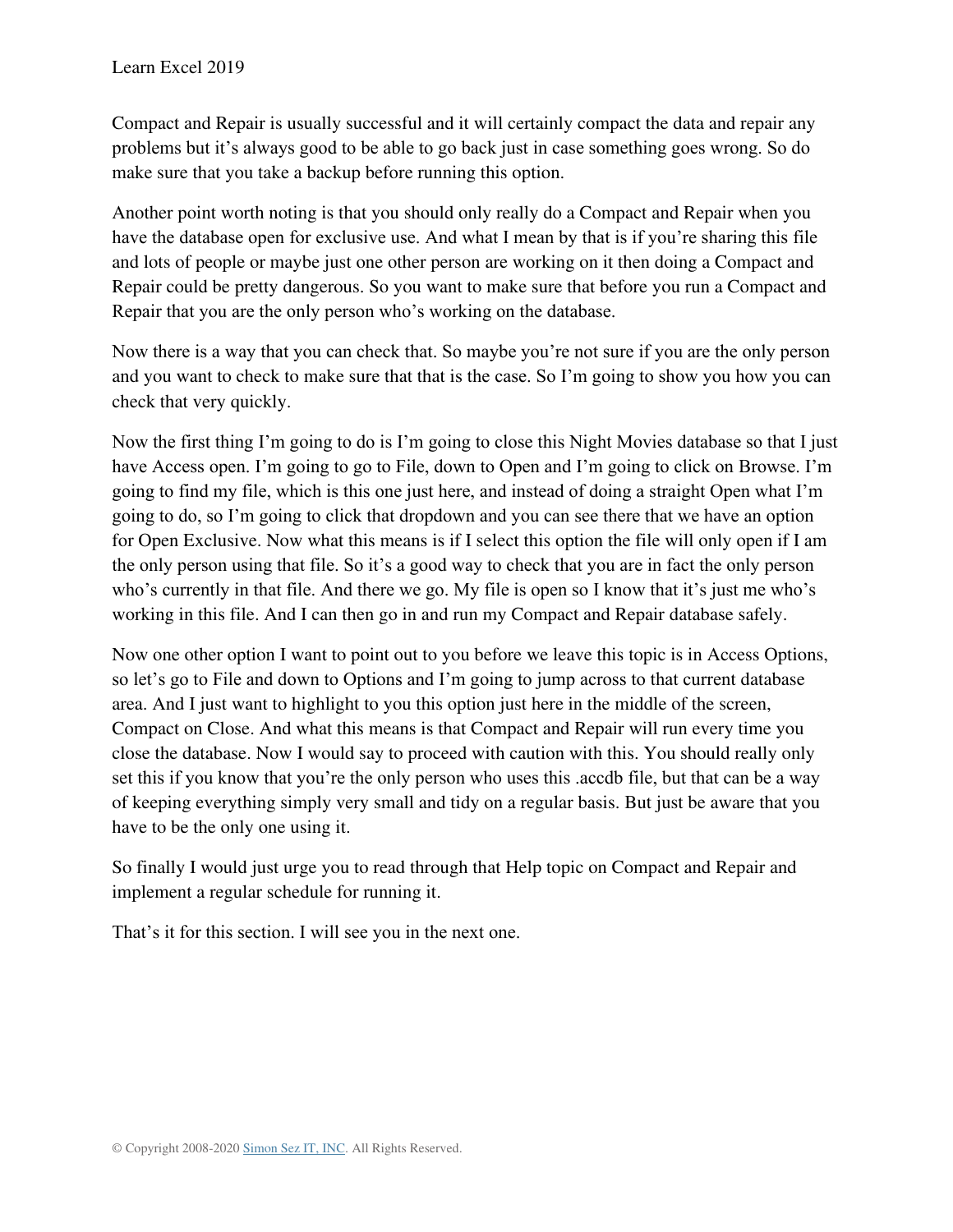# **Section 9 – Datasheet View**

# **Video: Design in the Datasheet View**

**Deb:** Hello again and welcome back to our course on Access 2019. In this section and the next couple of sections we're going to look at Datasheet view in detail. Now I mentioned earlier that you can do design in Datasheet view and also data maintenance, but Datasheet view isn't the most suitable way of doing either of those things but people do like to use it. So what I'm going to do in this section is to look at how you can do design in Datasheet View and in the next two sections we will concentrate on the data aspects.

Now the first thing I'm going to do is I'm just going to turn off or minimize this Navigation pane by click on the double chevrons. And let's select the Fields tab in the Table Tools group. Now let's explore some of the options that we have on here.

So the first group just here is the Views group. And if I click the dropdown you can see that we have those two different views in there, so Datasheet view that we're currently in and also Design view. We've been in here a few different times so you're probably fairly familiar with this. But just be aware also that you can toggle between those two views simply by clicking the top half of that button.

Moving along to the next group we have an Add and Delete group. Now we actually added a field in an earlier module so you've seen how you can do that using the Click to Add at the end of the columns but I could do this a slightly different way using this Add and Delete group. So for example, if I was to select the Country field I could add a field of one of these data types simply by clicking on the button. So for example, if I click on Short Text you'll see that it adds a new field to the right of Country and the data type is a short text field. And it gives it a default name of Field 1 which obviously you can go in and you can modify.

Now some of the most popular data types that you might want to select are shown in this Add and Delete group. But if you click on More Fields you'll see that there is a whole host of different data types that you can add. So you're not just limited to the ones that you can see in that group.

Now another button that you'll see in this group is the Delete button. So let's just do the reverse of what we just did. So I'm going to select the field that we just added. I'm going to click Delete. It's going to ask me if I want to permanently delete the selected field so I'm going to say Yes and there we go. It's gone again.

Now this time I'm going to select the Trip Name column and you'll see in this Properties group that I now have some commands that are active and ready for me to use. And one of them is Name and Caption. So I could come into here if I wanted to change the field name, if I wanted to change the description, and I could also add a caption and caption is something we're going to be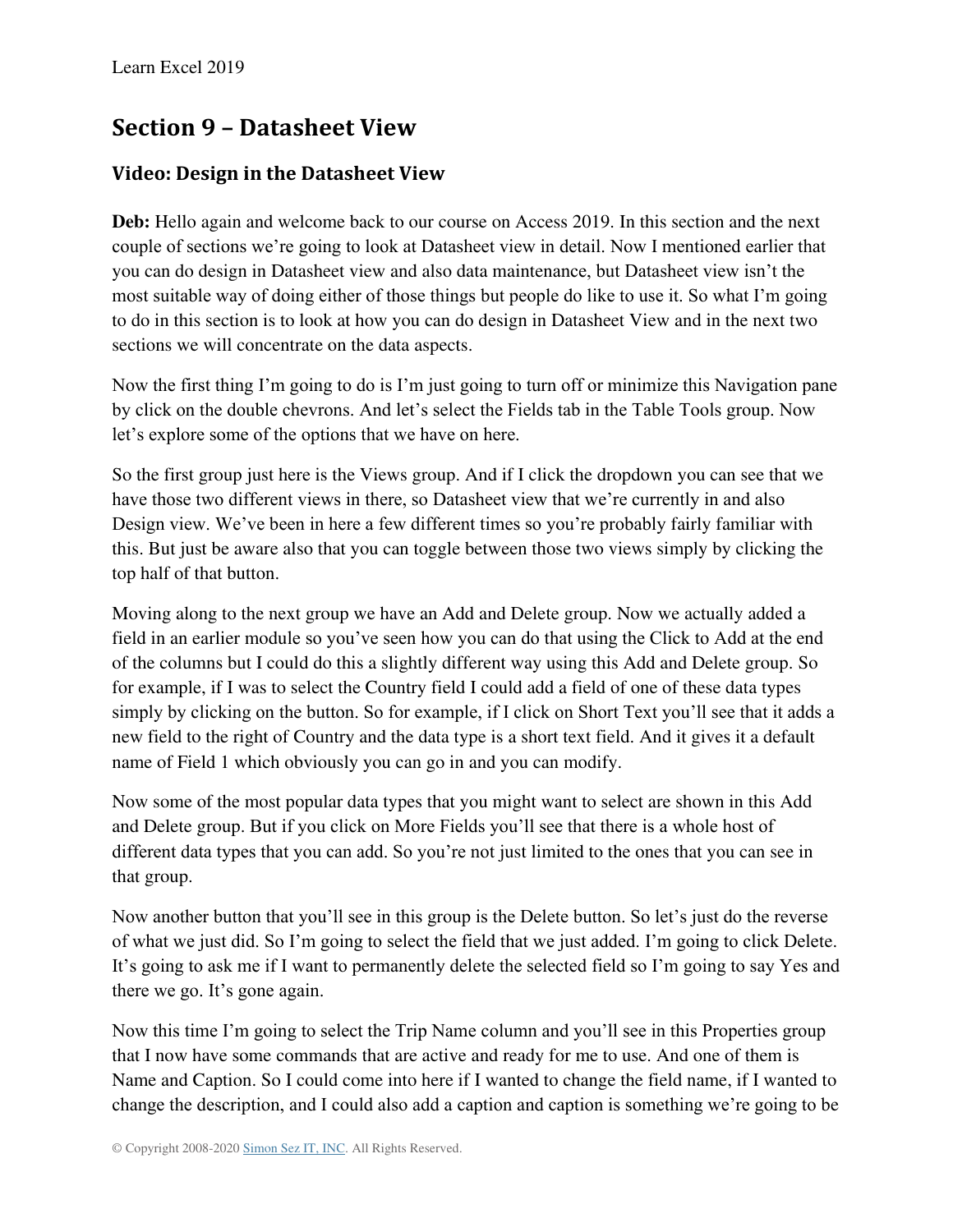talking about a little bit later on in the course. I could also come in here and change the field size for this particular field. So if you remember we set the properties to this field to 255 characters but I could easily modify that from up here as well.

Now I also want you to notice these other options which are not currently enabled. So Modify Lookups, Modify Expression, and Memo Settings. Now I'm going to go back in and just select the Country field again and you can see that Modify Lookups is now enabled because if you remember we set this Country field up as a lookup. So let's click on Modify Lookups and this will again allow me to go in and make changes to that Lookup Wizard. So if you remember we just added U.S.A. into our lookup but I could add in more in there if I wanted to.

Let's select the Description field and see what we get for that. Now once I highlighted the Description field you'll see that Memo Settings has now become available for me to select. And we haven't looked at Memo Settings at all in this course so far. Now if I click the dropdown you'll see that there's two options there, Append Only and Rich Text. Now if I was to select Append Only it means you can only add text to the description. You can't essentially change what's already there. So you might use this option if you want to keep some kind of running log of what's happened. The second option you have is Rich Text and this means that it will be formatted as HTML. So if you wanted to add some formatting into the description, so maybe you wanted certain words bold or italics or underlined, something on those lines, you could use this Rich Text option in order to do that. Now I'm not going to apply either of those at this stage.

Let's now look at the Formatting group and I'm going to use the Duration Days column to look at this. So you can see that this is a number field and currently the formatting is set to General Number, but I could if I wanted to click the dropdown and change this. So I could change it to a currency, Euro, fixed, standard, percent, or scientific.

Now also note these buttons underneath. So again this just gives us a quick way to apply currency format, to apply percentage format, and to apply common number format. And we also have an increase and decrease decimal button. So for example, let's jump to the Price Minimum column. If I wanted to add in some decimal places I could increase or I could decrease back down.

And the last group we have on this ribbon is the Field Validation group. And many of these settings were set when we setup this field in the first place. If you remember we did a lot of this in that bottom pane. So I can see here that this is a required field and also that it's an indexed field.

And then we have this big Validation button. And this will show if there's any validation applied to this particular field. So if I click Field Validation Rule I can see here the rule that we set up for Price Minimum is greater than zero. So that's the validation rule that we have set up for this particular field.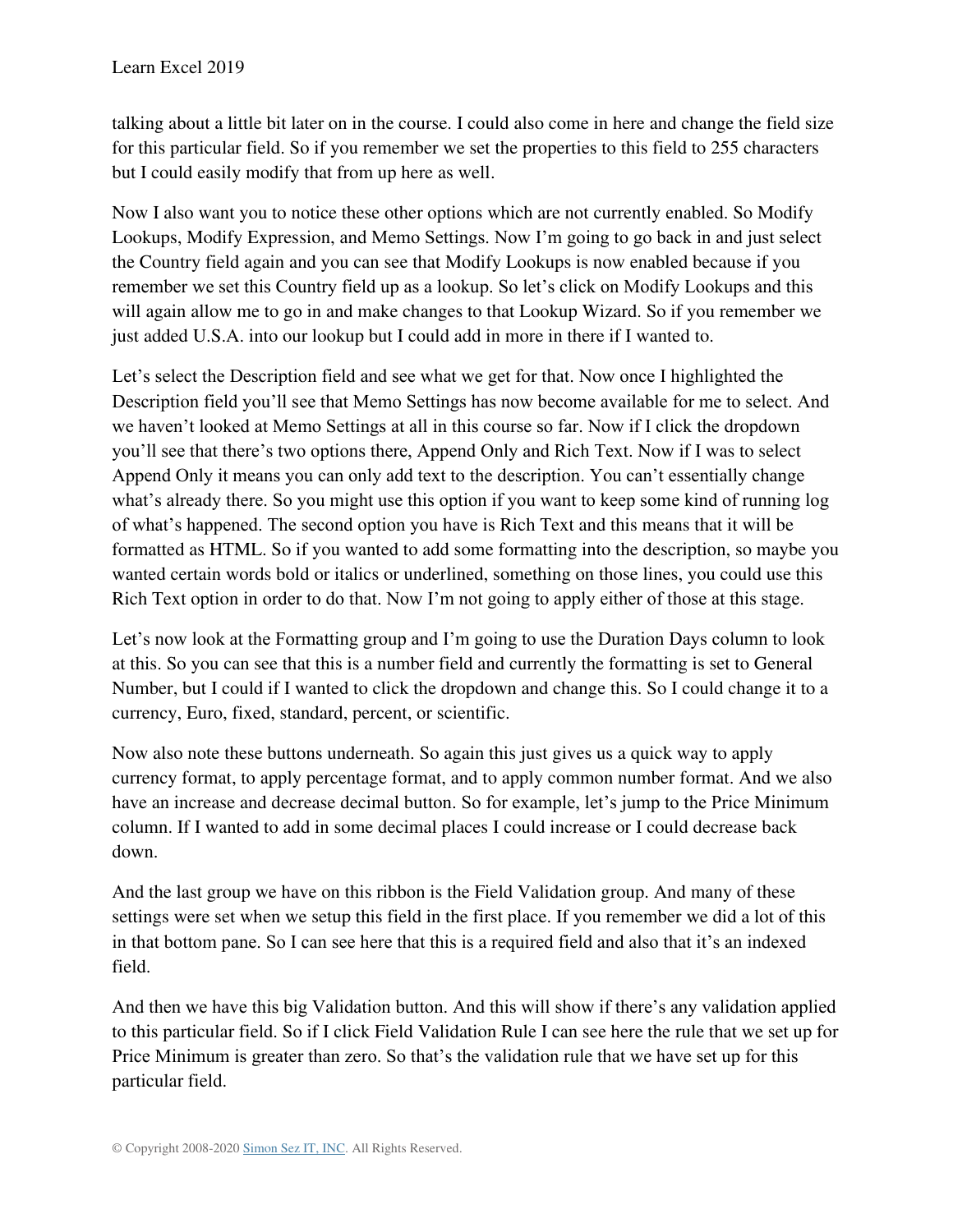Now the dialog box that you can see here is called the Expression Builder and we're going to look at this in more detail later on. But you can build up very complex validation rules and you can also maintain the field validation message.

And I mentioned earlier that sometimes you need validation to consider more than one field at a time. So you can use Validation Control to set up a record validation that includes more than one field in a record. So let's do an example of this. So what we want to say or what we want to build an expression for is that the minimum price can't be more than the maximum price. So I'm going to cancel out of here, I'm going to click on Validation again and I'm going to go to Validation Rule. Now what you'll see here in the Expression Builder is that we have a list of all of our fields. So I'm going to go in and I'm going to create my expression. So I'm going to say Price Minimum and I'm going to double click, is less than or equal to Price Maximum. And the reason why these have come up in square brackets is that square brackets indicate that it's the field that we're using. And I'm going to click on OK and I'm going to add a validation message. Minimum price cannot be greater than maximum price and click on OK. So let's try this out. I'm going to change this minimum price in this first one to \$3,880 and I'm going to click somewhere else in the column and you can see there we are now getting that validation message pop up so I can see that that validation that we've added is kicking in, it is working. Now I'm actually going to change this back so I don't keep getting that message pop up. And when we click away this time obviously we don't get that validation message.

So now let's move on to taking a look at the other tab that we underneath Table Tools, which is this one here, Table. Now I'm not going to focus or spend too long on this tab but there are some things that I'd like to highlight to you.

Now we have three groups in the middle, Before Events, After Events and Named Macros. And these are associated with macro code that may be run as a result of certain events occurring. So if someone makes a booking you may need other information in the database to update, such as the availability of a trip or you may need to trigger an action, so something like maybe triggering an invoice to charge the customer the deposit or the balance. And as a result of these triggers other things may happen.

Now we aren't covering programming in any great detail in this course but we will be looking at macros a little bit later on.

Relationships, which is this final group just here, we're going to cover in great detail over the next few sections.

And then finally the other thing that we have is this Table Properties. And this really relates to sorting and filtering. And that's exactly what we're going to be looking at in the next module. So hold that thought and please join me for the next module.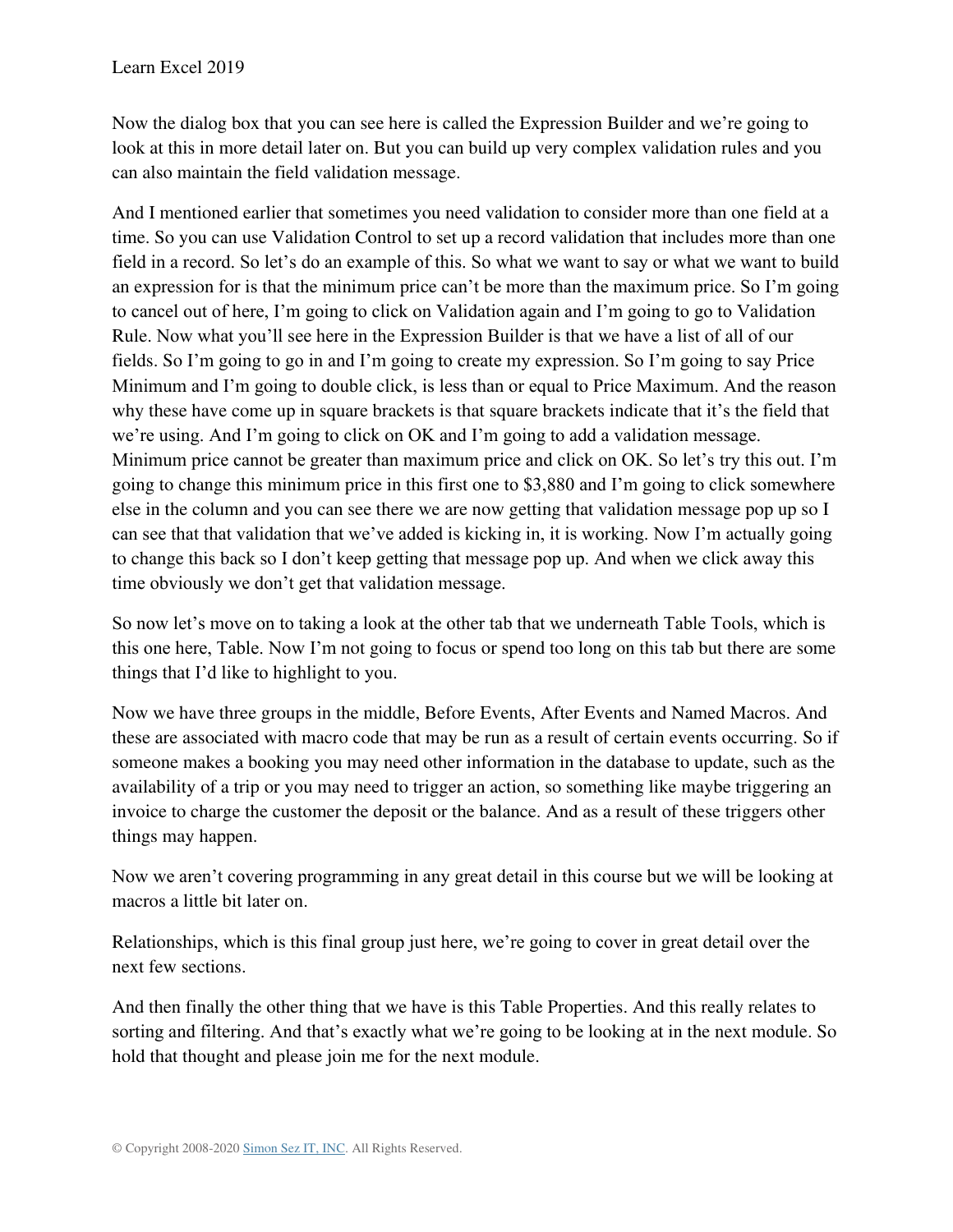#### **Video: Sorting and Filtering in Datasheet View**

Deb: Hello again and welcome back to our course on Access 2019. In this module we're going to look at sorting and filtering in Datasheet view. And in this section and the next section it's a good idea to have the Home tab selected as many of the things that we're going to be doing in these modules are all located on this Home tab.

So the first thing we're going to look at is Filtering. Now at the moment we have a dozen trips or so and it's not really that difficult to see them. So if I'm looking for a particular trip I can just look down that list and find the trip that I want. However, once you build your database and you have a much larger number of trips it might be quite hard to find them or find the specific record that you want. So for example, I might want to find a trip that's within my price range or I might want to find a trip that has the required activity level that suits me. Now filtering can help you a lot with this.

So let's use this example. I'm going to take Activity Level and I might want to say that I want to see all trips classified as Moderate. So I'm going to select my activity level, I'm going to go up to the Home ribbon into the Sort and Filter group and you can see there I have a Filter option. Now that's one way of getting to your filters. I'm just going to cancel out of there and show you another way. I could also just click on the dropdown arrow next to the Activity Level column heading and I'd get the same options.

So when you first go into your filter, and we're looking at this section just here, you can see that all of the options for Activity Level are currently selected. If I deselect Select All it's going to remove the ticks from all of those. So I can now go in and just select the option or the activity level that I'm interested in. So I only want to see the trips which have an activity level of moderate. And click on OK and there we go. It's filtered that list quite nicely for me. Things are a lot easier to see.

Once you've applied a filter you'll be able to tell that you've applied a filter to a column because of the little icons. You can see here we have this little filter icon just there.

Let's click it again and if I want to put everything back to the way it was I could choose to clear the filter from Activity Level or I could choose to select all again. So I'm going to clear the filter to bring everything back.

Now that's an example of a very simple filter and filters can be a lot more complex than that. So maybe this time I want to filter by Country. So I'm going to select the dropdown again, I'm going to deselect all and maybe this time I'm only interested in trips that are in the Americas. So I'm going to go through, I'm going to say Costa Rica, I'm going to scroll down and U.S.A., click on OK and there we go. I have my list of trips. I'm going to go up and I'm going to clear that filter from the Country field again. So that's all fairly straightforward. Let's look at something slightly different now.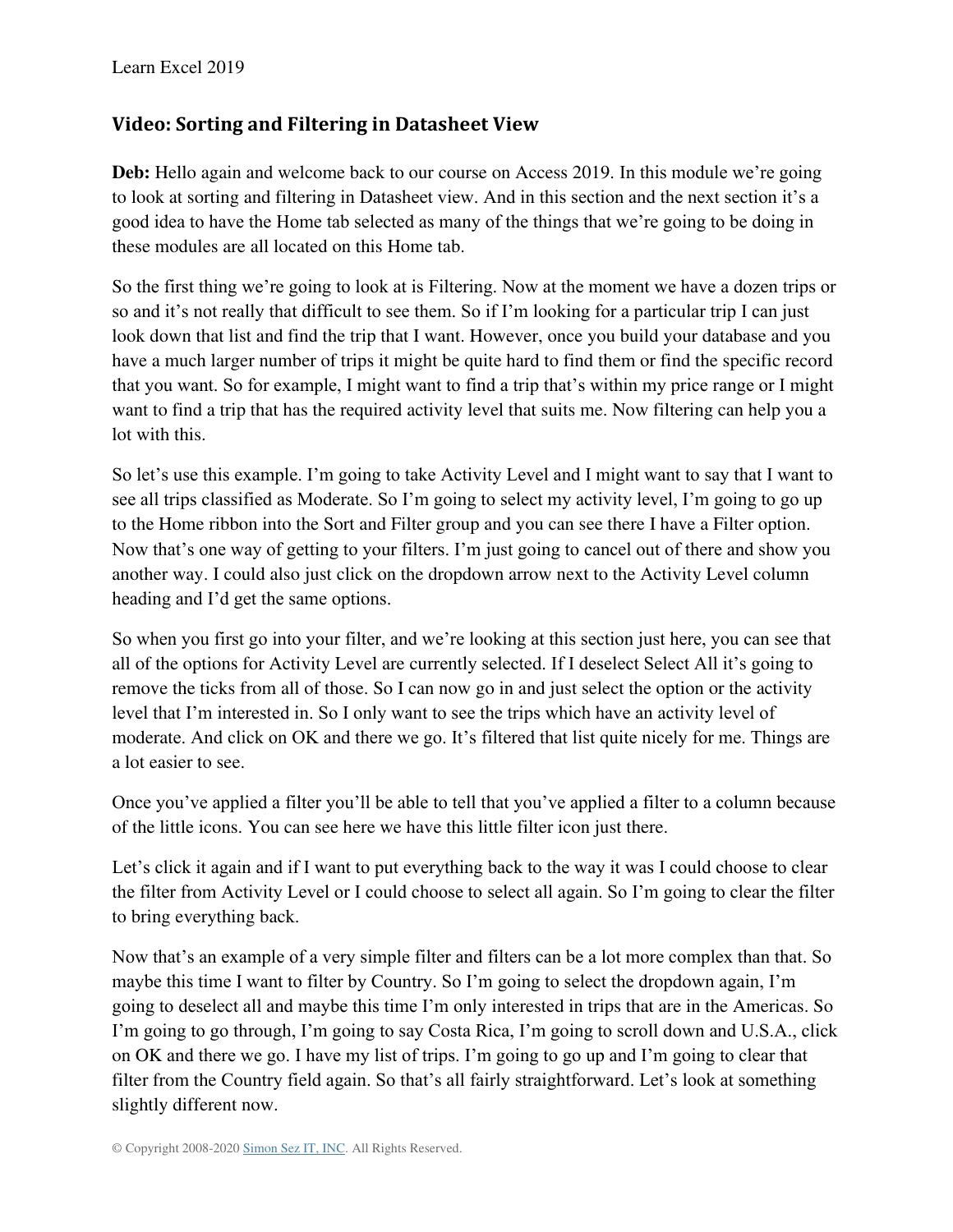I'm going to click on the Description field and there are also some specialized types of filter. Now the Description field we wouldn't necessarily generally search for an entire description of a trip but we might want to look for a specific word in that description. So maybe I'm interested in trips which involve trekking. So I might want to look for the word Trek. So I'm going to go down to Text Filters and I'm going to go to Contains. And I'm going to say Description contains the word Trek and click on OK. And there we go. I have one record.

I'm going to go back to my filter and I'm just going to clear that filter from Description but I want you to take a look at the other text filters that you have in there. So I have equals, does not equal, begins with, does not begin with, contains, does not contain, ends with, and does not end with. So lots of different options there for your text filters, depending on what it is that you're looking for.

Now filters don't just apply to text. You do have some numeric filters as well. So I could if I wanted to filter on the number of days. So if I wanted to see all trips with a duration of eight days I could say equals to eight but I want to draw your attention to the price maximum column just here. Now it might be that I say to myself, "Right. The maximum price that I can afford is \$3,000." So I could go into Price Maximum, go into Number Filters and I could say less than and it will say Price Maximum is less than or equal to \$3,000. And there we go. I know that those are the trips that are going to be within my budget.

Now I could make that slightly more complicated. Maybe I have a maximum price of \$3,000 but I also don't want to go on a trip that's too cheap. So maybe I'm looking at a price range. So maybe I want trips that are more than \$2,000 but less than \$3,000. So let's go back into our filters and number filter and I could say between. So I'm going to say between \$2,000 and \$3,000 and click on OK. And there we go. I have my list.

So lots of different ways that you can use filters to really pull out the information that you're interested in.

Now that should be enough just to get you started but there are some more advanced features that you should be aware of when it comes to filtering.

Now if you go up to the Home ribbon into the Sort and Filter group you can see here we have a Toggle Filter button which is currently activated. And this will allow me to toggle between the entire list or back to the filter that I've just applied. And then above that I have an Advanced button. So I can do things in here like clear all the filters, but I can do things like filter by form. Now with this option you can set filters on more than one field at a time to come up with a much more complex filter. Now that's kind of outside the scope of this course but if that is something that you think you might want to use then I would encourage you to do some further reading on that. Now I'm just going to go back in and I'm just going to clear my filter from Price Maximum.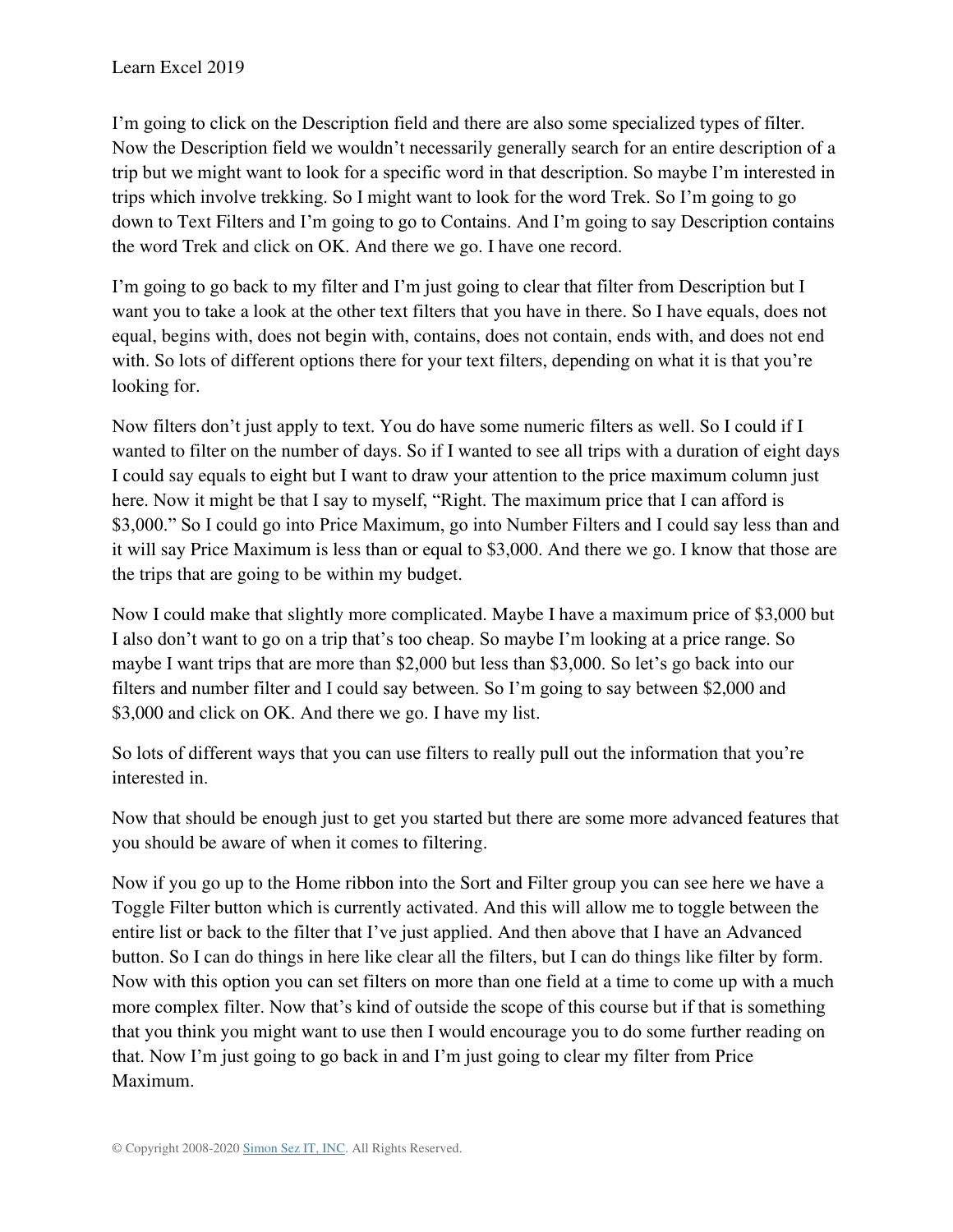So let's now do some basic sorting.

So in a table where you have a primary key the table is by default sorted by that key. So if you remember the primary key in our table is that ID field and that is what this table is sorted by. But if I wanted to sort by say Country, again I can click the dropdown and I have some sort options at the top here. So I can sort A to Z or Z to A. So if I select A to Z it's going to sort by country alphabetically. And of course you can also sort on numeric fields. So again if we go back to Price Maximum I could sort smallest to largest or largest to smallest. So those are your sort options in their most basic form.

Now I've just switched across to the Night Movies database because I want to show you a little bit of a problem that can occur and how we can get around it.

So let's suppose you wanted to sort the movies in this database based on title. So we would select the dropdown and we're going to do a sort A to Z or an ascending sort. And what you'll find is that the two movies that appear at the top of the list, so 12 Angry Men and 12 Years a Slave, Access treats numeric characters before alpha. So that is why these two are right at the top of the list.

Now a way around this is that when people set up tables they add another column or a field that's called Sort Title. So a lot of these movies would have the same sort title. So things like A Beautiful Mind the sort title would be the same. But when they were adding in 12 Angry Men or 12 Years a Slave the sort title would be 12 spelt out, so T-W-E-L-V-E. And you could then perform the sort on the sort title column and everything will then be in the correct order.

Another stumbling block with this type of thing is if we scroll down towards the bottom where you have lots of movies that begin with the word The. So again in your Sort Order column you might choose to remove the The or have maybe Lord of the Rings Return of the King, comma, The. I've seen that in quite a lot of databases.

So those are just a couple of things for you to think about when you're setting up your database.

So that's pretty much all I wanted to show you on sorting and filtering. We have one more section where we're going to look at data entry and modification. So that's the next section. I will see you over there.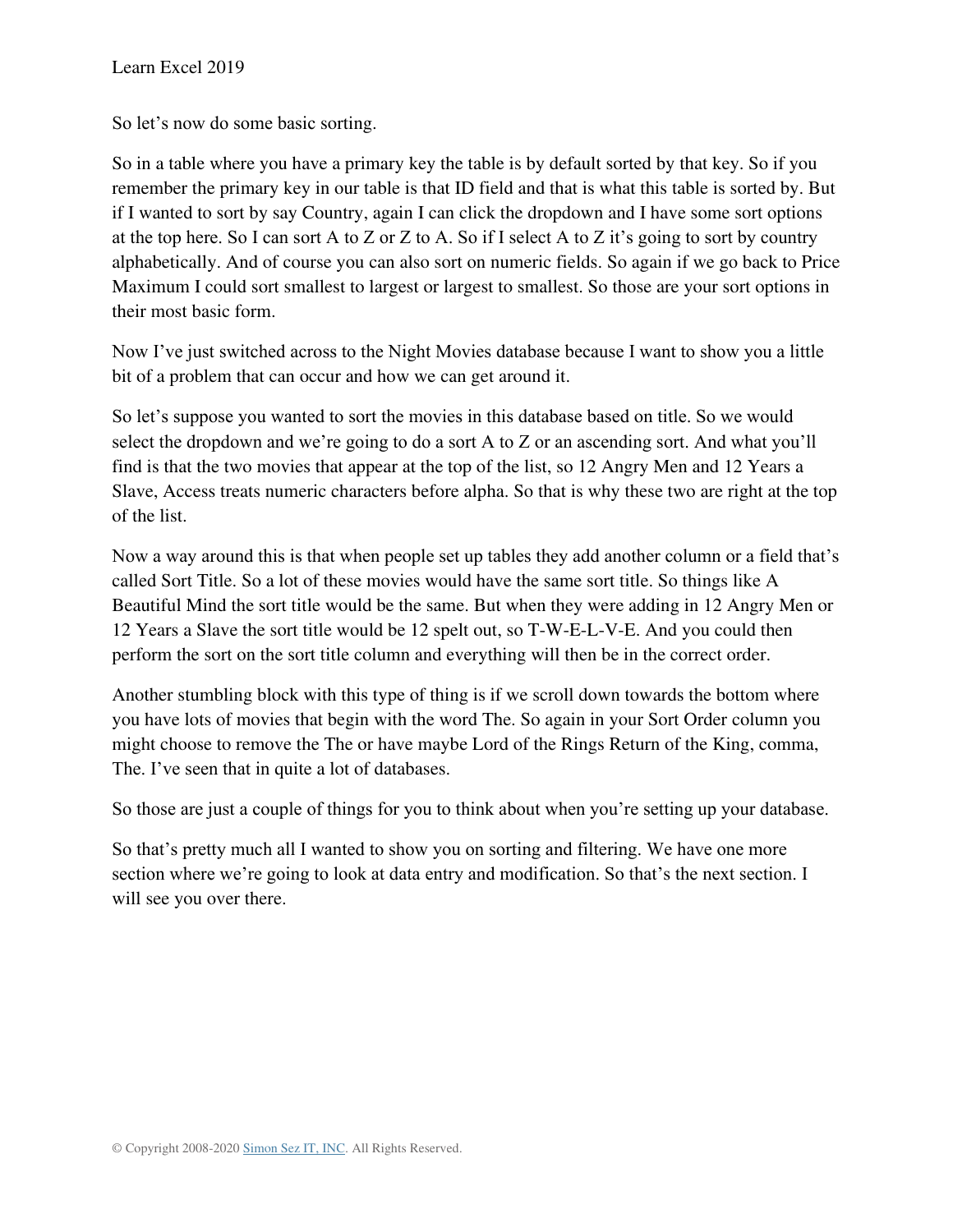### **Video: Entering and Modifying Data in Datasheet View**

**Deb:** Hello again and welcome back to our course on Access 2019. In this module we're going to take a look entering and modifying data in a datasheet.

Now we've done a little bit of this already but I want to just give you some more tips and information about finding your way around when you need to add or modify data and just a few tips about how to make it a little bit easier.

So the first thing I'm going to do is just give myself a little bit more room by minimizing the Navigation pane down. And I just want to start out by taking a look at those column widths. And we've seen previously how we can adjust those simply by grabbing hold of the border and either dragging in or dragging out. But if you want it to be particularly specific you could also right click on the column heading and you can see there you have an option for Field Width. And this will allow you to define your column width essentially in units. So currently that's set to 23 but I might want to change that to something like 50 and do OK.

Now what you'll also see in there, if we right click again and go back down to Field Width, you'll see that there is a Best Fit option. So let's click Best Fit and that's basically Access will take a look at the information that you have in your field and it will adjust the column according to what it considers to be the best fit for the information in that column.

And I could apply this to multiple columns as well. So if I highlight or select Trip Name, hold down my Shift key and select Activity Level I can then right click, go to Field Width, choose Best Fit, and there we go. It's applied that to both of those fields.

Now when you're dealing with something which has a lot more information in it, so something like a description where we have these long pieces of text, Best Fit won't necessarily widen this column to the length of the longest item in the column because that could be extremely wide. But it will have a go at it. So let's right click, go to Field Width, and say Best Fit. And it will be pretty wide but if we scroll across we now have a very, very wide column. So much so that we now need to bring into play our scroll bar if we want to move across the screen. And of course if I wanted to change that I could right click, go into Field Width and I might say that I only want it to be say 70 units across. And there we go. Something a little bit more manageable again.

Now we can also do the same for the row height. So again I could do it with two methods. So I could grab this first row until I get that little double-headed arrow and drag down. And you'll see what happens is that it adjusts the size or the row height for all of the rows in this table. Now this can be good for something like description because it will enable you to fit more in and you'll be able to see more of the description simply by adjusting the row height as opposed to adjusting the column width. And again what I could do is right click and select Row Height and I could adjust that manually as well.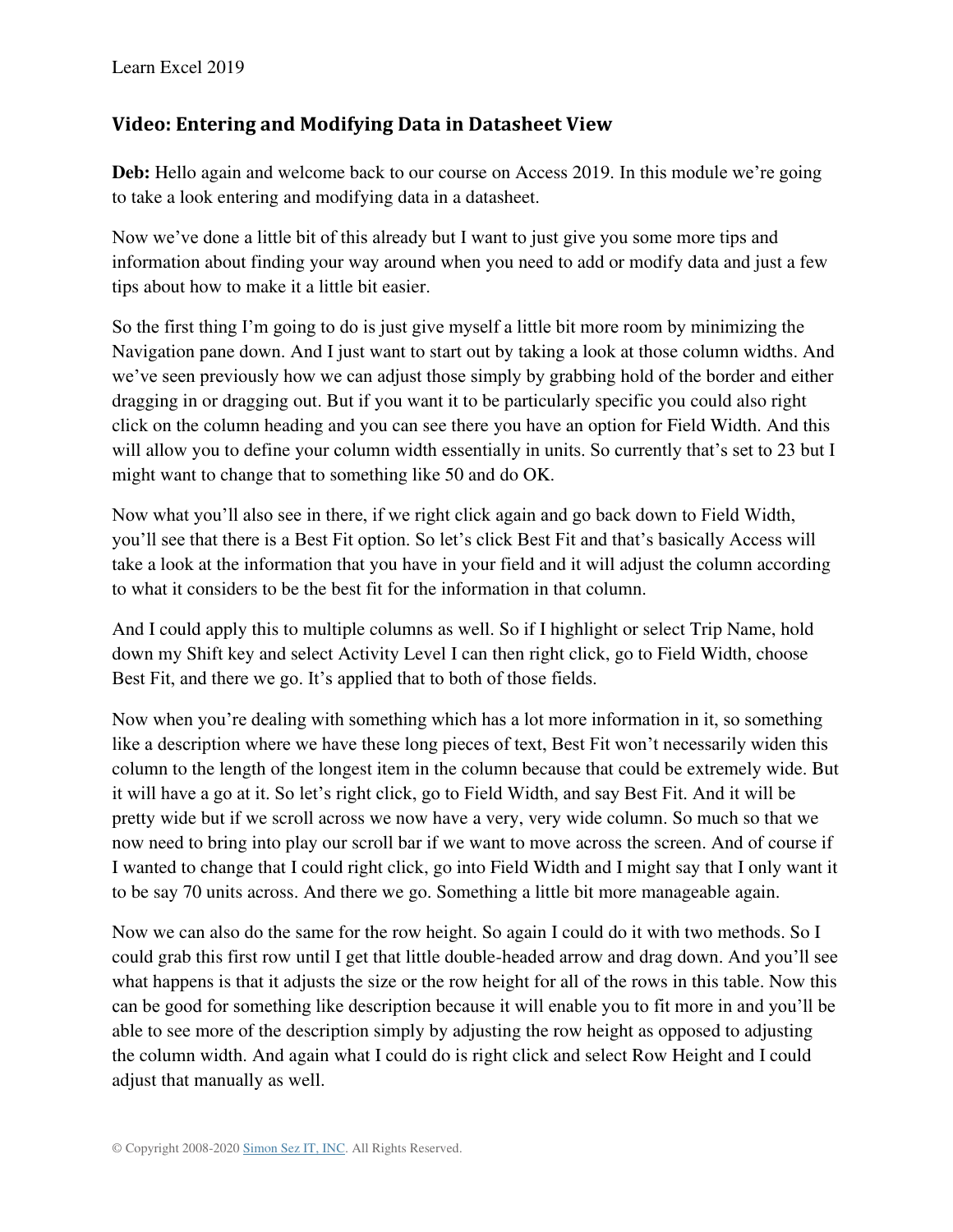Now I'm actually going to put these back to something like they were before. So I'm just going to drag this first one up just to take that back.

Now if you have a table which has many fields there may be a situation where you only need to see a small number of the fields or the columns. So for example, maybe your particularly interested in working on the Activity Level and the Price Minimum. Now scrolling backwards and forwards between these two can sometimes be a little bit of a pain so you can make your life a little bit easier by moving the Price Minimum column over next to Activity Level. And again this is a very simple drag and drop. So I'm going to select Price Minimum, I'm going to grab the header row and I'm just going to drag it. And you can see I get that big black line which is showing me where it's going to be placed. So if I let go it's now next to Activity Level and I can work on both of these side by side. So just be aware that you can also do that as well.

Now I want to point out that with that it doesn't actually change the design. So if we go back into Design view you can see that I still have my field names in that particular order. So Activity Level is still there and Price Minimum is just there. So it only really changes it in Datasheet view. And I'm actually just going to move that back to where it was.

Now another thing that you can do is you can hide a column. So for example if I wasn't particularly interested in looking at the Description field I could right click and I could select Hide Fields. Now it hasn't deleted it. It's still there and I can bring it back again just by selecting Duration Days and right clicking and saying Unhide Fields. And it will ask me which columns I want to unhide. So I'm going to say the only one there which hasn't got a tick, Description. And that brings it back again.

So again these are all tips on how you can become really efficient when you're working in Datasheet view.

So let's now look at the mechanics of entering data into your datasheet. So first we're going to look at deleting records.

Now this first trip that we have up here, the Louisiana Explorer, this is one that we entered in right at the beginning but it's kind of a dummy trip. It's not a real trip so I'm going to delete that from my table. And again there's always a couple of ways that you can do these things. We can right click our mouse and we have a Delete Record option in there. Alternatively if we go up to the Home tab and into the Records group we have a Delete option just there. So I could say Delete Record. And I'm just going to confirm that that's what I want to do.

Now it's also worth noting that when you delete records from a table it is something that you can't undo. So I wouldn't be able to click the Undo button, in fact it's actually deactivated, in order to undo that deletion. So just be aware of that.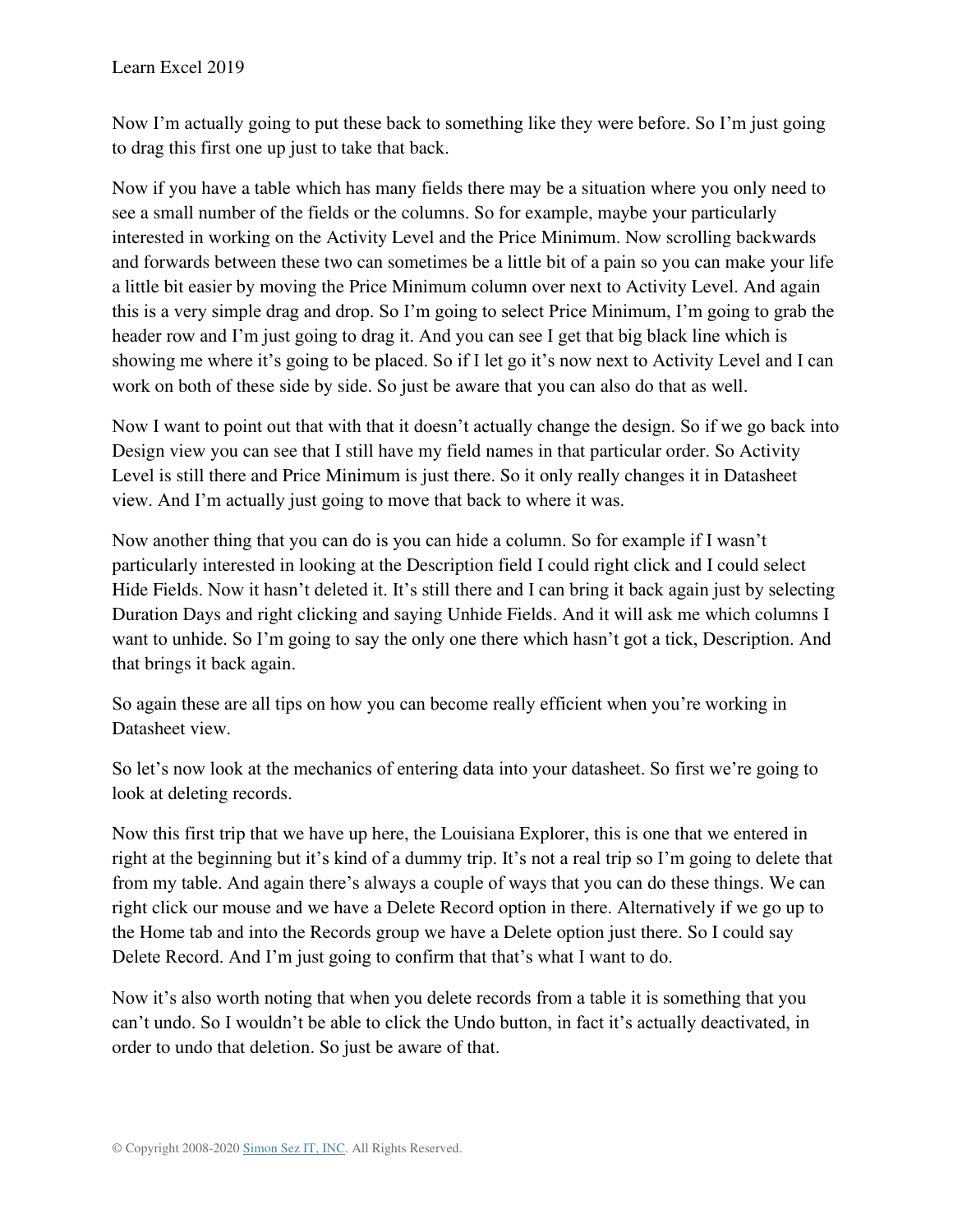Now notice also that I have selected the ID field in the first record. If I press the Tab key not only do I go through the fields but as I enter each field the contents is highlighted. So if I was to now start typing something else Access is actually going to delete what's already in there because it's going to assume I just want to overtype whatever is highlighted. So be wary of that as you tab through.

Now if I accidentally make a mistake, so if I press something like X I can come back out of that by pressing the Escape key. So if you do want to go into a field, for example say the Trip Name, and you want to make an amendment to this. So maybe I want to add in another word or remove a word, you must click within that field as opposed to pressing Tab. So now I can go in here and I can make whatever change I need. So just be aware of the difference between clicking and tabbing.

Another thing I want you to be aware of is just finding your way around the different records. So we've seen we can tab through them but if you cast your eyes down to the bottom left hand corner you can see we also have a way of moving through the record. So I can click these arrows to move to the next record or I can go back up to that first record. I could also jump directly to the last record or directly to the first record. And if I wanted to add a new blank record I do also have a button for that down at the bottom there as well.

And just so you know, that you also have in this Records group on the Home ribbon you have a New button which will allow you to add a new record into your table.

Now the final thing I want to show you in this module is that it's useful to also have the ability to be able to find and replace data.

So if I look at my Description field up here I can see that in this first field I have the word Seven. So it says, "Camping wild for seven nights". In this one I have the word "the Big 6". A little bit further down I can see I have it says "Tailored to families with children 13 years." Now I have a bit of an inconsistency here in the way that I'm typing out or using numerical numbers. So here I've got the actual word and in these two I have the number. And it's probably a good idea for me to make those consistent across my database.

So if I wanted to change something like that, so if I wanted to change where it says "Camping wild for seven nights" to a numerical number seven, instead of going through all my records and doing it manually where it's very easy for me to make a mistake or miss something I can use the Find and Replace options that I have available.

So I'm going to highlight my Description field and I'm going to jump up and select in this Find group Replace. I'm going to say find the word Seven and replace it with the number 7. And I want to search in the current field which I have highlighted which is Description and I want it to match any part of the field. Now I'm going to do a Find first of all just to make sure. There we go. It's picked up that word Seven. And that's the only time it finds that word. Now I'm happy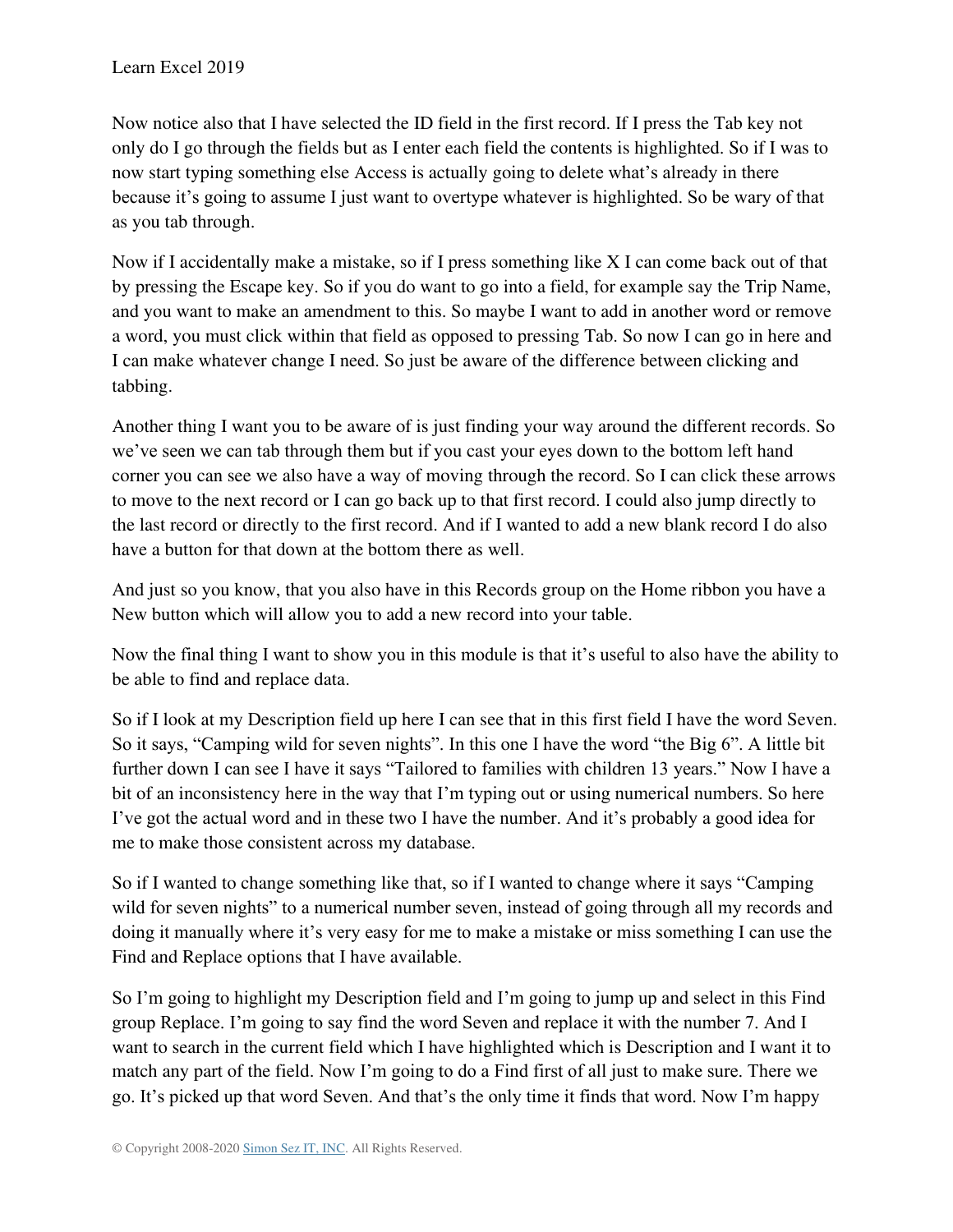with that so I'm going to select Replace All. And I'm going to say Yes to continue and now if you have a look in that field it's replaced the word Seven for the number 7.

So I would highly recommend if you need to replace certain things, so maybe it's a country name that spelt incorrectly or something like that it's always good to use your Find and Replace options. And they work pretty much the same across the Microsoft applications. So if you've used them in Excel or Word or something like that it's fairly similar in Access.

So that's all I wanted to show you with regards to entering and modifying data in Datasheet view. It's now time for us to start looking at relationships and getting a few more tables into our database, so please join me in the next module for that.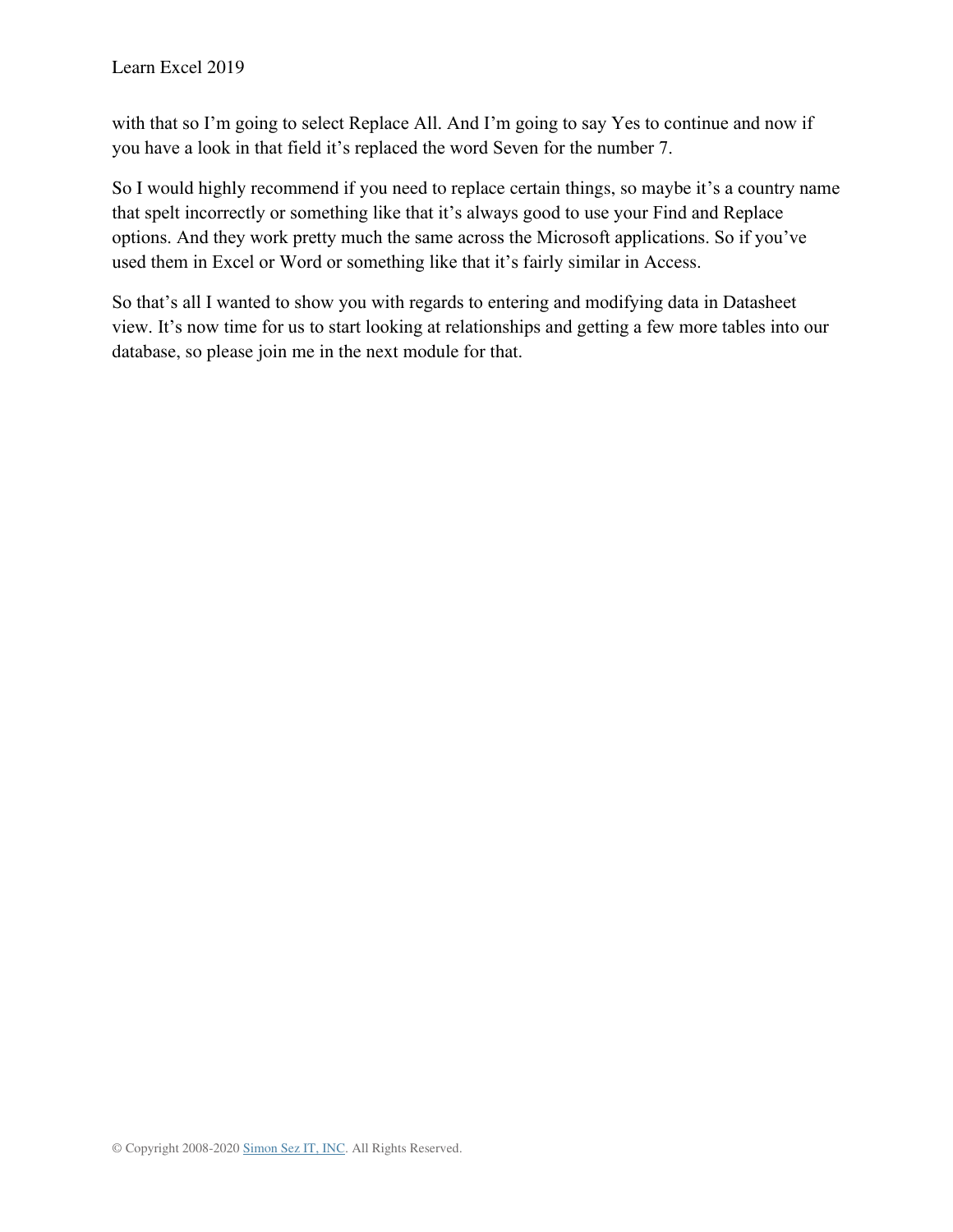# **Section 10 – Relationships**

# **Video: Creating a Link Table**

Deb: Hello again and welcome back to our course on Access 2019. In this module we're going to explore how you can create a link table. And I haven't mentioned this before but Access is considered a relational database management system. So within it you create what we call relational databases. And at the core of the system is a set of tables and the relationship between the entities in those tables. So to demonstrate what I mean to make it a little bit easier to understand I'm going to create a relationship between two tables. Now we only have one table so far in the Esprit de Tour database, which is our tblTrip so we need to first create another table.

Now earlier we talked about trip type and I'm going to create a new table which will hold a list of the different types of trip that Esprit de Tour offer. So I'm going to jump up to the Create tab and I'm going to click on Table Design and this gives me a completely empty table without even an ID field. So on this occasion I'm not going to have an ID auto number type field. I'm only going to have a single field and that is called Type. So let's type in the field name of Type and this is going to be a short text field.

Now because we only have one field in this table I'm going to need to make this field the primary key. So I'm going to select that row, I'm going to go up to the Design tab and select Primary Key. And then I'm quickly going to jump down to field properties and just check what we have going on down here.

So the first thing is field size. Now my trip types are going to fairly short so I'm not going to need 255 characters. So I'm just going to change that to 30. Is the trip type required? Well, yes, it is. Do we allow zero length? The answer to that is No. And do we want this field to be indexed? Yes, we do but we don't want any duplicates. So I have my single field in my new table set up correctly now. So now let me save this table. So I'm going to go to close it down and it asks me Do you want save changes to the design of Table 1? So I'm going to say Yes. And I'm going to call this tblType and click on OK. So now you can see that over in the Navigation pane we now have a second table here, tblType. So let's open that by double clicking and currently obviously this table is empty.

So now we need to enter some data, which we've seen a few times before. And I'm just going to add in my first record which is Activity. Now I'm going to add in about seven or eight different trip types. So let me type those in and I will see you back here in a couple of moments. So there we go. I've added in my different trip types.

Now one thing I want to highlight here is the spellcheck. So I might want to check to make sure that I've spelt all of these correctly. On the Home tab in the Records group we have an option for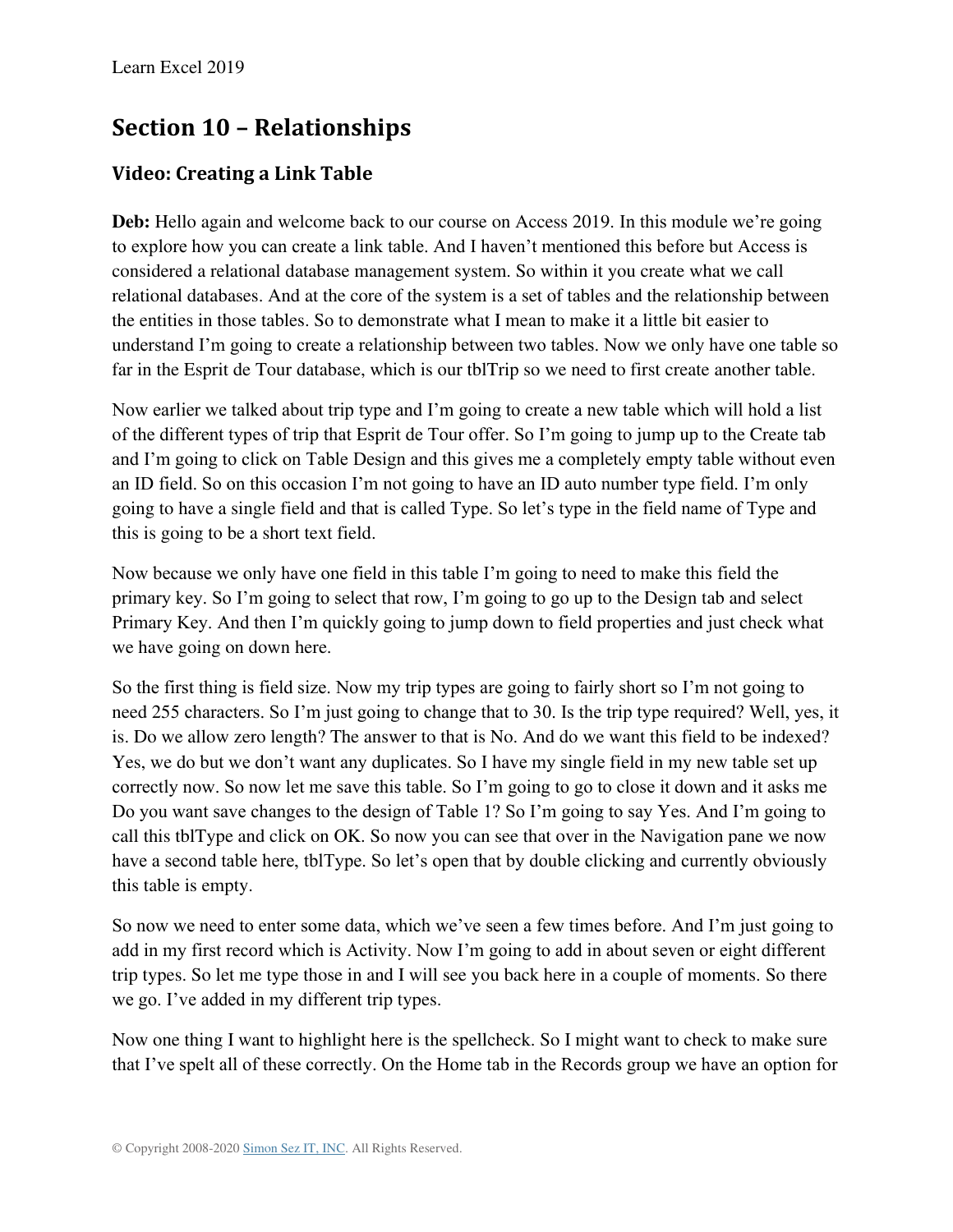spelling. And I can see there Spelling check is complete. Everything looks good. So those are now my values for type.

I'm just going to close the Type table and I'm going to go to the Database Tools tab and I'm going to open the relationships. Now this window shows the relationships that exist between the tables, which is currently none. But this Show Table dialog will enable you to control which tables are shown in the Relationships window. So I need to show the Trip table and the Type table. And I'm going to click on Add. So now what I need to do is to create a relationship between them which will define that a trip can be of many types. So to do this I will normally a third table or what we would call a Link Table which will link Trips to Types. So I'm going to create the Link table next.

So I'm going to close this Show Table dialog, I'm going to go to the Create tab and this time I'm just going to select Table. And I get that ID field. And I'm going to need an ID field in this case.

Now let me just across into Design view and of course we're going to name our table. So this one is going to be called tblTripType. So that's the name of our link table. And click OK. Now this table will enable you to link each trip to the type of trip that it is. So what I need to do here is I need to specify two things. I need to specify a trip and I need to specify a type. So let's type those in as our field names. So I need to specify a trip and I also need to specify a type. Now by default each of these fields is a short text field, but just be aware that that is not always the case.

Now the Trip field needs to be able to identify which trip I'm talking about, so which trip it's being linked to. So as you know with a trip, and let's jump into Design view for Trip table, so I also want you to note here that I now have three different things open. The unique identifier here for the Trip table is the ID. So that is the primary key. And in order for the Trip Type table to uniquely identify a trip it needs to store the primary key value of the trip it refers to. So let's just jump back to Trip Type table.

So when we are referring to an auto number field, so that ID field, the type we want is not short text. It's actually a number data type. And if you look down in the properties you can see that it's a long integer. So to make this a little bit clearer as to what I'm referring to here I'm actually going to change this field name to Trip ID. So when a field in a record points to a primary key in another record, in this record this is what is called a Foreign Key. So let's add a description for this as well. And I'm also just going to add a description for this ID field. So when a field in a record points to a primary key in another record, in this record this is what is called a Foreign key. So in the table Trip type Trip ID is the foreign key which points to a primary key in a trip record.

Now let's turn our attention to type and I'm just going to open up the Type table in Design view. Now in the Type table the primary key is a short text field because it's the trip type. And there's no reason that I shouldn't use that as the primary key. Therefore in the Trip Type table when I refer to the type I'm referring to a short text field. So this needs to be short text as well. I'm just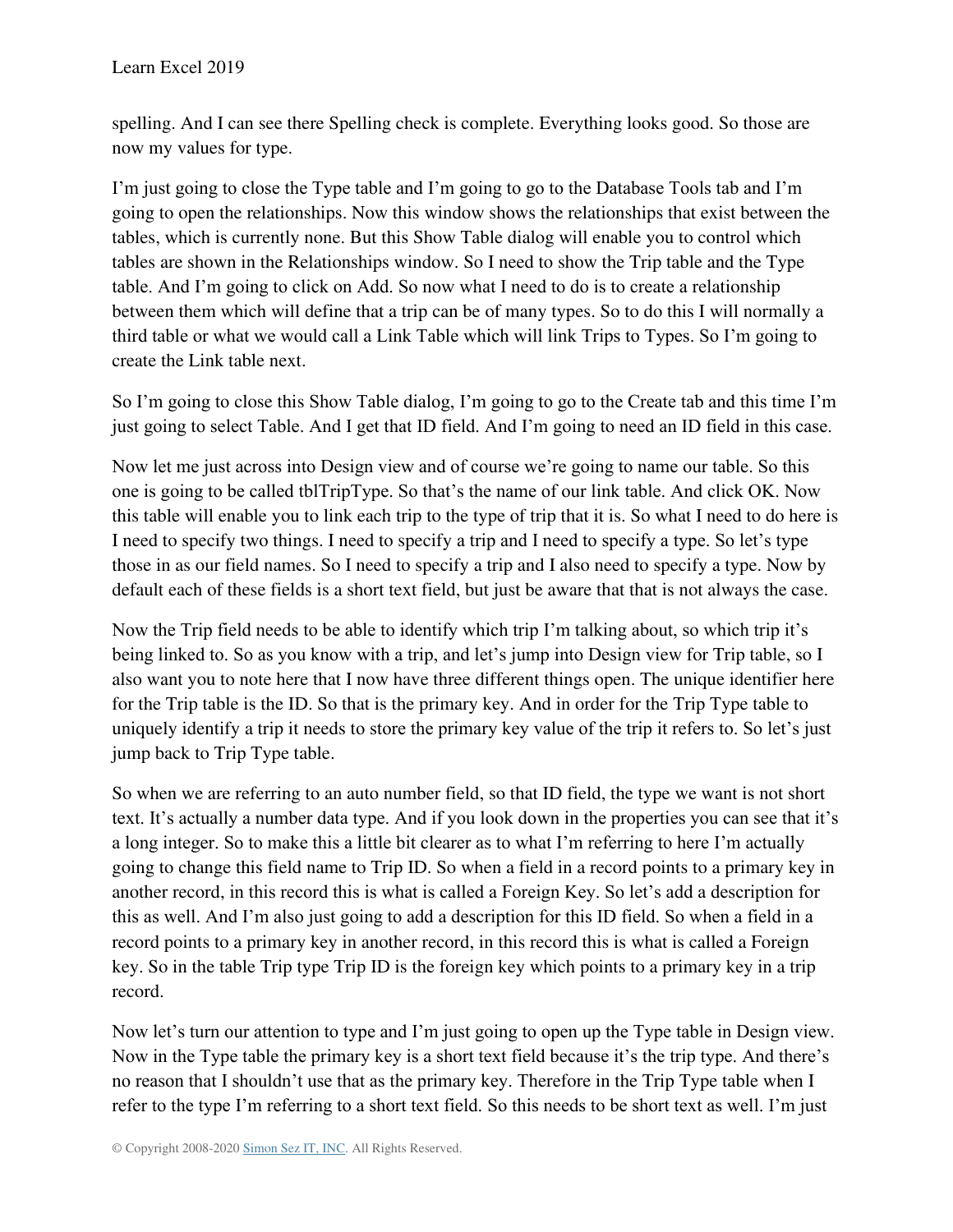going to add a description for this field. So let's now check the properties of this particular field. So I can see here for type we have a field size of 255. So I'm going to change that to 30. Is this a required field? Yes, it is. Are we going to allow zero length? That's going to be a no. And will this field be indexed? Well that's going to be a yes. And duplicates are okay because the same type might be used in many trips. Let's just also check Trip ID. This is a long integer so that's okay. Required? There that's going to be a Yes. And is it going to be indexed? And we're going to say yes to that and duplicates are okay. So I'm pretty happy with how that's been set up so I'm just going to close down some of these tables. So let's close this down. I'm going to say Yes to save changes. I'm also going to close down my tblTrip and also tblType. So we're just left here with our Relationships window.

I'm going to right click just on the blank screen and I'm going to select Show Table which will bring up that Relationship Show Table dialog again. And you can see now we have another table that's been added. So we now have our tblTripType in there as well, which is our link table. And I'm just going to add that table to the window.

And you can drag these tables around. So you might want to move them into an order that you think suits you better or a way that it's easier to understand in your mind. So because this is a link table I'm going to put it in the middle of these two.

So now that we have these tables set up we need to set up the relationships between the tables in the Esprit de Tour database and this is exactly what we're going to look at in the next section, so please join me for that.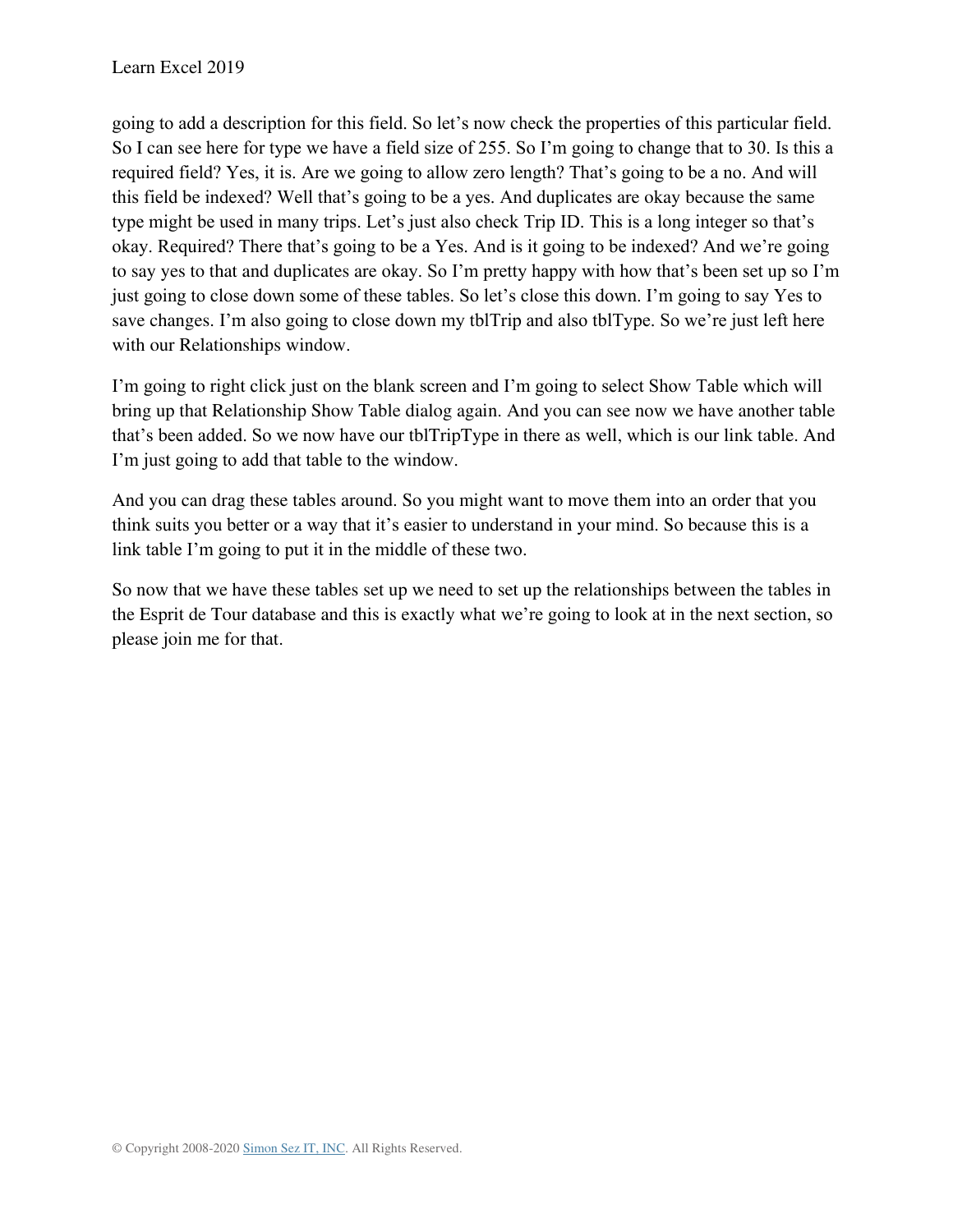#### **Video: Setting up Relationships**

**Deb:** Hello there and welcome back to our course on Access 2019. In the preceding module we started looking at relationships and in order to set up a relationship I created a new table containing the types of trip and a link table that's going to link each trip with the types that the trip has. So in that way we are building a relationship between Trip and Type. So I need to set up essentially two relationships, Trip to Trip Type.

So each relationship is based on the ID in the Trip table and each trip has a unique identifier, that's the primary key. And the records in the Trip Type table for that trip will have the same trip ID in the Trip ID field in the records in the Trip Type table. So in order to set up the relationship we want to drag ID in the Trip table and drop it onto Trip ID in the Trip Type table. So we're going to select ID in tblTrip and drag and drop it on to Trip ID. So what you'll see now is the Edit Relationships dialog box where I can essentially set up the details of this relationship.

So the first thing I want to double check is that I have the correct tables and fields. So I can see there tblTrip. I took the ID field, which is correct. And I dropped it onto tblTripType, the Trip ID field. So that is correct.

The next decision I need to make is whether I want to enforce referential integrity. And I'm going to select that checkbox. Now let me just explain to you what referential integrity is. So imagine a situation where I created a trip and corresponding to that trip I've created four trip type records. So I might have activity, beach, cruising and trekking as my trip types. And each of those has the appropriate type and trip ID for my selected trip. Now what would happen if I deleted that trip from the Trip table? What would happen is I would essentially end up with four records, so cruising, trekking, so on and so forth in the Trip Type table that had no links at the other end of the relationship. So they'd kind of be like orphans. Those records would refer to a trip that no longer exists because I've deleted it. So making sure that that doesn't happen is called Enforcing Referential Integrity. So if I enforce as I've done here and then delete a trip it will ensure that there are no outstanding records that reference that trip.

Now another option I want to point out here is this one, the Cascade Delete Related Records. If I check this and then delete a trip record Access would automatically cascade delete the trip type records for this trip. So that can sometimes be useful to you as well. Now I'm not going to do that in this case but I am going to enforce referential integrity.

And finally at the bottom here we have Relationship Type and it says One to Many. So all that means is that one trip can have many trip types. I'm then going to select Create. And there it is. So we have one trip with many trip types. I'm going to set up a second relationship now.

So from the Type in the Type table this is going to go to Type in the Trip Type table. So let's do that. I'm going to drag and drop like so. So once again I'm just going to do a quick check that I have the correct tables and fields selected. So I can see here the tblType table which is this one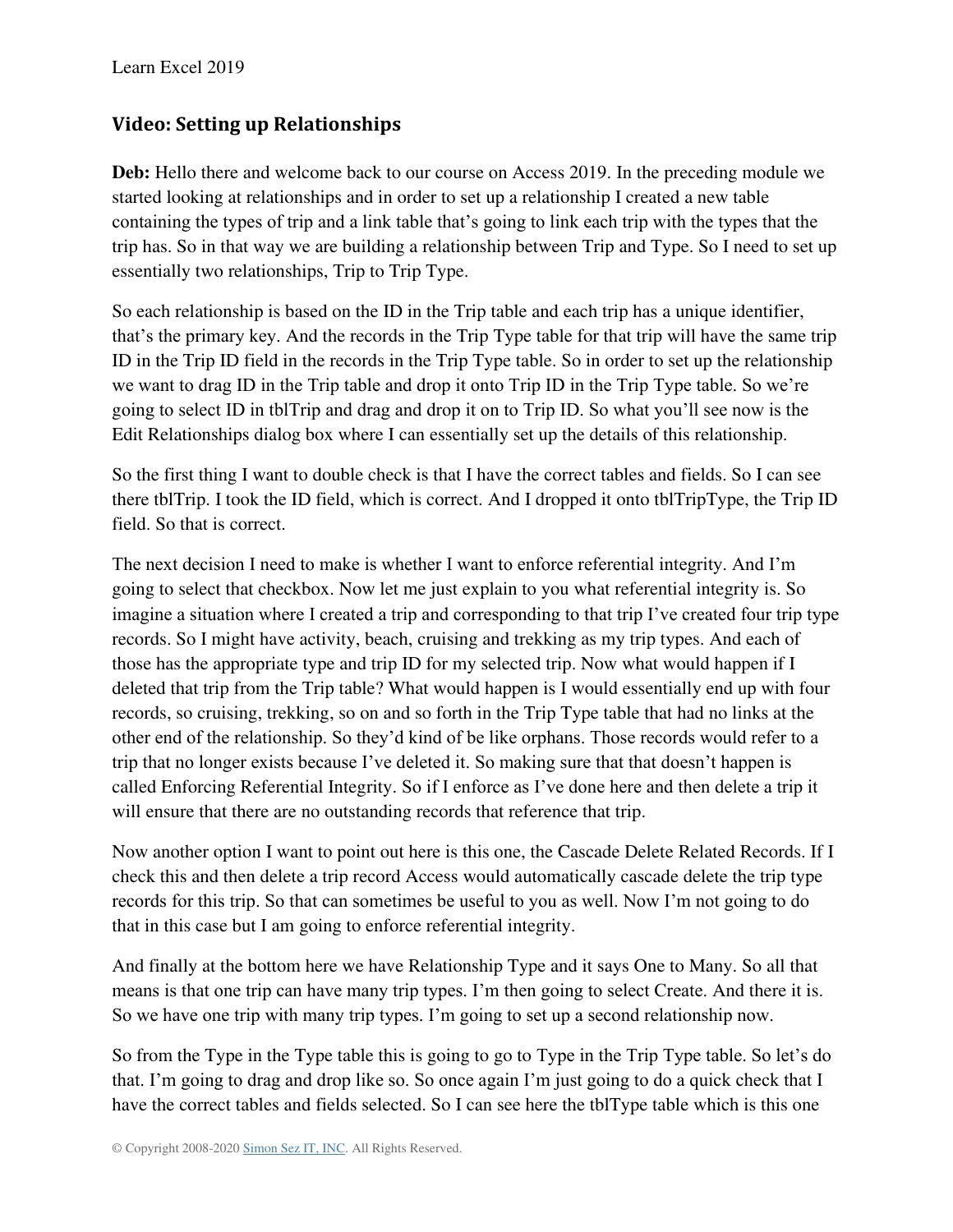just here. I selected the Type field and I want to create a relationship to the tblTripType Type field. So that all looks good to me. Once again I'm going to enforce referential integrity. So again as just a reminder what that means is if I was to delete a type I would want to make sure that there weren't any entries in the Trip Type table that were still using that type. I have my relationship type again which is one to many, so one type can have many corresponding entries in the Trip Type table. And I'm going to select Create. And there we have our link. And any time you see this infinity symbol it just means many. So that's really a perfect illustration of one to many.

So right there we've put in place one of the most fundamental building blocks in a relational database. Now I know that if this is the first time you're seeing anything like this it can seem a little bit baffling when you don't understand it fully. But it is one of the most fundamental aspects of working well in Access. So if you can get your head around this you can pretty much get your head around anything that you might want to do within Access.

Now one downside to doing this is visualization. So at the moment it's quite hard to visualize how all of these things work together. So what we're really going to want to do is to add some nice forms, which is going to show us. Now we're going to spend quite a bit of time looking at forms and how we can create them. So we're going to do that in the next few modules, but for now what I'm going to do is I'm going to close this Relationships window and I'm going to Save and I'm going to open up my tables again. So let's open up Trip table. I'm going to open up Trip table and also my Trip Type table.

Now I want you to think all the way back to the beginning of this course when we were looking at that Notepad file. Now we mentioned when we were talking about this trip, so this was for the Grand Canyon Family Rafting Adventure, we mentioned Trip Type and it was something that we left out at the beginning of the course and we're actually going to deal with this now.

So this trip has five different types. So family, escorted, group, activity, and landscapes. And we're going to set all of those up.

So let's jump back to the Trip table and notice that I can just jump between my tables by just clicking on these tabs, which makes it nice and simple to switch between them.

Now I can see in here that the GCA trip has an ID of 4. So I'm going to jump to my Trip Type table. So all I need to do is go to Trip ID and type in 4 and a type of, well one of them was Family. So let's do the next one. So this is another one, 4, and the type this time is Escorted. Press the down arrow. That looks fine. Now this time lets make a mistake. So let's say that we're trying to set it up for Trip ID 3 and this time it's going to be Group and you can see there I get a warning message. So it says you cannot add or change a record because a related record is required in the table tblTrip. So it recognizes that the trip ID of 3 doesn't exist. So let's click OK and just put that back to 4. So let me just add in the rest of these types.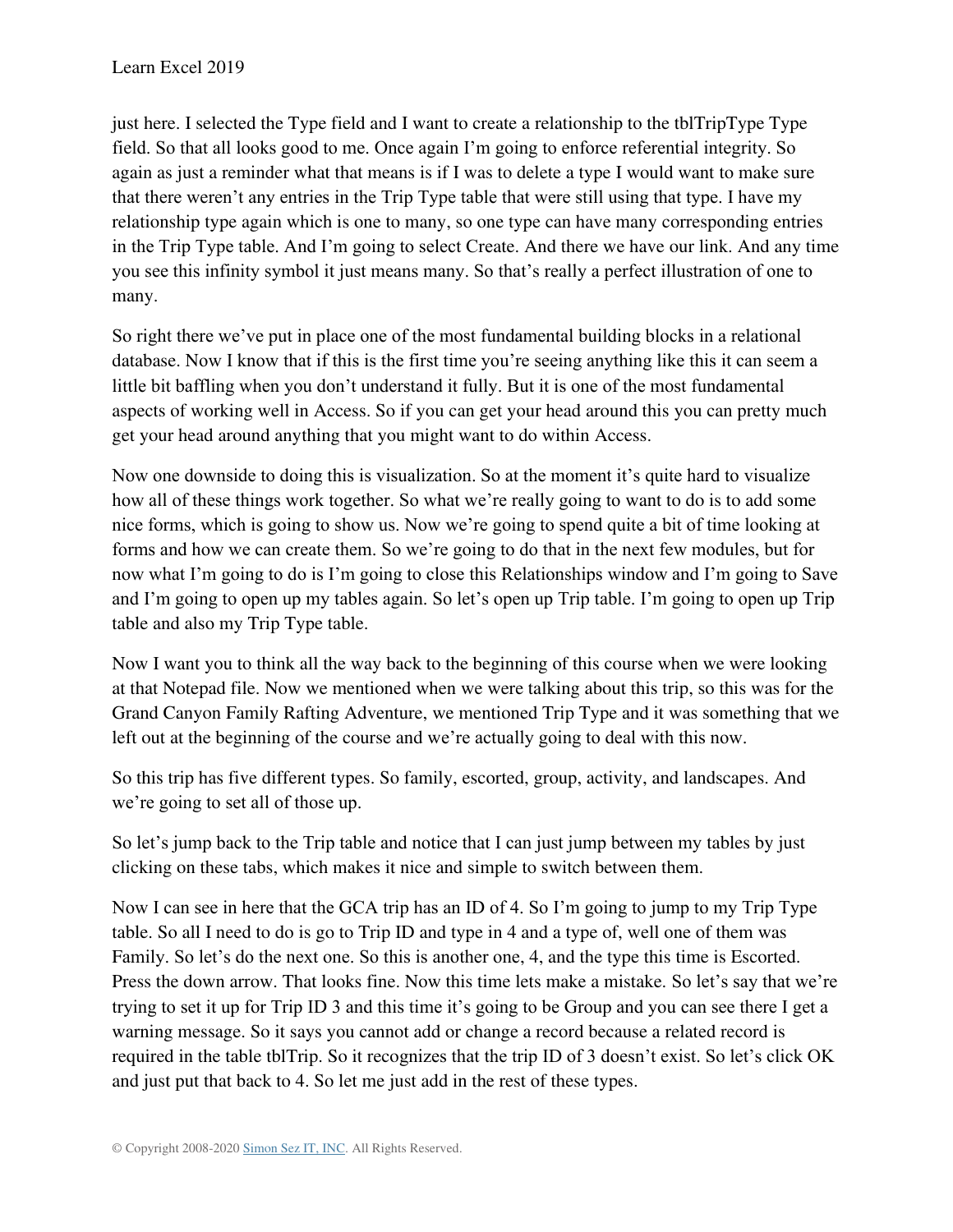Now you might look at what I'm doing here and think, "Wow. This is a really slow process." And there are quicker ways of doing this, particularly if you're entering a lot of data. But the reason why I'm showing you this in such detail is because I really want you to understand kind of from the ground up because it's going to give you a really good foundation and will make anything else you do on top of this seem a lot quicker and a lot easier.

So finally I just want to show you that referential integrity at work. So, so far as we can see here trip four has five types associated with it. So I want to jump back to the trip table. I'm going to go to trip four which is the top one here, GCA, and I'm going to delete it, which is a little bit dangerous. So I'm going to go up to the Records group and select Delete. And you'll see that I get an error. So it says, The record cannot be deleted or changed because table tblTripType includes related records. So essentially I can't delete it until I get rid of the Trip Type tables.

So everything I've shown you here is a pretty manual way of doing a job like this. So we are going to need to start using forms to make all of this a lot quicker and a lot easier. But first before we get onto forms I'm going to get you to do an exercise, so similar to what we've done in this module, and I'm going to get you to set up some relationships in the movie rental database. So please join me for that.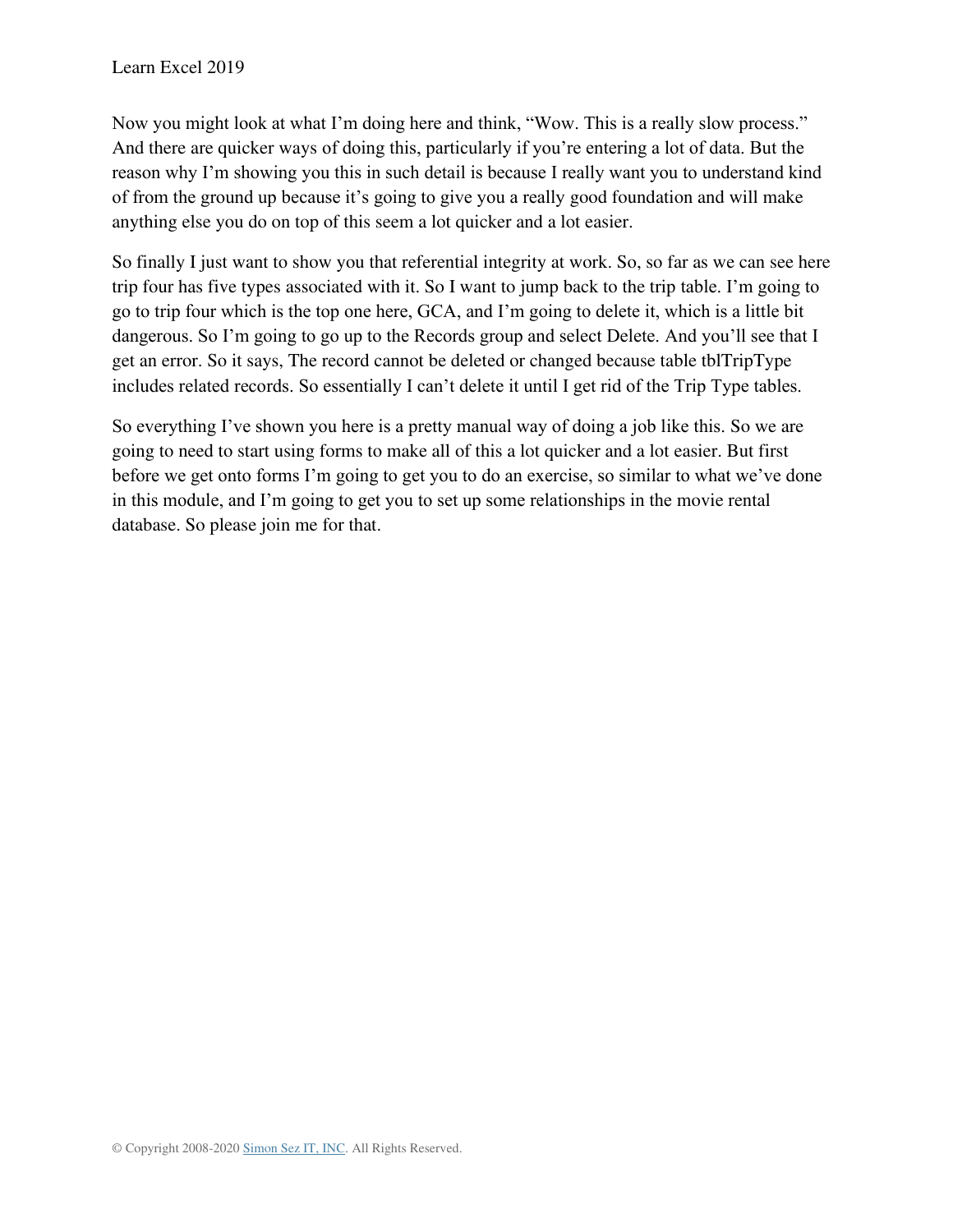#### **Video: Practice Exercise 03**

**Deb:** Hello everyone and welcome back to our course on Access 2019. It's almost time for us to do Exercise 03, but before you do I want to run through another example of setting up relationships in the Esprit de Tour database. And this is going to help you set up a more efficient set of relationships and a more efficient way of entering data into the movie rental database.

Now what I'm going to do is going to be the same as what I did setting up these types, but I'm going to set up countries instead in the Esprit de Tour database.

So I've created a Country table. It has a single short text field and I've set up the countries visited in one or more tours. Now what I'm going to do is to create the link table which in this case is going to be the Trip Country table.

So I've set up those fields within the link table record and I've set the basic properties for each of those fields, but now I'm going to go one step further and instead of just saying that the country in a trip country record must be one of the countries in the Country table I'm actually going to use the Country table to give me a dropdown list of available countries. So with the Country field selected in the Trip Country design I'm going to click back in short text there and I'm going to select from the dropdown menu Lookup Wizard. And what I'm going to say is that I want the lookup field to get the values from another table or query. And click on Next and the table I'm going to get these values from is the Country table. So that's fine. Click on Next. Which field am I going to use? Well it's going to be that one. It's the only field. And click on Next. And what I can also do is say how I want those entries in the dropdown list sorted. Now here I don't have too many options. I just have one field so I'm going to sort them in ascending order of country. And click on Next. So now it's showing me what would currently be in my list. So that's all of my countries. And I can now if I want to set the width for this list just by dragging those borders. So I'm going to make this slightly narrower and then click on next. And I can even at this point establish the relationship automatically, including enabling data integrity.

Now notice the option there that is selected. I can either restrict delete which is the option that we've used previously or I can cascade delete. Now in this case I'm going to go for the restrict delete option. And then I click on Finish. It tells me that my table must be saved before the relationships can be created so I'm going to say Yes to save now.

Now let's take a look at that Relationships window again. And something that's worth noting, if when you select Relationships you don't see that newly created relationship, if you click on the Design tab under the Relationship Tools and click on All Relationships that will show you all relationships that are set up. Sometimes it doesn't pick it up for a while. So it's worth doing that if you don't immediately see that relationship that's been created between those two tables.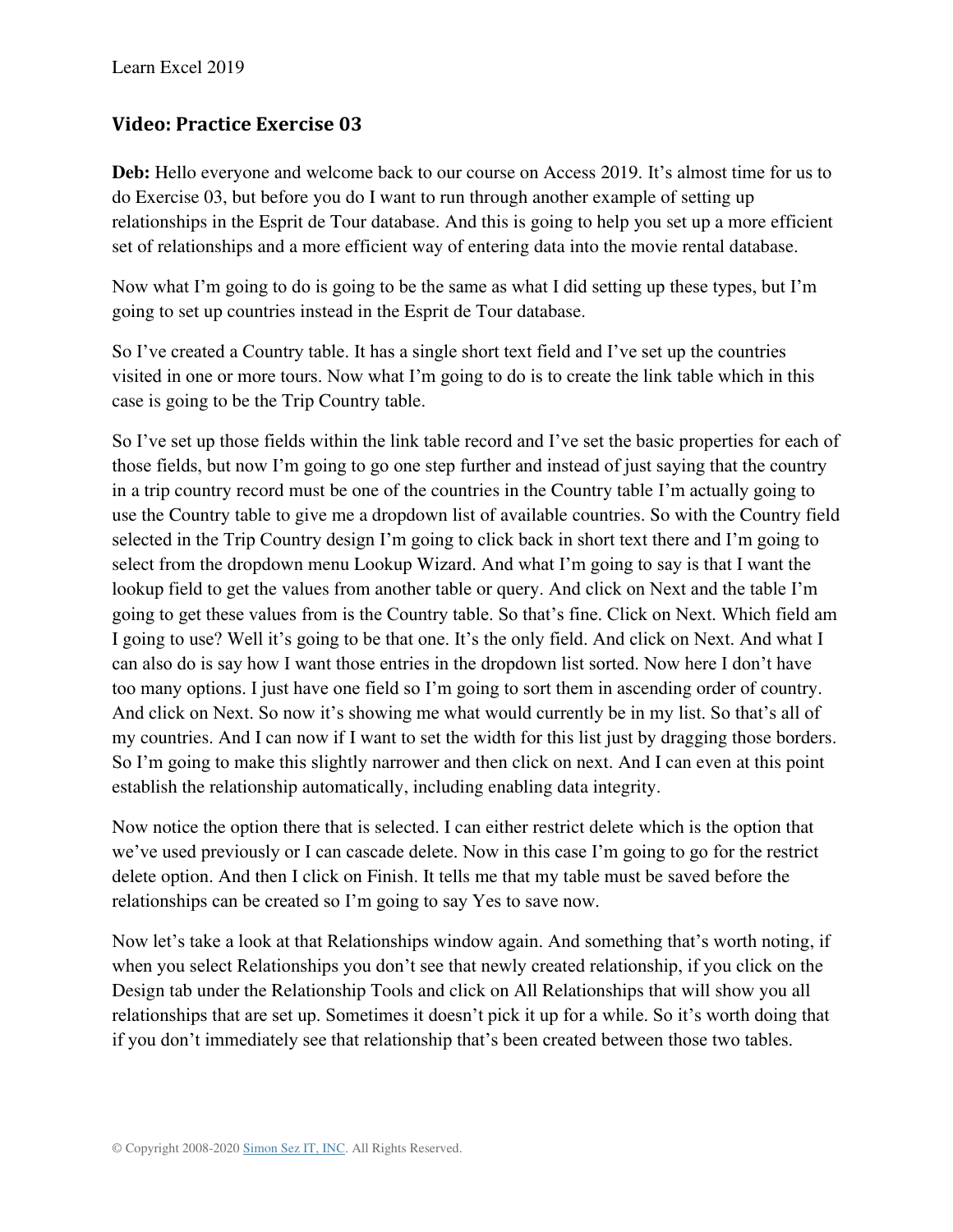Now as you can see we have a one to many relationship from Country to Trip Country. And of course if I double click on that to look at the details it's enforce referential integrity without cascade delete.

So that is one half of the job done. Let's now do the same from Trip to Trip Country.

This one is a little bit trickier. So I'm going to go back to Trip Country. I click in Trip ID and again I'm going to go for Lookup Wizard. And again I want to get the lookup field to get the values from another table or query so I'm going to click on Next. The table that contains the values that I want to lookup from is the Trip table and click on Next. And if I follow the pattern of the previous couple of cases I'd copy one of the available fields over.

Now the field that's going to be the basis of the relationship is the ID field, the ID field matching the Trip ID in the Trip Country record. So I'm definitely going to need that field. But just showing the IDs will be a little bit problematic because I'll be choosing from numbers. So it's not very meaningful. For example, I might not be able to remember what each number is in terms of a trip name. so what I'm going to do is I'm going to display the code and the trip name as well. Now I'm still only going to store the ID in the Trip Country record as the basis for the relationship but displaying the code and the trip name as well will make it easier for people to identify the trip.

So with all of those three fields to display let's click on Next. Now how would I like this list sorted? Well I can sort it on any of the fields that are being displayed. But I think I'm going to sort it on code. Now note that I have the option of sorting on up to four fields but I only really need to sort on the code on this occasion. And click on Next.

Now you can see here I have Hide Key Column selected. Now you could hide the Key column if you wanted to but on this occasion I'm going to display it. This is the ID that's going to be stored in the Trip Country record. But I'm probably going to want to do a little bit of rearranging here. I certainly don't need this ID column as wide as it is so I'm going to drag that in. I'm going to drag the Code column in a little bit too and I'm going to drag the trip name out, like so. I'm going to click on Next.

Now when you select a row in the Lookup field you can store a value for that row in your database. Now which of those three is going to be the value that I store? Well of course as we've mentioned a couple of times it's the ID that I'm going to store. So that's selected. I'm going to click Next.

Now do I want to enable data integrity? I do. Now do I want to cascade delete or restrict delete? Well I want to restrict delete. And click on Finish.

Now with a bit of luck my relationship should have been created. So let's go to the Relationships window and I can see that it hasn't. So if you remember that little hack that we have. We jump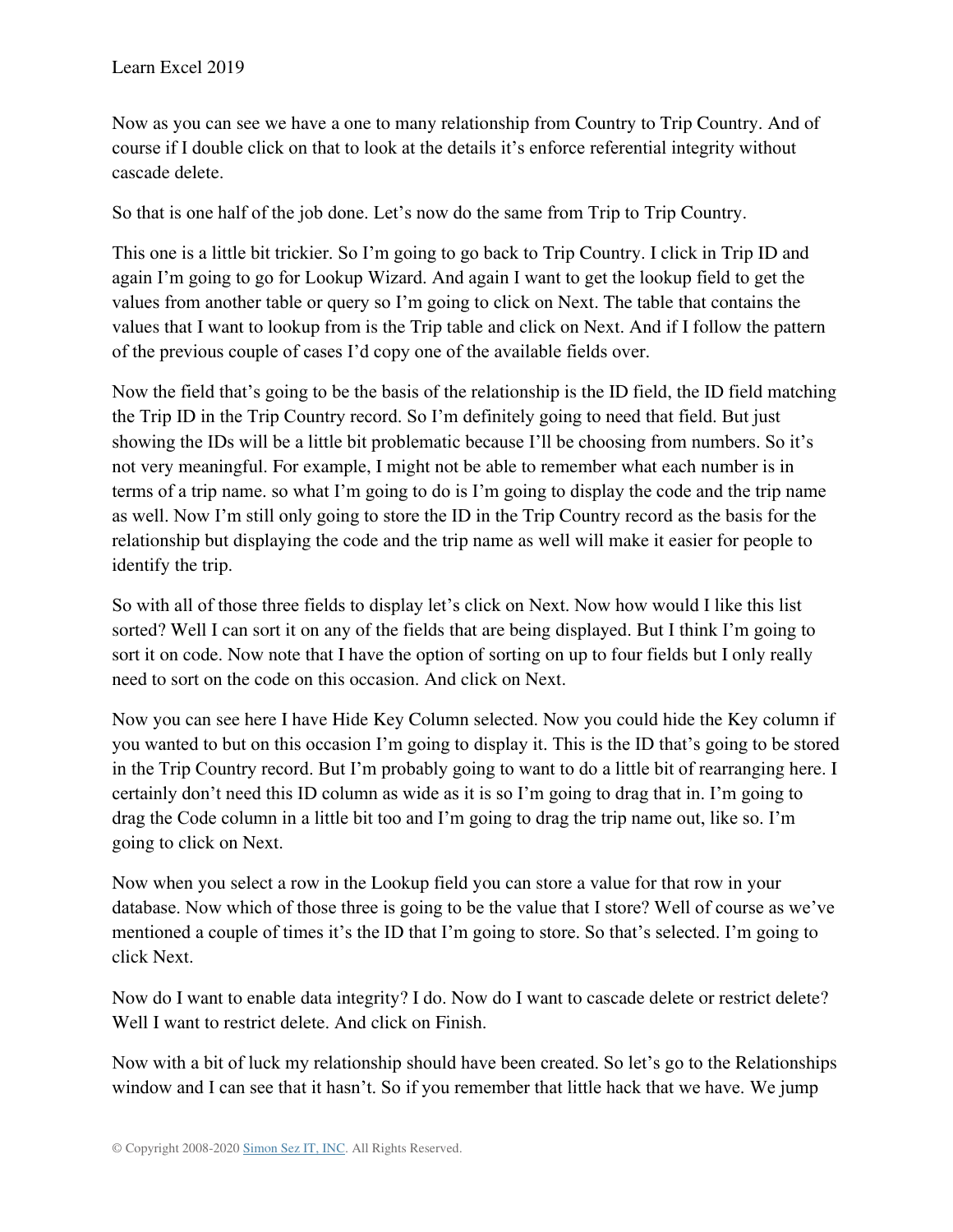up to Design, we say All Relationships and there you can see that relationship between tblTrip and tblTripCountry has been created.

And just to make sure that everything is okay let's double click to open that up and yep I can see ID, Trip ID, and enforce referential integrity.

So let's jump back to the Trip Country table and let's open this in Datasheet view. Now the first thing we need to do is choose a trip. Now, if I click on the dropdown there I get a list of IDs, a list of codes, and a list of trip names. And this makes it much easier for me to choose the trip. So let's go through and select a trip. So I'm going to do Grand Canyon Family Rafting Adventure. Note that the trip ID, this is what is being stored, and then the country is U.S.A. Let's click underneath and do another one. So let's do Iconic Italy for example. And the country is Italy. So as you can see by using more than one field I make it possible to do a link between numeric fields and text fields.

So that finally brings us to Exercise 03. Now I've provided you with a list in the exercises folder with information about the 50 movies. It's called the Movie Rental Movie Info.txt file. And although it's not in a format that is readably suitable for you to import into Access it does list the genre for each of the 50 movies. So for Shawshank Redemption the genre is Crime, Drama. For The Godfather that's also Crime, Drama. Schindler's List we have Drama, Biopic, History. So on and so forth.

So what I'd like you to do is to set up a genre table and then a link from Movie to Genre. I'd then like you to set up some data, just data for two or three movies is fine. Of course if you are enjoying yourself and you want to set up more of them then please feel free to do that. But I would like your setup to work using the features that we've looked at in this section.

So if you look at my answer to this exercise, Exercise 03, if you open up the Movie Genre table I have actually entered all of the movies and the genres in there. But if you click say in this row in the Movie Genre table you can see that it's the IDs and the move titles being displayed. And the movies are sorted into alphabetical sequence of title. And when I'm selecting one of the genres for one of these records, again if we click the dropdown you can see that they've been sorted alphabetically.

So I'd like you to do the equivalent of that for Exercise 03 and I will see you in the next section.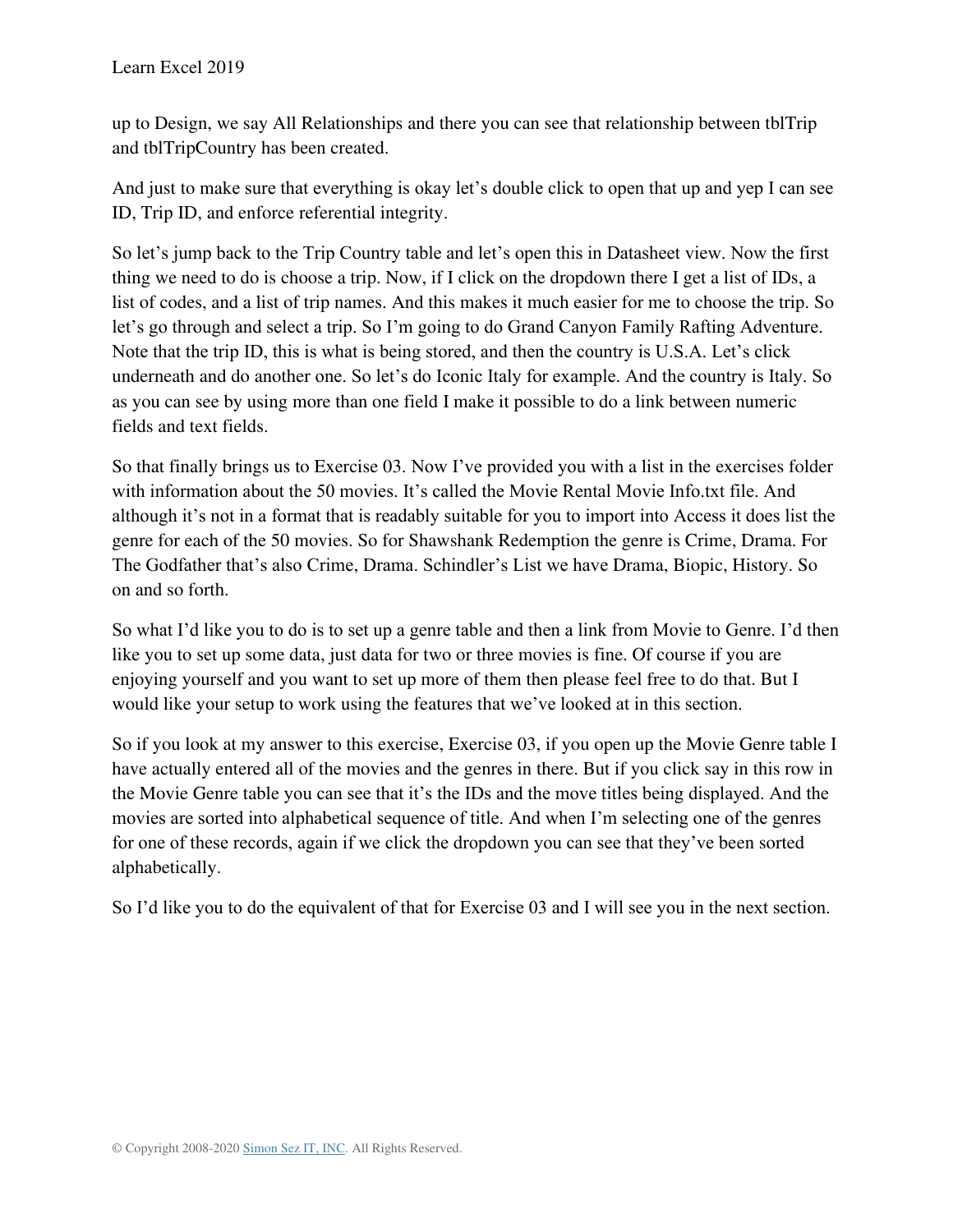## **Section 11 – Forms**

## **Video: Creating a Form**

Deb: Hello again and welcome back to our course on Access 2019. In this module we're going to take a look at creating our first form. And we've made a pretty good start on creating the Esprit de Tour database and also the Night Movies Rental database, but next we're going to look at the use of forms to not only protect the database but to enable people to do more complex tasks within the database. So essentially we're going to start to build forms that are focused on what people need to. And forms in general are the way that most users will interact with the database.

So far we've been using many tools that are really more used by designers and developers rather than tools that end users would use. So we're going to start out by just building a very simple form using the simplest approach. And really the objective of this module is to really get you used to the idea of looking at form properties. So, it might be that I want to build a straightforward form to perform a task. For example a form to maintain the list of countries in the Esprit de Tour database.

So the first thing I'm going to do is from my Navigation pane is just select the Country table. I'm then going to go up to the Create tab and you'll see in the middle here we have a Forms group with many, many different options in there. We have a Form button which will allow us to create a form, we have a Form Design button which will allow us to create a new blank form in Design view, we then have just a blank form with no controls or formatting, we have a Form Wizard. Now we've looked at a couple of wizards so far in this course. I'm a big fan of those. And this is what we're actually going to use in this first example. We then have a Navigation pane. So that allows you to create a form that allows people to browse to different forms and reports. And then we have a More Forms dropdown which gives us lots of different types of forms that we can use. And we will be exploring some of these as we go through the course. Now in this example, as I mentioned, I'm going to select Form Wizard.

So the first thing that Form Wizard does is it looks at the table that we have selected, so in this case tblCountry, and it makes a list of all the fields within that table. And if you remember we only have one field in there and that is the Country field. And what it basically says is these are the available fields, so in this case just one of them. Which ones would you like on the form? Now it's worth noting that if you are designing a form for someone to perform a specific task you may not need all of the fields to be available on the form. So the first thing you really need to do is to determine which fields the user needs access to. Now in this case we only have one field so I'm just going too add that one field by clicking on the right facing arrow in the middle there, which will add the Country field over into the Selected Fields area. And of course if I wanted to move that back to available fields I could use these arrows at the bottom which will move it back on to the left hand side. And I'm going to click on Next.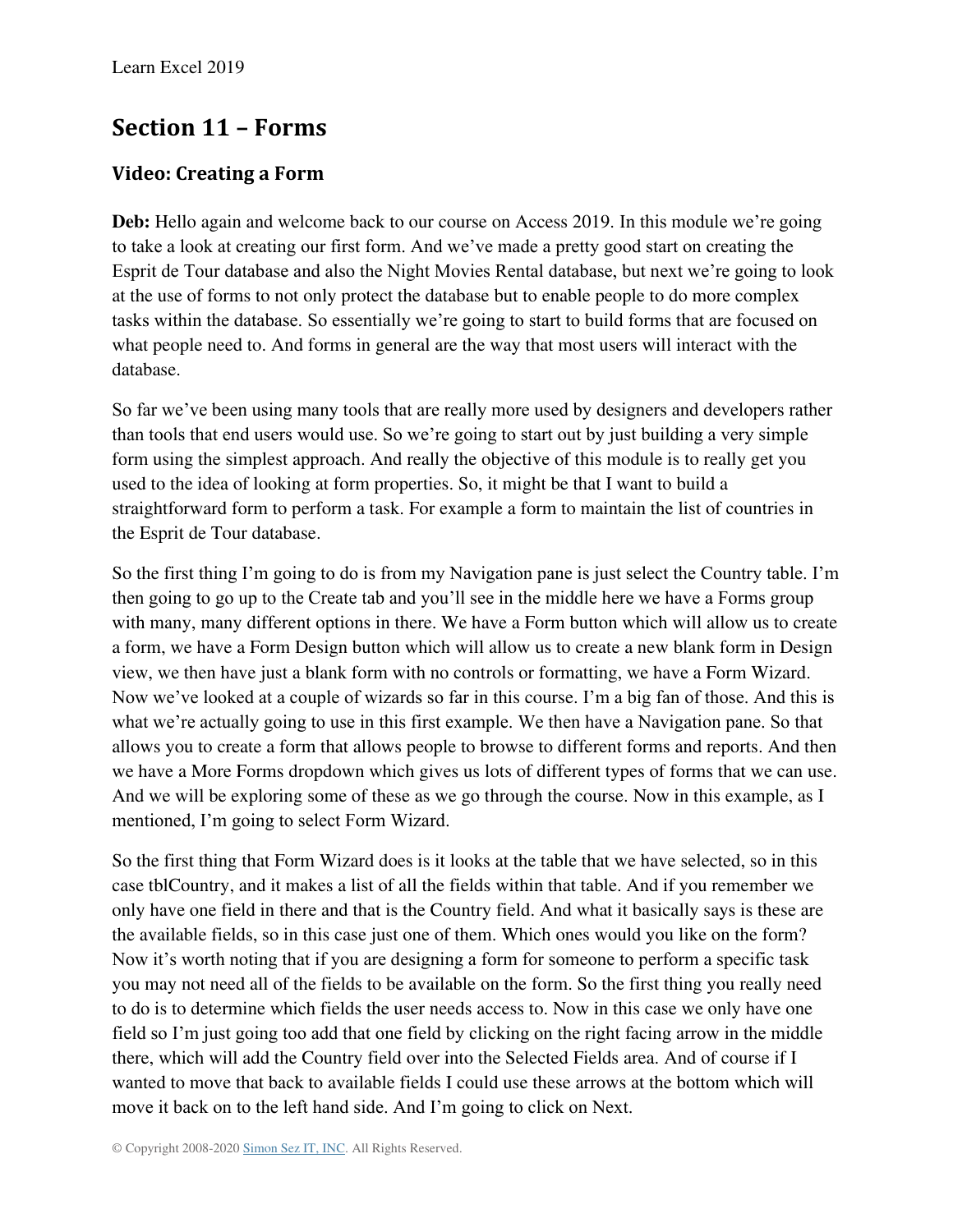Now the Form Wizard is asking us to select a layout and this can be a little bit confusing when you first see it as it's not really apparent that the first and last options are both layouts where you only see one record on this form at a time. So in the Columnar layout however many fields there are you will see them laid out in columns. With Justified instead of having columns you basically have the fields in the record spread out across the page. And with Tabular and Datasheet you are basically seeing a scrolling list of records and in each row you see the fields of the record. So I'm going to choose Tabular for my example.

I'm going to click on Next and we now need to give the form a name. Now I'm going to stick with my naming convention. So we've been adding tbl on the from for tables. So when I'm using forms the prefix I'm going to use is FRM. You can then choose how you want to open the form or you can modify the forms design. So I could open or modify. Now in this case we're just going to open the form. And I'm going to click Finish. And there is my form. So I just want you to note the Tabular layout.

I also want you to note that in the Navigation pane on the left now I have a new category of forms. And this is the type of form that is highly customizable. However first let's talk about the data. Each row represents one of the countries in the Country table. So if I wanted to delete a country, for example U.S.A., I can select it and just press the Delete key on my keyboard. Alternatively I could go up to the Home tab and in the Records group I have a Delete button just there and I could choose to Delete Record.

Now let me just try and delete it and you'll see that I get an error message. So it says, The record cannot be deleted or changed because the table tblTripCountry includes related records. So that is that referential integrity coming into play. So I'm going to close that.

Now if I wanted to edit this form, so maybe I wanted to change the name of Maldives to The Maldives. So let's just jump in there and add the word The. You can see that I don't get any integrity messages popping up. So editing these is absolutely fine. Now I'm actually just going to delete that back out again.

And if I wanted to insert a new country into this list, inserts happen right at the bottom. So you can see I have a little blank field just there. So I can click in there and add a new country of Peru. And when I've made a change, in general I like to make sure that that's all saved. So I'm going to jump back up to the Home ribbon and in the Records group just click my Save button.

Now note that these countries are in alphabetical order but now that we've added Peru it hasn't reorganized itself. So these are no longer in sequence. And I'm going to show you how you can get around that a bit later on in this module.

So this is the basic approach for data maintenance in a form. So now we're going to go into design of the form. So on the Form tab I'm going to right click and I'm going to go into Design view. Now this form currently has three sections. You can see there we have a form header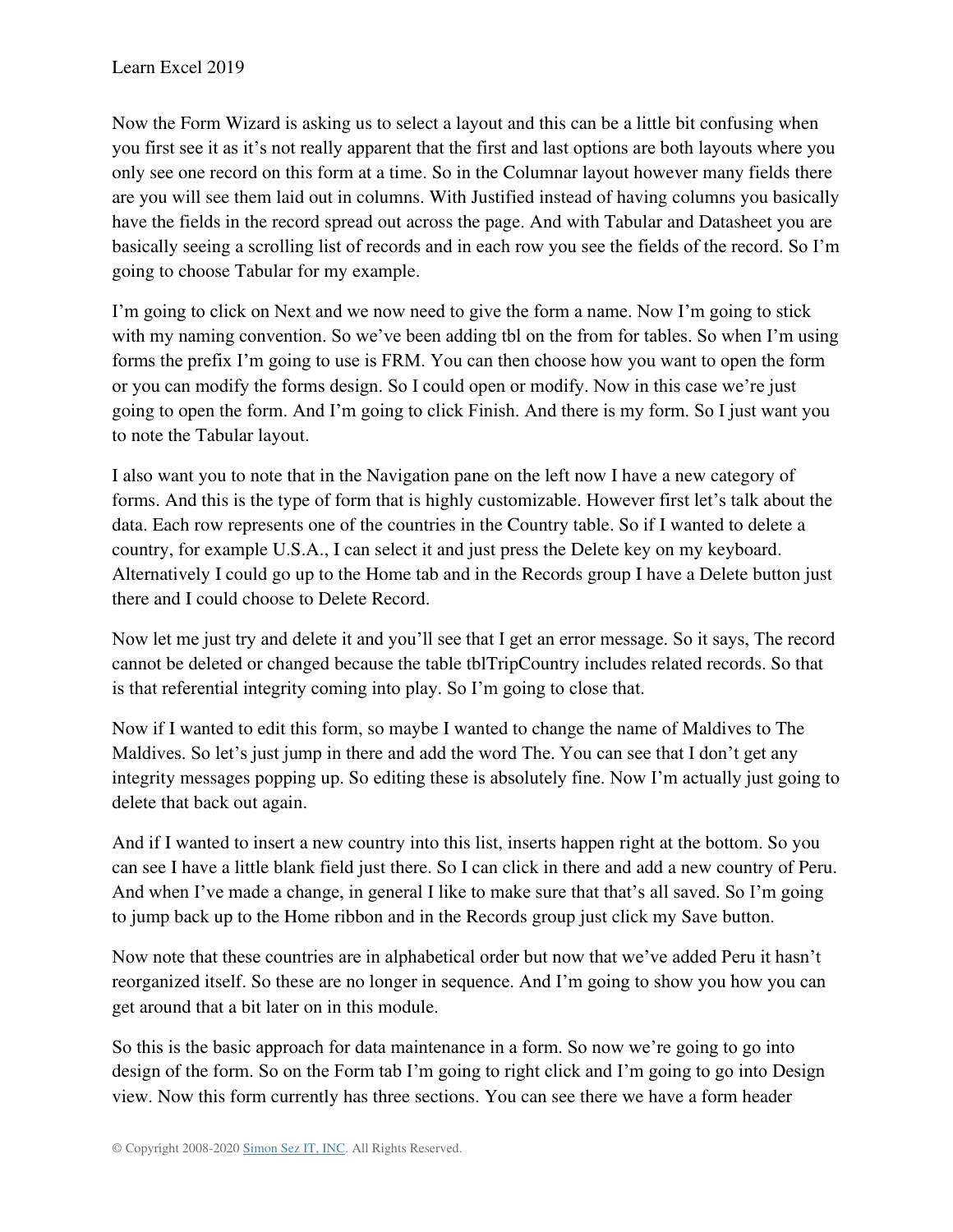which also includes that country title, we then have a detail section and this is where all of the countries are listed, and then finally we have a form footer. And at the moment there is no footer on this form.

Now I'm going to make one small change here to the header and I am going to cover this a little bit more later on but you can see here that the header gets a default content. So it's just picking up Form Country Tabular, which is what I named this particular form. But I can go in and change that. So I'm just going to delete that out and change it to Countries We Visit.

It's also worth noting that when I'm editing there is an orange border around where I'm typing. So if I select the Country field you'll see that I then get that orange border which means that I'm editing that field. And if I click up here in the Tools group on the Property sheet you can now see all of the properties for the selected field. And you can see in here there are loads and loads of properties. And we're certainly not going to cover all of these but we are going to take a look at a few of them.

So let's start with the top one which says Name. And the field is called the Country field. So that's fairly straightforward. What is the source? Well it says here that the source is Country, which it is in this form. And it's the Country field in the tblCountry table record. What's the format? Well currently the format is blank. Now there is a default for format which is based on the fact that this type of field is a text box. So if it's blank in there it usually means that it is a text box as that is the default. So essentially we have a text box on a form, its name is Country and it's control source is Country and it has a blank format. Let's go down these properties and just go to font size. And you can see currently there I have a font size of 11 in action. So I'm just going to change that to, let's change it to 20. And you can see immediately that that's reflected in our form design. Now if I go back to Form view, so I'm going to right click and go to Form view, you can see that it's increased that font size but you can also see that it's now kind of, I can't really see the names of those countries so I'm going to need to make a little bit of a change. So I'm going to jump back into Design view and I'm just going to drag that down a little bit and just make some adjustments to the size of this box. There we go. Now let me just double check that by right clicking and going back into Form view and I can see that those look a lot better now. So hopefully that gives you more of an idea of the types of things that you can do when designing forms. Now I can see in here there is one correction that I need to make in South Africa. I just need to change that to a capital A and I'm going to click Save.

Now I'm going to jump back into Design view one more time and note that the Country field is still selected. Now if we right click on that field I want you to notice at the bottom, so properties is currently open. That's the property sheet that we have on the righthand side. But I also want you to note that we have form properties down here as well. So let's click on that and now in our pane we get the properties for the entire form as opposed to just the properties for the particular field that we had selected. And that is one of the most important things when you're using forms is just making sure that you have the right object selected.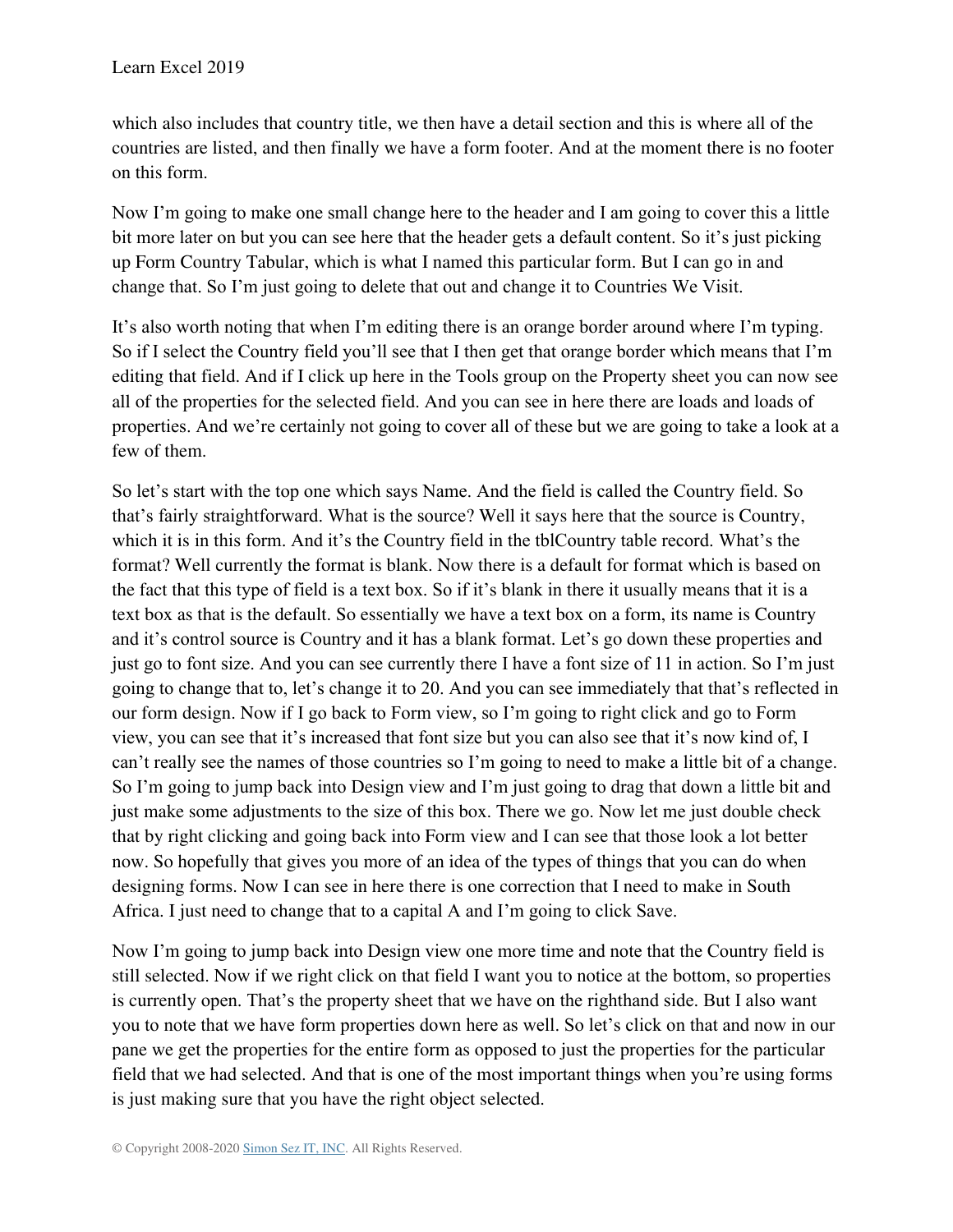So let's take a look at some of these fields. Right at the top we have record source and it says tblCountry. And that means that the records here are coming from the Country table. I'm going to quickly jump across to this Data tab and you can see that one of the properties here is Order By. Now what I'm going to do is I'm going to say Order by country. And that means that the entries on the form will be ordered by the country field in the record. So let's see how that affects our form. I'm going to right click and go back to Form view and you can see that Peru is now in the correct sequence. So everything has been reordered into alphabetical order. So whilst Peru is now in the correct sequence it's still at the end of the records in the table.

I'm going to add another country at the bottom here. So that is Canada. And to get this to update by my sort order that I set I'm going to go up to the Home ribbon and just select Refresh. And you can now see that Canada has jumped up into the correct position.

So that is it. That is your introduction to creating a form. We're going to expand on this idea over the next few modules so please join me for that.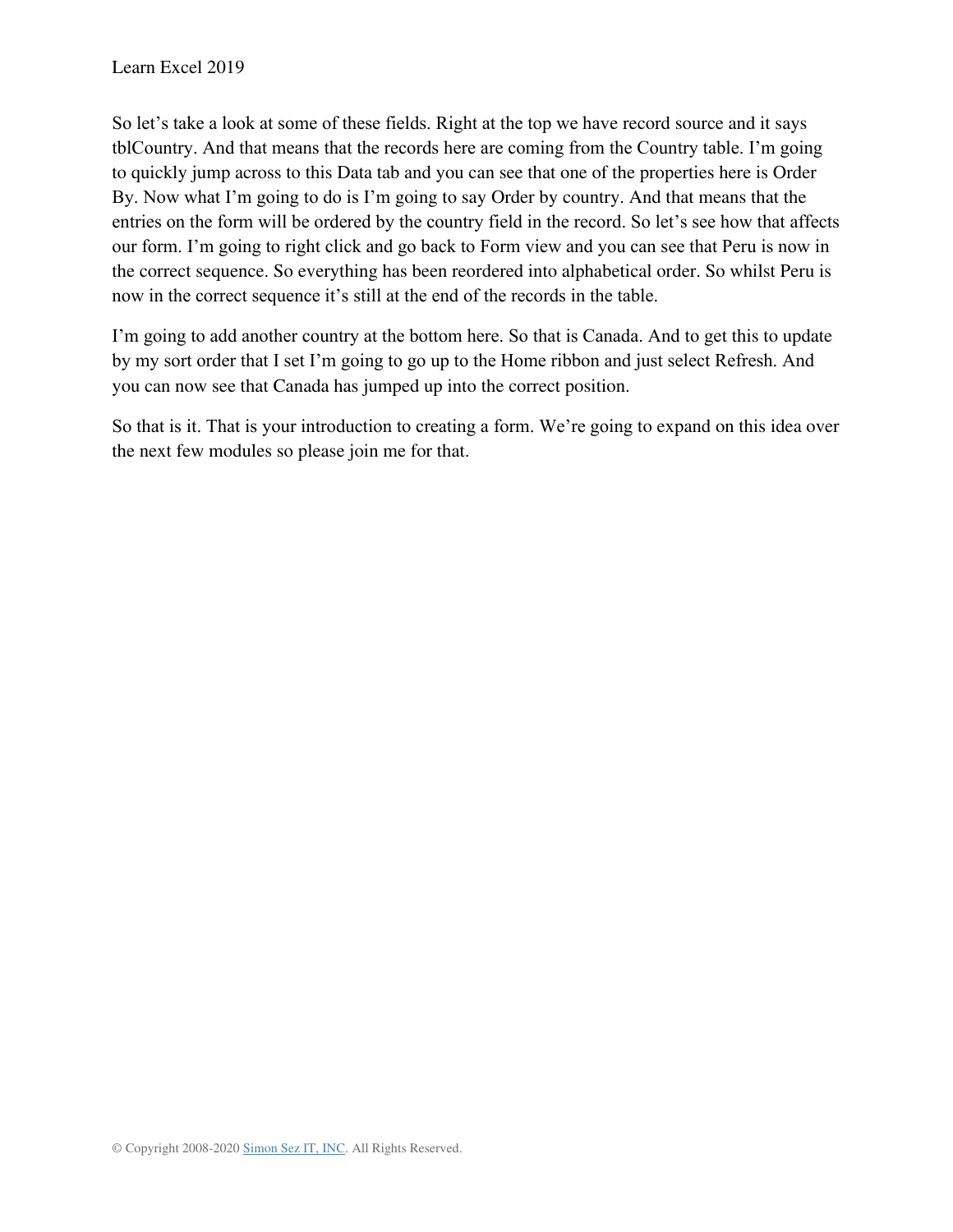#### **Video: Modifying a Form**

**Deb:** Hello again and welcome back to our course on Access 2019. In the preceding sections we started taking a look at how we could create forms and in this module we're going to continue looking at the form we made for maintaining the list of countries in the Esprit de Tour database.

Now I've returned the size of the country field to its former size of 11 points and I'm going to jump back into Design view. And what I want to do is I want to look at the form properties. So I'm going to select that from the list and in the Form Properties property sheet you'll see that one of the properties that we have is Default view and currently it says Continuous Forms. Now I'm actually going to change this to Single Form and I'm going to return to Form view.

Now in Form view I no longer have that continuous view with all of the fields in the form. Now in Single view each record occupies one form. And you can see that I have navigation buttons at the bottom. So currently it says I'm on record 1 of 16, which is Antarctica. And I can use my arrows to go to the next record, which is Argentina and I can scroll through my records that way. I can also jump all the way to the end to Zimbabwe and I could also jump back to the beginning of Antarctica. I could also if I wanted to add a new blank record from here as well.

Now in Single Form view we can do all of the normal functions. So if I wanted to go in and make any changes to this record I can click in the Country field where it says Antarctica and make the relevant changes. There's nothing different about this.

If I wanted to delete the record I could select the record and you'll note that the highlight runs all the way down the page. And I could go up to my Home ribbon and select Delete Record in the same way or alternatively I could press the Delete key on my keyboard.

So the point I'm trying to get across here is that Single Form view works pretty much the same. You can view, you can insert, you can modify, and you can delete records.

Some other things that you can do is supposing I wanted to filter. I can go up to my Filter button, I could go down to my Text Filters, and I might want to say I want to see all the records that begin with C, and click on OK. And you can see now that I have four records, the first one being Canada, and I can scroll through. We have Costa Rica, Croatia, and Cuba. And you can now see that I have that filtered indicator in the bottom bar. So if I wanted to remove the filter I can just click it and my list is now again unfiltered.

I can also search for records. So you can see I have a Search field down here. So if I wanted to search for example for Africa you can see it's taken me straight to the first record where it finds that word.

So in terms of finding my way around I can use those controls on the Home tab when I'm in Continuous Form view or Single Form view.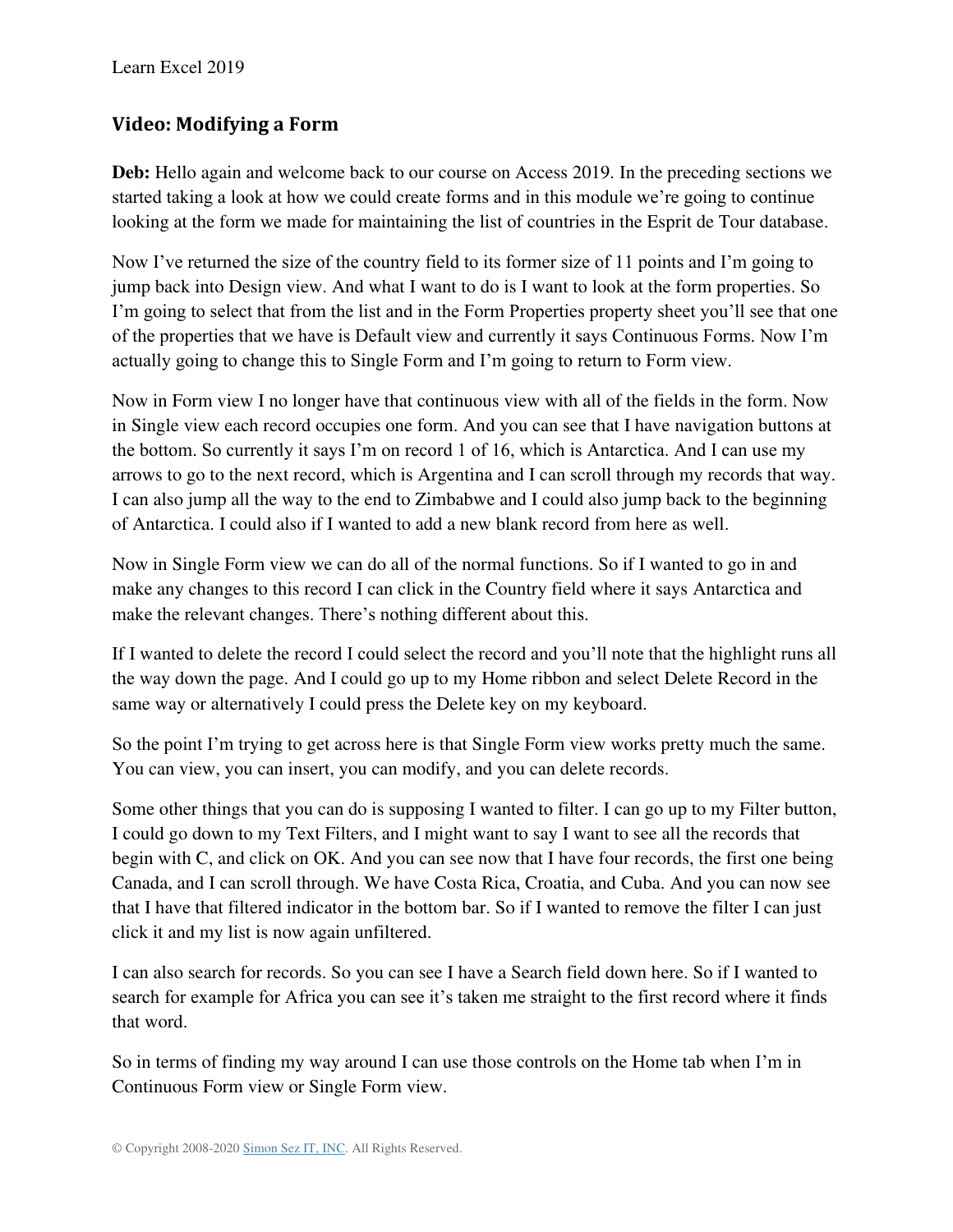Now one thing I want to point out to you is just going back to this Views group at the top here. You can see currently I have three options, Form view which is the one that I'm currently in, Layout view, and Design view. And obviously I can switch between these views just by selecting them and we are going to focus a little bit more on Layout view in the next few modules.

Now I'm just going to jump back into Design view and we're going to continue taking a look at this property sheet over on the righthand side.

Now this option here, Allow Datasheet view, is currently set to No. Now I'm actually going to change this to Yes. So basically what we're saying here is that we're going to allow users to also work in Datasheet view. Now that I've changed that if I click back on the View button you'll see that I now have a fourth option in there which will allow me to switch to Datasheet view. Now bear in mind that data might be selected from a number of tables, which is one of the reasons it's not the same as Datasheet view for a table. It's the data that's selected for this form which may be selected from a number of different tables. And it also may be sorted in a specific way as it is here where we've specified the sort order as country.

So hopefully that gives you a good idea as to how to work in Single Form view and also how to utilize some more of those options.

We're going to talk about forms more over the next few sections but before we do I'd like you to do Exercise 04 where I'm going to get you to create your own form, so please join me for that.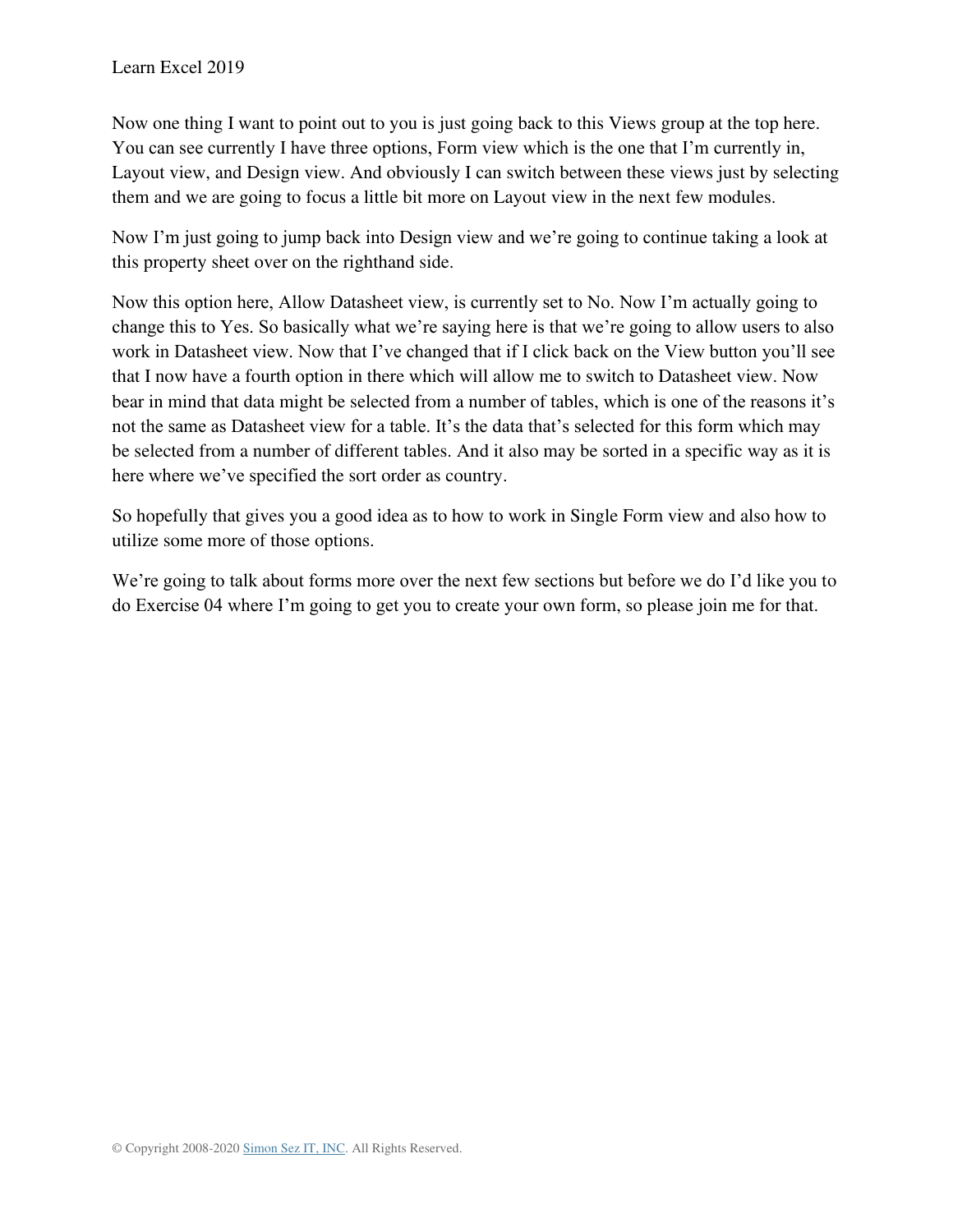#### **Video: Practice Exercise 04**

**Deb:** Hello again and welcome back to our course on Access 2019. It's now time for me to set you Exercise 04. And all I really need you to do is to create a Genre Maintenance form for the Night Movies database.

And here is my Genre Maintenance form and as you can see Exercise 04 that version contains my solution. And you can find that in the exercises folder.

Now note in the Navigation pane you'll see the name of the form, so frmGenreMaintenance, and I just want you to note a few things about this form.

It's default is Single form and Datasheet view is allowed. So if I go up to my View dropdown you can see that I can see Datasheet view. The genre within the maintenance form data set is sorted by genre name. And in addition to producing a working form I've also selected a theme for the form. Now I haven't shown you how to do this but it might be good for you to have a little experiment and see if you can work it out. So when you're in Design view see if you can select the theme of Slice.

Also for the header I want you to change the style of the header so it has no border but it's shadowed. And I want you to make the single control in the form, so the one that holds the genre itself, make that a little bit taller so that all of the text fits in.

I want you to also make sure that that has a shadow effect as well. And a shadow just for your note is considered to be a special effect.

So I want you to try and give that a go. There are a few things in there which we haven't covered yet but don't worry too much if you get a little bit stuck. We are going to be covering those things later on. I just want you to have a real explore around and see if you can work out how to do it.

That's it for Exercise 04. I will see you in the next module.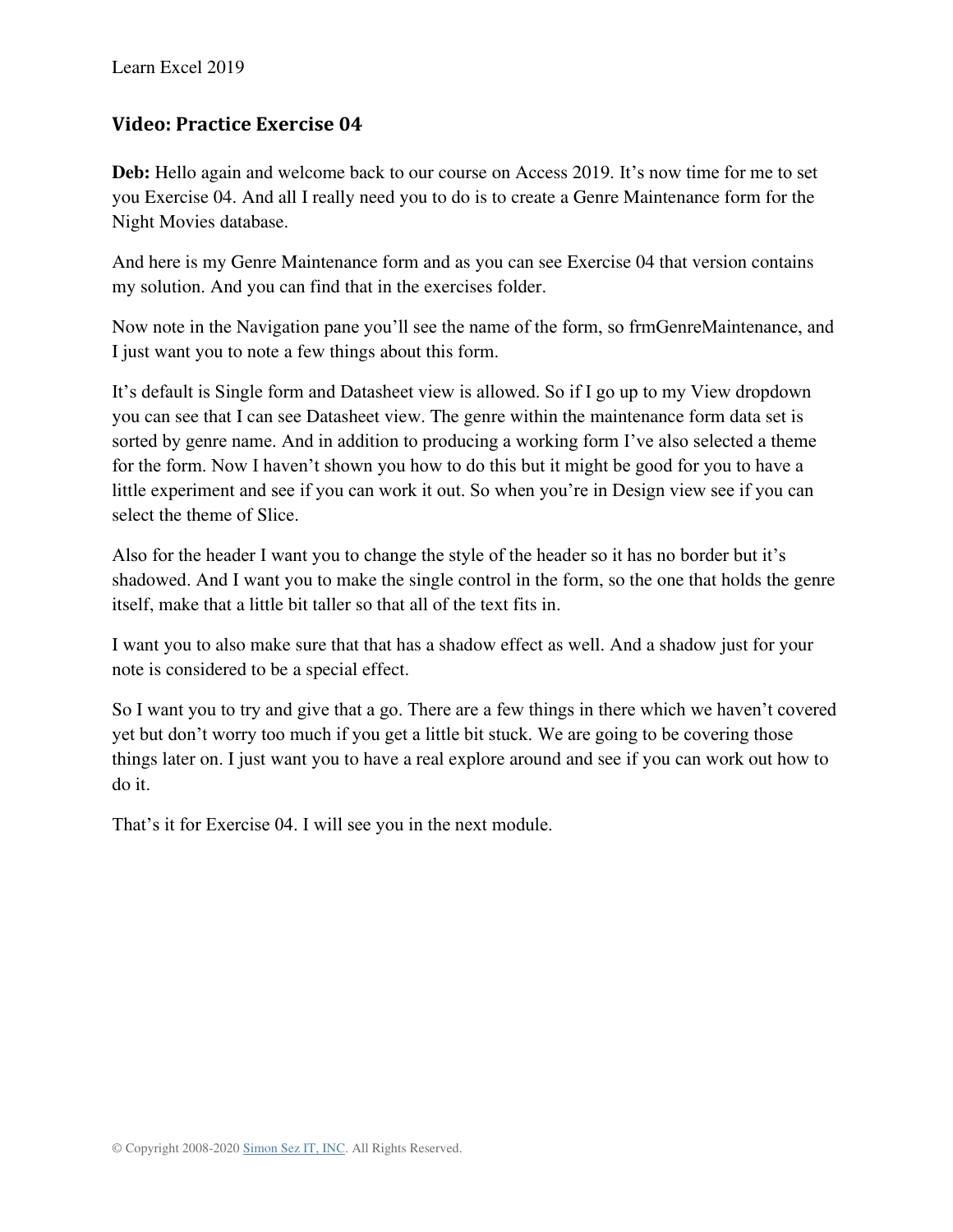#### **Video: Forms in Layout View**

**Deb:** Hello again and welcome back to our course on Access 2019. In this module we're going to be taking a deeper look at Layout view and we're going to start out by creating a new form.

So if you remember in the preceding section we created a Country Maintenance form and you can see here in the Navigation pane that that's still called Country Tabular. Now I'm actually going to rename this. So I'm going to right click and I'm going to select Rename and I'm just going to change that to Country Maintenance. So what we're going to do is to create a form to maintain trip information. And that information really is the main body of data in the Esprit de Tour database, but we're going to create it in a slightly different way this time. So I'm going to select the Trip table, I'm going to go up to the Create tab and instead of using the Form Wizard like we did previously I'm just going to click on Form. And what Access will do is create a form and in this case it's a much more complex form than what we had previously because we have lots of different fields as opposed to just one in the previous module. And in this section we're going to work on this form in Layout view.

Now we can confirm that we're in Layout view on the status bar. So in the bottom righthand corner you can see that if I hover over I have Layout view selected because it's highlighted in gray. I could also confirm that by clicking on the View dropdown and I can see that Layout view is highlighted. And you can also see that I have a Form Layout Tools contextual ribbon with three subtabs, Design, Arrange and Format. And really Layout view is a type of design view and we're going to use this Layout view to do some design work. And as we go through I will point out the difference between Layout and Design view. So primarily what we're looking at here is the layout of the form.

Now with this particular form it's a single form type form. So let me use the View button on the Design ribbon to switch into Form view and I can use the navigation buttons at the bottom of the table to step through the different records, as we saw before.

Now the main difference between this form and the one earlier on is that this one has all of the fields that are in the Trip table and they're arranged by default in tabular style. So in Form view if I wanted to modify the activity level I could utilize the dropdown. Now as I haven't replaced Country with the new Trip Country facility that we created using relationships earlier I still have the old style country information based on a value list. And if you remember initially the only value that we had was U.S.A. If I wanted to go in and update the description I can just click in the field and edit. And the same is actually true for all of these fields. However, this in itself could be quite dangerous. I want you to cast your eyes up to the ID field where we currently have the number four and you really need to think to yourself, "Do you want people to be able to go in and change that number?" Remember ID fields are automatically assigned from within Access. So that might be something that you don't want people to change. And we're going to look at how you would restrict that a little bit later on.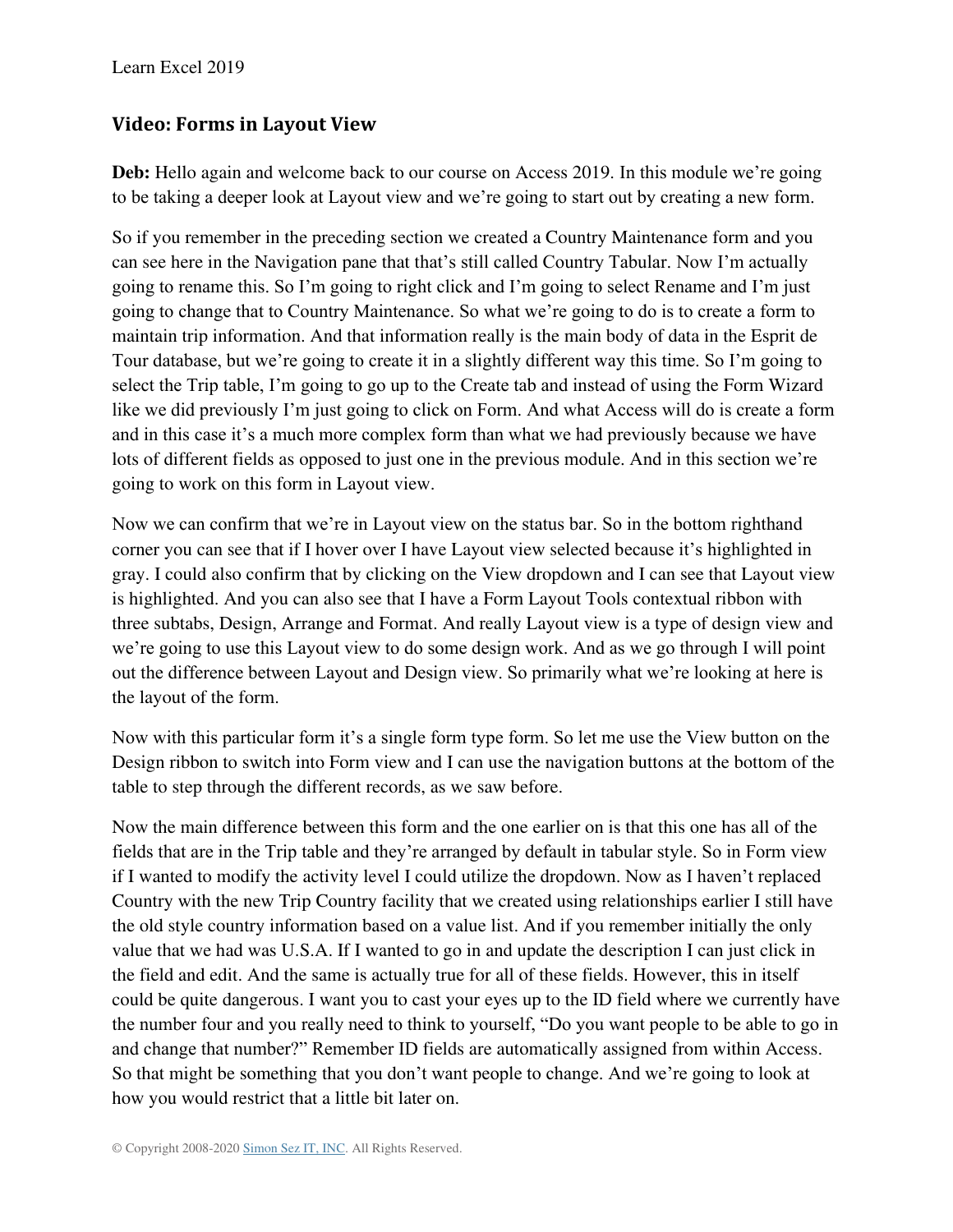Let's jump back into Layout view and it's worth noting that when Access creates a form it uses a tabular layout. And if I click the plus sign just above and next to the ID field it will select what is in effect a table on this form. Now if you've used other Microsoft products you might be familiar with the concept of a table. You might have created them in Excel or maybe Word. And as with those types of tables you have rows and you have columns. So in this table we have one row for each field in this trip table.

Now just be careful here because there are really two uses of the word Table. So there is the table as in the Trip table and that's essentially a data table in Access. And the table as in the layout table, which is what you can currently see highlighted in orange here. So just be aware that that word Table kind of has two different meanings, depending on the context.

Now each row in this table holds a field from the Trip data table. And each row has a label and a container for that piece of data. So you can see the labels would be considered ID, Code, Trip Name, Activity Level, so on and so forth and the values are in the next column. Now creating a form in this way gives us a very tidy or neat looking form. Everything is nicely arranged in rows and columns. However there is a downside. Generally speaking creating a table in this way is a little bit wasteful of space. If you just take a look in that first field, the ID field, look at the amount of space that you have to the right of the number four. It's not the most efficient use of space. So let's take a look at how we might be combat that by changing the layout.

So suppose that I think there is far too much space wasted by ID and Code. So what I'm going to do is I'm going to put both of them on the same row. So one way of doing this is to first click in the ID field, make sure that's selected with an orange border, hold down Control and click on its label so that we both of those selected. Now I'm going to press the Delete key and I've essentially deleted that row in the table. Now again click somewhere within and what I'm going to do is insert a row above the selected row. So I'm going to go to my Arrange tab and I'm going to select Insert Above. So now we have a new empty row at the top. I'm going to click within that row and I'm going to click on Split Horizontally.

Now I'm going to put ID in the selected cell. So in order to do that I need to click on the Design tab and select this option, Add Existing Fields. So now what happens is that you see a panel with a list of all of the available fields from the Trip table. So all I need to do is select ID and drag and drop it to where I want it to be. So you can now see that what that's done, so you can see that I have the ID number and the ID label in for the first two cells. I'm now going to grab Code and I'm going to drag it into the remaining cell. And it actually splits that into two cells. So it's got the code label in the left and the data on the right.

So now that I have that I essentially don't need this second row because it would be a duplication of information. So I'm going to select my second row and I'm going to press the Delete key. So now I've got a better use of space by putting the ID and the code together on the first row. And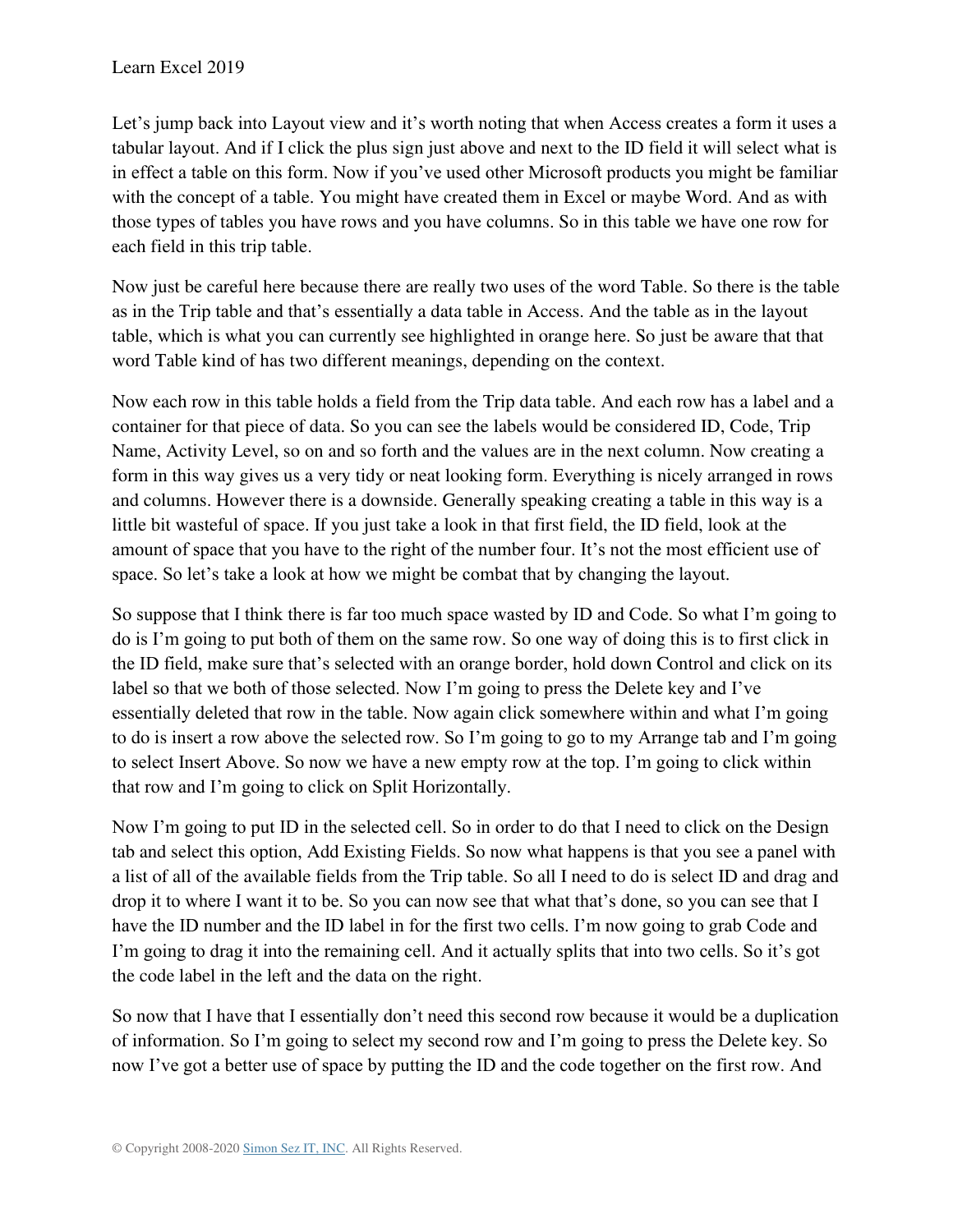I've very quickly been able to make a change to the layout of my form. So this is really one of the best things about Layout view is that it makes it very easy to keep things nicely lined up.

Now it's worth noting that I'm not restricted to just controlling the layout. I'm just going to close this field list pane down. Now you can see here that these are a little on the narrow side. I can't quite see all of my text so I'm just going to make those a little bit bigger to accommodate that and I'm going to click on Property Sheet.

So currently I'm viewing the properties for whichever item I have selected. So in this case it's the value for the field. And you can see there in the Property Sheet it says my selection type is a text box. So for example, if I was to jump to something like Activity Level you can see there it says Selection type combo box because we have that little dropdown there. Now if I was to select Trip Name on the form you can see there that Trip Name is considered a label. And one of the things that can be confusing is that labels can tend to have rather generic names. So you can see here this is called Label 6. So this can make them quite hard to identify. So in general what I like to do is just to rename them. So I'm going to rename Label 6 to Trip Name Label. So that's just going to make it a lot easier for me to locate. You can see it down there now.

Also with this caption, by default captions take their name of the associated field. So in this example it's called Trip Name. Now I might just want to put a space in between there because it really, it's just a caption.

Now let me just jump back to ID for a moment because there's another very useful option here under the Data tab. You can see here where it says Enabled we have a value of Yes. And I'm actually going to change this value to No. Now let me go back into Form view and where I have Trip Name I can click in here and I can make changes, the same with Activity Level, Country, Description, but if I try and click in ID I can't click in there. So what we've essentially done is we've really locked that field. We've disabled access to that field. So it means that anybody else who's accessing this form isn't going to be able to change the ID number.

Now another important thing to note here is that if I'm using this form for trip maintenance and I wanted to add a new trip I can use this button down in my navigation area for New Blank Record.

So that's pretty much all I wanted to show you in regards to editing forms in Layout view. I'm going to save this form as Trip Maintenance and I will see you in the next module.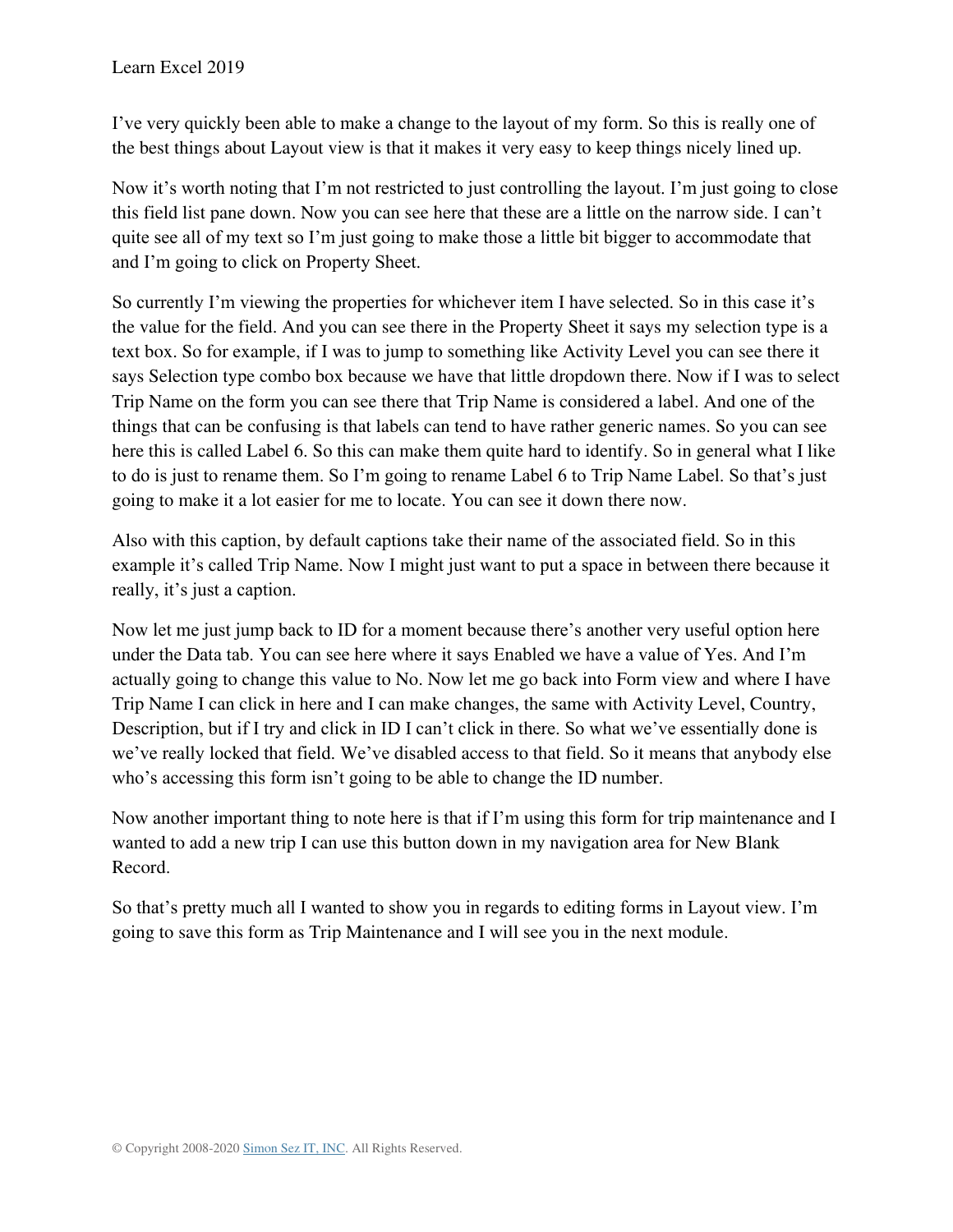#### **Video: Forms in Design View**

Deb: Hello there and welcome back to our course on Access 2019. In this module we're going to continue looking at forms, in particular in Design view. Now in the preceding section we made a Trip Maintenance form and most of the customizing was done in Layout view. Now working Layout view can be quick and you can get good results but if you really want control you need to use Design view.

Now before we jump into that I just want to take a moment to look at one of the other options for creating a form, which will eventually lead us into talking about Design View.

So I'm going to jump up to the Create tab and this time I'm going to select Blank Form. And what I get is pretty much what you would expect. I get a completely blank form.

Now if you look on the righthand side in the field list you'll see that there are no fields listed. So when it comes to adding fields I don't any to choose from at the moment. Now I'm just going to click on Show All Tables and this is going to basically show me all of the tables in my database. So I'm going to expand tblTrip and you can see there now I have the fields available to me from that particular table. So what I'm going to do is I'm going to double click on the Code field and you can see that that's now added it to my form. And it's also added it with a label of code.

Now before I go any further with this I just want to take a moment to highlight something very important. I'm going to jump into Design view for the Trip Maintenance form.

Now in Design view what I'm going to do is I'm going to click on any field, I'm going to right click and I'm going to go down to Form Properties. And you'll see here the very first property is the Record Source, which currently says tblTrip. So what we essentially say here is that the Trip Maintenance form is bound to the Trip table as that is the record source. Now I'm just going to close that form down and I want you to look at the form that we've just created. I'm going to right click and I'm going to go down to Form Properties and you can see something slightly different here. The record source has something different in its field and I'm just going to make this a little bit wider. The record source is instead a query, an SQL query. Now you can't actually see the whole of the query here. Currently it says Select tblTrip.code, and if I click in there and use my right arrow, from tblTrip, and a semicolon at the end denotes the end of the query. And we're going to cover queries in more detail a little bit later. But what this means is that essentially this form is not bound to a whole table, just to a single field.

So let's just quickly close that properties sheet, let's go back to our Design tab and I'm going to select Add Existing Fields. And we expanded tblTrip earlier and you can still see all of those fields there. So I'm going to take Duration Days and double click. So we've now added a second field from the same table. Let's now go back in and look at the properties for the form and you can see again that the record source has changed again. So it now says Select tblTrip.code and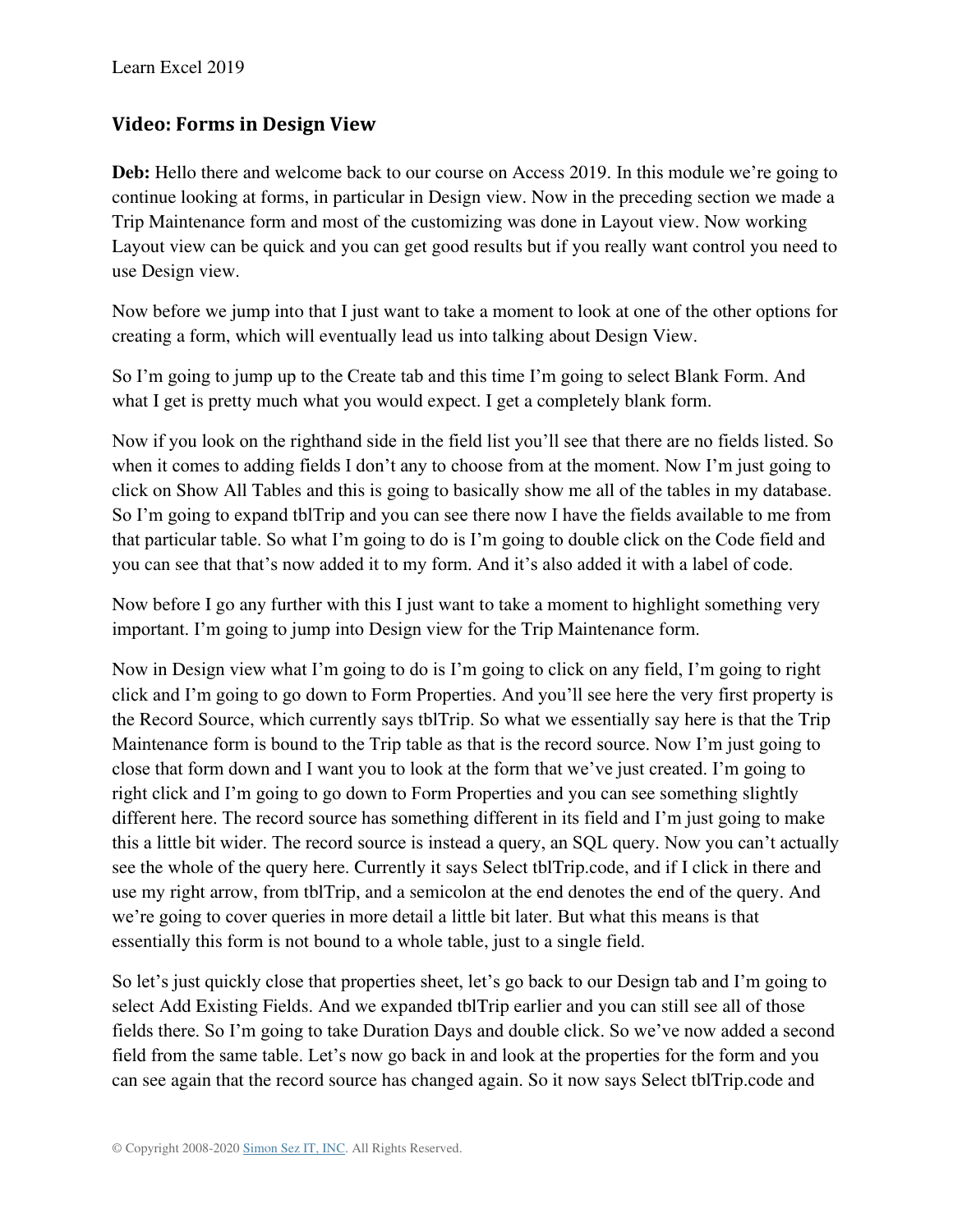tblTrip.DurationDays from tblTrip. So it's basically just telling us that we've selected the Code and Duration Days fields from the Trip table.

So you can probably see how this goes. I'm going to close this down once again and just go back to Design and Add Existing Fields. Because we have access to all of our different tables we can mix and match fields from different tables to build up our form. And the important point to take away here is that a form can be bound to a table or to a query.

Now notice that I am currently in Layout view. Let's switch to Design view and I'm going to close down my field list for the time being.

So in Design view those two fields are there and you can see their labels. And I can click on these individually. Now essentially these are still within that tabular structure, which is why they're kind of nicely lined up. Now what would happen if I essentially removed that tabular structure? Well let's try it. Let's go up to Arrange and click on the Remove Layout button. Now when I click on this what I have essentially is free reign to move these around wherever I like so they're not bound within the structure. And I can drag Duration Days down here. And you'll see that when I select something like Duration Days the label goes with it. So you can see here that that tabular structure that we used to have in place is now gone and I have free reign to drag my fields wherever I want them to be. So this gives you a lot more control when you're designing your forms.

Now that is great but it can also mean a lot of extra work for you. Because that alignment has gone if you want things neatly aligned you essentially have to do it yourself. Now there are lots of tools available in Access to help you with this.

Now I want to jump across again to the property sheet and I currently have that Code field selected. And if you look at the format options for this field, so I'm going to click on that tab, there is a whole set that tells you how wide and how high the control is. And you can change the color, the background colors, font, all of those kinds of things. So lots of different properties that you can adjust.

So let's go in and make a quick change. So here where it says Top, this is going to control where the field is placed. So I'm going to say I'm going to change that from half an inch to one inch and you'll see when I click away you'll see that move. And if I want to do the same for the code label I can click on that and I can also change the top there to one inch.

So I could also control the alignment options for my fields as well. So if I select everything on here and go up to my Arrange tab I have an Alignment dropdown. So I can select to align to top if I wanted to and bring both of those in line. Again alignment options might be something that you're used to using in other applications, like PowerPoint or Word. They work pretty much the same in Access as well.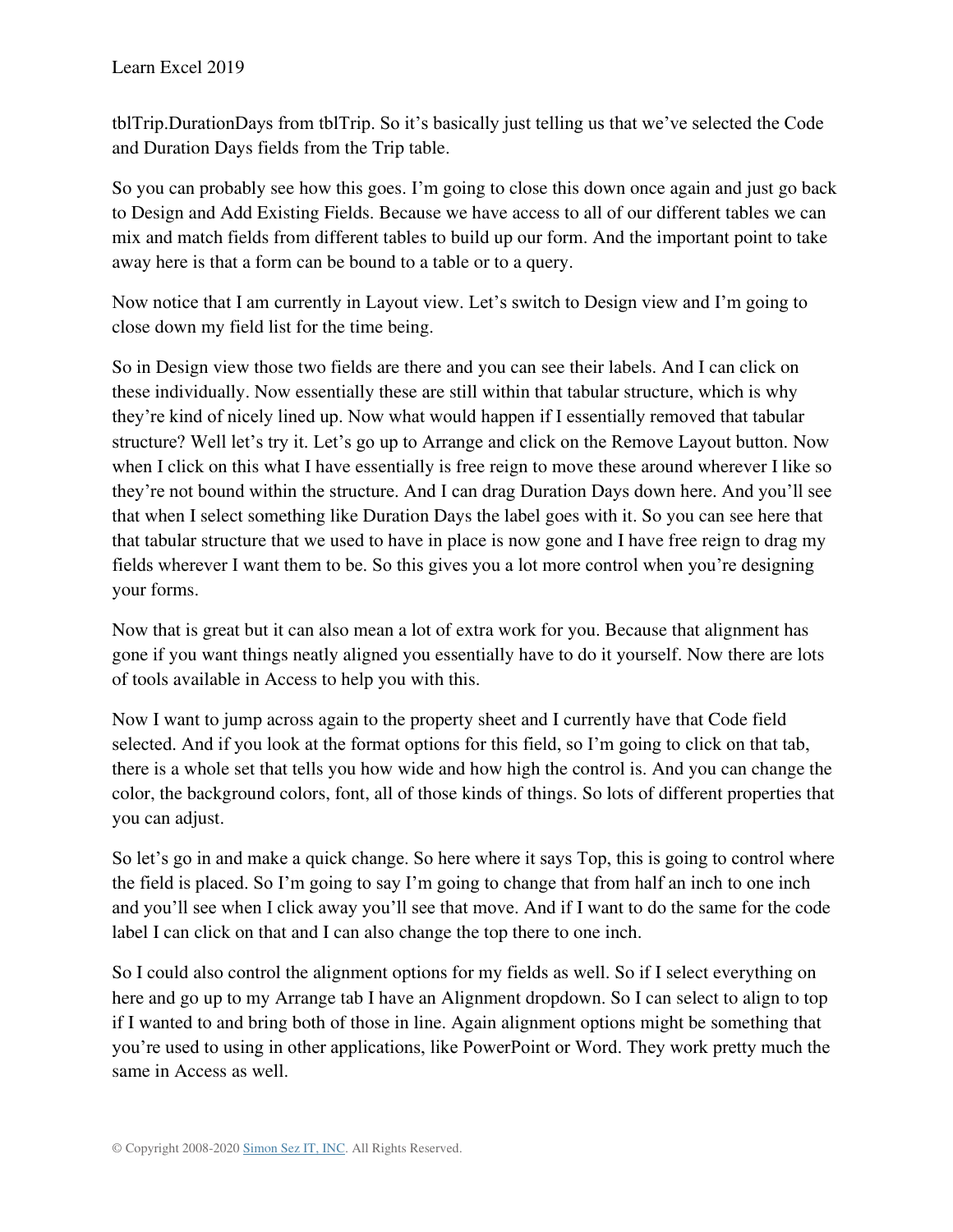So that's just a quick run through of some of the formatting or stylistic changes you can make. I'm going to close down the property sheet and I'm actually going to close down this form. And I'm going to say No to saving the changes.

Now once again I'm going to create a brand new form. So I'm going to go up Create and this time we're going to use the Form Design option. Now this gives me an empty form and the empty form has a default size. And it's worth noting that there is no header or footer and this might be something that we want to add later. Now I'm going to jump into the property sheet again and I'm going to select all. And you'll see at the top there is currently no record source. So this form is not bound to anything at the moment.

Now I'm going to click the dropdown and I'm going to select the Trip table. I'm then going to select Add Existing Fields. And you can see there all of the fields available in the Trip table. Now when we've added these fields before I've been double clicking. You can also drag these fields in order to add them to your form. So I'm going to grab Code and we're just going to drop that on. I'm going to take Trip Name and I'm also going to take Activity Level. Now having done that I would then move the fields and labels around. I might want to resize them, move the labels, check the properties, and I also might want to disable access as we did previously so that those fields cannot be edited. So let's add a few more. Let's add Duration Days, Price Minimum and Price Maximum. Now having added those fields to the form what I would normally do is go back and look in Form view just to see what that looks like. Now I can see that that doesn't look too great at the moment. I haven't been too careful where I'm placing these fields and I would say initially don't worry too much about how the form looks. You want to make sure that you have the information on there and all of the properties are set correctly. And then normally at the end I would really pay more attention to the exact placement of these fields and then also the styling of the form which we'll look at a little bit later. But in general I would do all of that at the end.

So my advice here is to roughly get the design correct first and save the detail for later.

Now I'm going to close this form. I'm going to click on Close and I'm going to save changes and we're going to call this one frmTripDesign and click on OK. And there we go. That's it for this module. I will see you in the next one.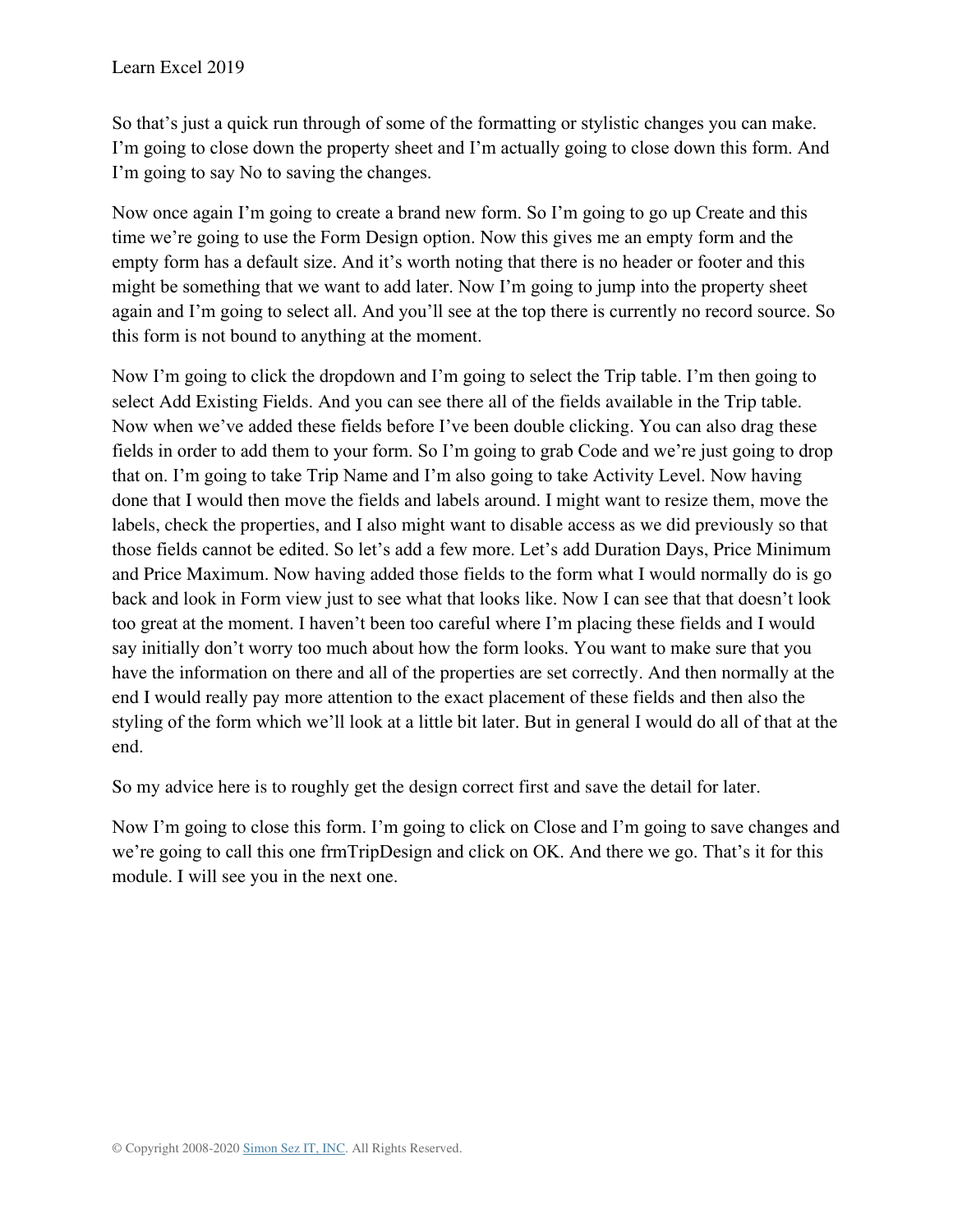#### **Video: Form Design**

Deb: Hello again and welcome back to our course on Access 2019. In the preceding module we developed a basic form in Design view and in this module we're going to go through some other aspects of form design. And this will offer a good starting point for the maintenance of trip information for Esprit de Tour staff as they maintain the details of their trips.

Now the first thing I want to ensure is that I have all of the fields that I need on this form. So I'm going to jump back up to that Add Existing Fields button and you can see that I haven't yet added the Country field and that's because I'm going to show the countries visited but I'm going to use the new Trip Country facility. So we're going to come back to that.

So apart from that the only missing field is the ID field. So I'm just going to grab that and I'm going to drag it and drop it onto the form. And the other field it looks like I don't have is Description so I'm going to grab that as well and just drop that onto my form.

Now my fields are a little bit all over the place. This isn't a particularly attractive looking form at the moment. So in a moment I'm going to move these fields around into the positions that I want them to appear in, but just before I do that just one other thing. When we're dealing with maintenance forms you don't always need to show the name of a field. So you don't always need to have the field label visible. Not having it visible doesn't impair the operation of the form at all. So I just wanted you to be aware of that. You don't necessarily have to have this label there.

Now I'm going to move these fields around in a moment into a logical sequence and I'm also going to rename the label fields and change the words in the labels. So I'm going to close my field list, I'm going to open up my property sheet and I'm going to do all of those things. So join me in a couple of moments when I've done that.

So there we go. I've rearranged some of the fields in my form. I've also done some things like I've removed the label for ID and Code and I've also renamed some of these other labels just to make them a little bit easier to understand.

So the next thing to do is to work out how big each field needs to be. So what I'm going to do is I'm going to open Form view and I can look at my form and I can kind of get an idea as to which fields could be a little bit narrower or which fields need to be slightly bigger. So I can see here that ID could probably do with being much narrower and also the Code field could probably be a bit narrower as well. I'm going to want to widen out that Trip name field so I can see more of the trip name. Now I'm not going to approach this in a scientific manner. I'm really just going to adjust the size of the fields and then run through the existing data to make sure everything fits.

So let's go back into Design view and I'm just going to grab this and I'm going to make the ID field a little bit smaller. I'm also going to make that Code field a bit smaller and I'm going to make Trip Name quite a bit wider. And while I'm here I might as well make Description a bit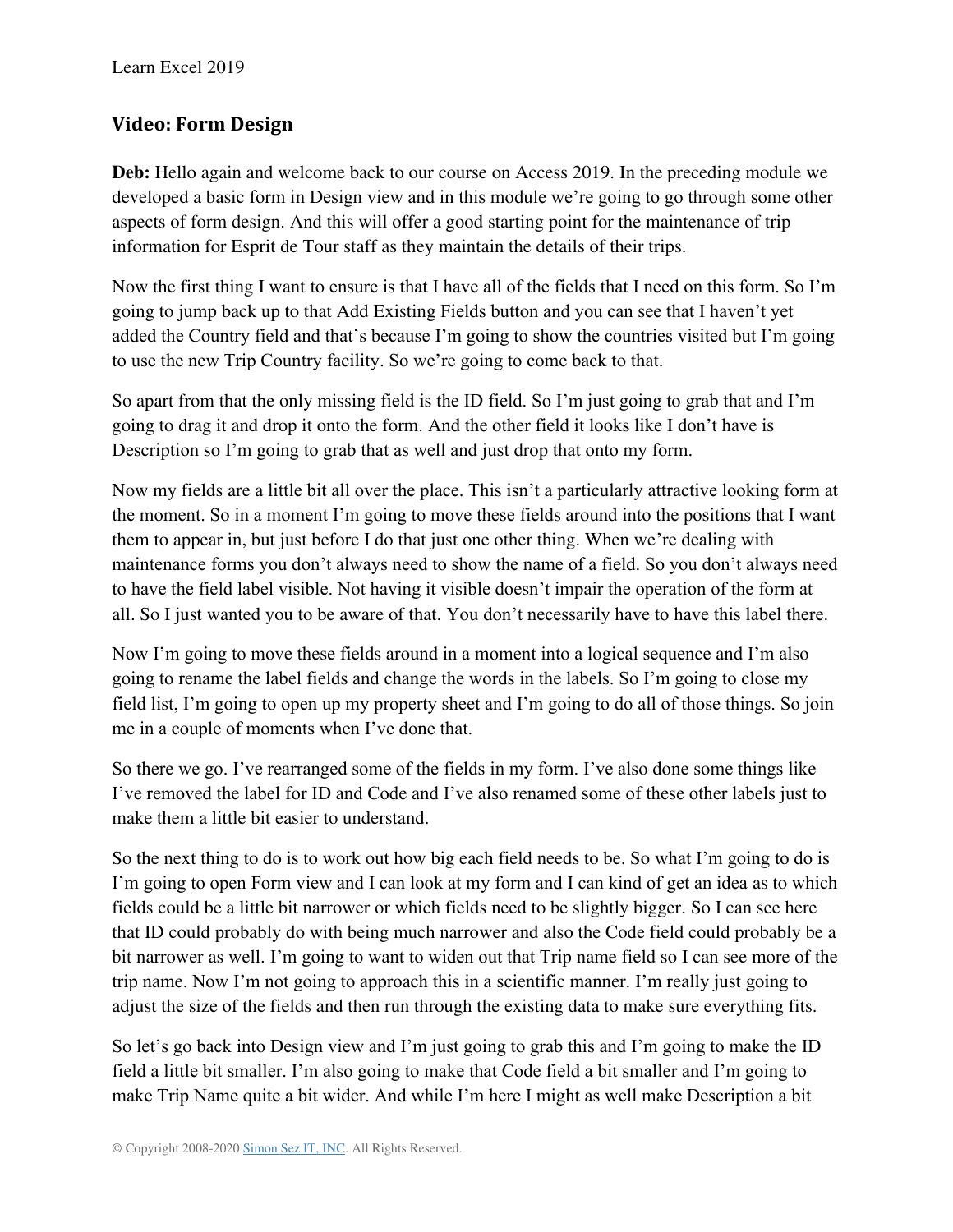wider as well, like so. Now let's see how that looks. Let's right click and go into Form view. Yeah, I can see that looks a little bit better but there's a couple of other changes I want to make. So I could do with making these even smaller and Duration Days, and I might want to add a bit more height to the description. So let's just do those changes as well. So make ID even smaller, Code can do with going in a bit. I'm going to make Duration Days smaller and I'm going to give the Description a bit more vertical room. Let's do one final check. There we go. So I'm reasonably happy with that. You could spend all day doing this but I'm reasonably happy that that looks not too bad as it is.

So the next thing I want to look at is alignment. Now I've done a fairly decent job of aligning up these fields just by eye but we can get a little bit more granular with regards to alignment. So let's jump back into Design view. Now what I want to do is I want to align all of the controls in the top row. So I'm going to select all of the fields by holding down my Control key. I'm going to go up to the Arrange tab. I'm going to select Align and I'm going to say align to top. And what that will do is it will align all of the fields to whichever control is at the top. And I think mine were pretty much aligned anyway so not too much of movement there. I'm going to click away to deselect.

So now I'm going to select Trip Name. We're going to say Duration, Description and Price Max and I'm going to align those to the right. So again that just looks a little bit neater. And I might actually want to have this description label aligned over this side. So I'm going to disconnect it from the actual value field. I'm then going to select ID, Activity Level, Description, and Price Min, go to Align and I'm going to say align left. So let's switch to Form view and see what this now looks like. There we go. It's actually looking pretty nice.

Now one thing to notice here is that the Code is currently selected. So if I was a user using this form and I press my Tab key it goes to Trip Name, Activity Level, Duration and it jumps over Description, goes to Price Minimum, Price Max and then it comes round to the unique ID. Now the order in which you can tab through these fields is something you can control. So let me show you where you can find that.

Let's go back into Design view. We're going to go to the Design tab and you can see here you have a button for Tab Order. And this shows you the order in which a user can tab through the fields. So Code is at the top so it's always going to start on the Code field. Now ordinarily you probably want users to start at the first field in your form, which in this case is ID. So I might want to change this order by just dragging and dropping ID up to the top, like so. Alternatively I have a button here called Auto Order. So if I select that that's going to order all of my fields based on the positions that I have them in the form. So let me see, we've got ID, Code, Trip Name, Activity Level, Duration Days, Description, Price Min, Price Max. So that is the order that I want people to be able to tab through the fields in so I'm going to click on OK. And now if we go back to Form view you can see that the ID is selected this time.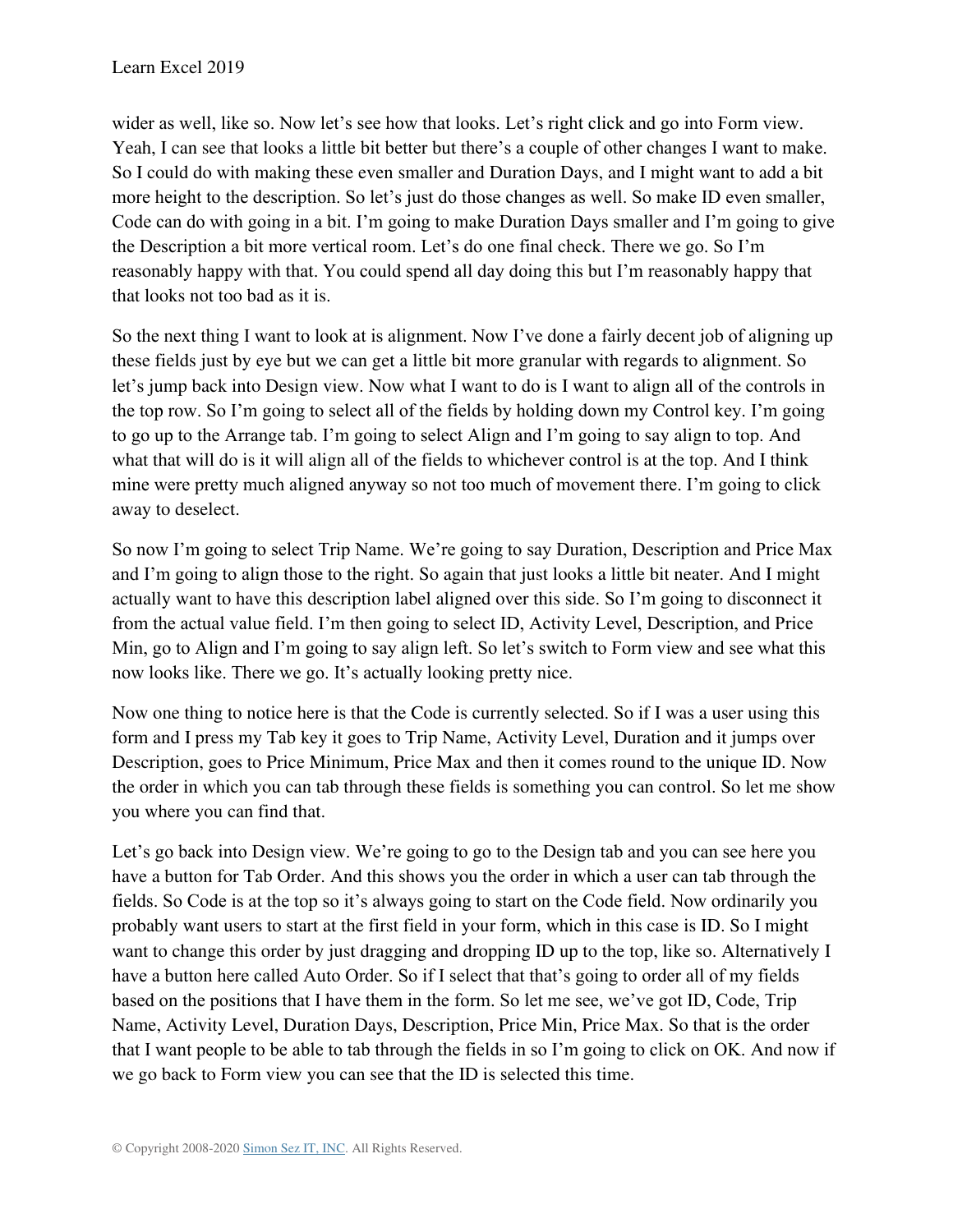Now the final thing I want to show you here is just how to add a header and footer into this form. So again on the Design tab you'll see you have a group that says Header and Footer and you can choose to add a logo, a title or a date and time. So I'm going to click on Title. Now the default title is just the name of the form. So I'm going to change that title. And I'm also going to change the alignment of this text in my header. So currently it's aligned to the left but because I have this field selected with the orange border, if you look over at the property sheet you'll see about halfway down, and we could make this a bit easier for ourselves by clicking on the Format tab, you can see halfway down we have a Text Align option which is currently set to left. So I'm going to change that to Center to move that title across.

Now I'm also going to insert a date and time into my header and footer. Now I've got both options selected, so include date and include time. I'm not actually going to include time for this form. That is a little bit of overkill. I'm just going to have the date. And I'm going to select the second option here of the 22<sup>nd</sup> of October 2019 and I'm going to click on OK. And I don't know if you can see it. Very small in the top corner here we have a form field. So here we have equals Date. And once we're in this Design view you're kind of going to be able to see the coding that sits behind this date. When we switch to view the actual form you will see the actual date.

So don't worry too much about that. But I actually don't want my date in my header. I want it in my footer. So I'm going to grab the field and I'm just going to do a cut. So a Control-X on my keyboard. I'm going to scroll down to the form footer and I'm going to do a Control-V to paste that in. So now I have that pasted into my footer and I actually want the date to display over here on the righthand side and I can simply do that just by stretching this field out a little bit. So I'm just going to stretch that all the way across and there we go. And if I check my property sheet over here I can see that I have my text aligned to the right.

So let's now see how all of that looks by jumping into Form view. And there we go. That's looking pretty good. I've got my center title at the top, I've got my aligned fields and I have my date showing at the bottom there.

So we've covered quite a few aspects of form design and there are so many more that I haven't covered and we will cover some of these things as we go through the course, like themes and formatting. But for now I'm going to close my form, I'm going to save the changes, and I'm actually going to make that my Trip Maintenance form. So the one that's currently called Trip Maintenance I'm going to rename. Now I tend to have a naming convention and if it's an old copy of something I generally just put an underscore and then Old on the end. I'm then going to rename my trip design form to Trip Maintenance. And that's now my working Trip Maintenance form.

That's the end of this module. I will see you in the next one.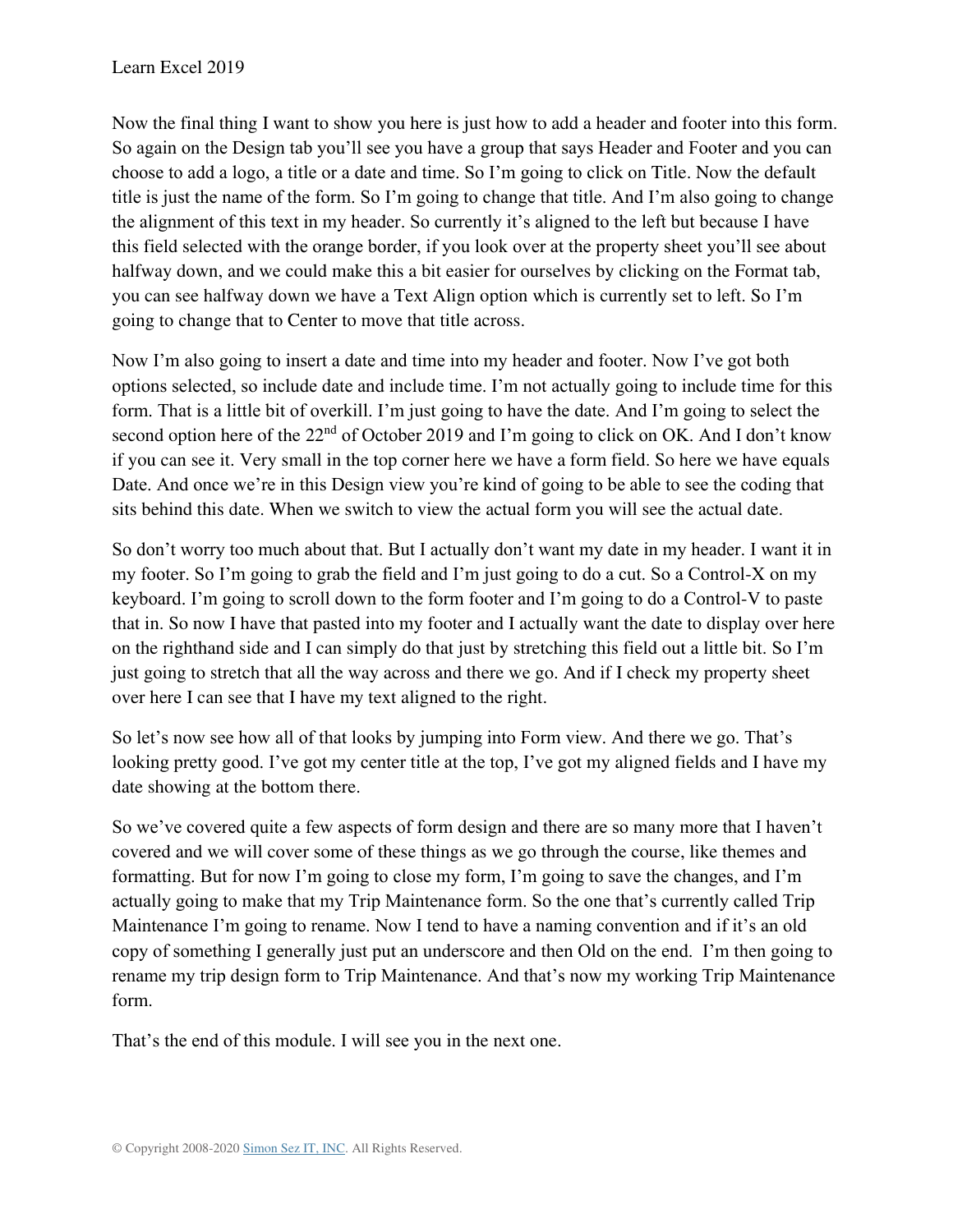#### **Video: Practice Exercise 05**

**Deb:** Hello again and welcome back to our course on Access 2019. It's now time for Exercise 05 and all I need you to do is to create a movie maintenance form.

On this form I want you to include the title, directors, year of release, and run time but I don't want you to add the genre at the moment. We'll get onto that later on.

Now you might display the ID but make sure that the person maintaining the list cannot access the ID.

Now you can see that I've done some work on the styling and it's fairly similar to the styling which we applied to the genre maintenance form. I want you to make sure that the tab order is correct. And note that I have also included the date and time on the bottom of the form in the center. Now some of these fields with regards to sort of the placement of the title and the placement of the footer may look a little bit out of whack at the moment but we're definitely going to deal with that later on.

So you should finish up with an answer that is similar to mine.

Also note that I have changed some of the way that the label controls are displayed and that is kind of personal preference but if you want to do that then please feel free to do that as well.

That's all I need you to do in Exercise 05. See how you go with that and I will see you in the next module.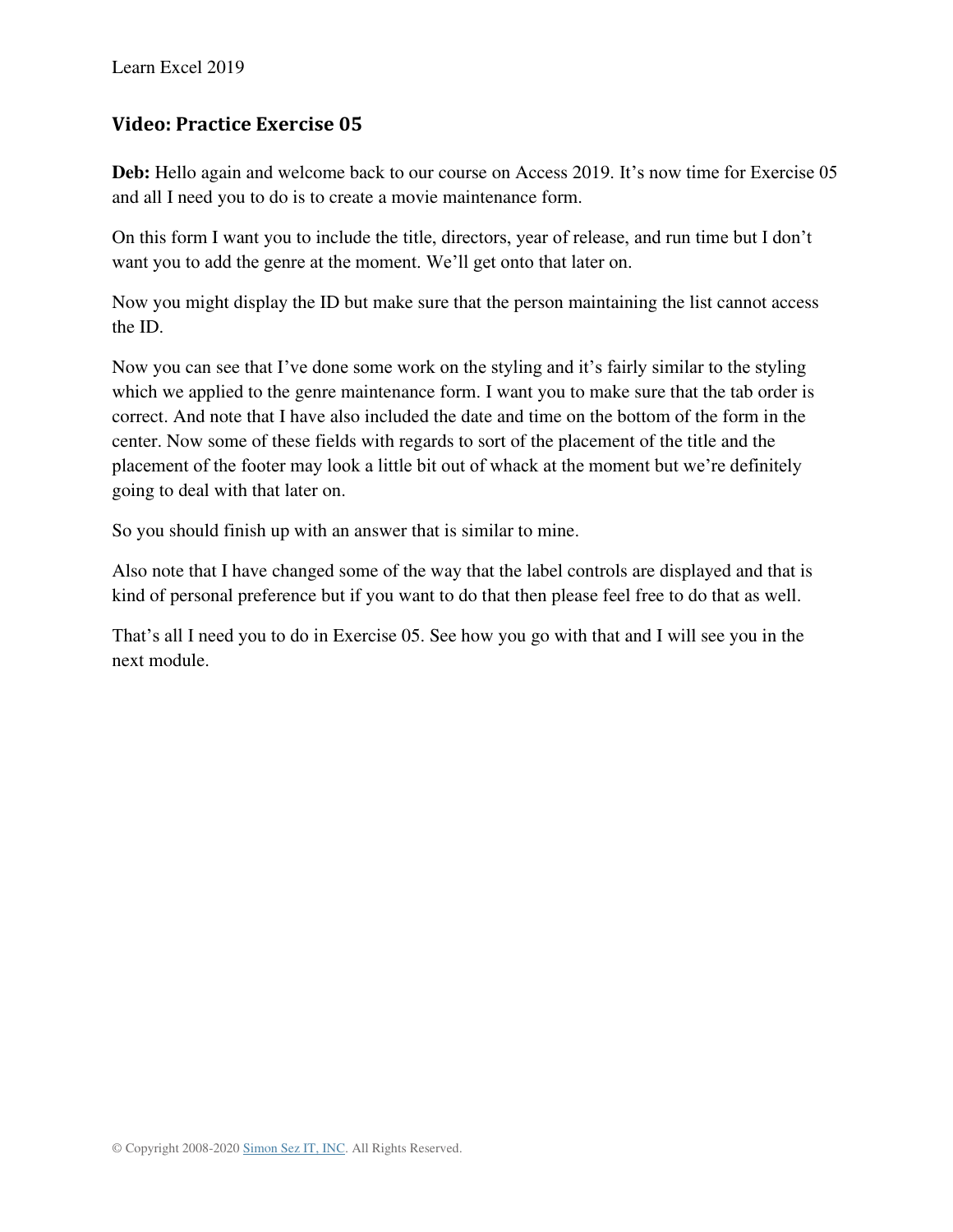# **Section 12 - Subforms**

## **Video: Setting Up Subforms – Part 1**

Deb: Hello again and welcome back to our course on Access 2019. In this module we're going to start to take a look at Subforms.

Now the idea of a subform is that it's a form within a form. And we generally use a subform to show repeated values in a form. So for example, let's open up a new trip maintenance form and remember we haven't include the country or countries on this form. So what we're going to do is we're going to add a subform and each row can be one of the countries that the trip visits.

Now people go about adding subforms in a few different ways. The way that I tend to do it is that I generally build the subform first and then I add it to my main form, so that's the way that I'm going to do it on this occasion just to keep things consistent.

So the first thing I'm going to do is I'm just going to close down this Trip Maintenance form. I know we've just opened it but we're going to come back to that in a moment. And I'm going to go and create a new form. So let's go to the Create tab and I'm going to select Form Design. Now this form is going to contain a list of the countries visited on a trip. And this form in this instance is going to be bound to the Trip Country table. So that's really the first job that we have to do. So I'm going to in and I'm going to open up the property sheet and I'm going to make sure that I have the form selected at the top here. I'm going to jump across to this Data tab and I'm going to make sure that the record source is Trip Country. Now I'm going to use all of the fields from Trip Country so let's go to Add Existing Fields and you can see we have ID, Trip ID, and Country. So let's go through and add each of these to our form. So I'm going to double click on ID, double click the Trip ID, double click on Country. I'm then going to go in and I'm just going to remove these field labels just by clicking on them and pressing the Delete key on my keyboard. I'm then just going to do a little bit of rearranging. So I'm going to take this ID field, I'm going to move it up here, and I'm also going to make that a bit smaller because I don't need too much room for that one. Let's take Trip ID and move that up. Maybe want to make that slightly smaller. And Country just there. And just to make sure that they're all perfectly in line I'm going to hold down my Control key, select them all, I'm going to go to my Arrange tab, the Align dropdown and I'm just going to say align to top like so.

Now something else I might want to do just to make this look a little bit nicer is just to resize the entire form. I don't really need all this space if these are the only three fields I have on my form. So I can choose to make this a little bit smaller like so.

Okay. So let's jump back to the Design ribbon and just go back to the property sheet and make sure that you have Form selected in the top field there and jump back to the Format tab. And it's worth noting the default view here is not going to be Single Form. It's going to be Datasheet. Do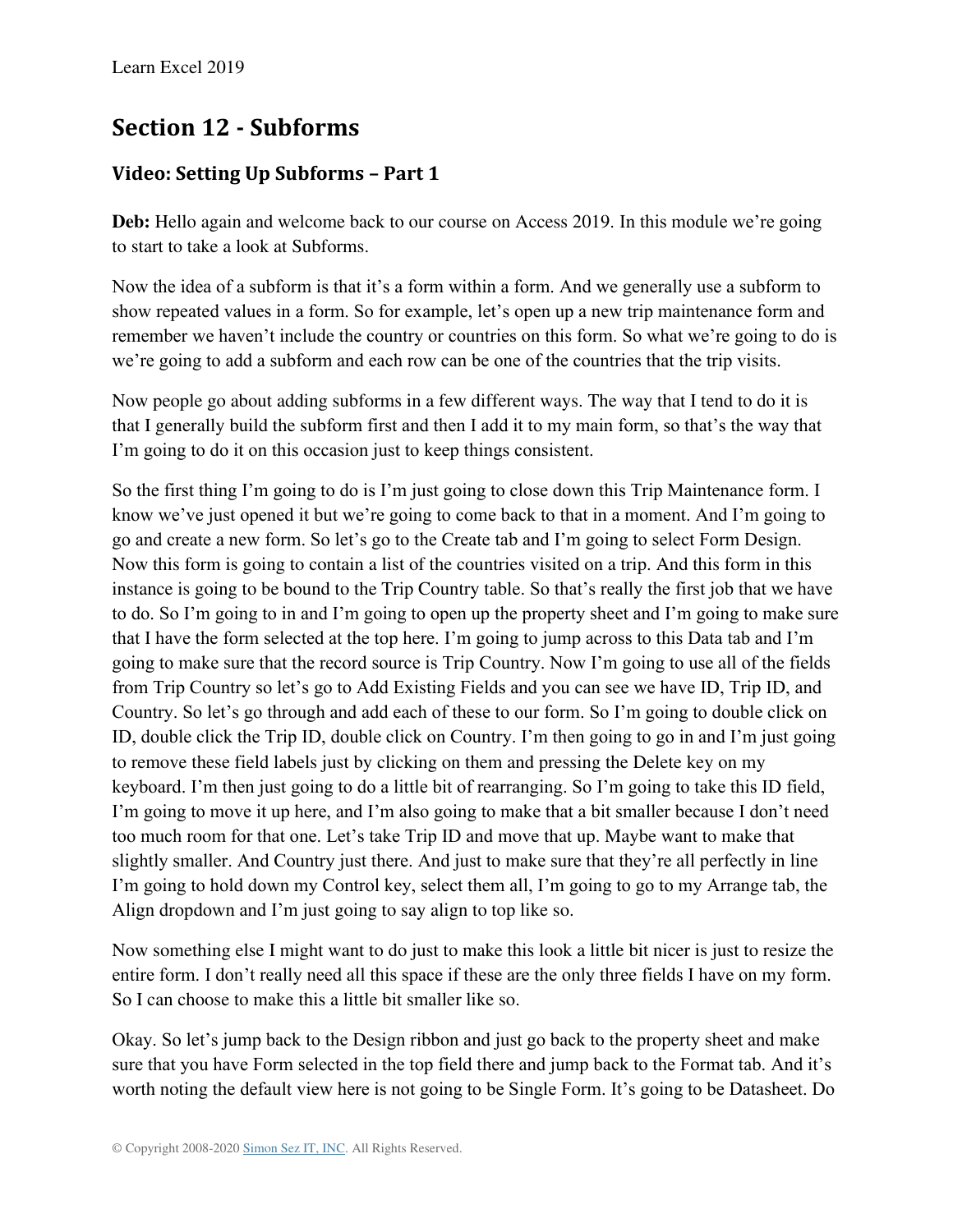I allow Form view? Well in this case no. Do I allow Datasheet view? Yes. Allow Layout view? We're going to say No for that as well. I'm going to close down my property sheet and I'm going to close down my form. And of course it's going to ask me if I want to save changes so I'm going to say Yes and I now need to give my form a name. And in this case I'm going to give the form a name that reflects what the form shows. So I'm going to say frmTripCountry and click on OK. And you should see now that that's been added on the left hand side in my Navigation pane. Underneath Forms I now have frmTripCountry.

So now we're going to jump back to that Trip Maintenance form and we're going to go into Design view.

So now we're in the Trip Maintenance form what I'm going to do is I'm just going to drag the form a little bit over to the right to give us some room in there and then what I'm going to do is I'm going to insert a control on the form. Now we have dealt with controls previously. So if you remember back we've inserted controls by adding fields to the form. And whenever you add a field you get whatever the specified control for that field is. So we're adding a subform. Now the control that we need to add for the subform you'll find it up here in this Controls group. So let's click on the More arrow and it's this one just here. When you hover it it will say Subform/Subreport. So let's click that. So now I've selected that I'm just going to draw it on the screen. Now don't worry too much about the size or the position. We're going to sort that all out later but for the time being just draw a big textbox like that. And what you'll see is that what will automatically pop up is the Subform Wizard.

Now remember every time a wizard pops up this is there to help you and it makes it super simple for me to define which form is controlling this subform. So I'm going to say Use an existing form and I'm going to select Trip Country and click Next.

Now in this next stage Access is asking us would we like to define which fields link your main form to this subform yourself or choose from the list below? So what's actually going on here is that what Access does is it looks at the form in Trip Maintenance and sees that that is bound to the Trip table. It then looks at the Trip Country subform which is what we've just selected and it can see that that is bound to the Trip Country table. And it says what must the link between these two things be? How are they connected? So it's attempting to identify a master field and a child field which it thinks is the basis for the relationship between these two forms. And you can see it's given me a list there of things that I could link between the two.

Alternatively I could define my own. So in this instance I'm actually going to define my own. And what I'm going to say is that the ID field links to the Trip ID in the subform. So that's the ID field from Trip Maintenance links to the Trip ID in my subform. Now it's worth noting that you can go back in and change these in the property sheet if you want to afterwards but this is a good starting point. Let's click Next. You can see here it's picked up the name of my subform, so frmTripCountry, and I'm going to click Finish. And there we go.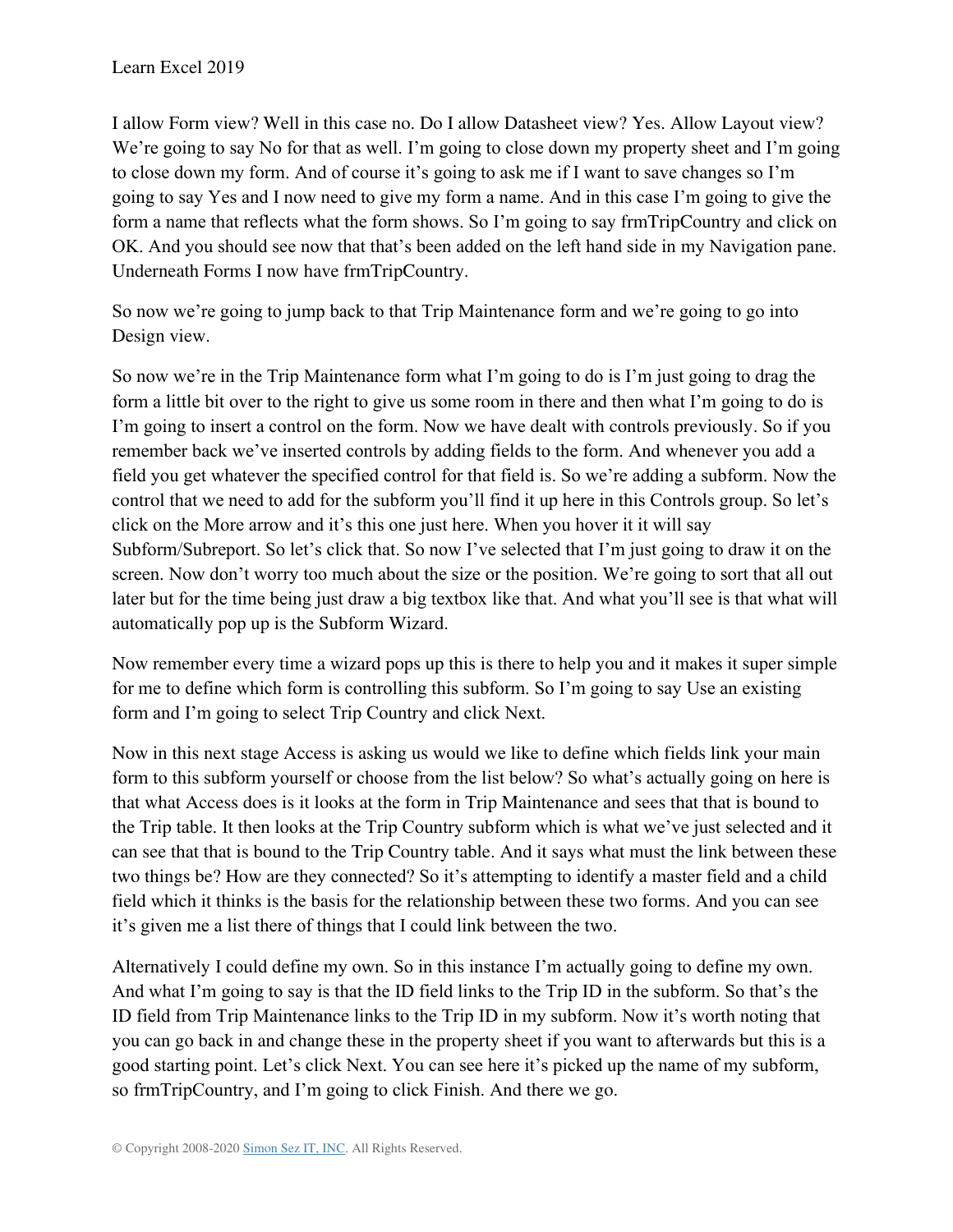Now I'm going to click on the property sheet and I'm going to click on the Data tab and this is where you can see where the source object is, the linked master field, the link child field. So if you want to go in and change these you're perfectly able to do that after the fact.

Alternatively you didn't have to use that wizard at all. If you just click Cancel you could have just come into this property sheet and manually defined everything yourself. And what you will find in there is that Access normally does a pretty good job of working out itself what you want to link together. So a lot of the time you might come into here and find that it's already added this master and child field for you. But again as I said, you could go in and change it if it does get it a little bit wrong.

So I'm just going to close down my property sheet and I'm just going to make this box a little bit taller because we can't quite see all of those fields that we've added.

Now one little thing that I'm going to change here is I can see that it's named it frmTripCountry because that's what we selected in the wizard. Now I'm just going to change that by jumping up to the property sheet. I'm going to go to the All tab and I'm going to change the name of this little subform. I'm going to call it Country Subform. It just makes it a little bit easier to identify.

So now that we've done that let's close down our property sheet and let's try opening our form. I'm going to go into Form view and one thing I can already see here is that my little box that I drew isn't quite wide enough and it looks like we need to make some design changes. So this Trip field is way too large and I can't see the rest of the information. So again if you find that there are things that you need to change you can just jump back into Design view and I might want to make my form a little bit wider. I'm going to make this Trip ID field a lot smaller. I'm going to move this along. And I'm going to drag this out. And then I'm going to jump back into Form view and I can see that that looks a little bit better. We can at least see the country field now.

Now let's see what happens when we start to step through the record. So at the moment we're on the Grand Canyon Family Rafting Adventure and using my buttons at the bottom to move through the records, I'm going to move to the next record, Iconic Italy, Family Safari, no country assigned there yet. So of course we haven't set up the countries for most of the trips but the ones that we have appear to be working okay. So if we go backwards again we can see Italy in there and the U.S.A. in there.

So if I go to the table Trip Country you can see there what I mean. Those are the only two countries that I currently have set up which is why it's pulling through the information for those two and not the other countries.

So what I could do is I could set up the rest of the countries in the Trip Country table but why don't we try our new form? So let's jump back to Trip Maintenance and let's just move through to, let's go to record nine, Croatia. So I'm going to click in the Country field, click the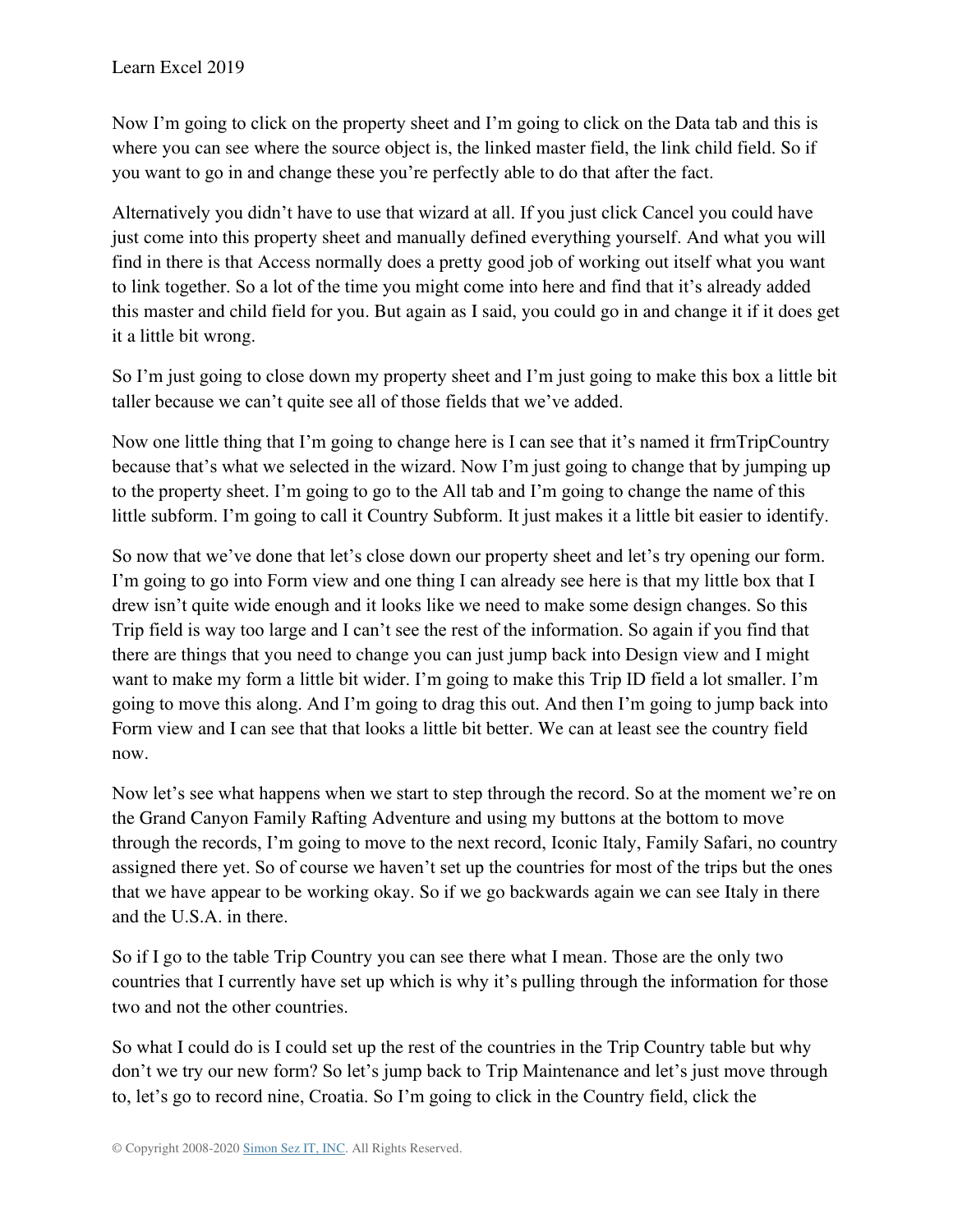dropdown, select Croatia and that's been accepted. So that looks fine. So let's try another one. So let's go forward to the next record. So this is Cuba. I'm going to click and I'm going to select Cuba.

Now I'll just do a couple more. So let's move forward. Now this is one of the trips that goes to two countries. So I'm going to select Maldives and then I can go to the record below and select the other country that this trip goes to. And let's do one more. So this one goes to the U.S.A. Okay let's jump back to the Trip Country table again.

Now notice that when I go back to this table nothing seems to be added in this country field. But if I go up to my ribbon and just do a Refresh All and there you can see that now those countries have been updated. So the form and the subform seem to be working together well.

I'm going to show you one more little thing before we move on to the next module. Now if you look in this subform that we've created we have an ID field and a Trip ID field. Now whilst these are helpful in determining which records to pull out the Trip Country table they're not really useful for end users. So end users who are using this form aren't really required to see these two fields. So what you can do is you can hide them. So I'm going to select the Country field, I'm going to right click and I'm going to say Hide Fields. And I'm going to do the exactly the same for Trip ID. So now we're just left with Country. And if you wanted to just to tidy this up you could stretch out that country field as well just to make it look a little bit neater.

So that is a perfectly reasonable way of setting up a subform. In the next module I want to show you a slightly different approach. So I will see you over there.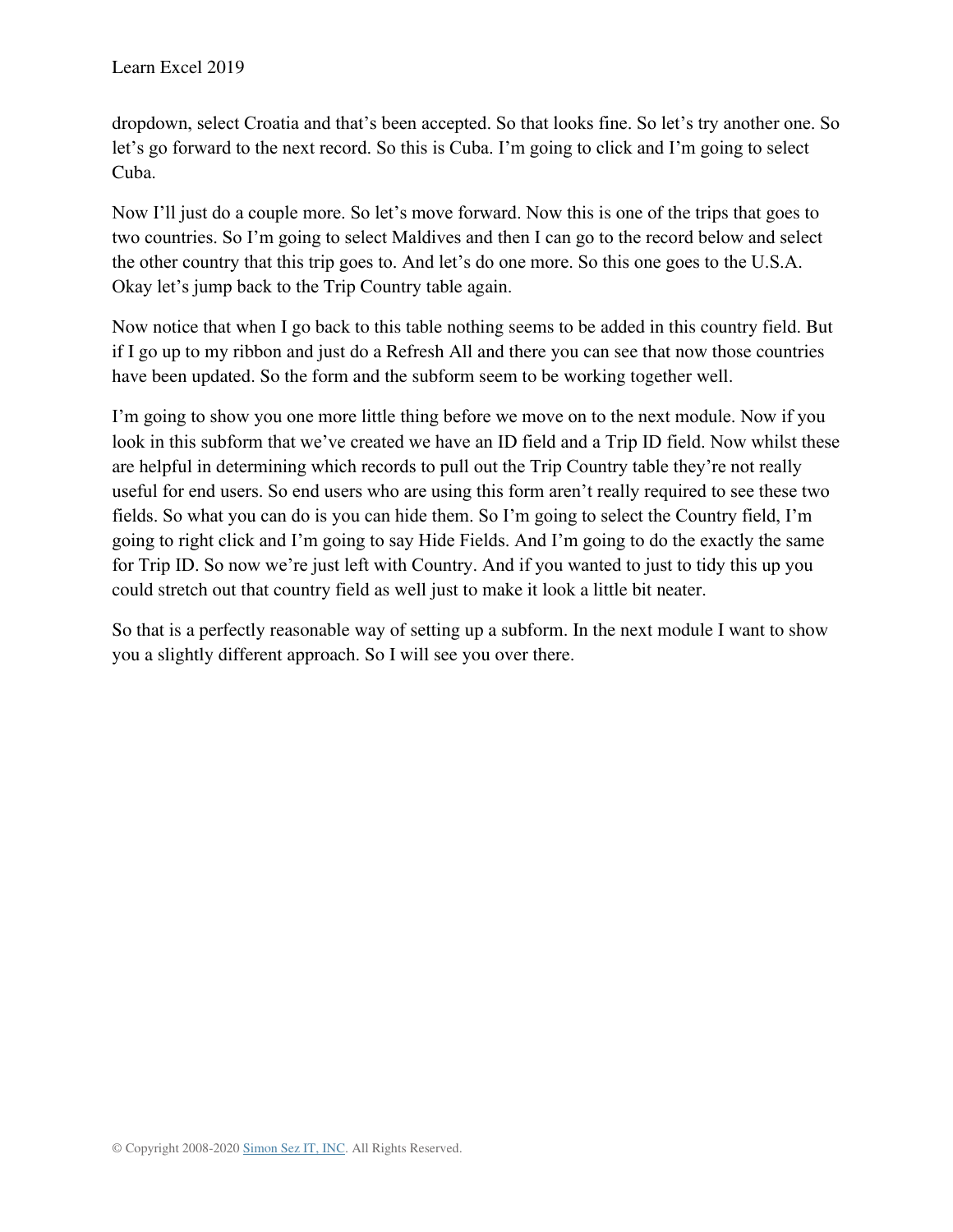#### **Video: Setting Up Subforms – Part 2**

**Deb:** Hello again and welcome back to our course on Access 2019. In the preceding section we added a subform to the Trip Maintenance form and the approach we used is to use a datasheet.

Now with the datasheet as it's configured here a user can add or delete countries from the list of countries visited on a trip but there might be situations where you just want to display the information so that no one can edit it. Now with regards to this Trip Maintenance form we'll need to have both options. So for example, staff using this form need to be able to do things like add countries, delete countries, etcetera, whereas when the information is being displayed to people booking a trip you don't really want them to be able to go in there and make any changes. So in this module I'm going to show you an alternative approach to subforms and also show you how to restrict what people can do with regards to the information in those subforms.

Now I could start again with this subform but it's also possible to change a subform that's already been added. So I'm going to close the Trip Maintenance form and I'm going to open the Trip Country subform in Design view. Now I'm just going to click on the property sheet to open that up.

Now as I mentioned before you don't really need to see the ID and the Trip ID field, however it is important to know that they are there. And even with fields that you can't see the information is still available to access. So for example if you've hidden a field that information is still there.

If we look at our property sheet the record source is the Trip Country table. Our default view is Datasheet. And I'm actually going to change that to Continuous Forms. Then what I'm going to do is I'm going to remove the ID from the form. So let's click on it and press Delete and let's do the same for Trip ID as well, and just press Delete. I'm then going to take my Country field and I'm just going to adjust that very slightly. Let's move it over, let's resize that out a little bit like so and I might want to even bring the bottom of the form up. Now I'm going to close my property sheet and I'm going to close my Trip Country form. I'm going to say Yes to save the changes. And now I'm going to go into Trip Maintenance in Design view. So now I'm just going to tidy this Country field up a little bit. So I'm going to just drag that out a little bit and also drag the actual field out so it takes up a little bit more room. I'm going to move this label up very slightly and I'm going to change the caption to Countries Visited and close down that property sheet. And in fact this looks a little bit too wide for me. Let's move that in a little bit and again I might want to move the whole form in as well. So you can make whichever design changes you'd like to this particular form.

Actually one more thing I'm going to do here is with this label I'm actually going to drag that all the way out. I want this label to be in the middle. So I'm going to drag it out, go to my property sheet, text align. I'm going to say Center. So you can make whatever adjustments you like.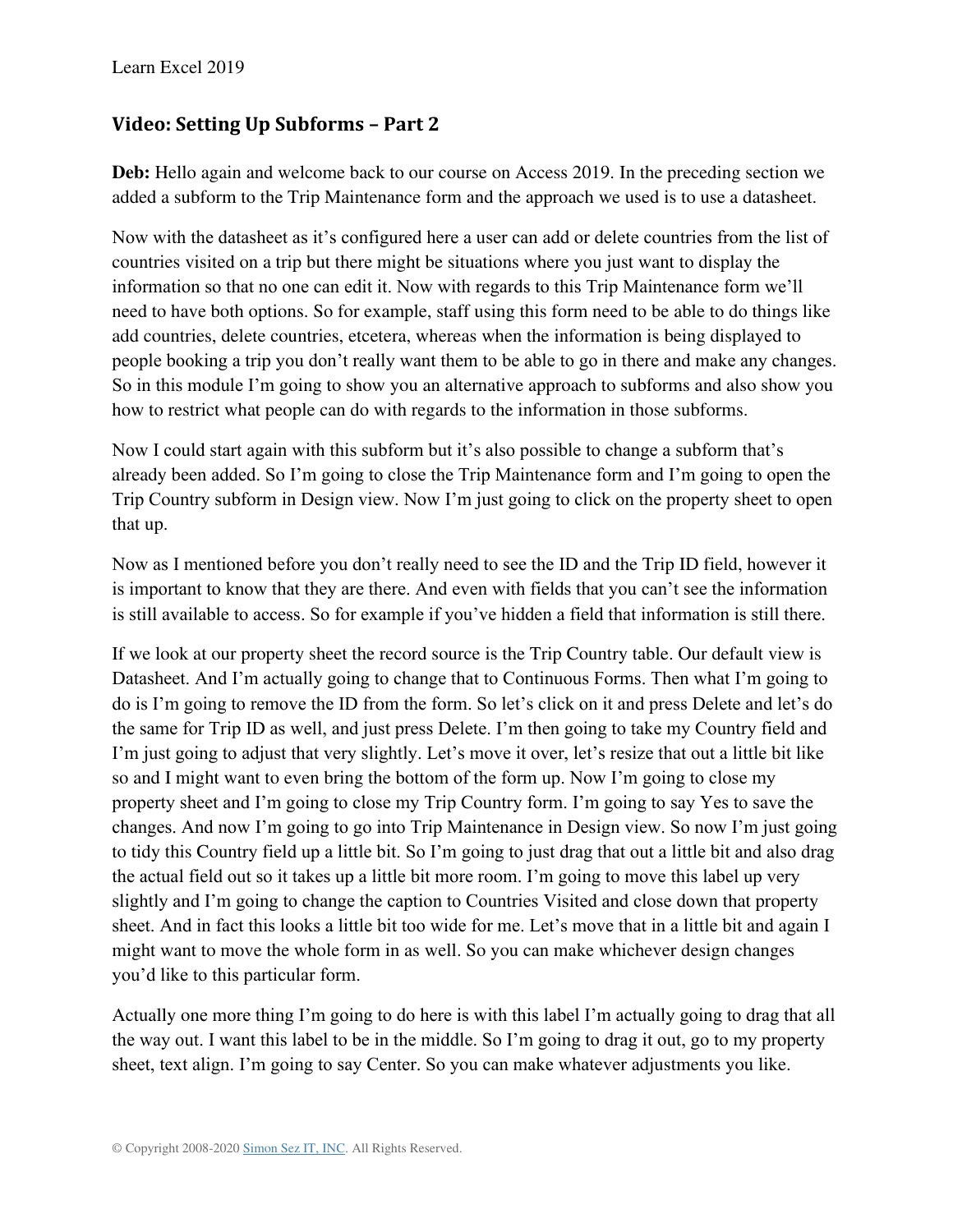What I'm going to do now is I'm going to right click and jump back into Form view and what you can see is a very different subform. So notice it's no longer a datasheet. So if I wanted to add another country, say Antarctica, I can go there, add it and that works just fine. And I could go through and add other countries if I wanted to. And let's add another one. So let's add Canada. Now also note your little Select buttons at the bottom to move you through your record. So if at any time I wanted to delete a particular record I can just select it, press the Delete key, it will ask me to confirm, and it's gone.

So that's a perfectly good way of doing maintenance on countries without seeing the IDs. Now what I'm going to do next is to add a whole bunch of countries to this trip.

So let's go in and add a couple more. Let's do Canada and let's also add Costa Rica. Now it's worth noting that not all of these countries does this trip run to but just as an example as soon as the list of countries that you've added gets longer than the space provided you will see a scrollbar come up at the side. So just remember that you have that there if you want to continue adding more countries.

Now from a maintenance point of view this probably looks like it's going to work absolutely fine but what am I going to do if all I want to do is display a list of countries. So let's close out of the Trip Maintenance form and look at the Trip Country subform in Design view. And I'm going to go straight into bringing up that property sheet, our old favorite, and I'm going to click on the All button so I can see all of those different properties.

And the first one I want to look at is about halfway down where it says Navigation buttons. So what I'm going to do is I'm going to change that from Yes to No. I'm now going to scroll down to some of these properties towards the bottom. So here where it says Allow additions I'm going to change that from Yes to No. Allow deletions, No. And Allow edits, we're going to say also No to that. Let's disable record selectors as well. So let's change that to a no. I'm going to close out of my property sheet and close out of my Trip Country and I'm going to say Yes to save the changes. Let's go back to Trip Maintenance. Now when we come to the subform you can see that I can still use my scrollbar and I can click the dropdown and I can still see all of the countries but if I try and change U.S.A. to something like Cuba it doesn't let me. So I've essentially disabled access to changing those fields. So I really have no way of adding or deleting those countries.

Now when you look at this subform you might think to yourself based on what we've just talked about, "Well what is the actual point of having these dropdowns?" So what you might want to do is change these combo boxes to standard text boxes.

So what you've basically seen there is using continuous forms in a way that totally protect the data in the subform.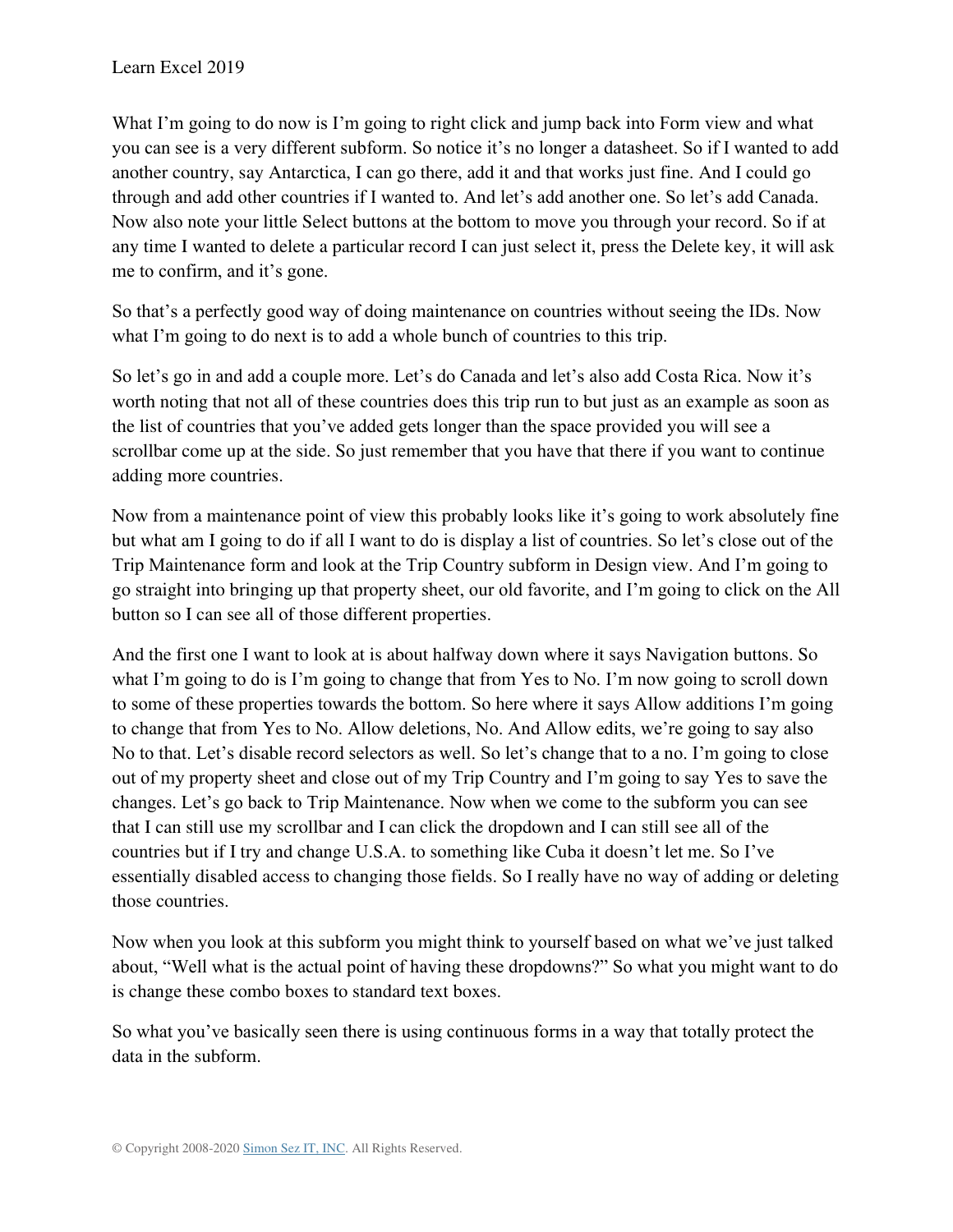Now I just want to demonstrate one other useful field. If you consider the country field in the Trip Country table record, if you look down at the field properties and go to the Lookup tab you'll see that it says Display control combo box. Now this is the default. So it is a lookup field so therefore in normal circumstances you're going to give people a list of values that they can look up. But just remember that it doesn't always have to be a combo box. It could be a text box or a list box. So you could change that property just there.

Alternatively if I just close down Trip Country and open up the form Trip Country what I could do is I could right click on this Country field and you'll see that in a menu that pops if I go to Change To I can change it to a text box or a list box. So they're currently the only options I have available for this particular property. So I'm going to change this to text box. I'm now going to close this subform and I'm going to go back into my Trip Maintenance and you'll see that I now no longer have that dropdown next to the countries on the righthand side. So all the user can see is that specific list of countries.

What I've also done here is I've just removed the border around the subform just to make it look a little bit neater. And as I said, of course you can always go back in and make any changes to this design that you want to. So I can see I've got a little bit of a gab just here. I might want to jump into Design and just drag this border in so that it looks a little bit neater, which I'll probably do in a moment.

So now what we essentially have is a subform that is display only.

That's the end of this section. I will see you in the next one.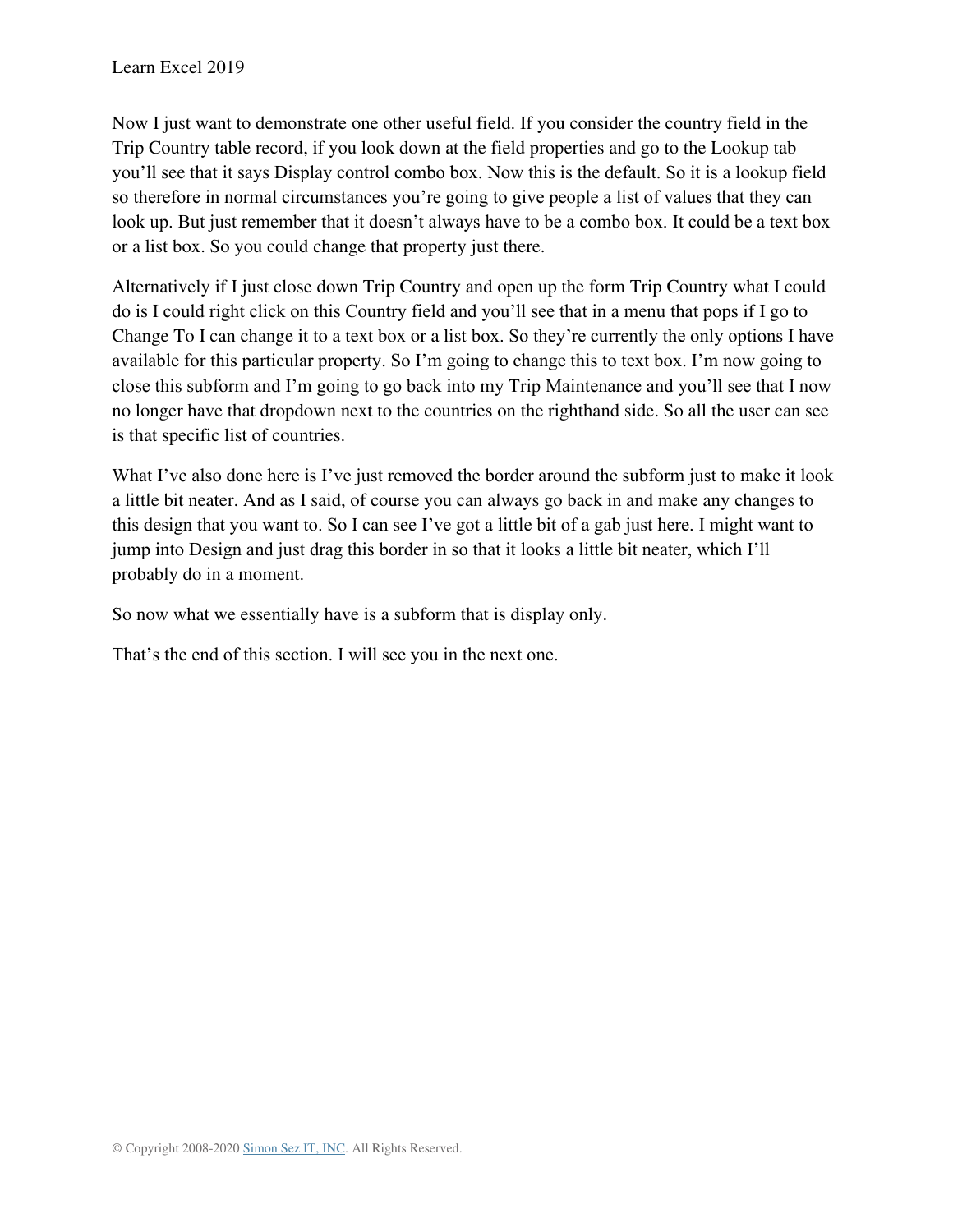#### **Video: Setting Up Subforms – Part 3**

**Deb:** Hello again and welcome back to our course on Access 2019. In this module we're going to introduce a new entity into the Esprit de Tour database. We're going to introduce the tour. Now if you remember we did mention this towards the beginning of the course. A tour is an instance of a trip. And a tour is identified by two things, Trip Code and Start Date. So for example, a trip starting on a specific start date is a tour. And there will only be tour of a trip starting on a particular date so that we don't run the same tour with the same dates more than once.

So the first thing we're going to do is we're going to create a tour table. So we're going to go up to the Create tab and we're going to select Table Design. And what I really want to do here is to demonstrate something else about primary keys.

So the first field in the new table, this is going to be called Trip Code and it's a short text field and the trip code is going to be no more than maximum three characters. So in our properties let's change it to three. We're going to say allow zero length. We're going to say No. Is it indexed? Yes. And duplicates in this case are okay. So the next field is going to be Start Date and the data type for this. And because this is a date field the most important thing at this stage is to select a format for the date. So I'm going to select date and time and then again down in my properties in format this will be somewhat determined by the locale that you're using. So I'm going to say short date. Is it required? Yes, it is so let's just change that. Is it indexed? Yes, it is. And duplicates are okay. The next field is going to be Price Adult and the data type for this one is going to be currency. It is required so we'll change that to Yes. And is it indexed? Yes, it is. And finally we're going to have Price Child. Again this is going to be a currency data type, required yes, indexed yes. I'm just going to add a description in for these final two. So I'm just going to say here Adult Price and here I'm going to say Child Price, zero denotes Adult trip. So these are really the only fields we need at this stage.

Now notice in this table I haven't added a unique ID and I've done that deliberately not because I wouldn't normally add one, because for this type of table I probably would, but I just want to demonstrate to you that you can get by without one because there may be some instances where you need to do so. So there still needs to be a unique way of identifying records in a table.

Now in this case none of these fields would really be considered unique. However, I can create a unique primary key for this table not by adding a unique ID but by combining two fields together.

So I'm going to select trip code. I'm going to hold down my Control key and also select Start Date and I'm going to click on my Primary Key button on my ribbon. So those two fields together are going to the primary key on my table. And you can see that I now have that little key icon just down here at the side next to those two fields.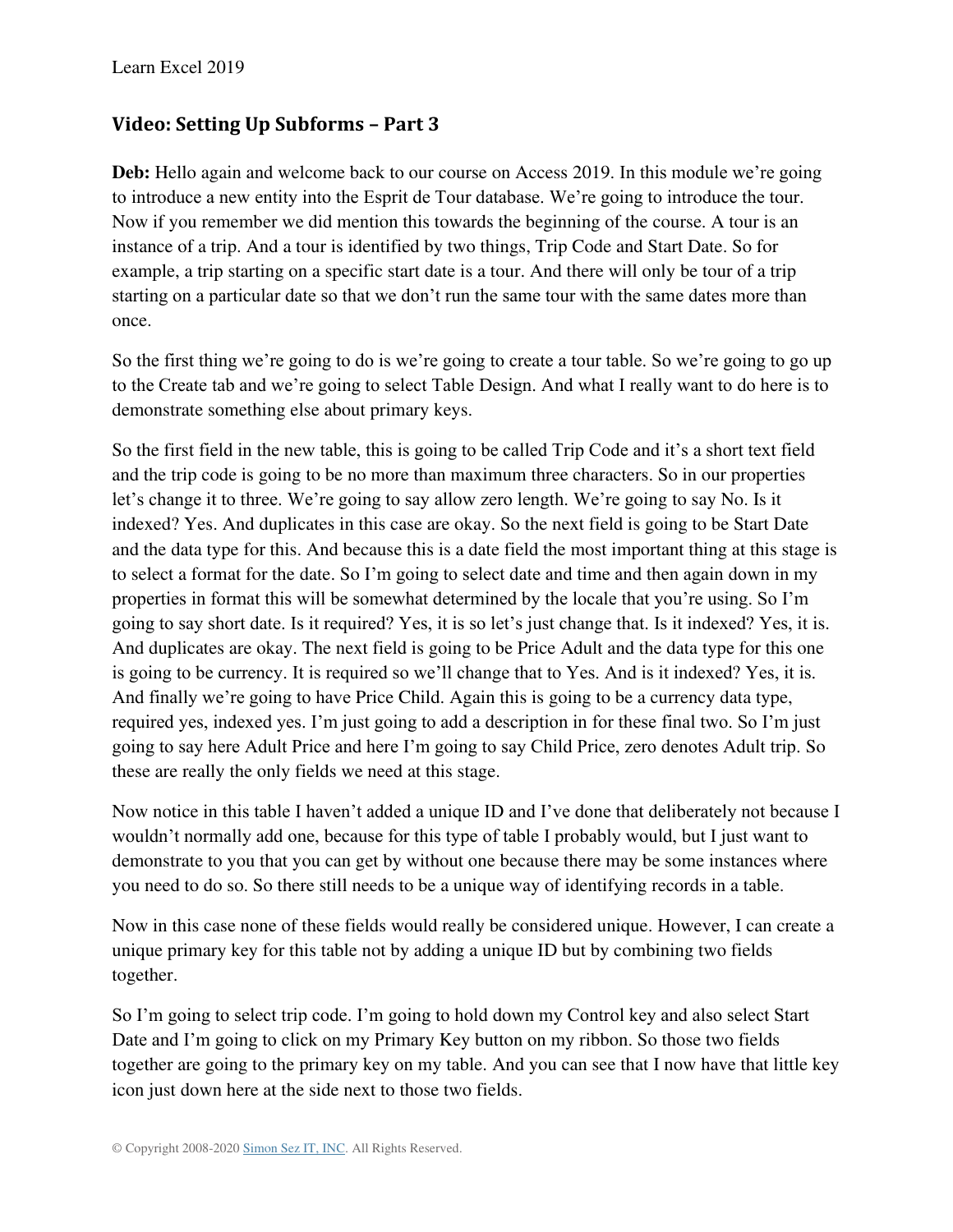I'm going to just finish this off and add some descriptions. So for Trip Code. Now I need to do a couple of other things to this table. I need to put in some validation for Price Adult and Price Child.

So in the case of Price Adult I will need it to be positive. And in the case of Price Child it will need to be greater than or equal to zero because a zero price is indicating this is an adults only trip. So let's select both of these and put in the validation rule and the validation text. So we're going to start with price adult. I'm going to go down to my field properties and I'm going to add in my validation rule which is greater than zero. Validation text, adult price must be positive. Let's go to price child. Validation rule greater than or equal to zero. Validation text and there we go. That's the validation done.

Now what we need to do is to set up a relationship between Trip and Tour and those are linked by the three character code. So I'm going to save this table and I'm going to call this one tblTour and now we need to set up a relationship between Trip and Tour. So let's jump up to Database Tools and select Relationships. And let's add in our new table which is just here. I'm just going to do a little bit of rearranging. So we're going to set up a relationship between the code field in the Trip table and the trip code field in the Tour table. And you've seen how to do this before. It's very straightforward. We just drag and we drop. And we get our Edit Relationships dialog box. I'm going to say enforce referential integrity and click Create. And a little bit more rearranging just to make it look a little bit neater. And now I'm going to close that Relationships window.

So the next step is to create a subform in which we can display the tours for a particular trip. So I'm going to go up to Create and Form Design. And the first thing I'm going to do as always is just to bring up that property sheet. I'm going to click on my Data tab and I'm going to just set that record source to tblTour. Let's change some of these other properties. So I'm going to go to the All tab and I'm going to change the default view from single form to continuous forms. I'm going to say allow Form view No. We're going to allow Datasheet view but we're not going to allow Layout view. So now we've defined those basic properties I'm just going to start to add those fields on to my form.

So let's go to Add Existing Fields and I'm going to select Start Date, Price Adult and Price Child. I'm just going to drag this form in and also up. And again I might want to get a little bit granular and select all of these fields and then just make sure that those are aligned to the top like so. Now that's all been done in a fairly approximate way and I am going to be adding a couple more things later on, but you will find that with this you get into a routine of how you like to check things. So for instance you might always get into the routine of checking the tab order. So I can see there Start Date, Price Adult, Price Child. Looks pretty good to me. Click on OK.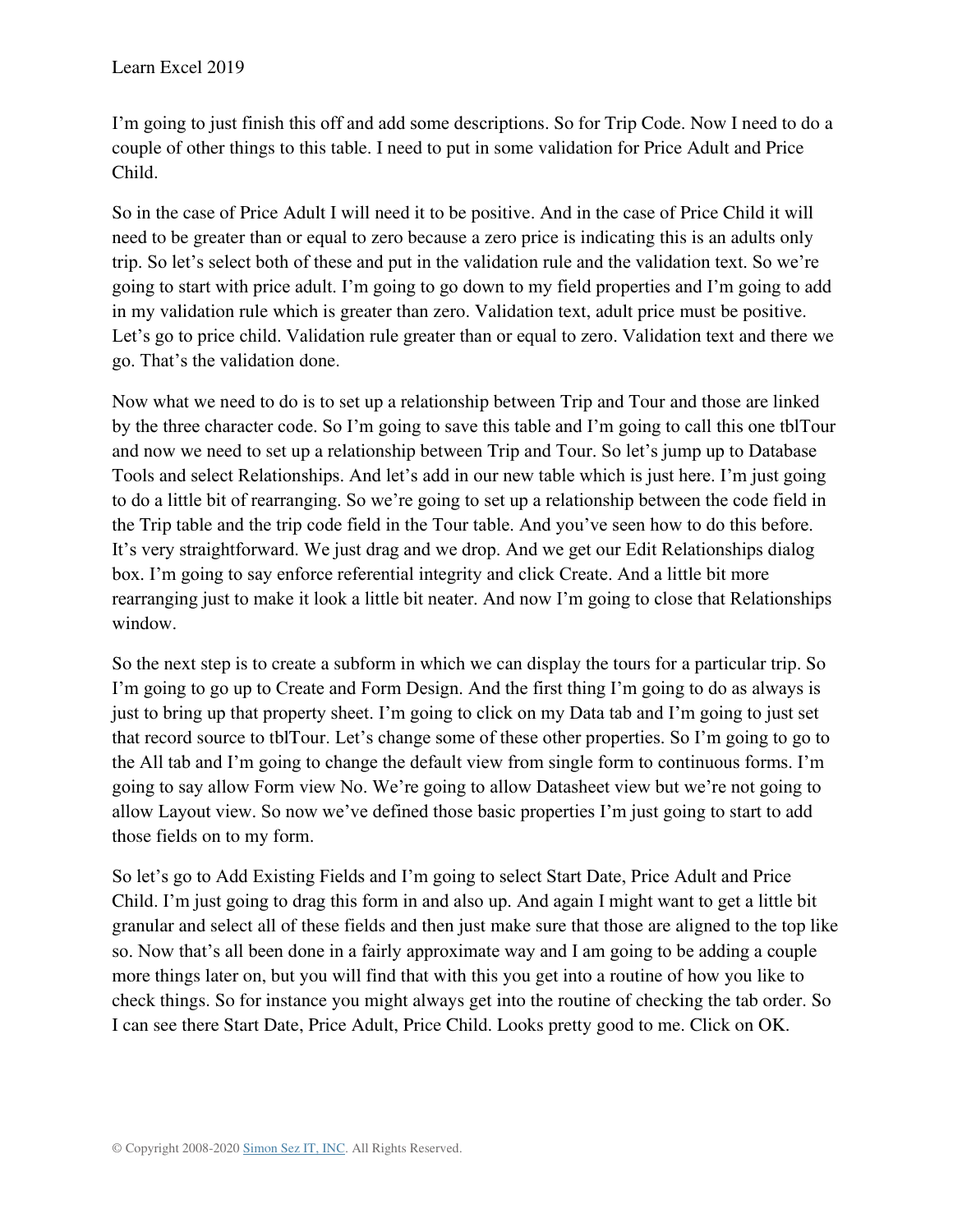Now at this stage we are making a maintenance form for tour so we will need to think about things like navigation buttons and also the ability to add and delete records in the subform. So all of those things might need to be enabled.

Now I'm going to close this form, so lets close that field list first, close the form down and we're going to save our changes. I'm going to call this frmTripTour, click on OK and let's go back into Trip Maintenance and let's add that new subform. So if you remember from before we went up to Controls, selected the dropdown, and there is our icon for subform. I'm just going to add it down at the bottom here. We're going to draw a nice big box like so and we used the Subform Wizard last time but this time I'm going to cancel out of here and you can see within here it currently it says Unbound. So it's not tied or linked to any particular table. So I could do this manually by going into the property sheet. And the first thing I'm actually going to do here is I'm going to take this little label and I'm going to drag that all the way out. I'm going to go into my properties and I'm going to change the text alignment to center. Now looking at our subform report you can see in the property sheet it's currently called Child 20, which isn't particularly meaningful so let's give that a different name. The source object is that new form. And you can see now that as soon as I select that I now get my fields on my form. And let's just jump to that Data tab and just check the link master fields and the link child fields, so Code and Trip Codes. That all looks fine. Now I haven't gotten any data yet so I'm going to add some data in a moment, but for now I'm going to save this as it is.

Now I'm going to import some tour information and I have my tour information stored in a tab delimited text file. And you'll find this text file, it's called Esprit de Tour Tour Import.txt in the course files folder. And you can see at the top we have our header. So Trip Code, Start Date, Price Adult, Price Childe. And what I'm going to do is I'm going to import this into the database and hopefully it will populate the Trip Tour table and we'll be able to look at some of the tours and the prices in the subform.

Now I need to point out that I'm recording this course in November of 2019. If you're following this course at a later time you might want to go through and change the dates in this text file. So hopefully these should be good there sort of for the next couple of years but if you are coming to this course quite a while in the future then please feel free to go through and just edit some of these dates so that it's more suitable for the time period that you're running it.

So what I'm going to do now is I'm going to go away and I'm going to import this data into my database.

So it looks like my import has been successful and I can step through the trips and see the various instances of tours related to those trips.

Let's just go back to the Grand Canyon Family Rafting Adventure and I mentioned changing the dates after you've done the import. So when we create a table with a date and time field by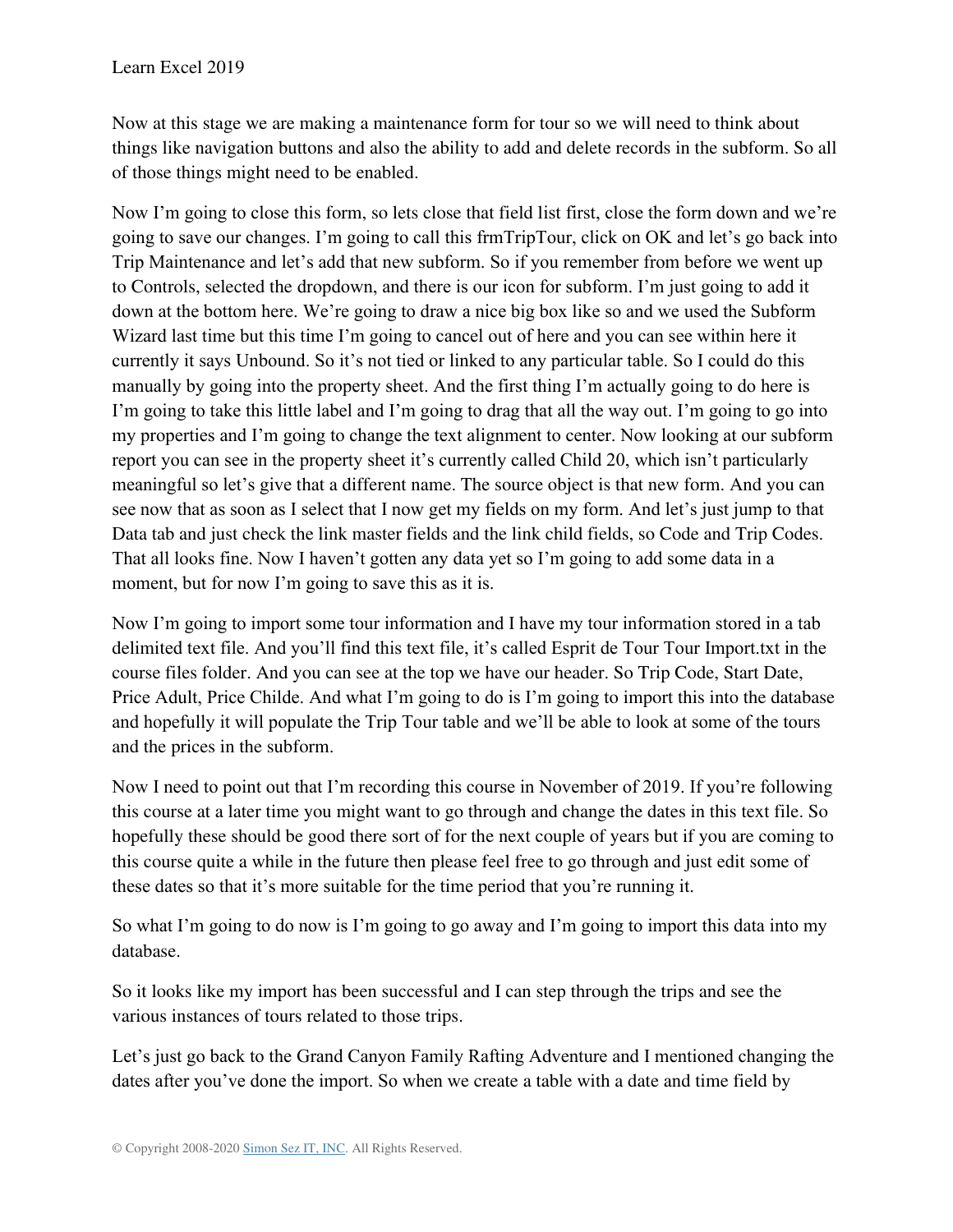default it gets a little date picker. So if I need to change a date just here where it says Start Date I can click the little calendar and I can go in and select a different date from there.

Now one of the things about this current arrangement is that although I have a number of tours they're not in any particular date sequence. I'm going to fix that now but see if you can work out how to do that for yourself.

So that's it for this module. In the next module all that's left to do is an exercise so I will see you over there.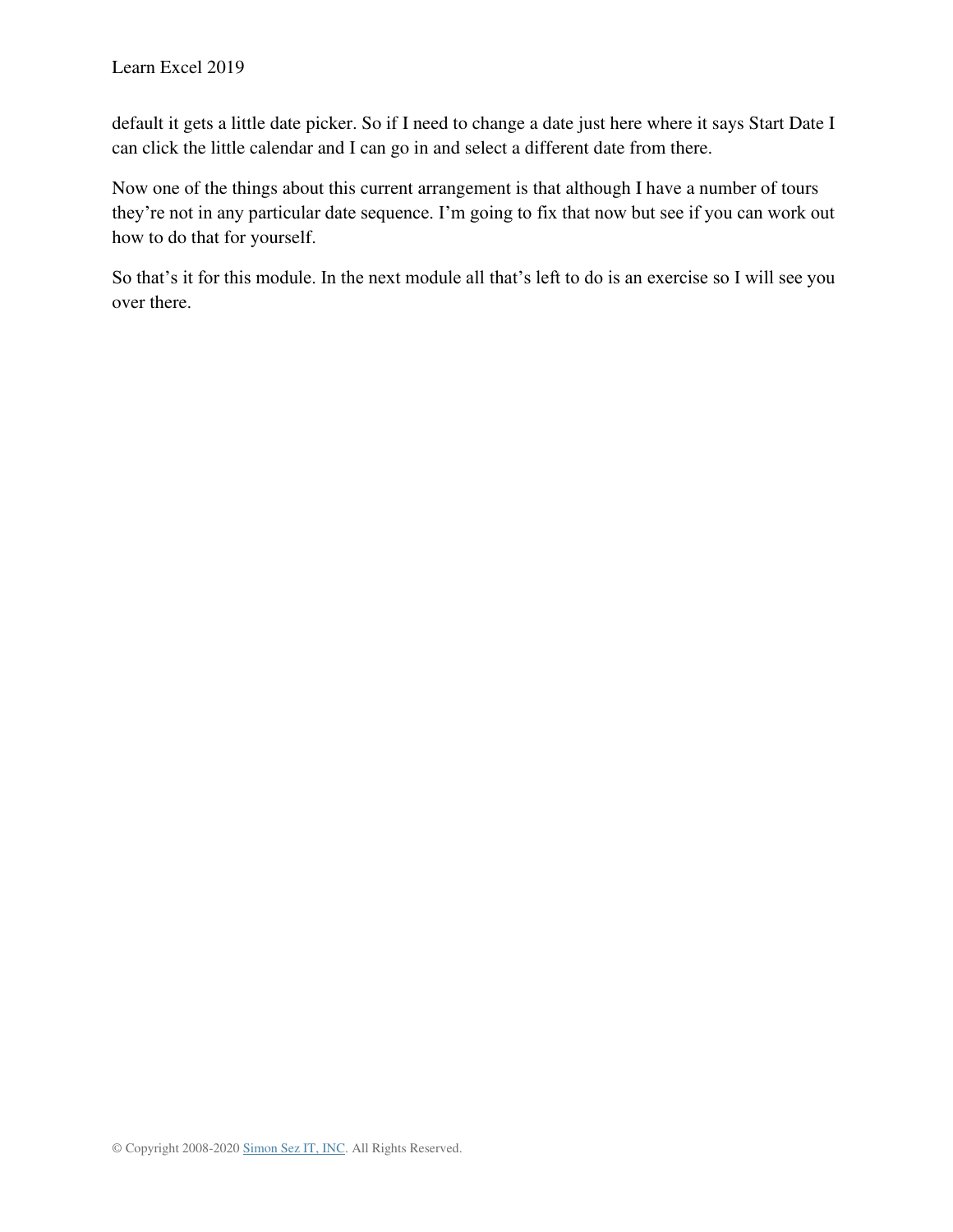### **Video: Practice Exercise 06**

**Deb:** Hello there and welcome back to our course on Access 2019. It's now time for Exercise 06 and this exercise involves you doing quite a few different things.

The first thing is to create a country table in the Night Movies database and this is going to be used as a lookup for the actor information that we're going to talk about next. So essentially as you add actors to the database you'll be confirming that their country of birth is in that country list and also selecting their country of birth. So that's the first part of the job.

The second part of the job is to create an actor table. Now in time you may well have dozens of pieces of information about actors but we're starting off with a pretty basic set of information. And I've listed out all the fields I've used and you can of course list your own fields with your own names. So if you have a particular naming convention that you've been using you can change those, but I will say if you do start to make changes to these be careful when it comes to importing data to ensure that you rename the field names in the import file to what you've renamed them in the table.

So in my actor table I have the ID, I have Actor Name as full name of the actor, I have their given name. So that might be John, for example, followed by the family name which might be Smith. Gender will either be M or F for male or female. The country of birth or birth country will be taken from the new country table. The born date is their date of birth. And the died date is obviously the date of their death, and remember not all actors in your database are going to have a died date.

Now what I've done just to help you out a little bit is I've provided you with kind of like a starter pack of actors arranged into a tab delimited text file. So you can see the top one up there we have actor name Harrison Ford, given name is Harrison, family name Ford, gender is male, birth country U.S.A., and then we have the born date of 7/13/1942, and we have no died date because he is in fact still alive at the time that this course was published.

Now if you look back at the movie info that's in the same folder in the exercise files you'll find that I've covered a number of actors in that info. So this should give you a good start.

What you then need to do is to create a relationship between movie and actor. And of course remembering that a movie may have many actors in it and an actor may have been in many movies. And there's a couple of clues as to how to do this in the Relationships window.

Now again bearing in mind that I haven't done any formatting to this, I haven't made any attempt to make it look particularly pretty here is the first movie with the next part of the job completed. So I've added the leading players, so that's the two leading actors in the Shawshank Redemption. Now I've deliberately put the ID number of those two actors in there. And when you come to import the two people in question, so Tim Robbins and Morgan Freeman, might not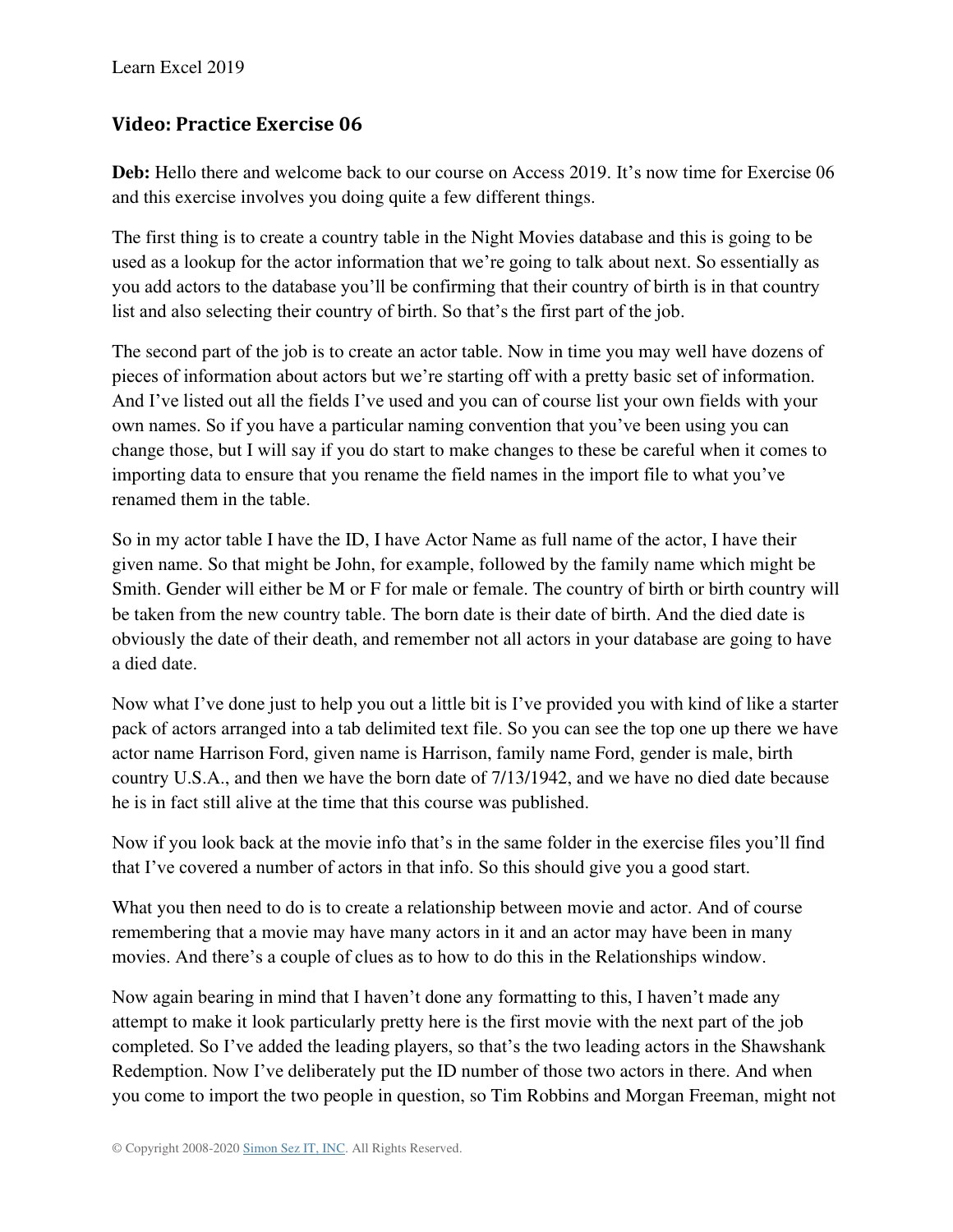have the same numbers as me. And you might be worried seeing those numbers in there but don't worry I'm going to explain to you how to put that right a bit later on.

So that's it for Exercise 06. Quite a lot of work for you to do in there. And if you really have time and want to do more why don't you create an actor maintenance table and in the actor's maintenance table create a movie subform that shows the movies that actor has been in.

Now that part is completely optional but if you do want to really get into it and test your skills then that's a little extra add on that you might want to do.

That's it for Exercise 06. I will see you in the next section.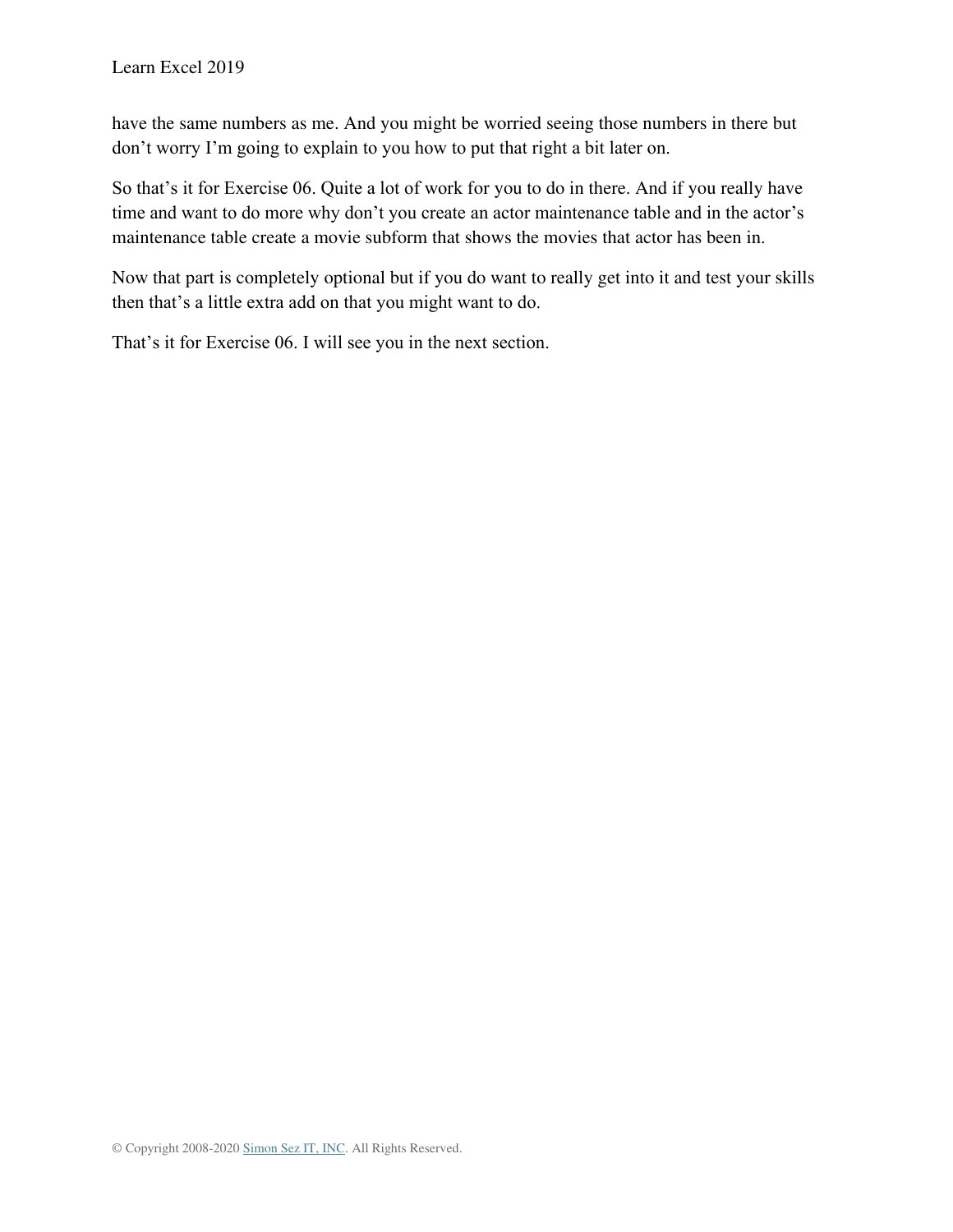# **Section 13 – Query**

# **Video: Creating a Query**

Deb: Hello again and welcome back to our course on Access 2019. In this module we're going to start to look at queries in more detail.

So first of all what are queries and why do we have them? Now first of all in all databases looking for something can take some time. So for example, in the Esprit de Tour database this might have thousands of tours and if you want to find a tour that satisfies certain requirements, such as the price was within a range or it went to a particular country then it could take quite a long time to find the correct trip or tour. So what a query enables you to do is to specify the criteria and then it will find for you the database objects which in the case of the Esprit de Tour database might be a trip or a tour to find the ones that satisfy the criteria.

Another advantage is that if the information you want is not in one table but in several tables the query can join together the information from different tables and present you with only the details you want.

So what I'm going to do is I'm going to show you how to make queries and also how to understand queries that Access can make for you. So let's start by creating a very straightforward query.

I'm going to go up to the Create ribbon and I'm going to go to the Queries group and Query Design. So now what you essentially have here is a Query window with two different parts. And just hovering over the top of that we have this Show Table dialog box. So the first thing we need to do is to select the table or tables that you want to query from. Now you'll notice that there are three tabs at the top here so you could also specify a particular query to query from or you can choose both. Now we don't currently have any queries so there's nothing in there. So even when we click on Both it's just really showing us our different tables.

Now what I'm going to do is I'm going to add the Trip table to the Query window. So I'm going to select it and click on the Add button. And then I'm going to close the Show Table dialog box.

Now in the panel I have added I can see each of the fields within the Trip table. So all I really need to do is to drag the field or fields I want retrieve down onto the grid. And the grid is kind of in the bottom half of this window. And it's called the Query by Example or QBE. Some people refer to it as a QBE but most of the time the most common way that I've heard it referred to is the Grid.

So what I'm going to do is I'm going to drag Trip Name onto the grid. So I've now essentially created a query. And once you've created a query you can essentially run it. So I'm going to go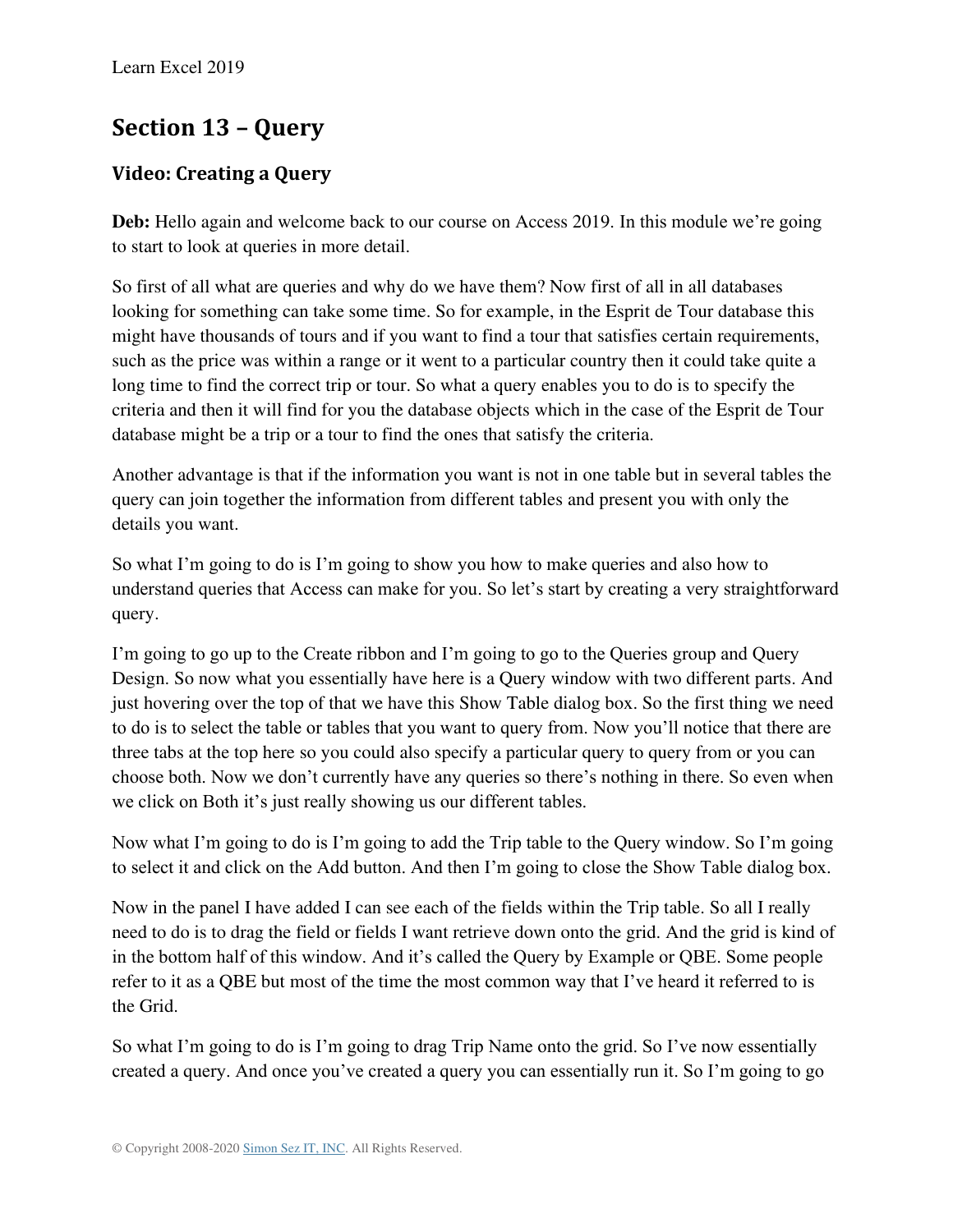up to the Results group and you'll see we have a big red exclamation point there which says Run. So let's run this query.

And what has happened is that we've retrieved all of the trip names from the trip table. Now we only got the trip names because that is all we specified as our criteria. And you can see that those trip names are not in any particular order. In fact they're just in the order in which the records are. So at the moment I am looking at the results of running the query.

I'm going to jump up to Views and you can see in here now I have a view called SQL view. So let's switch into that. An SQL view is the view that shows the query expressed as a structured query language or an SQL statement. And this is where you can kind of if you're used to programming languages this might look slightly familiar to you. So even if you're not let's just read through it. So we can see here it says Select the tblTrip Trip Name from tblTrip. That is essentially what it's doing behind the scenes. And that's exactly what we got. We got all of the trip names from the Trip table.

Now don't worry too much that this is on two separate lines. That really has no significance at all. In fact I could come into here and I could click in front of From and just hit the backspace key and it's really not going to make too much of a difference. If I was to click Run again you can see I'm going to get exactly the same results.

So that is our first query that we've created fairly straightforward. And of course we can save it. So if I go to close this down it's going to ask us to save and I'm going to say Yes. And I'm just going to call this Query Test at this stage. So qryTest and click on OK.

And what you'll also see now is that the left hand Navigation pane I now have an additional category added in for queries and there is my query Test.

Now one of the first things to get used to is that Access let's you work in SQL view or Design view and it keeps both up to date. So let's say I wanted to do some work on my query. I can right click, go into Design view and that essentially jumps me into SQL view. Now what I'm going to do here is I'm going to change this query in this view. So if I want to select a second field I can separate it from the first with a comma. So if I click at the end of Trip Name here and I'm going to enter a comma, I'm going to specify the table so it's the same table, tblTrip, dot. Now really all I'm doing here is copying the one before but I'm going to get it to pull out a different field name. So I'm going to get it to pull out the duration as well. So I'm going to say Duration Days. So that's the second field that I want to retrieve from the table. So what I'm hoping to see when I run this query is that not only am I going to get a list of the trip names but I also want to see the duration in days. So let's check that that query works by clicking on Run and there we go. I have my trip name and I have the duration in days. So I'm fairly happy with how that's working.

So now let's look at this in Design view. So I'm going to go to View and switch to Design view. And what you can here in the grid is that we have two columns filled in at the bottom. So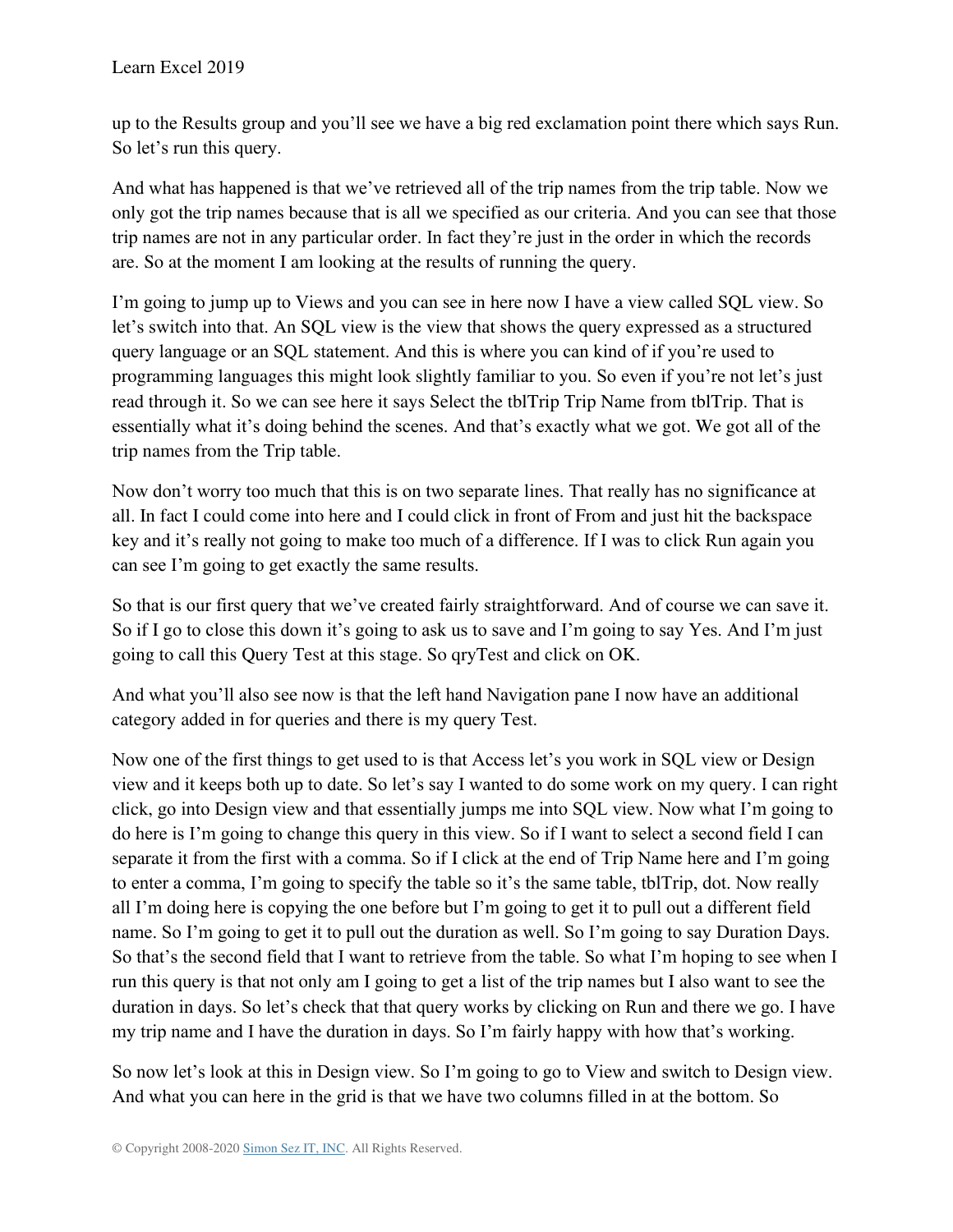basically it's saying show the trip name and show the duration days from the Trip table. So that's kind of how the Design view and the SQL view are kind of kept in sync with each other.

Now generally speaking in the grid the first row contains a field name and if you wanted all of the fields in a particular table you can drag down this asterisk. So you can see here in the top half of the window where we have our tblTrip table you can see the little asterisk here. So what I could do is grab that asterisk and drag it all the way down. So you can see now in the grid I have this tblTrip asterisk which is going to show me all of the fields in the trip table. Now in this case I don't particularly want that so all I need to do is highlight that column and press the Delete key to get rid of it.

Now the second row in the grid is the name of the table and the third row enables me to specify a sort sequence. So if I click in the Duration Days column in the dropdown I have Sort Ascending or Sort Descending. So I'm going to say ascending and I'm going to run my query again by clicking on the Run button. And now you can see that my trips have essentially been sorted by duration in ascending order.

Now if I go back to our SQL statement, so let's go to View and SQL view, you can see that we now have a new row. So it says Order by tblTrip.durationdays. So it's specifying there the sort order. Now if I wanted to change that sort order from ascending to descending I could either go back and change it in the grid or I can come into here and I can click just after where it says Duration Days and type in DESC. Let's run our query again and there we go. You can see that they're now sorted in descending order. Let's jump back into Design view and if we look down in the grid you'll see in fact that that third row has now changed to descending. So again that is the SQL view and the Design view staying in sync.

Now the next thing I'm going to do is to introduce a third column and we're going to include the activity level into this query. So I'm going to grab Activity Level, I'm going to bring it down to the grid and we're going to introduce a criteria for this activity level. So you'll see that there's a row called Criteria. I'm going to click in here and I'm going to say equals Moderate. I want the trips whose activity level is moderate in descending order of duration. So let's run our query. And there we go.

Now I don't really want the word Moderate listed over and over again. I don't really need that so let's go back into Design view and what we can do is we can uncheck the Show box. So what that means is that although I'm using activity level in this query it's not going to show it. And let's click on Run and there we go.

So let's jump in and take a look at what the SQL looks like for what we have now.

So what you can see now is that we have an additional Where clause that's been added in. So Where tblTrip Activity Level equals Moderate. And what I'm going to do here is I'm going to add an additional piece of criteria.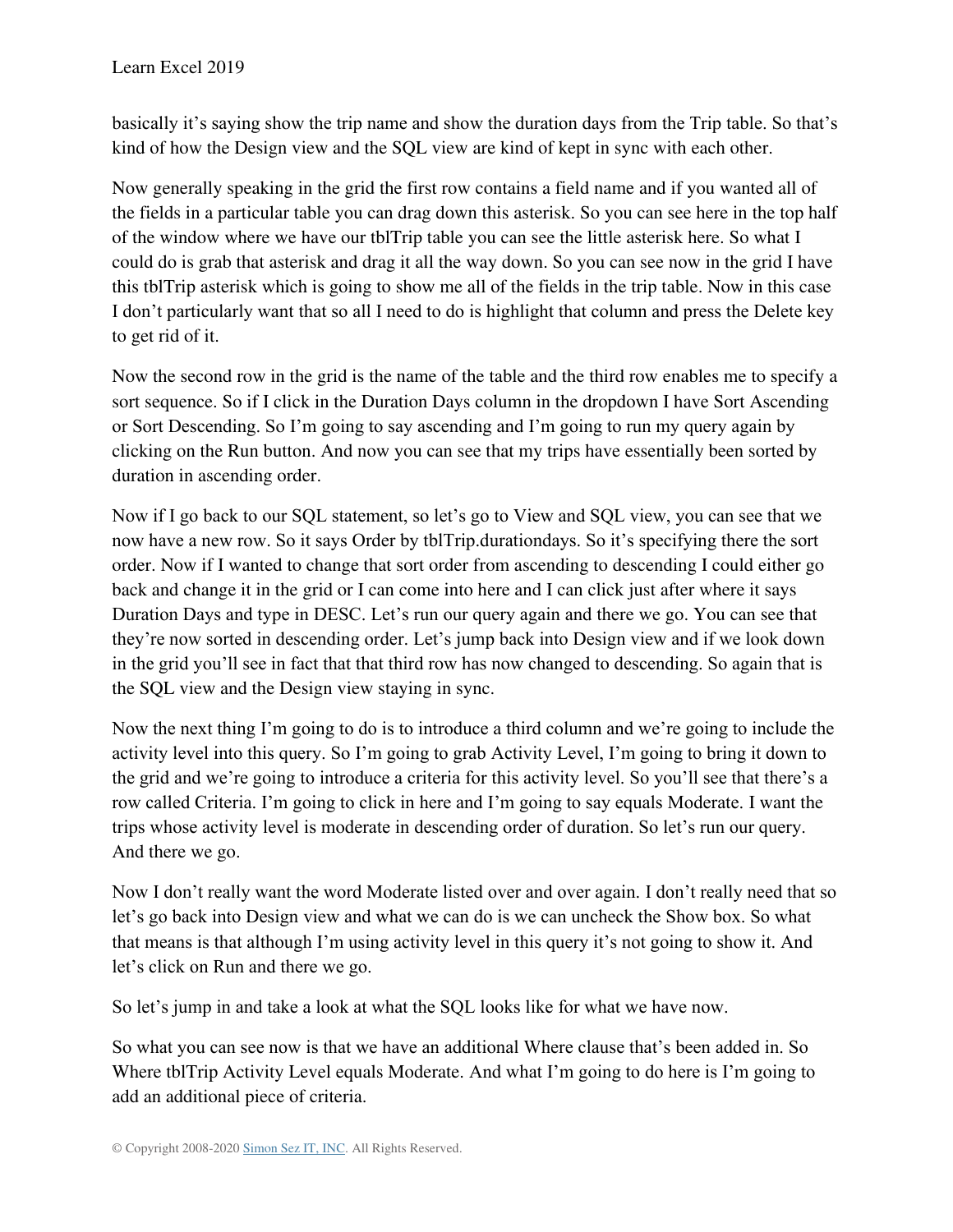So in between these two round brackets, so I'm just going to click in between them and press my Spacebar, so I'm going to say And tblTrip Duration Days is greater than 10. So now I have two pieces of criteria and each criteria is in a pair of round brackets. So both must be true. And to tie them together we have a pair of round brackets around the outside. Now I'm sure you can imagine the more things that you add this can get very, very complicated. So sometimes looking at this in Design view is a little bit easier.

Now let's first run this query and there we go. Those are my results.

So as I said, let's look at this in Design view and if we look down at the grid what you can see here is duration and we're sorting it in descending but we have our criteria added of greater than ten days. So that can be a little bit easier to understand. We also still have our activity level set to moderate.

Now say that we don't require both of those to be true. If we don't we might want to use an Or statement or an Or clause. So here we might want to say Show me all the trip where the activity level is moderate or the duration is greater than ten days. So let's go back into SQL view and all we would need to do is switch this And statement for an Or and let's run the query again. And there we go. We get a longer list this time. Let's go back into Design view one more time and what you'll notice is a very slight change just here. So we now have our criteria on two separate rows. And you can see that it now says Or at the side. So it just helps you organize a little bit in your mind as to what exactly is going on. So that is really the very basic rules of queries.

In the next section we're going to expand on this and we're going to look at the next step up from queries which is joins, so please, no pun intended, join me for that.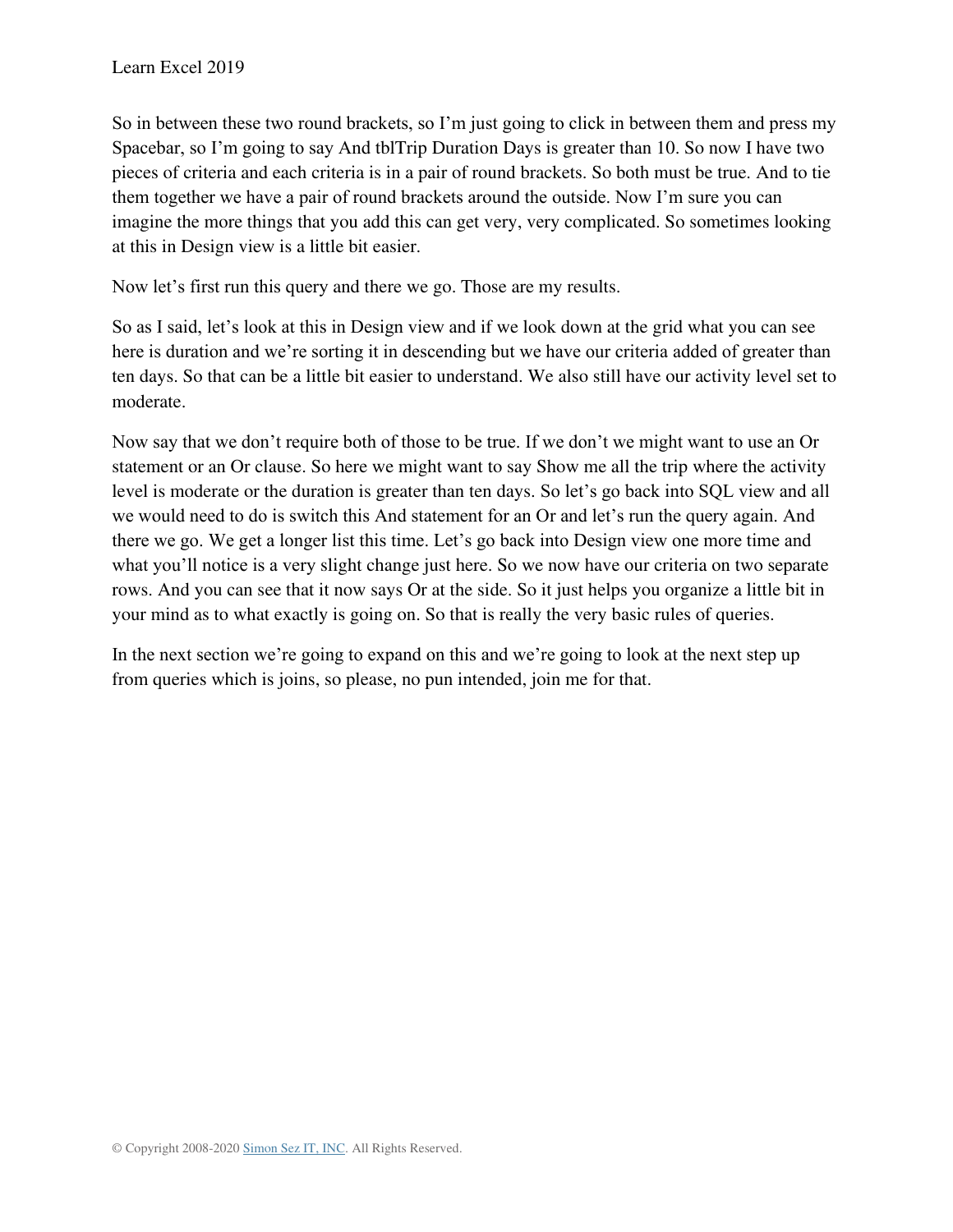#### **Video: Joins**

Deb: Hello again and welcome back to our course on Access 2019. In this section we're going to continue looking at queries and in particular Joins.

Now when you need to go to more than one table to get the information you need you need to join the information from a number of tables. And the way the information is joined is very important and it can sometimes be tricky to work out how to join. So I'm going to cover a couple of basic examples of SQL queries that involve joins of tables.

Now we're going to carry on using our test query or query Test and I'm going to into Design view. And I'm going to clear out this criteria. So I'm just going delete out that and that. And I'll also do away with the sort for the moment but I am still going to reference the trip table. Now if I right click on the upper part in the Query Designer and select Show Table, I'm going to go through here and I'm going to add the Trip Country table and just click on Add.

Now I'm going to close that down for a moment. Now for the avoidance of confusion when we originally set the trip table up we started off by putting a country in there as a field in the trip table. Now we don't use that any longer. We use the Trip Country table to provide a list of countries for each trip. Now when I added this second table Access looked to see if there are any relationships between these two and of course there are. And you can see that relationship just there in the middle.

So now I'm going to run a query to list the countries for each trip. So I'm going to remove Activity Level, I'm going to remove Duration Days and I'm just pressing Delete to get rid of those, but I'm going to include the country from the Trip Country table. Now you can see that we need a join as there are two countries involved in this query. That is country from the tblTrip and country from tblTripCountry.

So before we look at the join let's first of all run this query. So I'm going to click on Run. Now you might be a little surprised by the results. There are a number of records but you don't see all of the trips or all of the countries.

Now first of all whenever you run a query the set of records that comes out as a result is normally referred to as the Query Record Set. So the record set here has ten or so records and they certainly don't include all of the trips or all of the countries. Now I'll explain why by going into SQL view.

So here you can see the select statement and if you look at that second line you can see we have something in here that says Inner Join and what inner join does is to say that we're only going to include records that exist in both the Trip table and the Trip Country table. And how we match those is whatever is specified in the On condition just there. And the On condition is that the ID in the Trip table equals the ID in the Trip Country table. So it's basically saying we are going to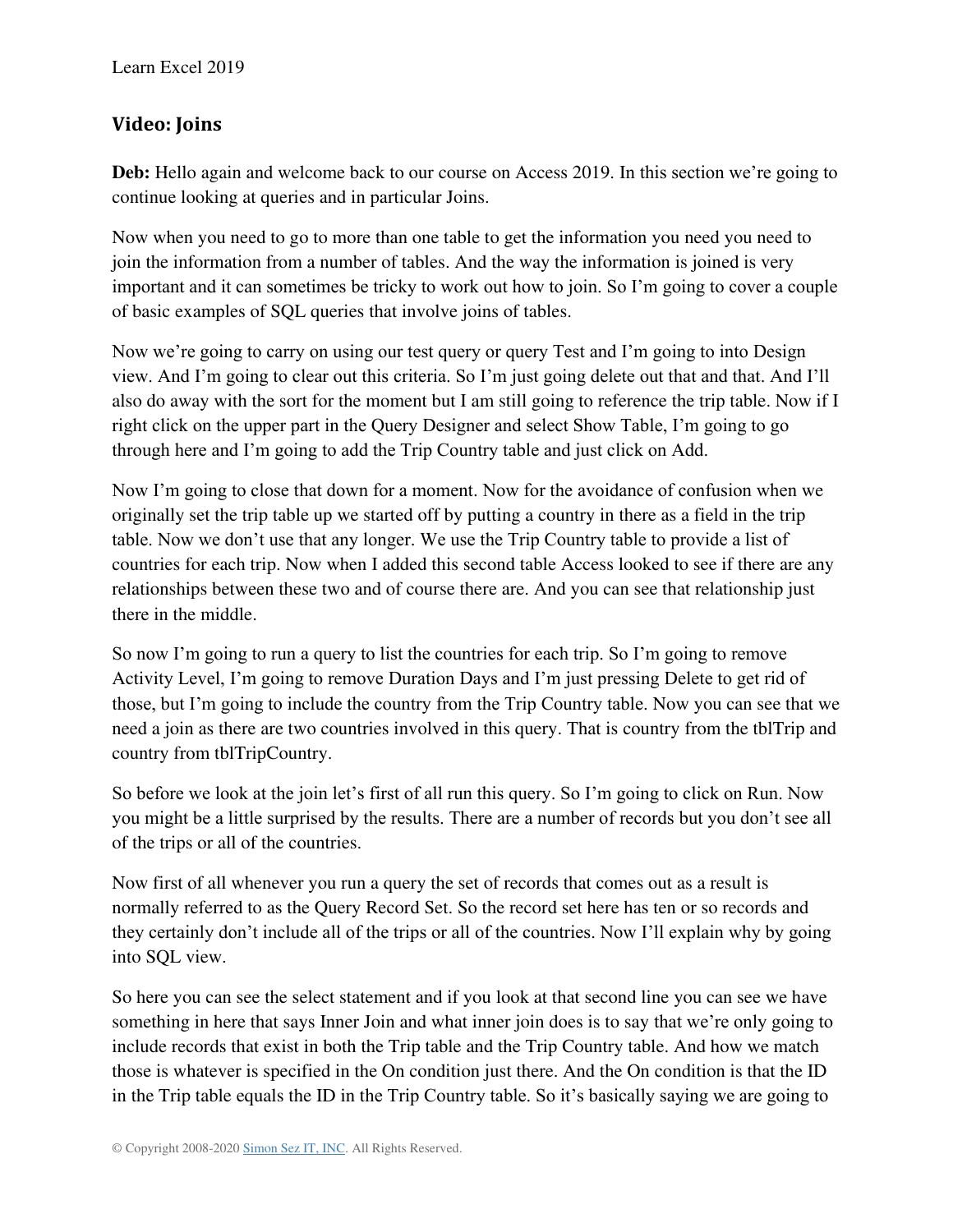see a list of trips and the countries they go to but we're only going to show trips where there is a country and we're only going to show countries where there is a trip. And of course if you remember back to the beginning I never actually finished setting up the Trip Country records in this database.

So if I open up the Trip Country table you will see the trips that I've set up countries for. And there's definitely a few of them missing from there. So let's go back to our query and go back into Design view.

So our first job here is that an inner join that says I must have records in both parts of the join. So when I added the Trip Country to Design view Access would have looked at the relationships I had made it aware of and realized that there is a relationship between Trip and Trip Country. And as I said previously you can see that indicated just here. So it's formed that inner join on the basis of that relationship.

Now let me double click on the relationship to bring up the Join properties. And you can see here it says Left table name is tblTrip, right table name tblTripCountry, left column name is ID, right column name Trip ID. So you can see how those are linked together. We then have three options and the first one is selected because it is the default option. And it says Only include rows where the joined fields from both tables are equal. The second says Include all records from tblTrip and only those records from tblTripCountry where the joined fields are equal. And the third option, Include all records from tblTripCountry and only those records from tblTrip where the joined fields are equal. So let's take a look at what happens if I was to select this second option.

I'm going to click on OK and let's run the query. Now what I get is a list that includes all of the trips but for the trips that don't have any countries I can still see them. They just don't have the countries shown. And if we jump back into SQL view you will see the inner join has now been changed to say Left Join. Now left join means include all of the records on the left. So everything in Trip table but there will only be an entry on the right where an entry on the right exists. So in this case we have all of the trips but some don't have the countries they visit recorded.

So having seen inner joins and left joins you may be tempted to think, "Well why don't we just do a right join?" Well, to be honest with you that wouldn't tell us much in this scenario. What it would say is I want to include everything in the Trip Country table but only corresponding entries in the Trip table on the left. And everything in the Trip Country table must have an entry in the Trip table on the left due to referential integrity. So in this situation that doesn't really help us too much. But let's look at an instance where you might use right join.

I'm going to jump into Design view and I'm going to show the Country table. And I'm going to remove Trip Country completely. Now notice the relationship between Trip and Country. In this case we have a relationship based on the old country field in the trip record. So I'm going to take country from the Country table and we've already got trip name from the Trip table and I'm going to double click on that join, I'm going to say I'm looking at right, and let's run that query.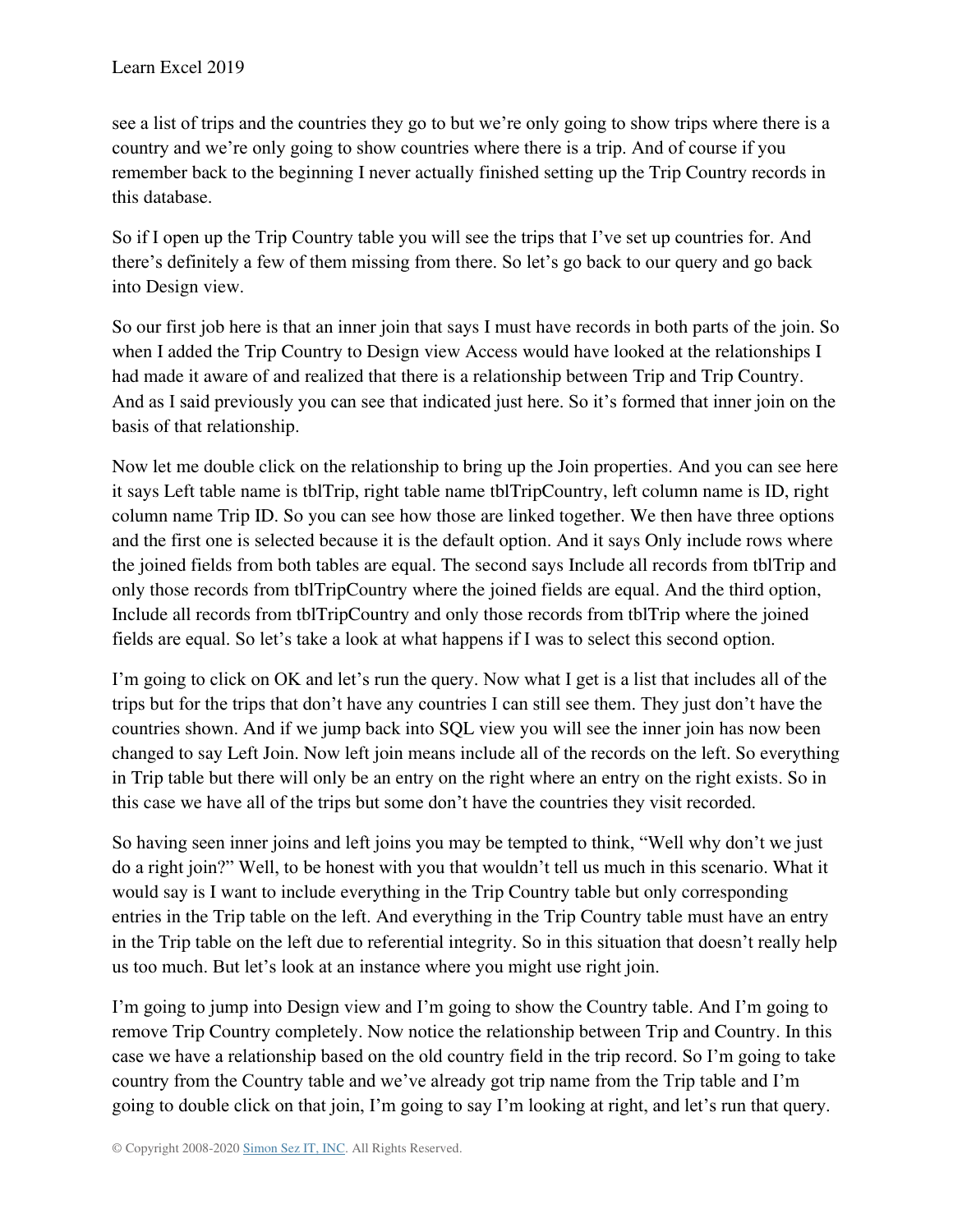Now of course because we are referencing the Country table we get all of the countries on the right and on the left we get the trips that mention that country in that specific field. So remember this is not using the Trip Country table anymore. It's just using the contents of the country field in the trip record.

So that gives you an example of a right join and if we jump into SQL you can see there now it says right join. Now it might take you a while to get used to joins but you'll find that they're something that you're going to use a lot when you start working more with Access. And they can help you put together some really useful queries.

For now that's it for this section. I will see you in the next one.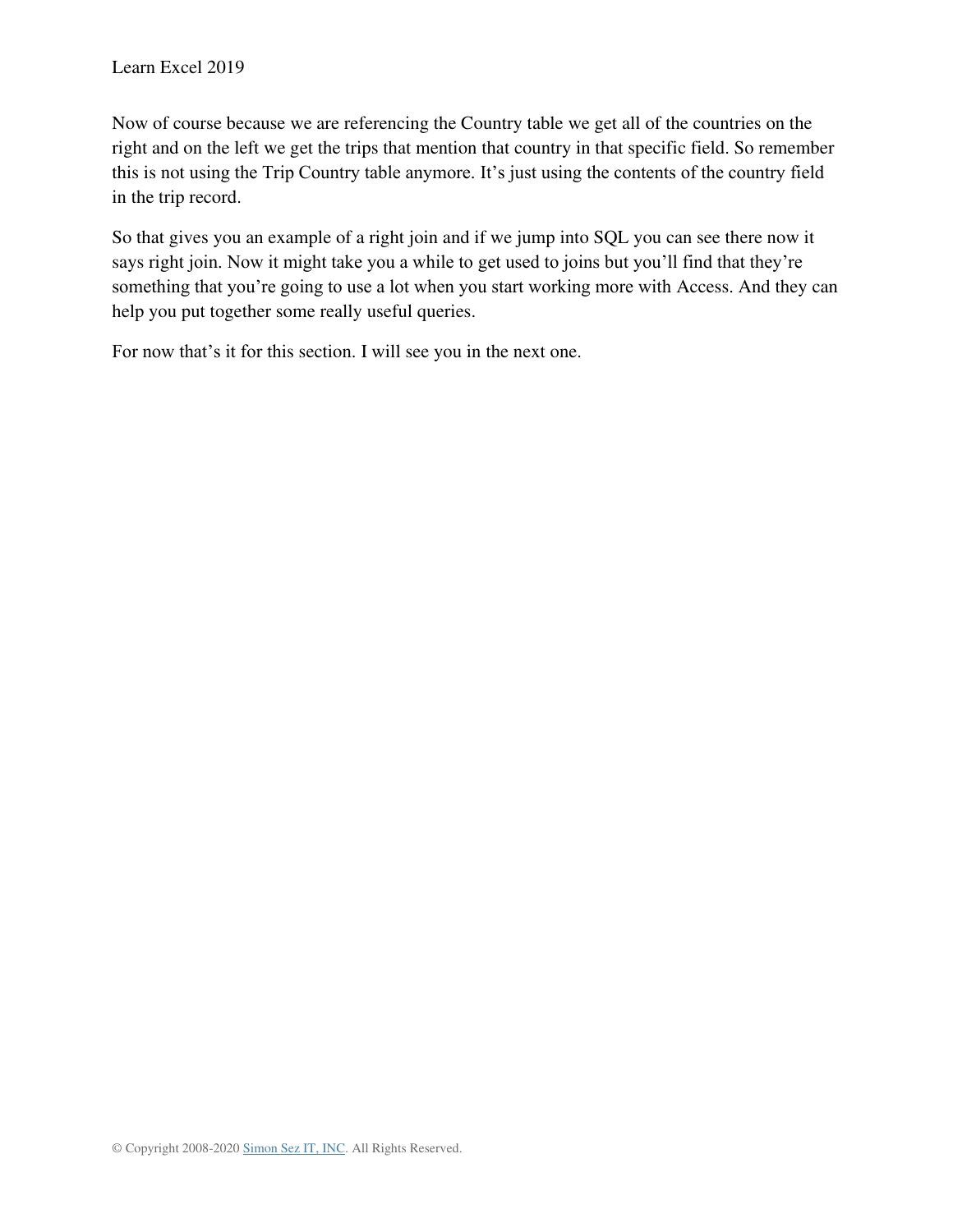### **Video: Query Wizard**

**Deb:** Hello again and welcome back to our course on Access 2019. In this module we're going to continue looking at queries and I really want to focus on two things, the Query Wizard and other query types.

Before we do that so far we have been specifying the country for our trips in two places. So we have had the country specified in the trip table record as well as having the trip country records. Now what I'm going to do is to remove the country from the trip record and as part of that I'm going to show you how to remove a field from a record.

So the first thing I'm going to do is I'm going to go into Design view for the trip table and I'm going to select the country field, I'm going to right click my mouse and I'm going to select Delete Rows. And it's asking me do I want to permanently delete so I'm going to click Yes. And what it will also prompt me is that by deleting this country field it requires the Esprit de Tour Trips of a Lifetime version 09 to delete one or more indexes. So I'm going to say Yes to that as well. And you can see that that field is now gone.

Let's now look at the Query Wizard. Now some of the comments related to this I'm going to base on the trip table. So in this trip table we have a code, a trip name, an activity level, description, duration days, price minimum, and price maximum. Now I'm going to close this Trip table and I'm going to go into the Query Wizard. So it's really important to make sure that you do have the correct table selected in the Navigation pane. So let's so to Create and Query Wizard.

Now there are really four options for the type of query that you want to create. One of them is a simple query, there is a cross tab query, there is a find duplicates query, and a find unmatched query. Now as we're looking at the Query Wizard and the query types I'm going to explain some of the query types in this section and some I'm just going to leave for you to have a little read about, so a little bit of extra reading for you if you want to do that.

One other thing I'd like to point out here is if you do want to learn a little bit more about queries you do have the little question mark in the top bar here which will take you to Help on queries. And again that is something that I recommend you do go into and have a little look at.

Now on this occasion I'm going to stick with the default and stick with a simple query and click on OK. Now it says, Which fields do you want? And by default it selected the Trip table and that's because that's what I'm clicked on in the Navigation pane. And what I want is the code from that. So I'm going to select code and click on the little chevron to move it into the selected fields area. I also want the trip name, but then I also want from the Trip Country table the country. So I'm essentially selecting fields from two different tables and this Query Wizard makes it really easy to do that as you can just switch to whichever table you want. I'm going to click Next.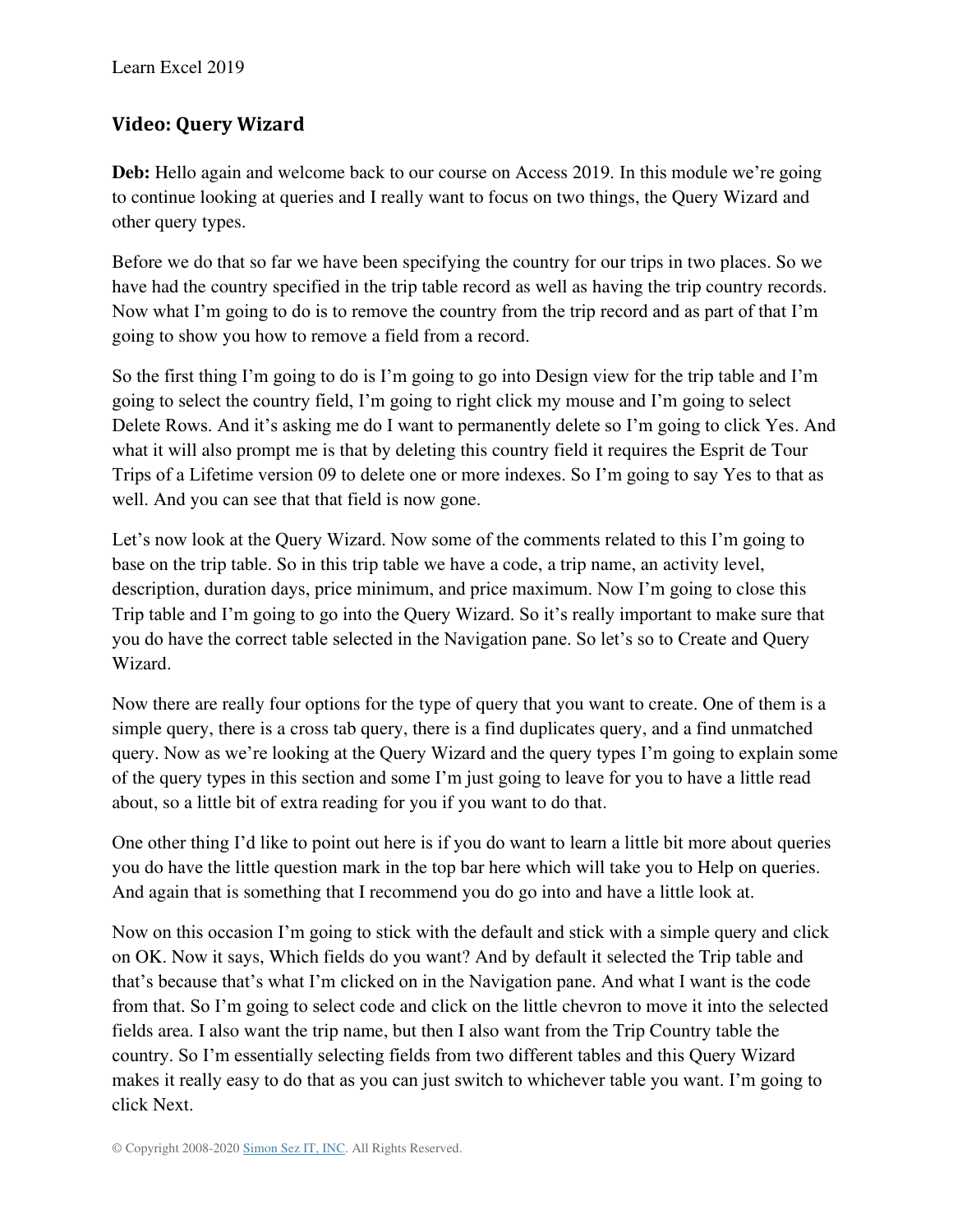I then need to choose if I would like a detail or summary query. Now in this case let's do detail and click Next. And then what title do we want for our query? So I'm going to go in here and I'm going to rename this to QRY, just to keep the same naming convention, Trip Country query. I then need to select one of these two options at the bottom. So it says, Do you want to open the query or modify the query's design? Now I'm going to open the query and click on Finish. And we have the same result that we had earlier on. So it's basically looked at the data and for every trip that has a country specified in the Trip Country table it's basically given me a list of the countries that the trips go to.

Once I've done that I've got a query and even though I created it with a wizard it's just a simple query. So you can see here in the Navigation pane I now have my new query listed in the queries group. And if I was to go into the SQL for this you would see it pretty much looks very similar to the queries that we created previously. So nothing is different. That's the point I'm trying to get across when you use the Query Wizard. It's just a different method for putting together that query.

Now there's a lot that you can do with queries and you can do a lot of things like summarizing and aggregation of data and so on. Now I'm not going to go into too much detail about that but I do want to introduce the possibilities in this course.

So again let's go up to Create and jump into that Query Wizard. We're going to choose Simple Query again and from the Trip table we're going to take the code and the trip name. And we also want some information from the Tour table. And I want the price adult information as well. Let's click on Next. And this time we're going to do a summary. And you can see here underneath I have some summary options.

Now what Access does is it looks at the fields I've selected and it's determined which ones are suitable for summary or aggregation. So the most suitable one is price. So it offers me some calculations I could do. And again if you're a user of Excel then these will probably look reasonably familiar. I could choose to do a sum, an average. I could find the minimum price and also the maximum price. So I might think to myself, well, it could be quite interesting to check out what the minimum and max prices are and also what the average might be as well. So I might want to select all three of these.

And another thing that I have down here is a little checkbox which says Count the records in tblTour. So basically if I was to select this option it will tell me how many tours I have scheduled for each of my trips. So I'm going to select that one as well. I'm going to click on OK and let's click Next and I'm going to call this one qryTripTourSummary query. I'm going to say Open and click Finish. And what you see there now is the average price over all the scheduled tours, the minimum, the maximum, and the count. So hopefully that gives you more of an idea of how you can use this wizard for summary and aggregation.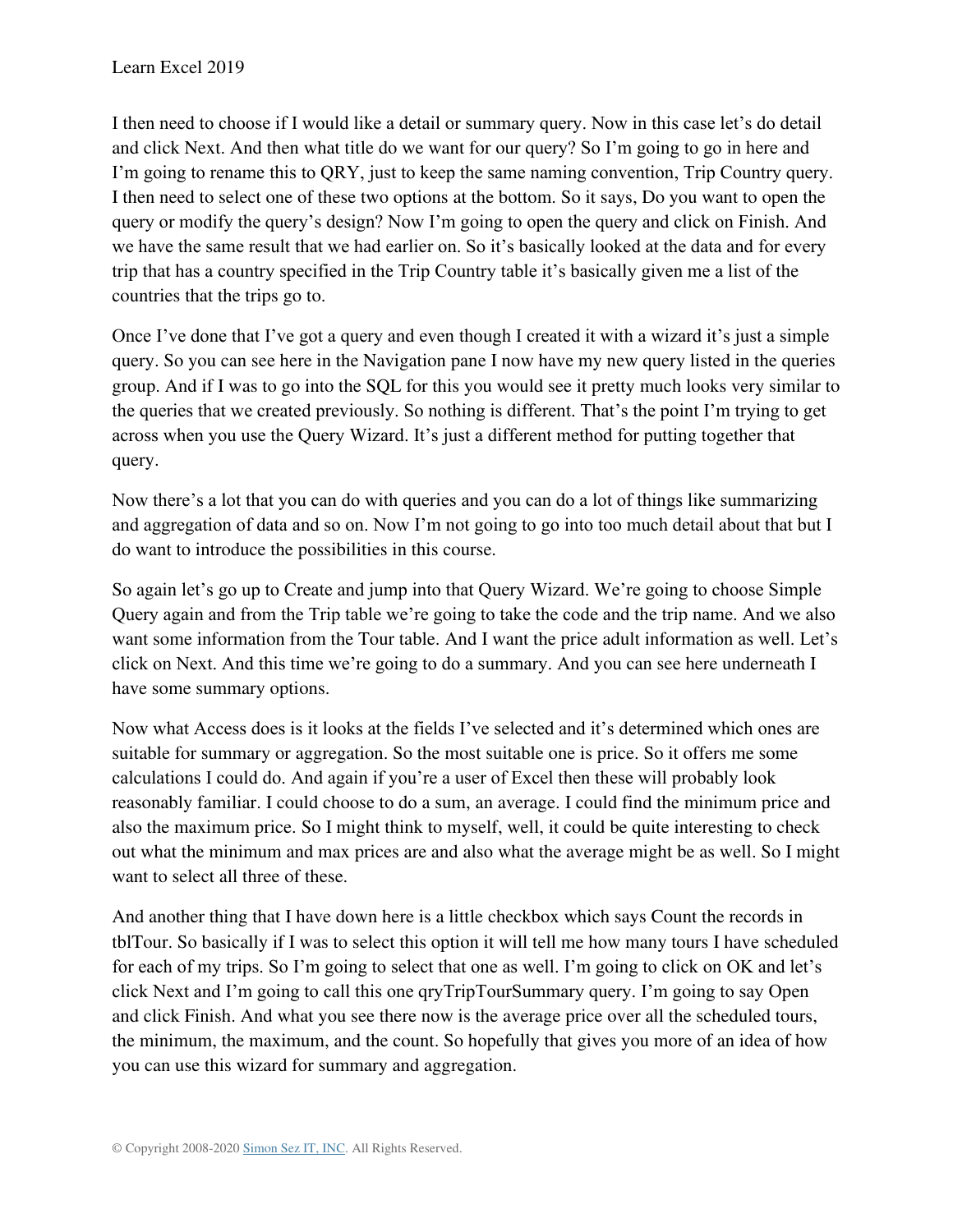Now let me just remind you of something that we looked at briefly at the start of the course. If you look at the design of the Trip table and specifically the code field, if you look down in the field properties in the general where it says Field Size you can see that the three character code is indexed, and so it says Yes and No duplicates. Whereas a trip name, we highlight that, is not indexed. So if I'm adding data into my Trip table it would be impossible to add a trip with the same code because of that indexing and because duplicates are not allowed. Now if I accidentally added a trip with the same name but somehow the code was different I could use one of the other options in the Query Wizard to detect duplicates. But I'm not going to show you that. I'm going to leave that as some extra work for you to do, some extra research if you like after this course.

So let's close down this Trip table and just go back to Create and jump into that Query Wizard again. So the option I was talking about there was this one, Find duplicates Query Wizard.

Now the one below where it says Find unmatched, this is also very useful because it will create a query that finds records in one table that have no related records in another table.

So let's imagine I want to find the countries for which I currently have no trips. So I'm going to click on OK. So if I select Country, click on Next, and select Trip Country, click on Next again. You're then going to look to see what the match is between the two. And in this case it is country. Let's click on Next. What fields do you want to see in the query results? Well again it is country. Click on Next and I'm going to call this query CountryNotVisited and I'm going to say Finish. And those are the countries for which I currently do not have a trip. So this can also be a really good way of checking that your database is set up correctly.

Now when it comes to creating queries if I click on Query Design there are a number of different types of query, as I mentioned before. Now apart from Select Query which is what we're in now and you can see that highlighted on the ribbon we have a Make Table query whereby you select records and make them into a completely new table, we have an Append query and this often is used when merging databases or tables, basically adding a data set to an existing table. Then we have a Crosstab query which is used to aggregate data by two sets of values. So what I mean by that would be if you wanted to subtotal and average on a month by month basis then you would use a Crosstab query. And we also have a Delete Query. And you can use that if you need to do a bulk delete.

Now for all of these query types, as I said, I recommend that you do take a look on the queries Help page just to gain a better understanding of exactly what each of those do.

So the final thing I want to demonstrate to you in this module is an Update query. So let's pretend that we want to update all of the adult prices by \$10, increase them all by \$10. So I'm going to select the table Tour and click Add and that at the moment is the only one I need so I'm going to close there. The query type is going to be Update so I'm going to click that. The field I want to change is going to be price adult so let's drag that down to our grid. And we want to update it to price adult plus ten because we're increasing it by \$10.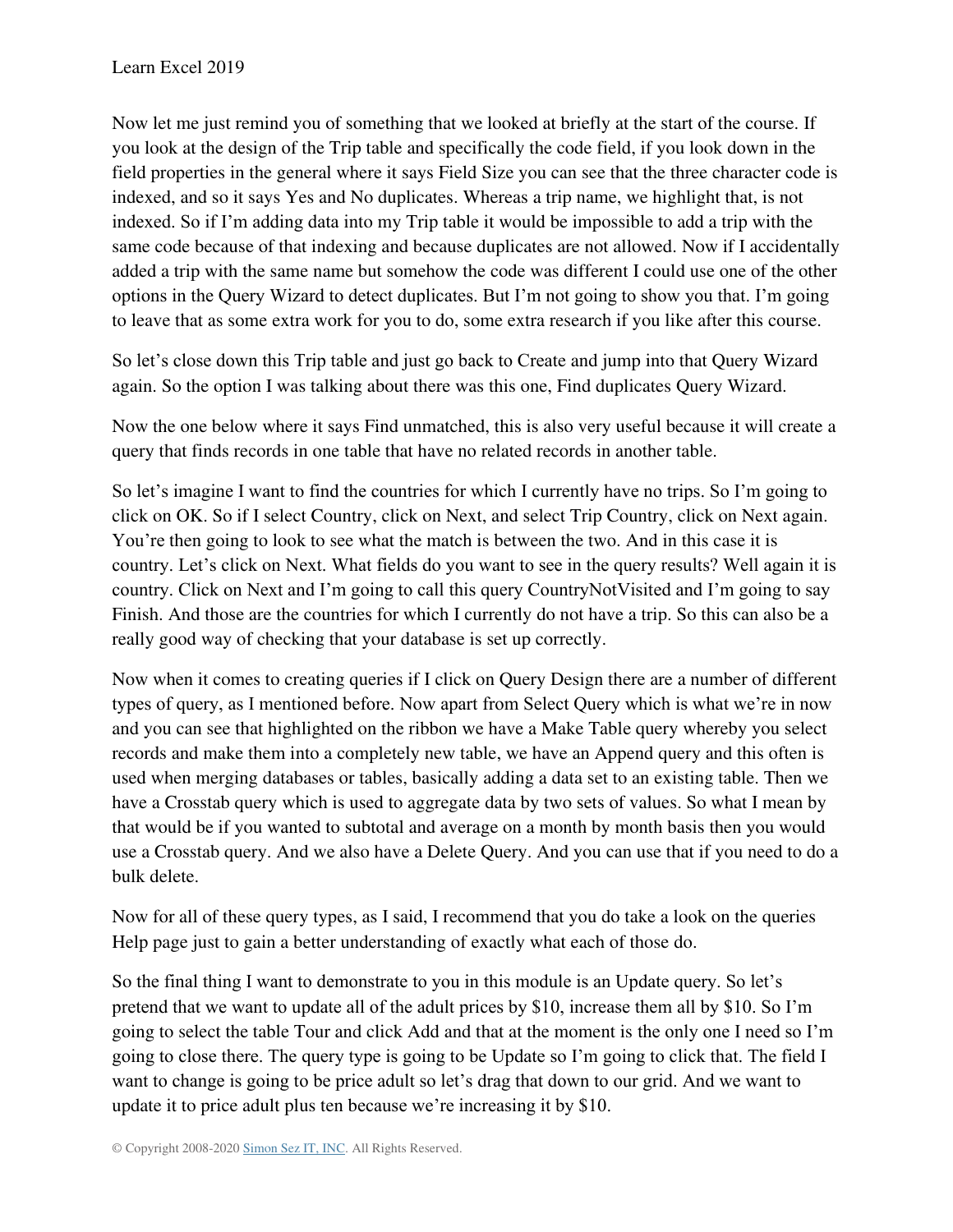So, so we can check to make sure that this is going to work let's have a look at our tour prices to begin with. And we can see the top one there. Price adult is \$11,360. Let's jump back to our query and let's briefly look at the SQL for this query. And we can see there price adult plus ten. So let's run the query and it says you're about to update 70 rows so I'm going to say Yes. And now if we go back to tblTour you can see there that price was \$11,360 and it's now been updated to \$370. So I can see that that query has actually worked.

And it's worth noting if we go back to that query how easy it would be to put those prices back to how they were. So I could just replace the plus with a minus, run the query, select Yes, and then our prices are back to how they were before.

So hopefully that's given you a bit of insight as to how you can utilize that Query Wizard.

In the next module I'm going to take you through an exercise, exercise number seven, so I will see you over there.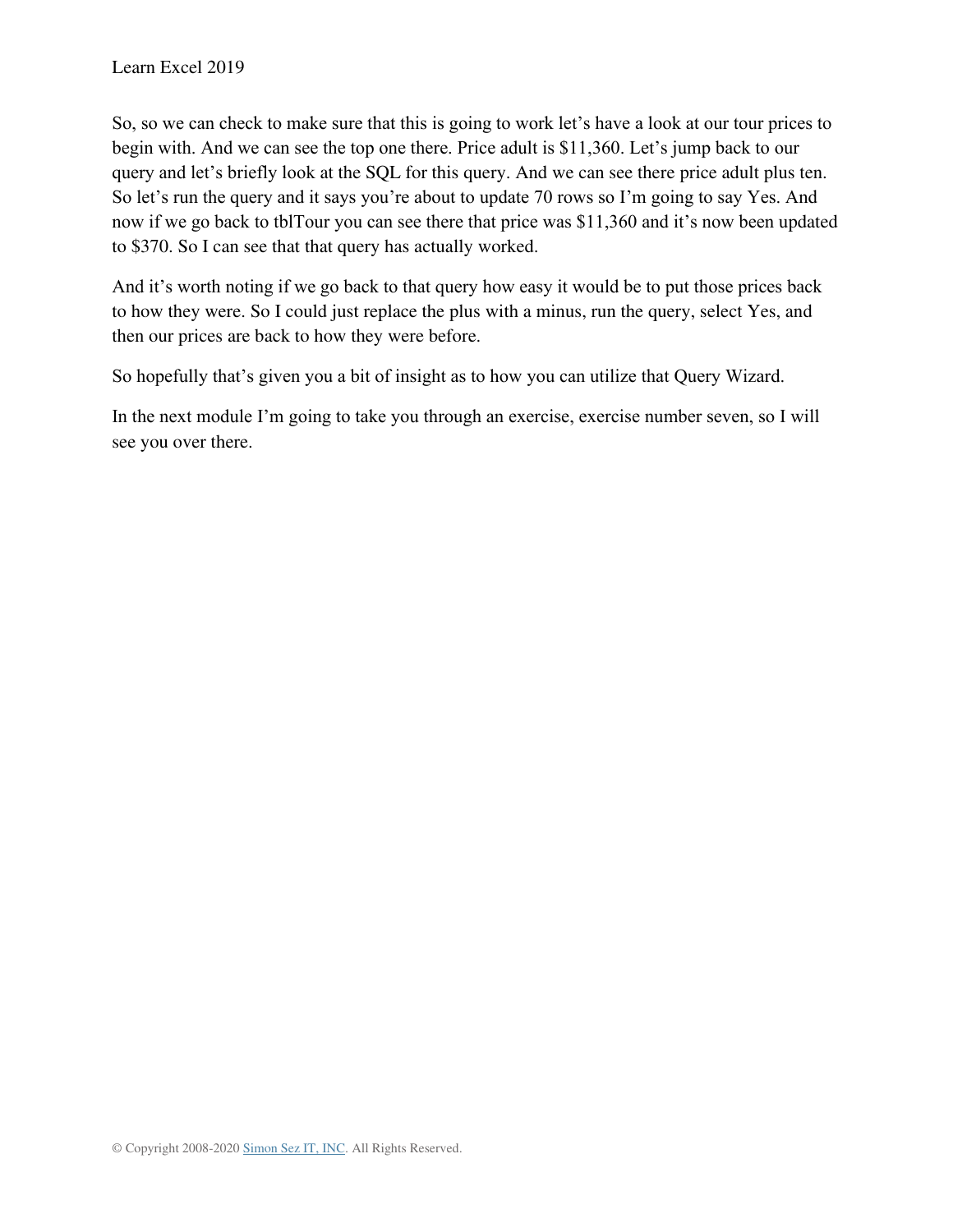#### **Video: Practice Exercise 07**

Deb: Hello again and welcome back to our course on Access 2019. It's now time to do Exercise 07 and Exercise 07 follows on from Exercise 06. And in order to set up this exercise I'm going to show you how to overcome an issue in the Esprit de Tour database.

Now we've already seen the use of the country maintenance form. So we can do things like add and delete records. But say as part of the overall maintenance we wanted to show a list of the trips that go to a particular country. So what I'm going to do is to create a country trip form to be used as a subform and show you a particular problem we can solve using a query.

So I'm going to jump up to the Create tab and I'm going to go to Form Design. And I'm going to bring up the property sheet and I'm going to go to my record source, so the first field here. And my record source is Trip Country. I'm going to jump across to the All tab so I can see all of my fields and I'm going to change the default view to Continuous. And I'm going to say that we're not going to allow Form view and we're not going to allow Layout view. And all I really want to do is to show the trip in the subform.

So I'm going to click Add Existing Fields and I'm going to put the trip ID in. So I'm going to double click to add that in. So let's do some formatting just here. I'm just going to get rid of that label. I'm going to take the trip ID and let's just move that up and we're going to resize the form a little. Okay. And then going to close it down and save the changes. So this is frmCountryTrip and let's click on OK.

Now let me go into the country maintenance form again and what I want to do is I want to add a subform to it. So what I'm going to do is I'm just going to make this a little bit bigger and a little bit wider. Then I'm going to add a subform. And all of this we've done previously. I'm going to cancel the Subform Wizard for now. And in fact let's just make this a little bit longer so we don't have a clash with the label and the country field. I'm going to set some of these properties and let's just click on the label and change some of those properties. And again let's just do a little bit of formatting. Let's make that wider and then we're going to text align to the center. Again all of this is stuff we've done previously. And yep I'm happy with that so let's close this down. We'll say yes to save the changes. So now let's have a look at country maintenance. So Antarctica we have none. So let's scroll through our records. So we have four trips that visit that country, four for Canada, I've got two different trips that go to Costa Rica, so on and so forth. Now the point I'm trying to make here is it's not particularly helpful to have those IDs there. What we would really like to see is the name of the trip and the codes. So what I'm going to do is I'm going to change the design of the subform so instead of showing the IDs it shows the code and the trip name.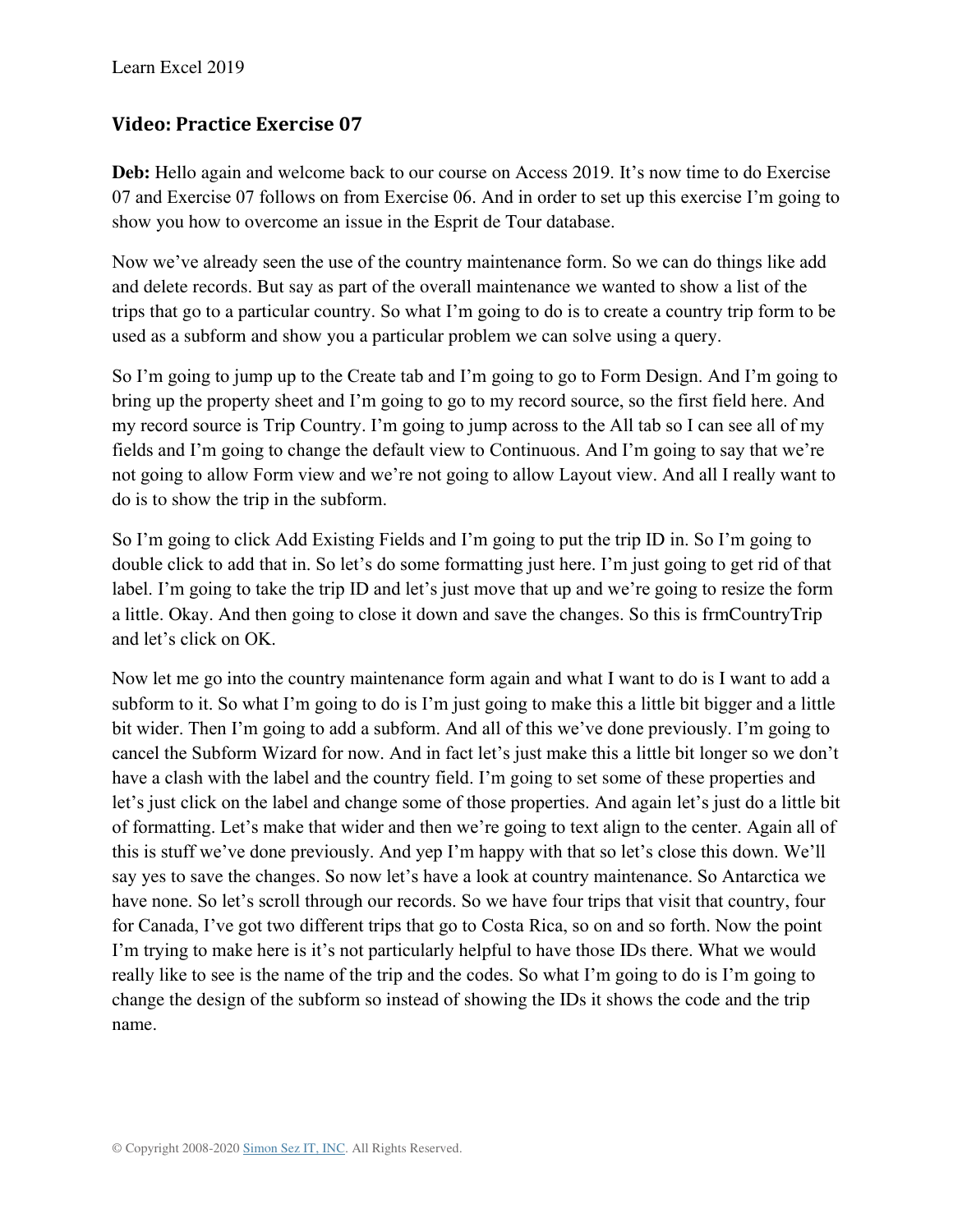Now the important thing to remember here is in the Trip Country table it will still be storing the trip ID in the table. So it's not going to replace that with anything that we change it to. So it's not going to change the trip ID to the trip name and codes. It will still store it as trip ID in the table.

So let's now go into our country trip subform. I'm going to click on the trip ID field and in the property sheet I'm going to jump to the Data tab and you can see here all the properties for that combo box. And if you look at the row source it's saying here select the ID from tblTrip or the Trip table. And what I can do is I can actually change that. So if I click in that field you'll see the little ellipses to the righthand side, those three little dots, if I click those it will take me into the Query Builder or Query Designer. And you can see here I have access to my tblTrip and I've got ID. I also have code and trip name. So I can grab the code and drag it down. I can also grab the trip name and drag it down. So I'm now going to be getting this information from all of these three fields.

So let's close that. Yes, I want to save. And now if you look in that row source you can see we have a lot more information in there. So it's now saying that we're selecting the code, the ID, and the trip name from tblTrip. And let's just make this a little bit wider so it's a bit easier to see.

Now one thing that's very important here is that now I'm selecting three things to display in that control. Which one of them is the bound column? So which of those three is bound to the control source trip ID? And it's the first column, which you can see there in that bound column field.

Now let's jump across to our Format tab and we're going to say that instead of one column we've actually got three. And you can see under there the width of each column. So we have 0.2813 inches for the first column, 0.375 for the second and 3.0625 for the third column. So the first one is actually fine. Now I'm just going to make a quick change to the columns two and three. So we're going to change them to one inch, like so. So let's close the form and save the changes. So let's now go back into our country maintenance form and let's scroll through and find one of our trips. Now for Costa Rica you can still see there it says seven, but if I click the dropdown you can see that not only do we have the ID but we also have the trip code and also the trip name. So that makes it a lot more meaningful and easier for you to know what you're referring to. Okay so now that information is available for us to view.

I'm going to close down this form. I'm going to go back into the form Country Trip, I'm going to select that trip ID control and I'm going to change that first column width over in these properties to zero inches. Now it's very important the value in that column is still available but it will just no longer be visible. Let's close down again and save our changes. Open up country maintenance and let's scroll through to a country that has something there and we can see something different now. So we can now see the code in the dropdown. And we can no longer see the trip ID.

So with all that in mind let's look at our sample answer to Exercise 06. And if you remember the name of the actors were not shown but their IDs were. So we can see here in leading players we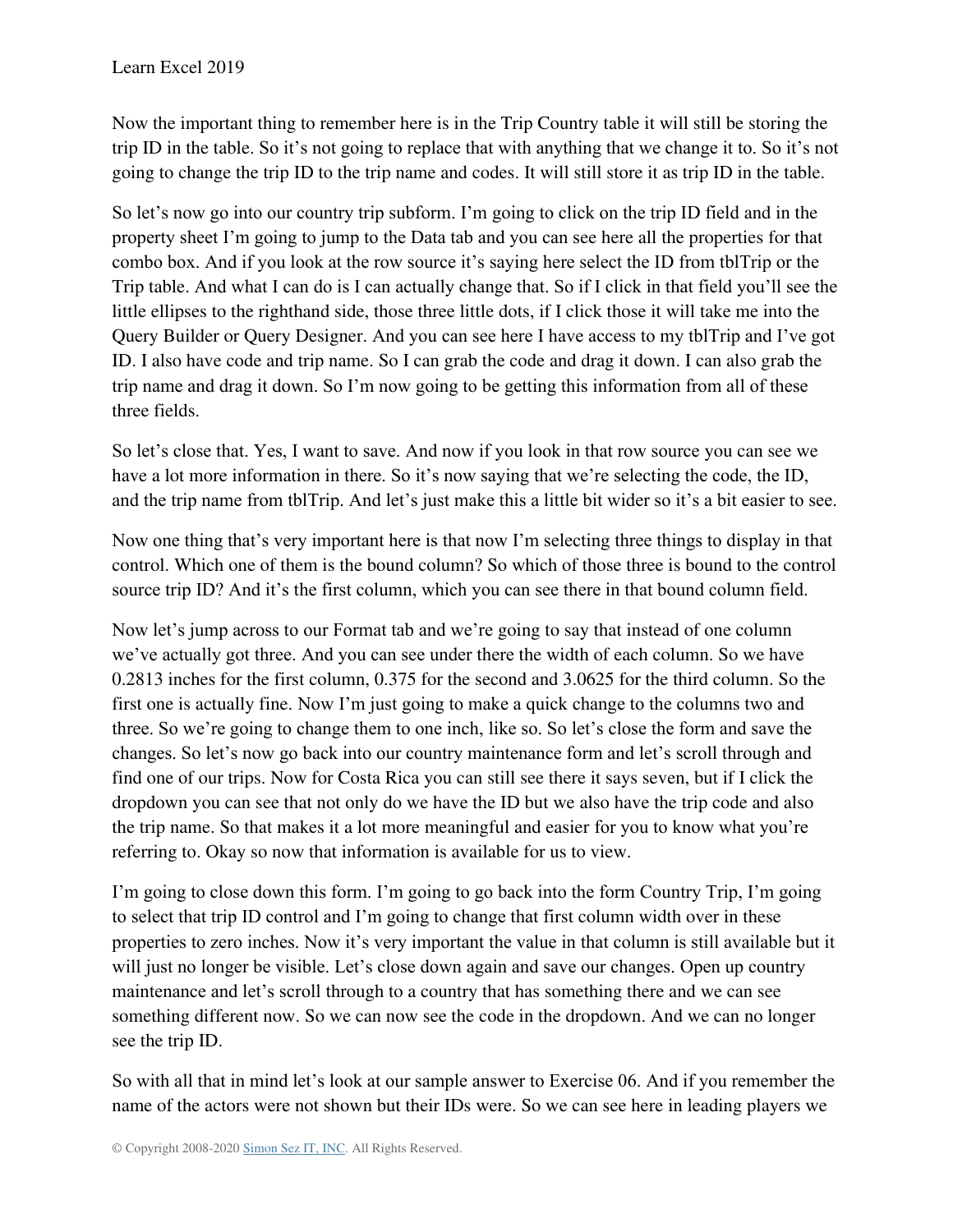have the character name but we have the IDs linked to the actors that play these roles. And this is how Movie Maintenance looks after Exercise 07. I'm now seeing the names of the players or the actors, so Tim Robbins and Morgan Freeman. And if I want to add somebody, so let's say I go to Schindler's List and you can see there we've got Ralph Fiennes or Ralph Fiennes. And if I click the dropdown notice here that the names of the players or the actors are in alphabetical order. And the way that I've actually done that is I've created a query and you can see the query there in the Navigation pane. So query ActorsFamilyNameSequence.

Now you can either do this by creating a query separately or you can do it in the way that I showed you earlier on. And that query will obviously be used on this particular control or this particular combo box. What I could then do is move on to the next record and maybe add some other people into here and so on.

So that's Exercise 07. See how you get along with that. I will see you in the next module.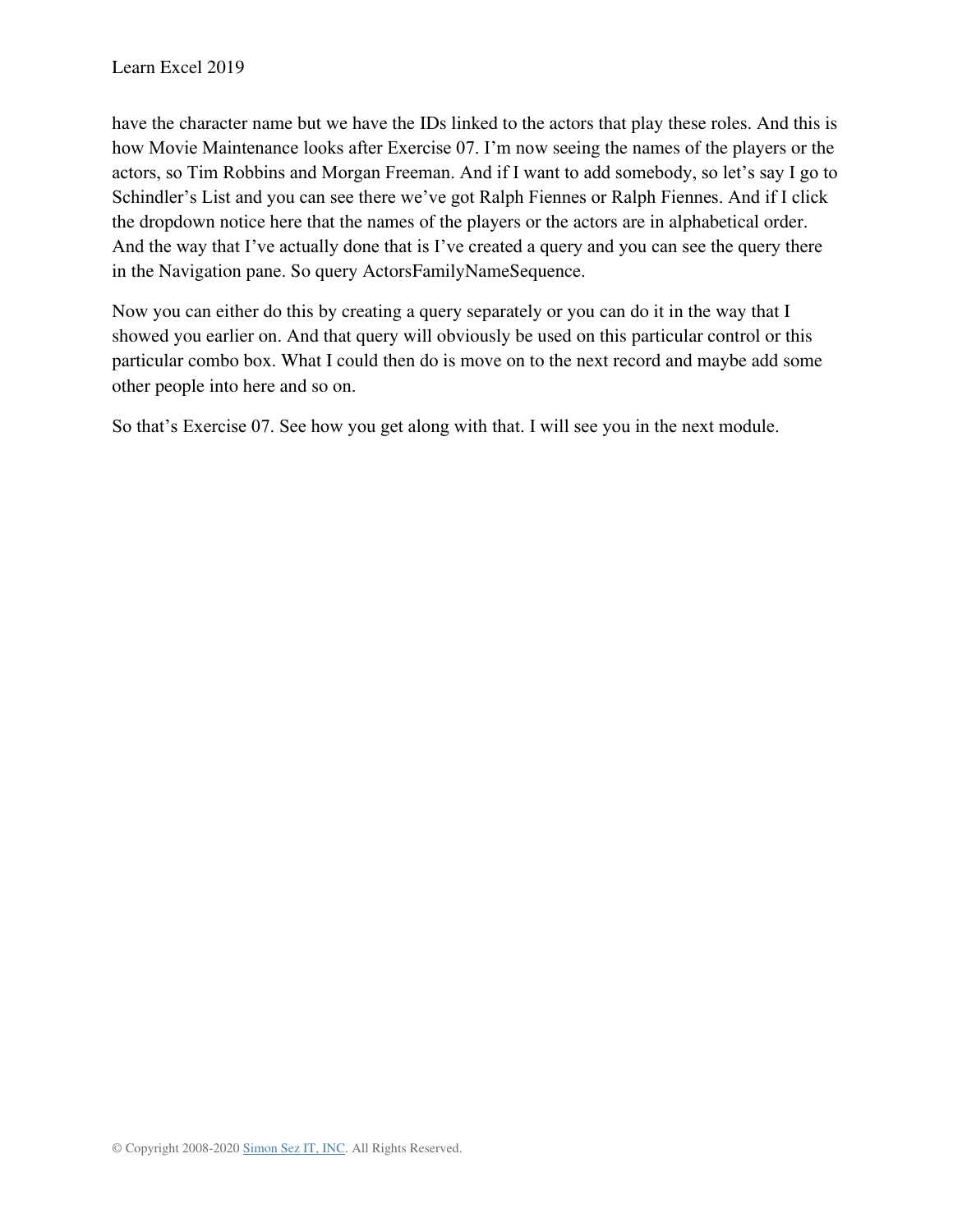# **Section 14 – Expressions**

# **Video: Setting Up Validations**

Deb: Hello again and welcome back to our course on Access 2019. In this module and the next module we're going to start to take a look further into Expressions. And we've used a couple of them already in the course.

Now not only is it an important skill but it's also an extensive subject area. So we're going to look at a few of the options but as always I would always recommend having a little look in that Help file and just do a search for Expressions to really get a fuller understanding of all the different expressions that you can use. Now as I said, we are going to do a couple of examples so you can get an idea of how they work.

Now earlier on we had one or two examples of adding validation and now we are looking at the Night Movies database, so this is Exercise 07. And in this database I've opened the Actor table. And you can see in our field name list we have a born date and we have a died date but we don't actually have any validation in here. So we're specifically dealing with born date in this example and there's currently no validation. Well what do I mean by that exactly? Well we're going to make a little bit of an assumption here and we're going to say that any actors that appear won't have been born before 1880. Now there might be some instances with the data that you use where you may have some actors in some really old classic movies which may have been born prior to that date but just for purposes of this example we're going to say no actor was born before the year 1880.

Now when we're talking about the year of birth the validation which would be greater than or equal to 1880 would be easy enough to do. But when I'm working with dates I need to put in validation against a date. And working with dates is one aspect of working with expressions that's really important to get your head around.

Now you can see currently I have the born date field highlighted in the table. And if you glance down to field properties on the General tab you'll see that one of the options we have is validation rule. And if you click in that field and cast your eyes over to the righthand side you'll see three dots or ellipses as we call them. So let's jump into there and this brings up the Expression Builder. And the Expression Builder includes a main panel to build the expression and then below that three other panels, Expression Elements, Expression Categories, and Expression Values. And if I want to build an expression I can build it in the upper panel using components from the lower panel.

Now in the early stages you may use this panel but after you've been doing this for a while you will find that you can probably type in to the upper panel the expression that you want to use, but again that just takes a little bit of practice. And once you have been using it for a while you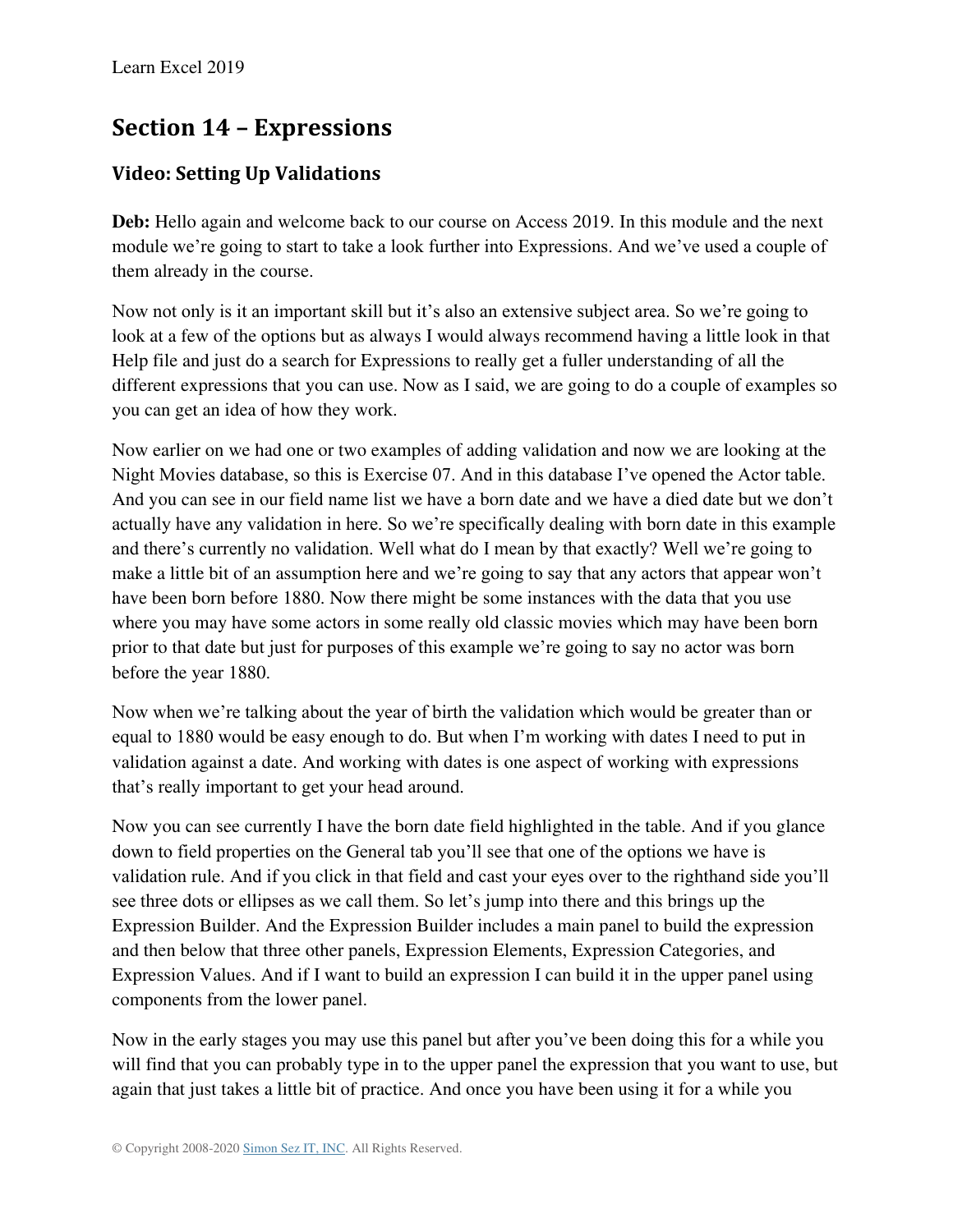might very well be able to do that. But in this demonstration we're going to use some of the elements from those lower panels.

So our basic requirement here is that the born date is no earlier than 1880. And what that means is that the date is greater than or equal to January the  $1<sup>st</sup> 1880$ . Or perhaps we could say greater than December the 31<sup>st</sup> 1879. Now that expression is in two parts. First there is an operator and the operator is greater than or equal to or greater than. And if you look at the first of the lower panels expression elements one section is operators. And when you select operators you can see the expression categories there in the middle. So currently I have all selected. If I go through arithmetic you can see some expression values. We have comparison, so that is where we have our greater than, less than, greater than or equal to, between. We have our logical operator, so And, Or, things like that. And then we have our string operators. So that's just got one and that is an ampersand which is essentially how you can join two expressions together or concatenate.

Now in this case the operator we want is in comparison. So let's choose greater than or equal to, double click that and you'll see that it appears in that top panel. So this is essentially the first part of the expression. The second part of the expression is the operand or the thing that the operator is operating on, which in this case needs to be the date, which is January the  $1<sup>st</sup> 1880$ . So let's type that in. I'm going to type in 1/1/1880. Now watch what happens when I click on OK. So there is my validation rule but you can see that the date is enclosed between hash symbols. And the way you denote a date constant in Access is to enclose it in between hashes. So if you type a date the way that we did just here and Access recognizes it as a date it will put those hash symbols in for you.

So here we have our first version of this validation rule. Born date is greater than or equal to the first of the first 1880. But that's not quite going to be good enough. We want to also make sure we don't put in a date in the future. So it is entirely possible that an actor could have a born date of today. There have been many newborn babies that have appeared in films, but I'm going to say that when we enter or modify a born date not only must it be no earlier than January the 1<sup>st</sup> 1880 but no later than today. So I could put in today's date but in a couple of weeks' time it's no longer going to be today so what I really want to do is put something in for the other part of the validation rule which will deal with an expression like today as opposed to a constant or a fixed date.

So I'm going to go into my Expression Builder again and I'm going to change my validation rule and say that it must be between two dates. So let's jump down into operators again and let's go into comparison and you'll see the expression that we have in there is between. So what I'm going to do is I'm going to go up to my top panel, I'm just going to click at the start there and I'm going to delete out that operator that we had, so greater than or equal to. And I'm going to essentially replace it with between by double clicking. And you can see what Access does is it kind of puts in a little template for you. So it says Between and then it has first expression and second expression. So I already know what the first expression is. It's going to be this one just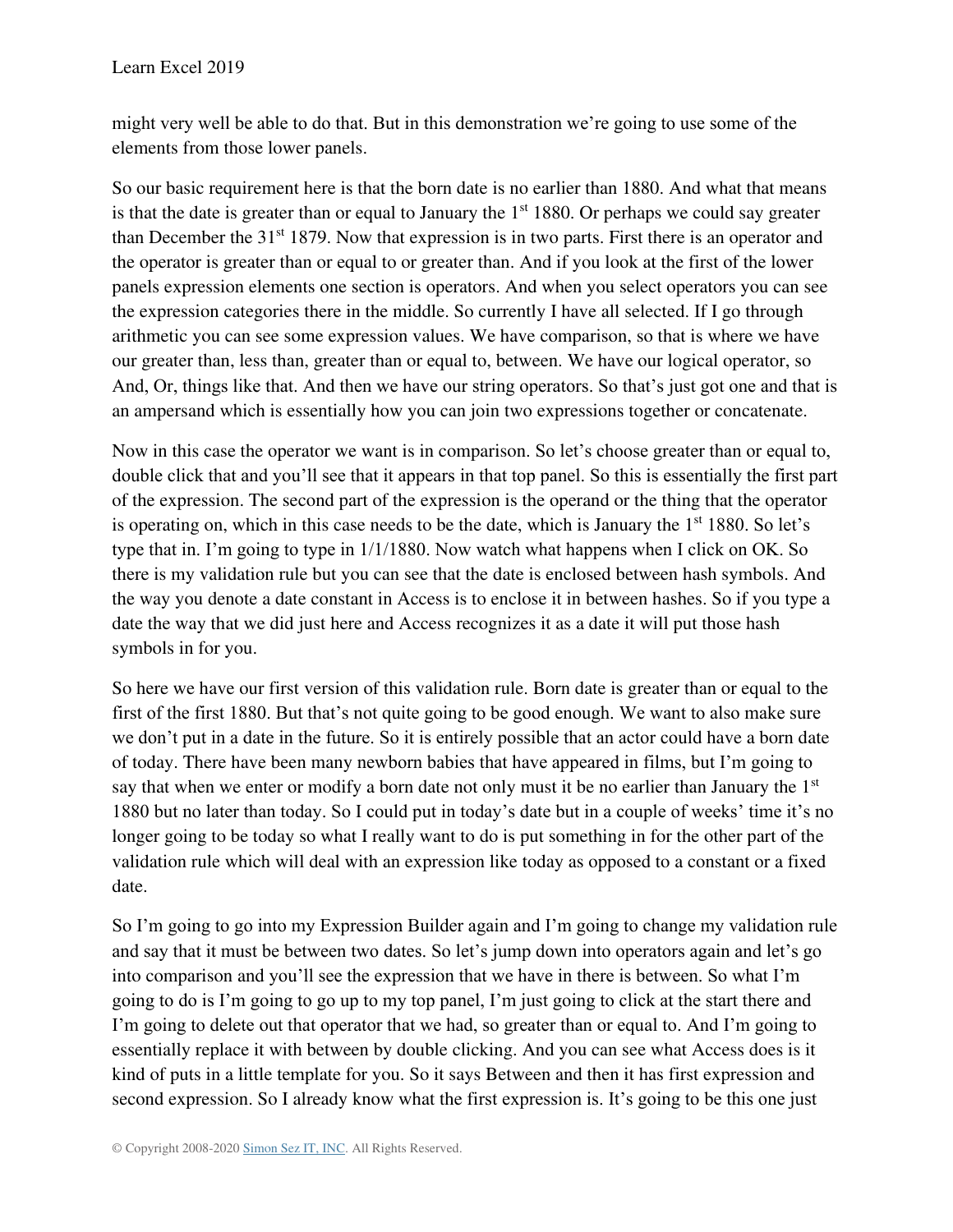here. So born date first of the first 1880. So what I'm going to do is I'm going to cut that using my keyboard shortcut, so Control-X. I'm going to highlight the first expression and do Control-V just to paste that in. But for the other date I need to use one of the Access functions.

So you can probably see where we're headed here. We have in the expression element section, if we double click on Functions you can see that we have a folder essentially called Built-in Functions. And we have some expression categories again. So expressions are divided down into these different categories. So we have some conversion expressions or functions, date and time functions, financial, general, inspection, math, and text. Now we're interested in date and time so I'm going to click on that one and you can see our expression values there's a long list here and you might be thinking, "Well how do I know which one is going to give me today's date?" Well, whichever one you're clicked on if you look down at the bottom of this dialog box you'll see that you get a little explanation as to what that particular function does. So it makes it a little bit easier for you to find the one that you want.

And if you click on the third one just there and look at the description it says Returns a variant of type date containing the current system date. So that's pretty much what we want. So let's double click to add that to our expression.

Now obviously this function that we've just added to our expression this really does rely on the fact that you have your system date or the date in your PC set correctly. So always worth double checking that before you proceed.

I know that mine is set correctly so I'm going to click on OK. And if you look now down in our validation rule we can see what we have. It says Between the first of the first 1880 and today's date.

Now let me go to the field below and put some validation text in. I'm then going to save that validation and let's take it for a test drive.

So let's pick a record here. Let's go with Morgan Freeman's record and I'm just going to change the born date from six of the first 1937 to 1837. Nope. So there we're getting our validation popup. Date of birth can't be earlier than the first of the first 1880 or later than today. So let me change that back and there we go. It's working again. Let's try it again. So let's change it to 2037 this time. Nope, it doesn't let me do that either. And change that back. So I'm fairly confident that the validation rule that I've set up there is working.

So that's it. That a quick overview of using that Expression Builder to add some validation into your tables. That's it for this module. I will see you in the next one.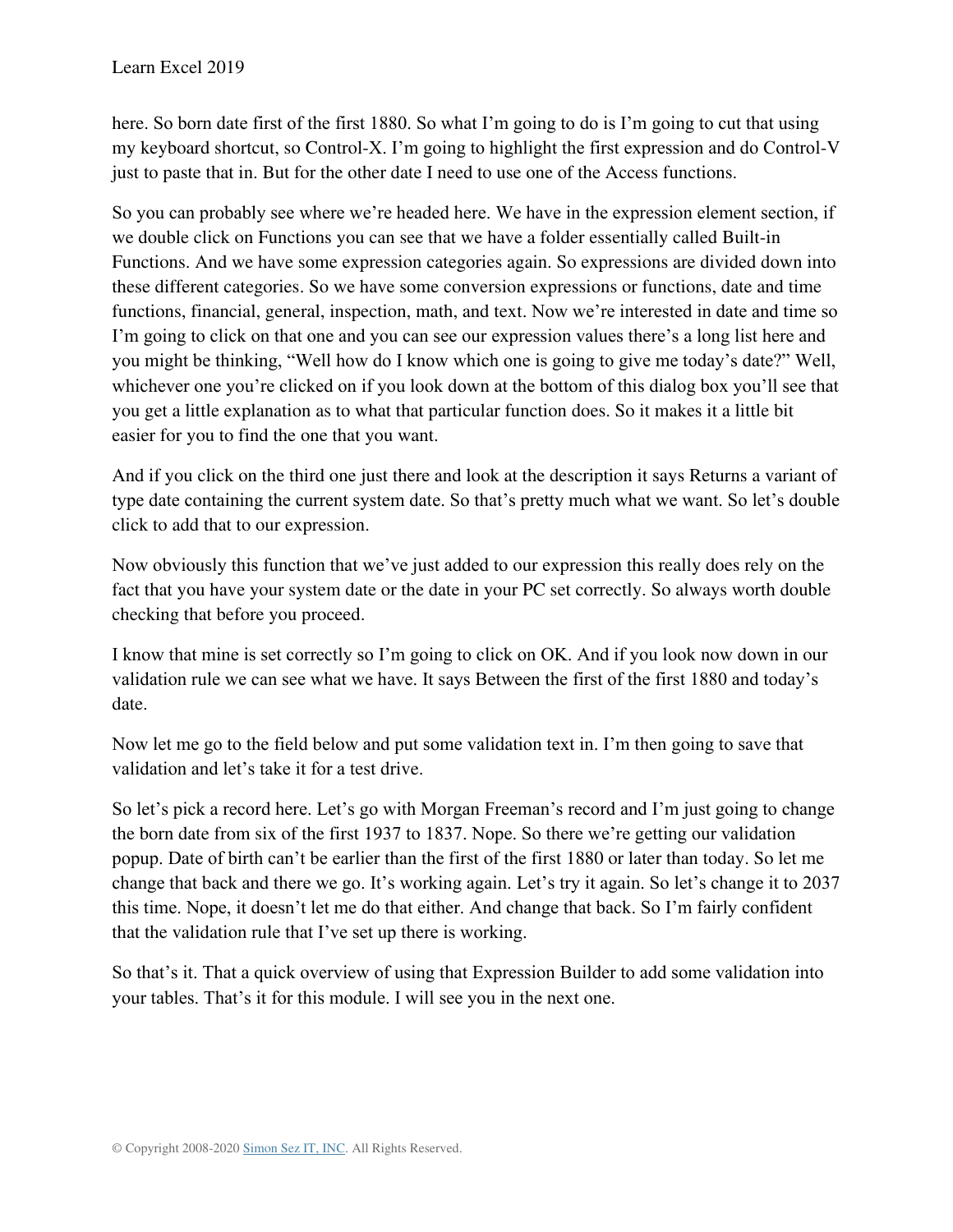#### **Video: Calculation using Expressions**

Deb: Hello again and welcome back to our course on Access 2019. In this module we're going to be taking a look at how you can do calculations using expressions. And what we're going to be doing is a calculation using an expression to populate a field on a form which is not a field that is stored in any of the records in our database.

And what we're looking at now is the trip tour form which is currently being used as a subform in the trip maintenance form. And this is the one where we list all of the tours that are currently available.

Now at the moment we have three pieces of information in this subform. That's start date, the adult price and the child price. And what I want to do is to display the end date for the tour. So let's first start by making some space for the end date. So I'm going to make this form a little bit wider and then I'm going to take my fields and their labels and I'm just going to move those over. And of course you can go in and you can tidy this up a little bit. If you need to I can move these over slightly just to make some minor adjustments. And whereas I have a start date here, which is bound to the control source start date, what I actually want is an end date. And I'll calculate it by adding the trip duration to the start date.

So the first thing I need to do is to add a control on to the form for the end date and that control is going to be a text box. So what I'm going to do is I'm going to go up to my Controls group on the Design ribbon within the form Design Tools tab and I'm going to select the textbox control. And you can see as I hover over it there I get that little screen tip that says Textbox. So let's select it and I'm just going to draw a textbox. And you can see that currently that is set to Unbound, but we'll deal with that in a moment.

Now if you look at the start date control in the property sheet you can see that the name of the control is Start Date. Now if you click on the start date control and click on All in the property sheet you can see the name of that control is Start Date. So let's be consistent when we're naming our end date control. So I'm going to click on my new textbox that I've just drawn and in the property sheet in that name field I'm going to call it end date. Now it's worth noting that this is just the name of the control. It has absolutely nothing to do with where we get the data from.

Now the label for Start Date, again if we have a look at the property sheet the name says Label 0. Again that's not particularly meaningful. It's going to be hard for me to identify it based on that current name. So I'm going to change that to Start Date Label. Now the caption is currently StartDate and I'm just going to change that to Start, space, Date. Now let me look at the label for the end date control. And again I'm just going to change the name to End Date Label and change the caption to End, space, Date. And I'm going to just move that label. Let's make it a little bit wider as well so we can see the whole thing. I'm going to move it just a bit closer to its field. So there we go. That looks a little bit neater.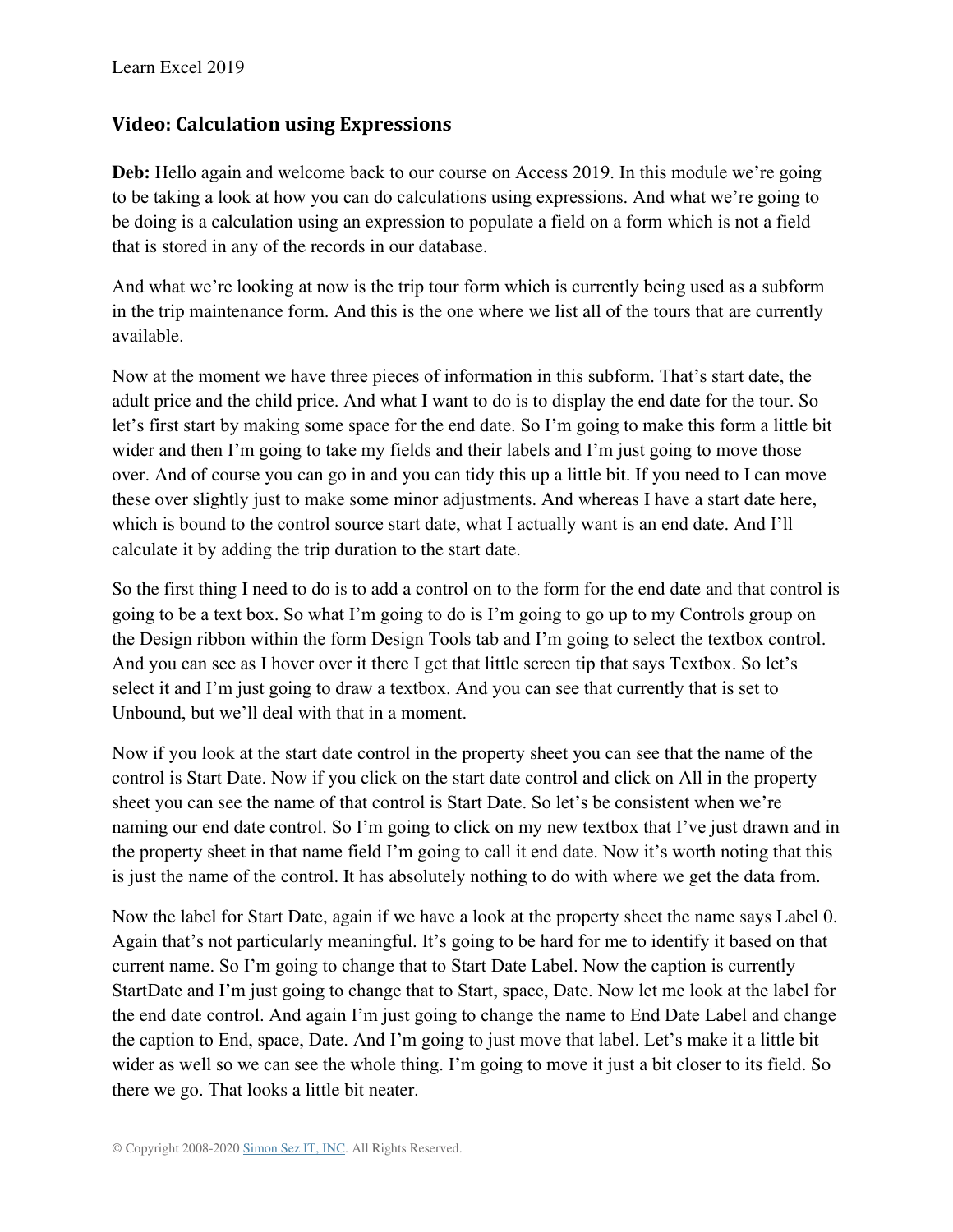Now I'm probably going to want to do a little bit of additional formatting on this. So things such as alignment and I'm going to get that a little bit later on.

Let's first of all deal with this unbound textbox. So I'm going to click on that textbox and what we're going to do now is deal with the control source for this end date. So we're going to need to put something in here, but what exactly are we going to put in there? Well what we want to do is we want to take the start date and add it to the duration of the trip. And it's worth bearing in mind that all of the tours that appear in a subform are all for the same trip. And the duration of the trip is in the trip maintenance form. Now we don't simply add the number of days to the start date. So if it's an eight day tour what I need to do is add the eight and take one off because an eight day tour to get from start date to end date you add the number of nights, which is one less than the number of days. So the formula I'm going to be using to work this out is the start date plus the duration minus one.

Now consider where we can get this information from. Well the start date is available in the subform here but the duration isn't. The duration is in the trip maintenance form. And you could get it from there but a better way of doing this is to make the duration directly available to the form itself.

So if I select the whole form from the dropdown here the record source is tblTour. So effectively I get all of the fields in the Tour table. But what if I get all of that plus the duration of the trip, which this tour is an instance of? So what I'm essentially going to do is I'm going to change the record source for the whole form. So I'm going to go into the Query Builder and I'm going to select the star from tblTour. So I'm going to drag it down and that will essentially give me access to all of the fields in the tblTour. But what I'm also going to do is I'm going to right click and I'm going to say Show Table, tblTrip, which means I can also grab duration days from the corresponding record in the Trip table. So now the source for my form will be a query, and you can see that just there in the record source.

Now let's go back to that end date and what we need in here is an expression that takes the value of the start date, adds the duration in days and subtracts one.

So let's jump into our Expression Builder and we want the start date. We want to say plus and then we're going to look at the field list and we want duration days minus one. So let's click on OK.

Now for the format of the end date field we want it to be the same as the start date which is short date. Now let's close and save that and let's look at trip maintenance now. And if I do a quick visual check, so I can see here that this is an eight day tour and we've got our start date there. So May the  $13<sup>th</sup>$  2021, end date May the  $20<sup>th</sup>$  2021. So I can see that that looks about right.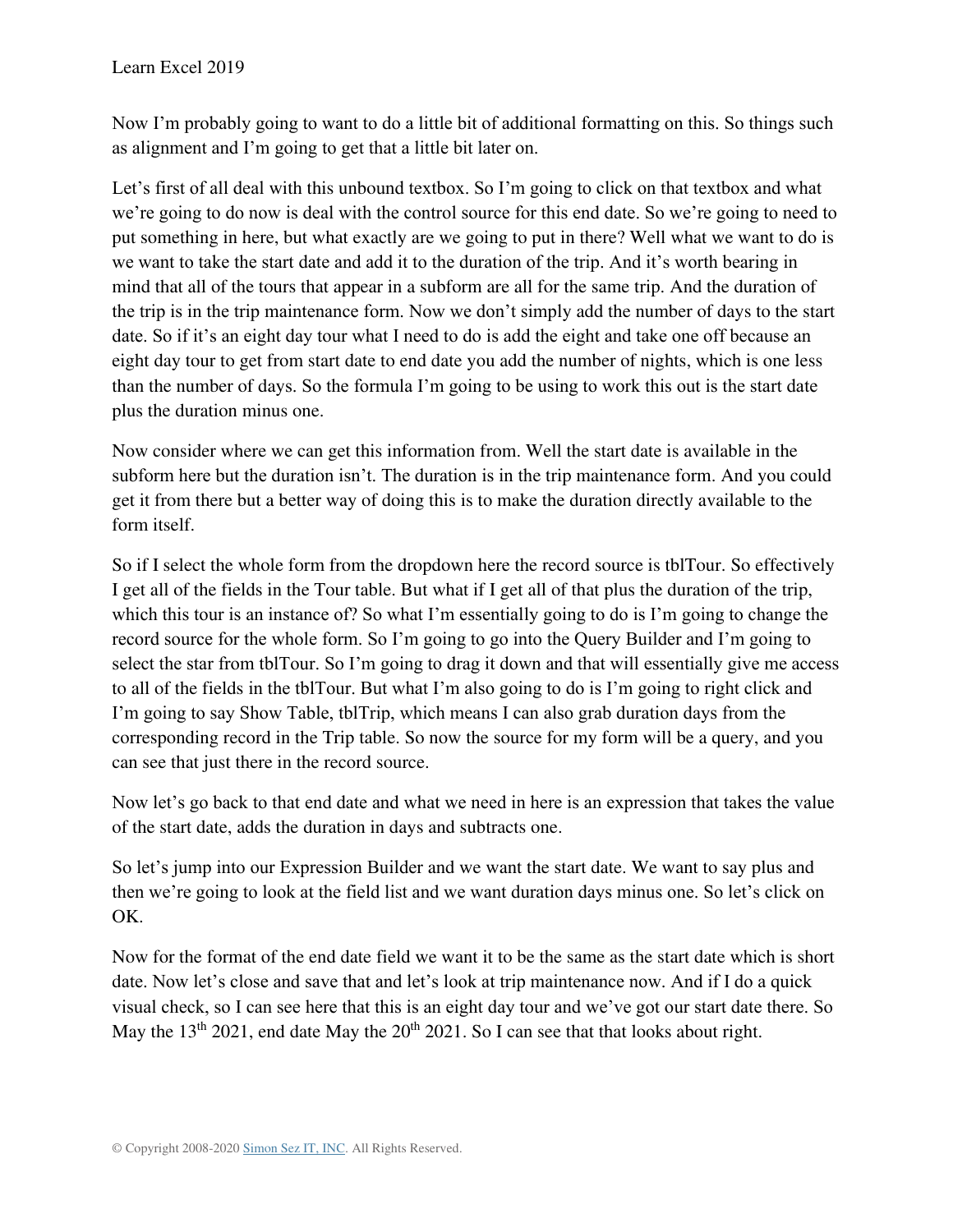Let's check another trip. So let's move to the next record. So Iconic Italy is 13 days and if I look at the start date there of June the  $11<sup>th</sup> 2020$  we have an end date of June the  $23<sup>rd</sup> 2020$ . So again if I was to count that looks 12 nights, I am happy with that.

So what I would probably do now is to go back in and tidy up some of those alignments and formatting, which I'm going to do next. But what we've seen here are a couple of examples of how to use expressions in Access.

That's it for this module. I will see you in the next one.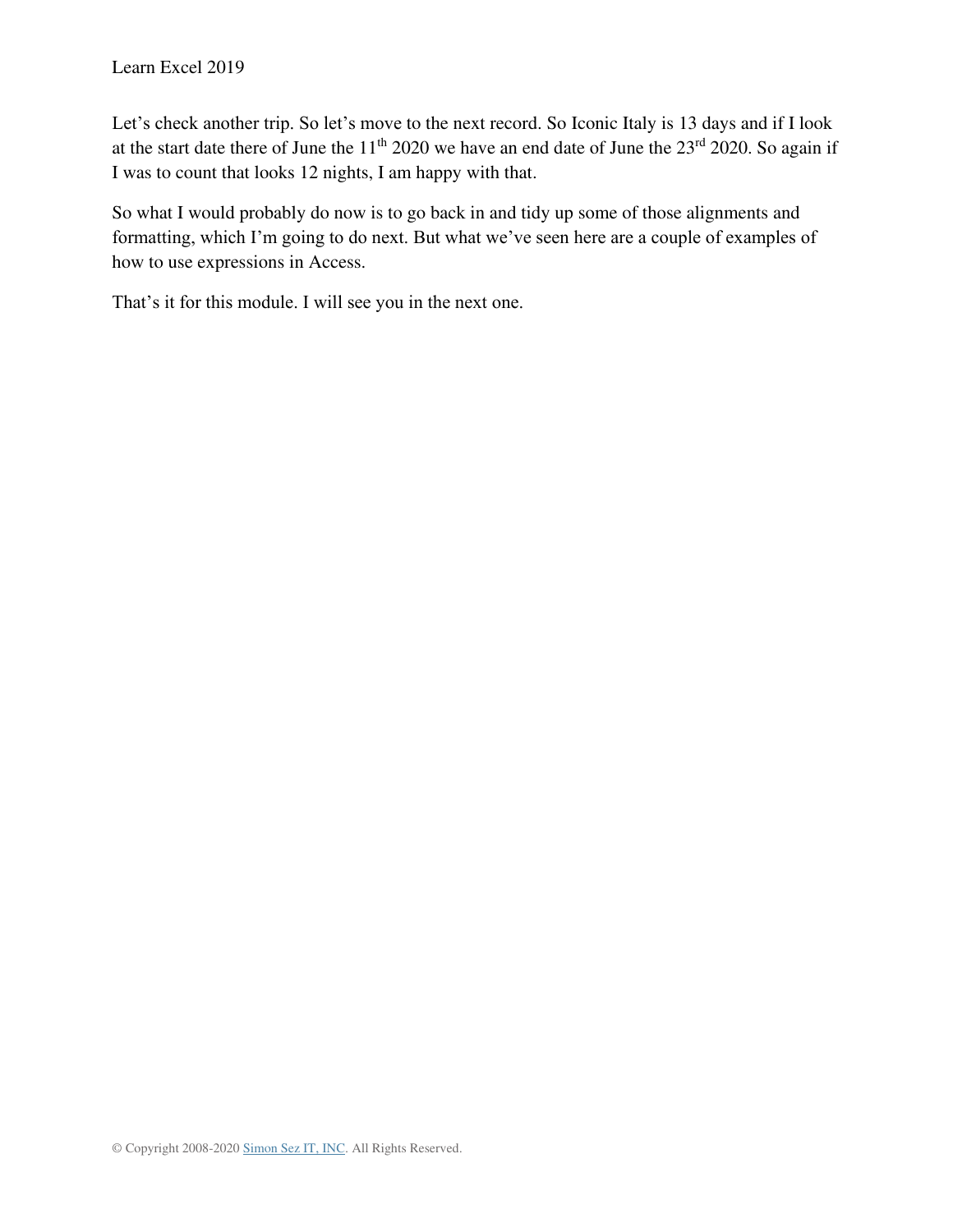# **Section 15 – Reports**

## **Video: Basic Reports**

Deb: Hello again and welcome back to our course on Access 2019. In this module we're going to start to look at one of the strongest features of Access 2019 and that's reports.

Now many people's interaction with a database is usually based on the use of forms. And forms are interactive and the information you are accessing and using is usually current. Now when it comes to reports however the situation is often different. Reports are often used for summarizing information in a database. And the sorts of questions you might have are how many orders did we have last month or how many movies did Harrison Ford start in between 1990 and 2000. And often reports are printed or saved as files. So they're not really associated with immediacy and urgency.

Now when looking at a report bear in mind it is a snapshot of a moment in time and things may have changed since you ran the report.

So let's start to take a look at how you can make and use reports in Access 2019.

So we're going to build a simple report using the Report Wizard and then in the next module we'll build a more complex report and we'll look at the Report Design tools. So in this module we're going to build a report of the countries that are in the Esprit de Tour database. And it's a very simple report that just lists out those countries.

Now currently the navigation pane looks kind of empty. I've collapsed up all of those categories and sometimes it's good to do that. When you start to get lots of things in that navigation pane it can be useful to collapse them up and really just expand the section that you're interested in at that particular moment. So I'm going to expand tables and I'm going to select the table first. And the table I want to select is the Country table. And I'm going to go up to the Create tab and I'm going to go to the Report Wizard.

Now in this table we only have one available field and that's the country field. And as always in these wizards with this field picker we need to move it across to the selected fields area by clicking on the chevron. And let's click on Next. Now given that I may have many, many different fields in a report what sort order do I want? Now I only have, if I click that dropdown, I only have one field so I'm going to select Country and I can choose if I want that in ascending or descending order. And in this case I want this in ascending. Let's click Next.

Now when it comes to layout I really have two main choices here. I have Tabular layout, which is the default and the one that's currently selected. And that means that the layout will be kind of like a spreadsheet. And then I have the one above that, Columnar. And if I was to select that it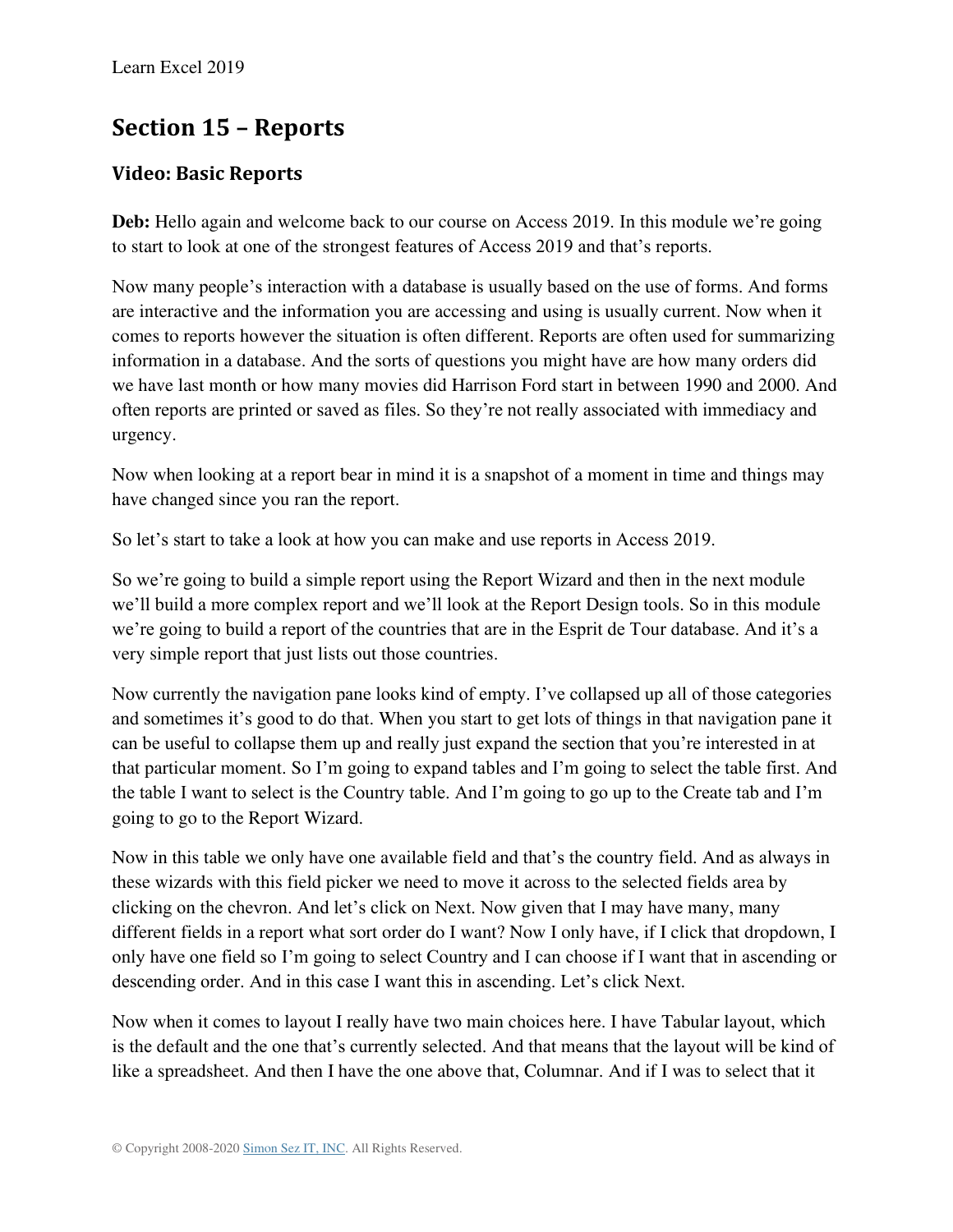means the columns are going to flow, kind of like a newspaper. Now in this case I'm going to select Tabular layout.

I also have a choice of my orientation. So do I want it portrait or landscape? And I'm going to go with portrait orientation. And then we have an option underneath which says Adjust the field width so all fields fit on a page. So particularly if you have a lot of fields to fit across the page this will adjust the field width for you. Now with only one field I'm not going to have too many problems but I'm going to leave that checked anyway. And I'm going to click Next.

I now need to give my report a title. And sticking with my naming conventions for my different categories I'm going to call this RPT for Report, Countries. Now it says, Do I want to preview the report or modify the reports design? Now in this case I'm going to say preview the report and I'm going to click Finish. And there it is. There is the list of countries in portrait format. And you'll also notice that now in the navigation pane I have an additional section that's been added called Reports and underneath there I have rptCountries, which is the report we're currently looking at.

Now generally speaking when you have a tabular report the default style is for alternate rows to be shaded. And this in general makes it easier to read.

Another thing you might have noticed is that it goes straight to print preview. If you look at the tab at the top of the screen you'll see that we're now in a brand new, a Print Preview tab. So let's go through some of the main options we have on this tab.

So on the left we have the Print group and if I was to click this it will open the Print dialog box and I'm going to talk much more about this a little bit later on, but technically if all I wanted to do was print this report this is a fairly straightforward thing to do. I would just select my printer from here and click on OK, but we'll come back to these options a bit later so I'm just going to cancel for now.

The next group we have is Page Size. So I can essentially choose the size of the report. Now I'm in the UK so mine defaults to A4 but if you're in the U.S. it will probably default to something like Letter. The next one along is Margins. And again by default mine's set to Narrow which means it's going to fit the maximum amount of information on a page. But if you wanted to you could adjust to normal margins or wide. Just bear in mind that if you do adjust these margins, for example if you were to select Wide it might mean that your report is going to move on to more pages because you've got less room on one page the wider those margins are.

The next group is the Page Layout group and you can see we have portrait already selected, but I could switch to landscape from here. I could put it into different columns if I wanted to. And I could essentially go in and specify the number of columns that I wanted this report to appear in.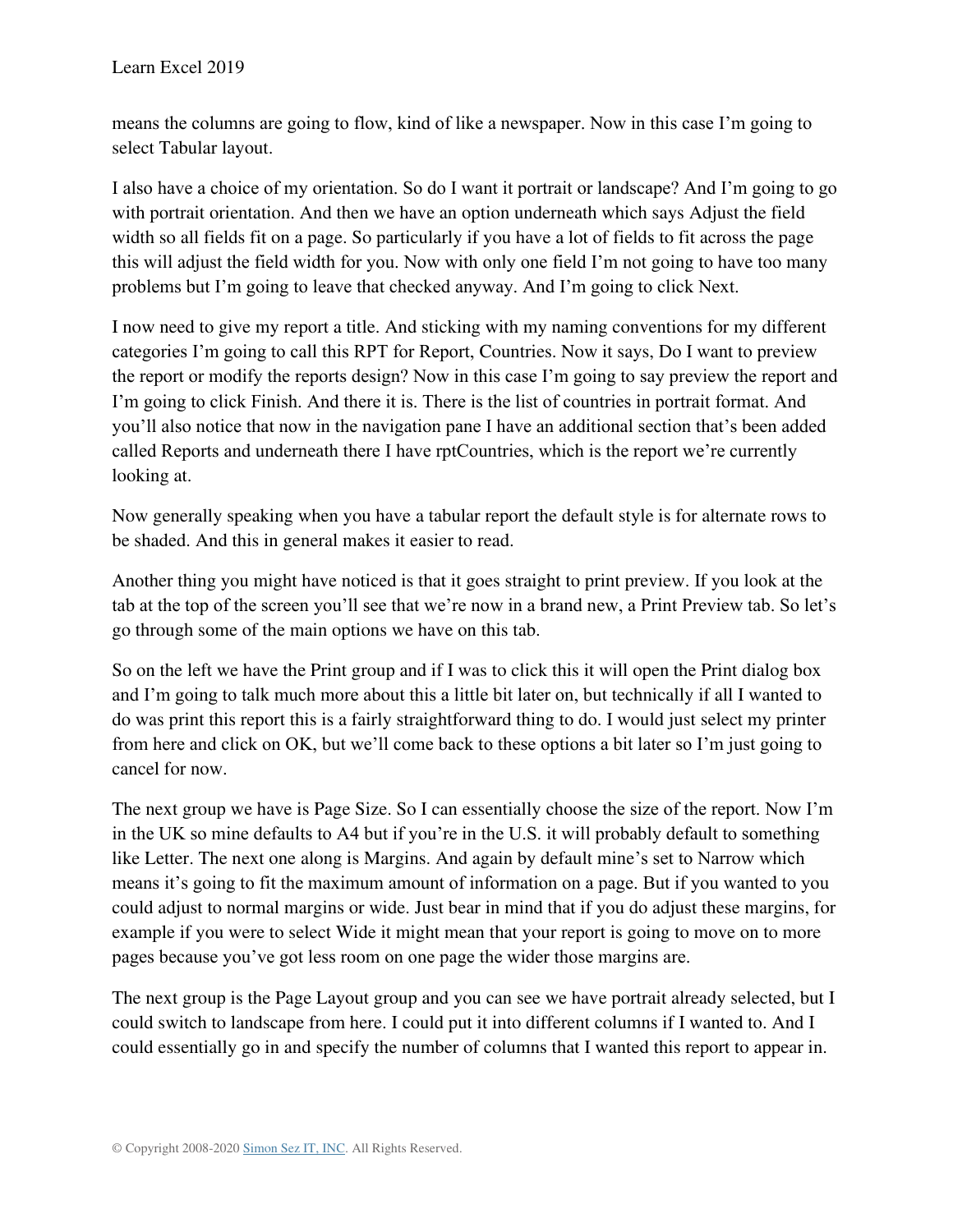Now in this little dialog box we also have a Page tab and this is really just another area you can go to to change the orientation, change the paper size or set up a default printer. But I'm going to click Cancel out of there.

The next group is a Zoom group. So if you wanted to zoom in on a specific part of your report you could use these zoom tools here. So I can either zoom in to 200% or I can zoom out to say 25%. Now I'm going to stick with 100%. I could choose to zoom to two pages or even more pages if I wanted to. So if you've got a particularly long report sometimes it might be worth zooming in for a two page view. I don't have too much information in this one so one page is suitable for me.

So those are your main options when it comes to printing. As I said, we are going to go into printing in a little bit more detail later on.

Now when you finished using this Print Preview you have a Close Print Preview button just here. And you can see it takes me into the design for that report, which we're going to take a look at in the next module.

It's also worth noting that you can get into Print Preview from the status bar. So right at the bottom in the righthand corner that second icon just there is for Print Preview. So if I click that it's going to jump me into that Print Preview view again.

That's it for this module. I will see you in the next one.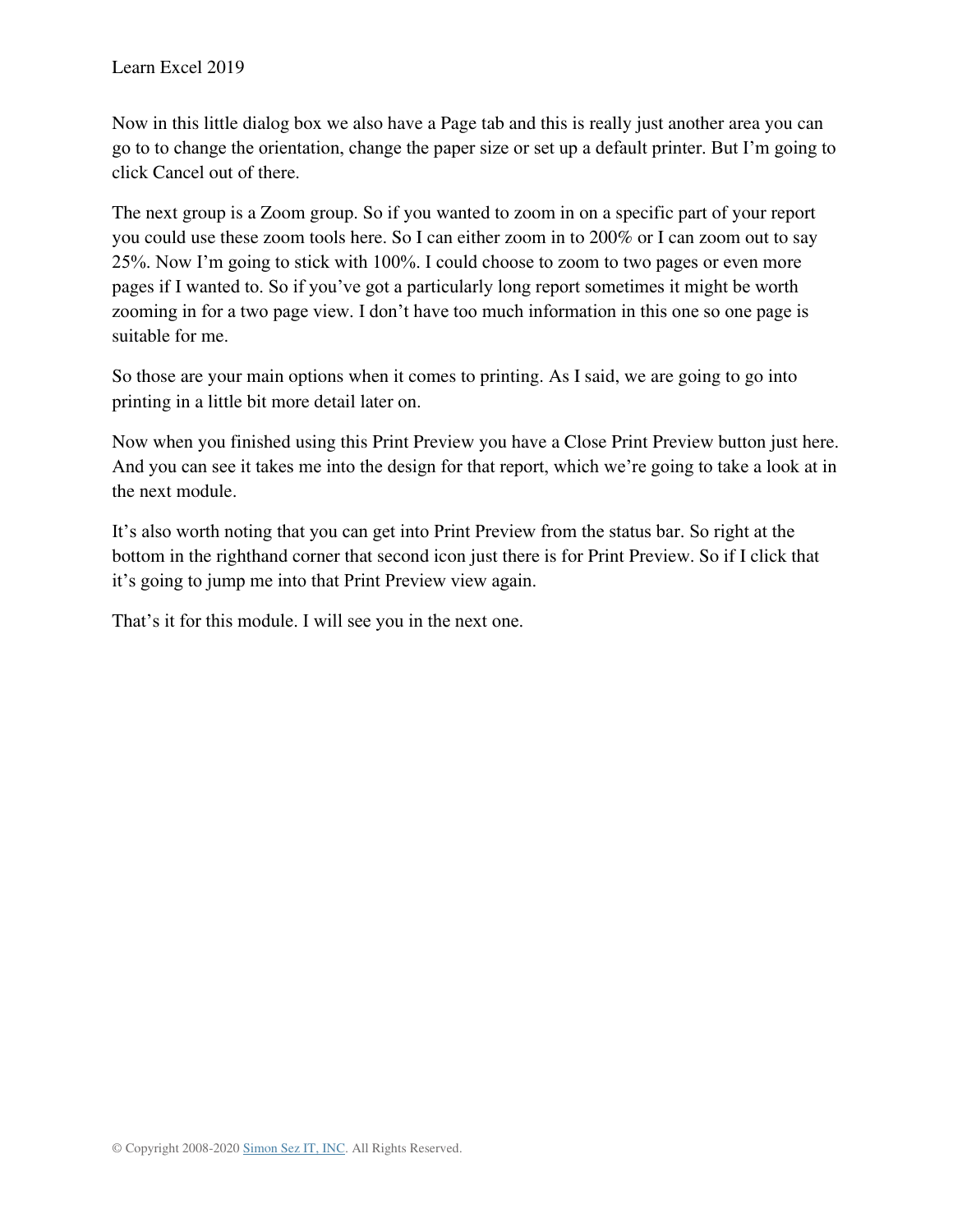### **Video: Report Design**

**Deb:** Hello again and welcome back to our course on Access 2019. In the preceding section we looked at a simple report and I showed you how to use the Print Preview button and customize many of the settings related to the report. Now in this section we'll be looking at Report Design and we're going to be sticking with the simple country report. And in the next section we'll create a more complex one.

So I've got my report open in Design view and in this view you can see a typical report structure. So at the beginning here we have a page header and at the end we have a page footer. And this central section in the middle where it says Detail this is repeated for every record in the report. Now not necessarily just a record from a table but it may be a record from a data set produced by a query.

Now one of the first things to mention is that if you right click somewhere on the report you'll see that you have towards the bottom a page header/footer option. And you can see that because the icon next to it is highlighted it means that page header and footer is currently turned on for this report. Now if I was to click that in order to turn the page header and footer off I'm going to get a warning message which says Deleting these sections will also delete all controls in them and you'll not be able to undo this action. So this is just a kind of a beware point that you really need to make sure that you do want to do that before you proceed as you can't easily undo it again. Now in this case I want to keep my page header and footer so I'm going to say No.

And let's jump back into that right click menu again. You'll also see at the bottom of this menu we have a properties option. And it's currently selected and that's why you can see the property sheet on the righthand side. If I was to click on that it would remove that property sheet.

Now when designing reports it's kind of similar to designing forms. You have controls and controls have properties that you can then format. So you already have many of the skills that I'm going to show you in this module. Note that there is also a Report Design Tools tab at the top which has four subtabs: Design, Arrange, Format, and Page Setup. And if we jump back to the Design tab you'll see that many of the tools that are available to us in Report Design are the same tools that we had in Form Design. So let's start with this details section.

Now we have a single field that says Country and if I wanted to I could go in there and change the width, the height, the font, the alignment all using the properties sheet. The page header is also a label that says Country. And if we look at the All properties you can see the name of that is Country Label. Now what you'll see with this field is that Access has assigned a name for this particular control and it says Country\_Label. And if you wanted to you could go in and change those to something more suitable or more meaningful to you. And I will say that I normally do do that. I will normally jump in there and change those labels, but that's entirely up to you.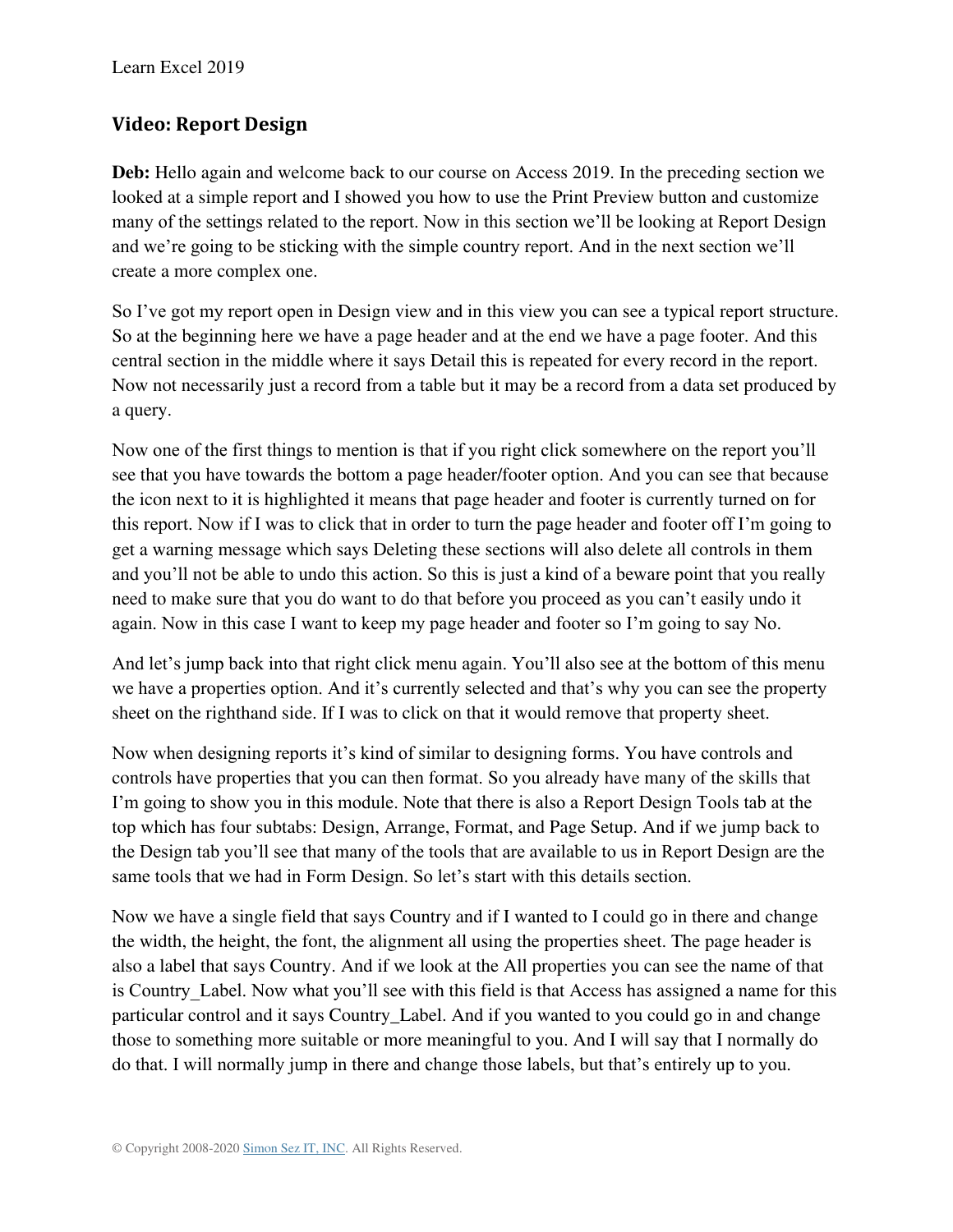Now I've actually already renamed some of these. So for example if we jump to report header what I'm referring to here is the entire report header, not just that control. And within that section we also have this header label as well.

Now in the page footer we have two controls. One is a textbox with an expression in it. And if I click on that one you can see the properties and I'm going to actually rename this to Page Footer Now textbox. And the one on the right is the page footer page count textbox. So let's go in and rename that one as well. So we have two textboxes and each textbox has an expression in it.

So let's deal with the first one first. And it's worth noting when we click on this and look at the property sheet the control source is not a field. It's an expression. So let's click on the ellipses to bring up the Expression Builder and you can see the expression that's been used. And it uses a function called Now. And this is one of the built in functions. It's a date and time function. And it returns a variant of type date specifying the system date and time. So again if you're used to using an application like Excel you may be aware that you can type in equals Now, open-close parentheses and it will input into the cell in Excel the current system date and time. So it works the same way here. So essentially I've used an expression to provide information that isn't part of a record in any of our tables.

Let's now cancel this Expression Builder and take a look at something a little more complex. So let's click on the second textbox. So let's jump into the Expression Builder again and really take a look at this expression.

So this is made up for four strings concatenated together with an ampersand. And the literal strings are the ones that are contained in double quotes. So you can see there we have first page and that's followed with a space. We then have the ampersand and the second one is an Access system variable. So the page in square brackets denotes the current page number. The third string is another literal in double quotes and it's space of space. And then the fourth string is another system variable and that is pages and that is the total number of pages in this report. So what we're showing essentially in this footer will be a statement that essentially says Page 3 of 6 and that is what this expression will build for us.

Now it's worth having a quick look down here in common expressions and making yourself aware of these different expression categories that are available in Access because you'll probably find that you'll use these a lot.

So let's click on OK and let's take a look at how this report looks. So I'm going to go to View and select Report view. Now this is a one page report. Note that we have the date and then we also have Page 1 of 1. But note that we have a rather unhelpful heading here, rptCountries. Let's jump back into the Report Design and change a couple of things in here.

Now let's click on the first textbox in our page footer again and let's look at our property sheet. So this is the expression that is providing the date. And you can see underneath the format is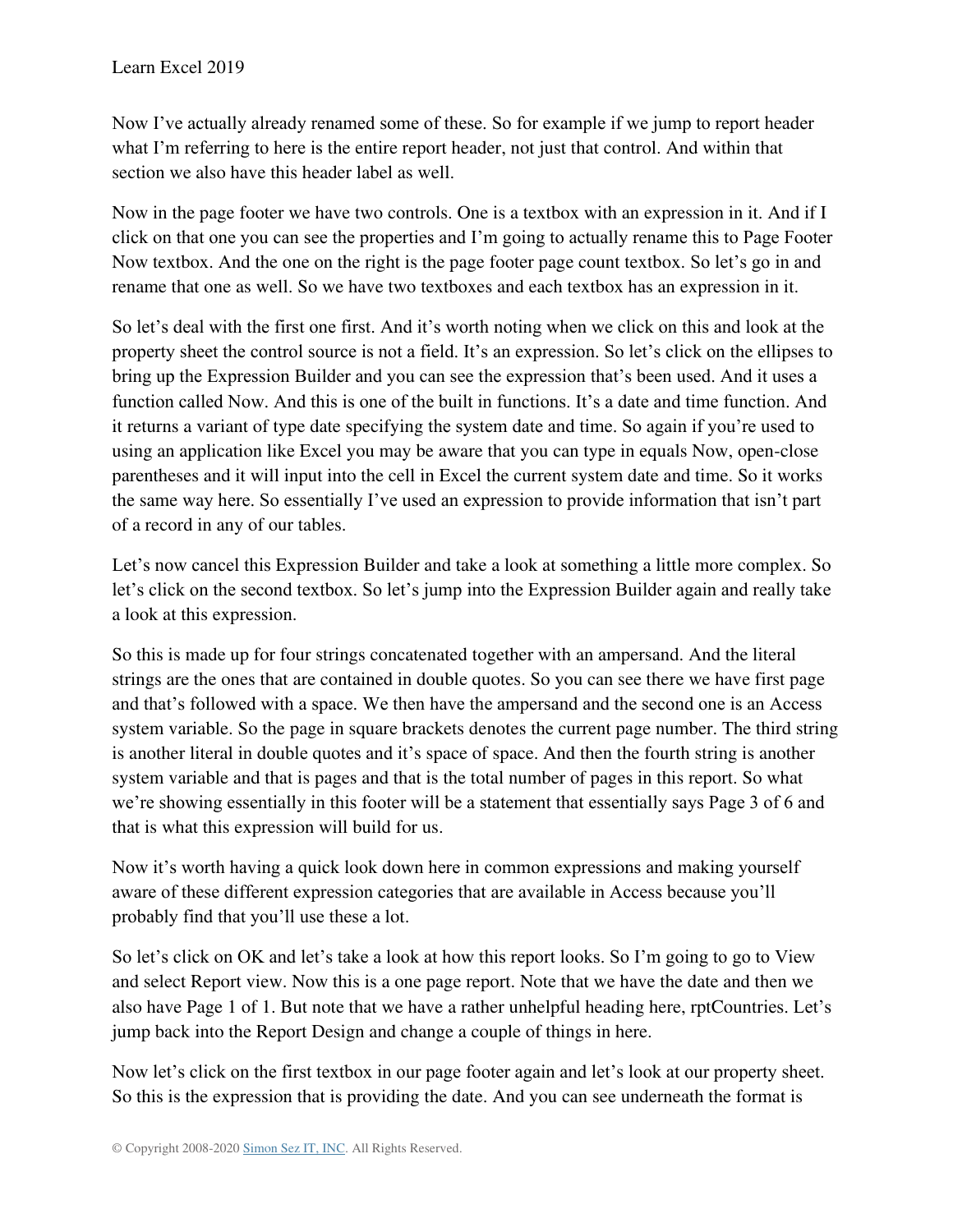currently long date. So let's change that to, let's try medium time. And one other thing I might want to deal with is this header, which doesn't look particularly meaningful at the moment. Now I might want to do some formatting changes. So we've seen before we can just widen out this label to the full width of the report. And I might want to center this text. So I'm going to go to my text align in my property sheet and say center. And let's change the name. So we'll change the caption to.

I'm now going to put in a little bit of text in the report footer. And if you look at the report footer it doesn't really look like we have too much space but if you hover your mouse over and just drag down that will allow you to add just a little bit more space at the bottom of the report. So now I'm going to grab my textbox control and just draw a textbox in my report footer. And don't worry too much about the formatting at this stage. I'm now going to enter in an expression for this textbox. Now instead of using the Expression Builder in the control source field I'm just going to type it straight in. So let me widen this out a little bit so it's easier to see. And I'm going to type in my expression. I'm going to change the name of the textbox and I'm going to change the alignment within it to center. I'm going to reduce the height of this just a little bit and maybe I need also slightly less vertical space. And let's see how that looks now. So View, Report view, and if we scroll down to the bottom you can see there End of Report Total 1 pages. Now if I didn't want this border around that that's something I could do. I could go back into the Report Design and I could remove that border but I'm fairly happy with this how it looks at the moment.

Also note that we now have the time as opposed to the date in the bottom left hand corner.

Now we still have a few more things that we could do here. For example if we look at our heading that's in kind of like a gray shaded box and my footer isn't. So I might want to adjust the formatting so this looks a little bit neater. So there is still a little bit of tidying up we could do on this report. But for now that's it. We're going to move on to looking at a more complex report. So I'll see you in the next module.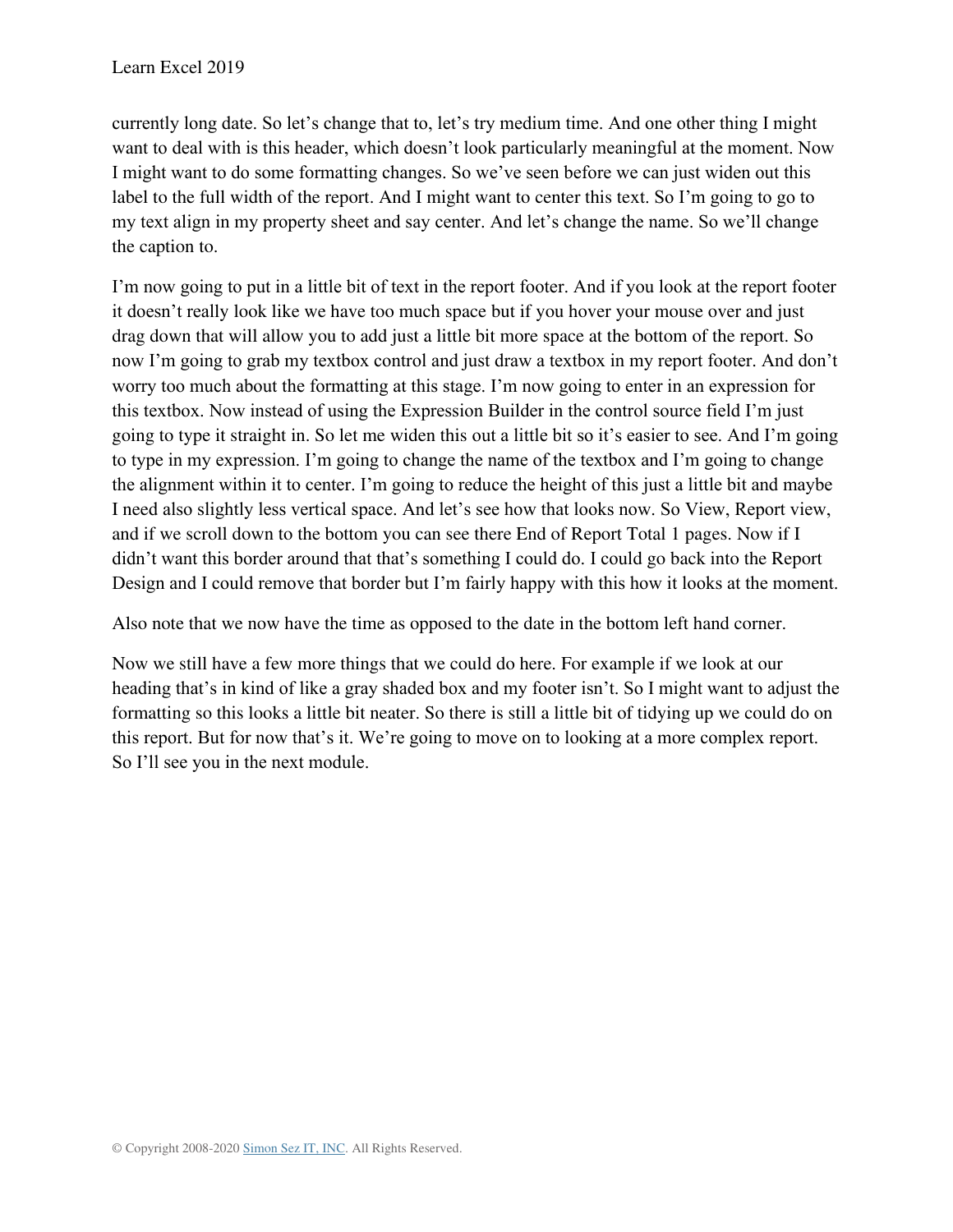## **Video: Complex Reports**

**Deb:** Hello again and welcome back to our course on Access 2019. In this module we're going to create a more complex report. And when we talk about a more complex report the complexity is more often than not due to a complex structure because we have nested information in the report. And we're going to use a similar approach as we did with forms and subforms.

So one way of creating the report would be to create a subreport and then create a report and include the subreport into that report. And this is a very popular way of doing this, a very popular approach. But the approach I'm going to take here is slightly different and it may seem a little bit like I'm cheating but it does give a good result and it's a lot easier to understand.

So we're going to create a report for the Esprit de Tour database. It's going to list the visited countries and for each country it will show the trips that go to that country. And for each trip it will list out the scheduled tours.

Now if you're using the dates that you imported from the text file earlier in the course, if you remember I said you have to be careful a little bit with those dates. So just be aware that the dates may be in the past if you didn't update them. It's not going to matter too much. It's not going to affect the building of this report but if you want it to accurately reflect recent dates then you may want to go in and change those.

Also bearing in mind that in the Esprit de Tour database we don't currently have trips going to all of the countries in the Country table.

Now the first thing I'm going to do is from the Navigation pane is just click on the Country table and I'm going to select the Report Wizard.

So I have my first table here, tblCountry, and we only have one available field in there. So I'm going to select it and move it across to the side. Now I also want to include some fields from other tables. And the first table is the Trip table. Now I pretty much want to use all of these fields except the ID field. Now a quick way of adding all of these fields into selected fields is to click on the double chevrons. And you'll see that that moves all of the fields across. So it's much easier now. I can just select ID because I don't need that one and just move it back to available fields.

Now the other table that I want some information from is the Tour table. And I pretty much want all of those fields. So again I'm going to use the double chevron to move those across. And that is pretty much all I need. And I click on Next.

Now one of the key aspects of this is that this report is going to be grouped. So the first grouping level will be country. So for each country there will be a section of the report and within that section all of the trips for that country will appear. So I'm going to make sure I have Country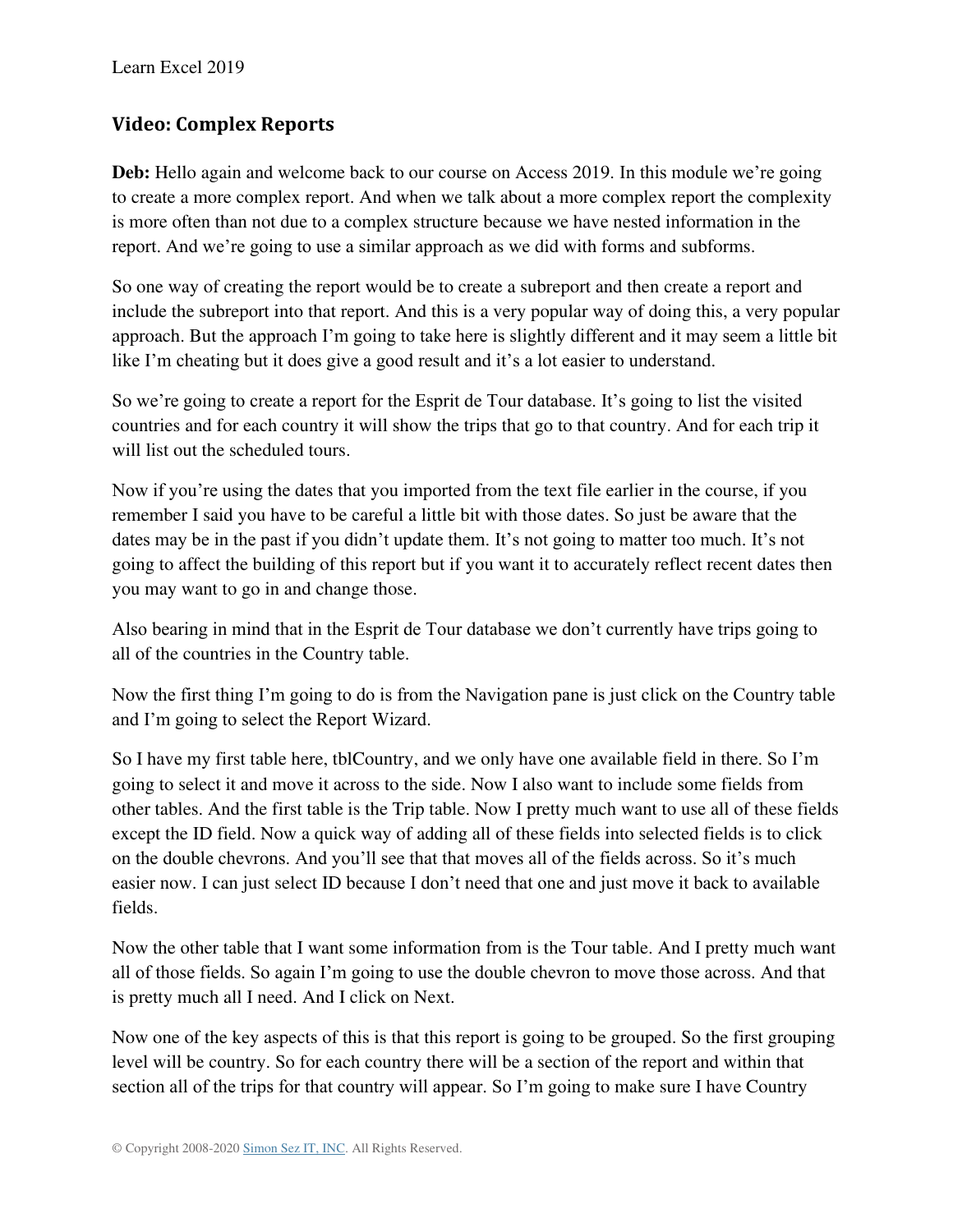selected and I'm going to click on the chevron. Now within Country there will be a trip code. And the field for that is the code field. So that's going to be my next level of grouping. So I'm going to click on the chevron again and there we go. So I now have two levels for grouping and click on Next.

Now the next step is to look at the sort order. And the sort order relates to the detail records. And in each trip the detail records are the tour records. So I'm going to arrange those by start date ascending.

And we might as well look at the summary options while we're here. Now we're going to use one of these in our report. Now I want to highlight the lowest adult price for each trip. So I'm looking for the minimum of the price adult field and I'm going to click on OK. So those are my selections. I'm going to click Next and now I need to choose the layout. And you can see here that we have kind of a little preview, depending on which layout we've selected. So currently we're viewing the stepped layout and this is the first grouping in the first column, second grouping in the second column, so on and so forth. Block is the same layout but instead of a diagonal effect everything is blocked across. And this wouldn't be suitable in this case because at the second level there is a lot of information. So I need a wider column.

And we then have the outline option. And this is similar to stepped but you have the headings above the detail records. You also have an option here of choosing the orientation. So portrait or landscape layout.

Now I'm going to stick with the outline layout but I am going to select the landscape orientation. And again note that we do have this option at the bottom, adjust the field width so all fields fit on a page. Now I'm going to keep that checked but I am aware that I am probably going to have to do some reorganizing and rearranging. But I am going to keep this checked for the time being.

I'm going to click Next and I now need to name my report. And I'm going to stick with my naming convention. So RPT for Report, Country Trip Tour List.

And now let's preview the report and see what that looks like. So I'm going to click Finish and here is the report.

Now we have a few issues just here. Now the main issue here is that although Access has produced a report its got several things in the wrong place. So we have at the top our first grouping level, which is the country. So Costa Rica in this case. Then we have our second grouping underneath which is the code or the trip level. And our multicolumn detail records are underneath. And the problem here is that the detail doesn't relate to a tour. It's the detail related to a trip. So for instance we have the trip name Costa Rica repeated for each tour. But we should have the trip name up here at the trip grouping level. So we should have code CRM and then the trip name should be up here and not repeated in the detail of the record. So we need to change the design so that those aspects are included at the trip level and not the tour level. So we need to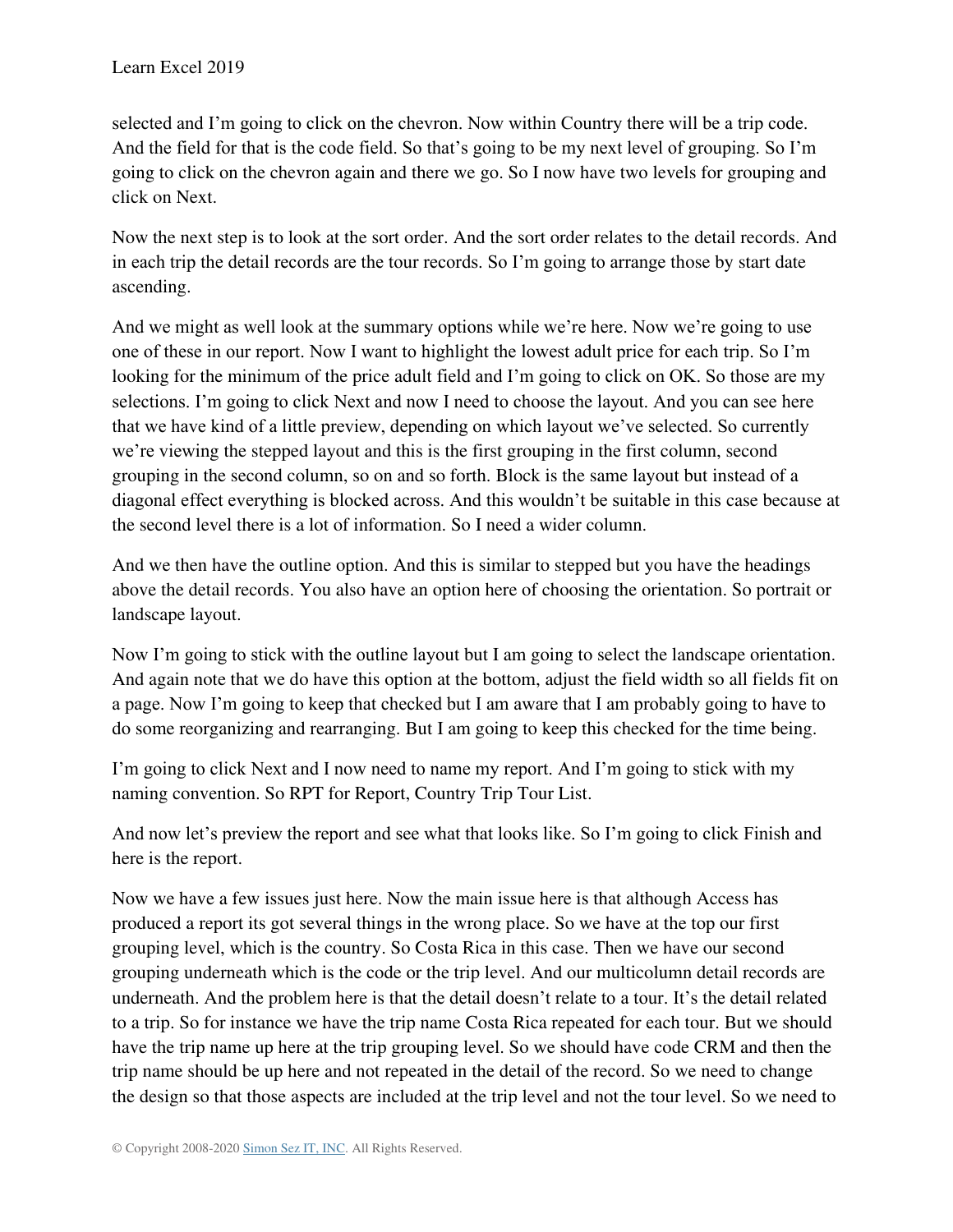go back into Design view, so I'm going to close Print Preview and let's take a closer look at this structure.

So let me just move that in very slightly so we can see a little bit more of our report. Now we have a report header at the top and a report footer at the bottom. We then have a page header and towards the end there a page footer. And these are repeated on each page of the report. And you can see now that the page header is empty and the page footer contains our two textboxes which hold our expressions that we put in in the last module.

We then have a country header, which is our first level of group which contains the label Country and the country. We then have a country footer which gives a summary in terms of the count of the number of records, but it also has a minimum which would be the minimum adult price for a country. And really I don't see the need to have a minimum price for a country given the range of trips and prices for each country. So I'm going to remove this summary information and it's fairly simple to do. Just select the fields and delete, delete, delete. And of course you can also close up the space if you don't want any additional space underneath country.

Now the summary information in the code footer I'm actually going to change that. So for the moment I'm going to take that out, so I'm going to delete it, but I do want to see the minimum value for each trip. So I'm going to leave that in there.

Now the main issue is that in the detail section just here we have a load of information that relates to the trip and therefore to all of the tours for that trip. And what I need to do is move that information into the trip level. So I'm going to put it into the code header. Now if you look at the code header currently the only specific field for a trip there is the code, but there is a whole row of headings and these are the headings for the detail record. So it's important to leave them in position. So what I'm going to do is I'm actually going to make this code header a little bit bigger and I'm going to select all of these headings, so I'm just holding down my Control key and I'm going to move these down. And then I'm going to choose the fields in the details section and move them into the code header.

So the first one I'm going to take is description. That shouldn't be down there. We're going to move that into the code header and we're going to make that wider. We're going to make that the width of the report, like so. Now the trip name that doesn't need to be down there. We're going to move that up to here and that code field definitely doesn't need to be as wide. Now I'm going to go through and reorganize some of these other fields so please join me back here in a moment when I've done that.

So I've done some more work on the design and you can see here that I currently have the description field highlighted in the code header. And if we go to the property sheet and just scroll down you'll see towards the bottom we have this option just here, so can grow, and that's set to Yes. So in situations like this one where you have a description that could be quite short or a really, really long paragraph it's really difficult to know how much space to allow in a report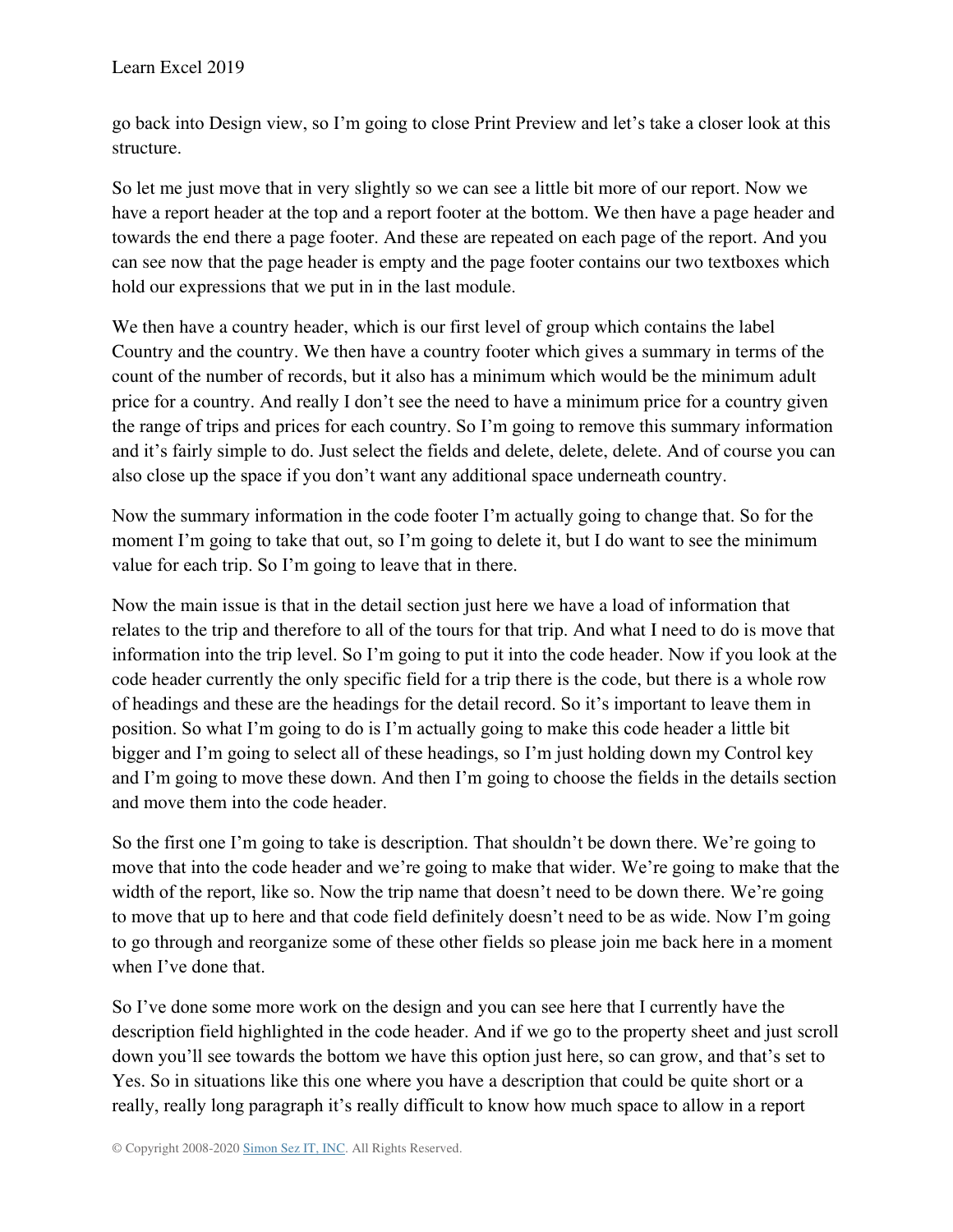layout. So if you set can grow to yes but set the height of the field in the report to just one row in height what Access will do is adjust the height of that field each time it's used to accommodate the text.

Also don't forget that within Access you have lots of tools to assist you when it comes to working with your layout. So things like the grid and rulers and alignment tools.

And you'll also see down here in the code footer I've applied some formatting to the minimum price. And you'll see that in a moment when we look at the report that the minimum price is going to be highlighted. It's really going to stand out from the rest of the data in the report.

So let's do a preview. Let's go up to View and let's go to Report view. And there we go. You can see our top level group is Costa Rica. We then have our trip code and the trip name. We have the duration days, the activity level, our price range followed by our description. Then we have our start, our price adult and our price child. And as I said, you'll see that the label for the minimum price is highlighted. It stands out very slightly. It's in bold and it has a border around it.

So that's a much nicer way of viewing the report. It just makes it a lot easier to understand and to read.

So the point I'm really trying to get across in this module is that you really need to think about how you want your report laid out and then jump into Design view and rearrange those fields. Delete out what's unnecessary and move things into different positions.

So it's worth having an experiment and a little play around until you feel completely comfortable doing that.

So that's it for this section. Please join me in the next one.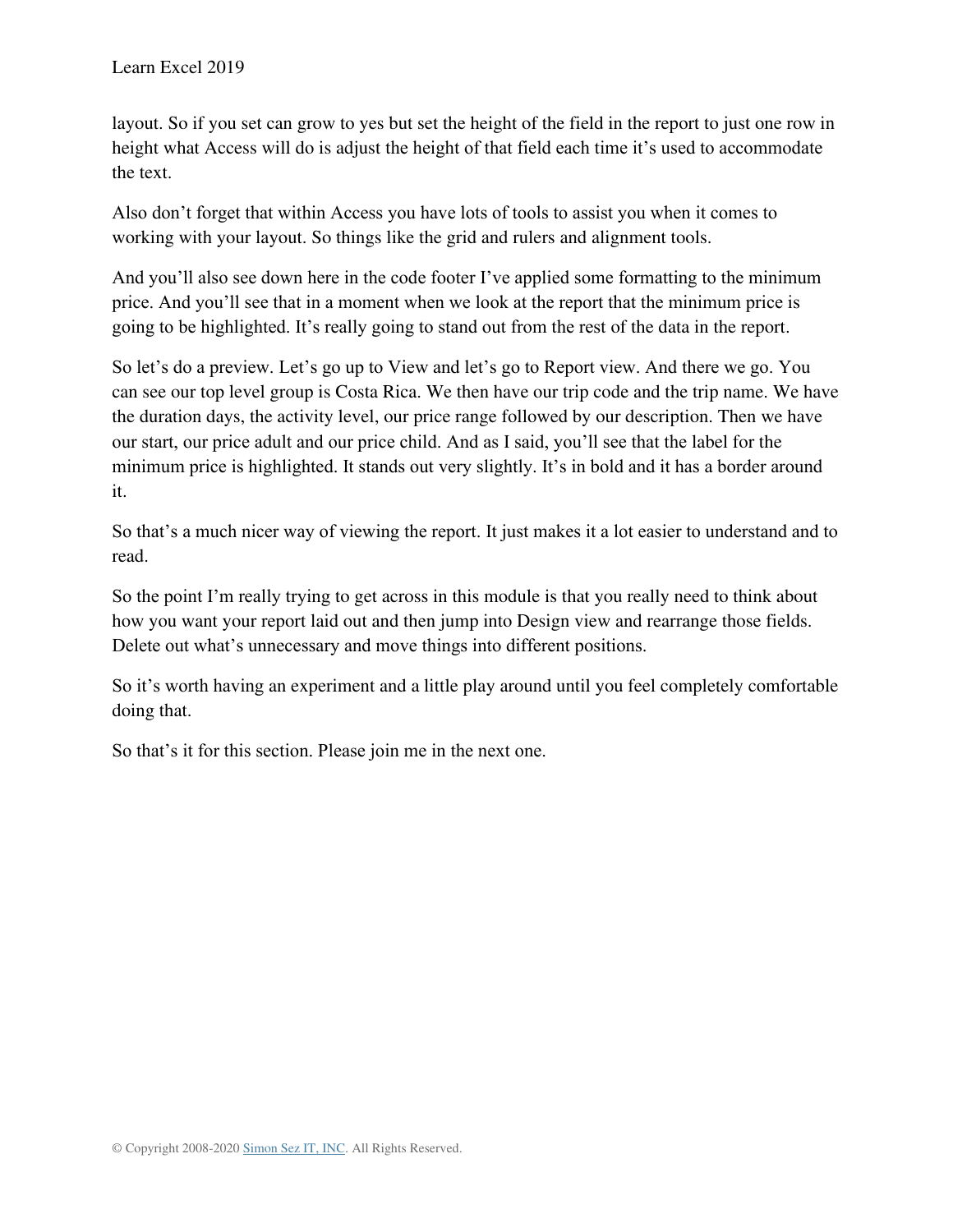#### **Video: Practice Exercise 08**

Deb: Hello again and welcome back to our course on Access 2019. We're now on to Exercise 08 and Exercise 08 is a little trickier than some of the earlier exercises.

What I need you to do is to create a report and the general approach is going to be the same as the one used in the preceding section to create a structured report for the Esprit de Tour company. And this one is for the Night Movies database.

Now you might have a different amount of data recorded to me. So I have a version of my answer with four movies in it in the exercise folder.

I only want you to include the movies that have actors and their roles recorded. And for each movie and for each actor and role I would like you to respect the structure of the movie and actor and present the data in sentence form like this.

So looking at the first line it says, The Shawshank Redemption was directed by Frank Darabont, released in 1994 and runs for 142 minutes.

Now getting that sentence to look as neat as that you will need to do it in a very specific way, which I hope you're going to be able to figure out. Once you have figured it out you'll have no problems producing the lines that list the roles for the players. So again underneath here we have Morgan Freeman who was born in the U.S.A. on the  $6<sup>th</sup>$  of the 1<sup>st</sup> 1937. He played Ellis Boyd "Red" Redding. So this is a different way of presenting the data and it is a little bit of a challenge, which I'm hoping you can rise to.

In addition to that I would like you to use a theme in the report and one that we haven't used before. And I will say it's always good idea to choose a theme early on in the process. If you don't do that you might do a lot of the sizing, changing fonts, realignment, and then when you apply a theme all of those fonts in that alignment is going to change again. So I would say if you are going to add a theme do it early on in the process.

Now my answer is in the usual place, Exercise 08. I will see you in the next section.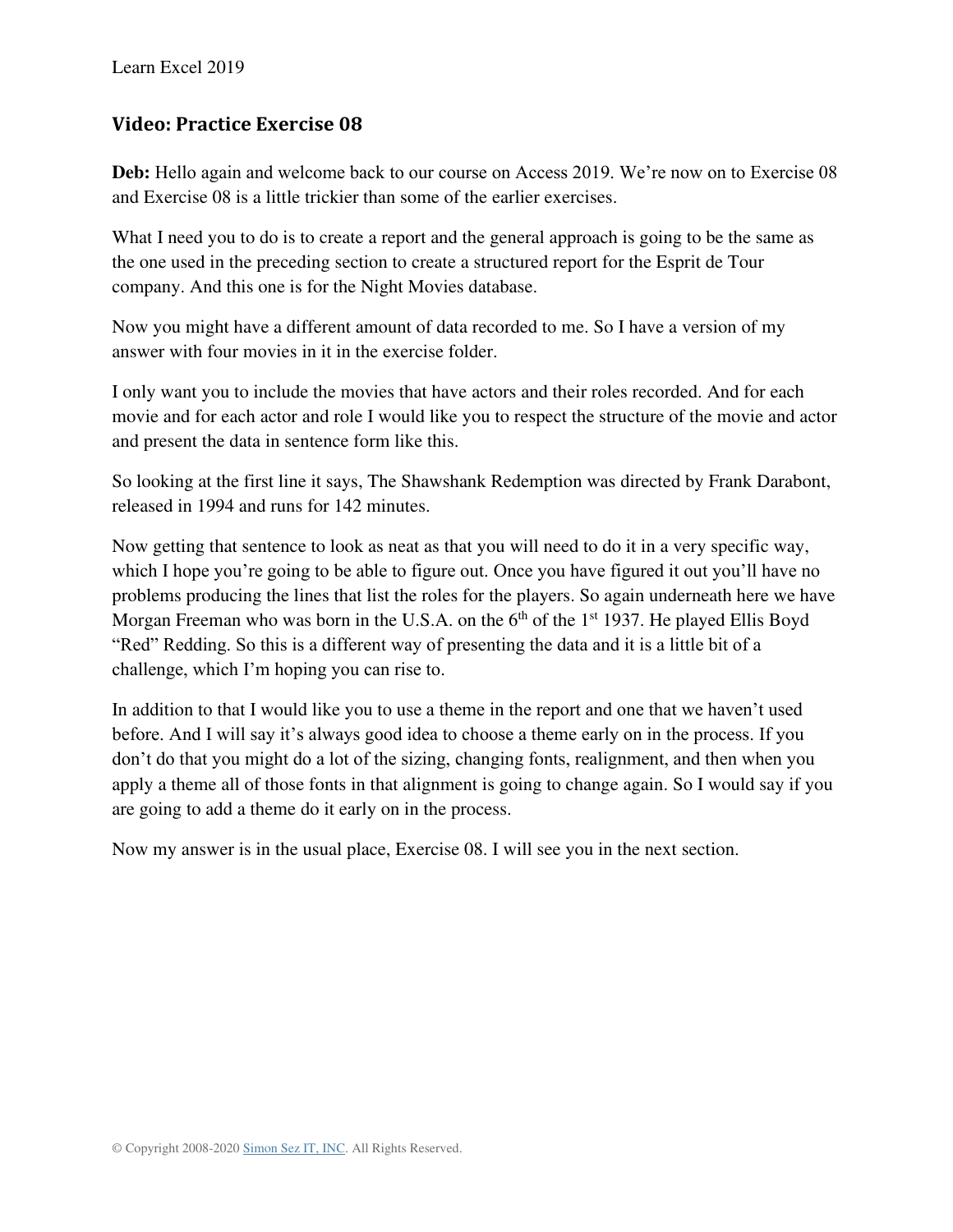# **Section 16 – Printing**

### **Video: Printing and Print Properties**

**Deb:** Hello again and welcome back to our course on Access 2019. In this module we're going to take a look at printing. And we've mentioned printing once or twice already but there are a few other options when it comes to printing.

Now before we do that there is a feature of Access that's useful for documenting a database you're designing and I use this feature as a basis for some discussions on printing.

So if we go up to the Database Tools tab you will see that we have an option for Database Documenter. And this is a really useful way of documenting not the data in the database but the design of the database. Now when you open this there are a number of different tabs which give you access to the main objects in your database. So we have tables, queries, forms, reports, so on and so forth. Let's jump back to that Tables tab and let's select the Trip table.

Now if I select that table and click on OK what I see is a definition of the design of the Trip table. And that's a little bit hard to see at the moment so I'm going to zoom in and you'll see as I hover my mouse over the piece of paper I can click just to zoom in. So you can see at the top I have the properties and this is the properties of the trip table itself. And then I have the individual columns. and I have a full set of information about each column. I have navigation buttons at the bottom to move through the different pages. And as I move through I have the details of the relationships between the trip table and other tables in my database.

Now let me close this Print Preview down for the moment. Let me choose from the Navigation pane the Trip table and go back into Database Documenter and you'll see that it jumps me straight into that Tables tab. So essentially whichever object you're clicked in in your Navigation pane it will jump you to the corresponding tab.

And I have an Options button in the bottom righthand corner there which lets me choose what I see in the definition. And given that when I go into that definition if I wanted to print it out I could use the Print Preview tab to set the size, the margins, the orientation, all of these options we looked at in a previous module.

And when I click on the Print button I have a number of options for printing. Now mine's defaulted to my printer but if I click that dropdown you can see I have numerous other different options. So if I wanted to print a PDF I could do that or print to a Microsoft XPS document. I could send to OneNote or I could even send to something like Snagit which is an application that I have installed on my PC.

Now let's suppose I was going to send it to OneNote. I have a Properties button next to the Name field and if I click on that it's going to show me all of the options I have for that particular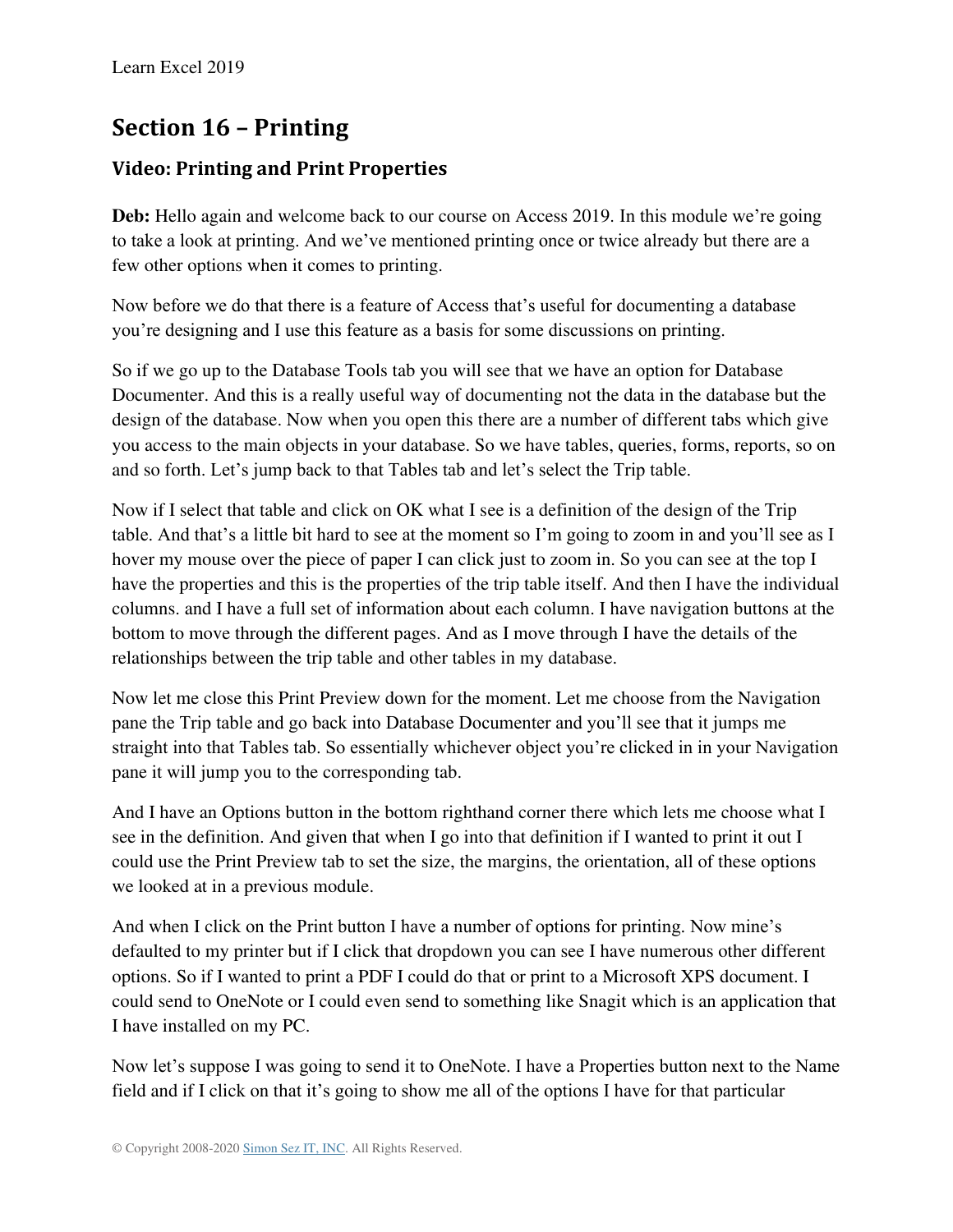selection. And you'll see here for OneNote there really isn't a great deal of options. We can select our orientation. And we do have a few advanced options in here but not too many. So the properties or how many you get or how many you can define will really depend on what you've selected from this dropdown. So if I was to select my printer and go into Properties you'll see I have an additional Paper Quality tab and I also have an Advanced tab and I have a few more settings I can adjust in there.

Now if I wanted to print to a PDF and click on Properties, again I could jump down into Advanced and I just have a couple of things that I could do there. But if I click on OK and select OK again it's asking me to save. That's because I'm about to produce a PDF file of my definition. You can choose anywhere to save this so I'm going to select the course files folder and I'm going to give my file a name, tblTrip.TableDefinition and that is going to be a PDF document and I can click Save. And Access is now printing that to a PDF file.

Now it's not going to open it up automatically so if I want to open that I'll need to browse to that particular folder and you'll see there it is at the bottom and I can double click to open that file. And there we go. We have our nice shiny PDF. I'm just going to close that down.

So all fairly straightforward so far.

So in this module so far I've introduced you to the Database Documenter and we've looked at the main features of printing. Now there's a couple of other things to know about so let's return to the question of regular printing. So let's close out of this Print Preview.

Now if we're talking about just regular printing, if I want to print all of the entries in the Country table for example, let's click on the Country table in the Navigation pane and what I'm going to do is on my Quick Access Toolbar I'm going to click the dropdown and one of the options that we can add very quickly and easily is Print Preview. So let's select that and click on Print Preview. And you can see there I get a print preview of all of the countries, all of the data in my Country table. So let's close down this print preview.

Now there is one other way that you can print and that is by going up to File into the backstage area and you can see we have a Print option just there. And we have three options in here. The first one is Quick Print and what that does is it sends whichever object you have selected directly to the default printer. So it doesn't allow you to change which printer it's going to or adjust any of the settings. It's just going to send whatever you have selected to your default printer with the default settings.

We have a Print option. So again we've been in here previously. This will allow you to select a printer or print to PDF, print to XPS, send to OneNote, whatever it is that you want to do. And you can set the print range. If you don't want to print all of the pages you can choose to print from a specific page, to a specific page. And you can also define the number of copies and if you want it collated or not. Let's cancel out of there, go back into Backstage and into Print.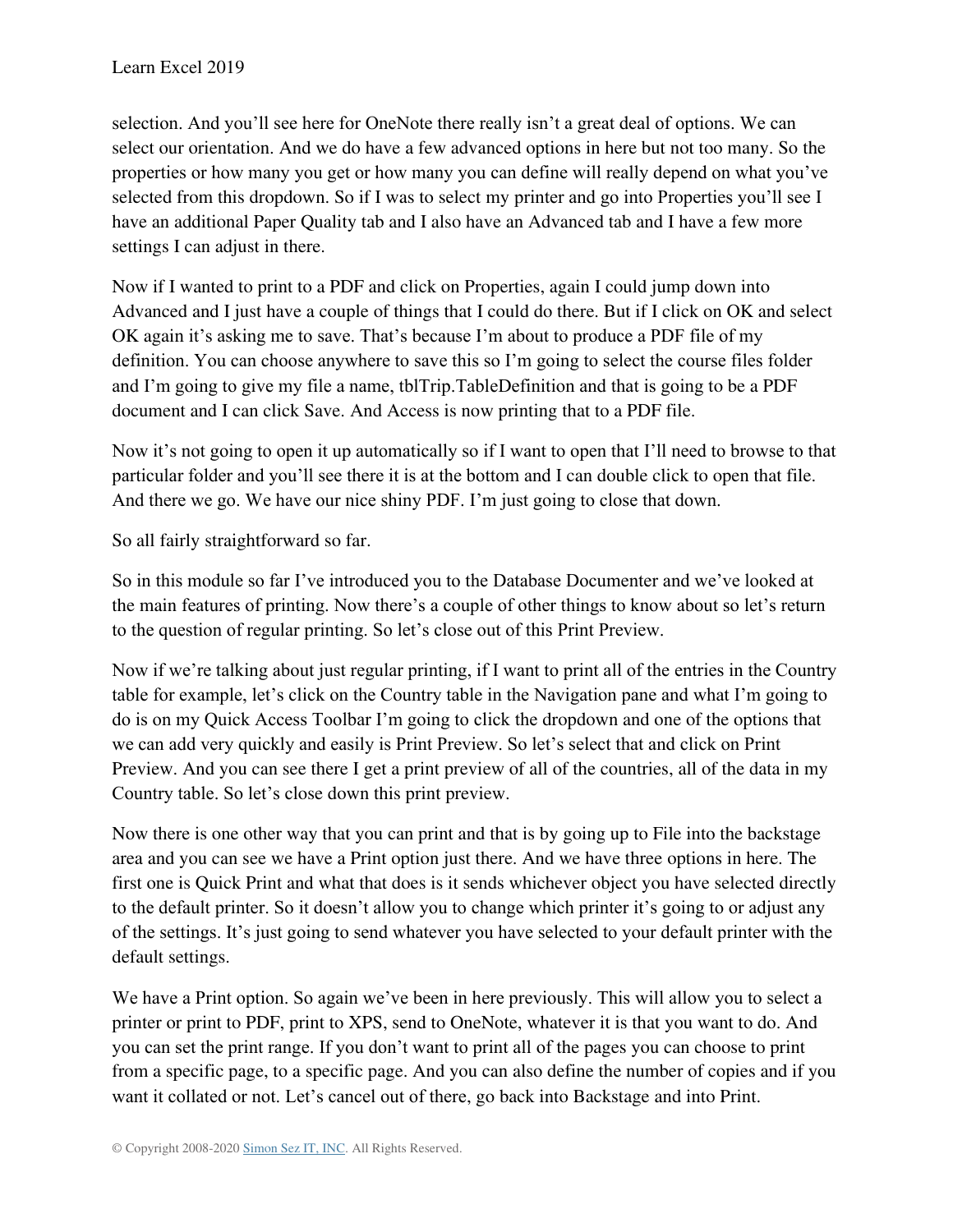And then finally you have another way of getting to your Print Preview screen. So let's just go back and let's open up our trip maintenance form. And let's jump into file, down to Print and let's go to Print Preview and see what that looks like. So there you go. It's showing a print preview of the trip maintenance form with all of the data in place. And I can just go in and set my options and print that out.

So that's printing. All fairly straightforward, particularly if you've used other Microsoft applications. The options are not that different.

In the next module we're going to discuss Yes/No, OLE Objects and hyperlink data types. So I will see you over there.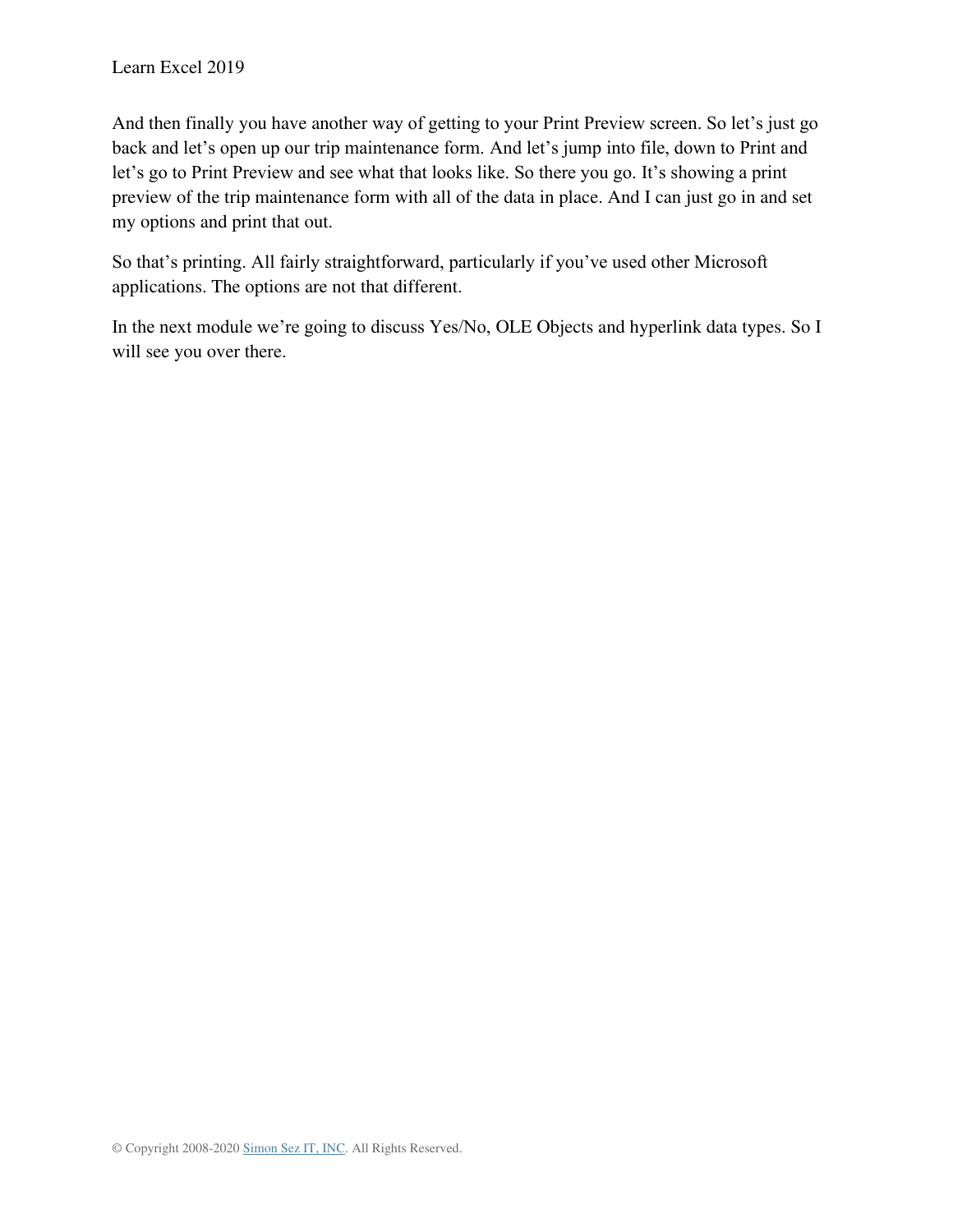## **Section 17 – More Data Types**

## **Video: Yes/No, OLE Objects and Hyperlink Data**

**Deb:** Hello again and welcome back to our course on Access 2019. Earlier on we looked at the available data types, which are available to Access desktop databases, and we've been using most of them throughout this course so far. But there are still a few that we haven't looked at and in this section I'm going to explain two or three of them, which we're going to use in the Esprit de Tour database.

Now I just want to remind you, don't forget about the Help topic which explains all of the data types. And the one that we're going to look at first is this one here, the Yes/No data type. And this is used to denote a true or false condition. So for example, instead of using a zero value in a child price to denote that a tour is adults only we're going to introduce a Yes/No field. And a Yes/No value of Yes or true will indicate this is an adults only trip.

Now when you're adding a field to an existing table you can just jump down to the bottom and add a new field to the end of the table. It doesn't make too much of a difference what order or what sequence you have these fields in because the information is still accessible. However, if you do have a particular need where you want to specifically place a field in this list, I'm just going to show you how you can do that.

So if I want to place a new field above Price Minimum I can select that row, right click and select Insert Rows. And you see that I now have a nice gab where I can put in my new field.

So I'm going to call this field name Adults Only. It's going to have a data type of Yes/No. And I'm going to add a description. Is this trip for adults only? Now if you glance down to the field properties you'll notice that the default value here is No. And when I add a new field one of the things that I need to do is make sure that any existing data is set up with the appropriate yes or no value. So what I'm going to do is I'm going to go into Datasheet view, I'm going to select Yes to save the table and I'm going to go through the existing trips and tick the ones that are adults only. Now because I've got my fields running off the page I'm going to need to use my scrollbar to see that adults only column. And what I'll do to make this slightly easier in this exercise is I'll just shorten the description field and we can now see everything on there. So I know that Iconic Italy adults only. I also know that the Sample Sri Lanka is adults only, as well as the Western U.S.A. Contrast. So I'm just going to select the checkboxes for those.

Now a couple of things to bear in mind, one is that if I've created a form that relies on identifying adults only on the basis of a zero child price in a tour record then I'm going to need to go through and change the way that's set up. So I may need to go through the existing database and update anything that's already there in line with my new definition of an adults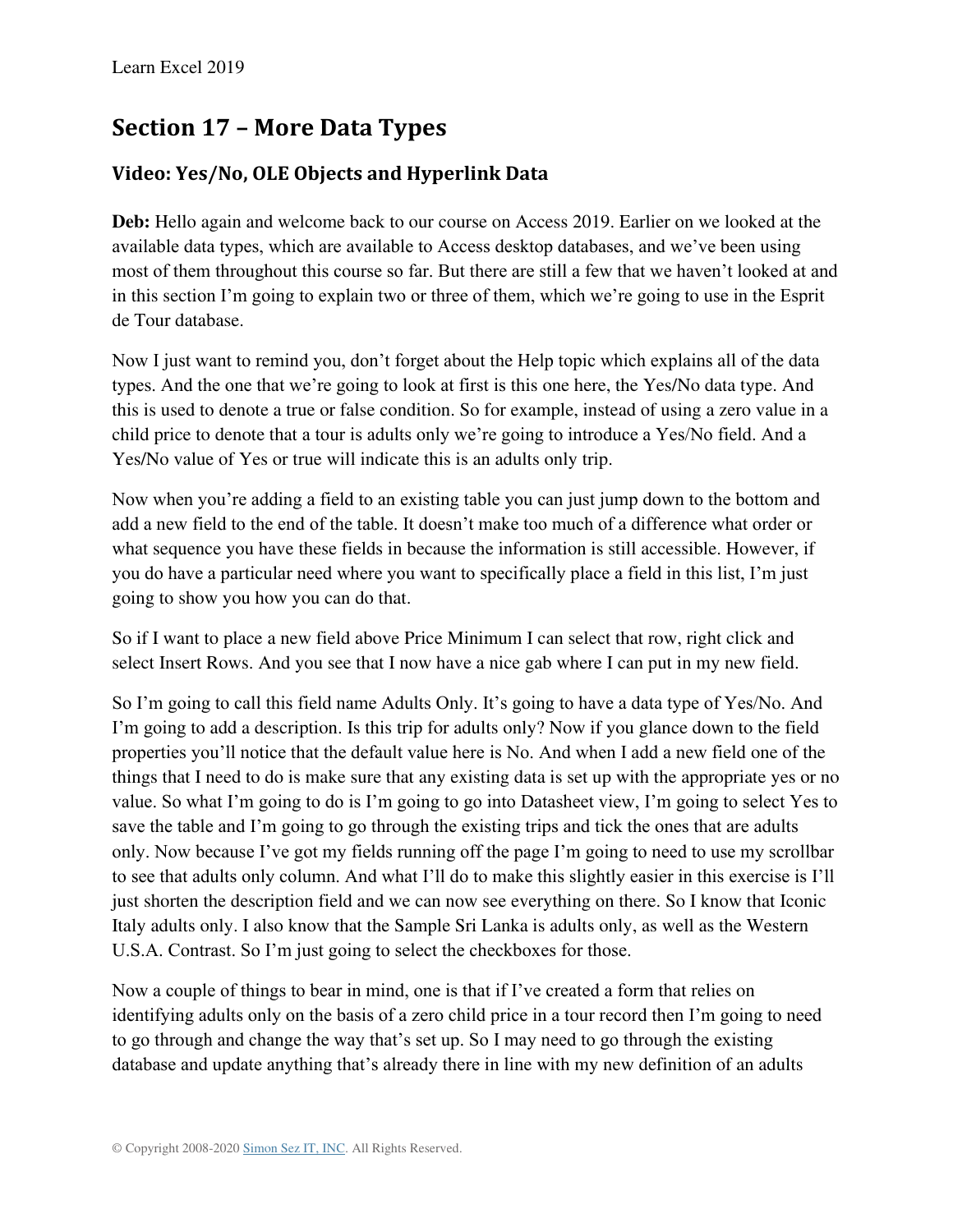only Yes/No field. I might also need to change queries to make sure that adults only is one of the fields in the select list for any queries that are using this information.

Now let's look at an example of the sort of change you'll need to make.

So we now have a new field in the trip table and we need to make sure that that can be maintained on the trip maintenance form. So I've just opened the trip maintenance form here in Design view. Now the first thing I'm going to do is to check that record source. So if I go to the property sheet I can see the record source is tblTrip, which means all of the fields in the trip table. So I don't need to worry about changing the select statement but I'm going to need to put a control on this form so users can manage the adults only information.

Now if you look up to this Controls group, and we've been in here numerous times already, let's click that dropdown and you'll see that one of the controls is a checkbox and it's the one there in the first column. It's the big tick. So let's select it. I'm going to come over to my form and I'm just going to draw a checkbox. And I can see that my label and my checkbox are overlapping so I'm just going to do a little bit of rearranging. So let's move that along and move that down slightly.

Now you can see here that the checkbox control has been given a default name. And you can see that it doesn't have a control source, so it's currently unbound. So what I'm going to do is I'm going to bind it to adults only. And I'm going to change its name and then I'm going to find it's label and change the name. I'm going to change its caption. Now one last little piece of formatting I want to do here is I can see that adults only doesn't quite fit in this label box so I'm going to move my little checkbox over slightly and just make this a little bit wider, like so. So let's now take a look at what this is going to look like. Let's go to View and go to Form view and you can see there I have an adults only checkbox. And I can see here Grand Canyon Family Rafting Adventure isn't adults only but if move to my next record which is Iconic Italy you can see that that box is checked. So that's fine.

Now another point that's worth mentioning here before we move on is that if you are validating use input so that if a trip is adults only you would want to check that there are no child prices specified when people enter or amend the tour information. Correspondingly you'd want to say that if it isn't an adults only trip that child prices were specified.

Now the next data type I want to look at is the Attachment data type. So let's suppose that the Esprit de Tour company makes a full trip dossier on each trip they offer. And the dossier is presented as a PDF file that they have emailed or picked up from the branch.

So let's go back into our trip table, into Design view. So let's add a new field in here. So the field name is going to be Dossier, the data type is going to be Attachment and let's add a description. And you'll see at the bottom in the field properties this isn't a required field. So it might be that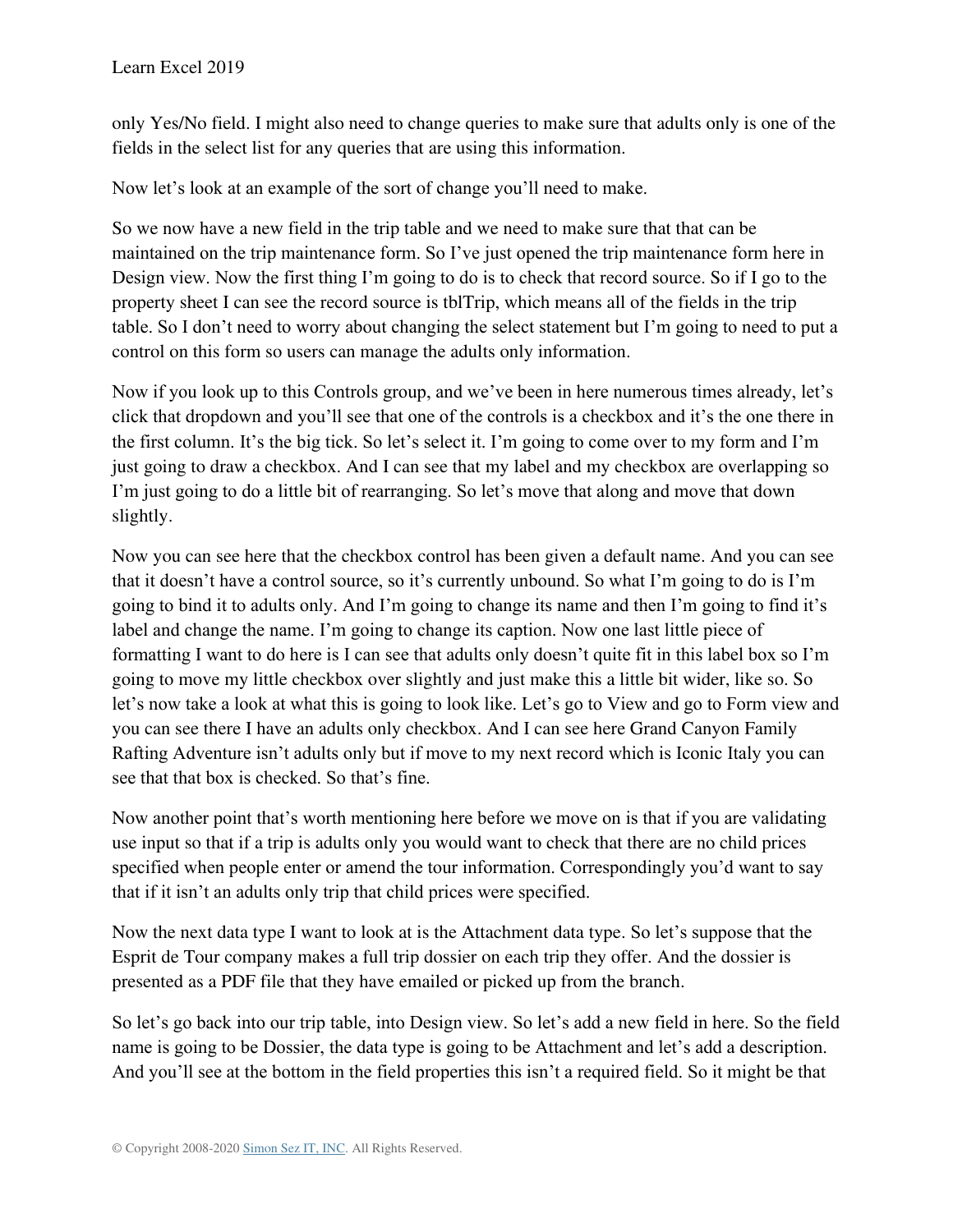in the early stages of a trip a dossier hasn't yet been produced or isn't available so it's not required but it is a nice to have.

So now having added that I'm going to go into the Datasheet view for all of the trips and again you may need to scroll across in order to see the dossier column and there it is. And note the paperclip which denotes that this is a field that has an attachment or potentially has an attachment.

Now I've actually prepared a dossier for this first trip and you'll see currently with zero next to all of them we don't have any attachments. So I'm going to double click in this first trip and you can actually add multiple attachments. Now we're just going to add one so I'm going to click on Add. I've browsed to the folder where I have my dossiers stored and there it is, Esprit de Tour GCA Dossier PDF, and I'm going to say Open. And let's click on OK. So you can now see that that's displaying as having one attachment. So I've successfully attached the dossier to this trip. I'm going to close down the trip table.

So once again I'm going to go back to trip maintenance and put in a provision for a user to access to that dossier. So I'm going to go up to my controls again, I'm going to click the dropdown, and the one that I want this time is the big paperclip icon which says Attachment when you hover over it. So let's select that. And then I'm going to draw my attachment. And again currently there's no control source so this is unbound. I'm going to change the name of that control to Dossier. And the control source in the dropdown is Dossier.

Now for formatting I just want to check the border style because I don't want a border around this. So I'm going to change this to Transparent. And for the label I'm going to call it Dossier and I'm going to give it a name of Dossier label. I'm also going to again move these fields around very slightly. So this can come in a little bit so it doesn't overlap.

And what I'm going to do here just to make sure everything is lined up is I'm just going to align everything on that top row. So let's select all the objects and align to the top. And there we go. So what you can see now is that for this particular trip we have a dossier and we have an attachment just here, a PDF.

Now I'll just warn you in this example I haven't prepared a full trip dossier. I've just put the trip title at the top and a short piece of text but let's double click on this PDF and you can see there it brings up the PDF file and if I click Open you can see there is the dossier open in PDF view.

So in this section I've demonstrated a couple of other data types but there are three others and you can see here in the Help page I have them listed out. So the first one is OLE Object Data type and this is really quite specialized. It's used for attaching an Excel spreadsheet or maybe a Word document where you need to have an element of interaction. A hyperlink is another data type and that's really to be used to link to a file on the internet or intranet or on your PC. So for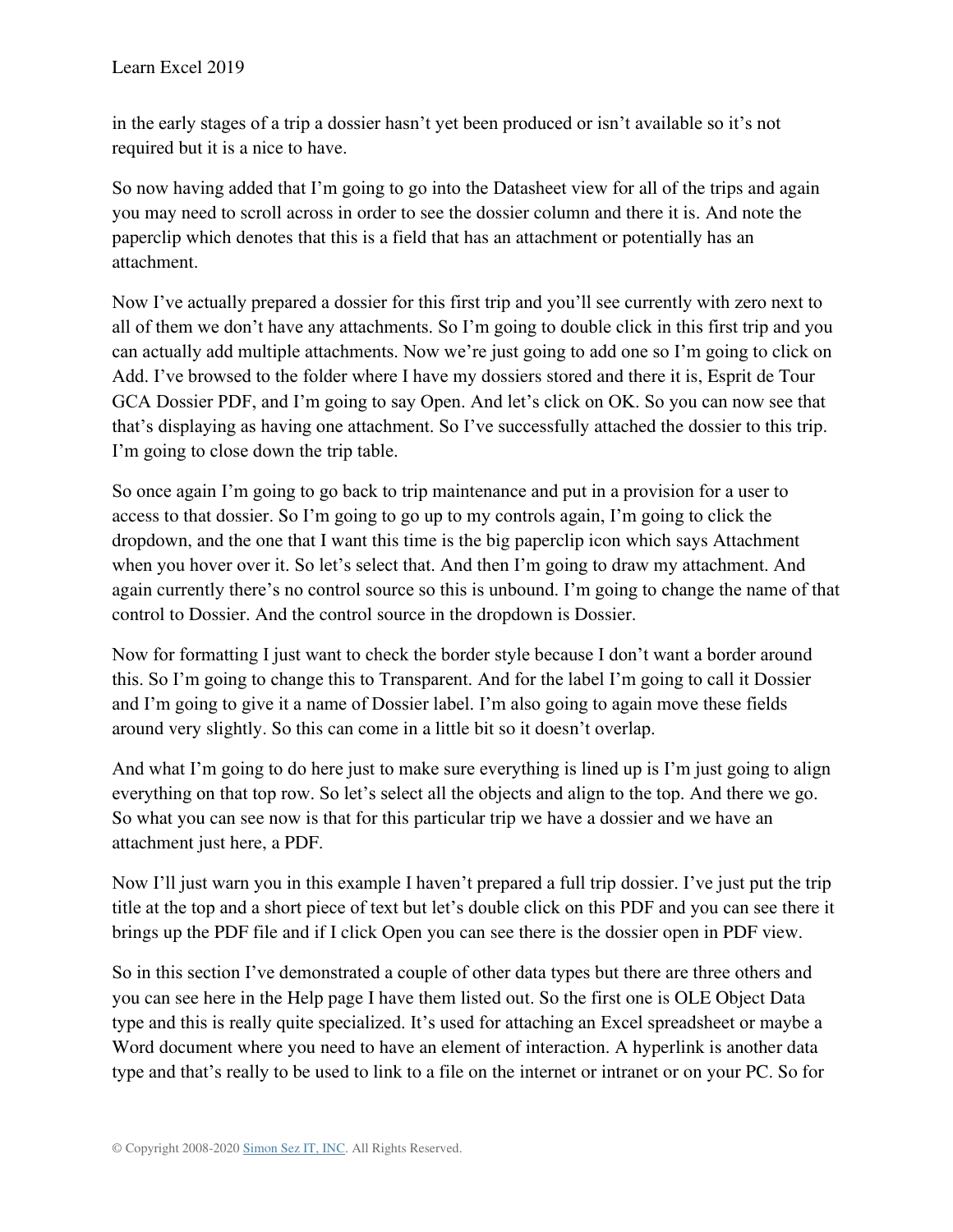example, you might create a field linking to the tourism site for one of the countries visited or to one of the places visited on the trip. As always dive into Help for more information on those.

That's it for now. I will see you in the next module.

## **Section 18 – More About Forms**

#### **Video: Form Controls**

**Deb:** Hello again and welcome back to our course on Access 2019. Now so far we've spent quite a lot of time looking at the design of forms and there are many types of control that we've used already but also many, many other types of control that we haven't yet looked at. And we're going to look into this a little bit further in this module.

So the first thing I'm going to do is open the trip maintenance form in Design view. Now we're going to jump straight up to this Control box and explore some of these controls in a more detail, the ones that we haven't looked at so far.

So this first one here is a textbox. We've seen how that works. The next one is a label. But the next control we haven't really delved into and that is a button. I just want to point out that there are some of these controls that we're not going to cover on this course. For example, the next one along, the Tab control. What this will allow you to do is set up tabs or a form with a number of tabs on it. So for example, in trip maintenance if you had so much information to maintain that it wouldn't fit all on the screen you might decide to have different tabs running across the top and that is the control you would use for that. The next one along is a link or a hyperlink control. And this will allow you to put in a control which allows you to have quick access to things like webpages, websites or even files which are on your PC. The next one along is the web browser control and this name really tells you what this does. Now I'm not going to go over it but it is useful to experiment with if you are linking to other web sources. The navigation control, we're going to talk about this quite a bit later so I'll leave that for now. And then we have the Options group and that's what we're going to look at in this module.

So what we're going to do is that for each of the trips we're going to indicate the level of accommodation for the trip. And in this particular database, the Esprit de Tour database, all trips have a three, four or five star level of accommodation. So we're going to introduce an option group to display the level of accommodation on any of the trips.

So the first thing we're going to need to do is to add a new field to the trip table. Now Esprit de Tour only deal with three, four and five star level accommodation but one thing you can do is that you don't have to store three star, four star, or five star somewhere. You can essentially map and say my values for accommodation level are going to be one, two or three. So one would be three star, two would be four star and three would be five star.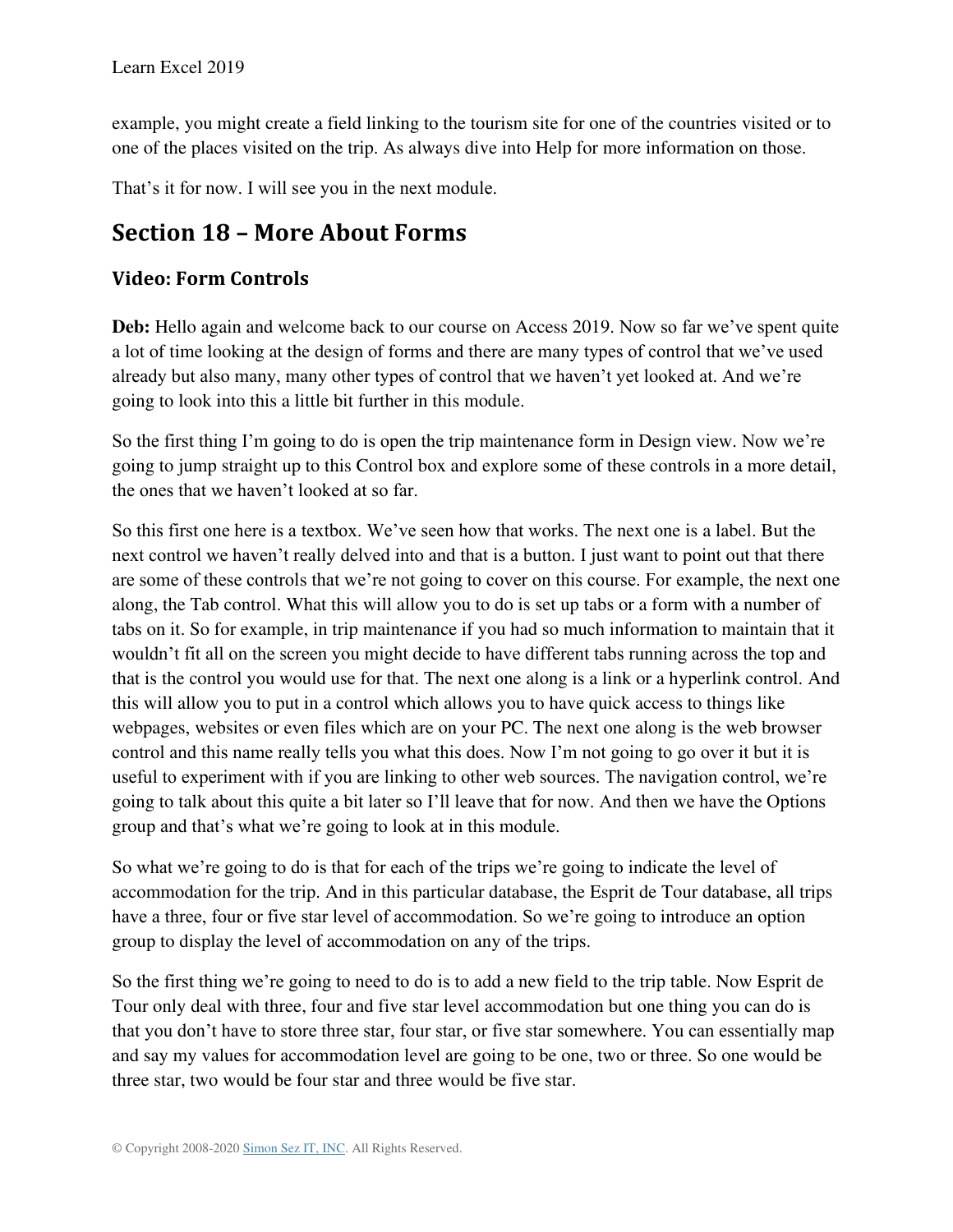So let's introduce first of all a new field into our table. So accommodation level is the field name and the data type is going to be number. It's going to be numeric. Now we glance down to the field properties we're going to say the field size is going to be byte because it's going to be a very small number. The default value will be one or three star in this case. Is it a required field? Yes, it is. Is indexing required? Yes and duplicates are of course okay.

Now users are going to be able to access these options via an option group. So there shouldn't really be any need to validate this data. It's basically going to be impossible for them to add anything outside of the options that we give them. So in this case one, two or three.

So there is the change to the trip table. And of course existing data will be invalid so I'm going to need to go through that process of closing down, saving the table, and forcing it to accept the fact that none of the existing trips have that value in there. And then of course I will manually go in and put those values in to make the data valid again.

Okay so I've closed down that table now and let's go in and open up trip maintenance in Design view. So the first thing I really need to decide here is where I'm going to put that accommodation level, that little options box. So I'm going to make a little bit of space next to duration just here. So let me do that and I will join you back here in a few moments.

So there we go. I've opened up a small bit of space next to duration. I'm now going to go up to my Controls group and I'm going to add or select the option Control Button. And I'm going to draw an Option group. Now the option group will contain a set of option buttons and each will correspond to one of the options available for accommodation level. So the default name for this option group is Frame 26 so I'm going to rename that. And of course the control source will be accommodation level. And as you can see it has a label just lurking behind there and I'm going to change the name of that. And I'm also going to change the caption. So now I need to do a little bit rearranging.

So now what I need to do is put my three option buttons in there. And if I go up to my Controls group again and just click that More dropdown this one just here is my Option button. So let's select it and I'm going to put in my first option button. And now I've added that if you look over at the property sheet you'll see that it automatically gets assigned an option value of one. That's the default when you add an option control. If I was to add another one it would have a value of two, another one the value of three, so on and so forth. So let's add two more option buttons. I'm going to do it in exactly the same way. And as I said, you can see this one has an option value of two. And let's add our final one.

Now looking at these option buttons as they currently are it's a little bit hard for people to tell what these are at the moment. So I need to go in and I need to assign three star to option 28, four star to option 30 and five star to option 32. I'm also probably going to want to do some aligning and tidying up a little bit. So let me do that and I'll join you in a few moments.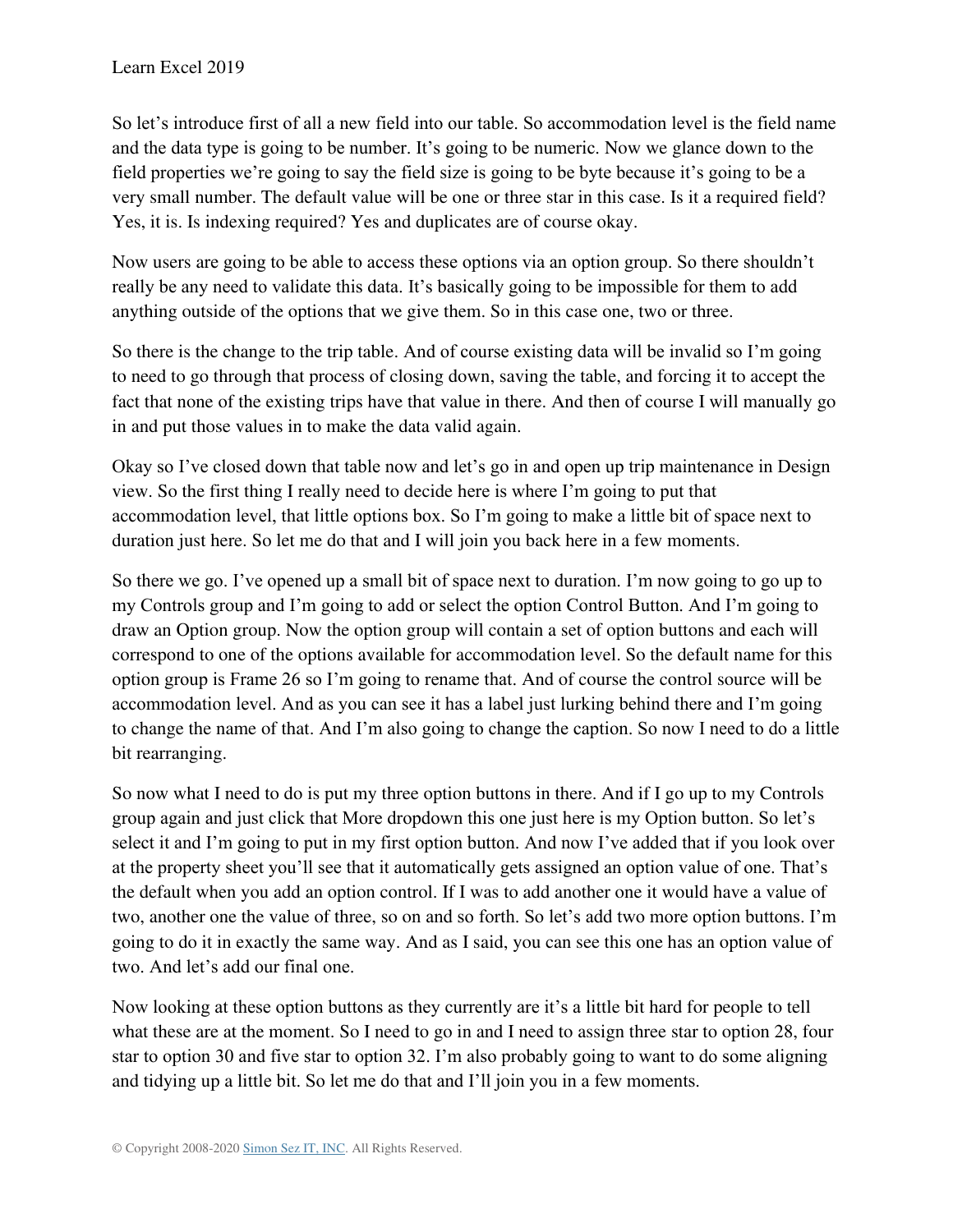So I've done some basic tidying up there and you can now see my options are a little bit clearer. So we have three star, four star and five star. So now if I open tblTrip and go across to the accommodation level you can see that I've already added a few in here but I could go through and add the rest of them. So I'm going to be quite random in the way that I'm doing this. So I'm entering in either one, two or three. Now if we go back to trip maintenance and take a look at the form you'll see here for the first record, Grand Canyon Family Rafting Adventure accommodation level three star is selected. Let's move to the next level. We have four star, five star, five star, so on and so forth. So I can see that that's working nicely.

So that's how you can set up and use an Option group on a form. Now before we leave this module let's go through some of these other controls that we haven't yet looked at.

So the next one in the list is Insert Page Break. So that pretty much does what it says on the tin. It will allow you to insert a page break into a form. The next one is Combo Box and we've already done a few of those already. The next one along is Align and this can be quite useful for separating up categories of information. The Toggle button is a good alternative for a checkbox. And the List Box is an alternative to a Combo Box. Now in general combo boxes take up less space on the form and can be useful when you allow people to enter values that are not part of the list contained within the combo box. And the list box differs from the combo box with regards to how it looks on the screen. So with a list box you'll get those little rollers which will allow you to cycle through your options whereas a combo box you get a dropdown, more like a menu system and you can then select your option from the menu. So that's the difference between the two, although they are reasonably similar.

After the List Box we have the Rectangle which again is useful for grouping. And let's click the dropdown. The Checkbox we've already seen in action, we've already used that one. We have an option for an Unbound Object Frame. And this lets you put a frame in place. So for example, you might want to put part of an Excel spreadsheet into a form. And when you use this control you'll get an unbound object. And all that means is that you haven't bound it to the object yet, which in this case might be the Excel spreadsheet. The Attachment one you've already seen. The radio button you've already seen. We used the Subform/Subreport quite extensively earlier in the course so you've already seen that one as well. We have a Bound Object Frame and we also have the ability to put an image onto a form. And then finally we have a Chart Option. So if you wanted to add some kind of chart to your form you could also do that from here.

So that's a really quick review of the remaining form controls and I would suggest if you do want to get into a little bit more detail as to what exactly each of these do I would suggest the Help page as always.

That's the end of this module. I will see you in the next one.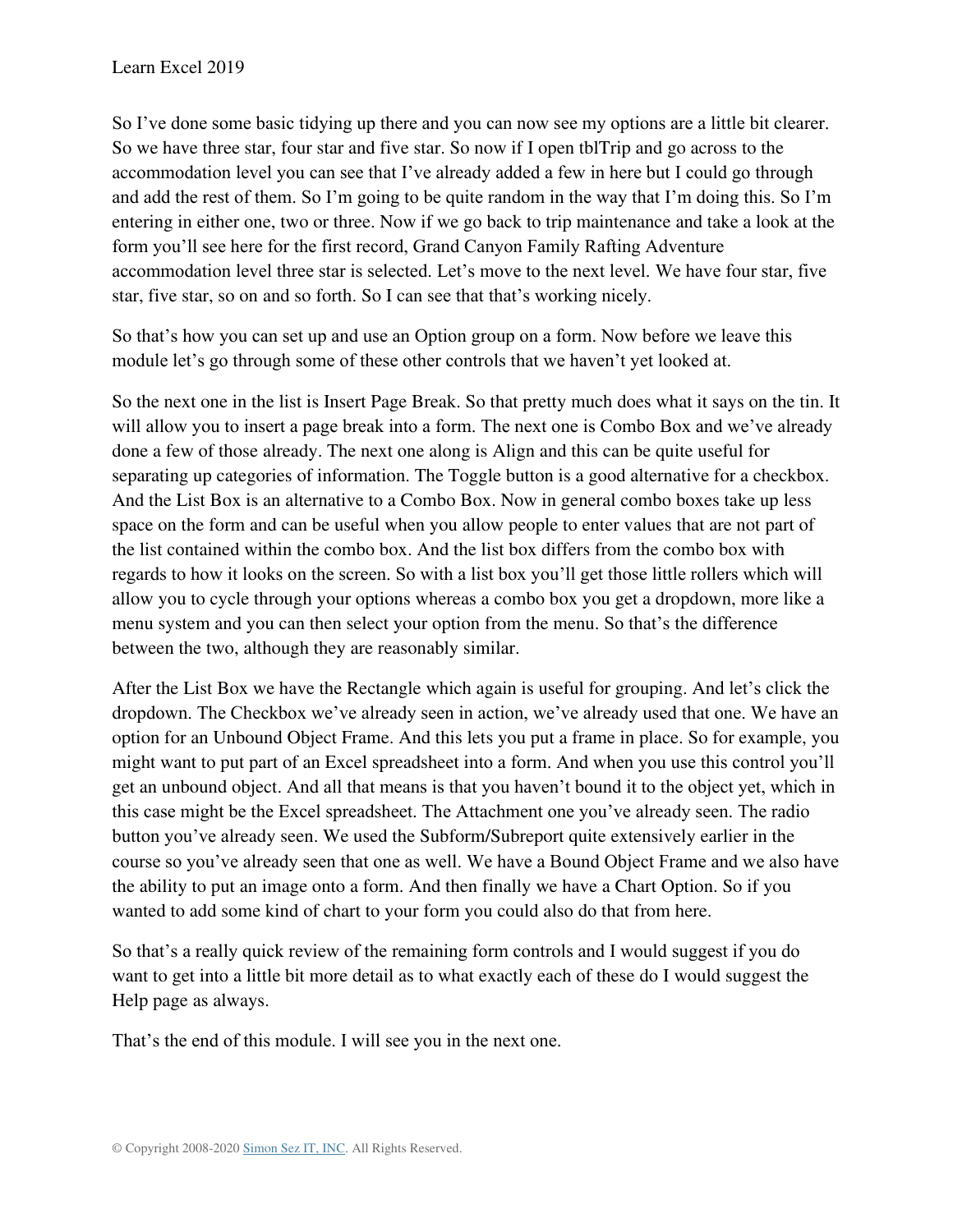### **Video: Form Themes**

**Deb:** Hello again and welcome back to our course on Access 2019. In this module we're going to continue looking at form design but we're going to concentrate on the stylistic side of design.

Now I could spend a long time going into lots of detail on design but that's going to take a really long time so what I'm going to do in this module is really just concentrate on the principles and in particular we're going to look at themes.

So themes are a great way of achieving a consistent approach to styles. And the set of themes available in Access 2019 are compatible with the themes that are available in other Microsoft Office products. And why might you decide to use a theme in Access? Now that's a particularly useful point because if you're preparing documents to go along with your database you might want a consistent theme running through everything, your database and all the surrounding documentation. So it's really good that these are consistent across all of the Microsoft applications.

Now when you first create a database a default theme applies. And Access has a number of standard themes that you can also apply to your database.

So if you take a look at the top bar we have Form Design Tools and we're currently clicked on the Design tab. And we have a Themes group over on the left hand side. And if you click that Themes dropdown you'll see a gallery of different themes that you can use in your database. So you can see I have the one that's currently in use, I have some custom themes, and then I also have some standard Office themes.

Now one thing I will say is with these themes because they do contain different colors and different fonts depending on which one you select you might find that the font increases dramatically on your form, which will them move things outside the bounds of the boxes that you've put them in. So this why I would always say if you're going to use a theme apply it fairly on in the process of creating your database so that you don't have to go in at the end and rearrange lots of things.

So if I just show you a theme in action, so let's just select this one. You can see there the font has changed. This one's actually not too bad. Let's go for another one. So let's try something like that. Now this one does have bigger fonts, so you can see what I'm talking about there. For example, accommodation level I might now need to make that box a little bit bigger to accommodate that bigger font size.

Let's go back to our Themes dropdown and I'm actually going to apply this one here, Facet. Now if I wanted to make this theme the default so that every time I created a new form or an object in my database I can right click on the theme and I have this option here, Make this theme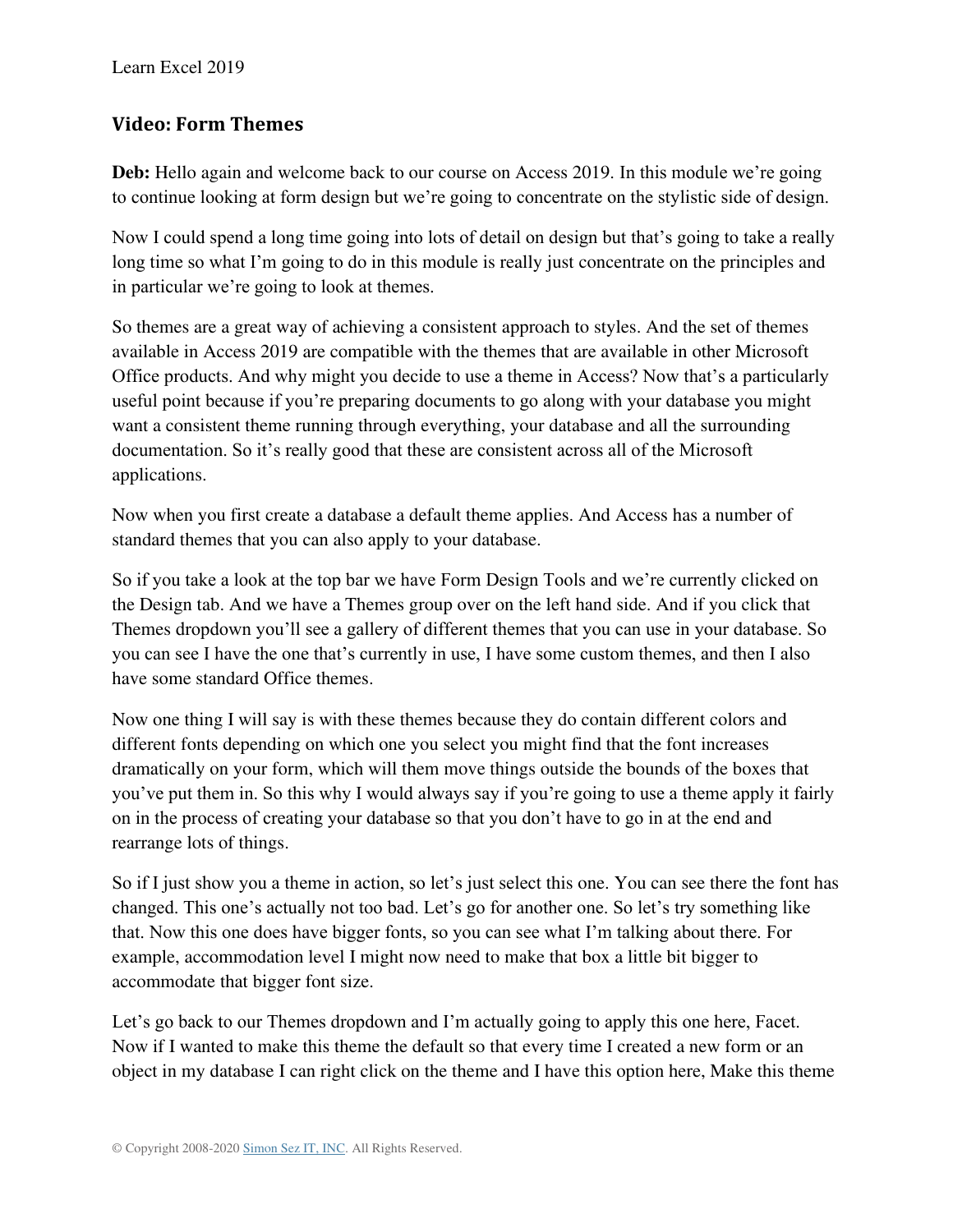the database default. So if you don't want to have to keep coming in and applying that theme to each new thing that you create you can set it as the default.

Now as I mentioned, themes carry with them a set of standard colors and also fonts. So in the process of changing my theme not only have I changed the colors but also the fonts as well. So if I want to check what fonts in use I've just got one of the fields highlighted. If I click on the Home tab you can see the font in use in the text formatting group is Trebuchet MS.

Now if I look at a particular part of the form here, so for example this form header section, and just while we're on that if you want to select a specific part of your form you can go up to the Format tab and you'll see in this Selection group you have a dropdown which will allow you to select a very specific part of the form. So I can select from here Form Header.

And now I've selected that form header if you look in the property sheet you can see that there is a background color set and that is Text 2, Lighter 80%. Now Text 2 is one of the standard theme colors. And Text 2 will be different in this theme to another theme. Now given that Text 2 is selected let's just go in and take a look at those standard theme colors. So I'm going to go to the Design tab and given that we have the Facet theme selected I'm going to go into Colors and I'm going to jump down to Customize Colors and there you have the standard colors for that theme. So there are a dozen or so different colors that we have here.

And you can see here a little preview on the righthand side of what colors are being applied. So you can see here theme colors, Text Dark 1, Text Light 1, Text Dark 2, Text Light 2, and then we have some standard accent colors.

Now if I wanted to change those theme colors I could do that from here and I could essentially save my own color scheme. So this is really the first step towards creating your own custom theme.

So sometimes it's useful to be able to create your own theme in order to get your database to match with branding guidelines or maybe any templates that you have.

Now similarly with this Facet theme if I just cancel out of there and go up to Fonts, if I wanted to choose my own font for my custom theme I could choose any one of these alternatives in the list. So let's go down to Customize Fonts. Now you can see here that my default, my heading font is Trebuchet MS and my body font is the same, Trebuchet MS. If I wanted to select a different font for my theme I can just click the dropdown and select whichever font I like from this list. And that will essentially put me another step closer to creating my own custom theme.

So essentially you might select a theme to use and then you might go in and modify those colors within that theme and also the fonts to create your own custom theme.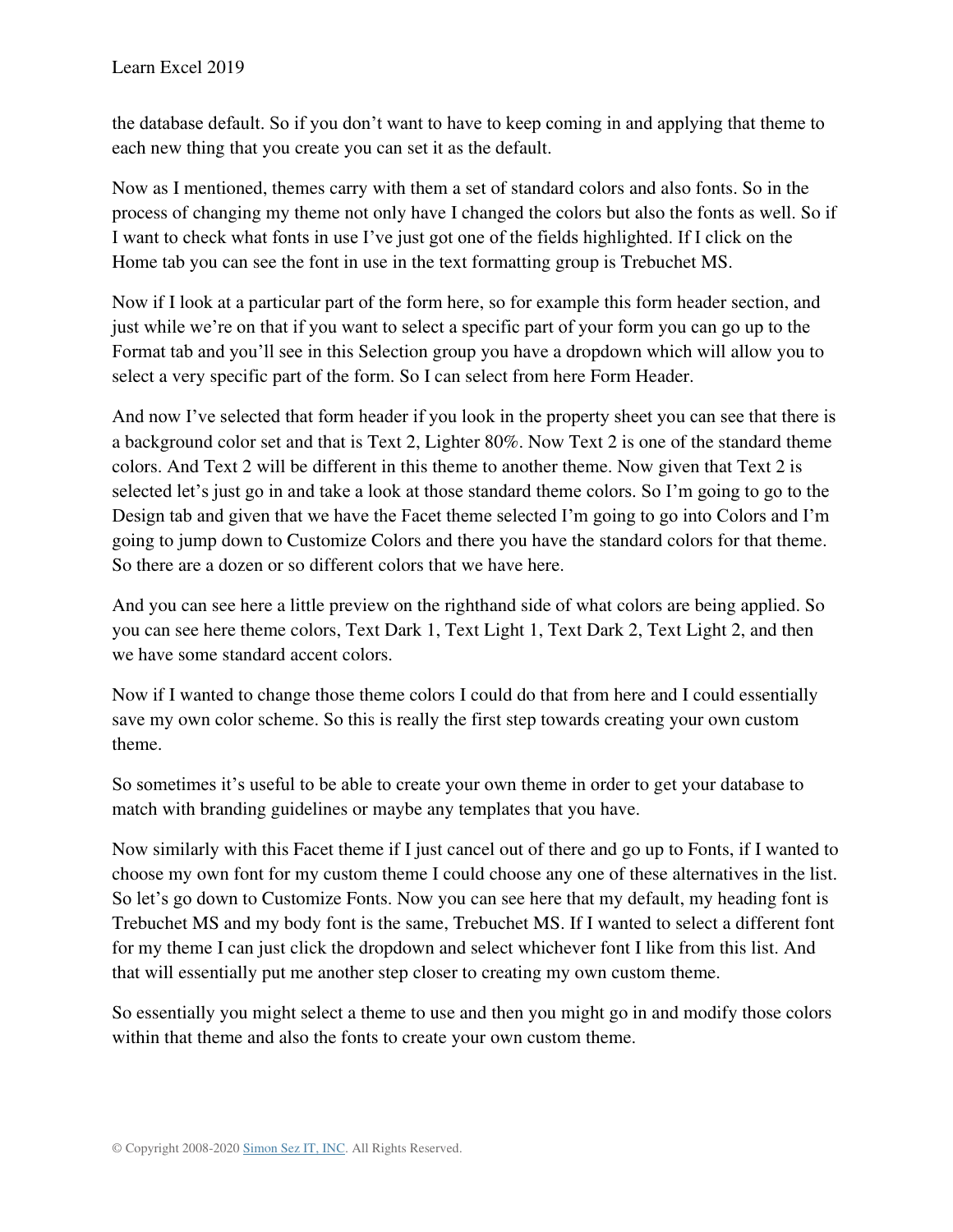Now with the Esprit de Tour database I'm going to stick entirely with the defaults in the Facet theme font. And I'm going to explain over the next few minutes how that applies to different parts of the database.

So let's look again and the form header section. If you remember the background color is Text 2, Lighter 80%. Now if I click in the background color section and click the ellipses it brings up my palette of colors. And you can see it's divided down into two sections. So Theme Colors and Standard Colors. And you'll see underneath Theme Colors we currently have the theme or the color in use highlighted in that red box. And if I hover over you'll see it's described as Text 2, Lighter 80% blue-gray. If I go down to the next one you'll see that's Text 2, Lighter 60%. And you'll see that I can use any of the theme colors. And one important point about theme colors is that if I change the theme the object will change accordingly. However, if I give this theme a standard color, so a non-theme color, select something like, let's just do this yellow. Now if I change the theme, so let's suppose I change from Facet to Ion notice that many elements change. So the font changed but that background color has stayed the same. It stayed yellow. So the theme that I've applied has applied to everything on the form apart from that standard color that I set. So the point I'm really trying to make here is that sticking to the theme colors will allow you to achieve I high level of consistency.

So I'm going to put my theme back to Facet and I'm going to go back into my background color and I'm going to put that back to what it was originally. So Text 2, Lighter 80%.

Now let's select something else. Let's select the details section and you'll see here it says Background 1. And let's also change this to Text 2, Lighter 80%. And we can also do the same thing with the form footer. So we're going to go back in and Text 2, Lighter 80%. So let's now take a look at what our form looks like. So I'm going to go to View and Form view and you can see that it gives the form quite a different appearance. And it looks a lot better than before. It's a lot easier to read and easier to pick out the data.

Now once you've done this you may have to kind of reassess everything on your form. So I can see here accommodation level. This box probably needs to be pulled out a little bit just so I can see the whole of that word. So let's go back into Design view and I'm going to get accommodation level. I'm just going to drag that out ever so slightly and let's do one more. Check in Form view and there we go. That looks a lot better.

Now let's go back into Design view one more time and let's take a look at the individual fields. So let's click on Trip Name. Now let's jump into the Format tab and you can see there background color is Background 1. And of course if I select the ellipses I can go through and select a different theme or standard color if I wanted to.

So generally speaking I can apply the same principles to each of the controls on the form.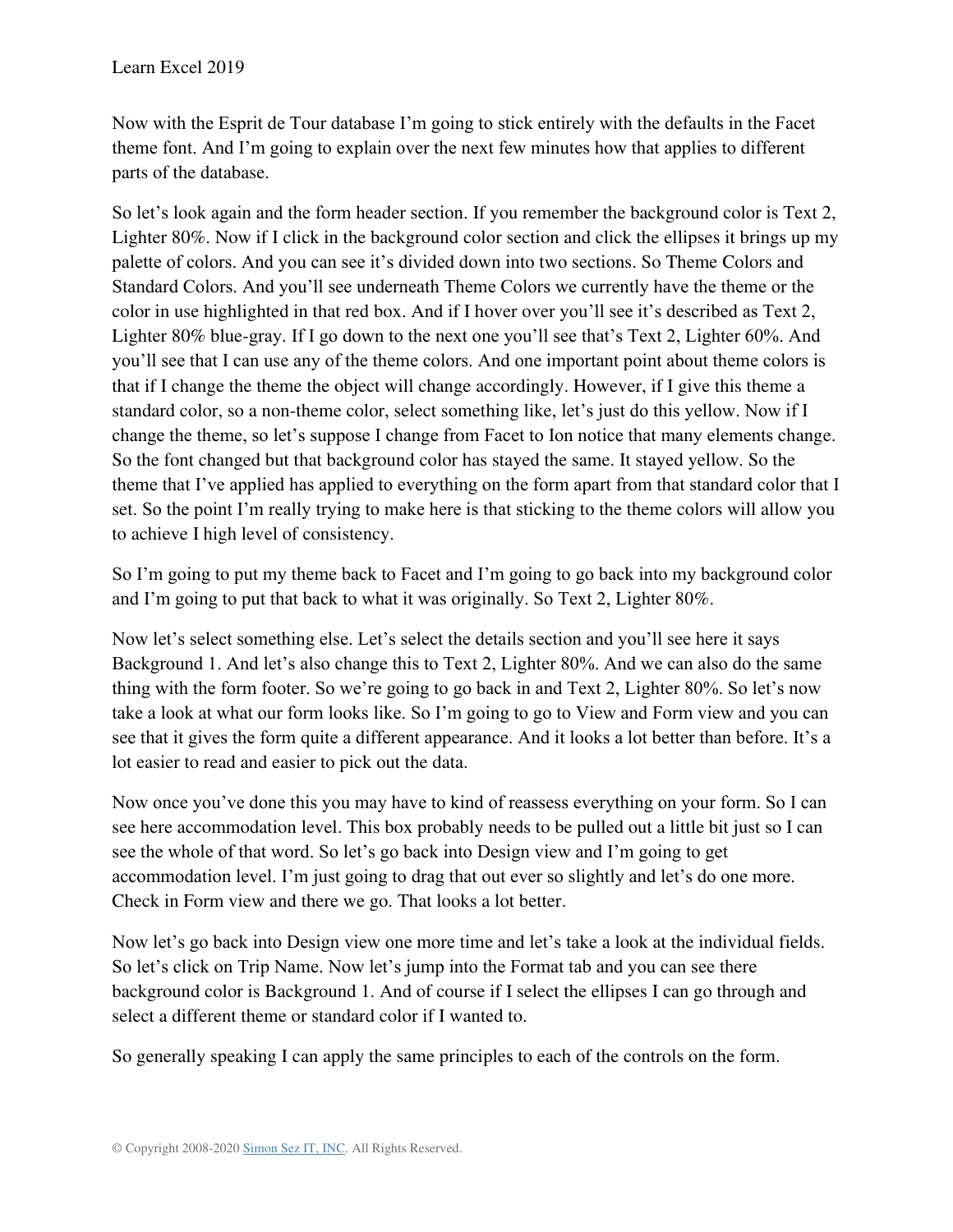Now a slightly different example. If you take something like text, so let's click on this label just here, Trip Name. The important color here is the foreground color or the fore color in the property sheet because that controls the color of the text. So currently the foreground color is Text 1, Lighter 50% but let's suppose I wanted to use a really light color there. So I'm going to say, let's say white Background 1. So let's now take a look at that in Form view and there we go. Now not particularly in this case but sometimes using white for a label will work really well, but again it is personal preference.

Now let's jump back into Design view and let's take another one of the controls. So let's for example click on this description control and jump up to our Form Design Tools, the Format tab. I have a Shape Outline option just here. So I could choose to again select a different theme color or a standard color. So I'm going to select this one just here, Text 2, Lighter 40%. And I could also choose to change the line thickness or the line type. So let's do both of these just so you can see. So I'm going to make the line thicker and let's go crazy. Let's do a short dashed line. Now this isn't going to look too great but let's just jump into Form view and there you go. You get an idea of what that looks like. And of course you could apply that to multiple controls if you wanted to.

So what I'm trying to illustrate here is there are many, many possibilities when it comes to applying themes, colors, fonts, and generally controlling the overall look and feel of your form.

Now again let's jump back into Design view. Now we've mentioned colors already and the idea of creating custom colors. And you'll see from the Colors dropdown that there are sets of standard colors you can apply to a theme. So for example, if I was to take this red-orange set for instance, the red-orange color set, I can click in that to apply it or I can go into Customize Colors and you'll see all of the colors I get are of that standard sample set. And I can go in and I can change my accent colors until my heart's content.

Now it's worth noting that you can do exactly the same kind of styling to reports as well. So it's not limited to just forms. But I'm going to leave you to have a play around with those and to experiment.

That's the end of this module. I will see you in the next one.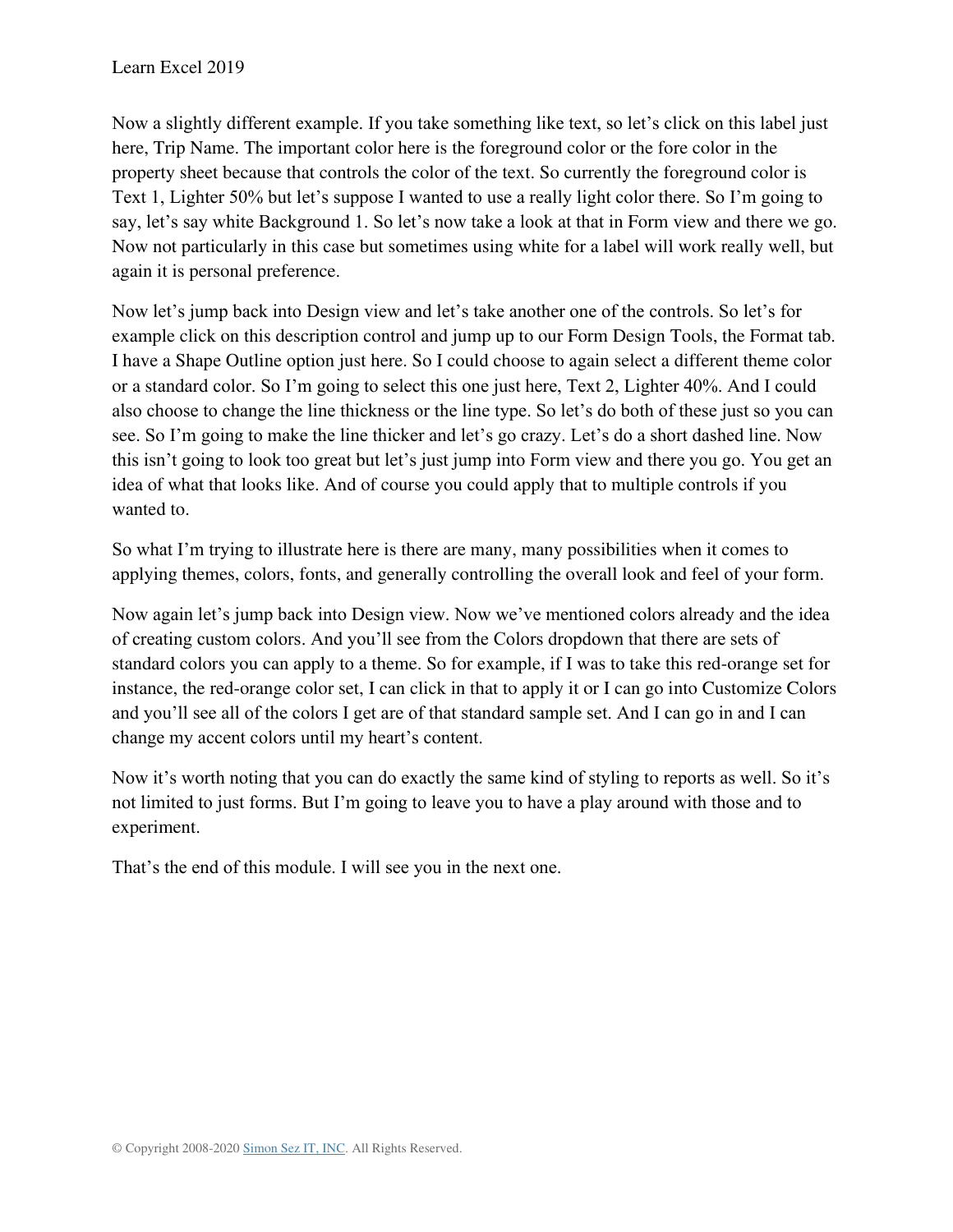#### **Video: Navigation Forms**

**Deb:** Hello again and welcome back to our course on Access 2019. We're certainly starting to get a more comprehensive database now and we've already put in place some maintenance functionality to really get Esprit de Tour started.

Now at this stage we have a single .accdb file. And for someone to maintain it they would need to open the .accdb file and use the forms, queries and tables we've provided in order to do the maintenance of the information. Now so far there are really two types of information, the country information which is sort of reference data, a list of countries where we have trips visiting, and we have the information about the trips themselves. Now the maintenance of these two chunks of information could be done using two forms, the country maintenance form and the trip maintenance form.

Now someone could maintain the database having access to just those two forms without having direct access to all of the tables and all of the queries. And in fact giving someone the .accdb file as it is with the Navigation pane freely available would be dangerous because if you imagine if someone didn't know what they were doing they could open up one of the tables, change the definition of a field, delete some data, change a query, and do quite a lot of damage. So one important thing to look at and start to work on is how we're going to present this to users. And thing you would do is to separate out the data from the form itself so that different people could access the same data.

Now that part is really a step further away than where we're going in this module. What I actually want to do here is I want a straightforward way that somebody could use this .accdb file without giving them access to all of the objects that are in the underlying infrastructure of the Esprit de Tour database. And the way that we're going to do that is we're going to create a navigation form.

So let's jump up to Create and you'll see we have an option in the middle here for navigation and there are a few different options that we have, so about six navigation forms that we could create. And we're going to use the top one, Horizontal tabs.

Now the principle here is that in the navigation form we're giving users access to the forms they need to use. And in this case with the tabs they access the forms not by using the navigation pane on the left but by clicking on the tabs of the navigation form.

So I have two tabs that I need to give users access to so I'm going to click in the Add New area and type in the name of the first form. Now when I've typed in the name for the first form I'm going to press the Tab key and I get a second tab. And I'm going to call this one, press Tab again. Now I only need two but I'm going to leave that Add New Tab there for the time being and we'll come back and deal with that later.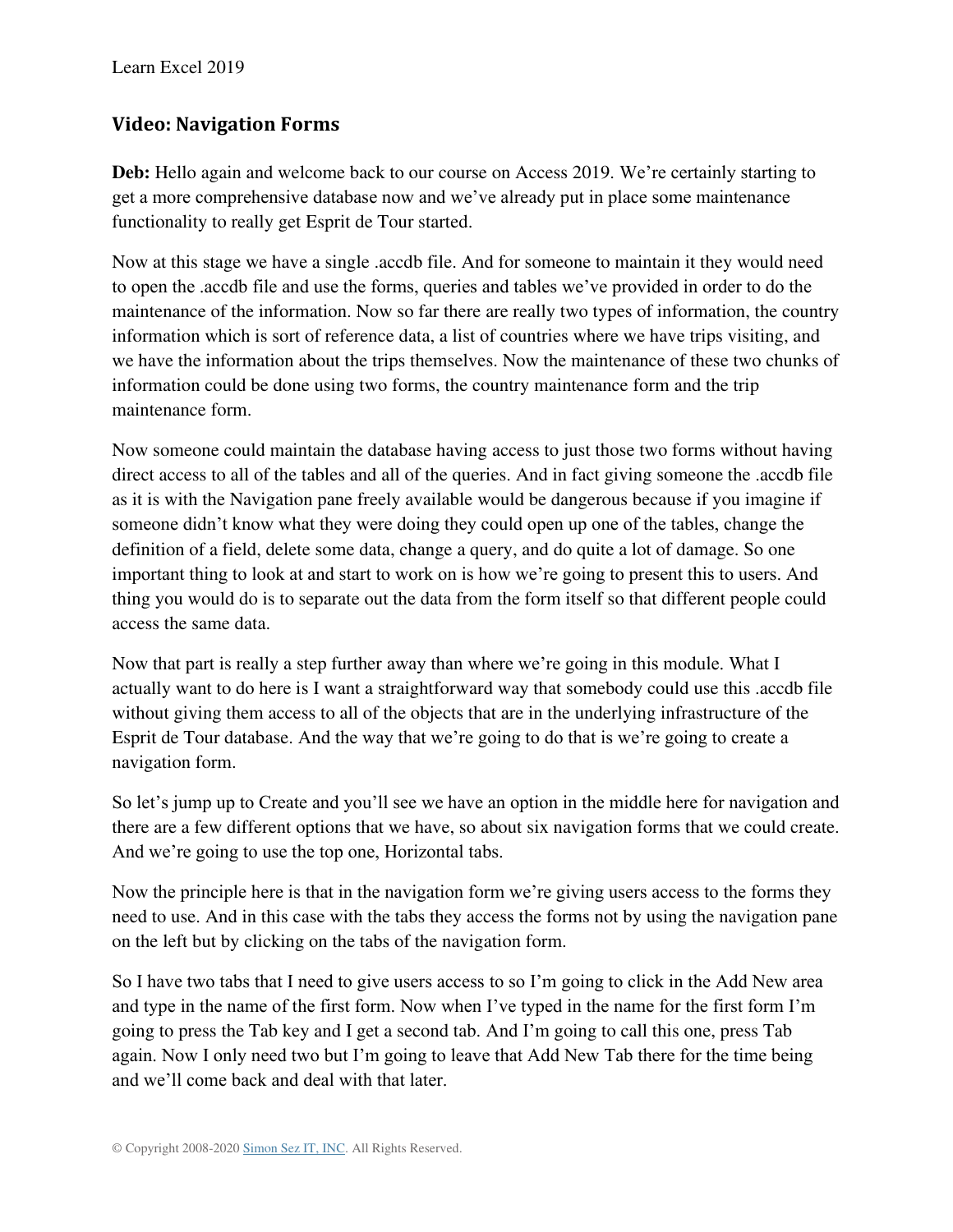Now let me go back to the trip maintenance tab and we just click on it to select it, and let's bring up the property sheet.

Now the first thing I really need to do is to make that tab a little bit wider because currently we can't see the full name of trip maintenance. So in the width lets try making that about 50% wider, so 1.5 and that looks about right. And now what I need to do is essentially define what is called the Navigation Target. And that essentially means when I click on that tab which of the objects do we navigate to? So let's click in that field, click on the dropdown and what we want to appear is the trip maintenance form. Now in order to keep some kind of standard going I'm going to change the name of that control. Now let's do the same thing for the country maintenance tab. And that one also clearly needs to be a little bit wider. Okay. So now let's close that form and save the changes and the name is frmNavigationForm and now let's take it for a test drive. So let's click on the panel to open it up. So there's trip maintenance and there's country maintenance.

Now as you can probably see there's quite a bit of formatting still left to do. I might want to make things consistent across all of my tabs. So for example, I didn't change back those theme colors that I set. So I set that red-orange color scheme. Now I'm going to change that back to the regular theme colors. So let's go back to Design view. I'm going to go to Themes and I'm going to put it back to Facet. Let's go back to Form view and there we go. Things look a little bit more consistent now.

Now one other thing I'm going to do here is I'm going to make the forms similar size. So currently you can see that the trip maintenance form is a lot wider than the country maintenance form.

So I've made an additional few formatting changes in here. So I've made that form wider so that it kind of matches the trip maintenance form. I've also added a form footer and we have an expression in there of date. So we're going to have our date contained in the footer of this form.

Now let's open trip maintenance in Design view and what I'm going to do here is just remove that shape outline that we added earlier because that's not looking too good. So I'm going to say line type transparent.

So let's now close the trip maintenance form and also close the country maintenance form. And let's go into the navigation form and let's look at that in Form view. Now that looks pretty good. There might still be some formatting changes that I might want to make. So for example, those two tabs at the moment are in green and they really kind of stand out from the page, which you might like but you might want to change it to maybe a blue or gray hue so that it fits in with the overall color scheme of the form. And I'm going to do that in a moment.

Now one thing that I can see that I do want to do here is I want to change this header on the navigation form. So instead of saying Navigation Form I want it to say Esprit de Tour. So let's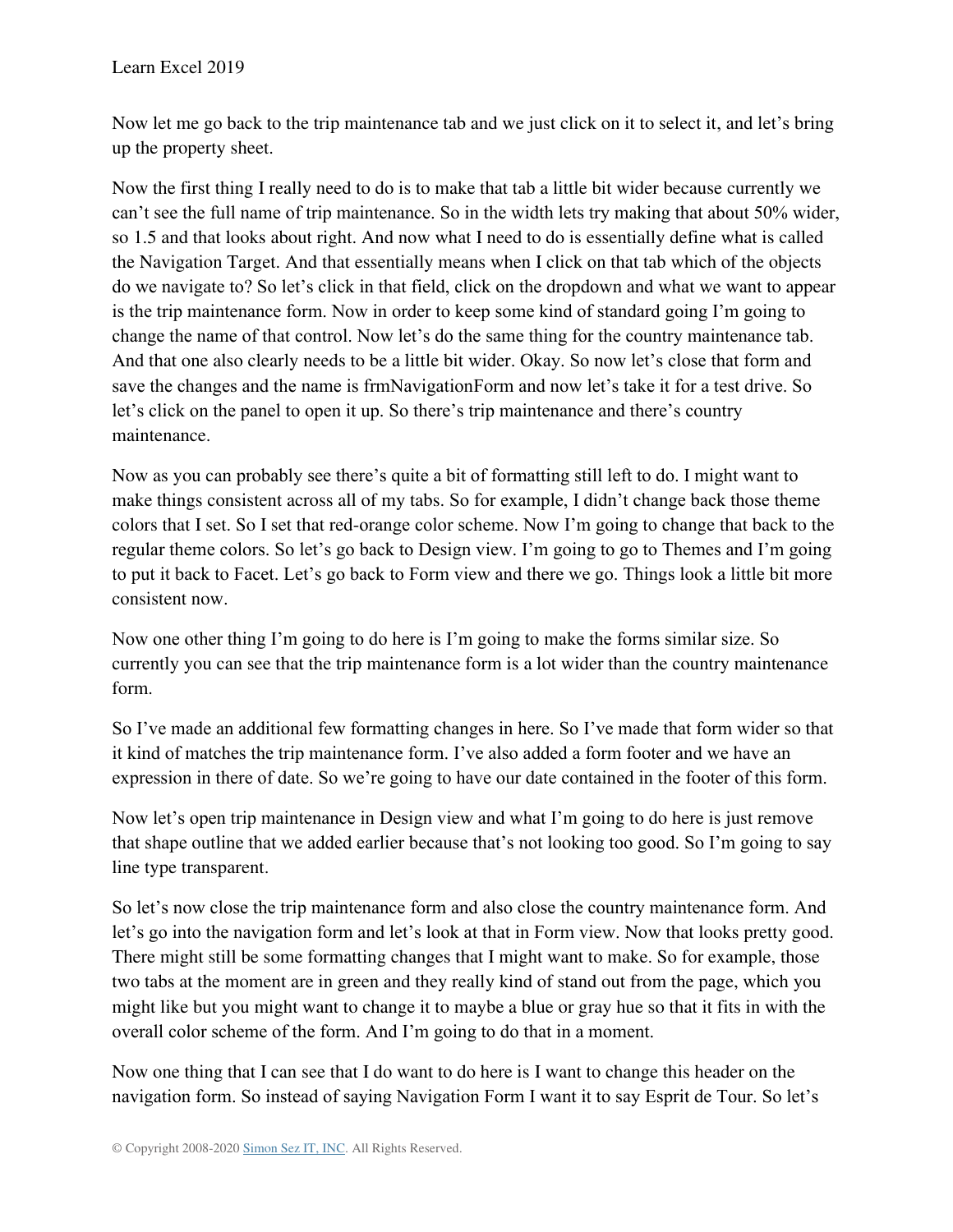jump into Design view because that's fairly simple to do. We can go up to navigation form, Esprit de Tour, and I'm going to widen that out. And I am going to center align that text. And into Form view and there we go.

Now I need to just finish up with a couple of other very fundamental things. And for the first one I need to go into Options. And I'm going to jump down to the current database page and we're going to look at this, the Display Form section. So if I click the dropdown this is where you can define which form opens when you open the database. So when I go into my database I want users to open this database and see the navigation form. So I'm going to make the navigation form my display form selection.

Now earlier on I said that I might want to hide the Navigation pane. And you can do that again from this section. If we scroll down you can see here we have a section called Navigation and currently Display Navigation Pane is checked. So if I uncheck that that is going to remove or not display that navigation pane at the side. I'm going to click on OK.

Now sometimes you'll find that some changes that you apply won't take affect until you close and reopen your database. So I'm going to click on OK and I'm going to reopen. And there we go. When I open up this database again it jumps straight to the navigation form and you can see that I don't have the navigation pane displayed on the left hand side.

Now a couple of other things that you could do here is you could collapse up the ribbon. And in that way you are narrowing down what people are able to do with this form. Now in reality it is quite easy to get round many of these things. So for example to see the navigation pane again if you just press F11 on your keyboard that will bring that back. And for some of those options that we changed in the backstage area if somebody knows what they're doing, they know their way around Access they can quite simply go in and change those back. But you could if you really wanted to even suppress that, but you would then need to start looking at programming code. Again, that is outside the scope of this course but just be aware that you do have those options.

So that's it for now. I'm going to go in and I'm going to change those tab colors and then I will see you in the next section.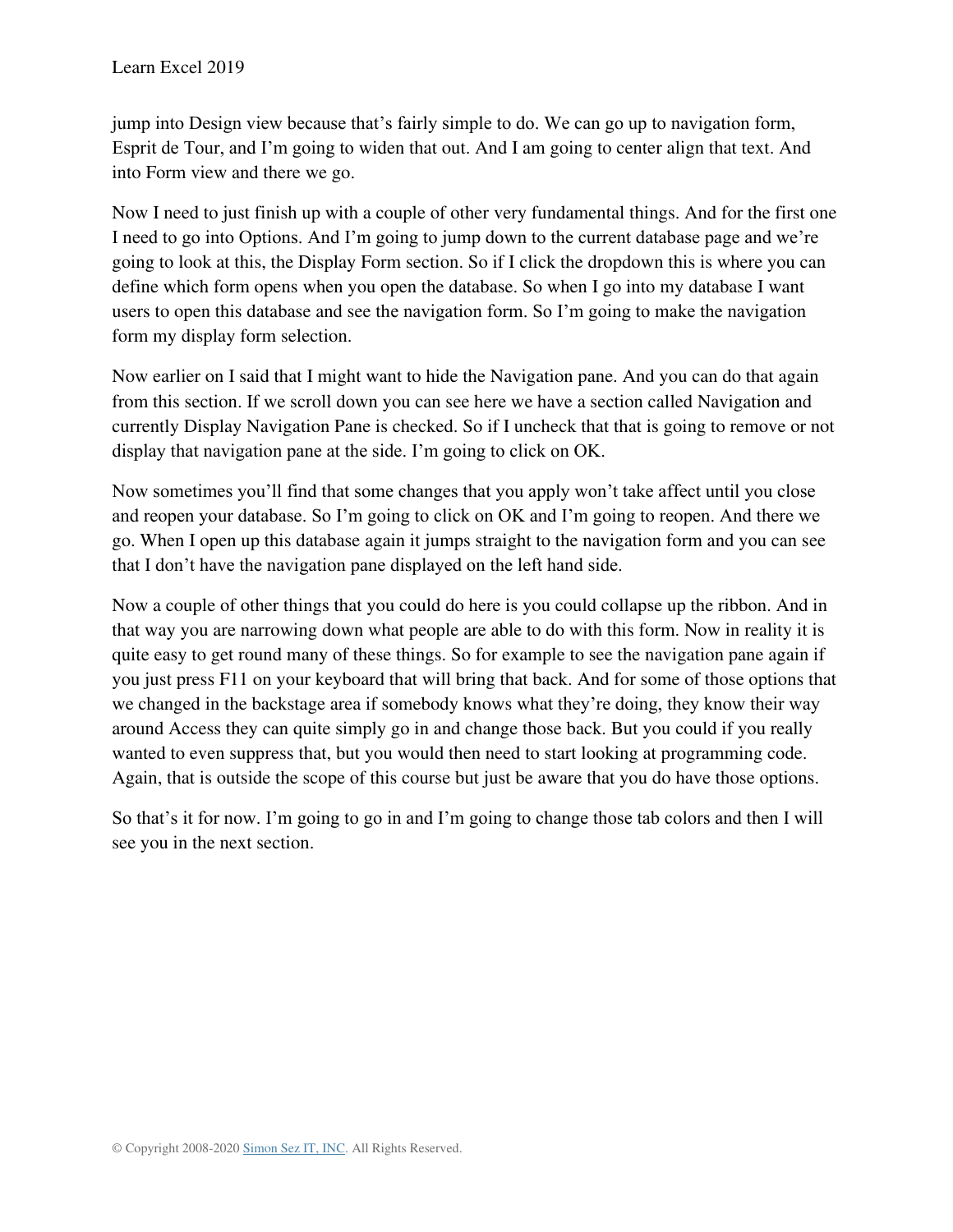# **Section 19 – Exporting**

#### **Video: Exporting an Access Database**

**Deb:** Hello again and welcome back to our course on Access 2019. Now in this module we're going to take a look at how you can export an Access database.

And quite often you'll deal with data outside of an Access database. So for example, we've looked in previous modules at importing data from things like text files. So I may need to link to tables in external databases. Now much of the linkage is outside of the scope of this course but I am going to briefly cover some of the export options.

Now with the Esprit de Tour database we want to provide some or all of the data to someone else. And we're going to take a couple of examples.

So supposing I want to use the country table I've built up in my database. So let's select the country table, let's jump to the External Data tab and in the Export group we're going to look at this option here, Export to Excel. And up comes one of our favorite wizards. So essentially what it does is it creates a default file name with the default Excel file extension. So we have tblCountry.xlsx. And if I wanted to change the location where this is going to be exported to I can click my Browse button. It's showing me what the file format is going to be, so Excel. And then I can choose to export the data with formatting and layout. So I'm going to click on OK and at this stage I can choose to save these export steps. So if I wanted to do this again with another table, if I've saved the export steps it makes it a lot easier because it means I can just go my ribbon and click on Saved Exports. And click on Close. So very, very simple to export to Excel. And if I wanted to now I could browse to that folder and open my table as an Excel file.

Now another option we have is exporting to a PDF or an XPS document. And this again pretty much does what it says on the tin. It's very similar to what we did before. So it will export that table out into a PDF or an XPS document. And an XPS document is really Microsoft's version of a PDF file.

We also have the ability to email. So I can click on this and I can send my table as an email to somebody else. And there are a whole host of options there. And if you want to use any of them I'll leave you to explore those in more detail.

Now apart from the ones that you can see there if you click on this More dropdown you have lots of other options as well. So for example, I could export to Word in rich text format, I could export to a SharePoint list, I could export to an ODBC database or as an HTML document.

So let's now look at a more complex example. Now let's take the report that we created earlier on. So report Country Trip Tour List. And if you remember this report lists the available countries and tours and the lowest adult price. So I'm going to select it and I'm going to choose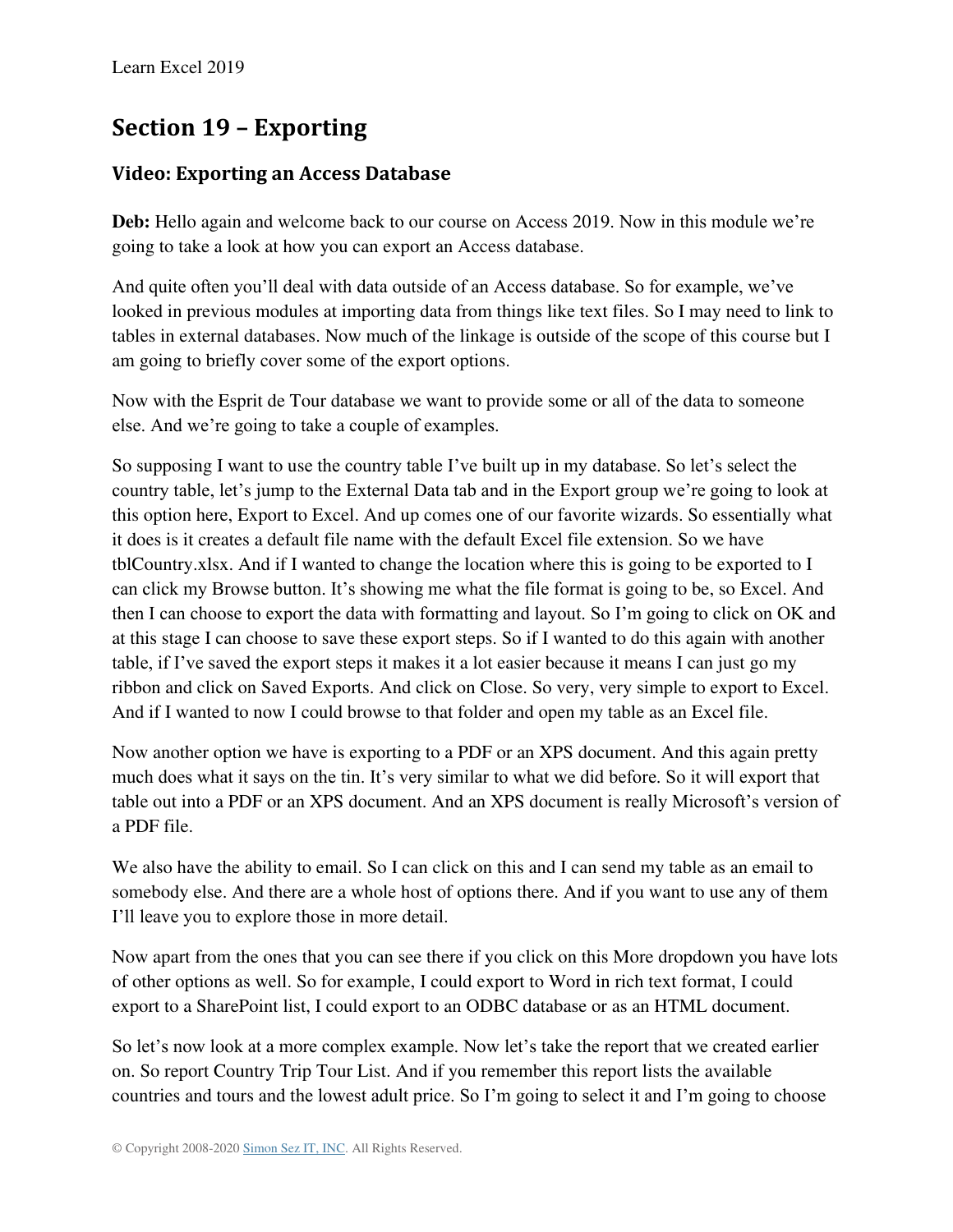to export it as a PDF. I'm going to browse to a folder and I'm going to just change the name. so I'm going to remove the report part so it's just called CountryTripTourList.pdf. I'm saving as type PDF. And I click on Publish. And again I get the option to save the export steps, which I'm not going to do. And there we go. There is my PDF produced. You can see that we have our countries and then all of the tours for that country. So very, very simple to export parts of your database out to other applications. And as I said, if you want more detail on some of these other options that you have in this export group then as always I would recommend you jump into the Help file for some further reading.

That's it for this section. I will see you in the next.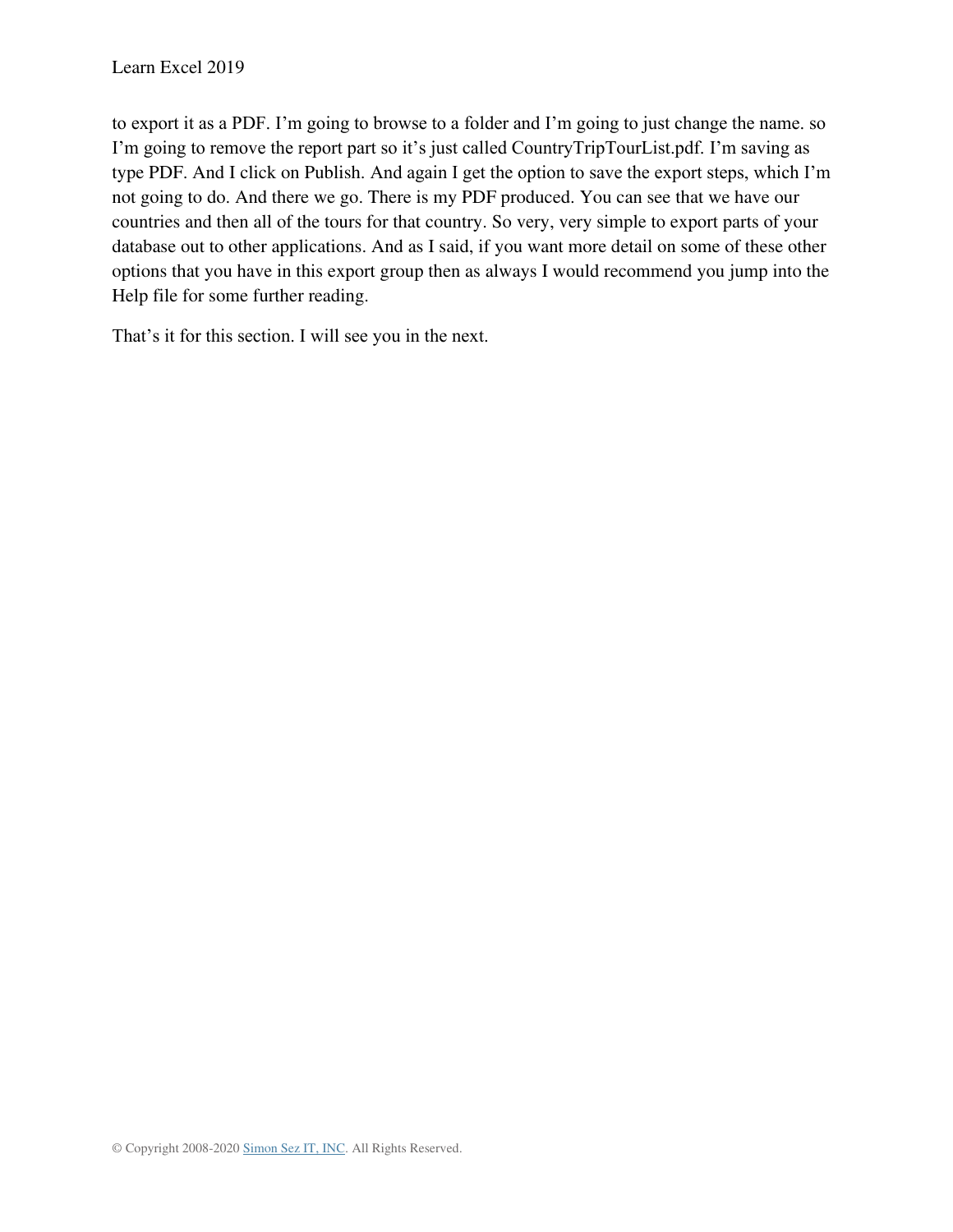# **Section 20 – Application Parts**

### **Video: Adding Application Parts to a Database**

Deb: Hello again and welcome back to our course on Access 2019. In this module we're going to take a quick look at Application Parts.

And the first thing I'm going to refer you to is the Help section. So all I've done here is do a search on Save and reuse database design elements. And one of the items in here is Application Parts. So rather than use a template as a starting point you may be in a situation where you are partway through creating a database but you need to add some functionality. And the functionality you need to add is functionality that many other people have added to databases before you. So with an application part you essentially get a chunk of functionality, very often a table and with the table very often some forms. And by adding these to your database you get a really good starting point on the functionality you want to add.

Now the example in Help is the comments application part. And this provides a table that is set up to include comments. So let's just read that. So in the Application Part section in Help it says, For example, the comments application part provides a table that is set up to contain comments, including a date/time field. Some application parts start a wizard to help you create a relationship to define how the application part fits in with your existing tables. So with that in mind let's close Help and let's take a look at application parts in relation to the Esprit de Tour database. So I want to start capturing comments that the admins of the database make about the trips. And it might be that I want to extend that to capturing comments from users.

So I'm going to jump up to Create and in the Templates section you can see we have a dropdown for Application Parts. And it's divided into two sections. We have Blank Forms and Quick Start. And underneath Quick Start you will see that we have an option for Comments. So when I click Comments it gives me the option of creating relationships with other tables that exist in my database. So it's set up a form that helps me create a relationship with the country table. And note in the dropdown that all of the other tables are available. And if there is a relationship between comments and tables, so for example, if I wanted to be able to record comments about each trip I might say that for the table trip I want to be able to make comments about each trip. So I select my field, so let's click Next, and then I need to select the field from the trip table that will identify which trip the comments are about. And in this case that's going to be the ID. And what name would I like for my lookup column? Well I'm going to call it Trip ID. I'm not going to allow multiple values and I'm going to click Create. And I now have a Comments table. So you can see here under Tables the top one is Comments. So let's open this in Design view and note that I have a unique ID for the comments, which is an auto number field. But then the trip ID identifies the trip. And then the comment date and then the comment. So I can start to set up comments for each of the trips in the database. So you can probably see the advantage there of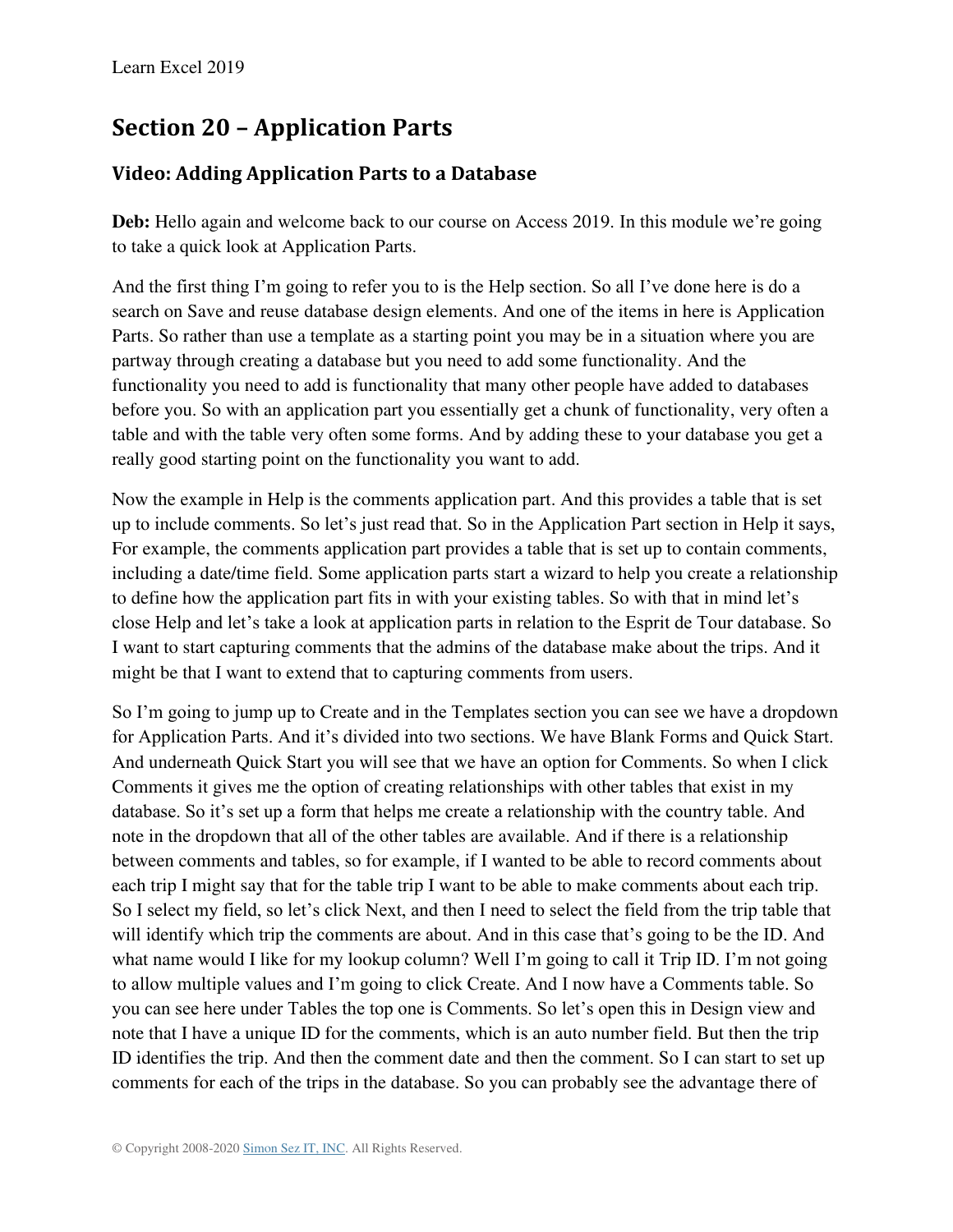using application parts. A lot of the work has already been done for me with regards to setting up a comments table.

Now of course I can also produce forms off of this and run reports as well. So that's a really basic example of an application part and it's a pretty typical one that you might use.

Now before we end module let's go back up to Create and click Application Parts again. And as we mentioned before the application parts are divided into two groups, so Blank Forms and Quick Start. So Blank Forms gives the basic structure that you need and Quick Start really gives you a reasonably full template. So if I wanted to do things like add contacts into my database I have an application part that will allow me to do that and it will be a really great starting point for a contacts database.

I can also add issues, tasks and users as well. So those are definitely worth having a play around with.

That's it for this module. I will see you in the next one.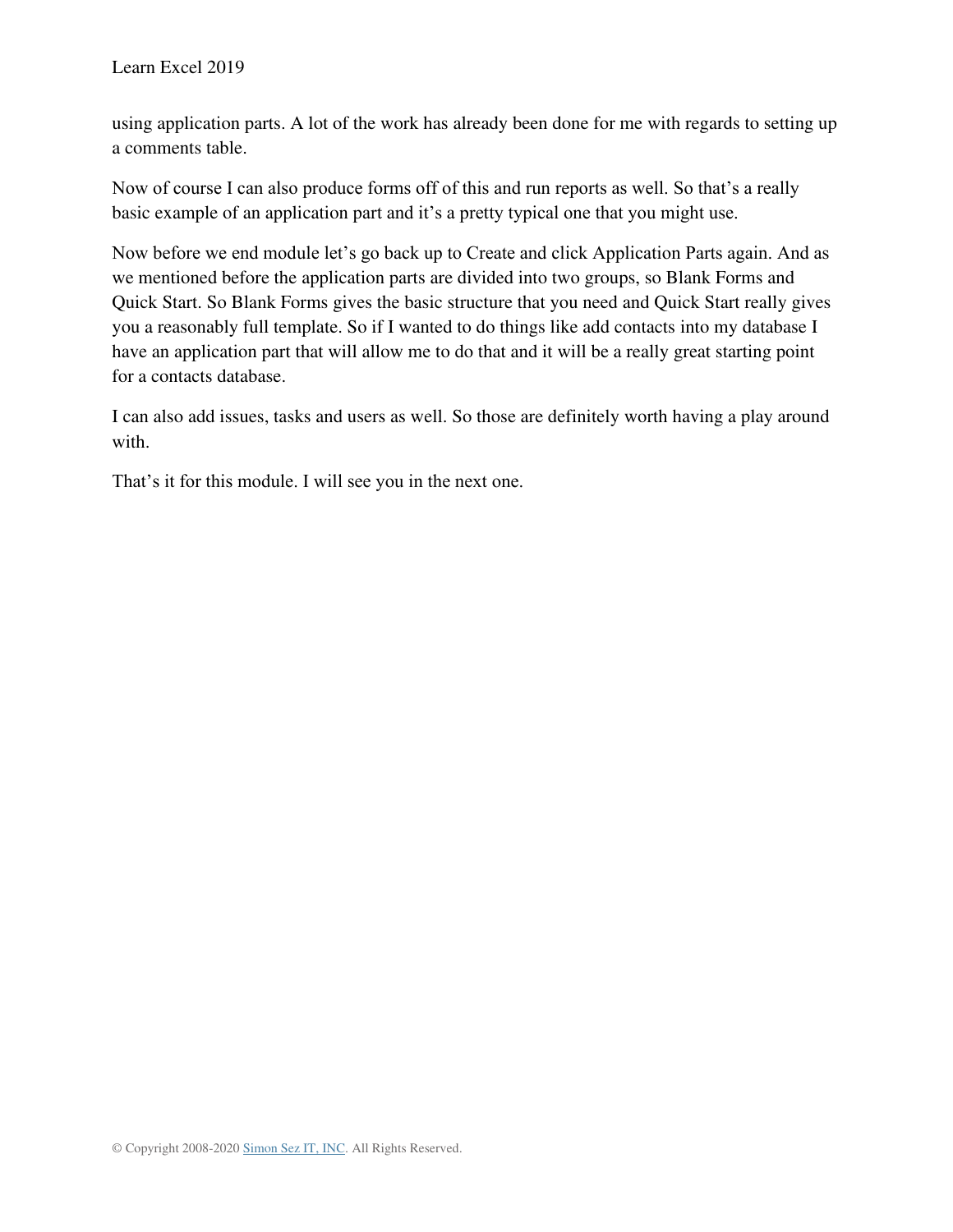# **Section 21 – More Access Options**

## **Video: Additional Access 2019 Options**

**Deb:** Hello again and welcome back to our course on Access 2019. Now earlier on I took you through some of the main Access options and we've referred to options many times throughout this course. What I want to do now is go through a few of the important Access options that I haven't covered so far.

So let's jump into File and go straight down to Options. And we're going to click on the Current Database tab.

Now several of these options we've looked at and I would always recommend you reading through to check your understanding but one option I want to draw your attention to is this one just here, Enable design changes for tables in Datasheet view. So remember that when you're in Datasheet view you are able to make design changes. And that might be something that you want to disable by removing the tick from that box.

Another option I want to highlight to you is underneath Navigation. Now we've already seen how to enable the Navigation pane, enable or disable just by removing the check from that box. But let's look at this Navigation Options button.

Now the use of this dialog enables you to change how the contents of the Navigation pane are arranged and also how they work. So for example, in the bottom left hand corner we have Display Options and one option we have there is Show Search Bar. And if you glance your eyes across to the left hand side in the Navigation pane you'll see right at the top we have a search bar, which means that users can click in here and search for different elements of the database. So if for some reason you want to hide that you can untick Show Search Bar. Now I normally leave this shown because I find it can be a really useful option. And I'm just going to click OK.

And another thing in here is how do you open objects? So do you open them with a single click or a double click? And I in general like to have mine set to double click. So for example, if I want to open the table I need to double click on that table.

You can also choose in here, for example, if I click on Object Type you can choose not to show queries and macros if you want. So that really is a great way of customizing what users can see or do. It might mean that you don't want them to be able to see or make changes to any of the queries so you can disable that and it will no longer be displayed in the Navigation pane. And click on OK. And you can see now that those queries have disappeared from my Navigation pane.

Let's jump down into Datasheet and this is where you can customize the way the datasheets look in Access. So if you wanted to you could remove the gridlines, horizontal and vertical. So let's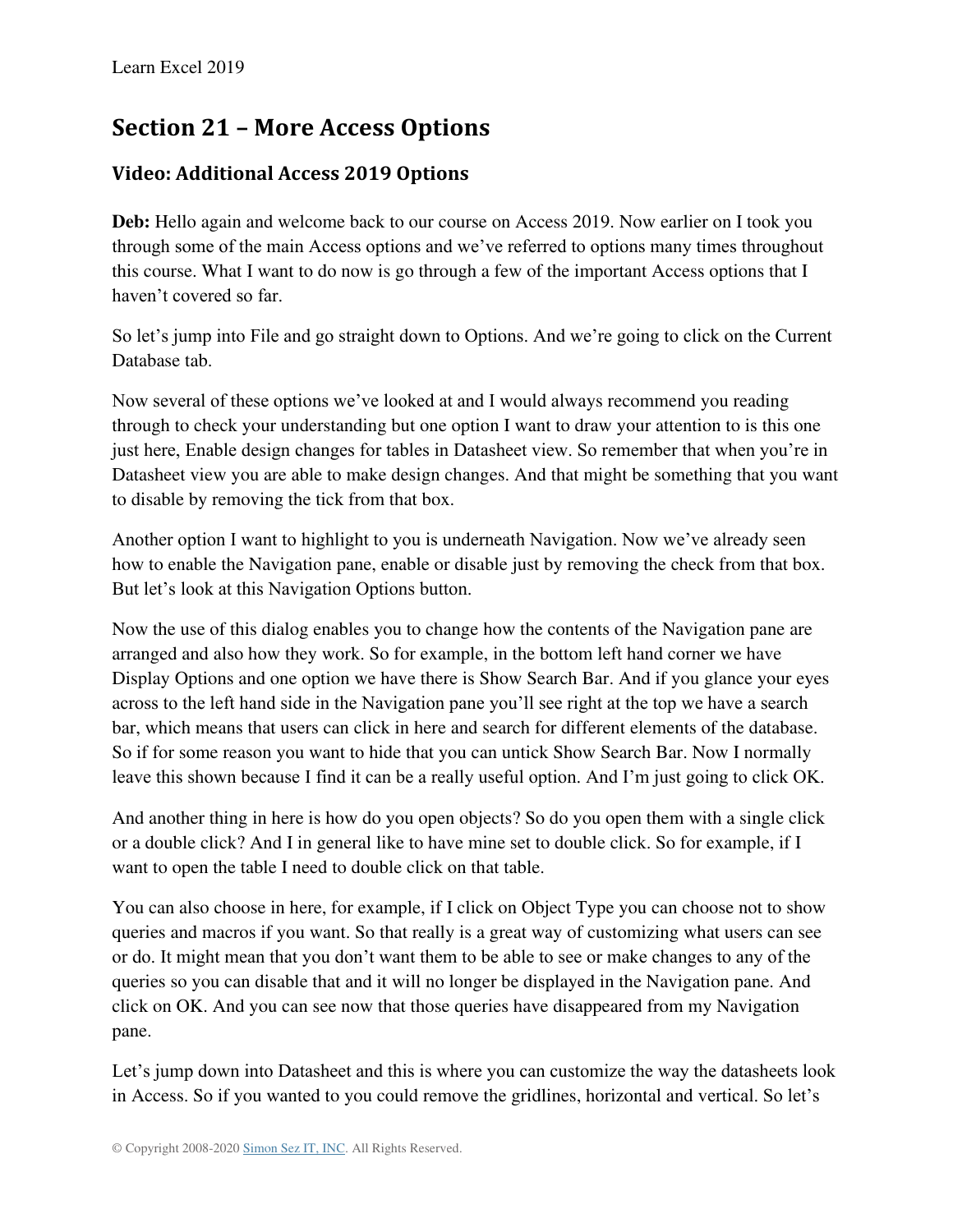do that. Click on OK and then if I open a table, so let's say tblTour for example. The gridlines have actually been removed but you can still see that banded shading.

Let's jump back into our Options and go to Object Designers. Now there's a lot of information on this page and again this is really outside the scope of this course so I'll leave you to have a play around and experiment with these yourself.

I will say though that in the top of the Table Design view that let's you see some defaults. So for example, the default field type. So when you add a field into a table it will default to a data type of short text. And of course you could change that if you wanted to. That's particularly useful if you have a lot of the same data type. So if you're building a table and it has a fairly common data type for each of the fields, for example numbers, you could come in here and the default will be set to number which just makes it a little bit more efficient for you.

You can also choose the default text field size. So if you remember if you glance down into the properties when you add a short text field it will default to 255. But again you could change that to whatever you wanted to.

You also have some options for the defaults when using Query Design.

And the final page of the Access Options is the Client Settings page. And these settings only apply to a standard Access database. So they don't apply to anything like web apps.

Now you may have noticed when you're tabbing through the fields you select the entire field. And what you may prefer is to get the cursor to go to the start of the field or the end of the field. And this is where you can customize those options.

Now if we scroll down into the Display section, this is where you can define how many recent databases you see when you go to file open. So I have mine set to 50. And there are various other options in here. For example, do you show the status bar?

And if we scroll down a bit more we have an Advanced section at the bottom. And a lot of the settings here relate to multiuser use which we haven't looked at at all in this course. But bear in mind that when you are using Access in multiuser mode, i.e., lots of people can access the database at the same time, there are a number of important options, like record locking available down here.

If we scroll down a little bit more, right at the bottom we have default theme. So you can see I'm using the default Office theme. And I can choose an alternative by browsing from here.

So those really are the main Access options that I want you to be aware of. That's the end of this module. I will see you in the next one.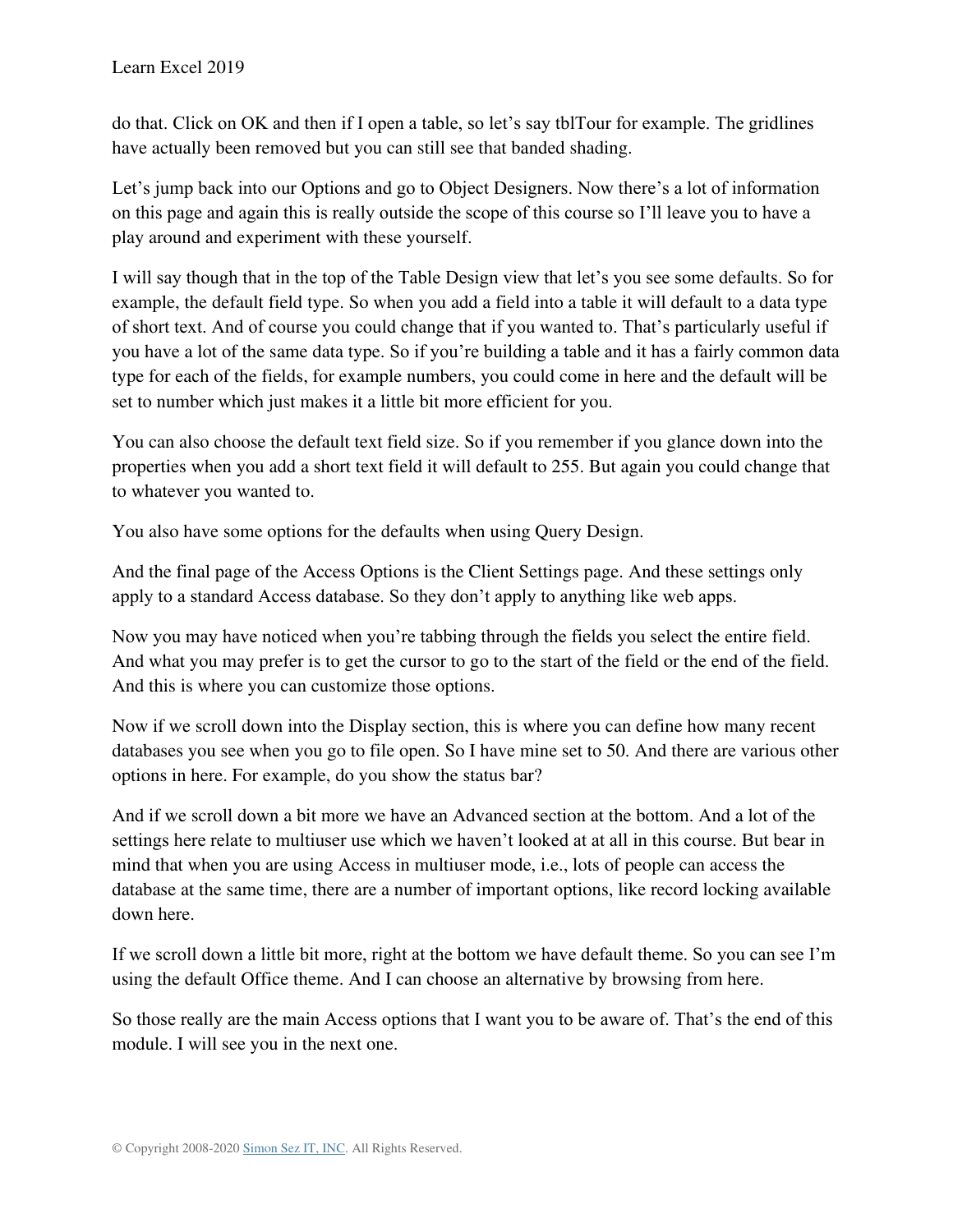# **Section 22 – Info Tab**

### **Video: Edit Database Properties and Encrypt with Password**

**Deb:** Hello again and welcome back to our course on Access 2019. In this module I'd like to look at a page in Backstage view because there are a couple of options that I haven't discussed in detail.

So let's go to File and the option that I'm interested in is the default one actually, Info. And one of the options that we have in here is this View and Edit Database Properties link. So let's click on that. And there are a number of different tabs in here so let's click onto General and this General tab has lots of summary information. So you can see the name of the file, the type, the location, the size, when it was created, when it was last modified, last access, so on and so forth. You then have a Summary page. So again this is where you can modify things like the author. You can add things like keywords and comments as well. And we have a Statistics tab. And this will give you statistics on the database. We then have some information about the contents and then a facility to define some custom properties. And again setting custom properties is outside the scope of this course. So that's the View and Edit Database Properties.

Now we have two other options in this Info tab. One of them is Compact and Repair Database and we actually looked at this earlier on in the course.

So the one that I'm interested in or what I want to concentrate on is this one here, the Encrypt with Password. Now one important aspect is that you may have a database where you may not want people to see everything in the database. So essentially you want to secure the data. And in much earlier versions of Access the approach to do this was to use a password on the database. And whilst that kind of basically worked it was a little bit limited and it had one big flaw. And the flaw was that people could use other pieces of software to open the Access database and they could read the data. So it wasn't particularly secure.

Now the way that Access was changed to get around this was to give you the facility to encrypt the data. So essentially to make the contents secure and encrypt with a password.

Now before we do this just a quick warning. In order to encrypt you need to open the database for exclusive use only. And again this was something that we discussed earlier. So exclusive use means that you must be the only person who has the database open.

So what I'm going to do is I'm going to close this file down and I'm going to reopen it, but I need to do it in a slightly different way. So I can't just go to File and Open and select it from my Recents. I need to browse to the file. And this is the one I want here, Esprit de Tour 20.accdb. And underneath Open if I click the dropdown you see there it says Open Exclusive. So that is the option that I want. So now essentially this database is open just for me.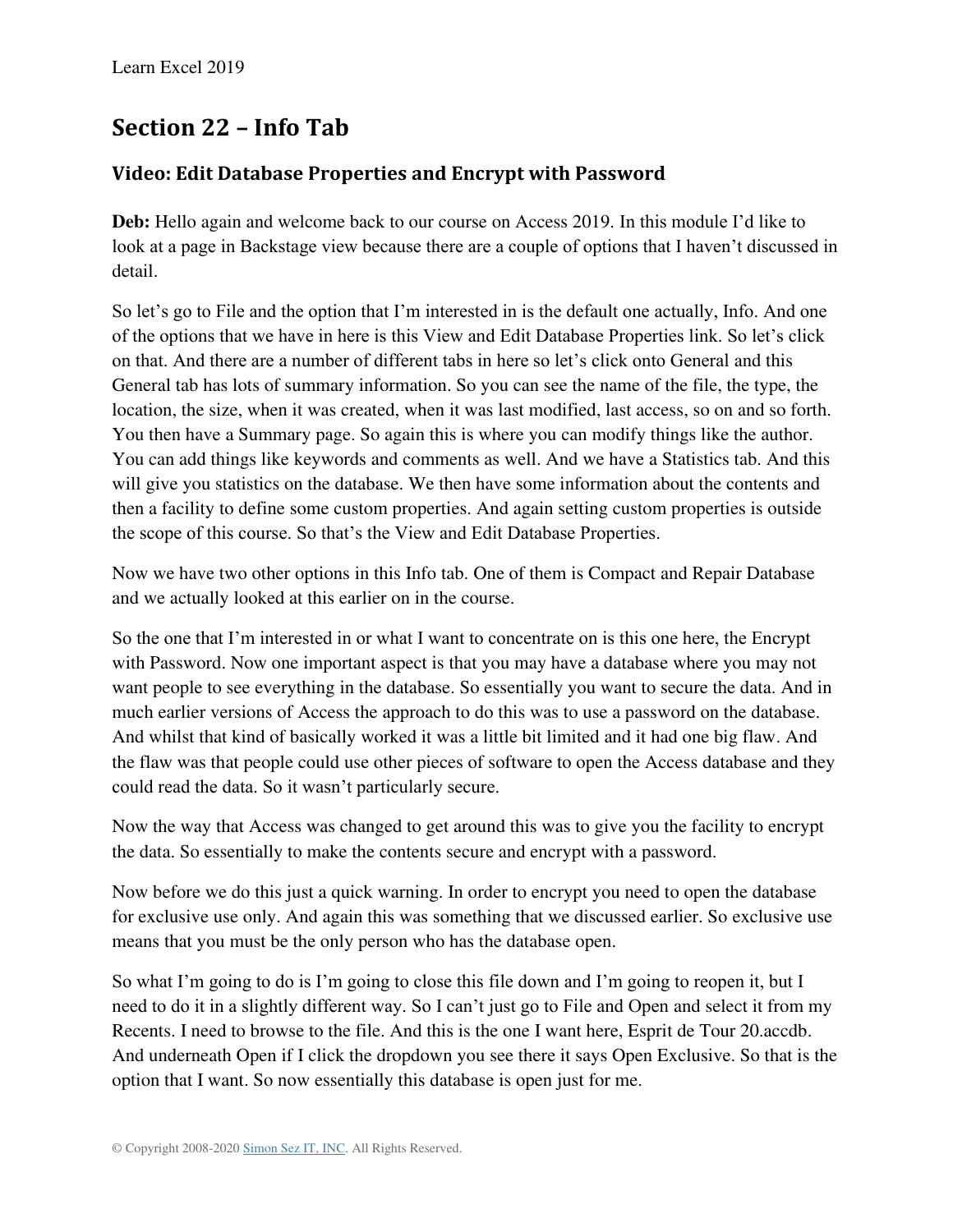Let's jump back into Info and we're going to say Encrypt with Password. So it's asking me to enter a password for this database. Now normally I have a very complex password but for demonstration purposes I'm going to use a very simple one and that is a corruption really on the word Password. So P-A-55-W-D. I'm going to verify. P-A-55-W-D and click on OK. And you'll see that you'll get this message here which says Encrypting with a block sypher is incompatible with row level locking. Row level locking will be ignored. Now this message is nothing to worry about. It's only a message really that relates to certain aspects of locking in a multiuser environment. And we're not in a multiuser environment so we can ignore this message.

So our database is now encrypted and locked. So let's close it down and let's try and open it again from our Recent files list. And you'll see it asks me for a password. So P-A-55-W-D. And there we go. My database is now open.

Now if you need to essentially do the reverse of that, so decrypt it and remove the password, again you have to open for exclusive use. So let's close this down, let's go back to File, Open, and we need to browse for our file. There it is, Esprit de Tour 20. I'm going to click Open for exclusive use. I'm going to type in my password and then I can go to File, Info and you can see now that it says Decrypt Database and that removes the password from this database. So let's decrypt, enter our password in again, P-A-55-W-D and this database is now no longer password protected.

So that's it. Fairly straightforward. That's the end of this module. I will see you in the next one.